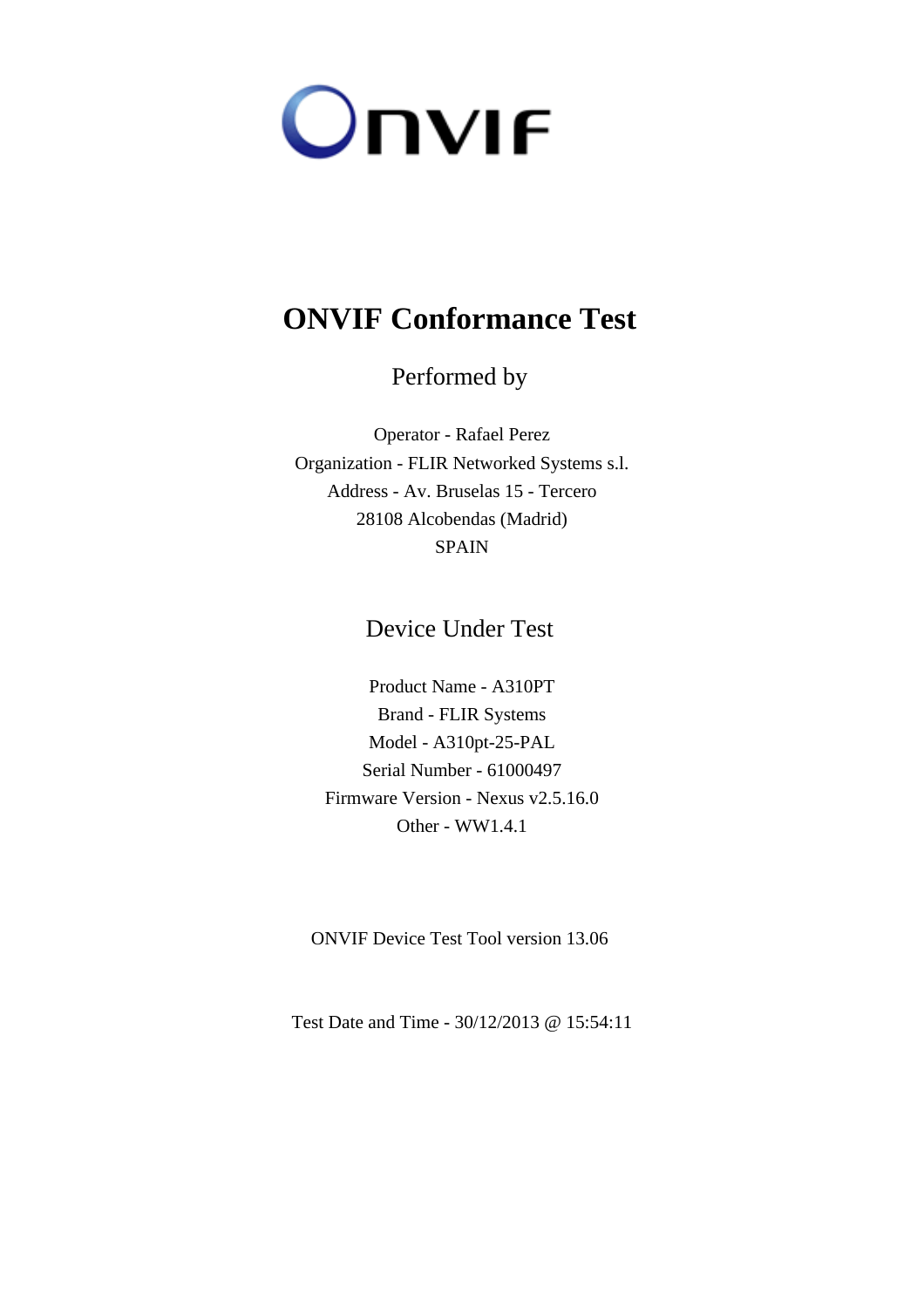## ONVIF Test Summary

Tests Executed: 207 Tests Passed: 207 Tests Failed: 0

Features: Events Media PTZ Imaging Analytics

Timeouts (ms): Message Timeout: 70000 Reboot Timeout: 300000 Time between Tests: 10000 Time between Requests: 90000 Operation Delay: 30000

Real Timeouts (ms): Maximum Timeout: 26161 Median Timeout: 31 Average Timeout: 505

Account: admin

## TEST PASSED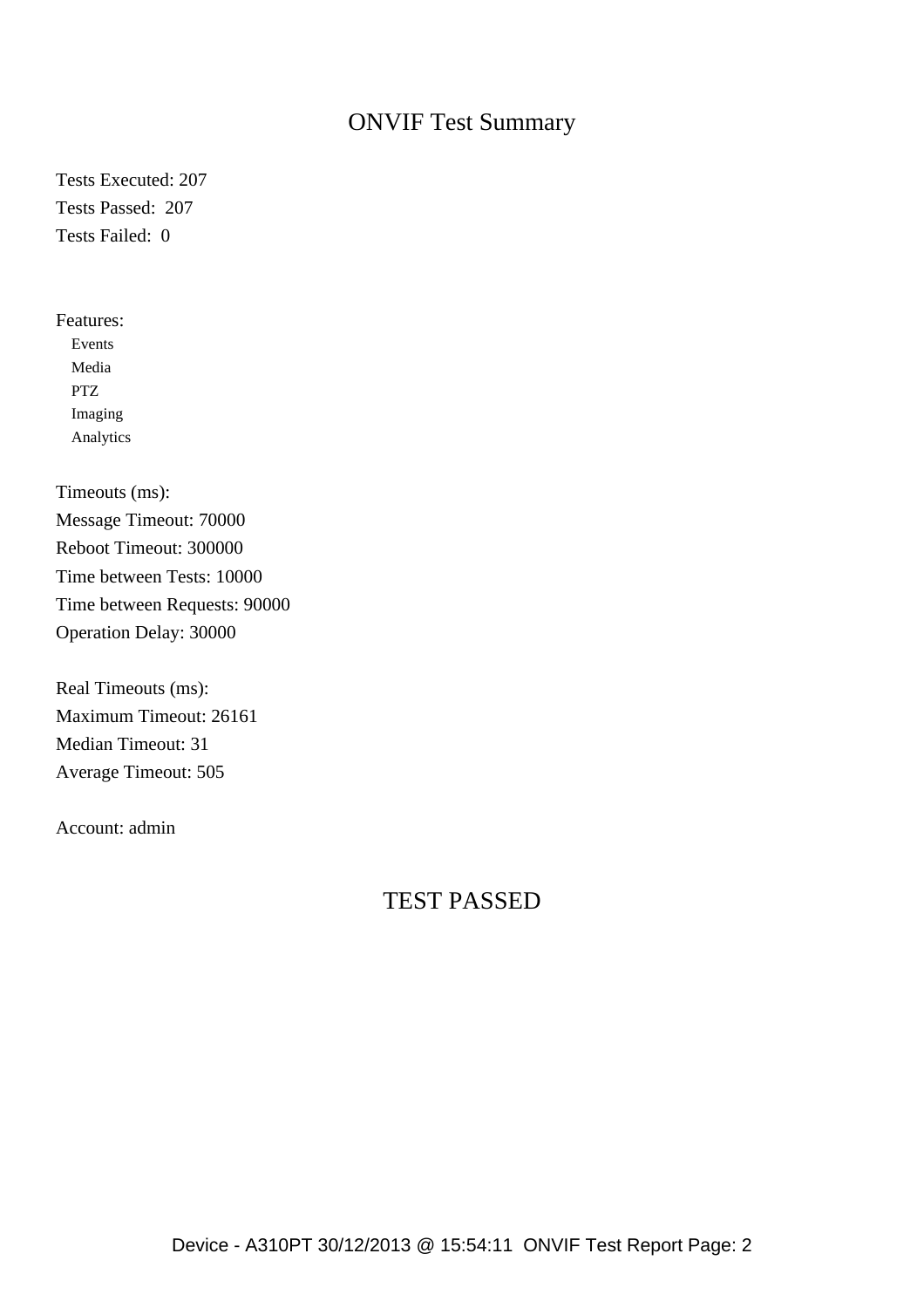## Features Definition Log

## DEFINE FEATURES

 STEP 1 - GetCapabilities (no credentials supplied) STEP PASSED

 STEP 2 - GetServices (no credentials supplied) STEP PASSED

 STEP 3 - Check GetCapabiilities and GetServices STEP PASSED

 STEP 4 - Analyze Device Service capabilities STEP PASSED

 STEP 5 - Define Network features STEP PASSED

 STEP 6 - Define Security capabilities STEP PASSED

Check Digest authentication support by sending request

 STEP 7 - Check which method is to be used to define Digest/WS-Username support STEP PASSED

 STEP 8 - Invoke GetDeviceInformation without credentials supplied STEP PASSED

Check NTP support by requesting NTP information

 STEP 9 - Get NTP Information STEP PASSED

 STEP 10 - Define Logging features STEP PASSED

STEP 11 - Define Device IO features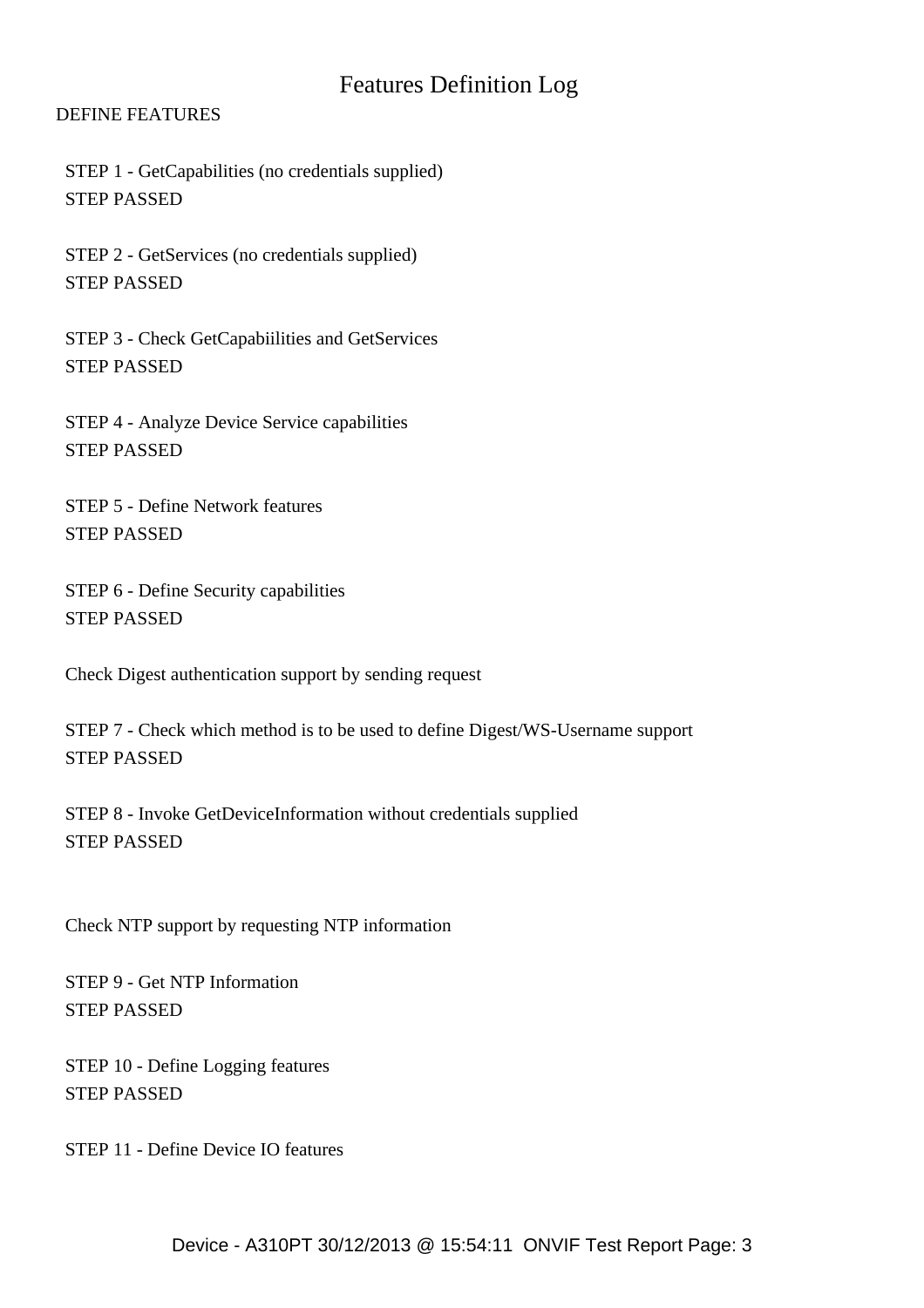STEP 12 - Get Relay Outputs STEP PASSED

 STEP 13 - Set Relay Output settings (IdleState=Monostable, Mode=closed) STEP PASSED

 STEP 14 - Set Relay Output settings (IdleState=Monostable, Mode=open) STEP PASSED

 STEP 15 - Set Relay Output settings (IdleState=Bistable, Mode=closed) STEP PASSED

 STEP 16 - Set Relay Output settings (IdleState=Bistable, Mode=open) STEP PASSED

 STEP 17 - Sending Unicast Probe request STEP PASSED

 STEP 18 - Define Discovery features STEP PASSED

 STEP 19 - Define Media features STEP PASSED

 STEP 20 - Get Video Encoder Configuration Options STEP PASSED

 STEP 21 - Get Audio Encoder Configuration Options STEP PASSED

 STEP 22 - Define Streaming features STEP PASSED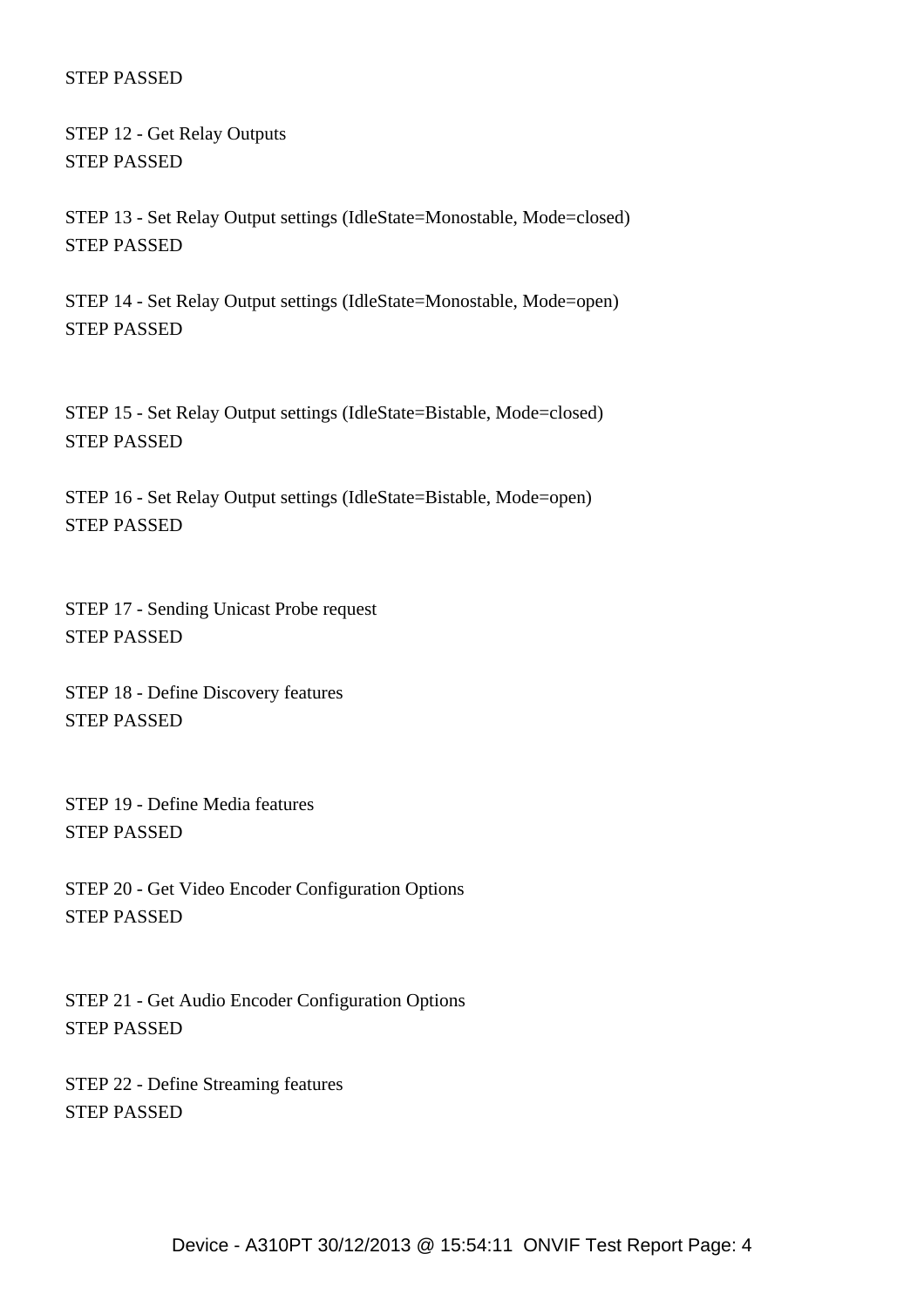Define GetSnapshotURI capability

 STEP 23 - Get Profiles STEP PASSED

Find profile with Video Source and Video Encoder for testing Snapshot URI feature

Use profile with token MP0

 STEP 24 - Get snapshot URI STEP PASSED

 STEP 25 - Get Audio Outputs STEP PASSED

 STEP 26 - Check IO service STEP PASSED

 STEP 27 - Define PTZ service STEP PASSED

 STEP 28 - Get PTZ Node STEP PASSED

 STEP 29 - Define PTZ Features STEP PASSED

Define Fixed/Configurable Home

 STEP 30 - Get PTZ Configurations STEP PASSED

 STEP 31 - Get Profiles STEP PASSED

 STEP 32 - Set Home position STEP PASSED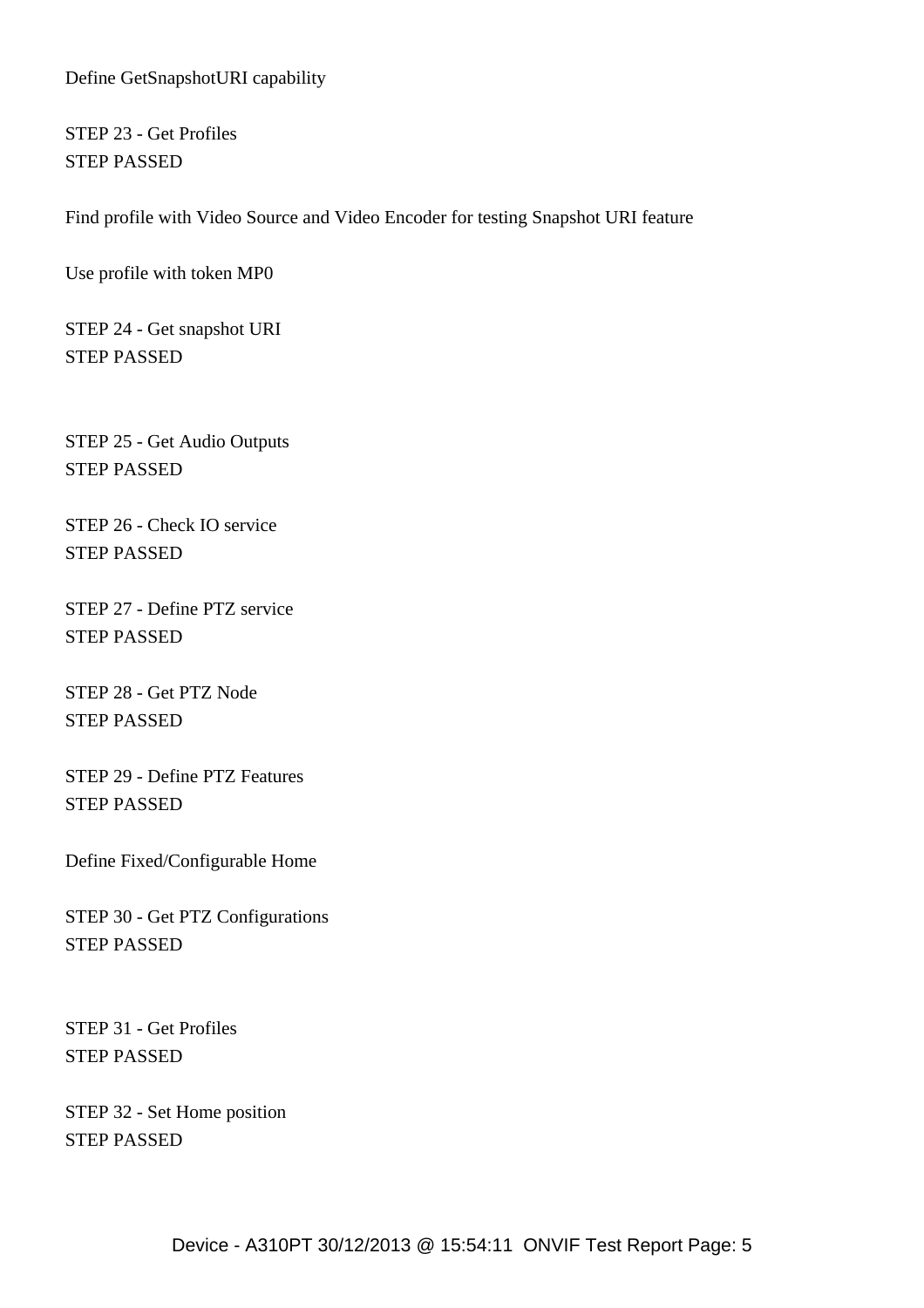STEP 33 - Define Imaging features STEP PASSED

 STEP 34 - Define Analytics features STEP PASSED

 STEP 35 - Define Recording Control service support STEP PASSED

 STEP 36 - Define Search service support STEP PASSED

 STEP 37 - Define Replay service support STEP PASSED

 STEP 38 - Define Receiver service support STEP PASSED

Define device scope(s)

 STEP 39 - Get device scopes STEP PASSED

 STEP 40 - Check scopes STEP PASSED

 STEP 41 - Get device information STEP PASSED

PROCESS COMPLETED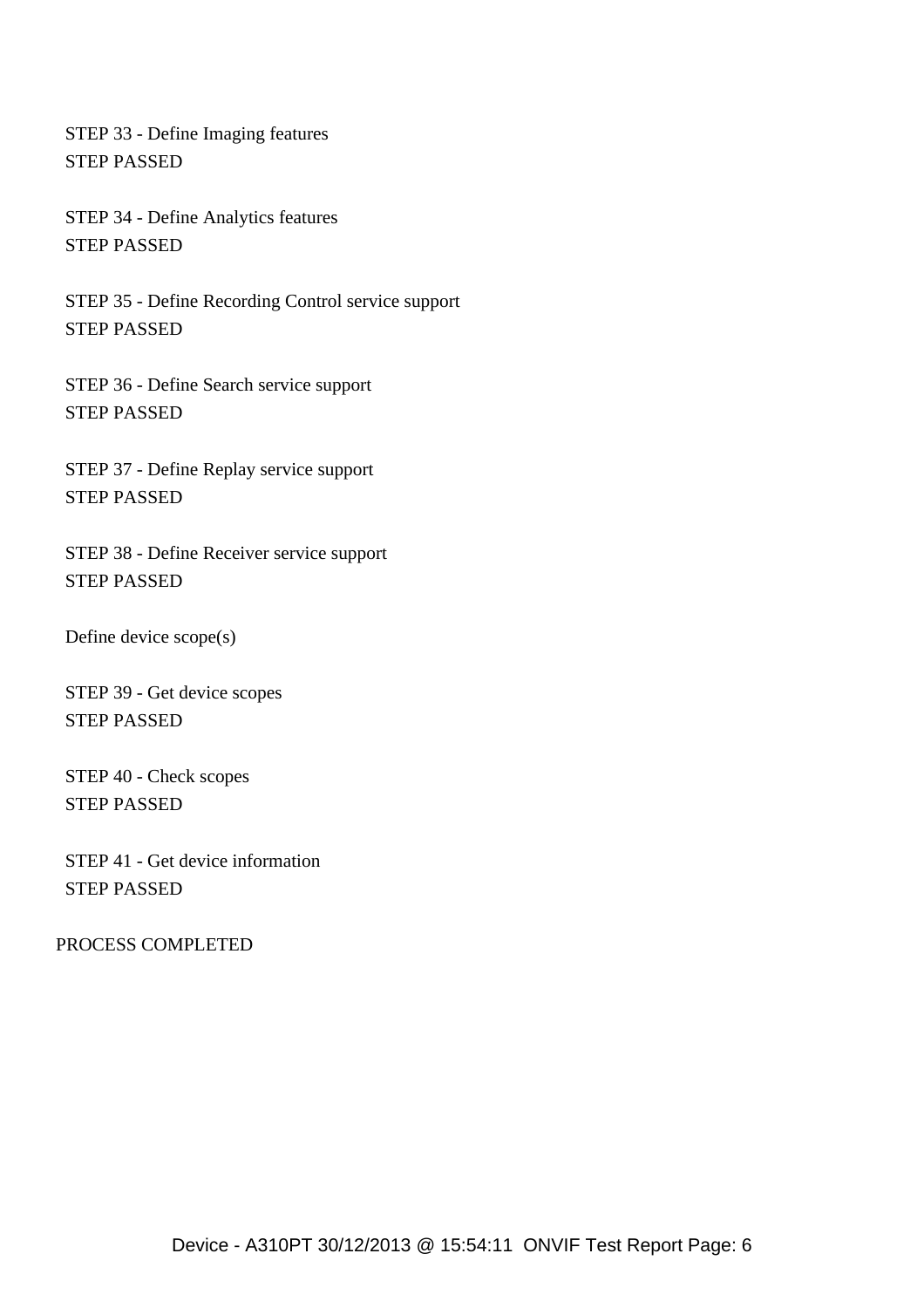The following tests were FAILED: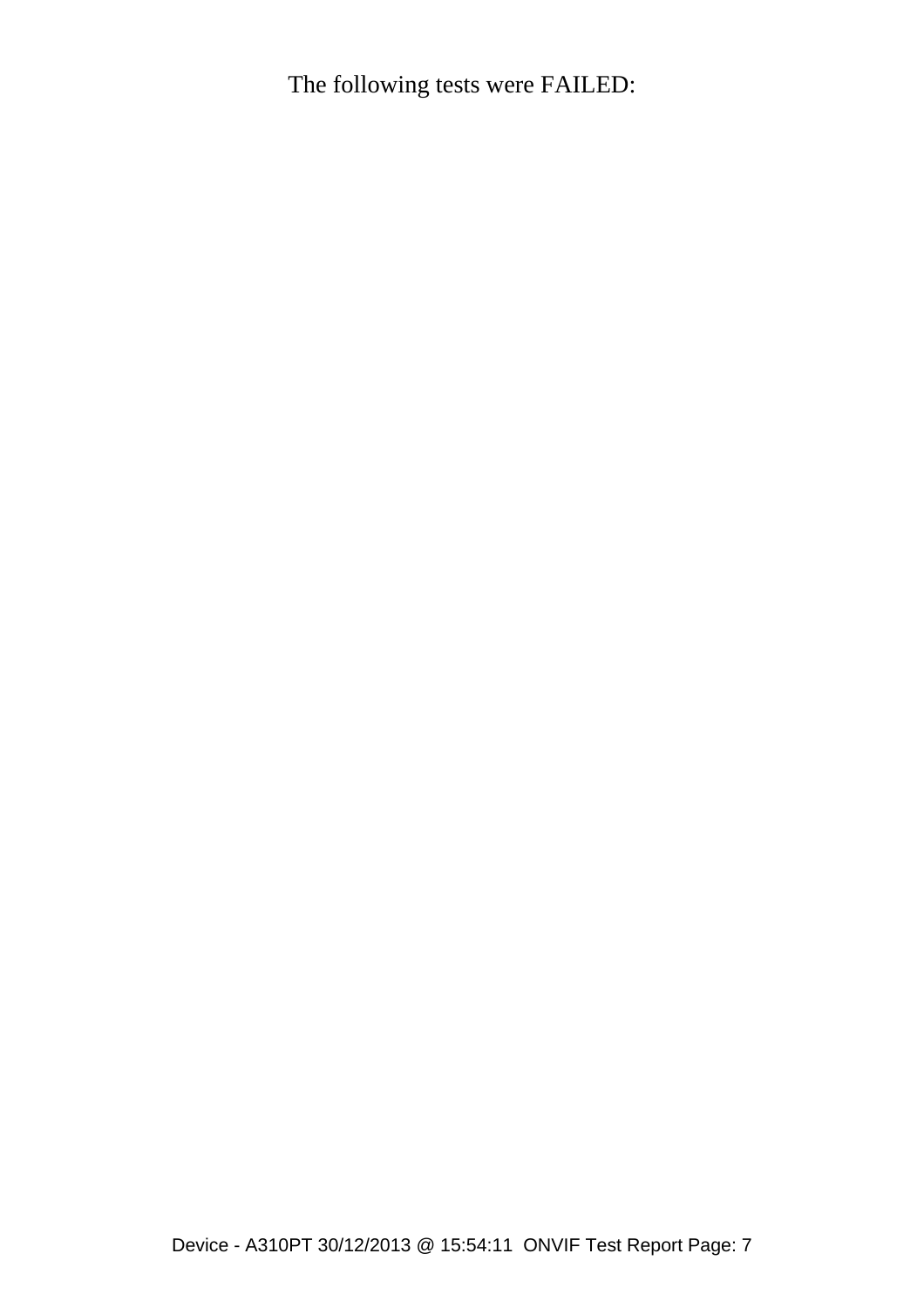## Tests

[IPCONFIG-1-1-1 IPV4 STATIC IP](#IPCONFIG-1-1-1 IPV4 STATIC IP) [IPCONFIG-1-1-3 IPV4 DHCP](#IPCONFIG-1-1-3 IPV4 DHCP) [DISCOVERY-1-1-1 HELLO MESSAGE](#DISCOVERY-1-1-1 HELLO MESSAGE) [DISCOVERY-1-1-2 HELLO MESSAGE VALIDATION](#DISCOVERY-1-1-2 HELLO MESSAGE VALIDATION) [DISCOVERY-1-1-3 SEARCH BASED ON DEVICE SCOPE TYPES](#DISCOVERY-1-1-3 SEARCH BASED ON DEVICE SCOPE TYPES) [DISCOVERY-1-1-4 SEARCH WITH OMITTED DEVICE AND SCOPE TYPES](#DISCOVERY-1-1-4 SEARCH WITH OMITTED DEVICE AND SCOPE TYPES) [DISCOVERY-1-1-5 RESPONSE TO INVALID SEARCH REQUEST](#DISCOVERY-1-1-5 RESPONSE TO INVALID SEARCH REQUEST) [DISCOVERY-1-1-7 DEVICE SCOPES CONFIGURATION](#DISCOVERY-1-1-7 DEVICE SCOPES CONFIGURATION) [DISCOVERY-1-1-8 BYE MESSAGE](#DISCOVERY-1-1-8 BYE MESSAGE) [DISCOVERY-1-1-9 DISCOVERY MODE CONFIGURATION](#DISCOVERY-1-1-9 DISCOVERY MODE CONFIGURATION) [DISCOVERY-2-1-1 DISCOVERY - NAMESPACES \(DEFAULT NAMESPACES FOR EACH TAG\)](#DISCOVERY-2-1-1 DISCOVERY - NAMESPACES (DEFAULT NAMESPACES FOR EACH TAG)) [DISCOVERY-2-1-2 DISCOVERY - NAMESPACES \(DEFAULT NAMESPACES FOR PARENT TAG\)](#DISCOVERY-2-1-2 DISCOVERY - NAMESPACES (DEFAULT NAMESPACES FOR PARENT TAG)) [DISCOVERY-2-1-3 DISCOVERY - NAMESPACES \(NOT STANDARD PREFIXES\)](#DISCOVERY-2-1-3 DISCOVERY - NAMESPACES (NOT STANDARD PREFIXES)) [DISCOVERY-2-1-4 DISCOVERY - NAMESPACES \(DIFFERENT PREFIXES FOR THE SAME](#DISCOVERY-2-1-4 DISCOVERY - NAMESPACES (DIFFERENT PREFIXES FOR THE SAME NAMESPACE)) [NAMESPACE\)](#DISCOVERY-2-1-4 DISCOVERY - NAMESPACES (DIFFERENT PREFIXES FOR THE SAME NAMESPACE)) [DISCOVERY-2-1-5 DISCOVERY - NAMESPACES \(THE SAME PREFIX FOR DIFFERENT](#DISCOVERY-2-1-5 DISCOVERY - NAMESPACES (THE SAME PREFIX FOR DIFFERENT NAMESPACES)) [NAMESPACES\)](#DISCOVERY-2-1-5 DISCOVERY - NAMESPACES (THE SAME PREFIX FOR DIFFERENT NAMESPACES)) [DEVICE-1-1-1 GET WSDL URL](#DEVICE-1-1-1 GET WSDL URL) [DEVICE-1-1-2 ALL CAPABILITIES](#DEVICE-1-1-2 ALL CAPABILITIES) [DEVICE-1-1-3 DEVICE CAPABILITIES](#DEVICE-1-1-3 DEVICE CAPABILITIES) [DEVICE-1-1-4 MEDIA CAPABILITIES](#DEVICE-1-1-4 MEDIA CAPABILITIES) [DEVICE-1-1-5 EVENT CAPABILITIES](#DEVICE-1-1-5 EVENT CAPABILITIES) [DEVICE-1-1-6 PTZ CAPABILITIES](#DEVICE-1-1-6 PTZ CAPABILITIES) [DEVICE-1-1-9 SOAP FAULT MESSAGE](#DEVICE-1-1-9 SOAP FAULT MESSAGE) [DEVICE-1-1-10 IMAGING CAPABILITIES](#DEVICE-1-1-10 IMAGING CAPABILITIES) [DEVICE-1-1-11 ANALYTICS CAPABILITIES](#DEVICE-1-1-11 ANALYTICS CAPABILITIES) [DEVICE-2-1-1 NETWORK COMMAND HOSTNAME CONFIGURATION](#DEVICE-2-1-1 NETWORK COMMAND HOSTNAME CONFIGURATION) [DEVICE-2-1-3 NETWORK COMMAND SETHOSTNAME TEST ERROR CASE](#DEVICE-2-1-3 NETWORK COMMAND SETHOSTNAME TEST ERROR CASE) [DEVICE-2-1-4 GET DNS CONFIGURATION](#DEVICE-2-1-4 GET DNS CONFIGURATION) [DEVICE-2-1-5 SET DNS CONFIGURATION - SEARCHDOMAIN](#DEVICE-2-1-5 SET DNS CONFIGURATION - SEARCHDOMAIN) [DEVICE-2-1-6 SET DNS CONFIGURATION - DNSMANUAL IPV4](#DEVICE-2-1-6 SET DNS CONFIGURATION - DNSMANUAL IPV4) [DEVICE-2-1-8 SET DNS CONFIGURATION - FROMDHCP](#DEVICE-2-1-8 SET DNS CONFIGURATION - FROMDHCP) [DEVICE-2-1-11 GET NTP CONFIGURATION](#DEVICE-2-1-11 GET NTP CONFIGURATION) [DEVICE-2-1-12 SET NTP CONFIGURATION - NTPMANUAL IPV4](#DEVICE-2-1-12 SET NTP CONFIGURATION - NTPMANUAL IPV4) [DEVICE-2-1-14 SET NTP CONFIGURATION - FROMDHCP](#DEVICE-2-1-14 SET NTP CONFIGURATION - FROMDHCP) [DEVICE-2-1-17 GET NETWORK INTERFACE CONFIGURATION](#DEVICE-2-1-17 GET NETWORK INTERFACE CONFIGURATION) [DEVICE-2-1-18 SET NETWORK INTERFACE CONFIGURATION - IPV4](#DEVICE-2-1-18 SET NETWORK INTERFACE CONFIGURATION - IPV4) [DEVICE-2-1-22 GET NETWORK PROTOCOLS CONFIGURATION](#DEVICE-2-1-22 GET NETWORK PROTOCOLS CONFIGURATION)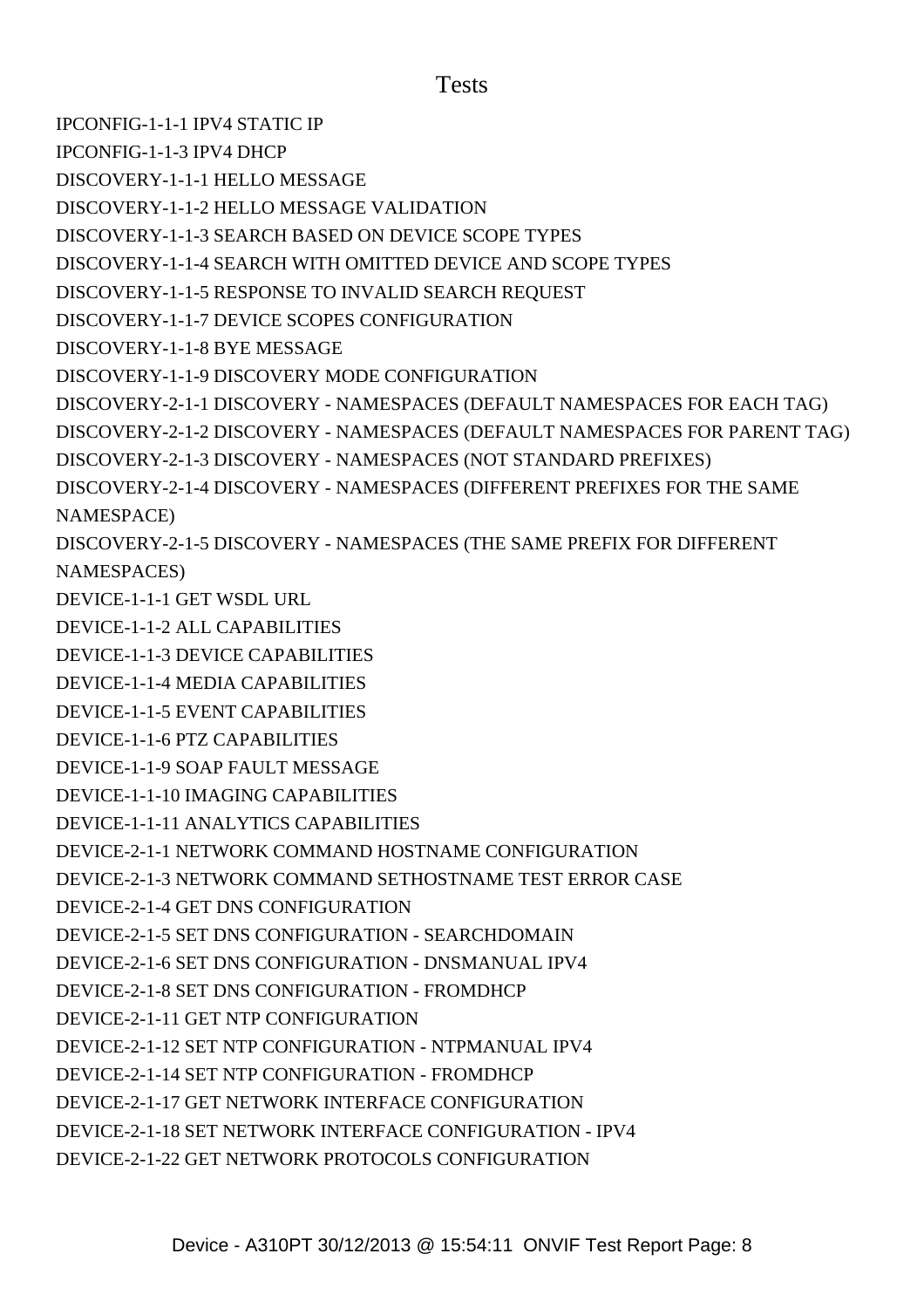[DEVICE-2-1-23 SET NETWORK PROTOCOLS CONFIGURATION](#DEVICE-2-1-23 SET NETWORK PROTOCOLS CONFIGURATION) [DEVICE-2-1-24 SET NETWORK PROTOCOLS CONFIGURATION - UNSUPPORTED PROTOCOLS](#DEVICE-2-1-24 SET NETWORK PROTOCOLS CONFIGURATION - UNSUPPORTED PROTOCOLS) [DEVICE-2-1-25 GET NETWORK DEFAULT GATEWAY CONFIGURATION](#DEVICE-2-1-25 GET NETWORK DEFAULT GATEWAY CONFIGURATION) [DEVICE-2-1-30 SET NETWORK DEFAULT GATEWAY CONFIGURATION - IPV4](#DEVICE-2-1-30 SET NETWORK DEFAULT GATEWAY CONFIGURATION - IPV4) [DEVICE-2-1-32 NETWORK COMMAND SETHOSTNAME TEST](#DEVICE-2-1-32 NETWORK COMMAND SETHOSTNAME TEST) [DEVICE-3-1-1 SYSTEM COMMAND GETSYSTEMDATEANDTIME](#DEVICE-3-1-1 SYSTEM COMMAND GETSYSTEMDATEANDTIME) [DEVICE-3-1-2 SYSTEM COMMAND SETSYSTEMDATEANDTIME](#DEVICE-3-1-2 SYSTEM COMMAND SETSYSTEMDATEANDTIME) [DEVICE-3-1-3 SYSTEM COMMAND SETSYSTEMDATEANDTIME USING NTP](#DEVICE-3-1-3 SYSTEM COMMAND SETSYSTEMDATEANDTIME USING NTP) [DEVICE-3-1-4 SYSTEM COMMAND SETSYSTEMDATEANDTIME TEST FOR INVALID](#DEVICE-3-1-4 SYSTEM COMMAND SETSYSTEMDATEANDTIME TEST FOR INVALID TIMEZONE) **[TIMEZONE](#DEVICE-3-1-4 SYSTEM COMMAND SETSYSTEMDATEANDTIME TEST FOR INVALID TIMEZONE)** [DEVICE-3-1-5 SYSTEM COMMAND SETSYSTEMDATEANDTIME TEST FOR INVALID DATE](#DEVICE-3-1-5 SYSTEM COMMAND SETSYSTEMDATEANDTIME TEST FOR INVALID DATE) [DEVICE-3-1-7 SYSTEM COMMAND FACTORY DEFAULT SOFT](#DEVICE-3-1-7 SYSTEM COMMAND FACTORY DEFAULT SOFT) [DEVICE-3-1-8 SYSTEM COMMAND REBOOT](#DEVICE-3-1-8 SYSTEM COMMAND REBOOT) [DEVICE-3-1-9 SYSTEM COMMAND DEVICE INFORMATION](#DEVICE-3-1-9 SYSTEM COMMAND DEVICE INFORMATION) [DEVICE-4-1-1 SECURITY COMMAND GETUSERS](#DEVICE-4-1-1 SECURITY COMMAND GETUSERS) [DEVICE-4-1-2 SECURITY COMMAND CREATEUSERS](#DEVICE-4-1-2 SECURITY COMMAND CREATEUSERS) [DEVICE-4-1-3 SECURITY COMMAND CREATEUSERS ERROR CASE](#DEVICE-4-1-3 SECURITY COMMAND CREATEUSERS ERROR CASE) [DEVICE-4-1-4 SECURITY COMMAND DELETEUSERS](#DEVICE-4-1-4 SECURITY COMMAND DELETEUSERS) [DEVICE-4-1-5 SECURITY COMMAND DELETEUSERS ERROR CASE](#DEVICE-4-1-5 SECURITY COMMAND DELETEUSERS ERROR CASE) [DEVICE-4-1-7 SECURITY COMMAND SETUSER](#DEVICE-4-1-7 SECURITY COMMAND SETUSER) [DEVICE-4-1-8 SECURITY COMMAND USER MANAGEMENT ERROR CASE](#DEVICE-4-1-8 SECURITY COMMAND USER MANAGEMENT ERROR CASE) [DEVICE-5-1-1 IO COMMAND GETRELAYOUTPUTS](#DEVICE-5-1-1 IO COMMAND GETRELAYOUTPUTS) [DEVICE-5-1-2 RELAY OUTPUTS COUNT IN GETRELAYOUTPUTS AND GETCAPABILITIES](#DEVICE-5-1-2 RELAY OUTPUTS COUNT IN GETRELAYOUTPUTS AND GETCAPABILITIES) [DEVICE-5-1-3 IO COMMAND SETRELAYOUTPUTSETTINGS](#DEVICE-5-1-3 IO COMMAND SETRELAYOUTPUTSETTINGS) [DEVICE-5-1-5 IO COMMAND SETRELAYOUTPUTSTATE – BISTABLE MODE \(OPENED IDLE](#DEVICE-5-1-5 IO COMMAND SETRELAYOUTPUTSTATE � BISTABLE MODE (OPENED IDLE STATE)) [STATE\)](#DEVICE-5-1-5 IO COMMAND SETRELAYOUTPUTSTATE � BISTABLE MODE (OPENED IDLE STATE)) [DEVICE-5-1-6 IO COMMAND SETRELAYOUTPUTSTATE – BISTABLE MODE \(CLOSED IDLE](#DEVICE-5-1-6 IO COMMAND SETRELAYOUTPUTSTATE � BISTABLE MODE (CLOSED IDLE STATE)) [STATE\)](#DEVICE-5-1-6 IO COMMAND SETRELAYOUTPUTSTATE � BISTABLE MODE (CLOSED IDLE STATE)) [DEVICE-5-1-7 IO COMMAND SETRELAYOUTPUTSTATE – MONOSTABLE MODE \(OPENED IDLE](#DEVICE-5-1-7 IO COMMAND SETRELAYOUTPUTSTATE � MONOSTABLE MODE (OPENED IDLE STATE)) [STATE\)](#DEVICE-5-1-7 IO COMMAND SETRELAYOUTPUTSTATE � MONOSTABLE MODE (OPENED IDLE STATE)) [DEVICE-5-1-8 IO COMMAND SETRELAYOUTPUTSTATE – MONOSTABLE MODE \(CLOSED IDLE](#DEVICE-5-1-8 IO COMMAND SETRELAYOUTPUTSTATE � MONOSTABLE MODE (CLOSED IDLE STATE)) [STATE\)](#DEVICE-5-1-8 IO COMMAND SETRELAYOUTPUTSTATE � MONOSTABLE MODE (CLOSED IDLE STATE)) [DEVICE-5-1-9 IO COMMAND SETRELAYOUTPUTSTATE – MONOSTABLE MODE \(INACTIVE](#DEVICE-5-1-9 IO COMMAND SETRELAYOUTPUTSTATE � MONOSTABLE MODE (INACTIVE BEFORE DELAYTIME EXPIRED)) [BEFORE DELAYTIME EXPIRED\)](#DEVICE-5-1-9 IO COMMAND SETRELAYOUTPUTSTATE � MONOSTABLE MODE (INACTIVE BEFORE DELAYTIME EXPIRED)) [DEVICE-5-1-11 IO COMMAND SETRELAYOUTPUTSETTINGS – INVALID TOKEN](#DEVICE-5-1-11 IO COMMAND SETRELAYOUTPUTSETTINGS � INVALID TOKEN) [DEVICE-5-1-12 IO COMMAND SETRELAYOUTPUTSTATE – INVALID TOKEN](#DEVICE-5-1-12 IO COMMAND SETRELAYOUTPUTSTATE � INVALID TOKEN) [DEVICE-6-1-1 DEVICE MANAGEMENT - NAMESPACES \(DEFAULT NAMESPACES FOR EACH](#DEVICE-6-1-1 DEVICE MANAGEMENT - NAMESPACES (DEFAULT NAMESPACES FOR EACH TAG)) [TAG\)](#DEVICE-6-1-1 DEVICE MANAGEMENT - NAMESPACES (DEFAULT NAMESPACES FOR EACH TAG)) [DEVICE-6-1-2 DEVICE MANAGEMENT - NAMESPACES \(DEFAULT NAMESPACES FOR PARENT](#DEVICE-6-1-2 DEVICE MANAGEMENT - NAMESPACES (DEFAULT NAMESPACES FOR PARENT TAG))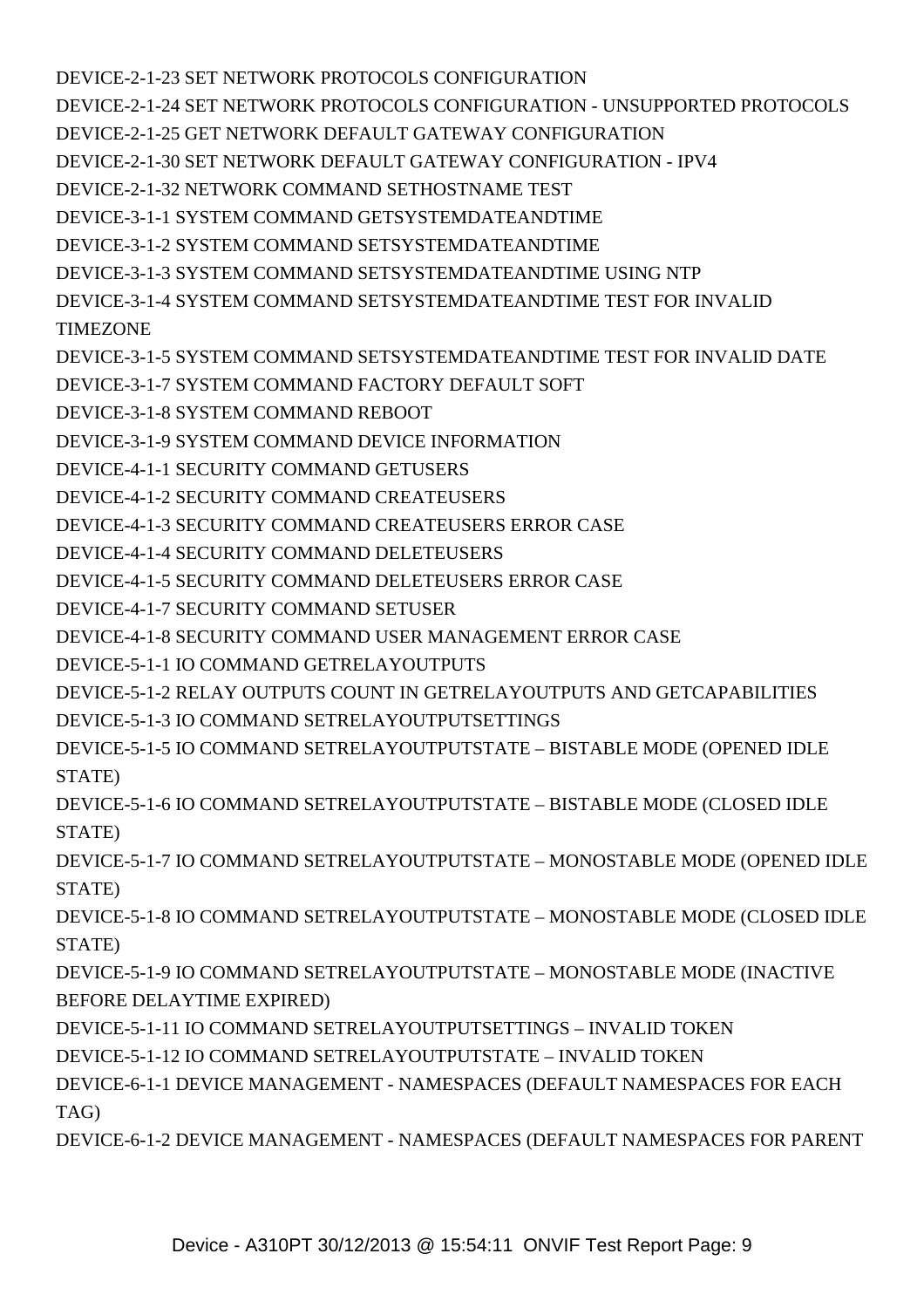[TAG\)](#DEVICE-6-1-2 DEVICE MANAGEMENT - NAMESPACES (DEFAULT NAMESPACES FOR PARENT TAG))

[DEVICE-6-1-3 DEVICE MANAGEMENT - NAMESPACES \(NOT STANDARD PREFIXES\)](#DEVICE-6-1-3 DEVICE MANAGEMENT - NAMESPACES (NOT STANDARD PREFIXES))

[DEVICE-6-1-4 DEVICE MANAGEMENT - NAMESPACES \(DIFFERENT PREFIXES FOR THE SAME](#DEVICE-6-1-4 DEVICE MANAGEMENT - NAMESPACES (DIFFERENT PREFIXES FOR THE SAME NAMESPACE)) [NAMESPACE\)](#DEVICE-6-1-4 DEVICE MANAGEMENT - NAMESPACES (DIFFERENT PREFIXES FOR THE SAME NAMESPACE))

[DEVICE-6-1-5 DEVICE MANAGEMENT - NAMESPACES \(THE SAME PREFIX FOR DIFFERENT](#DEVICE-6-1-5 DEVICE MANAGEMENT - NAMESPACES (THE SAME PREFIX FOR DIFFERENT NAMESPACES)) [NAMESPACES\)](#DEVICE-6-1-5 DEVICE MANAGEMENT - NAMESPACES (THE SAME PREFIX FOR DIFFERENT NAMESPACES))

[MEDIA-1-1-1 MEDIA PROFILE CONFIGURATION](#MEDIA-1-1-1 MEDIA PROFILE CONFIGURATION)

[MEDIA-1-1-3 PROFILES CONSISTENCY](#MEDIA-1-1-3 PROFILES CONSISTENCY)

[MEDIA-1-1-4 DYNAMIC MEDIA PROFILE CONFIGURATION](#MEDIA-1-1-4 DYNAMIC MEDIA PROFILE CONFIGURATION)

[MEDIA-2-1-2 VIDEO ENCODER CONFIGURATION](#MEDIA-2-1-2 VIDEO ENCODER CONFIGURATION)

[MEDIA-2-1-6 GUARANTEED NUMBER OF VIDEO ENCODER INSTANCES](#MEDIA-2-1-6 GUARANTEED NUMBER OF VIDEO ENCODER INSTANCES)

[MEDIA-2-1-7 GET GUARANTEED NUMBER OF VIDEO ENCODER INSTANCES AND GET VIDEO](#MEDIA-2-1-7 GET GUARANTEED NUMBER OF VIDEO ENCODER INSTANCES AND GET VIDEO ENCODER CONFIGURATION OPTIONS CONSISTENCY)

[ENCODER CONFIGURATION OPTIONS CONSISTENCY](#MEDIA-2-1-7 GET GUARANTEED NUMBER OF VIDEO ENCODER INSTANCES AND GET VIDEO ENCODER CONFIGURATION OPTIONS CONSISTENCY)

[MEDIA-2-1-8 VIDEO SOURCE CONFIGURATION](#MEDIA-2-1-8 VIDEO SOURCE CONFIGURATION)

[MEDIA-2-1-9 JPEG VIDEO ENCODER CONFIGURATION](#MEDIA-2-1-9 JPEG VIDEO ENCODER CONFIGURATION)

[MEDIA-2-1-10 MPEG4 VIDEO ENCODER CONFIGURATION](#MEDIA-2-1-10 MPEG4 VIDEO ENCODER CONFIGURATION)

[MEDIA-2-1-11 H.264 VIDEO ENCODER CONFIGURATION](#MEDIA-2-1-11 H.264 VIDEO ENCODER CONFIGURATION)

[MEDIA-2-2-1 VIDEO SOURCE CONFIGURATIONS AND PROFILES CONSISTENCY](#MEDIA-2-2-1 VIDEO SOURCE CONFIGURATIONS AND PROFILES CONSISTENCY)

[MEDIA-2-2-2 VIDEO SOURCE CONFIGURATIONS AND VIDEO SOURCE CONFIGURATION](#MEDIA-2-2-2 VIDEO SOURCE CONFIGURATIONS AND VIDEO SOURCE CONFIGURATION CONSISTENCY) **[CONSISTENCY](#MEDIA-2-2-2 VIDEO SOURCE CONFIGURATIONS AND VIDEO SOURCE CONFIGURATION CONSISTENCY)** 

[MEDIA-2-2-3 VIDEO SOURCE CONFIGURATIONS AND VIDEO SOURCE CONFIGURATION](#MEDIA-2-2-3 VIDEO SOURCE CONFIGURATIONS AND VIDEO SOURCE CONFIGURATION OPTIONS CONSISTENCY) [OPTIONS CONSISTENCY](#MEDIA-2-2-3 VIDEO SOURCE CONFIGURATIONS AND VIDEO SOURCE CONFIGURATION OPTIONS CONSISTENCY)

[MEDIA-2-2-4 PROFILES AND VIDEO SOURCE CONFIGURATION OPTIONS CONSISTENCY](#MEDIA-2-2-4 PROFILES AND VIDEO SOURCE CONFIGURATION OPTIONS CONSISTENCY) [MEDIA-2-2-5 VIDEO SOURCE CONFIGURATIONS AND VIDEO SOURCES CONSISTENCY](#MEDIA-2-2-5 VIDEO SOURCE CONFIGURATIONS AND VIDEO SOURCES CONSISTENCY) [MEDIA-2-2-6 VIDEO SOURCE CONFIGURATION USE COUNT \(CURRENT STATE\)](#MEDIA-2-2-6 VIDEO SOURCE CONFIGURATION USE COUNT (CURRENT STATE))

[MEDIA-2-2-12 VIDEO SOURCE CONFIGURATION USE COUNT \(ADD SAME VIDEO SOURCE](#MEDIA-2-2-12 VIDEO SOURCE CONFIGURATION USE COUNT (ADD SAME VIDEO SOURCE CONFIGURATION TO PROFILE TWICE)) [CONFIGURATION TO PROFILE TWICE\)](#MEDIA-2-2-12 VIDEO SOURCE CONFIGURATION USE COUNT (ADD SAME VIDEO SOURCE CONFIGURATION TO PROFILE TWICE))

[MEDIA-2-2-13 VIDEO SOURCE CONFIGURATION USE COUNT \(ADD DIFFERENT VIDEO](#MEDIA-2-2-13 VIDEO SOURCE CONFIGURATION USE COUNT (ADD DIFFERENT VIDEO SOURCE CONFIGURATIONS IN PROFILE)) [SOURCE CONFIGURATIONS IN PROFILE\)](#MEDIA-2-2-13 VIDEO SOURCE CONFIGURATION USE COUNT (ADD DIFFERENT VIDEO SOURCE CONFIGURATIONS IN PROFILE))

[MEDIA-2-2-14 VIDEO SOURCE CONFIGURATION USE COUNT \(REMOVE VIDEO SOURCE](#MEDIA-2-2-14 VIDEO SOURCE CONFIGURATION USE COUNT (REMOVE VIDEO SOURCE CONFIGURATION)) [CONFIGURATION\)](#MEDIA-2-2-14 VIDEO SOURCE CONFIGURATION USE COUNT (REMOVE VIDEO SOURCE CONFIGURATION))

[MEDIA-2-2-15 VIDEO SOURCE CONFIGURATION USE COUNT \(DELETION PROFILE WITH](#MEDIA-2-2-15 VIDEO SOURCE CONFIGURATION USE COUNT (DELETION PROFILE WITH VIDEO SOURCE CONFIGURATION)) [VIDEO SOURCE CONFIGURATION\)](#MEDIA-2-2-15 VIDEO SOURCE CONFIGURATION USE COUNT (DELETION PROFILE WITH VIDEO SOURCE CONFIGURATION))

[MEDIA-2-2-16 VIDEO SOURCE CONFIGURATION USE COUNT \(SET VIDEO SOURCE](#MEDIA-2-2-16 VIDEO SOURCE CONFIGURATION USE COUNT (SET VIDEO SOURCE CONFIGURATION)) [CONFIGURATION\)](#MEDIA-2-2-16 VIDEO SOURCE CONFIGURATION USE COUNT (SET VIDEO SOURCE CONFIGURATION))

[MEDIA-2-3-1 VIDEO ENCODER CONFIGURATIONS AND PROFILES CONSISTENCY](#MEDIA-2-3-1 VIDEO ENCODER CONFIGURATIONS AND PROFILES CONSISTENCY)

[MEDIA-2-3-2 VIDEO ENCODER CONFIGURATIONS AND VIDEO ENCODER CONFIGURATION](#MEDIA-2-3-2 VIDEO ENCODER CONFIGURATIONS AND VIDEO ENCODER CONFIGURATION CONSISTENCY) **[CONSISTENCY](#MEDIA-2-3-2 VIDEO ENCODER CONFIGURATIONS AND VIDEO ENCODER CONFIGURATION CONSISTENCY)** 

[MEDIA-2-3-3 VIDEO ENCODER CONFIGURATIONS AND VIDEO ENCODER CONFIGURATION](#MEDIA-2-3-3 VIDEO ENCODER CONFIGURATIONS AND VIDEO ENCODER CONFIGURATION OPTIONS CONSISTENCY)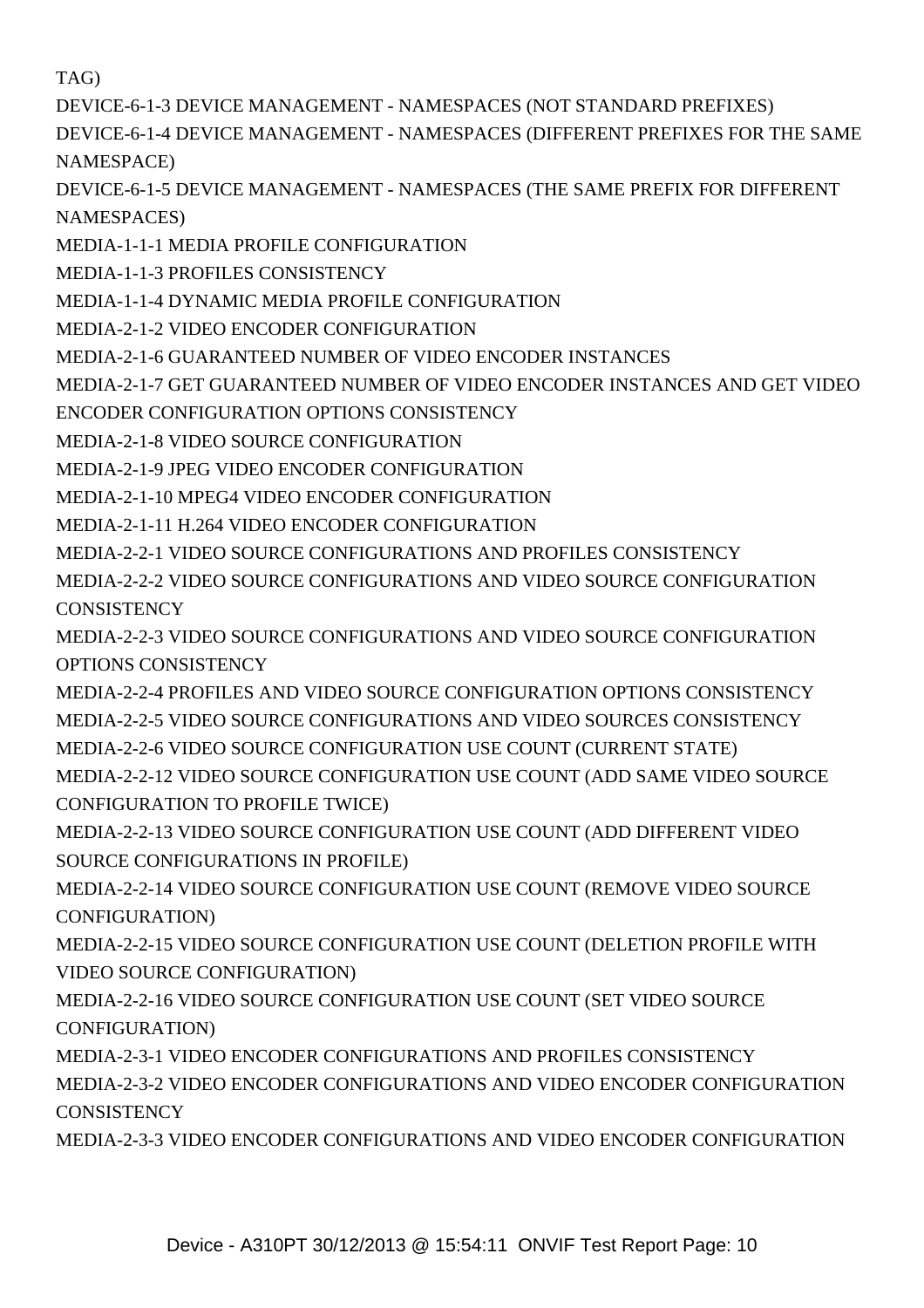[OPTIONS CONSISTENCY](#MEDIA-2-3-3 VIDEO ENCODER CONFIGURATIONS AND VIDEO ENCODER CONFIGURATION OPTIONS CONSISTENCY)

[MEDIA-2-3-4 PROFILES AND VIDEO ENCODER CONFIGURATION OPTIONS CONSISTENCY](#MEDIA-2-3-4 PROFILES AND VIDEO ENCODER CONFIGURATION OPTIONS CONSISTENCY) [MEDIA-2-3-5 VIDEO ENCODER CONFIGURATION USE COUNT \(CURRENT STATE\)](#MEDIA-2-3-5 VIDEO ENCODER CONFIGURATION USE COUNT (CURRENT STATE))

[MEDIA-2-3-12 VIDEO ENCODER CONFIGURATIONS – ALL SUPPORTED VIDEO ENCODINGS](#MEDIA-2-3-12 VIDEO ENCODER CONFIGURATIONS � ALL SUPPORTED VIDEO ENCODINGS) [MEDIA-2-3-13 VIDEO ENCODER CONFIGURATION USE COUNT \(ADD SAME VIDEO ENCODER](#MEDIA-2-3-13 VIDEO ENCODER CONFIGURATION USE COUNT (ADD SAME VIDEO ENCODER CONFIGURATION TO PROFILE TWICE)) [CONFIGURATION TO PROFILE TWICE\)](#MEDIA-2-3-13 VIDEO ENCODER CONFIGURATION USE COUNT (ADD SAME VIDEO ENCODER CONFIGURATION TO PROFILE TWICE))

[MEDIA-2-3-14 VIDEO ENCODER CONFIGURATION USE COUNT \(ADD DIFFERENT VIDEO](#MEDIA-2-3-14 VIDEO ENCODER CONFIGURATION USE COUNT (ADD DIFFERENT VIDEO ENCODER CONFIGURATIONS IN PROFILE)) [ENCODER CONFIGURATIONS IN PROFILE\)](#MEDIA-2-3-14 VIDEO ENCODER CONFIGURATION USE COUNT (ADD DIFFERENT VIDEO ENCODER CONFIGURATIONS IN PROFILE))

[MEDIA-2-3-15 VIDEO ENCODER CONFIGURATION USE COUNT \(REMOVE VIDEO ENCODER](#MEDIA-2-3-15 VIDEO ENCODER CONFIGURATION USE COUNT (REMOVE VIDEO ENCODER CONFIGURATION)) [CONFIGURATION\)](#MEDIA-2-3-15 VIDEO ENCODER CONFIGURATION USE COUNT (REMOVE VIDEO ENCODER CONFIGURATION))

[MEDIA-2-3-16 VIDEO ENCODER CONFIGURATION USE COUNT \(PROFILE DELETION WITH](#MEDIA-2-3-16 VIDEO ENCODER CONFIGURATION USE COUNT (PROFILE DELETION WITH VIDEO ENCODER CONFIGURATION)) [VIDEO ENCODER CONFIGURATION\)](#MEDIA-2-3-16 VIDEO ENCODER CONFIGURATION USE COUNT (PROFILE DELETION WITH VIDEO ENCODER CONFIGURATION))

[MEDIA-2-3-17 VIDEO ENCODER CONFIGURATION USE COUNT \(SET VIDEO ENCODER](#MEDIA-2-3-17 VIDEO ENCODER CONFIGURATION USE COUNT (SET VIDEO ENCODER CONFIGURATION)) [CONFIGURATION\)](#MEDIA-2-3-17 VIDEO ENCODER CONFIGURATION USE COUNT (SET VIDEO ENCODER CONFIGURATION))

[MEDIA-4-1-2 PTZ CONFIGURATIONS AND PROFILES CONSISTENCY](#MEDIA-4-1-2 PTZ CONFIGURATIONS AND PROFILES CONSISTENCY)

[MEDIA-4-1-3 PTZ CONFIGURATION](#MEDIA-4-1-3 PTZ CONFIGURATION)

[MEDIA-5-1-2 METADATA CONFIGURATION](#MEDIA-5-1-2 METADATA CONFIGURATION)

[MEDIA-6-1-1 SNAPSHOT URI](#MEDIA-6-1-1 SNAPSHOT URI)

[MEDIA-7-1-2 SOAP FAULT MESSAGE](#MEDIA-7-1-2 SOAP FAULT MESSAGE)

[MEDIA-7-1-4 SOAP FAULT MESSAGE](#MEDIA-7-1-4 SOAP FAULT MESSAGE)

[MEDIA-7-1-5 START MULTICAST - INVALID PROFILE TOKEN](#MEDIA-7-1-5 START MULTICAST - INVALID PROFILE TOKEN)

[RTSS-1-1-27 MEDIA STREAMING – GUARANTEED NUMBER OF VIDEO ENCODER INSTANCES](#RTSS-1-1-27 MEDIA STREAMING � GUARANTEED NUMBER OF VIDEO ENCODER INSTANCES (RTP-Unicast/UDP)) [\(RTP-Unicast/UDP\)](#RTSS-1-1-27 MEDIA STREAMING � GUARANTEED NUMBER OF VIDEO ENCODER INSTANCES (RTP-Unicast/UDP))

[RTSS-1-1-28 MEDIA STREAMING – GUARANTEED NUMBER OF VIDEO ENCODER INSTANCES](#RTSS-1-1-28 MEDIA STREAMING � GUARANTEED NUMBER OF VIDEO ENCODER INSTANCES (RTP-Unicast/RTSP/HTTP/TCP)) [\(RTP-Unicast/RTSP/HTTP/TCP\)](#RTSS-1-1-28 MEDIA STREAMING � GUARANTEED NUMBER OF VIDEO ENCODER INSTANCES (RTP-Unicast/RTSP/HTTP/TCP))

[RTSS-1-1-29 MEDIA STREAMING – GUARANTEED NUMBER OF VIDEO ENCODER INSTANCES](#RTSS-1-1-29 MEDIA STREAMING � GUARANTEED NUMBER OF VIDEO ENCODER INSTANCES (RTP/RTSP/TCP)) [\(RTP/RTSP/TCP\)](#RTSS-1-1-29 MEDIA STREAMING � GUARANTEED NUMBER OF VIDEO ENCODER INSTANCES (RTP/RTSP/TCP))

[RTSS-1-1-30 MEDIA STREAMING – GUARANTEED NUMBER OF VIDEO ENCODER INSTANCES](#RTSS-1-1-30 MEDIA STREAMING � GUARANTEED NUMBER OF VIDEO ENCODER INSTANCES (MIX OF TRANSPORT TYPES)) [\(MIX OF TRANSPORT TYPES\)](#RTSS-1-1-30 MEDIA STREAMING � GUARANTEED NUMBER OF VIDEO ENCODER INSTANCES (MIX OF TRANSPORT TYPES))

[RTSS-1-1-31 MEDIA CONTROL – RTSP/TCP](#RTSS-1-1-31 MEDIA CONTROL � RTSP/TCP)

[RTSS-1-1-32 MEDIA STREAMING – RTSP KEEPALIVE \(SET\\_PARAMETER\)](#RTSS-1-1-32 MEDIA STREAMING � RTSP KEEPALIVE (SET_PARAMETER))

[RTSS-1-1-33 MEDIA STREAMING - RTSP KEEPALIVE \(OPTIONS\)](#RTSS-1-1-33 MEDIA STREAMING - RTSP KEEPALIVE (OPTIONS))

[RTSS-1-1-34 MEDIA STREAMING – JPEG \(RTP-Unicast/UDP\)](#RTSS-1-1-34 MEDIA STREAMING � JPEG (RTP-Unicast/UDP))

[RTSS-1-1-35 MEDIA STREAMING - JPEG \(RTP-Unicast/RTSP/HTTP/TCP\)](#RTSS-1-1-35 MEDIA STREAMING - JPEG (RTP-Unicast/RTSP/HTTP/TCP))

[RTSS-1-1-36 MEDIA STREAMING - JPEG \(RTP/RTSP/TCP\)](#RTSS-1-1-36 MEDIA STREAMING - JPEG (RTP/RTSP/TCP))

[RTSS-1-1-37 MEDIA STREAMING - MPEG4 \(RTP-Unicast/UDP\)](#RTSS-1-1-37 MEDIA STREAMING - MPEG4 (RTP-Unicast/UDP))

[RTSS-1-1-38 MEDIA STREAMING - MPEG4 \(RTP-Unicast/RTSP/HTTP/TCP\)](#RTSS-1-1-38 MEDIA STREAMING - MPEG4 (RTP-Unicast/RTSP/HTTP/TCP))

[RTSS-1-1-39 MEDIA STREAMING - MPEG4 \(RTP/RTSP/TCP\)](#RTSS-1-1-39 MEDIA STREAMING - MPEG4 (RTP/RTSP/TCP))

[RTSS-1-1-40 SET SYNCHRONIZATION POINT - MPEG4](#RTSS-1-1-40 SET SYNCHRONIZATION POINT - MPEG4)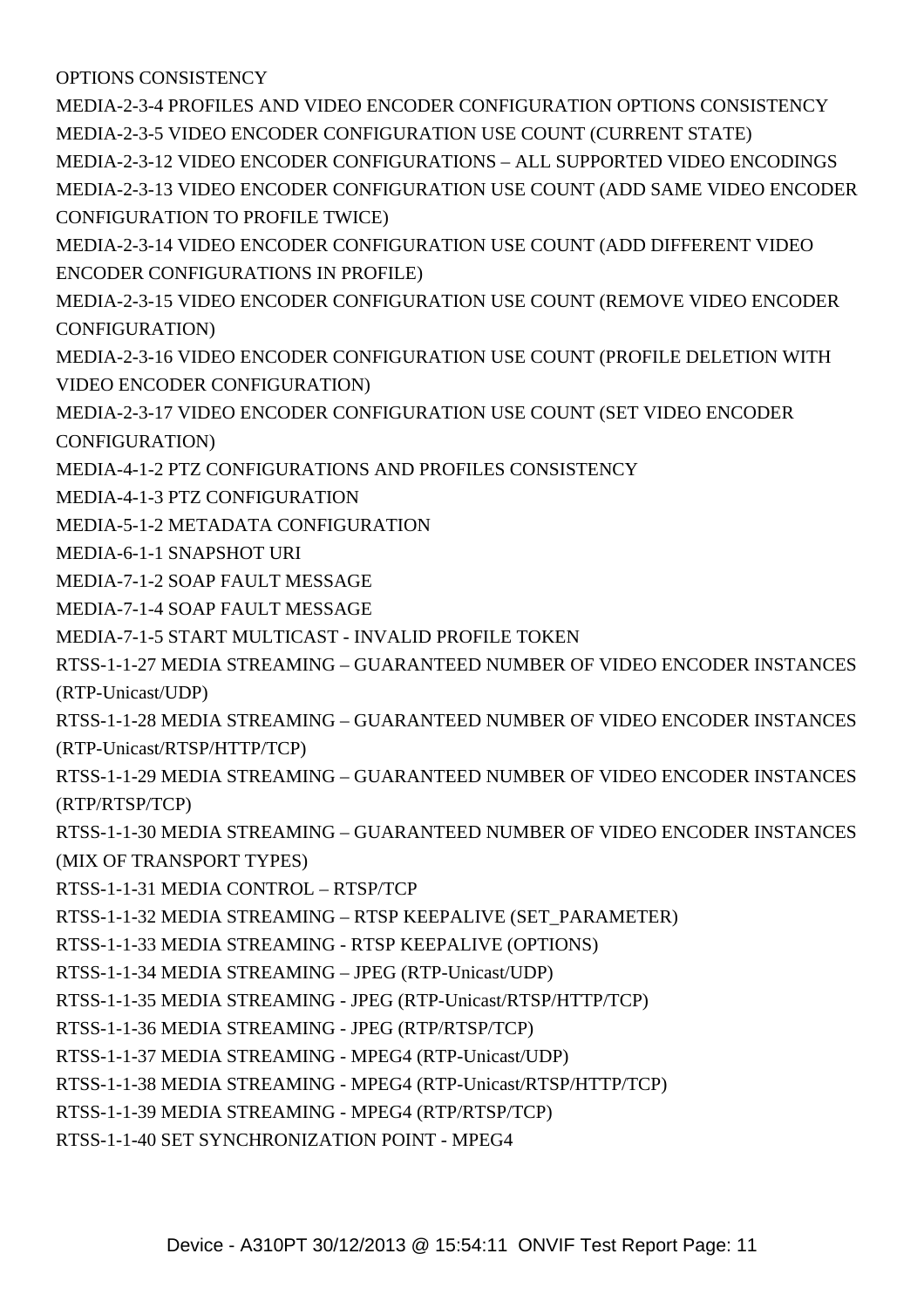[RTSS-1-1-41 MEDIA STREAMING - H.264 \(RTP-Unicast/UDP\)](#RTSS-1-1-41 MEDIA STREAMING - H.264 (RTP-Unicast/UDP))

[RTSS-1-1-42 MEDIA STREAMING - H.264 \(RTP-Unicast/RTSP/HTTP/TCP\)](#RTSS-1-1-42 MEDIA STREAMING - H.264 (RTP-Unicast/RTSP/HTTP/TCP))

[RTSS-1-1-43 MEDIA STREAMING - H.264 \(RTP/RTSP/TCP\)](#RTSS-1-1-43 MEDIA STREAMING - H.264 (RTP/RTSP/TCP))

[RTSS-1-1-44 SET SYNCHRONIZATION POINT - H.264](#RTSS-1-1-44 SET SYNCHRONIZATION POINT - H.264)

[RTSS-1-1-45 MEDIA STREAMING – RTP-Unicast/RTSP/HTTP/TCP \(LINE BREAKS IN BASE64](#RTSS-1-1-45 MEDIA STREAMING � RTP-Unicast/RTSP/HTTP/TCP (LINE BREAKS IN BASE64 ENCODING)) [ENCODING\)](#RTSS-1-1-45 MEDIA STREAMING � RTP-Unicast/RTSP/HTTP/TCP (LINE BREAKS IN BASE64 ENCODING))

[RTSS-1-1-46 VIDEO ENCODER CONFIGURATION – JPEG RESOLUTION](#RTSS-1-1-46 VIDEO ENCODER CONFIGURATION � JPEG RESOLUTION)

[RTSS-1-1-47 VIDEO ENCODER CONFIGURATION – MPEG4 RESOLUTION](#RTSS-1-1-47 VIDEO ENCODER CONFIGURATION � MPEG4 RESOLUTION)

[RTSS-1-1-48 VIDEO ENCODER CONFIGURATION – H.264 RESOLUTION](#RTSS-1-1-48 VIDEO ENCODER CONFIGURATION � H.264 RESOLUTION)

[RTSS-1-1-53 MEDIA STREAMING – JPEG \(VALIDATING RTP HEADER EXTENSION\)](#RTSS-1-1-53 MEDIA STREAMING � JPEG (VALIDATING RTP HEADER EXTENSION))

[RTSS-1-2-12 MEDIA STREAMING – GUARANTEED NUMBER OF VIDEO ENCODER INSTANCES](#RTSS-1-2-12 MEDIA STREAMING � GUARANTEED NUMBER OF VIDEO ENCODER INSTANCES (RTP-Multicast/UDP)) [\(RTP-Multicast/UDP\)](#RTSS-1-2-12 MEDIA STREAMING � GUARANTEED NUMBER OF VIDEO ENCODER INSTANCES (RTP-Multicast/UDP))

[RTSS-1-2-13 MEDIA STREAMING – JPEG \(RTP-Multicast/UDP, IPv4\)](#RTSS-1-2-13 MEDIA STREAMING � JPEG (RTP-Multicast/UDP, IPv4))

[RTSS-1-2-14 MEDIA STREAMING – MPEG4 \(RTP-Multicast/UDP, IPv4\)](#RTSS-1-2-14 MEDIA STREAMING � MPEG4 (RTP-Multicast/UDP, IPv4))

[RTSS-1-2-15 MEDIA STREAMING – H.264 \(RTP-Multicast/UDP, IPv4\)](#RTSS-1-2-15 MEDIA STREAMING � H.264 (RTP-Multicast/UDP, IPv4))

[RTSS-1-2-19 VIDEO ENCODER CONFIGURATION – MULTICAST PORT \(IPv4\)](#RTSS-1-2-19 VIDEO ENCODER CONFIGURATION � MULTICAST PORT (IPv4))

[RTSS-1-2-20 VIDEO ENCODER CONFIGURATION – MULTICAST ADDRESS \(IPv4\)](#RTSS-1-2-20 VIDEO ENCODER CONFIGURATION � MULTICAST ADDRESS (IPv4))

[RTSS-1-2-21 VIDEO ENCODER CONFIGURATION – MULTICAST ADDRESS AND PORT IN RTSP](#RTSS-1-2-21 VIDEO ENCODER CONFIGURATION � MULTICAST ADDRESS AND PORT IN RTSP SETUP (IPv4)) [SETUP \(IPv4\)](#RTSS-1-2-21 VIDEO ENCODER CONFIGURATION � MULTICAST ADDRESS AND PORT IN RTSP SETUP (IPv4))

[RTSS-4-1-2 NOTIFICATION STREAMING](#RTSS-4-1-2 NOTIFICATION STREAMING)

[RTSS-5-1-7 START AND STOP MULTICAST STREAMING – JPEG \(IPv4\)](#RTSS-5-1-7 START AND STOP MULTICAST STREAMING � JPEG (IPv4))

[EVENT-1-1-2 GET EVENT PROPERTIES](#EVENT-1-1-2 GET EVENT PROPERTIES)

[EVENT-2-1-9 BASIC NOTIFICATION INTERFACE - SUBSCRIBE](#EVENT-2-1-9 BASIC NOTIFICATION INTERFACE - SUBSCRIBE)

[EVENT-2-1-12 BASIC NOTIFICATION INTERFACE - RENEW](#EVENT-2-1-12 BASIC NOTIFICATION INTERFACE - RENEW)

[EVENT-2-1-17 BASIC NOTIFICATION INTERFACE - NOTIFY](#EVENT-2-1-17 BASIC NOTIFICATION INTERFACE - NOTIFY)

[EVENT-2-1-18 BASIC NOTIFICATION INTERFACE - NOTIFY FILTER](#EVENT-2-1-18 BASIC NOTIFICATION INTERFACE - NOTIFY FILTER)

[EVENT-3-1-9 REALTIME PULLPOINT SUBSCRIPTION - CREATE PULL POINT SUBSCRIPTION](#EVENT-3-1-9 REALTIME PULLPOINT SUBSCRIPTION - CREATE PULL POINT SUBSCRIPTION)

[EVENT-3-1-12 REALTIME PULLPOINT SUBSCRIPTION - RENEW](#EVENT-3-1-12 REALTIME PULLPOINT SUBSCRIPTION - RENEW)

[EVENT-3-1-15 REALTIME PULLPOINT SUBSCRIPTION - PULLMESSAGES](#EVENT-3-1-15 REALTIME PULLPOINT SUBSCRIPTION - PULLMESSAGES)

[EVENT-3-1-16 REALTIME PULLPOINT SUBSCRIPTION - PULLMESSAGES FILTER](#EVENT-3-1-16 REALTIME PULLPOINT SUBSCRIPTION - PULLMESSAGES FILTER)

[EVENT-4-1-6 EVENT - NAMESPACES \(DEFAULT NAMESPACES FOR EACH TAG\)](#EVENT-4-1-6 EVENT - NAMESPACES (DEFAULT NAMESPACES FOR EACH TAG))

[EVENT-4-1-7 EVENT - NAMESPACES \(DEFAULT NAMESPACES FOR PARENT TAG\)](#EVENT-4-1-7 EVENT - NAMESPACES (DEFAULT NAMESPACES FOR PARENT TAG))

[EVENT-4-1-8 EVENT - NAMESPACES \(NOT STANDARD PREFIXES\)](#EVENT-4-1-8 EVENT - NAMESPACES (NOT STANDARD PREFIXES))

[EVENT-4-1-9 EVENT - NAMESPACES \(DIFFERENT PREFIXES FOR THE SAME NAMESPACE\)](#EVENT-4-1-9 EVENT - NAMESPACES (DIFFERENT PREFIXES FOR THE SAME NAMESPACE))

[EVENT-4-1-10 EVENT - NAMESPACES \(THE SAME PREFIX FOR DIFFERENT NAMESPACES\)](#EVENT-4-1-10 EVENT - NAMESPACES (THE SAME PREFIX FOR DIFFERENT NAMESPACES))

[PTZ-1-1-1 PTZ NODES](#PTZ-1-1-1 PTZ NODES)

[PTZ-1-1-2 PTZ NODE](#PTZ-1-1-2 PTZ NODE)

[PTZ-1-1-4 SOAP FAULT MESSAGE](#PTZ-1-1-4 SOAP FAULT MESSAGE)

[PTZ-2-1-1 PTZ CONFIGURATIONS](#PTZ-2-1-1 PTZ CONFIGURATIONS)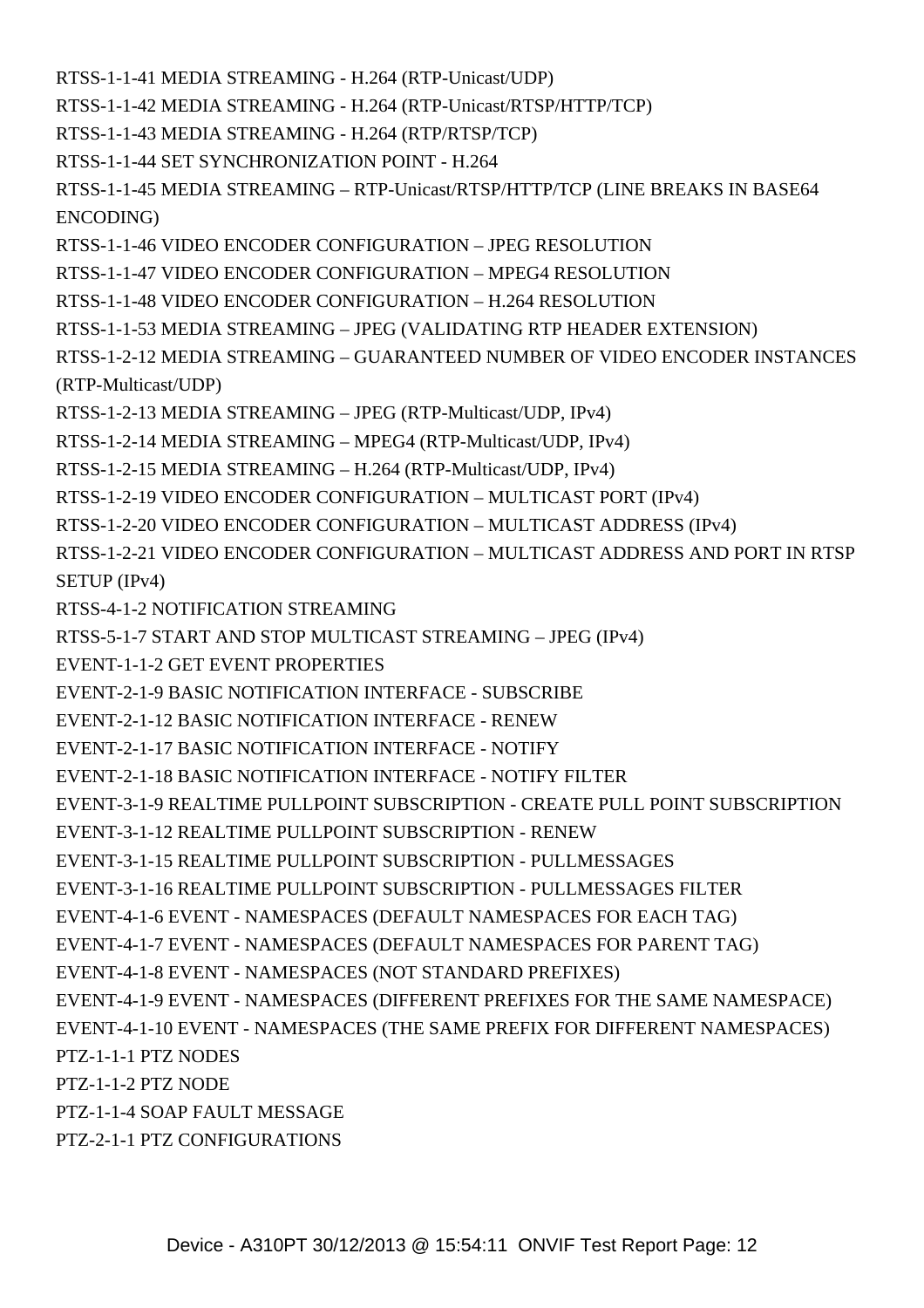[PTZ-2-1-2 PTZ CONFIGURATION](#PTZ-2-1-2 PTZ CONFIGURATION)

[PTZ-2-1-3 PTZ CONFIGURATION OPTIONS](#PTZ-2-1-3 PTZ CONFIGURATION OPTIONS)

[PTZ-2-1-5 PTZ CONFIGURATIONS AND PTZ CONFIGURATION CONSISTENCY](#PTZ-2-1-5 PTZ CONFIGURATIONS AND PTZ CONFIGURATION CONSISTENCY)

[PTZ-2-1-6 PTZ CONFIGURATIONS AND PTZ NODES CONSISTENCY](#PTZ-2-1-6 PTZ CONFIGURATIONS AND PTZ NODES CONSISTENCY)

[PTZ-2-1-7 PTZ CONFIGURATIONS AND PTZ CONFIGURATION OPTIONS CONSISTENCY](#PTZ-2-1-7 PTZ CONFIGURATIONS AND PTZ CONFIGURATION OPTIONS CONSISTENCY)

[PTZ-2-1-9 PTZ SET CONFIGURATION](#PTZ-2-1-9 PTZ SET CONFIGURATION)

[PTZ-3-1-1 PTZ ABSOLUTE MOVE](#PTZ-3-1-1 PTZ ABSOLUTE MOVE)

[PTZ-3-1-2 SOAP FAULT MESSAGE](#PTZ-3-1-2 SOAP FAULT MESSAGE)

[PTZ-3-1-3 PTZ RELATIVE MOVE](#PTZ-3-1-3 PTZ RELATIVE MOVE)

[PTZ-3-1-4 PTZ CONTINUOUS MOVE](#PTZ-3-1-4 PTZ CONTINUOUS MOVE)

[PTZ-3-1-5 PTZ CONTINUOUS MOVE & STOP](#PTZ-3-1-5 PTZ CONTINUOUS MOVE & STOP)

[PTZ-4-1-4 SET AND GET PRESET](#PTZ-4-1-4 SET AND GET PRESET)

[PTZ-4-1-5 GOTO PRESET](#PTZ-4-1-5 GOTO PRESET)

[PTZ-4-1-6 REMOVE PRESET](#PTZ-4-1-6 REMOVE PRESET)

[PTZ-5-1-1 HOME POSITION OPERATIONS \(CONFIGURABLE\)](#PTZ-5-1-1 HOME POSITION OPERATIONS (CONFIGURABLE))

[PTZ-5-1-3 PTZ – HOME POSITION OPERATIONS \(USAGE OF FIXEDHOMEPOSITION FLAG\)](#PTZ-5-1-3 PTZ � HOME POSITION OPERATIONS (USAGE OF FIXEDHOMEPOSITION FLAG))

[PTZ-6-1-1 SEND AUXILIARY COMMAND](#PTZ-6-1-1 SEND AUXILIARY COMMAND)

[PTZ-7-1-3 GENERIC PAN/TILT POSITION SPACE](#PTZ-7-1-3 GENERIC PAN/TILT POSITION SPACE)

[PTZ-7-1-4 GENERIC ZOOM POSITION SPACE](#PTZ-7-1-4 GENERIC ZOOM POSITION SPACE)

[PTZ-7-2-3 GENERIC PAN/TILT TRANSLATION SPACE](#PTZ-7-2-3 GENERIC PAN/TILT TRANSLATION SPACE)

[PTZ-7-2-4 GENERIC ZOOM TRANSLATION SPACE](#PTZ-7-2-4 GENERIC ZOOM TRANSLATION SPACE)

[PTZ-7-3-3 GENERIC PAN/TILT VELOCITY SPACE](#PTZ-7-3-3 GENERIC PAN/TILT VELOCITY SPACE)

[PTZ-7-3-4 GENERIC ZOOM VELOCITY SPACE](#PTZ-7-3-4 GENERIC ZOOM VELOCITY SPACE)

[PTZ-7-4-3 GENERIC PAN/TILT SPEED SPACE](#PTZ-7-4-3 GENERIC PAN/TILT SPEED SPACE)

[PTZ-7-4-4 GENERIC ZOOM SPEED SPACE](#PTZ-7-4-4 GENERIC ZOOM SPEED SPACE)

[SECURITY-1-1-1 USER TOKEN PROFILE](#SECURITY-1-1-1 USER TOKEN PROFILE)

[IMAGING-1-1-1 IMAGING COMMAND GETIMAGINGSETTINGS](#IMAGING-1-1-1 IMAGING COMMAND GETIMAGINGSETTINGS)

[IMAGING-1-1-3 IMAGING COMMAND GETOPTIONS](#IMAGING-1-1-3 IMAGING COMMAND GETOPTIONS)

[IMAGING-1-1-8 IMAGING COMMAND SETIMAGINGSETTINGS – INVALID SETTINGS](#IMAGING-1-1-8 IMAGING COMMAND SETIMAGINGSETTINGS � INVALID SETTINGS)

[IMAGING-1-1-9 IMAGING COMMAND SETIMAGINGSETTINGS](#IMAGING-1-1-9 IMAGING COMMAND SETIMAGINGSETTINGS)

[IMAGING-1-1-10 IMAGING COMMAND GETIMAGINGSETTINGS – INVALID](#IMAGING-1-1-10 IMAGING COMMAND GETIMAGINGSETTINGS � INVALID VIDEOSOURCETOKEN)

[VIDEOSOURCETOKEN](#IMAGING-1-1-10 IMAGING COMMAND GETIMAGINGSETTINGS � INVALID VIDEOSOURCETOKEN)

[IMAGING-1-1-11 IMAGING COMMAND GETOPTIONS – INVALID VIDEOSOURCETOKEN](#IMAGING-1-1-11 IMAGING COMMAND GETOPTIONS � INVALID VIDEOSOURCETOKEN)

[IMAGING-1-1-12 IMAGING COMMAND SETIMAGINGSETTINGS – INVALID](#IMAGING-1-1-12 IMAGING COMMAND SETIMAGINGSETTINGS � INVALID VIDEOSOURCETOKEN)

[VIDEOSOURCETOKEN](#IMAGING-1-1-12 IMAGING COMMAND SETIMAGINGSETTINGS � INVALID VIDEOSOURCETOKEN)

[IMAGING-2-1-1 IMAGING COMMAND GETMOVEOPTIONS](#IMAGING-2-1-1 IMAGING COMMAND GETMOVEOPTIONS)

[IMAGING-2-1-3 IMAGING COMMAND ABSOLUTE MOVE](#IMAGING-2-1-3 IMAGING COMMAND ABSOLUTE MOVE)

[IMAGING-2-1-4 IMAGING COMMAND ABSOLUTE MOVE – INVALID SETTINGS](#IMAGING-2-1-4 IMAGING COMMAND ABSOLUTE MOVE � INVALID SETTINGS)

[IMAGING-2-1-5 IMAGING COMMAND RELATIVE MOVE](#IMAGING-2-1-5 IMAGING COMMAND RELATIVE MOVE)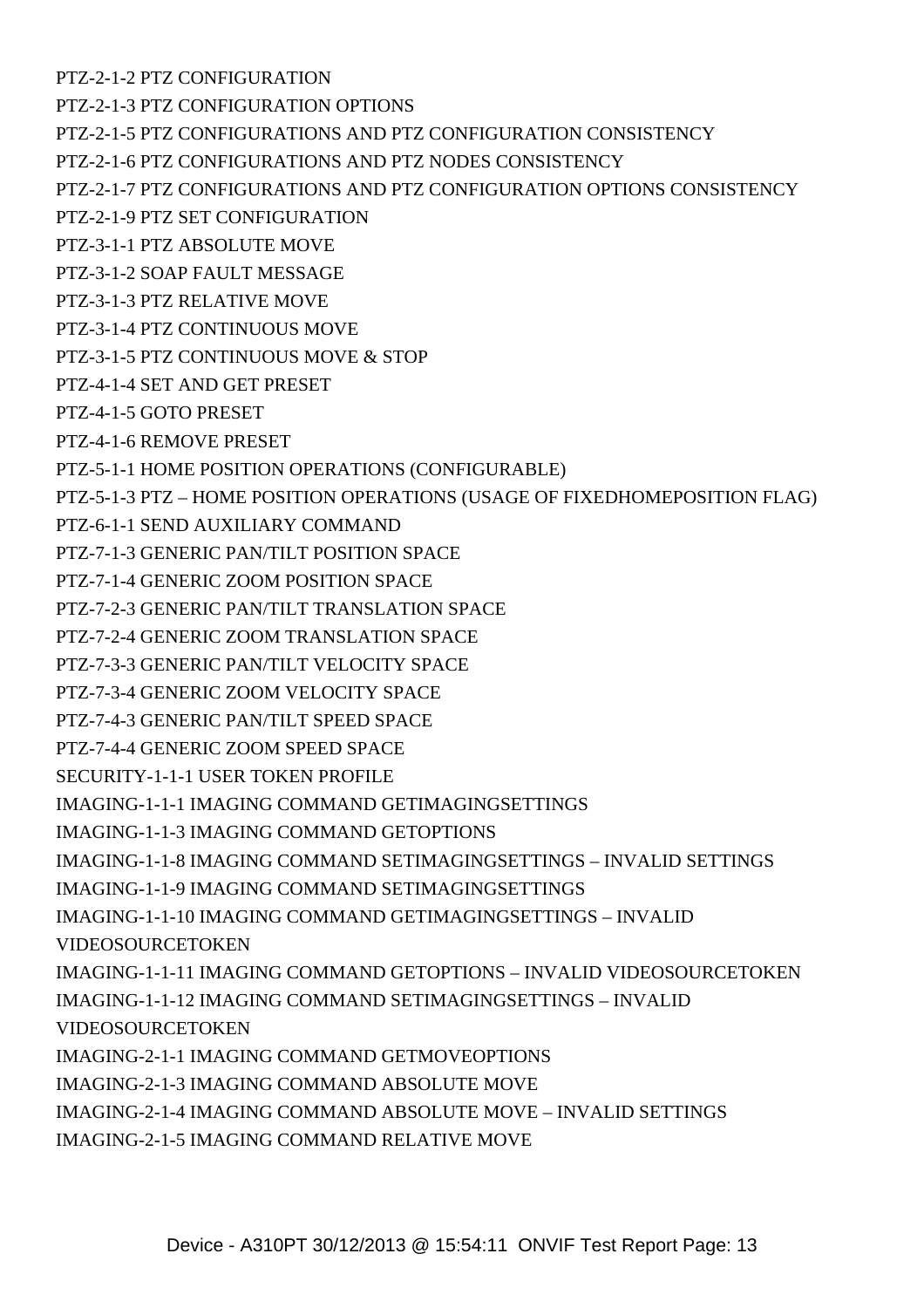[IMAGING-2-1-6 IMAGING COMMAND RELATIVE MOVE – INVALID SETTINGS](#IMAGING-2-1-6 IMAGING COMMAND RELATIVE MOVE � INVALID SETTINGS)

[IMAGING-2-1-7 IMAGING COMMAND CONTINUOUS MOVE](#IMAGING-2-1-7 IMAGING COMMAND CONTINUOUS MOVE)

[IMAGING-2-1-8 IMAGING COMMAND CONTINUOUS MOVE – INVALID SETTINGS](#IMAGING-2-1-8 IMAGING COMMAND CONTINUOUS MOVE � INVALID SETTINGS)

[IMAGING-2-1-10 IMAGING COMMAND MOVE – UNSUPPORTED MOVE](#IMAGING-2-1-10 IMAGING COMMAND MOVE � UNSUPPORTED MOVE)

[IMAGING-2-1-11 IMAGING COMMAND GETSTATUS](#IMAGING-2-1-11 IMAGING COMMAND GETSTATUS)

[IMAGING-2-1-13 IMAGING COMMAND STOP](#IMAGING-2-1-13 IMAGING COMMAND STOP)

[IMAGING-2-1-15 IMAGING COMMAND GETMOVEOPTIONS – INVALID VIDEOSOURCETOKEN](#IMAGING-2-1-15 IMAGING COMMAND GETMOVEOPTIONS � INVALID VIDEOSOURCETOKEN)

[IMAGING-2-1-16 IMAGING COMMAND MOVE – INVALID VIDEOSOURCETOKEN](#IMAGING-2-1-16 IMAGING COMMAND MOVE � INVALID VIDEOSOURCETOKEN)

[IMAGING-2-1-17 IMAGING COMMAND GETSTATUS – INVALID VIDEOSOURCETOKEN](#IMAGING-2-1-17 IMAGING COMMAND GETSTATUS � INVALID VIDEOSOURCETOKEN)

[IMAGING-2-1-18 IMAGING COMMAND STOP – INVALID VIDEOSOURCETOKEN](#IMAGING-2-1-18 IMAGING COMMAND STOP � INVALID VIDEOSOURCETOKEN)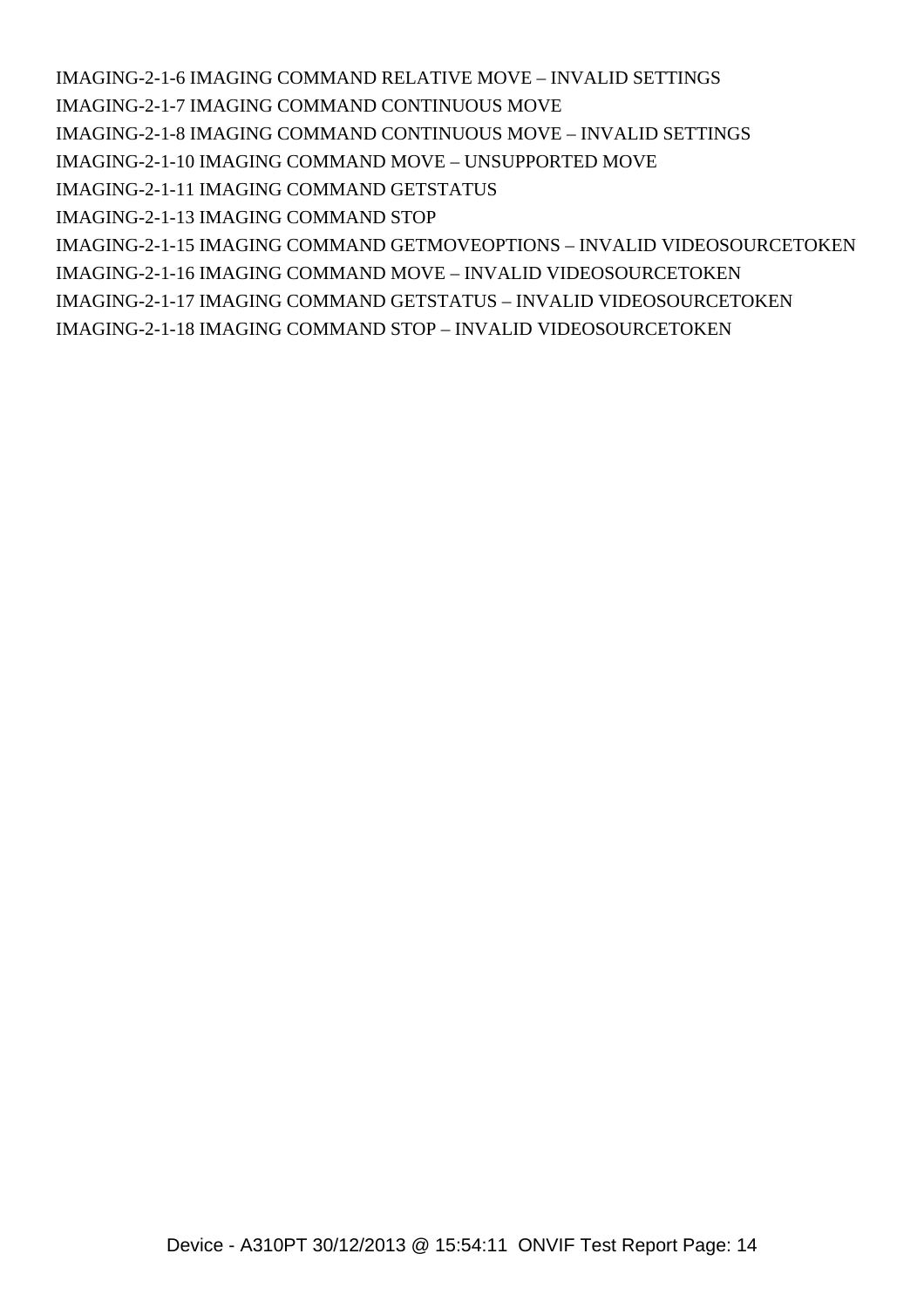# ONVIF TEST

# IP Configuration

## <span id="page-14-0"></span>IPCONFIG-1-1-1 IPV4 STATIC IP

**TestResult** 

 STEP 1 - Get network interfaces STEP PASSED

 STEP 2 - Check that the DUT returned current interfaces STEP PASSED

 STEP 3 - Verifying IPv4 presence STEP PASSED

 STEP 4 - Set network interface STEP PASSED

 STEP 5 - Send System Reboot message STEP PASSED

 STEP 6 - Waiting for Hello message from the DUT STEP PASSED

 STEP 7 - 5 seconds timeout after Hello STEP PASSED

 STEP 8 - Verifying Hello message STEP PASSED

 STEP 9 - Identifying right address STEP PASSED

 STEP 10 - Get network interfaces STEP PASSED

 STEP 11 - Verifying appliance of IPv4 static settings STEP PASSED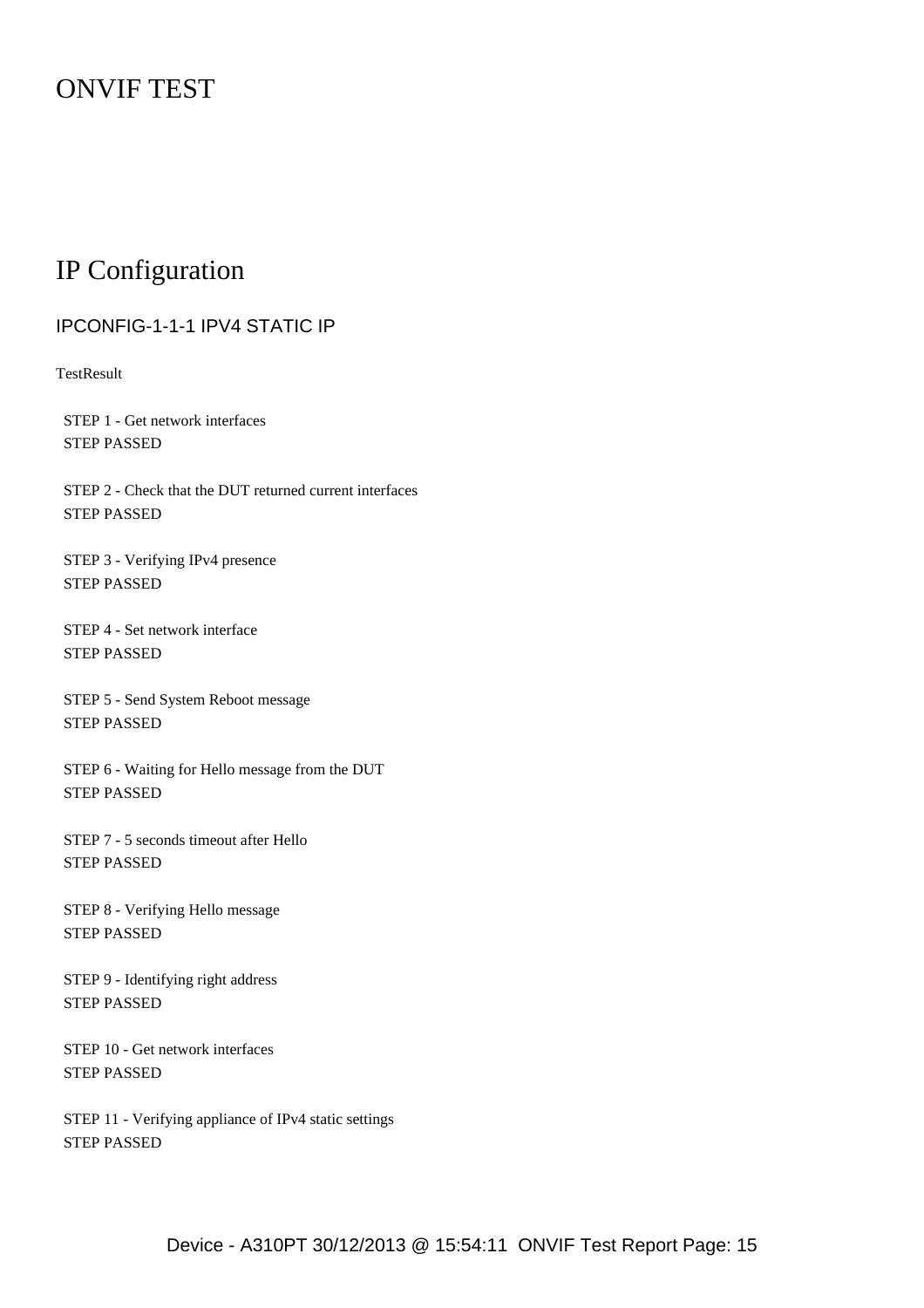STEP 12 - Restore network settings STEP PASSED

 STEP 13 - Send System Reboot message STEP PASSED

 STEP 14 - Waiting for Hello message from the DUT STEP PASSED

 STEP 15 - 5 seconds timeout after Hello STEP PASSED

 STEP 16 - Verifying Hello message STEP PASSED

 STEP 17 - Identifying right address STEP PASSED

TEST PASSED

### <span id="page-15-0"></span>IPCONFIG-1-1-3 IPV4 DHCP

**TestResult** 

 STEP 1 - Get network interfaces STEP PASSED

 STEP 2 - Check that the DUT returned current interfaces STEP PASSED

 STEP 3 - Verifying IPv4 presence STEP PASSED

 STEP 4 - Set network interface STEP PASSED

 STEP 5 - Send System Reboot message STEP PASSED

 STEP 6 - Waiting for Hello message from the DUT STEP PASSED

 STEP 7 - 5 seconds timeout after Hello STEP PASSED

STEP 8 - Verifying Hello message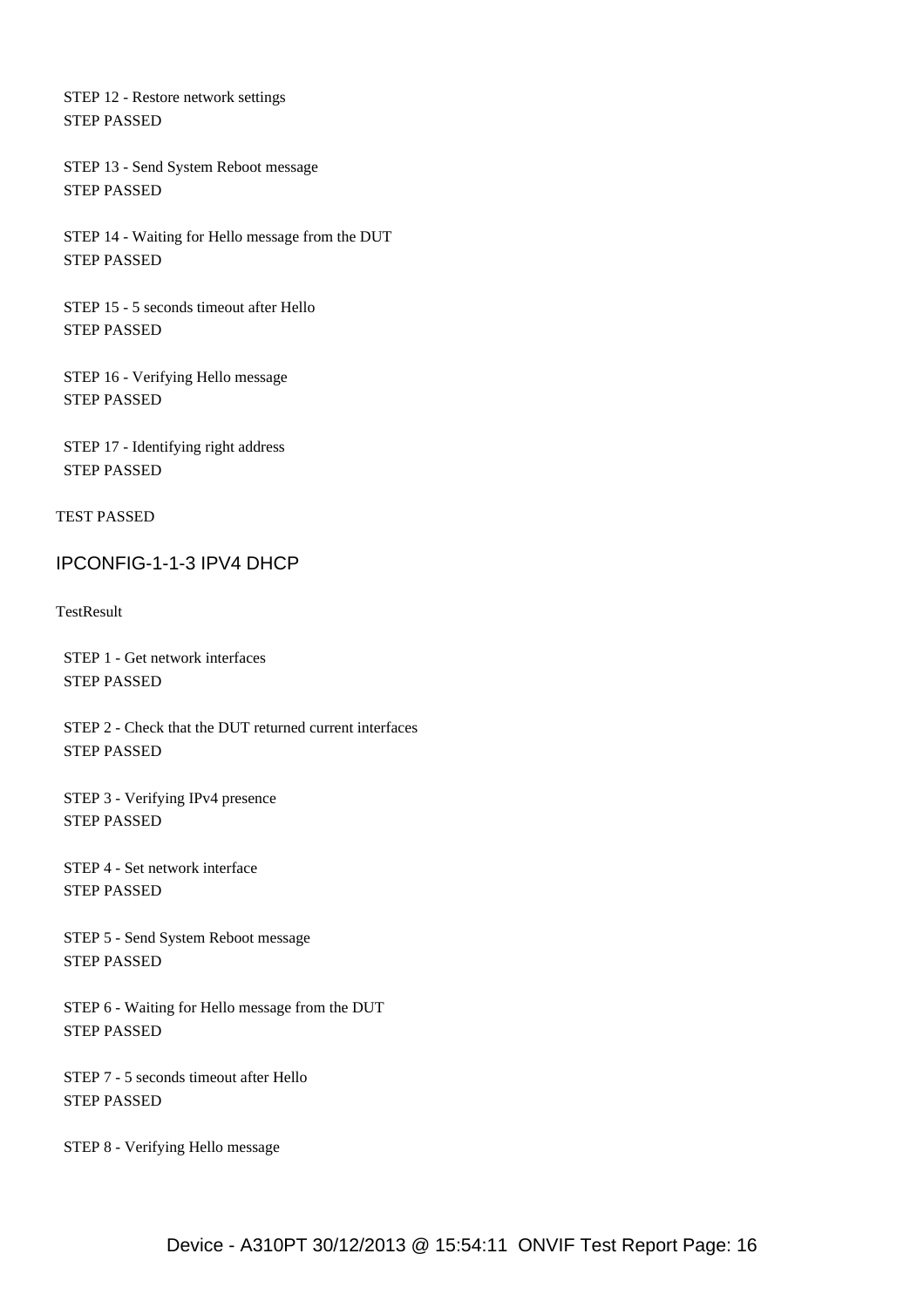STEP 9 - Identifying right address STEP PASSED

 STEP 10 - Get network interfaces STEP PASSED

 STEP 11 - Verifying appliance of IPv4 static settings STEP PASSED

 STEP 12 - Restore network settings STEP PASSED

 STEP 13 - Send System Reboot message STEP PASSED

 STEP 14 - Waiting for Hello message from the DUT STEP PASSED

 STEP 15 - 5 seconds timeout after Hello STEP PASSED

 STEP 16 - Verifying Hello message STEP PASSED

 STEP 17 - Identifying right address STEP PASSED

TEST PASSED

# Device Discovery

## <span id="page-16-0"></span>DISCOVERY-1-1-1 HELLO MESSAGE

**TestResult** 

 STEP 1 - Reboot device STEP PASSED

 STEP 2 - Waiting for Hello message from the DUT STEP PASSED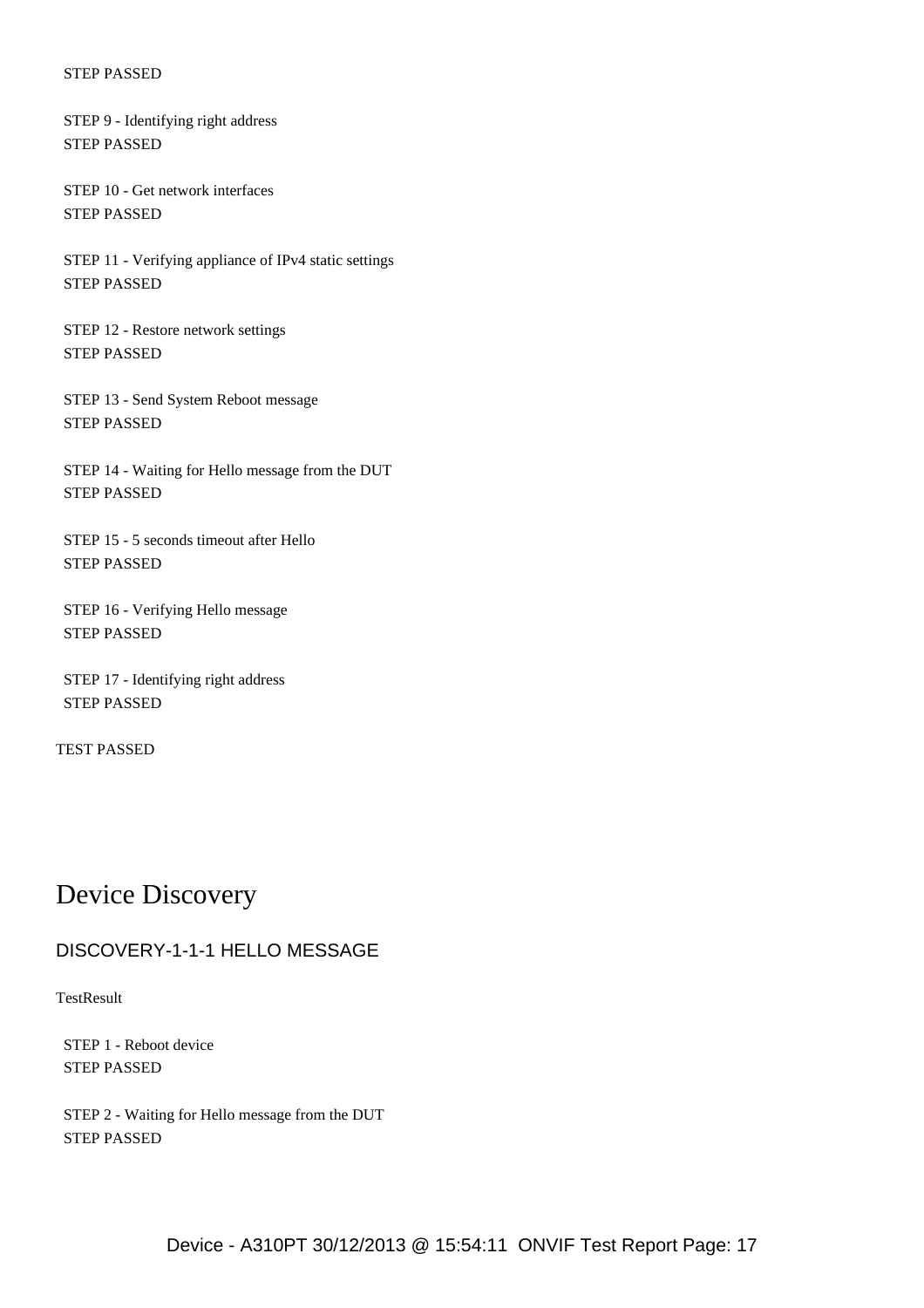STEP 3 - 5 seconds timeout after Hello STEP PASSED

TEST PASSED

## <span id="page-17-0"></span>DISCOVERY-1-1-2 HELLO MESSAGE VALIDATION

**TestResult** 

 STEP 1 - Reboot device STEP PASSED

 STEP 2 - Waiting for Hello message from the DUT STEP PASSED

 STEP 3 - 5 seconds timeout after Hello STEP PASSED

 STEP 4 - Validating hello message STEP PASSED

TEST PASSED

### <span id="page-17-1"></span>DISCOVERY-1-1-3 SEARCH BASED ON DEVICE SCOPE TYPES

**TestResult** 

 STEP 1 - Get device scopes STEP PASSED

 STEP 2 - Validating device scopes STEP PASSED

 STEP 3 - Probe device STEP PASSED

 STEP 4 - Validate probe match STEP PASSED

TEST PASSED

## <span id="page-17-2"></span>DISCOVERY-1-1-4 SEARCH WITH OMITTED DEVICE AND SCOPE TYPES

**TestResult** 

 STEP 1 - Probe device STEP PASSED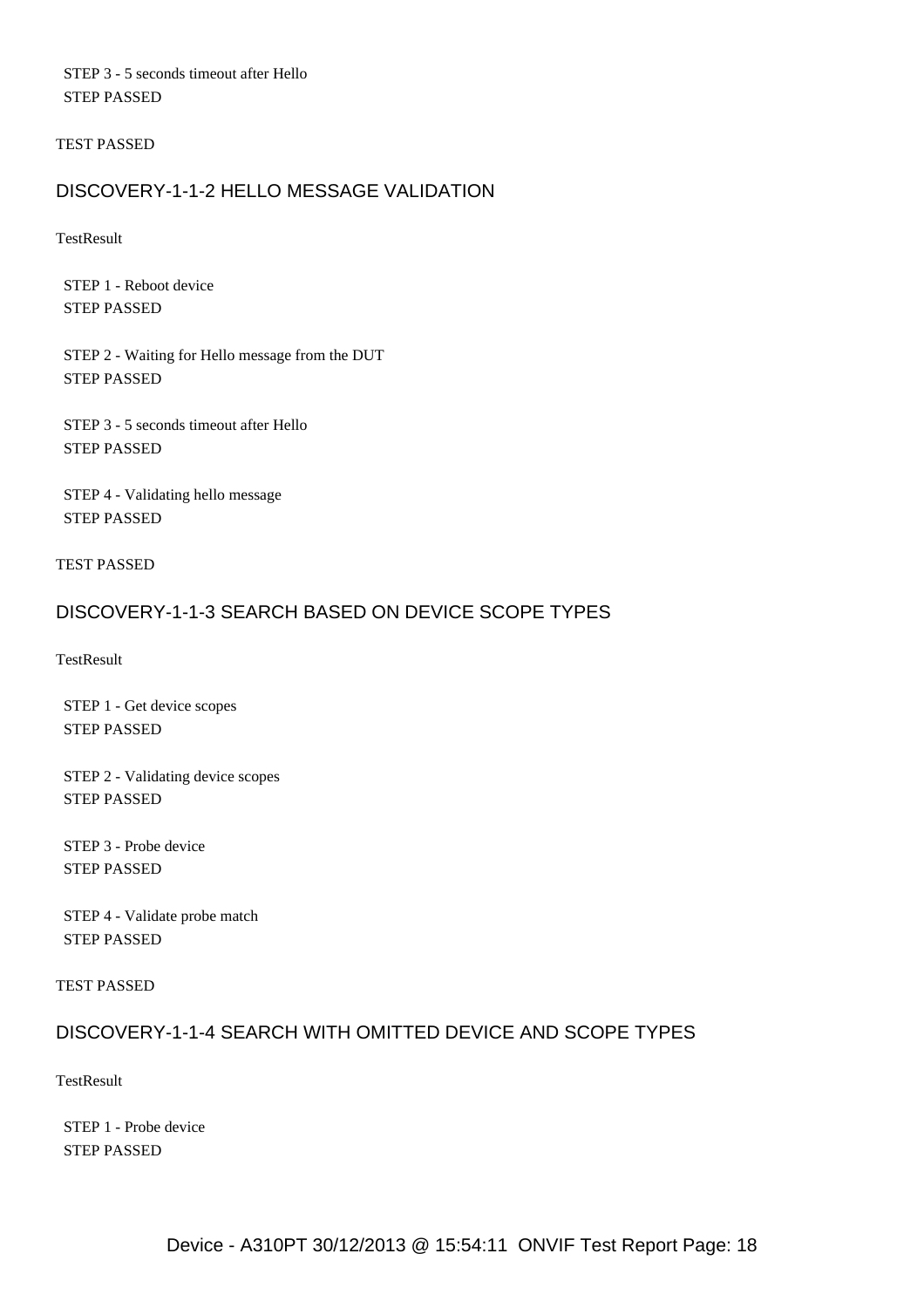STEP 2 - Validate probe match STEP PASSED

TEST PASSED

### <span id="page-18-0"></span>DISCOVERY-1-1-5 RESPONSE TO INVALID SEARCH REQUEST

**TestResult** 

 STEP 1 - Probe device - negative test STEP PASSED

TEST PASSED

## <span id="page-18-1"></span>DISCOVERY-1-1-7 DEVICE SCOPES CONFIGURATION

**TestResult** 

 STEP 1 - Get device scopes STEP PASSED

 STEP 2 - Validating device scopes STEP PASSED

 STEP 3 - Set device scopes - negative test STEP PASSED

 STEP 4 - Set device scopes STEP PASSED

 STEP 5 - Add device scopes STEP PASSED

 STEP 6 - Waiting for Hello message from the DUT STEP PASSED

 STEP 7 - 5 seconds timeout after Hello STEP PASSED

 STEP 8 - Hello message validation STEP PASSED

 STEP 9 - Probe device STEP PASSED

STEP 10 - Validate probe match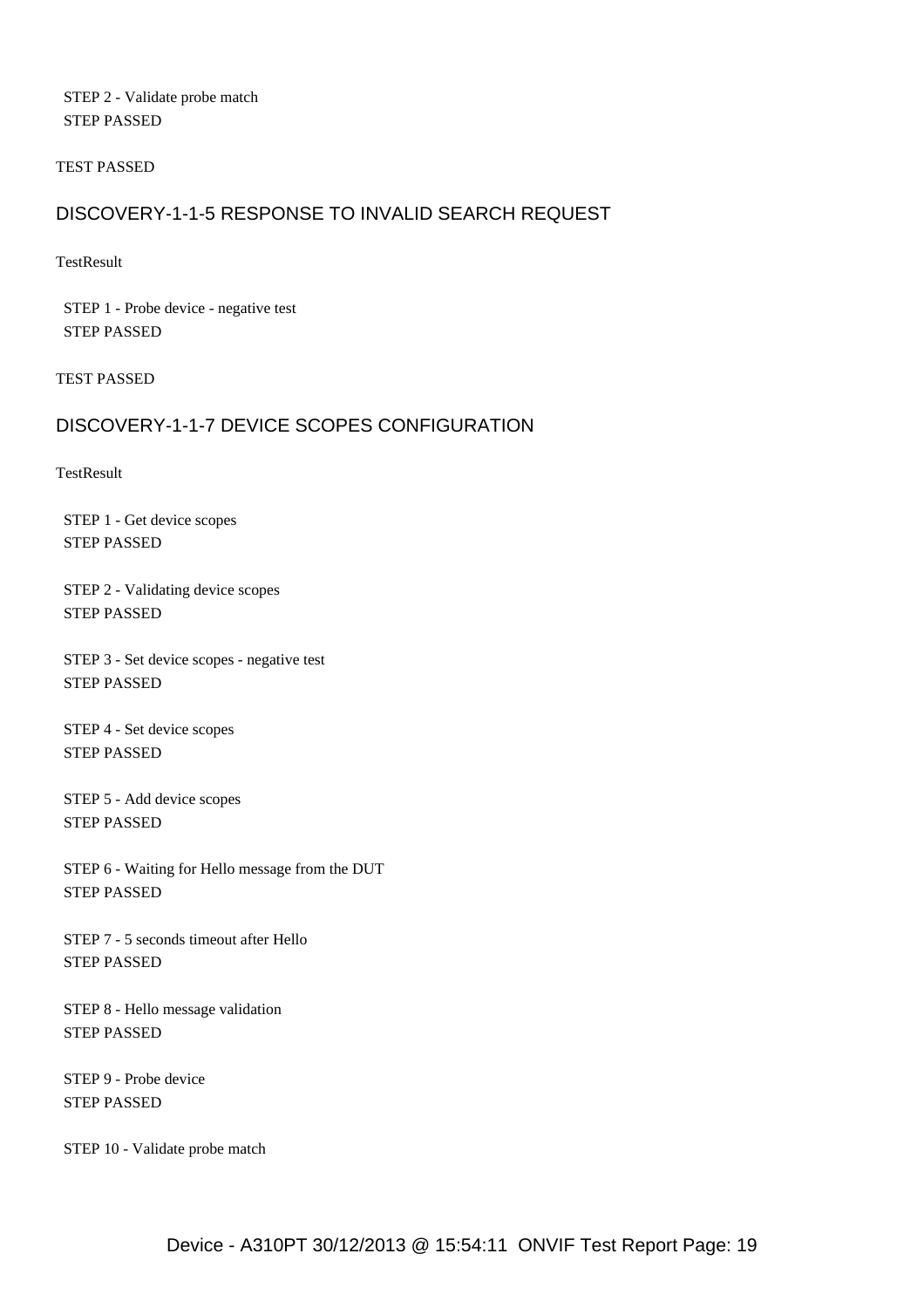STEP 11 - Remove device scopes STEP PASSED

 STEP 12 - Waiting for Hello message from the DUT STEP PASSED

 STEP 13 - 5 seconds timeout after Hello STEP PASSED

 STEP 14 - Hello message validation STEP PASSED

 STEP 15 - Probe device - negative test STEP PASSED

TEST PASSED

#### <span id="page-19-0"></span>DISCOVERY-1-1-8 BYE MESSAGE

**TestResult** 

 STEP 1 - Reboot device STEP PASSED

 STEP 2 - Waiting for Bye message from the DUT STEP PASSED

 STEP 3 - Waiting for device to reboot STEP PASSED

TEST PASSED

#### <span id="page-19-1"></span>DISCOVERY-1-1-9 DISCOVERY MODE CONFIGURATION

#### **TestResult**

 STEP 1 - Get Discovery Mode STEP PASSED

 STEP 2 - Check current DiscoveryMode STEP PASSED

 STEP 3 - Set Discovery Mode STEP PASSED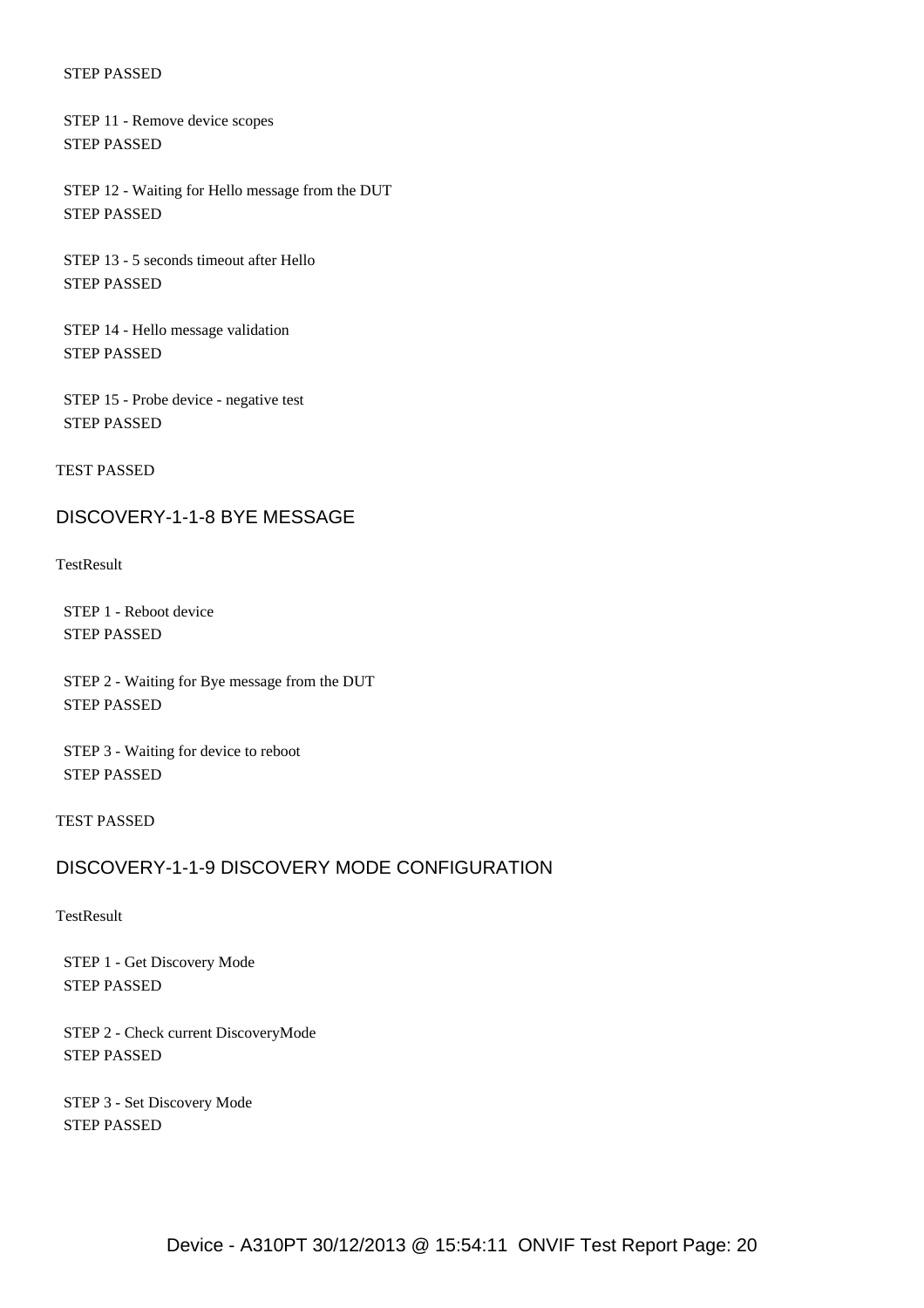STEP 4 - Get Discovery Mode STEP PASSED

 STEP 5 - Check current DiscoveryMode STEP PASSED

 STEP 6 - Probe device - negative test STEP PASSED

 STEP 7 - Reboot device STEP PASSED

 STEP 8 - Waiting for Bye or Hello message from the DUT STEP PASSED

 STEP 9 - Set Discovery Mode STEP PASSED

TEST PASSED

#### <span id="page-20-0"></span>DISCOVERY-2-1-1 DISCOVERY - NAMESPACES (DEFAULT NAMESPACES FOR EACH TAG)

**TestResult** 

 STEP 1 - Get device scopes STEP PASSED

 STEP 2 - Validating device scopes STEP PASSED

 STEP 3 - Probe device STEP PASSED

 STEP 4 - Validate probe match STEP PASSED

TEST PASSED

<span id="page-20-1"></span>DISCOVERY-2-1-2 DISCOVERY - NAMESPACES (DEFAULT NAMESPACES FOR PARENT TAG)

**TestResult** 

 STEP 1 - Get device scopes STEP PASSED

STEP 2 - Validating device scopes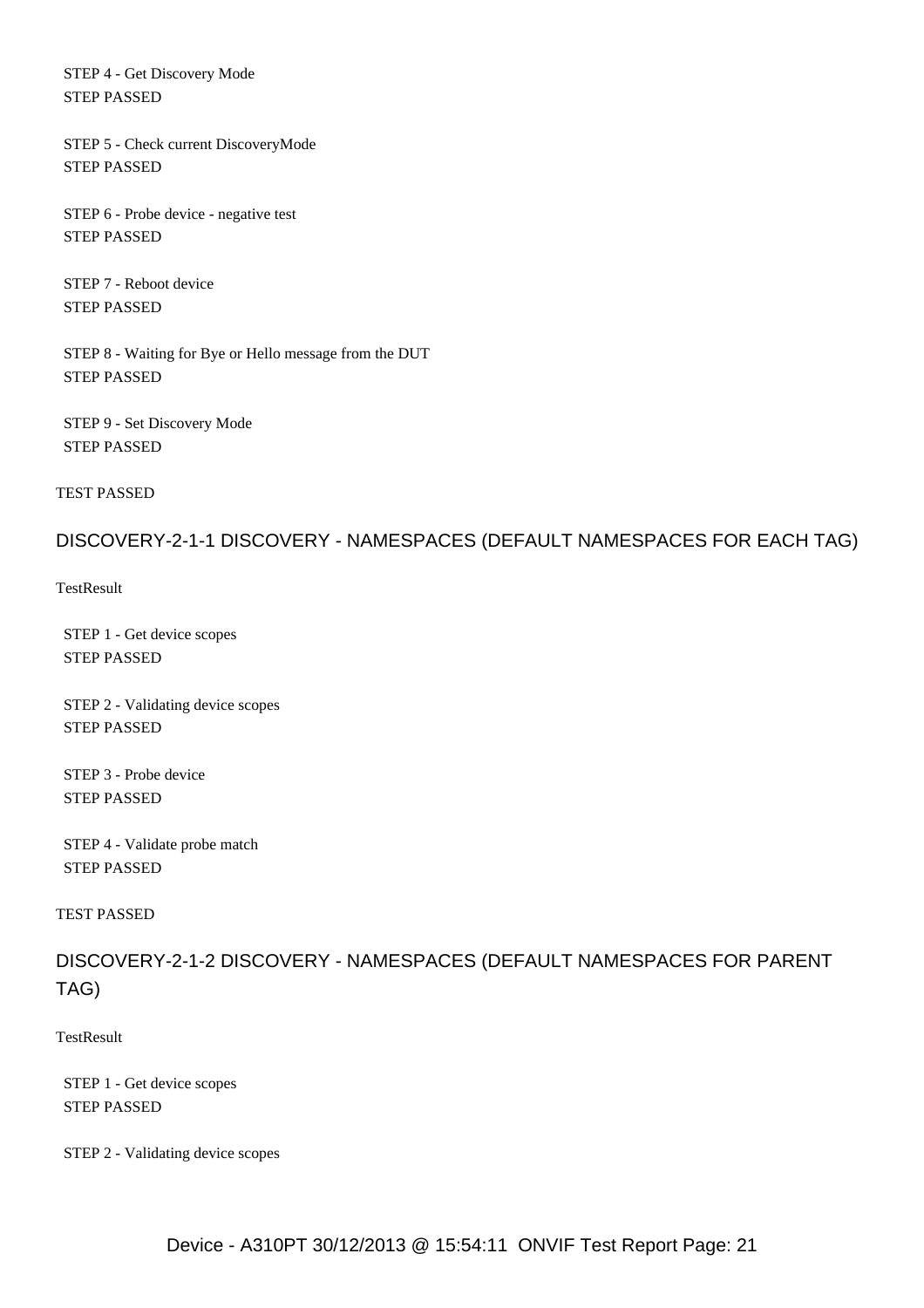STEP 3 - Probe device STEP PASSED

 STEP 4 - Validate probe match STEP PASSED

TEST PASSED

#### <span id="page-21-0"></span>DISCOVERY-2-1-3 DISCOVERY - NAMESPACES (NOT STANDARD PREFIXES)

**TestResult** 

 STEP 1 - Get device scopes STEP PASSED

 STEP 2 - Validating device scopes STEP PASSED

 STEP 3 - Probe device STEP PASSED

 STEP 4 - Validate probe match STEP PASSED

TEST PASSED

<span id="page-21-1"></span>DISCOVERY-2-1-4 DISCOVERY - NAMESPACES (DIFFERENT PREFIXES FOR THE SAME NAMESPACE)

**TestResult** 

 STEP 1 - Get device scopes STEP PASSED

 STEP 2 - Validating device scopes STEP PASSED

 STEP 3 - Probe device STEP PASSED

 STEP 4 - Validate probe match STEP PASSED

TEST PASSED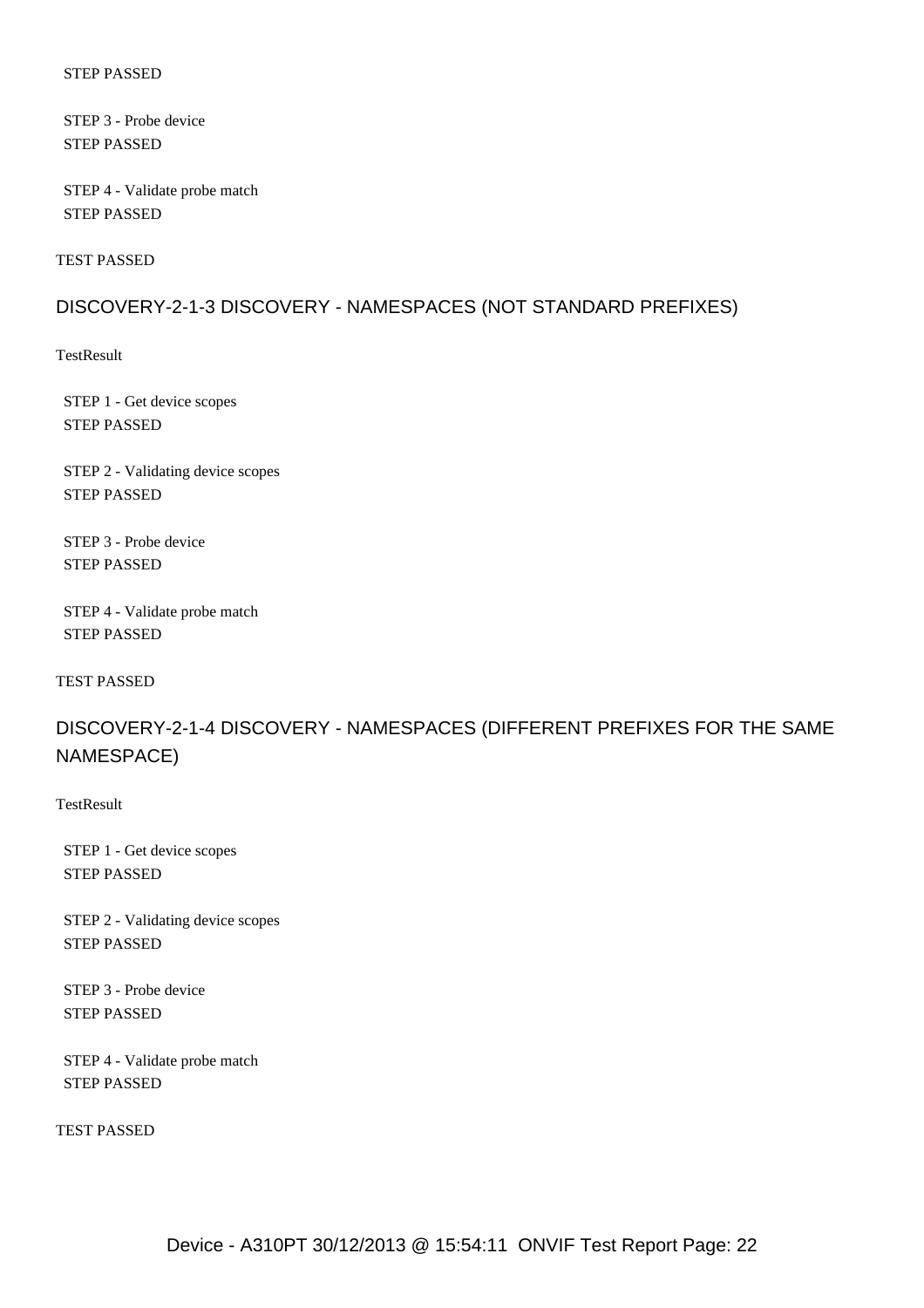## <span id="page-22-0"></span>DISCOVERY-2-1-5 DISCOVERY - NAMESPACES (THE SAME PREFIX FOR DIFFERENT NAMESPACES)

TestResult

 STEP 1 - Get device scopes STEP PASSED

 STEP 2 - Validating device scopes STEP PASSED

 STEP 3 - Probe device STEP PASSED

 STEP 4 - Validate probe match STEP PASSED

TEST PASSED

# Device Management

<span id="page-22-1"></span>DEVICE-1-1-1 GET WSDL URL

**TestResult** 

 STEP 1 - Get WSDL URL STEP PASSED

 STEP 2 - Validate URL returned (http://www.onvif.org/ver10/device/wsdl) STEP PASSED

TEST PASSED

<span id="page-22-2"></span>DEVICE-1-1-2 ALL CAPABILITIES

**TestResult** 

 STEP 1 - Get capabilities STEP PASSED

 STEP 2 - Check capabilities STEP PASSED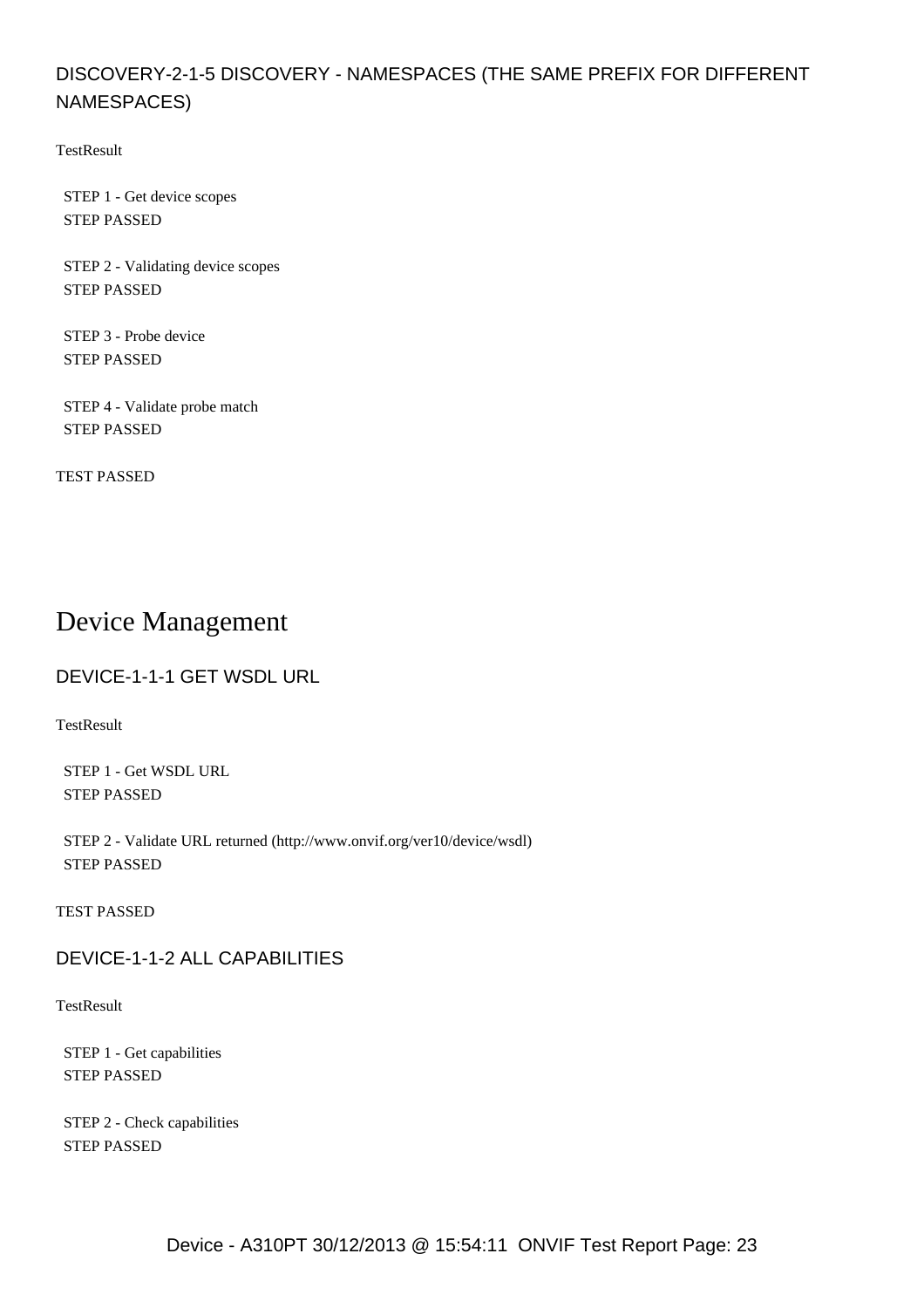STEP 3 - Check that DUT returned Device capabilities STEP PASSED

 STEP 4 - Check that DUT returned Events capabilities STEP PASSED

 STEP 5 - Check that DUT returned Media capabilities STEP PASSED

 STEP 6 - Check that DUT returned PTZ capabilities STEP PASSED

 STEP 7 - Check that DUT returned Imaging capabilities STEP PASSED

 STEP 8 - Check that DUT returned Analytics capabilities STEP PASSED

 STEP 9 - Get capabilities STEP PASSED

 STEP 10 - Check capabilities STEP PASSED

 STEP 11 - Check that DUT returned Device capabilities STEP PASSED

 STEP 12 - Check that DUT returned Events capabilities STEP PASSED

 STEP 13 - Check that DUT returned Media capabilities STEP PASSED

 STEP 14 - Check that DUT returned PTZ capabilities STEP PASSED

 STEP 15 - Check that DUT returned Imaging capabilities STEP PASSED

 STEP 16 - Check that DUT returned Analytics capabilities STEP PASSED

TEST PASSED

<span id="page-23-0"></span>DEVICE-1-1-3 DEVICE CAPABILITIES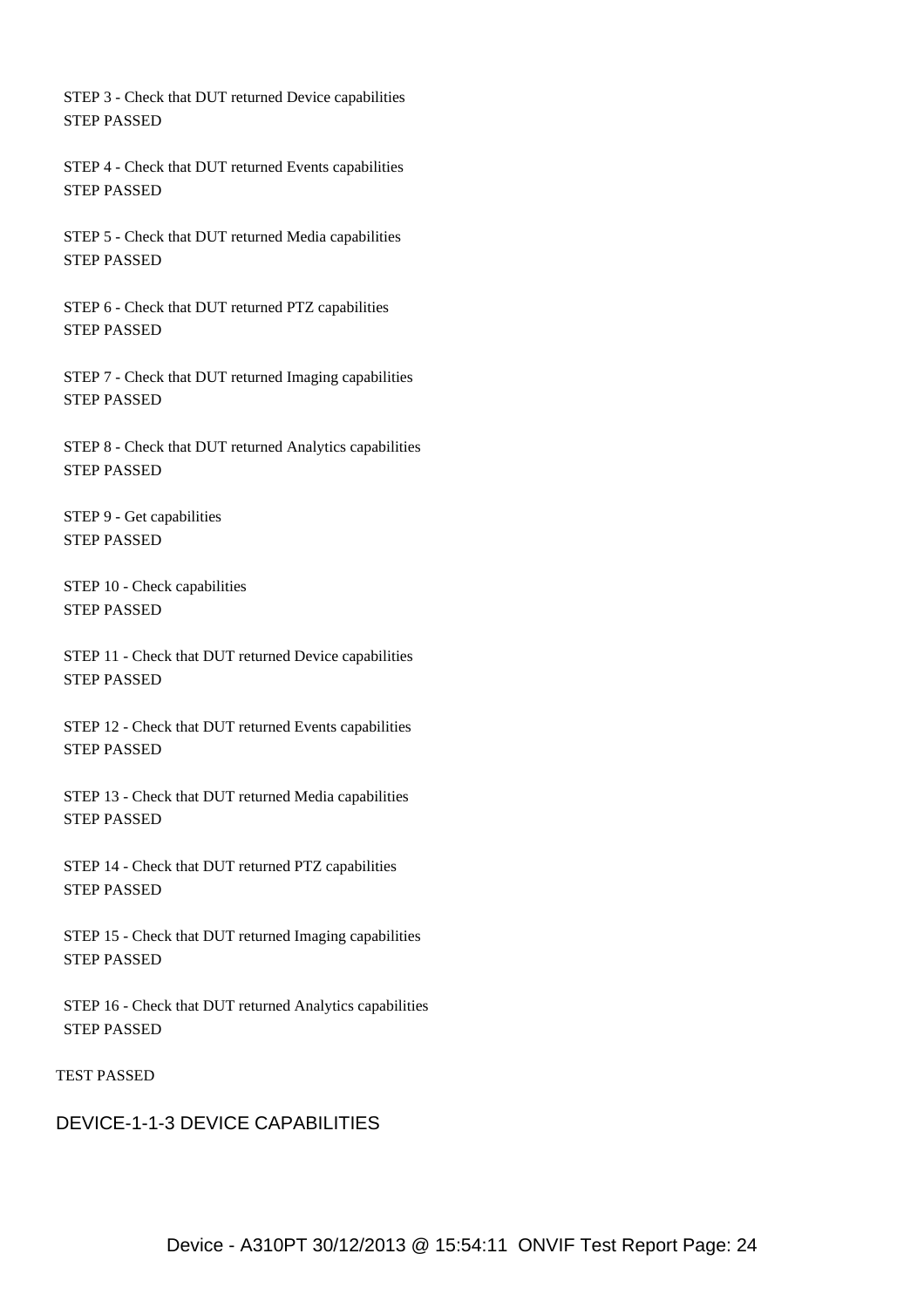#### **TestResult**

 STEP 1 - Get capabilities STEP PASSED

 STEP 2 - Check that DUT returned capabilities STEP PASSED

 STEP 3 - Check that DUT returned device capabilities STEP PASSED

 STEP 4 - Validate device address (http://10.22.3.230:8081/onvif/device\_service) STEP PASSED

 STEP 5 - Check that DUT returned network capabilities STEP PASSED

 STEP 6 - Check that DUT returned system capabilities STEP PASSED

 STEP 7 - Check that DUT did not return analytics capabilities STEP PASSED

 STEP 8 - Check that DUT did not return events capabilities STEP PASSED

 STEP 9 - Check that DUT did not return imaging capabilities STEP PASSED

 STEP 10 - Check that DUT did not return media capabilities STEP PASSED

 STEP 11 - Check that DUT did not return PTZ capabilities STEP PASSED

 STEP 12 - Check supported ONVIF versions STEP PASSED

 STEP 13 - Check that DUT returned IO capabilities STEP PASSED

 STEP 14 - Check that DUT returned security capabilities STEP PASSED

TEST PASSED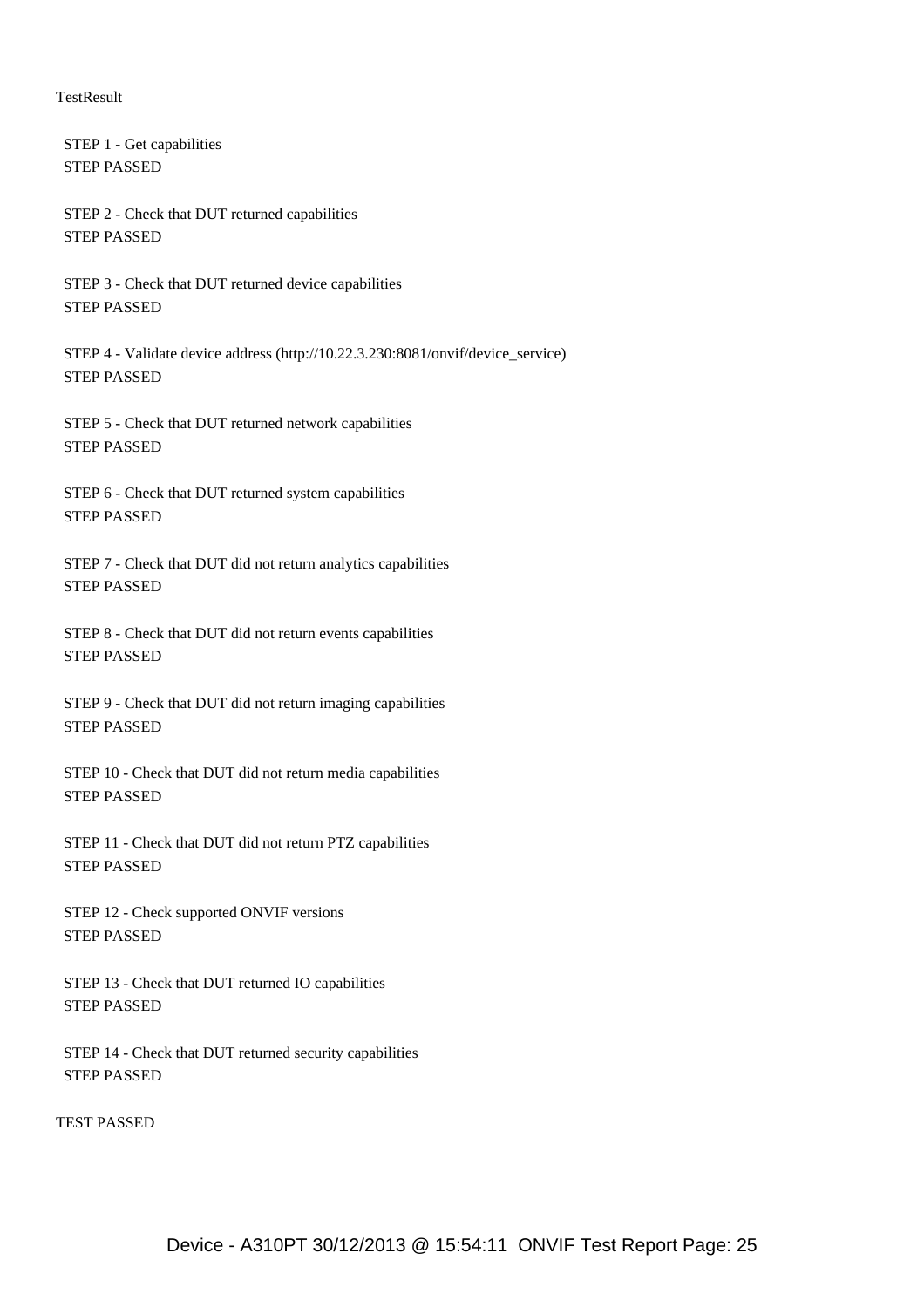## <span id="page-25-0"></span>DEVICE-1-1-4 MEDIA CAPABILITIES

**TestResult** 

 STEP 1 - Get capabilities STEP PASSED

 STEP 2 - Check that DUT returned capabilities STEP PASSED

 STEP 3 - Check that DUT returned media capabilities STEP PASSED

 STEP 4 - Validate media address (http://10.22.3.230:8081/onvif/media) STEP PASSED

 STEP 5 - Check that DUT returned streaming capabilities STEP PASSED

 STEP 6 - Check that DUT did not return device capabilities STEP PASSED

 STEP 7 - Check that DUT did not return analytics capabilities STEP PASSED

 STEP 8 - Check that DUT did not return events capabilities STEP PASSED

 STEP 9 - Check that DUT did not return imaging capabilities STEP PASSED

 STEP 10 - Check that DUT did not return PTZ capabilities STEP PASSED

#### TEST PASSED

## <span id="page-25-1"></span>DEVICE-1-1-5 EVENT CAPABILITIES

#### **TestResult**

 STEP 1 - Get capabilities STEP PASSED

 STEP 2 - Check that DUT returned capabilities STEP PASSED

STEP 3 - Check that DUT returned events capabilities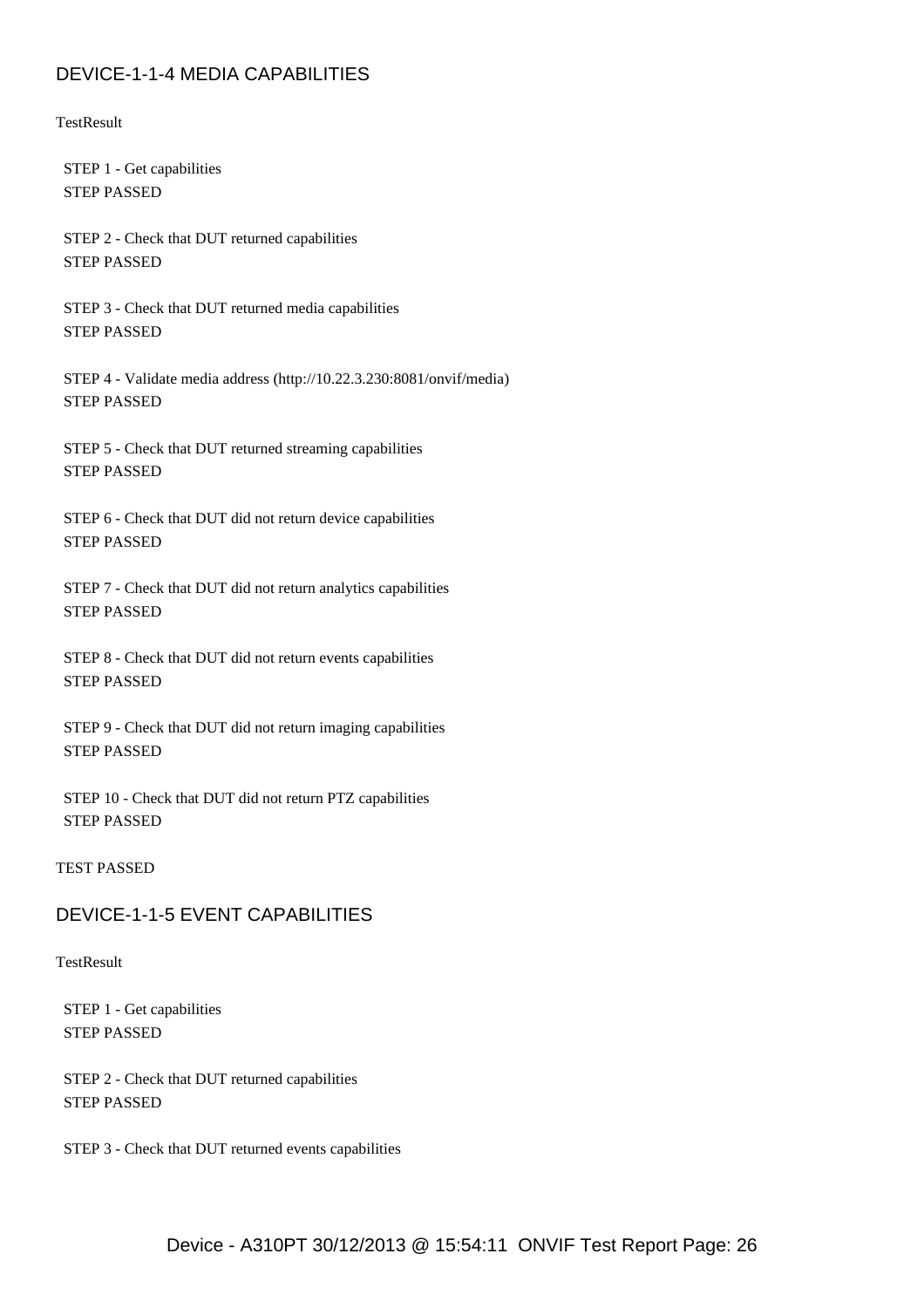STEP 4 - Validate events address (http://10.22.3.230:8081/onvif/event) STEP PASSED

 STEP 5 - Check that DUT did not return device capabilities STEP PASSED

 STEP 6 - Check that DUT did not return analytics capabilities STEP PASSED

 STEP 7 - Check that DUT did not return imaging capabilities STEP PASSED

 STEP 8 - Check that DUT did not return media capabilities STEP PASSED

 STEP 9 - Check that DUT did not return PTZ capabilities STEP PASSED

#### TEST PASSED

#### <span id="page-26-0"></span>DEVICE-1-1-6 PTZ CAPABILITIES

**TestResult** 

 STEP 1 - Get capabilities STEP PASSED

 STEP 2 - Check that DUT returned capabilities STEP PASSED

 STEP 3 - Check that DUT returned PTZ capabilities STEP PASSED

 STEP 4 - Validate PTZ service address (http://10.22.3.230:8081/onvif/ptz) STEP PASSED

 STEP 5 - Check that DUT did not return device capabilities STEP PASSED

 STEP 6 - Check that DUT did not return analytics capabilities STEP PASSED

 STEP 7 - Check that DUT did not return events capabilities STEP PASSED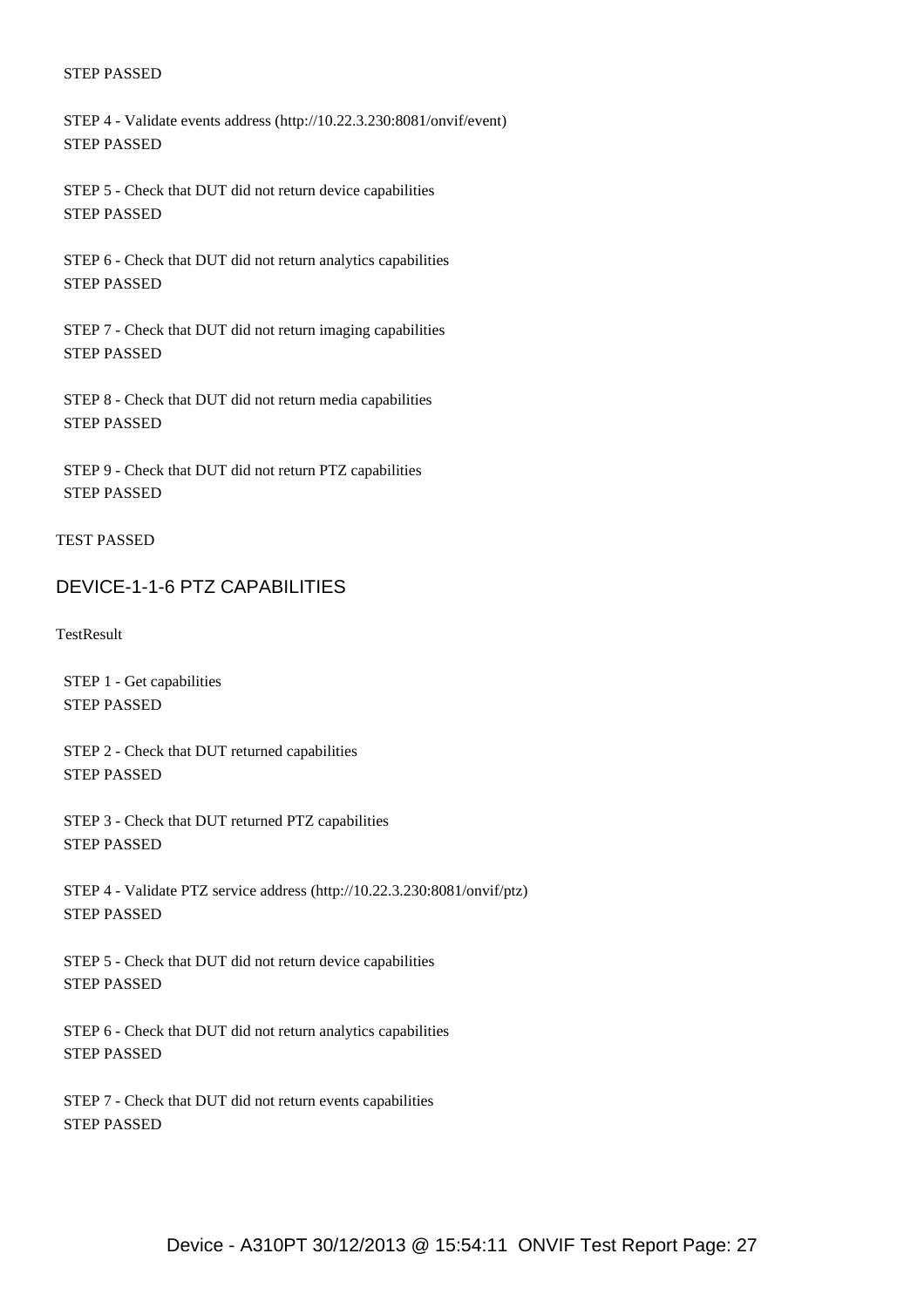STEP 8 - Check that DUT did not return imaging capabilities STEP PASSED

 STEP 9 - Check that DUT did not return media capabilities STEP PASSED

TEST PASSED

### <span id="page-27-0"></span>DEVICE-1-1-9 SOAP FAULT MESSAGE

**TestResult** 

 STEP 1 - Get capabilities STEP PASSED

TEST PASSED

### <span id="page-27-1"></span>DEVICE-1-1-10 IMAGING CAPABILITIES

**TestResult** 

 STEP 1 - Get capabilities STEP PASSED

 STEP 2 - Check that DUT returned capabilities STEP PASSED

 STEP 3 - Check that DUT returned Imaging capabilities STEP PASSED

 STEP 4 - Validate imaging address (http://10.22.3.230:8081/onvif/imaging) STEP PASSED

 STEP 5 - Check that DUT did not return device capabilities STEP PASSED

 STEP 6 - Check that DUT did not return analytics capabilities STEP PASSED

 STEP 7 - Check that DUT did not return events capabilities STEP PASSED

 STEP 8 - Check that DUT did not return media capabilities STEP PASSED

 STEP 9 - Check that DUT did not return PTZ capabilities STEP PASSED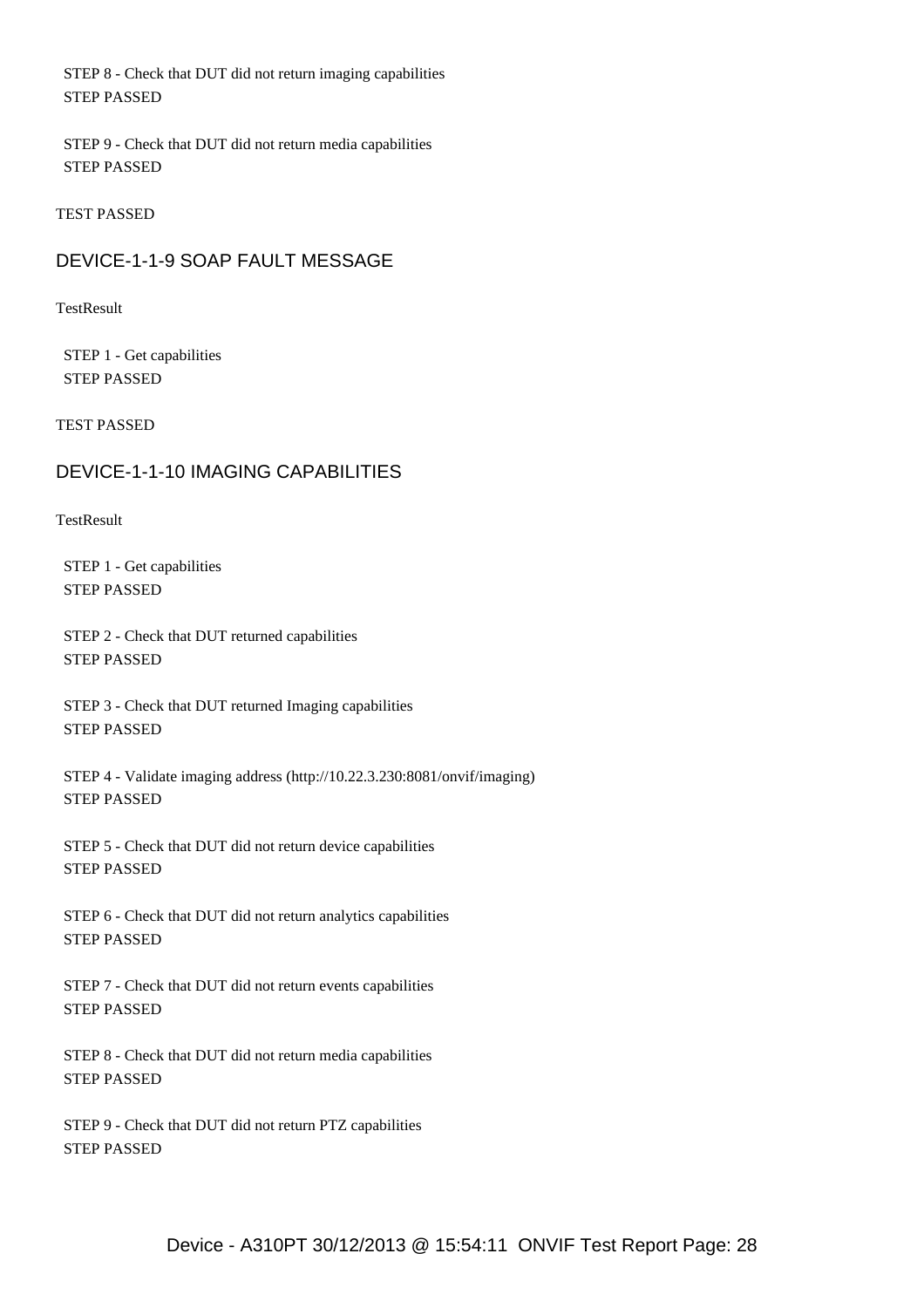#### TEST PASSED

#### <span id="page-28-0"></span>DEVICE-1-1-11 ANALYTICS CAPABILITIES

**TestResult** 

 STEP 1 - Get capabilities STEP PASSED

 STEP 2 - Check that DUT returned capabilities STEP PASSED

 STEP 3 - Check that DUT returned Analytics capabilities STEP PASSED

 STEP 4 - Validate analytics address (http://10.22.3.230:8081/onvif/analytics) STEP PASSED

 STEP 5 - Check that DUT did not return device capabilities STEP PASSED

 STEP 6 - Check that DUT did not return events capabilities STEP PASSED

 STEP 7 - Check that DUT did not return imaging capabilities STEP PASSED

 STEP 8 - Check that DUT did not return media capabilities STEP PASSED

 STEP 9 - Check that DUT did not return PTZ capabilities STEP PASSED

#### TEST PASSED

## <span id="page-28-1"></span>DEVICE-2-1-1 NETWORK COMMAND HOSTNAME CONFIGURATION

**TestResult** 

 STEP 1 - Get Hostname STEP PASSED

 STEP 2 - Check that hostname information returned from the DUT STEP PASSED

STEP 3 - Validate hostname ('A310pt-APPS')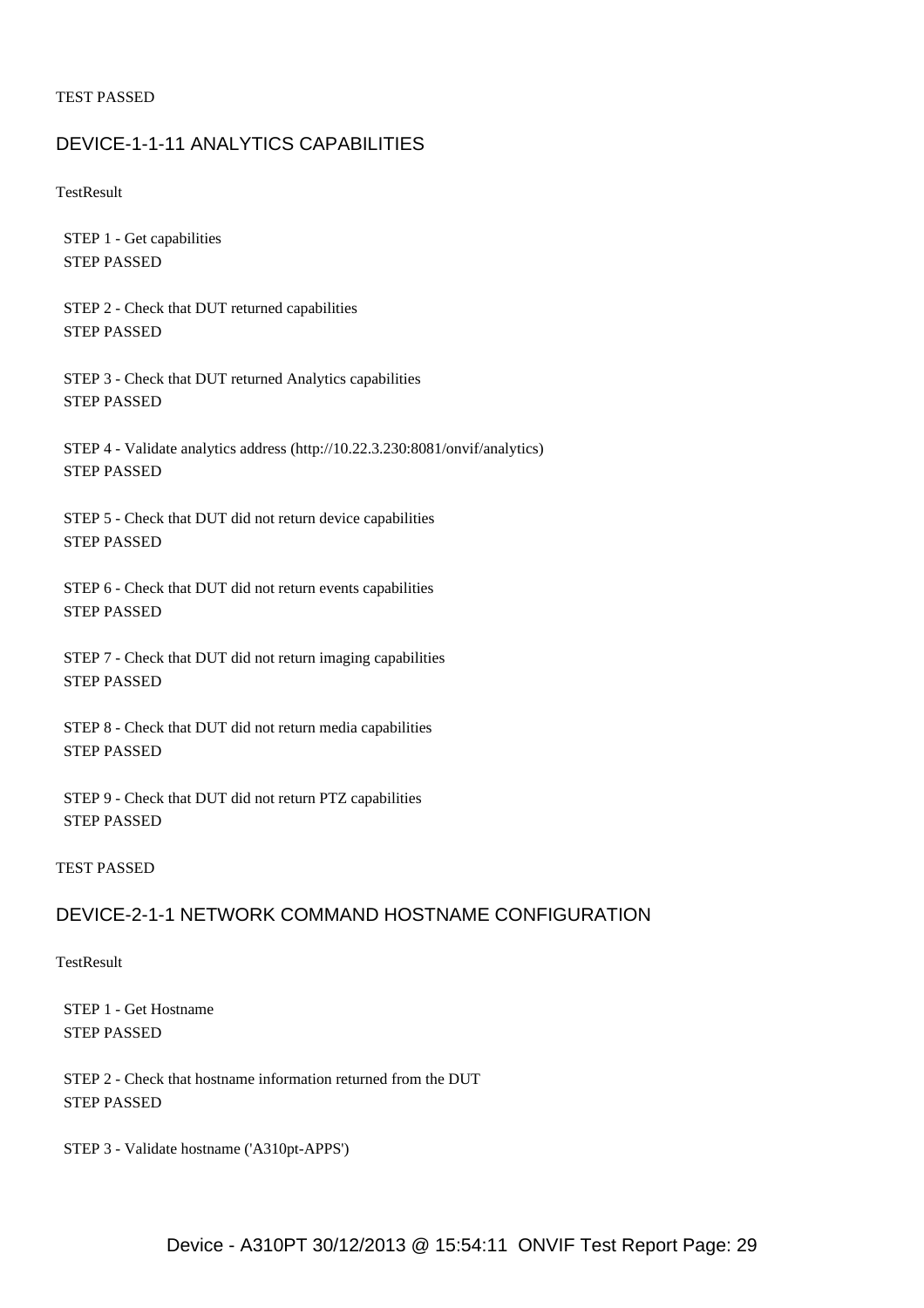TEST PASSED

#### <span id="page-29-0"></span>DEVICE-2-1-3 NETWORK COMMAND SETHOSTNAME TEST ERROR CASE

**TestResult** 

 STEP 1 - Get Hostname STEP PASSED

 STEP 2 - Check that the DUT returned current hostname information STEP PASSED

 STEP 3 - Set Hostname - negative test STEP PASSED

 STEP 4 - Get Hostname STEP PASSED

 STEP 5 - Check that current hostname returned from the DUT STEP PASSED

 STEP 6 - Verify that hostname has not been changed STEP PASSED

 STEP 7 - Verify that FromDHCP has not been changed STEP PASSED

TEST PASSED

#### <span id="page-29-1"></span>DEVICE-2-1-4 GET DNS CONFIGURATION

**TestResult** 

 STEP 1 - Get DNS configuration STEP PASSED

 STEP 2 - Check that DUT returned DNSInformation STEP PASSED

 STEP 3 - Validate DNS information STEP PASSED

TEST PASSED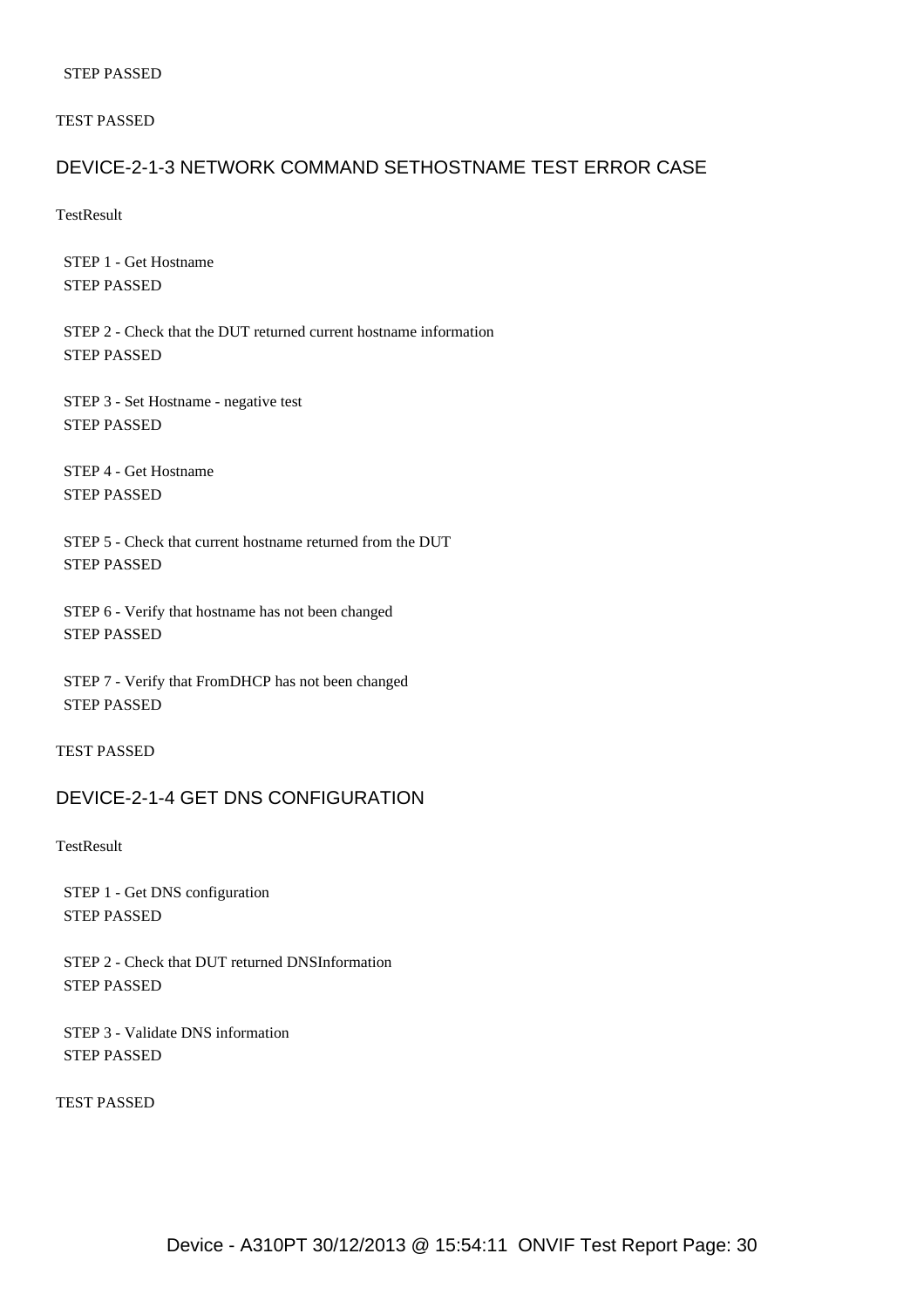## <span id="page-30-0"></span>DEVICE-2-1-5 SET DNS CONFIGURATION - SEARCHDOMAIN

**TestResult** 

 STEP 1 - Get DNS configuration STEP PASSED

 STEP 2 - Check that original DNS configuration returned from the DUT STEP PASSED

 STEP 3 - Set DNS configuration STEP PASSED

 STEP 4 - Wait 30,000 seconds to allow the DUT to apply settings STEP PASSED

 STEP 5 - Get DNS configuration STEP PASSED

 STEP 6 - Check that DNS configuration returned from the DUT STEP PASSED

 STEP 7 - Check that FromDHCP is false STEP PASSED

 STEP 8 - Check that the DUT returned Search Domains STEP PASSED

 STEP 9 - Validate SearchDomain value STEP PASSED

 STEP 10 - Restore DNS configuration STEP PASSED

TEST PASSED

## <span id="page-30-1"></span>DEVICE-2-1-6 SET DNS CONFIGURATION - DNSMANUAL IPV4

**TestResult** 

 STEP 1 - Get DNS configuration STEP PASSED

 STEP 2 - Check that original DNS configuration returned from the DUT STEP PASSED

STEP 3 - Get network interfaces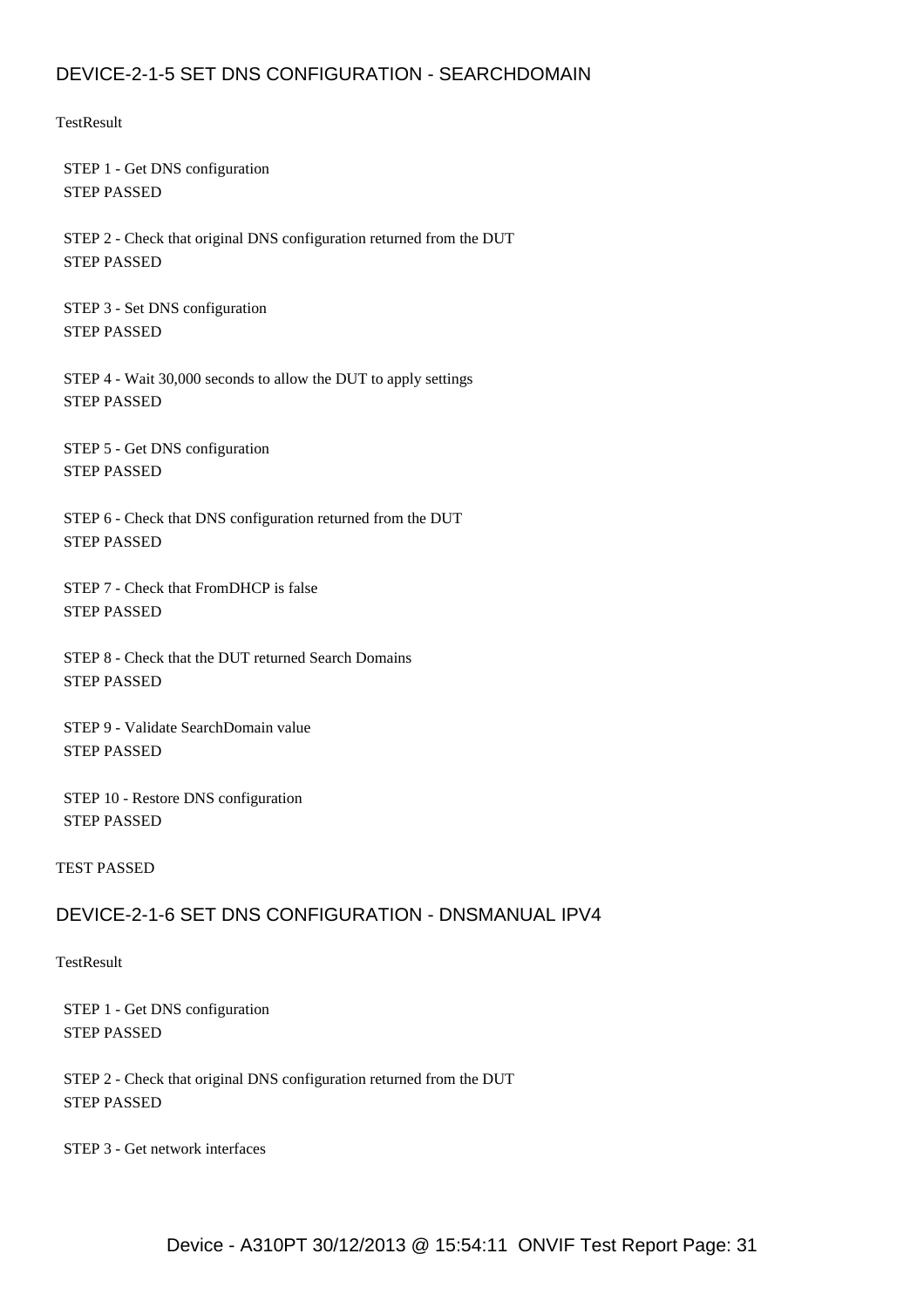STEP 4 - Check if DHCP must be turned off STEP PASSED

 STEP 5 - Set DNS configuration STEP PASSED

 STEP 6 - Wait 30,000 seconds to allow the DUT to apply settings STEP PASSED

 STEP 7 - Get DNS configuration STEP PASSED

 STEP 8 - Check that current DNS configuration returned from the DUT STEP PASSED

 STEP 9 - Check current DNS configuration STEP PASSED

 STEP 10 - Restore DNS configuration STEP PASSED

TEST PASSED

## <span id="page-31-0"></span>DEVICE-2-1-8 SET DNS CONFIGURATION - FROMDHCP

**TestResult** 

 STEP 1 - Get DNS configuration STEP PASSED

 STEP 2 - Check that valid DNS configuration returned from the DUT STEP PASSED

 STEP 3 - Get network interfaces STEP PASSED

 STEP 4 - Check if DHCP must be turned on STEP PASSED

 STEP 5 - Set network interface STEP PASSED

 STEP 6 - Send System Reboot message STEP PASSED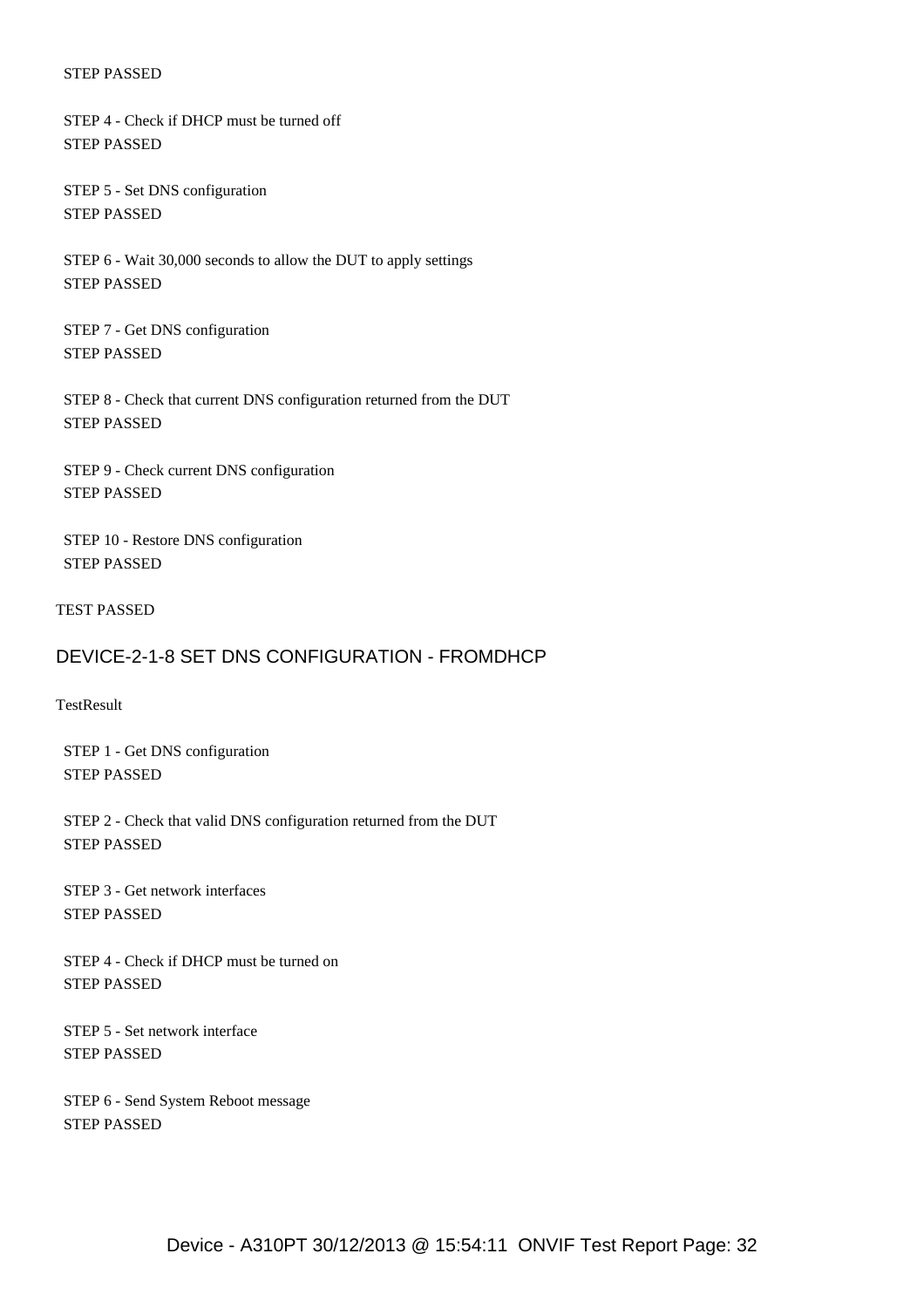STEP 7 - Waiting for Hello message from the DUT STEP PASSED

 STEP 8 - 5 seconds timeout after Hello STEP PASSED

 STEP 9 - Verifying Hello message STEP PASSED

 STEP 10 - Identifying right address STEP PASSED

 STEP 11 - Set DNS configuration STEP PASSED

 STEP 12 - Wait 30,000 seconds to allow the DUT to interact with DHCP server STEP PASSED

 STEP 13 - Get DNS configuration STEP PASSED

 STEP 14 - Check that original DNS configuration returned from the DUT STEP PASSED

 STEP 15 - Check that current DNS configuration returned from the DUT STEP PASSED

 STEP 16 - Check current DNS configuration STEP PASSED

 STEP 17 - Restore DNS configuration STEP PASSED

 STEP 18 - Restore network settings STEP PASSED

 STEP 19 - Send System Reboot message STEP PASSED

 STEP 20 - Waiting for Hello message from the DUT STEP PASSED

 STEP 21 - 5 seconds timeout after Hello STEP PASSED

 STEP 22 - Verifying Hello message STEP PASSED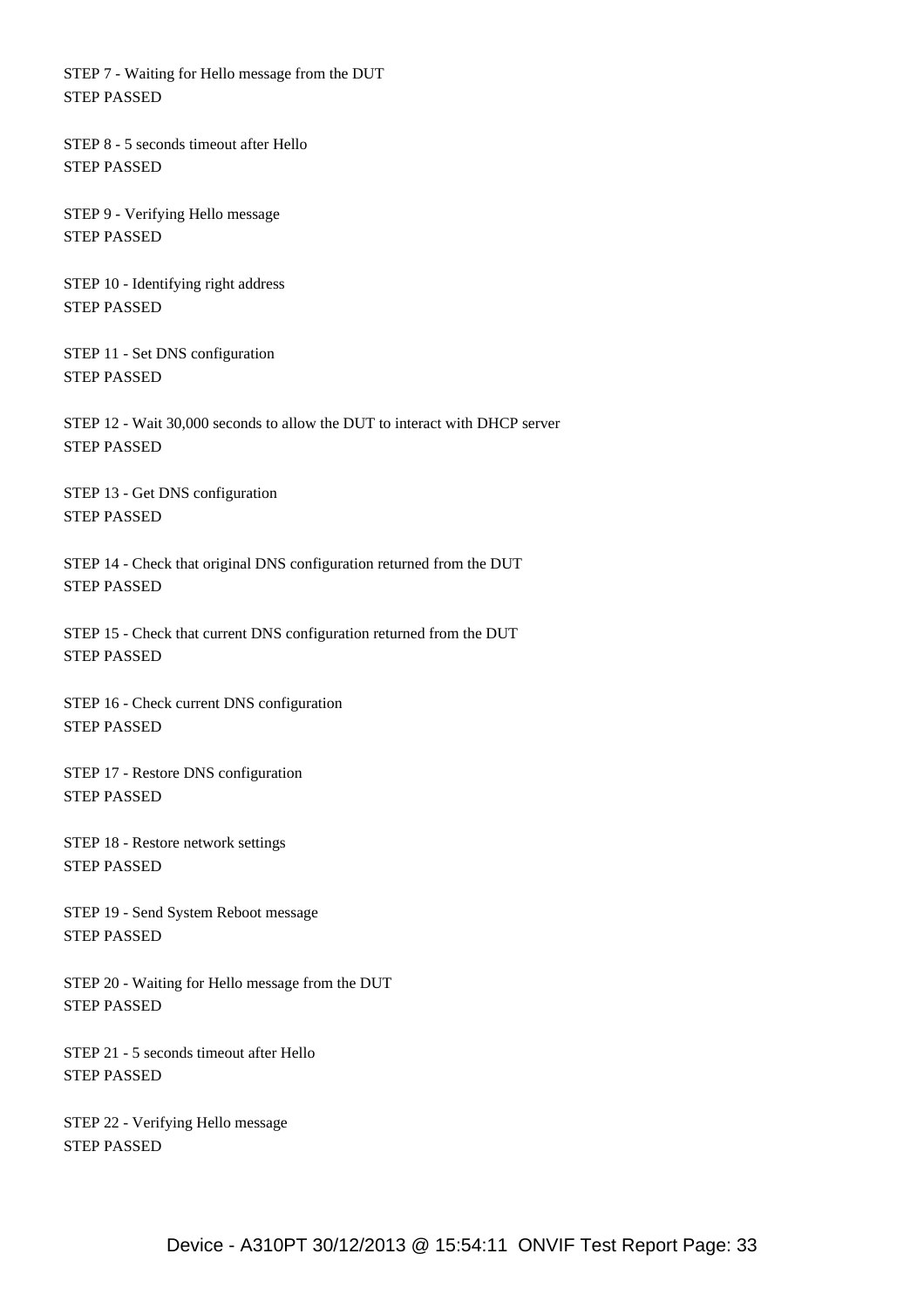STEP 23 - Identifying right address STEP PASSED

#### TEST PASSED

## <span id="page-33-0"></span>DEVICE-2-1-11 GET NTP CONFIGURATION

**TestResult** 

 STEP 1 - Get NTP information STEP PASSED

 STEP 2 - Check that DUT returned NTP information STEP PASSED

 STEP 3 - Validate NTP information STEP PASSED

TEST PASSED

## <span id="page-33-1"></span>DEVICE-2-1-12 SET NTP CONFIGURATION - NTPMANUAL IPV4

**TestResult** 

 STEP 1 - Get NTP information STEP PASSED

 STEP 2 - Check that DUT returned NTP information STEP PASSED

 STEP 3 - Get network interfaces STEP PASSED

 STEP 4 - Check if DHCP must be turned off STEP PASSED

 STEP 5 - Set NTP configuration STEP PASSED

 STEP 6 - Get NTP information STEP PASSED

 STEP 7 - Check that DUT returned NTP information STEP PASSED

STEP 8 - Validate current NTP configuration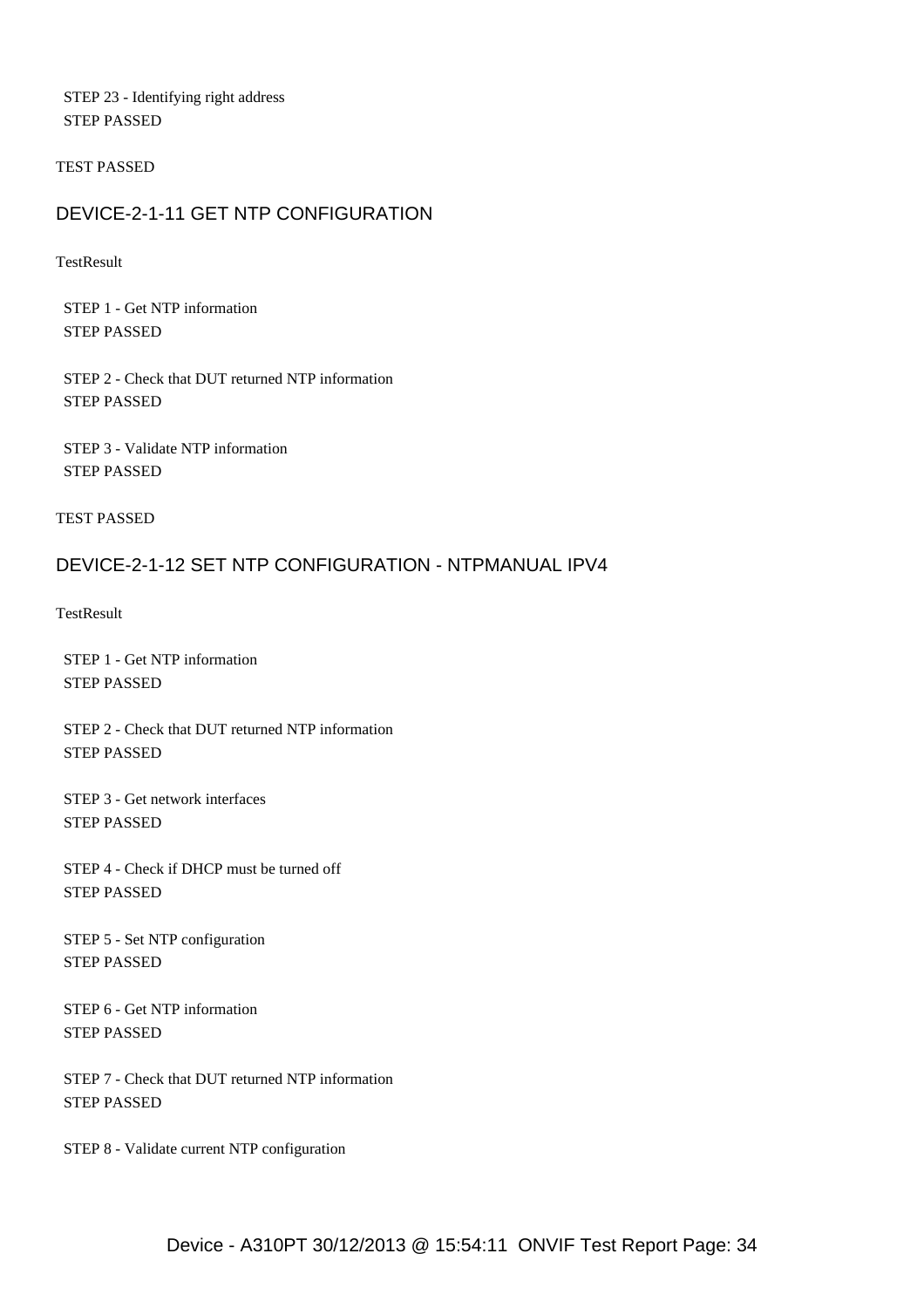STEP 9 - Restore NTP configuration STEP PASSED

#### TEST PASSED

### <span id="page-34-0"></span>DEVICE-2-1-14 SET NTP CONFIGURATION - FROMDHCP

#### TestResult

 STEP 1 - Get NTP information STEP PASSED

 STEP 2 - Check that original NTP configuration returned from the DUT STEP PASSED

 STEP 3 - Get network interfaces STEP PASSED

 STEP 4 - Check if DHCP must be turned on STEP PASSED

 STEP 5 - Set network interface STEP PASSED

 STEP 6 - Send System Reboot message STEP PASSED

 STEP 7 - Waiting for Hello message from the DUT STEP PASSED

 STEP 8 - 5 seconds timeout after Hello STEP PASSED

 STEP 9 - Verifying Hello message STEP PASSED

 STEP 10 - Identifying right address STEP PASSED

 STEP 11 - Set NTP configuration STEP PASSED

 STEP 12 - Wait 30,000 seconds to allow the DUT to interact with DHCP server STEP PASSED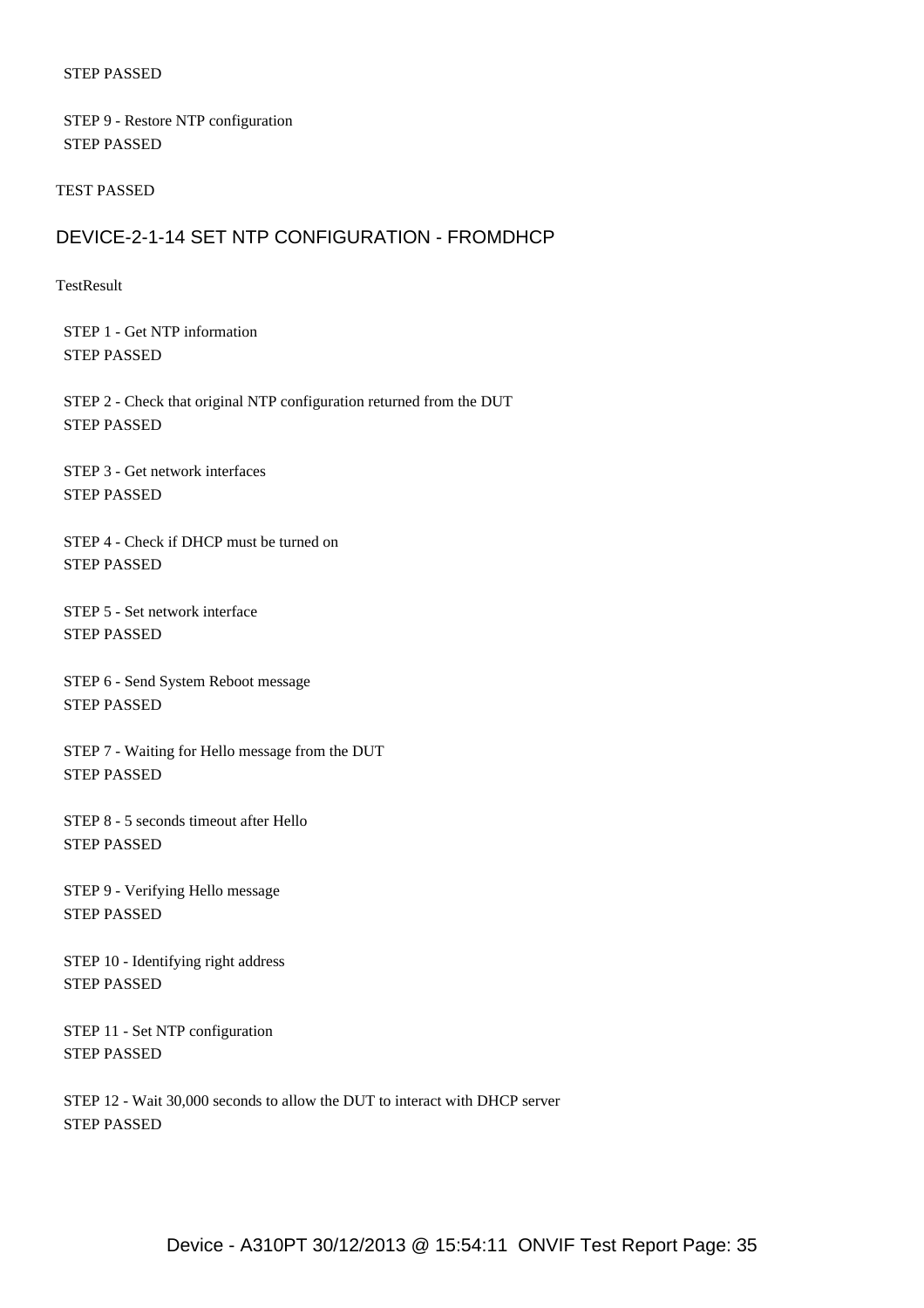STEP 13 - Get NTP information STEP PASSED

 STEP 14 - Check that current NTP configuration returned from the DUT STEP PASSED

 STEP 15 - Check current NTP configuration STEP PASSED

 STEP 16 - Restore network settings STEP PASSED

 STEP 17 - Send System Reboot message STEP PASSED

 STEP 18 - Waiting for Hello message from the DUT STEP PASSED

 STEP 19 - 5 seconds timeout after Hello STEP PASSED

 STEP 20 - Verifying Hello message STEP PASSED

 STEP 21 - Identifying right address STEP PASSED

 STEP 22 - Restore NTP configuration STEP PASSED

TEST PASSED

## <span id="page-35-0"></span>DEVICE-2-1-17 GET NETWORK INTERFACE CONFIGURATION

**TestResult** 

 STEP 1 - Get network interfaces STEP PASSED

 STEP 2 - Check if Network Interfaces returned from the DUT STEP PASSED

TEST PASSED

### <span id="page-35-1"></span>DEVICE-2-1-18 SET NETWORK INTERFACE CONFIGURATION - IPV4

**TestResult**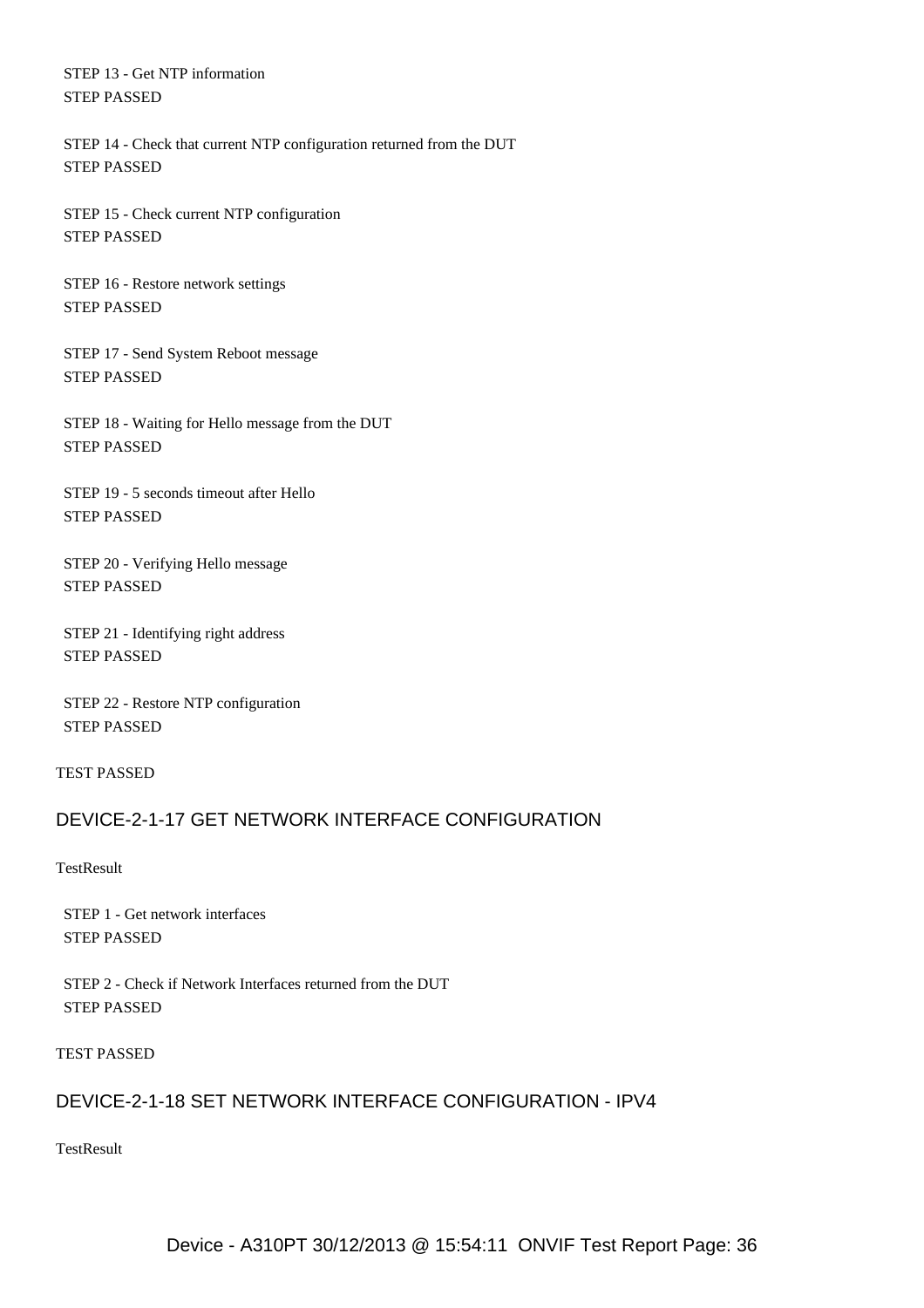STEP 1 - Get network interfaces STEP PASSED

 STEP 2 - Check that the DUT returned current interfaces STEP PASSED

 STEP 3 - Verifying IPv4 presence STEP PASSED

 STEP 4 - Set network interface STEP PASSED

 STEP 5 - Send System Reboot message STEP PASSED

 STEP 6 - Waiting for Hello message from the DUT STEP PASSED

 STEP 7 - 5 seconds timeout after Hello STEP PASSED

 STEP 8 - Verifying Hello message STEP PASSED

 STEP 9 - Identifying right address STEP PASSED

 STEP 10 - Get network interfaces STEP PASSED

 STEP 11 - Verifying appliance of IPv4 static settings STEP PASSED

 STEP 12 - Restore network settings STEP PASSED

 STEP 13 - Send System Reboot message STEP PASSED

 STEP 14 - Waiting for Hello message from the DUT STEP PASSED

 STEP 15 - 5 seconds timeout after Hello STEP PASSED

STEP 16 - Verifying Hello message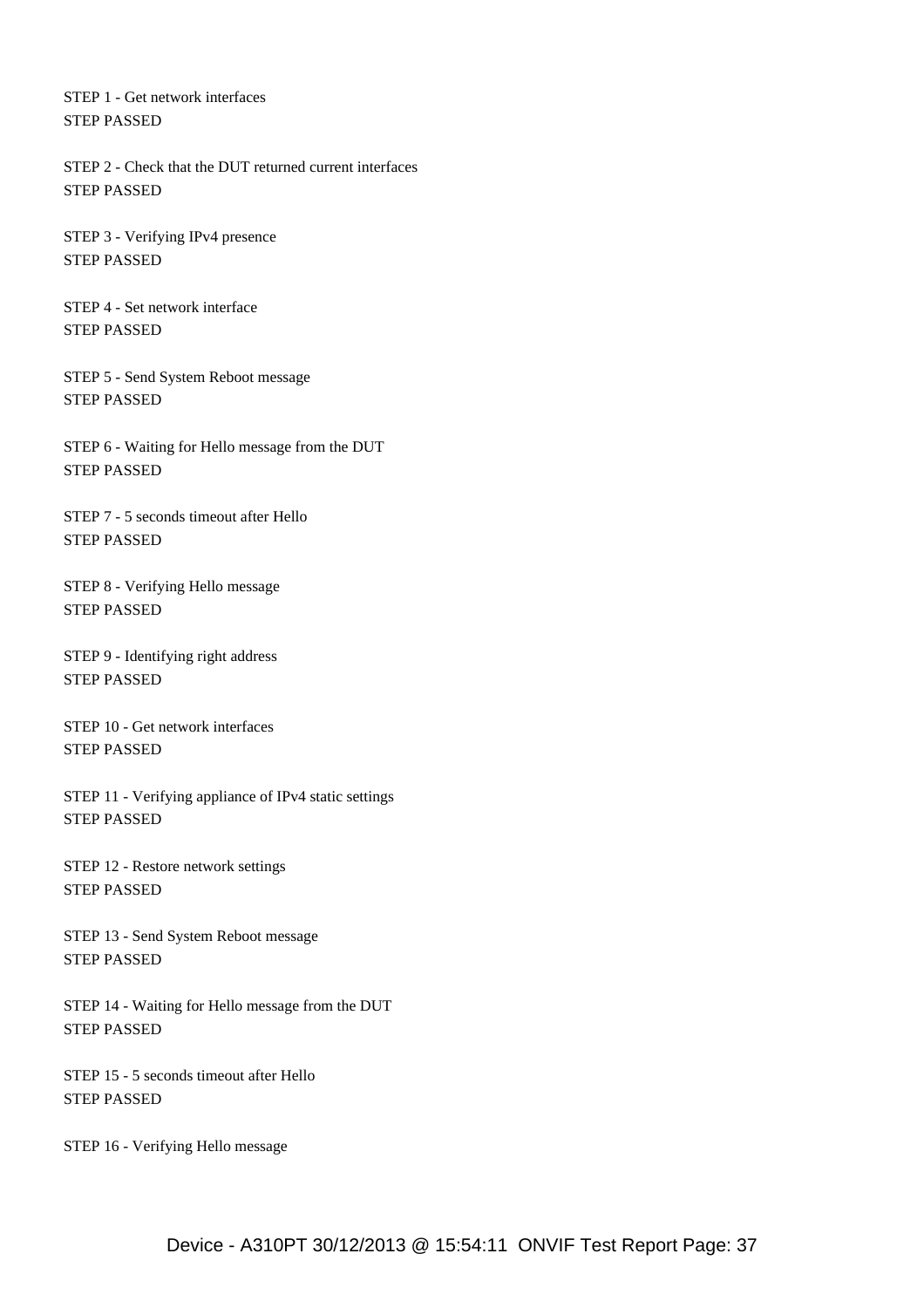#### STEP PASSED

 STEP 17 - Identifying right address STEP PASSED

#### TEST PASSED

## DEVICE-2-1-22 GET NETWORK PROTOCOLS CONFIGURATION

#### TestResult

 STEP 1 - Get Network Protocols STEP PASSED

 STEP 2 - Check if network protocols returned from the DUT STEP PASSED

 STEP 3 - Check if RTSP is present in the list STEP PASSED

 STEP 4 - Check if HTTP is present in the list STEP PASSED

TEST PASSED

## DEVICE-2-1-23 SET NETWORK PROTOCOLS CONFIGURATION

**TestResult** 

 STEP 1 - Get Network Protocols STEP PASSED

 STEP 2 - Set Network Protocols STEP PASSED

 STEP 3 - Get Network Protocols STEP PASSED

 STEP 4 - Validating protocols STEP PASSED

 STEP 5 - Set Network Protocols STEP PASSED

 STEP 6 - Get Network Protocols STEP PASSED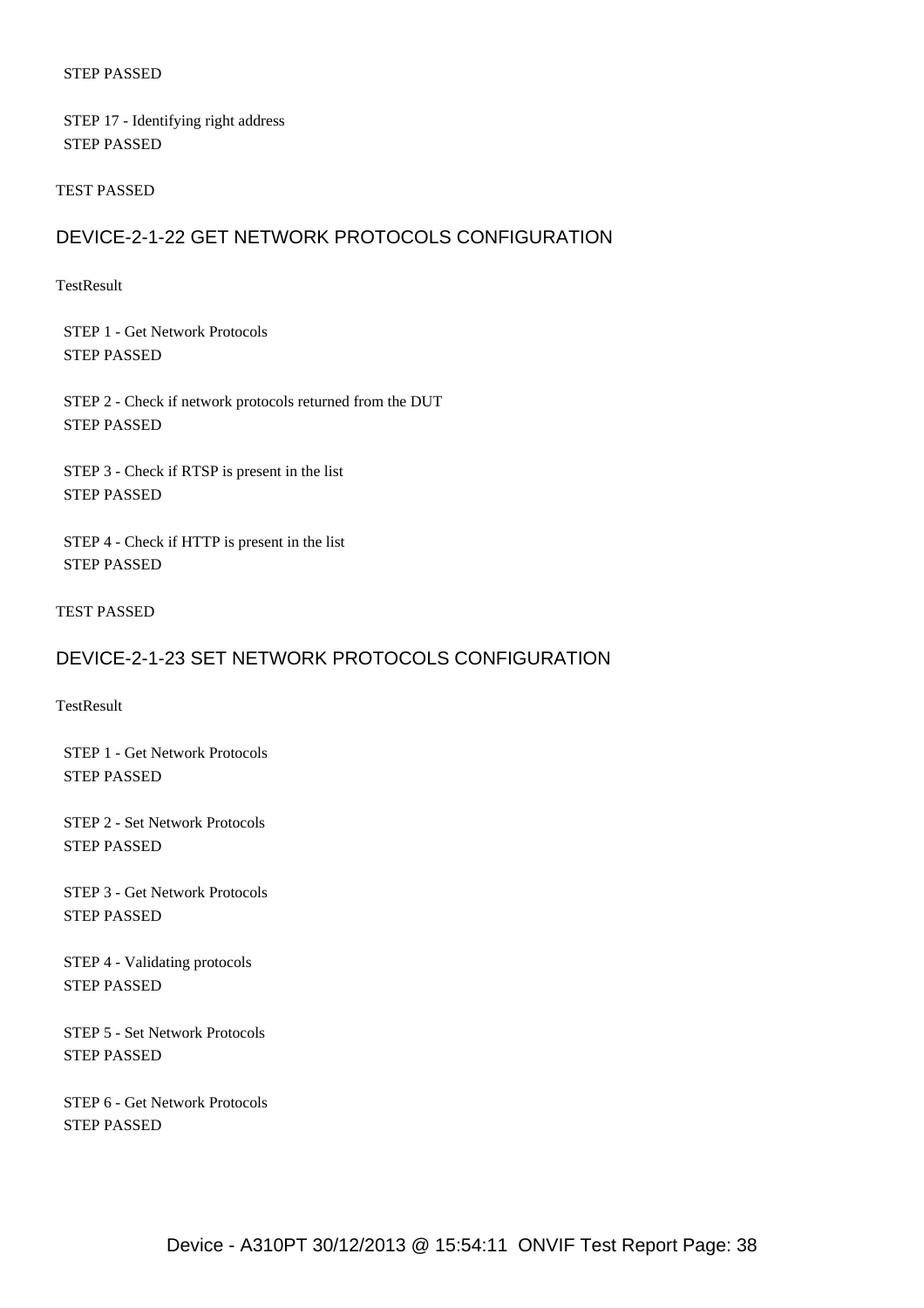STEP 7 - Validating protocols STEP PASSED

 STEP 8 - Set Network Protocols STEP PASSED

TEST PASSED

# DEVICE-2-1-24 SET NETWORK PROTOCOLS CONFIGURATION - UNSUPPORTED **PROTOCOLS**

**TestResult** 

 STEP 1 - Get capabilities STEP PASSED

 STEP 2 - Check that DUT returned capabilities STEP PASSED

 STEP 3 - Check that DUT returned device capabilities STEP PASSED

 STEP 4 - Set Network Protocols - negative test STEP PASSED

 STEP 5 - Get Network Protocols STEP PASSED

 STEP 6 - Check if HTTPS is not present in the list STEP PASSED

TEST PASSED

# DEVICE-2-1-25 GET NETWORK DEFAULT GATEWAY CONFIGURATION

**TestResult** 

 STEP 1 - Get Network Default Gateway STEP PASSED

 STEP 2 - Check if network default configuration returned STEP PASSED

 STEP 3 - Validate addresses STEP PASSED

TEST PASSED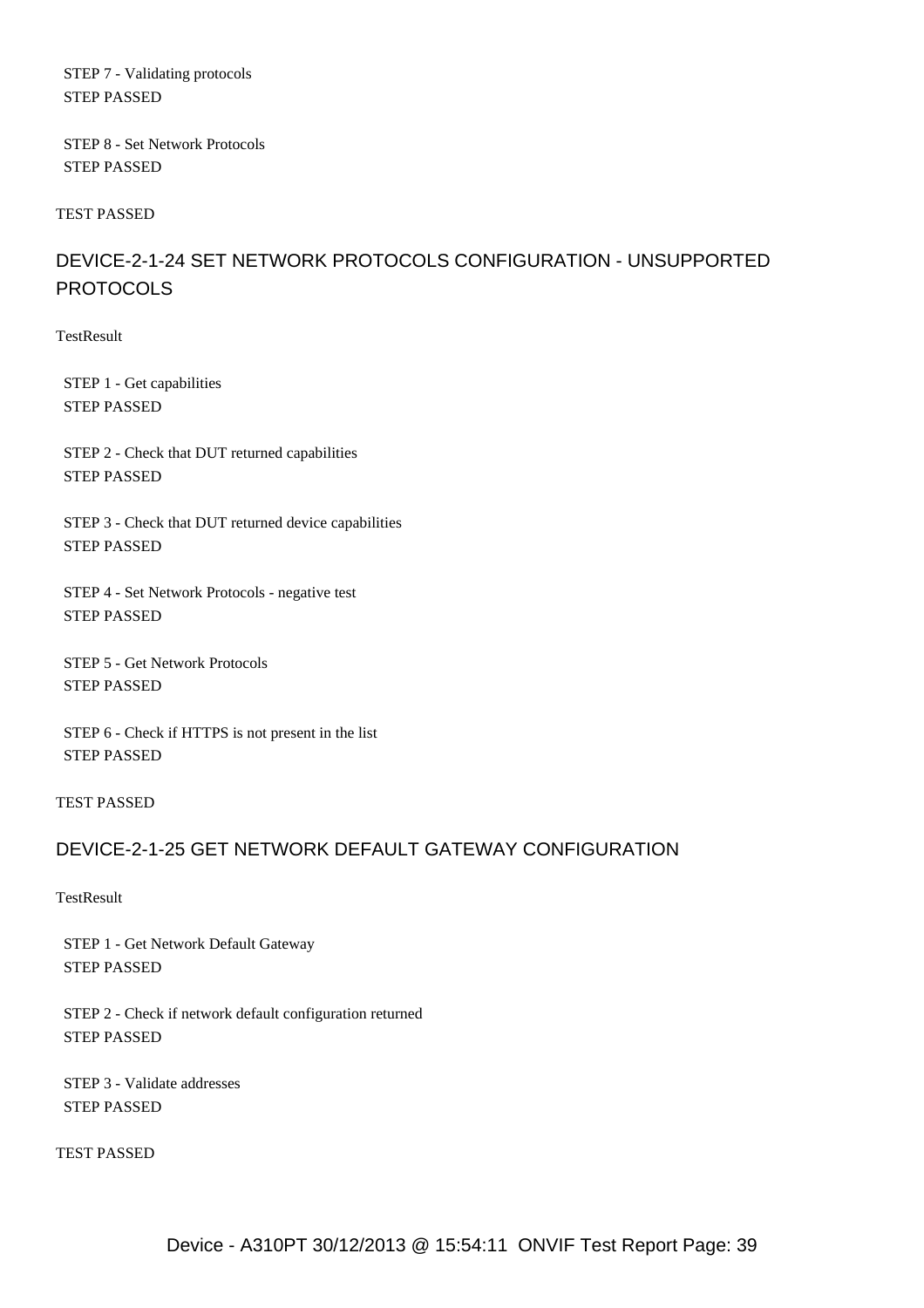# DEVICE-2-1-30 SET NETWORK DEFAULT GATEWAY CONFIGURATION - IPV4

**TestResult** 

 STEP 1 - Get Network Default Gateway STEP PASSED

 STEP 2 - Check if original network default configuration returned STEP PASSED

 STEP 3 - Get network interfaces STEP PASSED

 STEP 4 - Check that the DUT returned current interfaces STEP PASSED

 STEP 5 - Set Network Default Gateway STEP PASSED

 STEP 6 - Get Network Default Gateway STEP PASSED

 STEP 7 - Check if IP address 10.22.3.2 is present in the list STEP PASSED

 STEP 8 - Set Network Default Gateway STEP PASSED

TEST PASSED

## DEVICE-2-1-32 NETWORK COMMAND SETHOSTNAME TEST

**TestResult** 

 STEP 1 - Get Hostname STEP PASSED

 STEP 2 - Check that the DUT returned current hostname STEP PASSED

 STEP 3 - Set Hostname STEP PASSED

 STEP 4 - Get Hostname STEP PASSED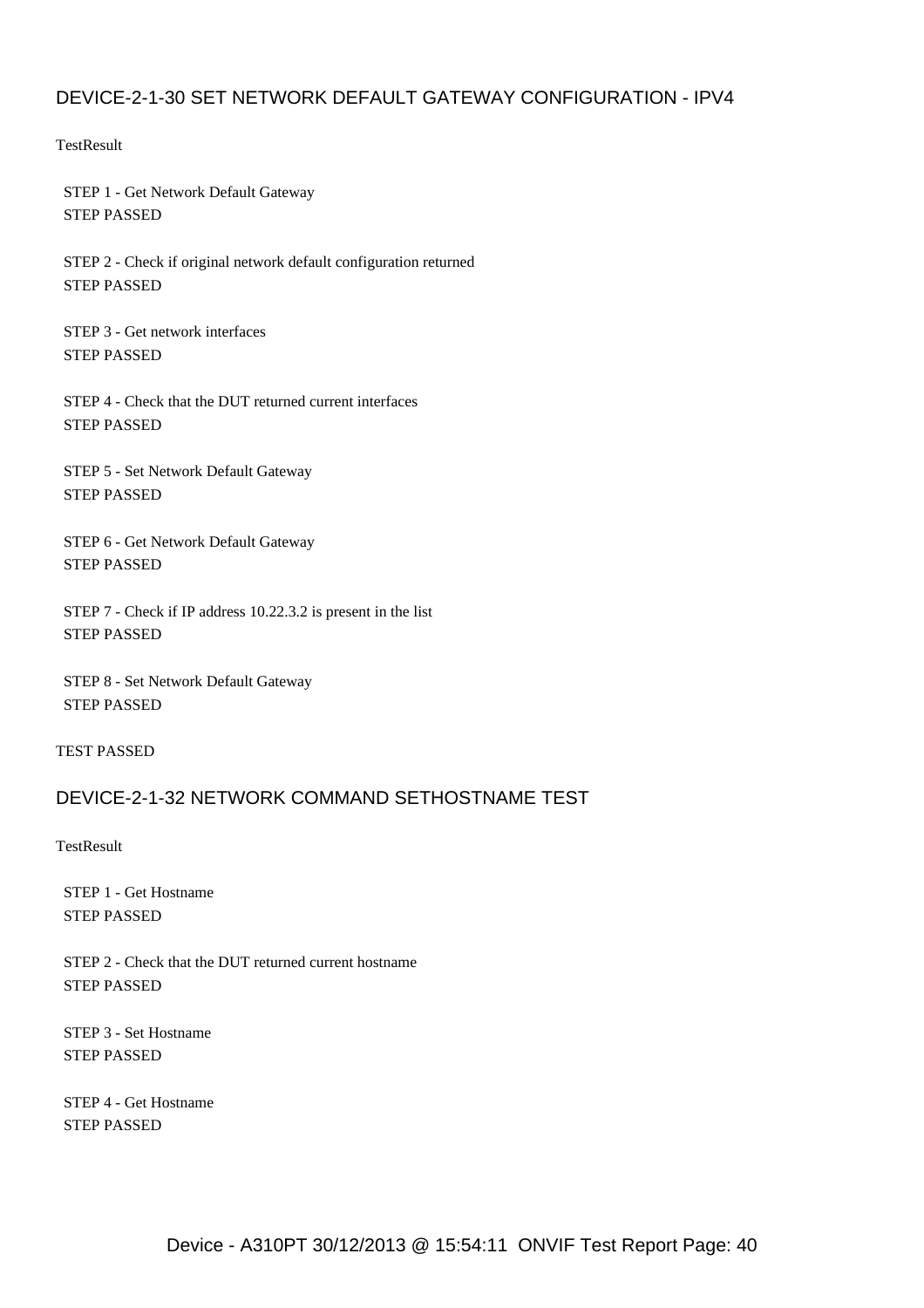STEP 5 - Check that the DUT returned current hostname STEP PASSED

 STEP 6 - Verify that hostname has been changed STEP PASSED

 STEP 7 - Verify that FromDHCP is false STEP PASSED

 STEP 8 - Restore hostname STEP PASSED

TEST PASSED

# DEVICE-3-1-1 SYSTEM COMMAND GETSYSTEMDATEANDTIME

**TestResult** 

 STEP 1 - Get system date and time STEP PASSED

 STEP 2 - Check that DUT returned date and time settings STEP PASSED

 STEP 3 - Validate TimeZone string STEP PASSED

 STEP 4 - Check if settings are self-consistent STEP PASSED

 STEP 5 - Validate LocalDateTime STEP PASSED

 STEP 6 - Validate UTCDateTime STEP PASSED

TEST PASSED

## DEVICE-3-1-2 SYSTEM COMMAND SETSYSTEMDATEANDTIME

**TestResult** 

 STEP 1 - Set system date and time STEP PASSED

 STEP 2 - Get system date and time STEP PASSED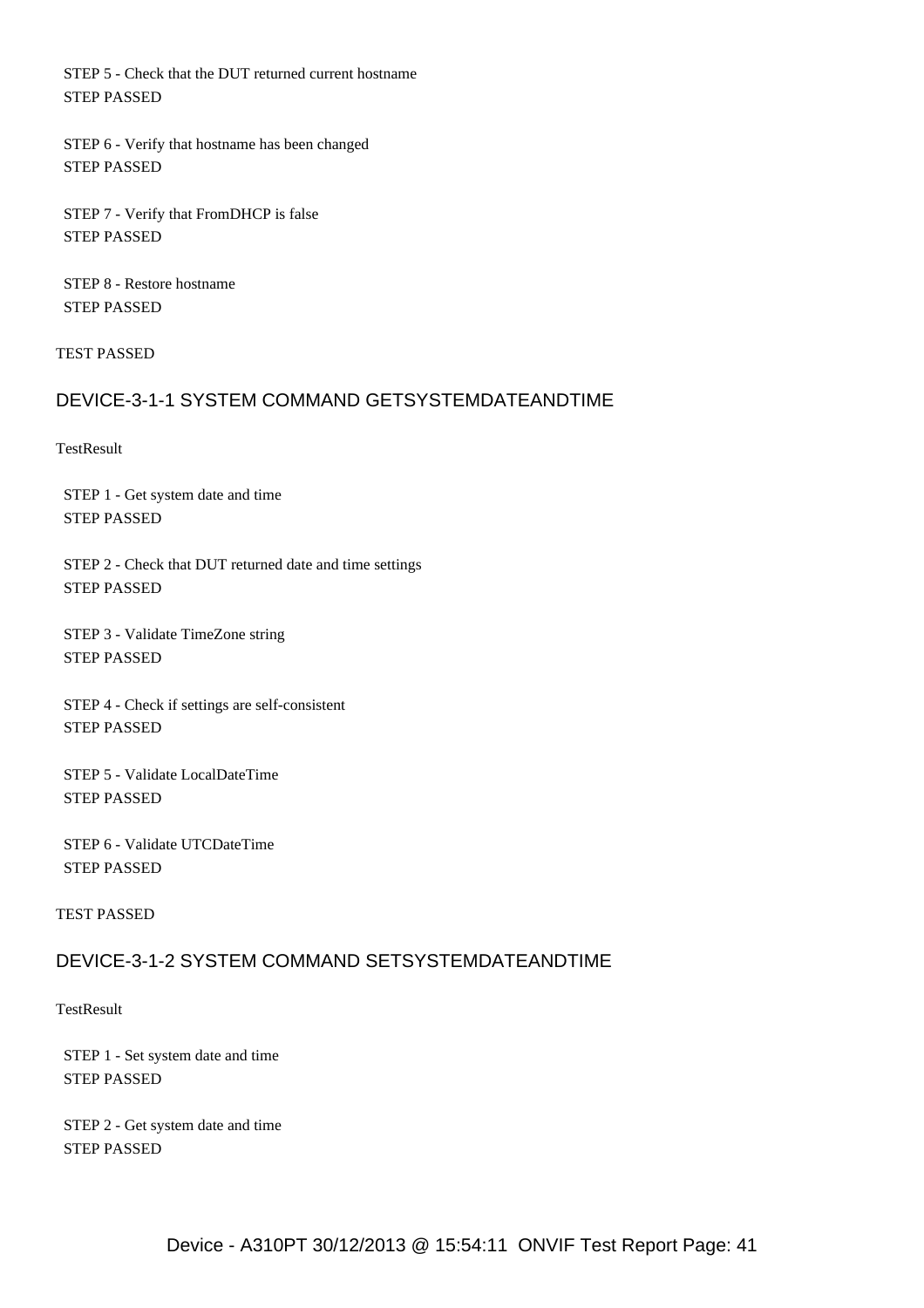STEP 3 - Check that DUT returned date and time settings STEP PASSED

 STEP 4 - Check that DateTimeType has been set. STEP PASSED

 STEP 5 - Check that DaylightSavings has been set. STEP PASSED

 STEP 6 - Check if settings are self-consistent STEP PASSED

 STEP 7 - Validate LocalDateTime STEP PASSED

 STEP 8 - Validate UTCDateTime STEP PASSED

TEST PASSED

### DEVICE-3-1-3 SYSTEM COMMAND SETSYSTEMDATEANDTIME USING NTP

**TestResult** 

 STEP 1 - Set NTP configuration STEP PASSED

 STEP 2 - Set system date and time STEP PASSED

 STEP 3 - Get system date and time STEP PASSED

 STEP 4 - Check that DUT returned date and time settings STEP PASSED

 STEP 5 - Check that DateTimeType has been set. STEP PASSED

 STEP 6 - Check that DaylightSavings has been set. STEP PASSED

 STEP 7 - Check that DUT returned TimeZone settings STEP PASSED

STEP 8 - Validate TimeZone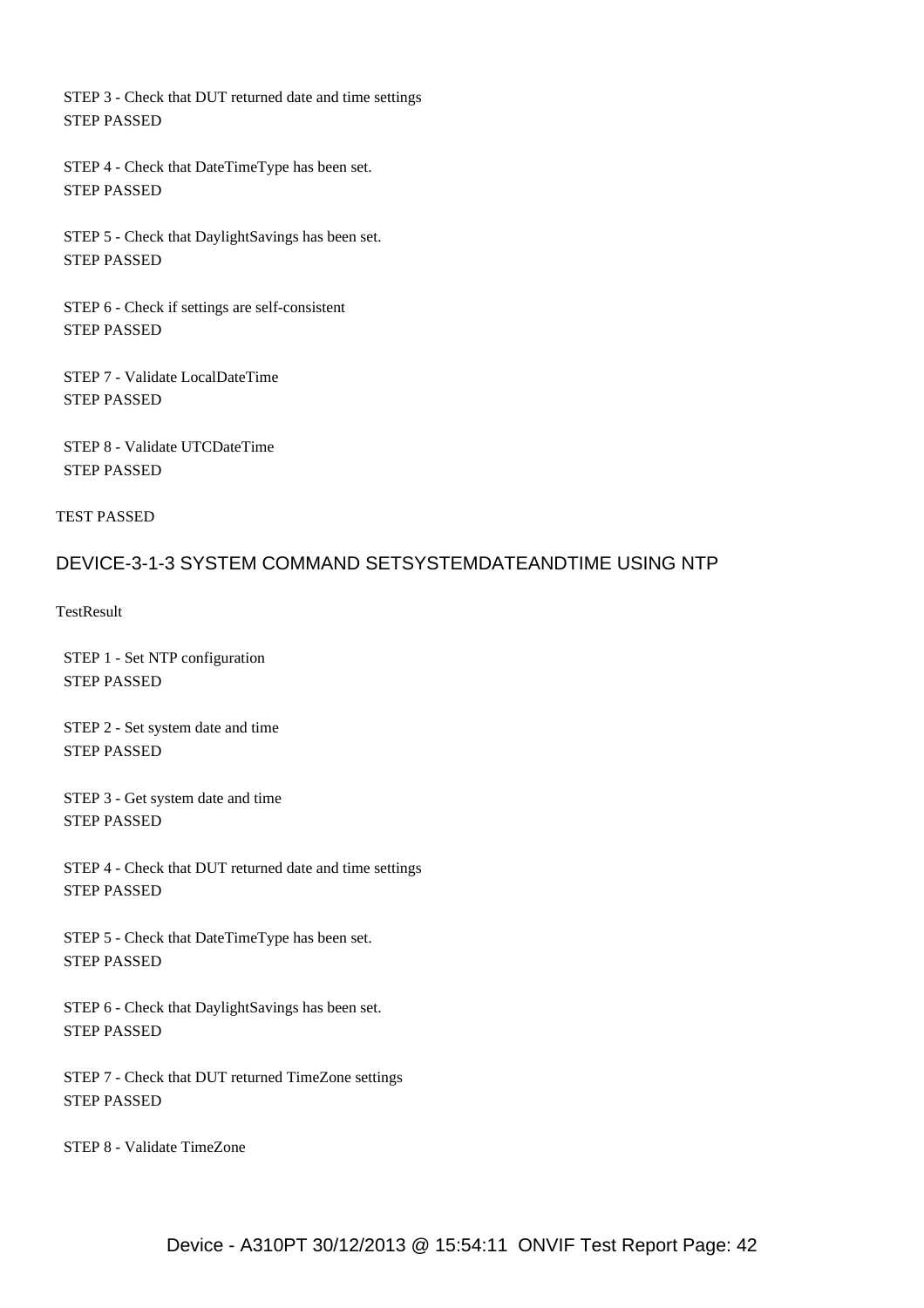#### STEP PASSED

 STEP 9 - Validate LocalDateTime STEP PASSED

 STEP 10 - Validate UTCDateTime STEP PASSED

 STEP 11 - Synchronize time STEP PASSED

TEST PASSED

# DEVICE-3-1-4 SYSTEM COMMAND SETSYSTEMDATEANDTIME TEST FOR INVALID TIMEZONE

**TestResult** 

 STEP 1 - Set system date and time - negative test STEP PASSED

 STEP 2 - Get system date and time STEP PASSED

 STEP 3 - Check that DUT returned date and time settings STEP PASSED

 STEP 4 - Check that DUT returned TimeZone settings STEP PASSED

 STEP 5 - Check if settings are self-consistent STEP PASSED

 STEP 6 - Validate LocalDateTime STEP PASSED

 STEP 7 - Validate UTCDateTime STEP PASSED

 STEP 8 - Synchronize time STEP PASSED

TEST PASSED

# DEVICE-3-1-5 SYSTEM COMMAND SETSYSTEMDATEANDTIME TEST FOR INVALID DATE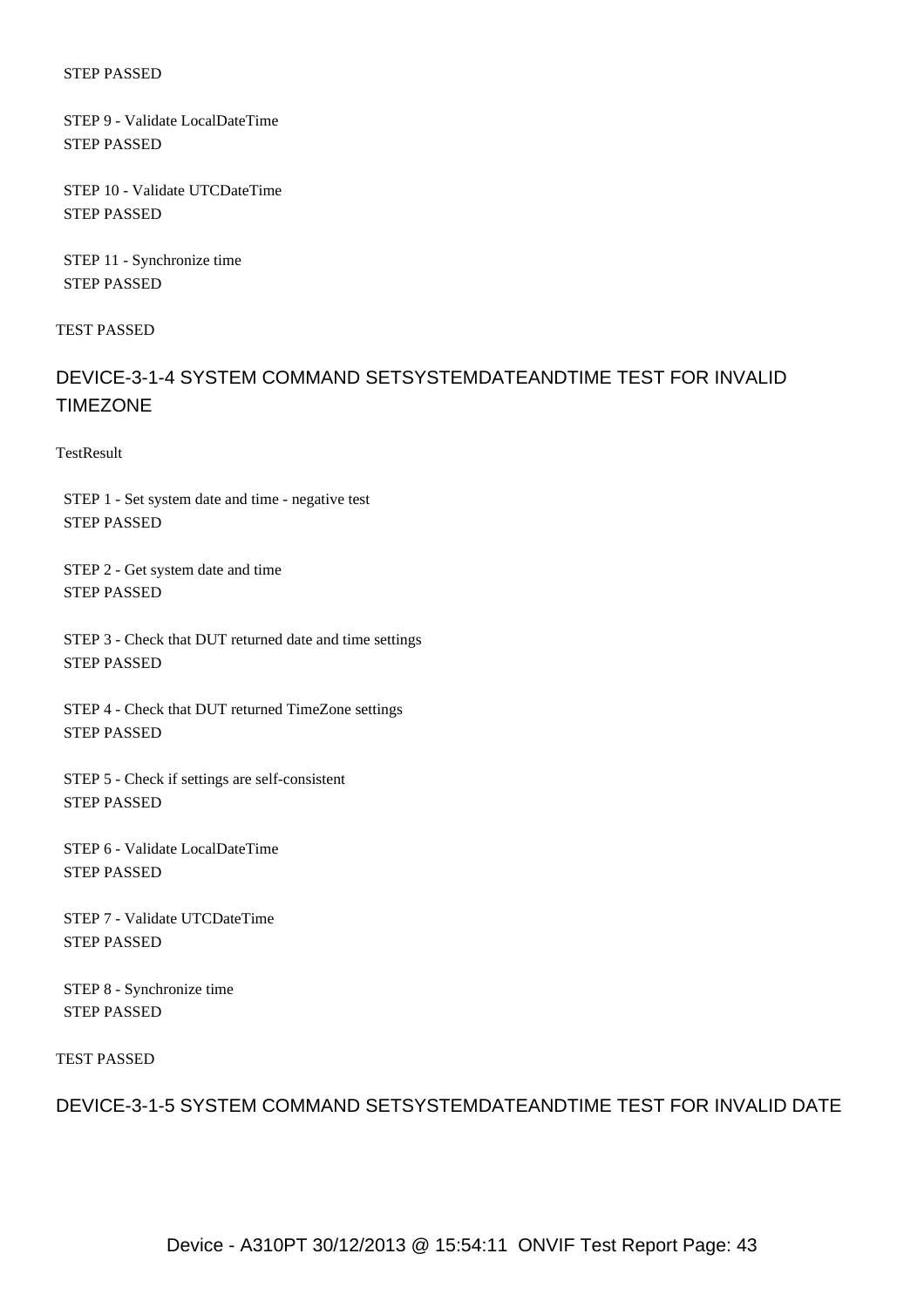#### **TestResult**

 STEP 1 - Set system date and time - negative test STEP PASSED

 STEP 2 - Get system date and time STEP PASSED

 STEP 3 - Check that DUT returned date and time settings STEP PASSED

 STEP 4 - Validate TimeZone string STEP PASSED

 STEP 5 - Check if settings are self-consistent STEP PASSED

 STEP 6 - Validate LocalDateTime STEP PASSED

 STEP 7 - Validate UTCDateTime STEP PASSED

 STEP 8 - Synchronize time STEP PASSED

TEST PASSED

# DEVICE-3-1-7 SYSTEM COMMAND FACTORY DEFAULT SOFT

**TestResult** 

 STEP 1 - Set System Factory Default STEP PASSED

 STEP 2 - Wait until Reboot Timeout expires (300,000 sec) STEP PASSED

 STEP 3 - Transmit multicast PROBE message STEP PASSED

 STEP 4 - Check that answer has been received STEP PASSED

TEST PASSED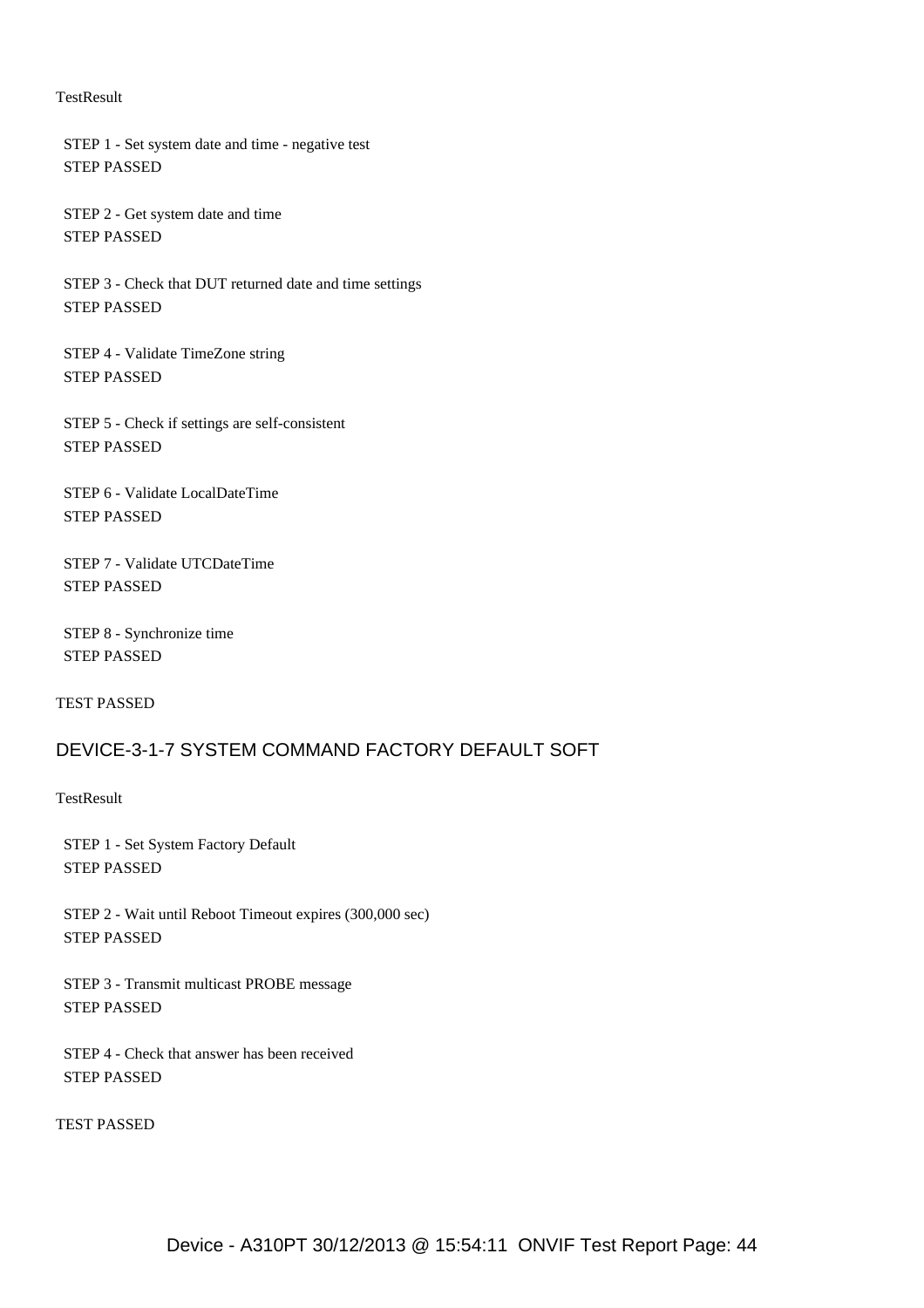# DEVICE-3-1-8 SYSTEM COMMAND REBOOT

#### **TestResult**

 STEP 1 - Send System Reboot message STEP PASSED

 STEP 2 - Waiting for Hello message from the DUT STEP PASSED

 STEP 3 - 5 seconds timeout after Hello STEP PASSED

 STEP 4 - Probe device STEP PASSED

 STEP 5 - Validate probe match STEP PASSED

TEST PASSED

## DEVICE-3-1-9 SYSTEM COMMAND DEVICE INFORMATION

**TestResult** 

 STEP 1 - Get device information STEP PASSED

 STEP 2 - Check Manufacturer information STEP PASSED

 STEP 3 - Check Model information STEP PASSED

 STEP 4 - Check FirmwareVersion information STEP PASSED

 STEP 5 - Check SerialNumber information STEP PASSED

 STEP 6 - Check HardwareId information STEP PASSED

TEST PASSED

## DEVICE-4-1-1 SECURITY COMMAND GETUSERS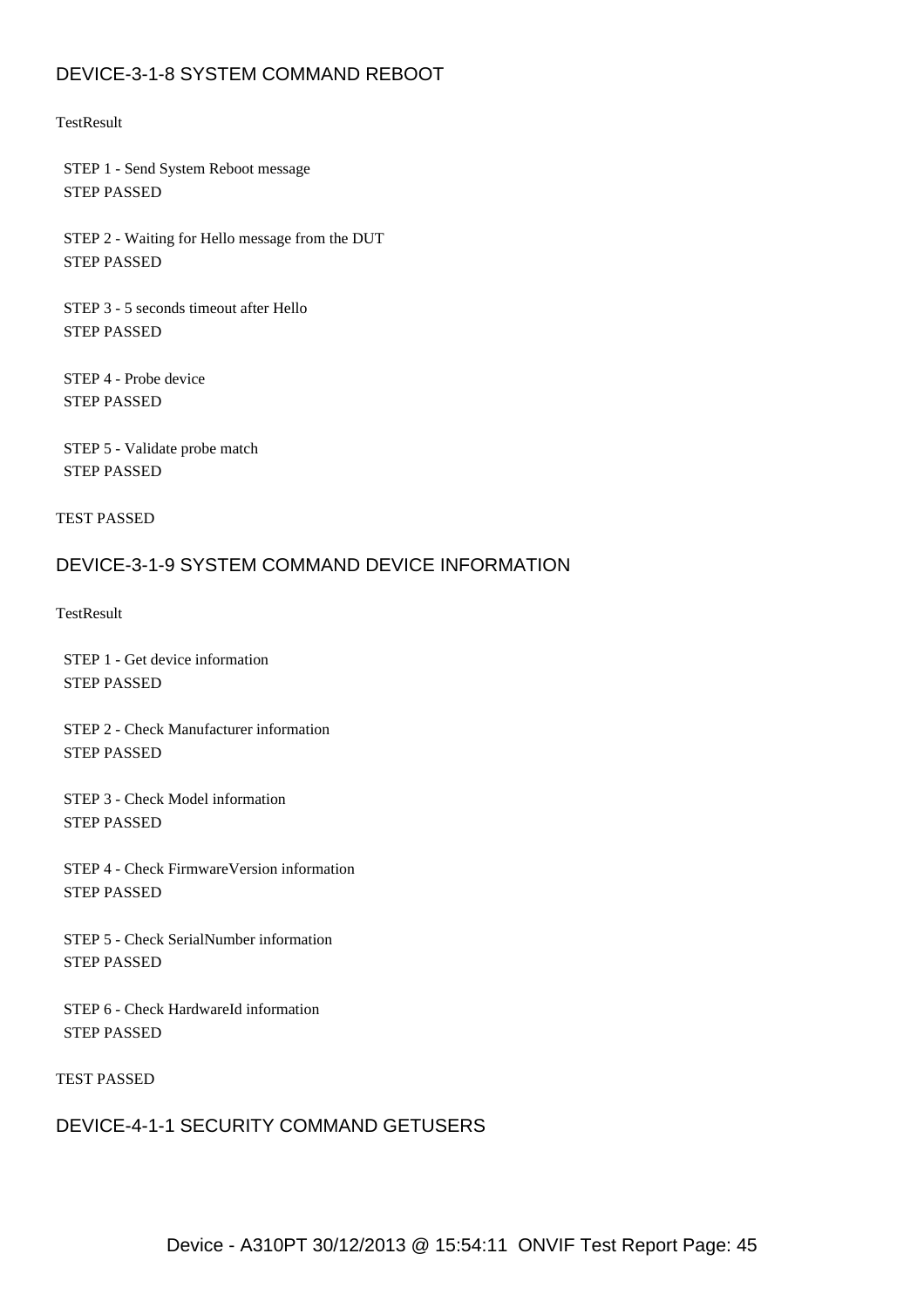#### **TestResult**

 STEP 1 - Get Users STEP PASSED

 STEP 2 - Validate response received STEP PASSED

TEST PASSED

### DEVICE-4-1-2 SECURITY COMMAND CREATEUSERS

**TestResult** 

 STEP 1 - Create users STEP PASSED

 STEP 2 - Get Users STEP PASSED

 STEP 3 - Check if the DUT returned users list STEP PASSED

 STEP 4 - Check if newly created user is present in the list STEP PASSED

 STEP 5 - Check if user has been created correctly STEP PASSED

 STEP 6 - Create users STEP PASSED

 STEP 7 - Get Users STEP PASSED

 STEP 8 - Check if the DUT returned users list STEP PASSED

 STEP 9 - Check if users have been created correctly STEP PASSED

 STEP 10 - Delete users STEP PASSED

 STEP 11 - Create users STEP PASSED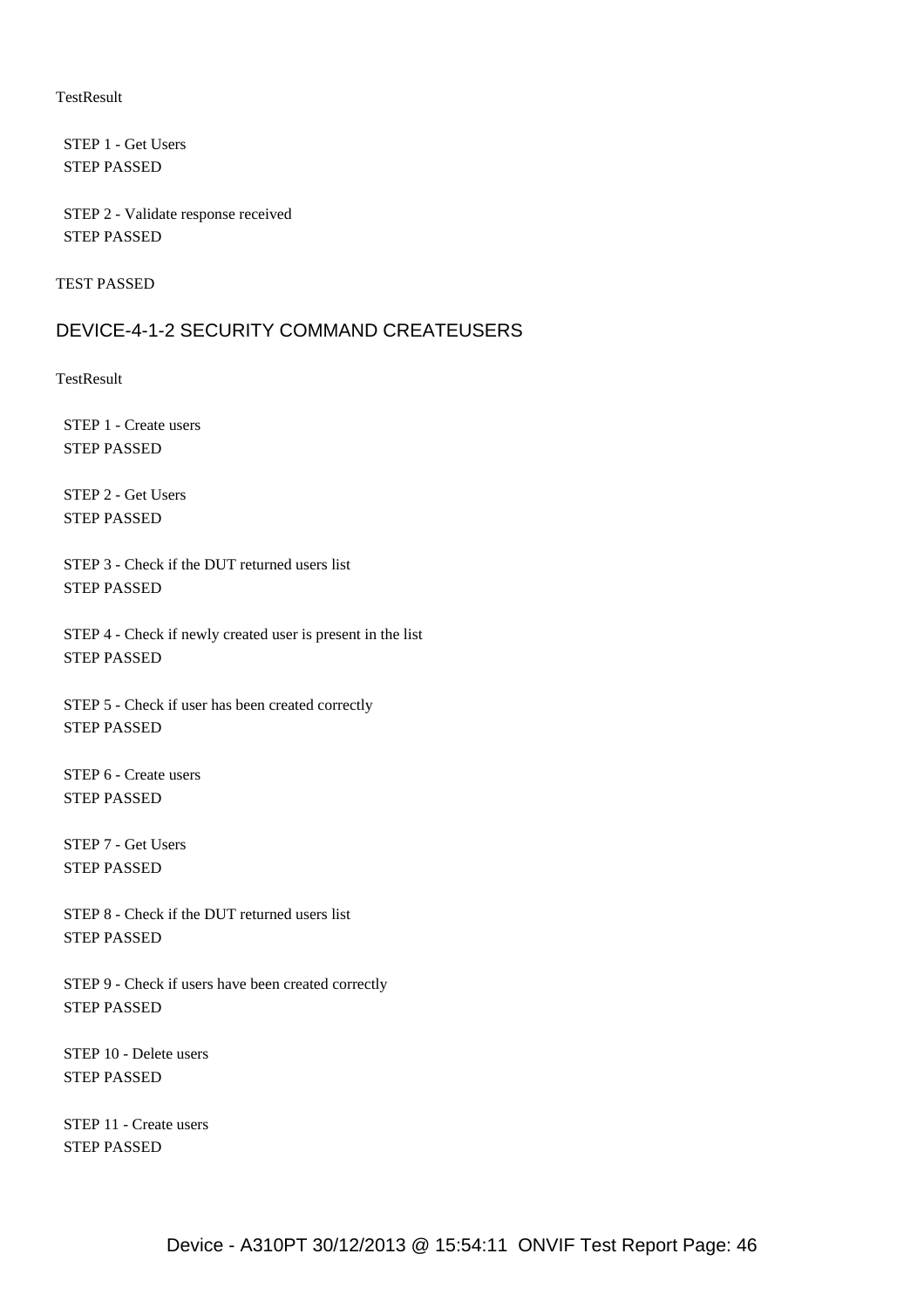STEP 12 - Get Users STEP PASSED

 STEP 13 - Check if the DUT returned users list STEP PASSED

 STEP 14 - Check if user has been created correctly STEP PASSED

 STEP 15 - Check if a user with any parameters has been created STEP PASSED

Starting rollback procedure

 STEP 16 - Get Users STEP PASSED

 STEP 17 - Check if the DUT returned users list STEP PASSED

 STEP 18 - Delete users STEP PASSED

TEST PASSED

## DEVICE-4-1-3 SECURITY COMMAND CREATEUSERS ERROR CASE

**TestResult** 

 STEP 1 - Create users STEP PASSED

 STEP 2 - Get Users STEP PASSED

 STEP 3 - Check if the DUT returned users list STEP PASSED

 STEP 4 - Check if newly created user is present in the list STEP PASSED

 STEP 5 - Check if user has been created correctly STEP PASSED

 STEP 6 - Create User - Negative test STEP PASSED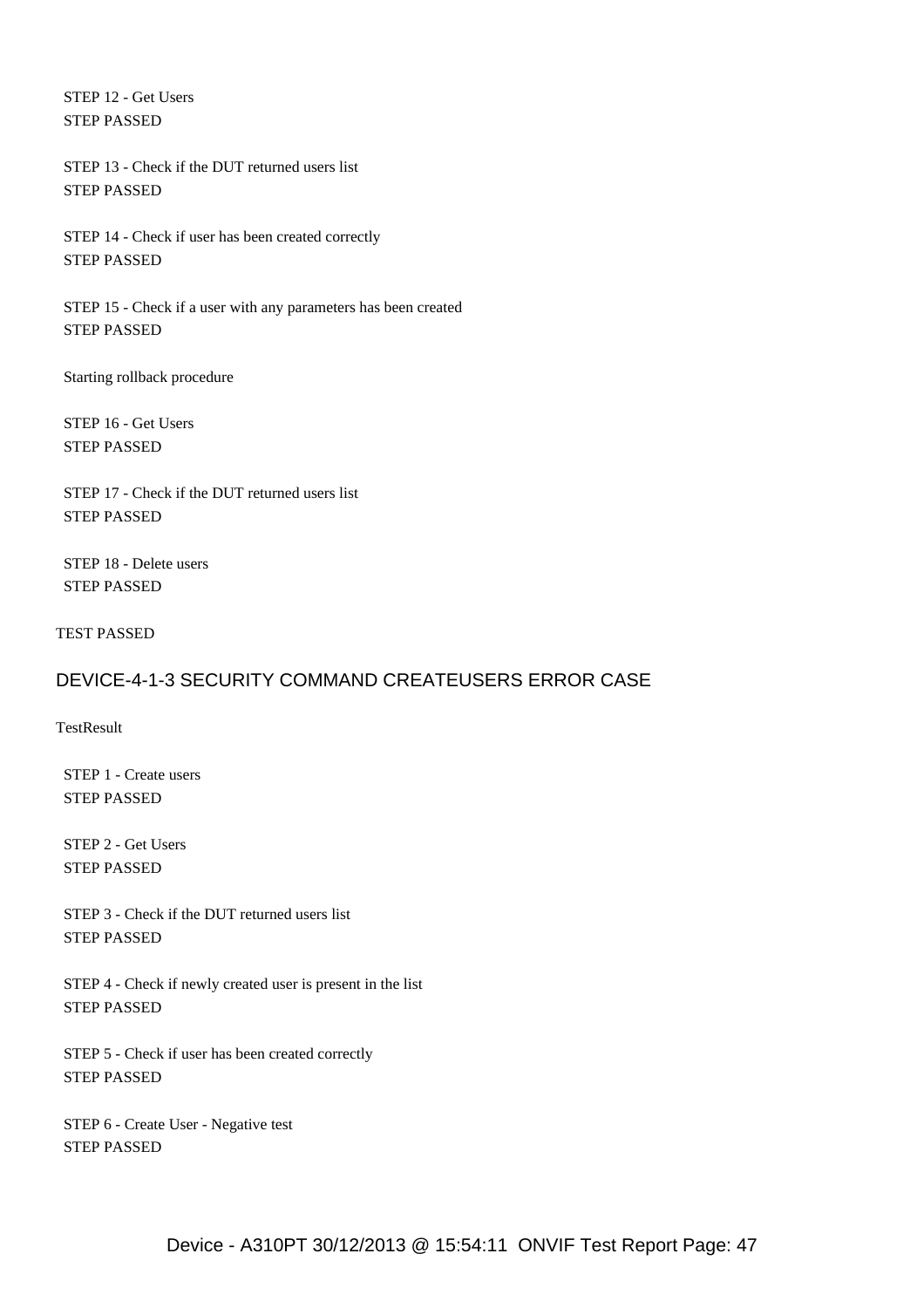STEP 7 - Create User - Negative test STEP PASSED

 STEP 8 - Get Users STEP PASSED

 STEP 9 - Check if the DUT returned users list STEP PASSED

 STEP 10 - Check if no new users have been created STEP PASSED

 STEP 11 - Check if previously created user is present in the list STEP PASSED

 STEP 12 - Check if previously created user has correct level STEP PASSED

 STEP 13 - Delete users STEP PASSED

TEST PASSED

## DEVICE-4-1-4 SECURITY COMMAND DELETEUSERS

TestResult

 STEP 1 - Create users STEP PASSED

 STEP 2 - Get Users STEP PASSED

 STEP 3 - Check if the DUT returned users list STEP PASSED

 STEP 4 - Check condition STEP PASSED

 STEP 5 - Delete users STEP PASSED

 STEP 6 - Get Users STEP PASSED

STEP 7 - Check if the DUT returned users list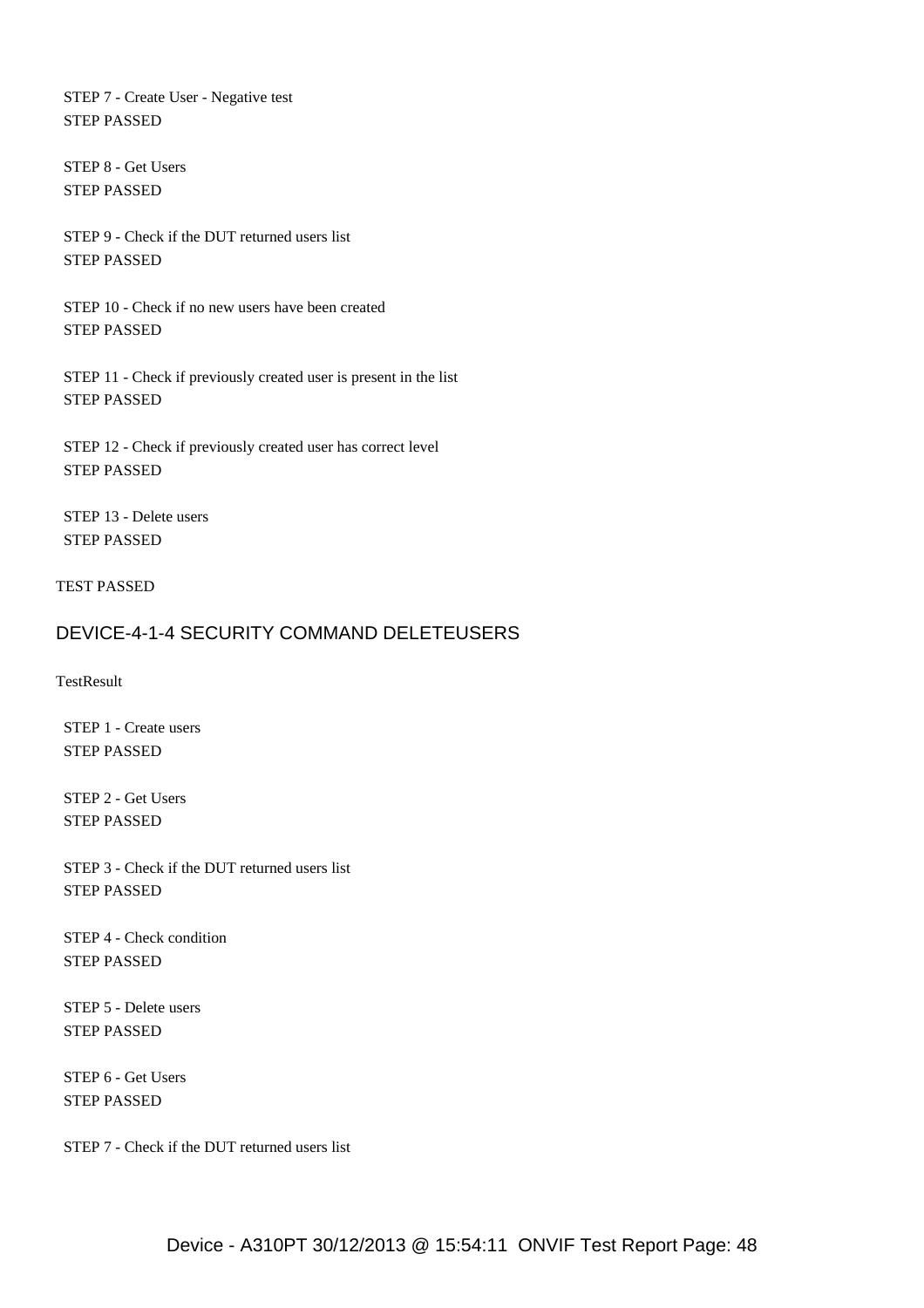#### STEP PASSED

 STEP 8 - Check if the user has been deleted STEP PASSED

 STEP 9 - Delete users STEP PASSED

 STEP 10 - Get Users STEP PASSED

 STEP 11 - Check if the DUT returned users list STEP PASSED

 STEP 12 - Check if both users have been deleted STEP PASSED

TEST PASSED

### DEVICE-4-1-5 SECURITY COMMAND DELETEUSERS ERROR CASE

**TestResult** 

 STEP 1 - Create users STEP PASSED

 STEP 2 - Delete Users - negative test STEP PASSED

 STEP 3 - Get Users STEP PASSED

 STEP 4 - Check if the DUT returned users list STEP PASSED

 STEP 5 - Check that the user OnvifTest1 has not been deleted STEP PASSED

 STEP 6 - Delete users STEP PASSED

 STEP 7 - Get Users STEP PASSED

 STEP 8 - Check if the DUT returned users list STEP PASSED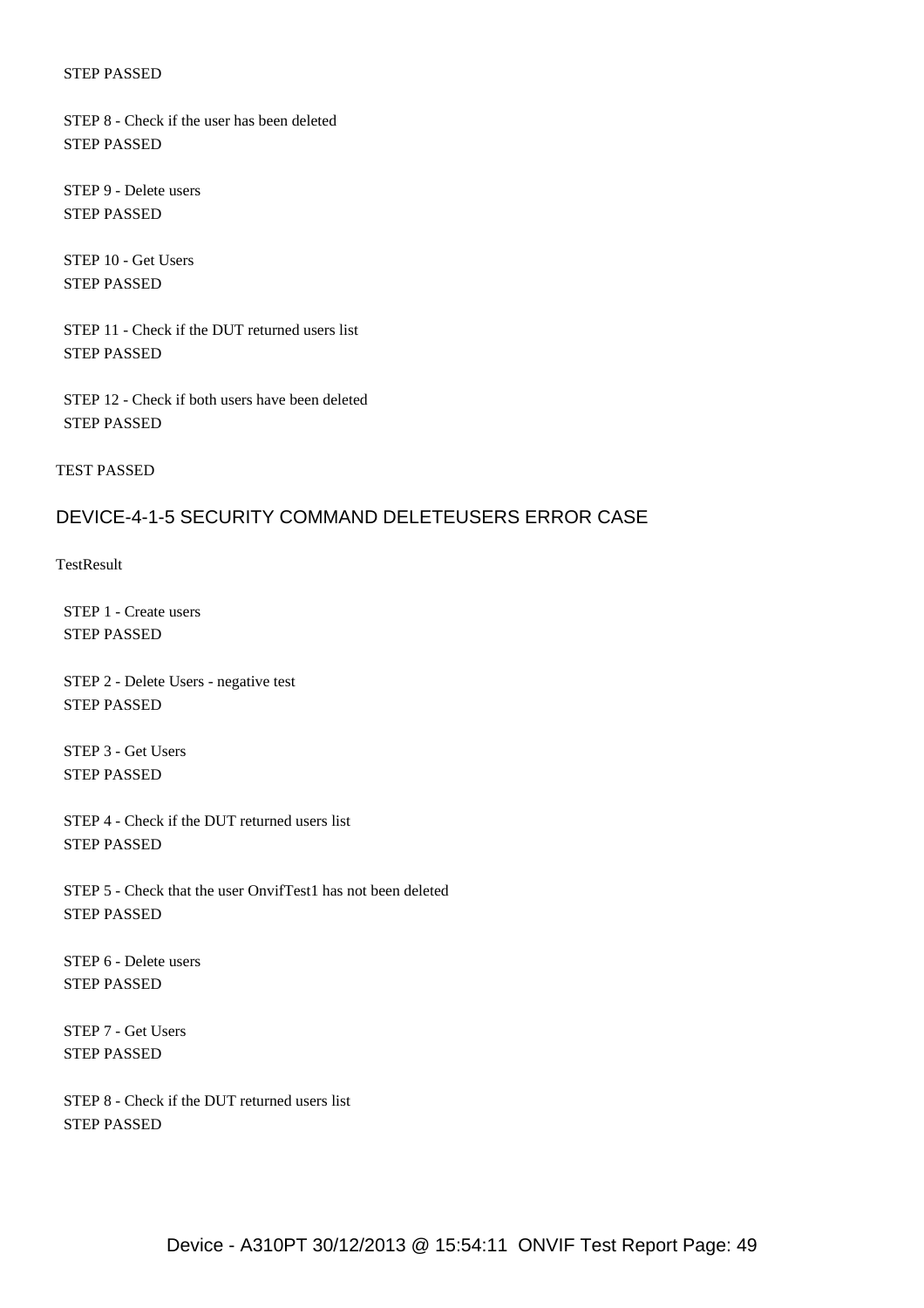STEP 9 - Check that the user OnvifTest1 has been deleted STEP PASSED

TEST PASSED

# DEVICE-4-1-7 SECURITY COMMAND SETUSER

**TestResult** 

 STEP 1 - Create users STEP PASSED

 STEP 2 - Get Users STEP PASSED

 STEP 3 - Check if the DUT returned users list STEP PASSED

 STEP 4 - Set users STEP PASSED

 STEP 5 - Get Users STEP PASSED

 STEP 6 - Check if the DUT returned users list STEP PASSED

 STEP 7 - Check if the DUT returned modified users STEP PASSED

 STEP 8 - Set users STEP PASSED

 STEP 9 - Get Users STEP PASSED

 STEP 10 - Check if the DUT returned users list STEP PASSED

 STEP 11 - Check if the users have been modified correctly STEP PASSED

 STEP 12 - Delete users STEP PASSED

TEST PASSED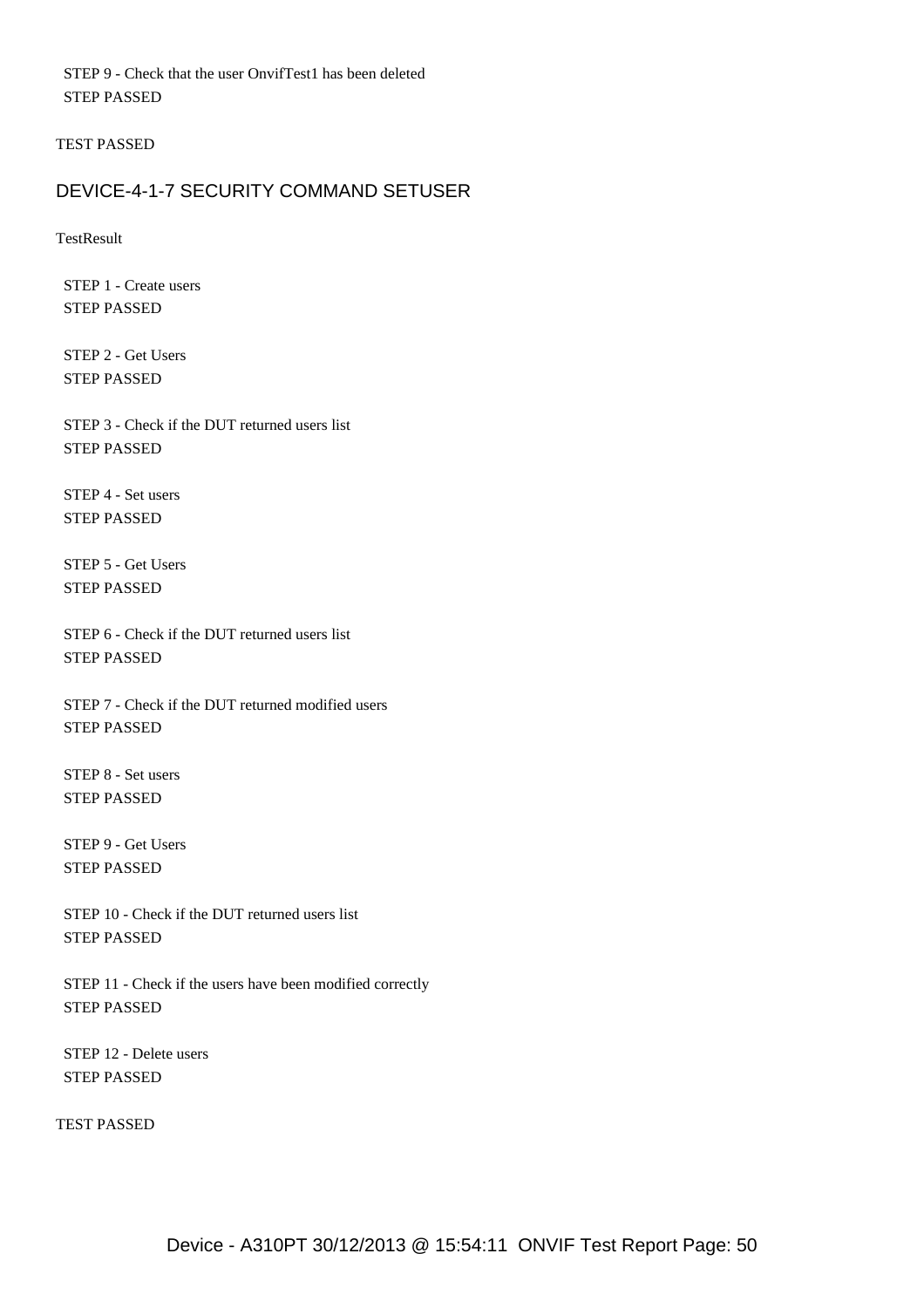## DEVICE-4-1-8 SECURITY COMMAND USER MANAGEMENT ERROR CASE

**TestResult** 

 STEP 1 - Create users STEP PASSED

 STEP 2 - Get Users STEP PASSED

 STEP 3 - Check if the DUT returned users list STEP PASSED

 STEP 4 - Set Users - negative test STEP PASSED

 STEP 5 - Get Users STEP PASSED

 STEP 6 - Check if the DUT returned users list STEP PASSED

 STEP 7 - Check if the user has not been modified STEP PASSED

 STEP 8 - Delete users STEP PASSED

 STEP 9 - Get Users STEP PASSED

 STEP 10 - Check if the DUT returned users list STEP PASSED

#### TEST PASSED

## DEVICE-5-1-1 IO COMMAND GETRELAYOUTPUTS

**TestResult** 

 STEP 1 - Get relay outputs STEP PASSED

 STEP 2 - Check that the DUT sent relay outputs information STEP PASSED

TEST PASSED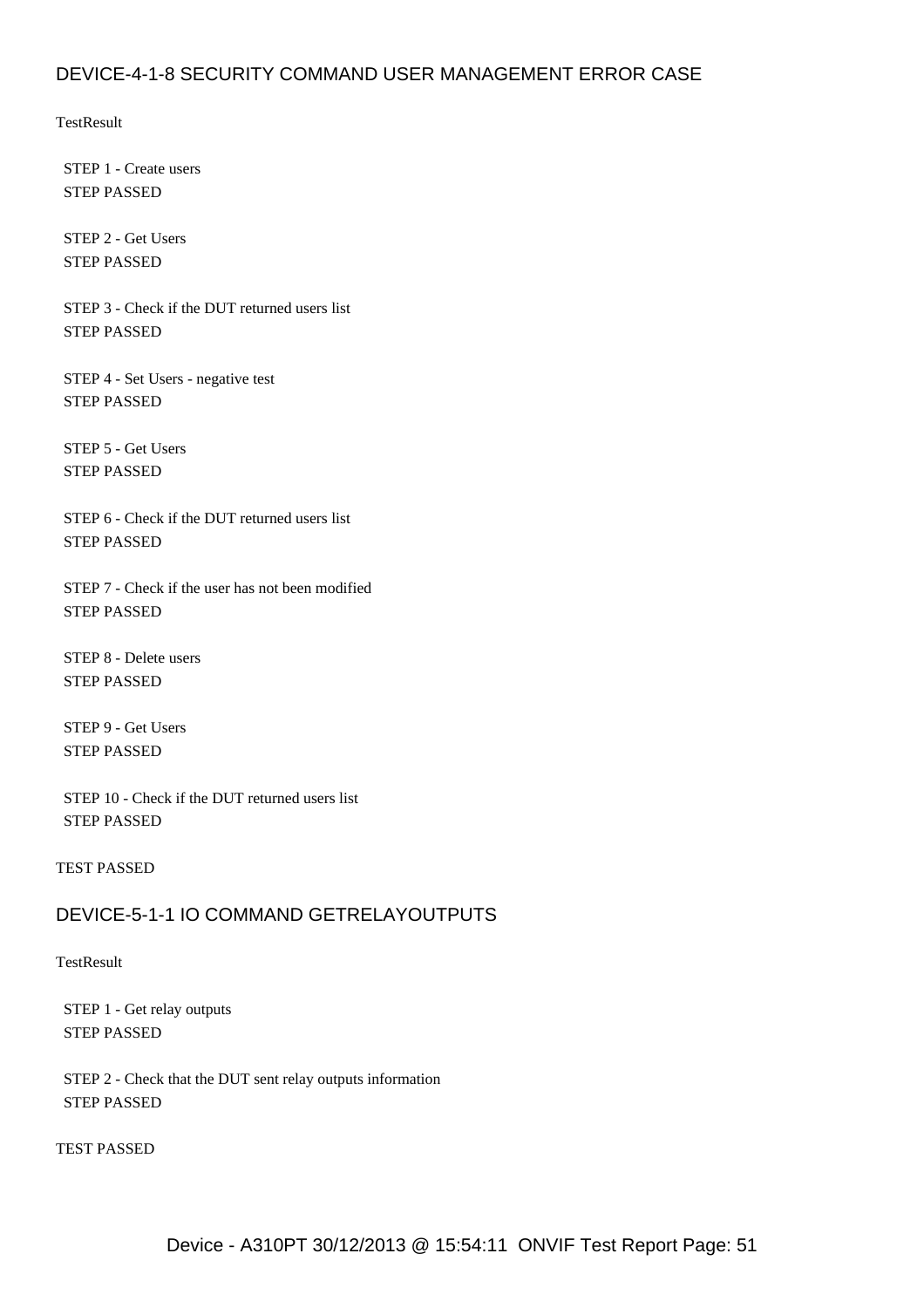# DEVICE-5-1-2 RELAY OUTPUTS COUNT IN GETRELAYOUTPUTS AND GETCAPABILITIES

**TestResult** 

 STEP 1 - Get capabilities STEP PASSED

 STEP 2 - Check that DUT returned capabilities STEP PASSED

 STEP 3 - Check that DUT returned device capabilities STEP PASSED

 STEP 4 - Check that IO capabilities returned STEP PASSED

 STEP 5 - Get relay outputs STEP PASSED

 STEP 6 - Check that the DUT sent relay outputs information STEP PASSED

 STEP 7 - Check that count of relay outputs is the same STEP PASSED

TEST PASSED

## DEVICE-5-1-3 IO COMMAND SETRELAYOUTPUTSETTINGS

**TestResult** 

 STEP 1 - Get relay outputs STEP PASSED

 STEP 2 - Check that the DUT sent relay outputs information STEP PASSED

STEP 3 - Set relay output settings (IdleState = open, Mode = Bistable) STEP PASSED

 STEP 4 - Get relay outputs STEP PASSED

 STEP 5 - Check that the DUT sent relay outputs information STEP PASSED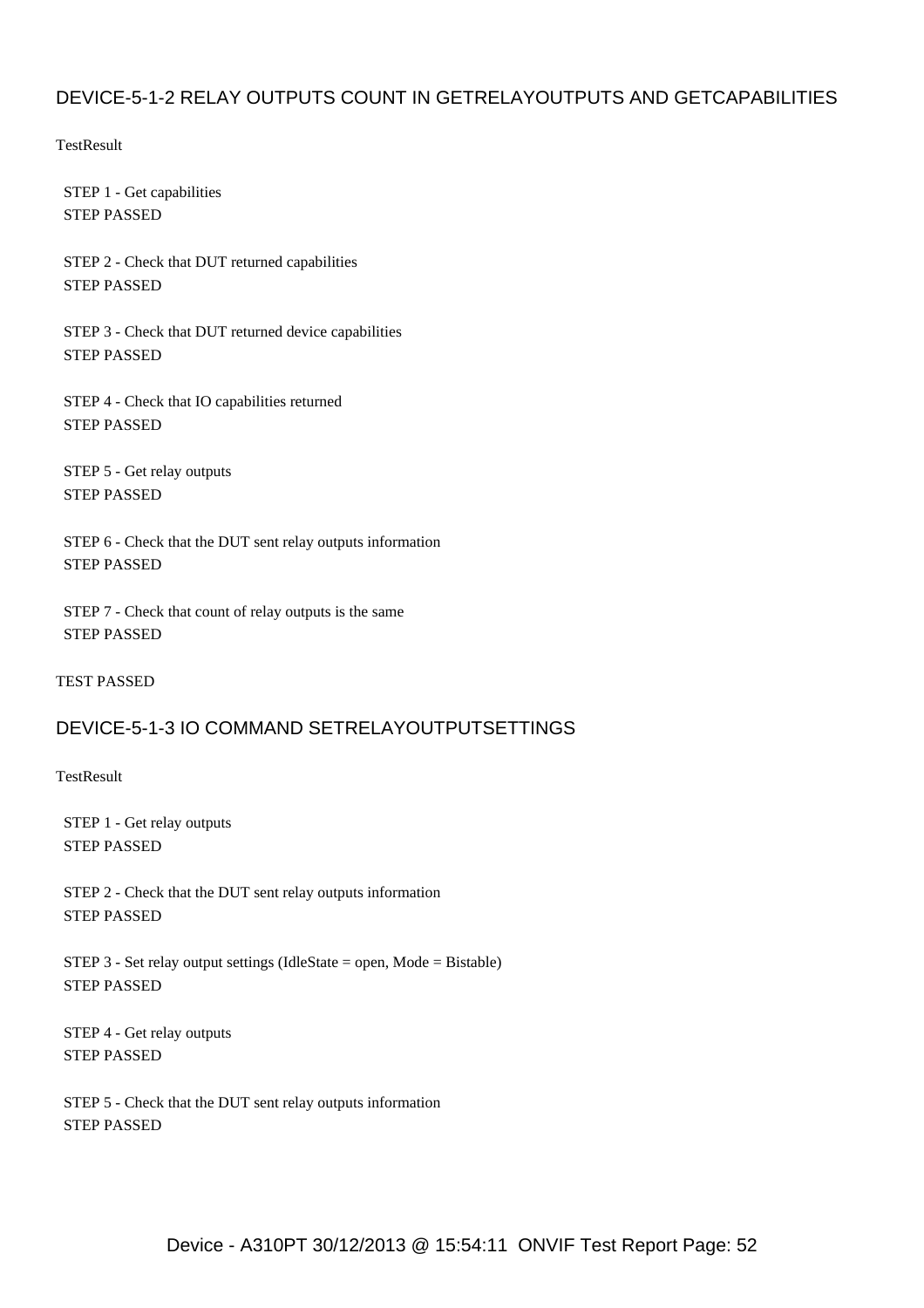STEP 6 - Find current output settings STEP PASSED

 STEP 7 - Compare expected and actual relay output properties STEP PASSED

STEP 8 - Set relay output settings (IdleState = closed, Mode = Bistable) STEP PASSED

 STEP 9 - Get relay outputs STEP PASSED

 STEP 10 - Check that the DUT sent relay outputs information STEP PASSED

 STEP 11 - Find current output settings STEP PASSED

 STEP 12 - Compare expected and actual relay output properties STEP PASSED

 STEP 13 - Set relay output settings (IdleState = open, Mode = Monostable) STEP PASSED

 STEP 14 - Get relay outputs STEP PASSED

 STEP 15 - Check that the DUT sent relay outputs information STEP PASSED

 STEP 16 - Find current output settings STEP PASSED

 STEP 17 - Compare expected and actual relay output properties STEP PASSED

 STEP 18 - Set relay output settings (IdleState = closed, Mode = Monostable) STEP PASSED

 STEP 19 - Get relay outputs STEP PASSED

 STEP 20 - Check that the DUT sent relay outputs information STEP PASSED

 STEP 21 - Find current output settings STEP PASSED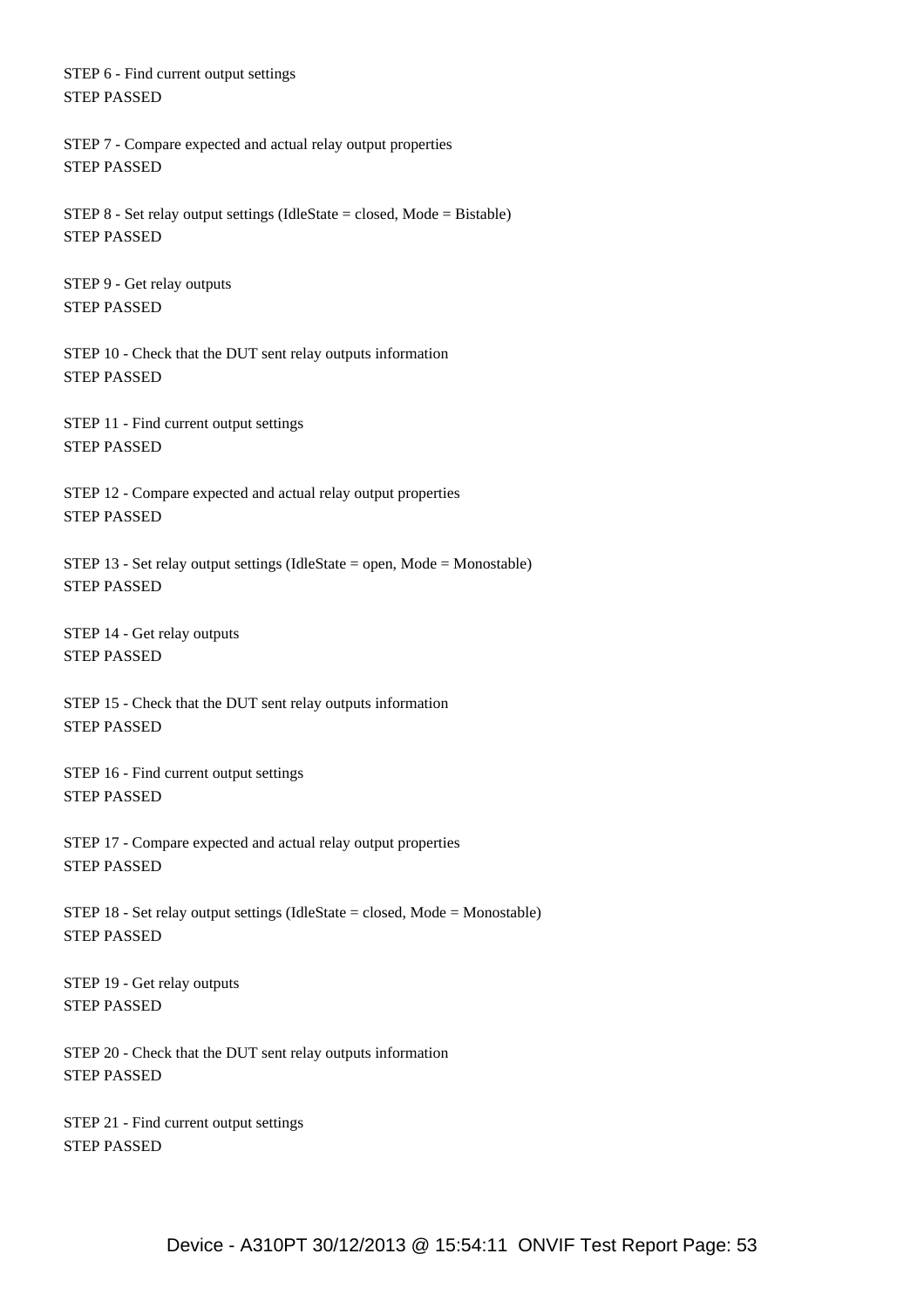STEP 22 - Compare expected and actual relay output properties STEP PASSED

 STEP 23 - Set relay output settings (IdleState = open, Mode = Bistable) STEP PASSED

 STEP 24 - Get relay outputs STEP PASSED

 STEP 25 - Check that the DUT sent relay outputs information STEP PASSED

 STEP 26 - Find current output settings STEP PASSED

 STEP 27 - Compare expected and actual relay output properties STEP PASSED

 STEP 28 - Set relay output settings (IdleState = closed, Mode = Bistable) STEP PASSED

 STEP 29 - Get relay outputs STEP PASSED

 STEP 30 - Check that the DUT sent relay outputs information STEP PASSED

 STEP 31 - Find current output settings STEP PASSED

 STEP 32 - Compare expected and actual relay output properties STEP PASSED

 STEP 33 - Set relay output settings (IdleState = open, Mode = Monostable) STEP PASSED

 STEP 34 - Get relay outputs STEP PASSED

 STEP 35 - Check that the DUT sent relay outputs information STEP PASSED

 STEP 36 - Find current output settings STEP PASSED

STEP 37 - Compare expected and actual relay output properties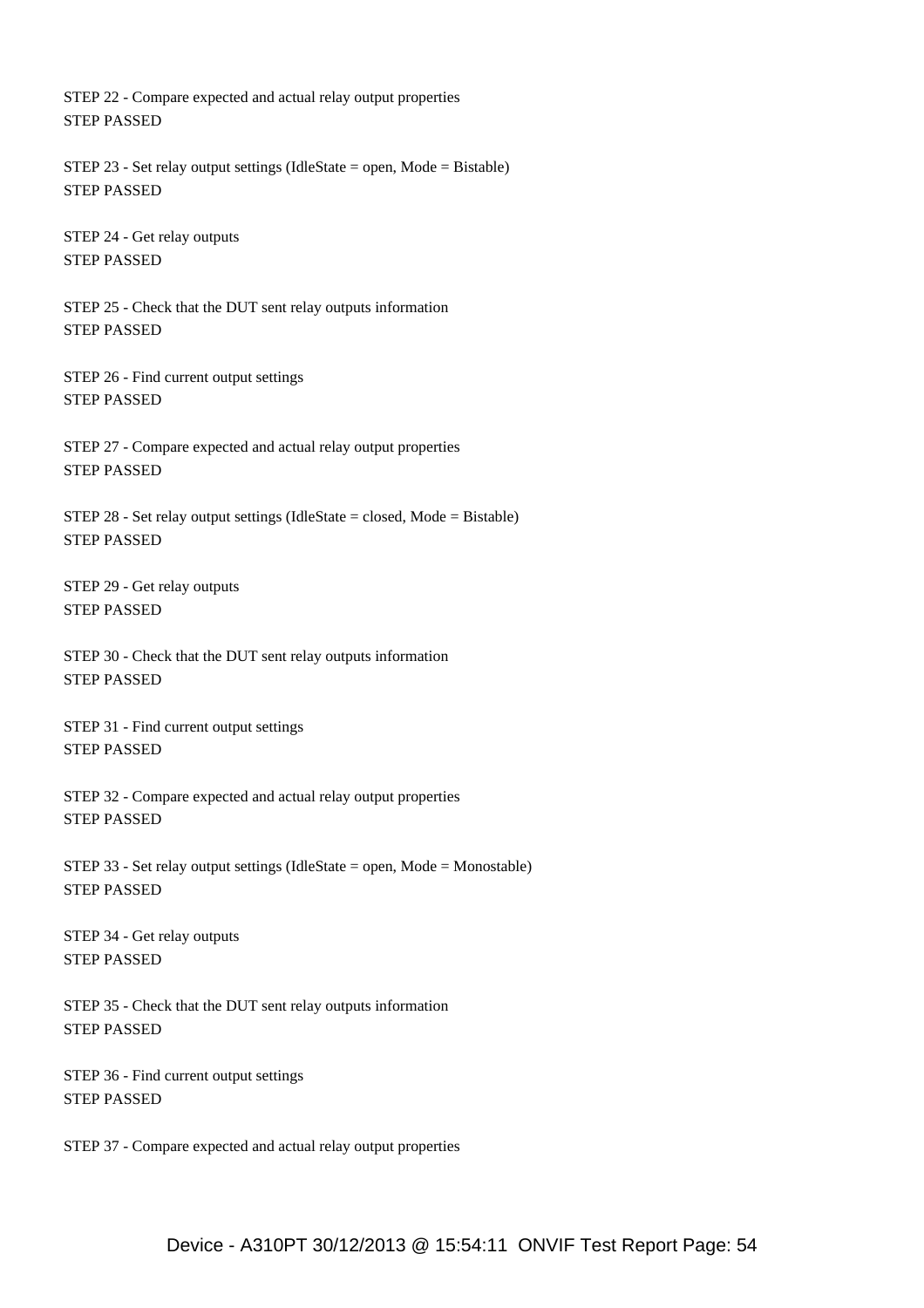#### STEP PASSED

 STEP 38 - Set relay output settings (IdleState = closed, Mode = Monostable) STEP PASSED

 STEP 39 - Get relay outputs STEP PASSED

 STEP 40 - Check that the DUT sent relay outputs information STEP PASSED

 STEP 41 - Find current output settings STEP PASSED

 STEP 42 - Compare expected and actual relay output properties STEP PASSED

STEP 43 - Set relay output settings (IdleState = open, Mode = Bistable) STEP PASSED

 STEP 44 - Get relay outputs STEP PASSED

 STEP 45 - Check that the DUT sent relay outputs information STEP PASSED

 STEP 46 - Find current output settings STEP PASSED

 STEP 47 - Compare expected and actual relay output properties STEP PASSED

STEP  $48$  - Set relay output settings (IdleState = closed, Mode = Bistable) STEP PASSED

 STEP 49 - Get relay outputs STEP PASSED

 STEP 50 - Check that the DUT sent relay outputs information STEP PASSED

 STEP 51 - Find current output settings STEP PASSED

 STEP 52 - Compare expected and actual relay output properties STEP PASSED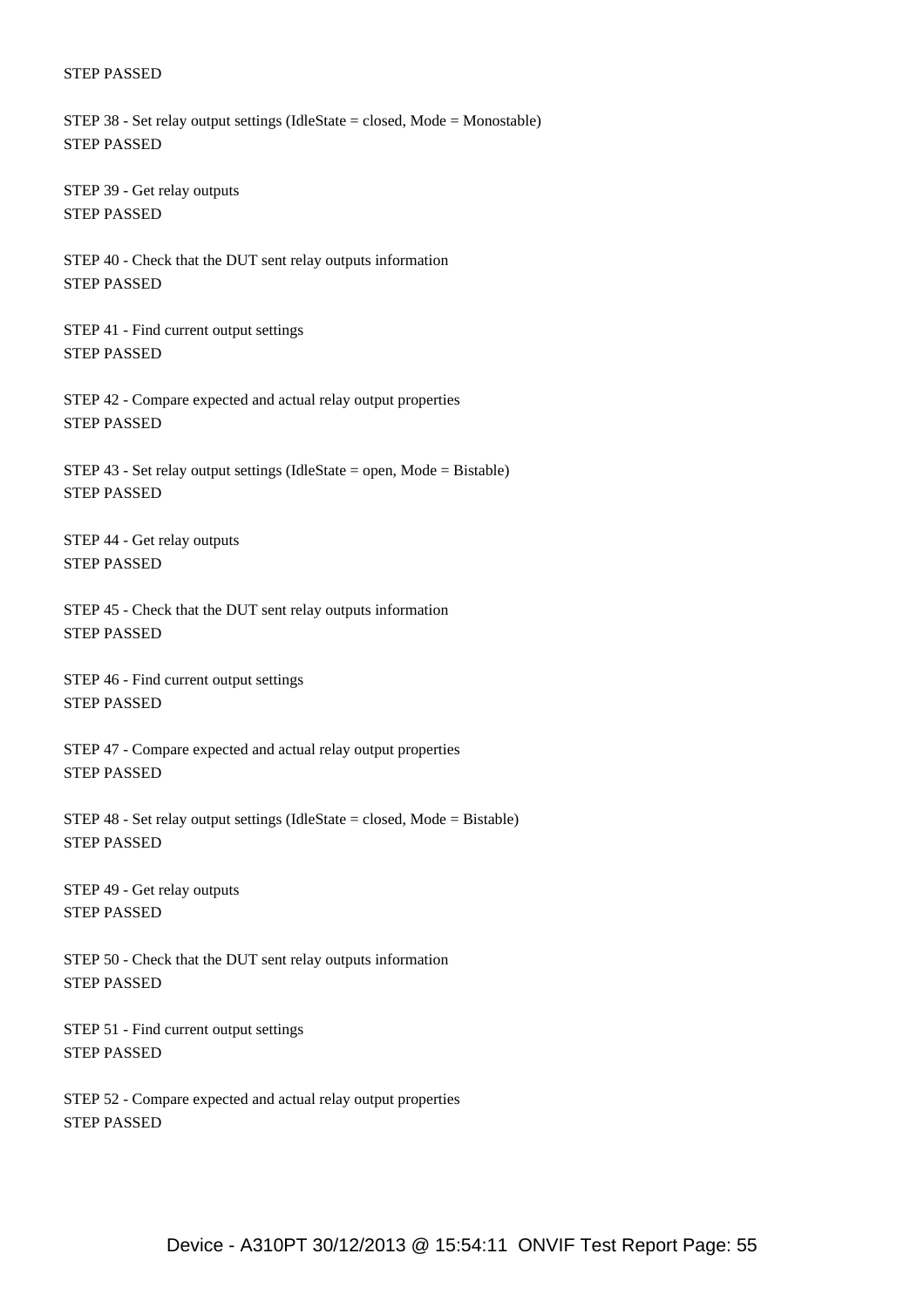STEP 53 - Set relay output settings (IdleState = open, Mode = Monostable) STEP PASSED

 STEP 54 - Get relay outputs STEP PASSED

 STEP 55 - Check that the DUT sent relay outputs information STEP PASSED

 STEP 56 - Find current output settings STEP PASSED

 STEP 57 - Compare expected and actual relay output properties STEP PASSED

 STEP 58 - Set relay output settings (IdleState = closed, Mode = Monostable) STEP PASSED

 STEP 59 - Get relay outputs STEP PASSED

 STEP 60 - Check that the DUT sent relay outputs information STEP PASSED

 STEP 61 - Find current output settings STEP PASSED

 STEP 62 - Compare expected and actual relay output properties STEP PASSED

STEP  $63$  - Set relay output settings (IdleState = open, Mode = Bistable) STEP PASSED

 STEP 64 - Get relay outputs STEP PASSED

 STEP 65 - Check that the DUT sent relay outputs information STEP PASSED

 STEP 66 - Find current output settings STEP PASSED

 STEP 67 - Compare expected and actual relay output properties STEP PASSED

 STEP 68 - Set relay output settings (IdleState = closed, Mode = Bistable) STEP PASSED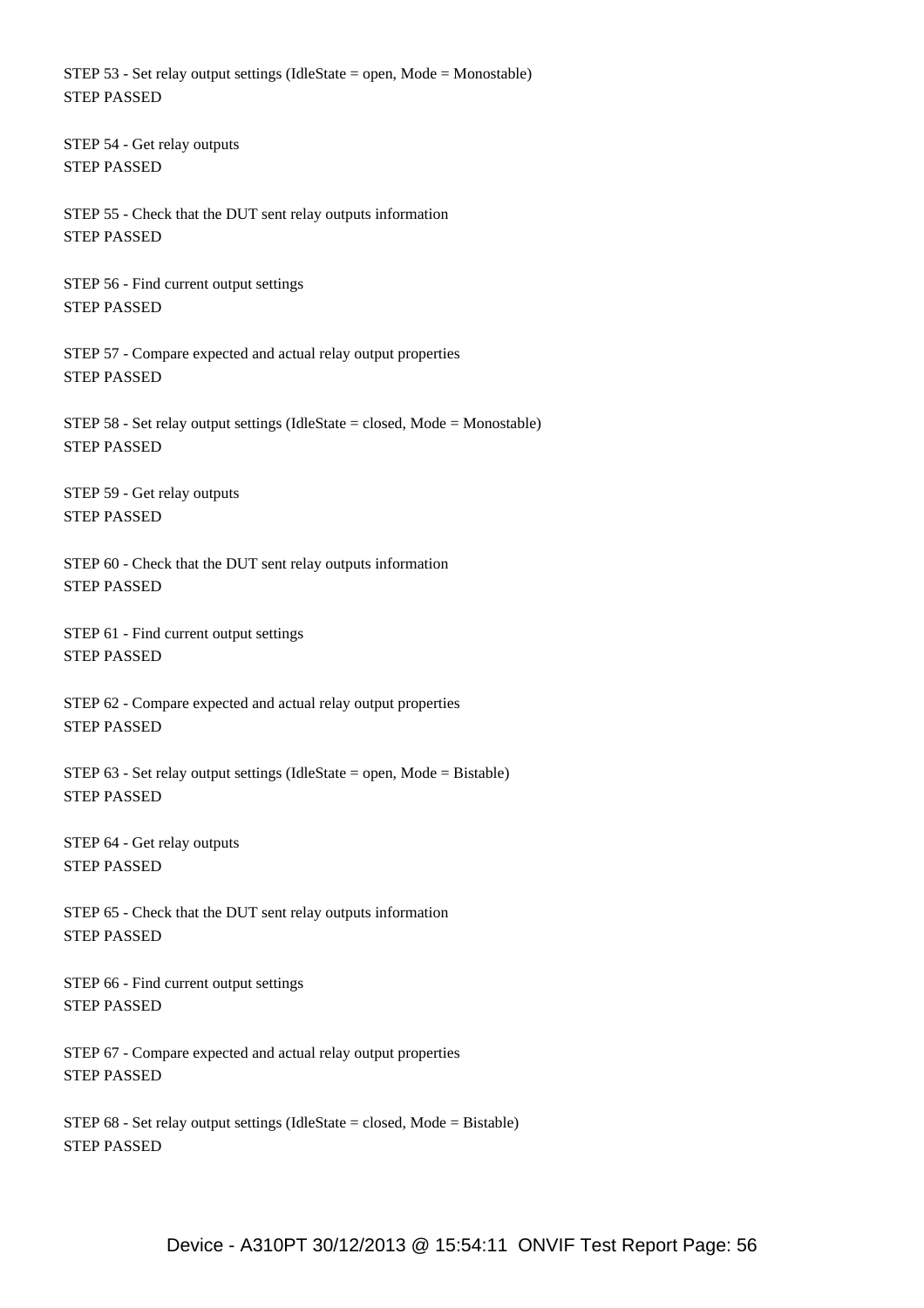STEP 69 - Get relay outputs STEP PASSED

 STEP 70 - Check that the DUT sent relay outputs information STEP PASSED

 STEP 71 - Find current output settings STEP PASSED

 STEP 72 - Compare expected and actual relay output properties STEP PASSED

 STEP 73 - Set relay output settings (IdleState = open, Mode = Monostable) STEP PASSED

 STEP 74 - Get relay outputs STEP PASSED

 STEP 75 - Check that the DUT sent relay outputs information STEP PASSED

 STEP 76 - Find current output settings STEP PASSED

 STEP 77 - Compare expected and actual relay output properties STEP PASSED

 STEP 78 - Set relay output settings (IdleState = closed, Mode = Monostable) STEP PASSED

 STEP 79 - Get relay outputs STEP PASSED

 STEP 80 - Check that the DUT sent relay outputs information STEP PASSED

 STEP 81 - Find current output settings STEP PASSED

 STEP 82 - Compare expected and actual relay output properties STEP PASSED

TEST PASSED

DEVICE-5-1-5 IO COMMAND SETRELAYOUTPUTSTATE – BISTABLE MODE (OPENED IDLE STATE)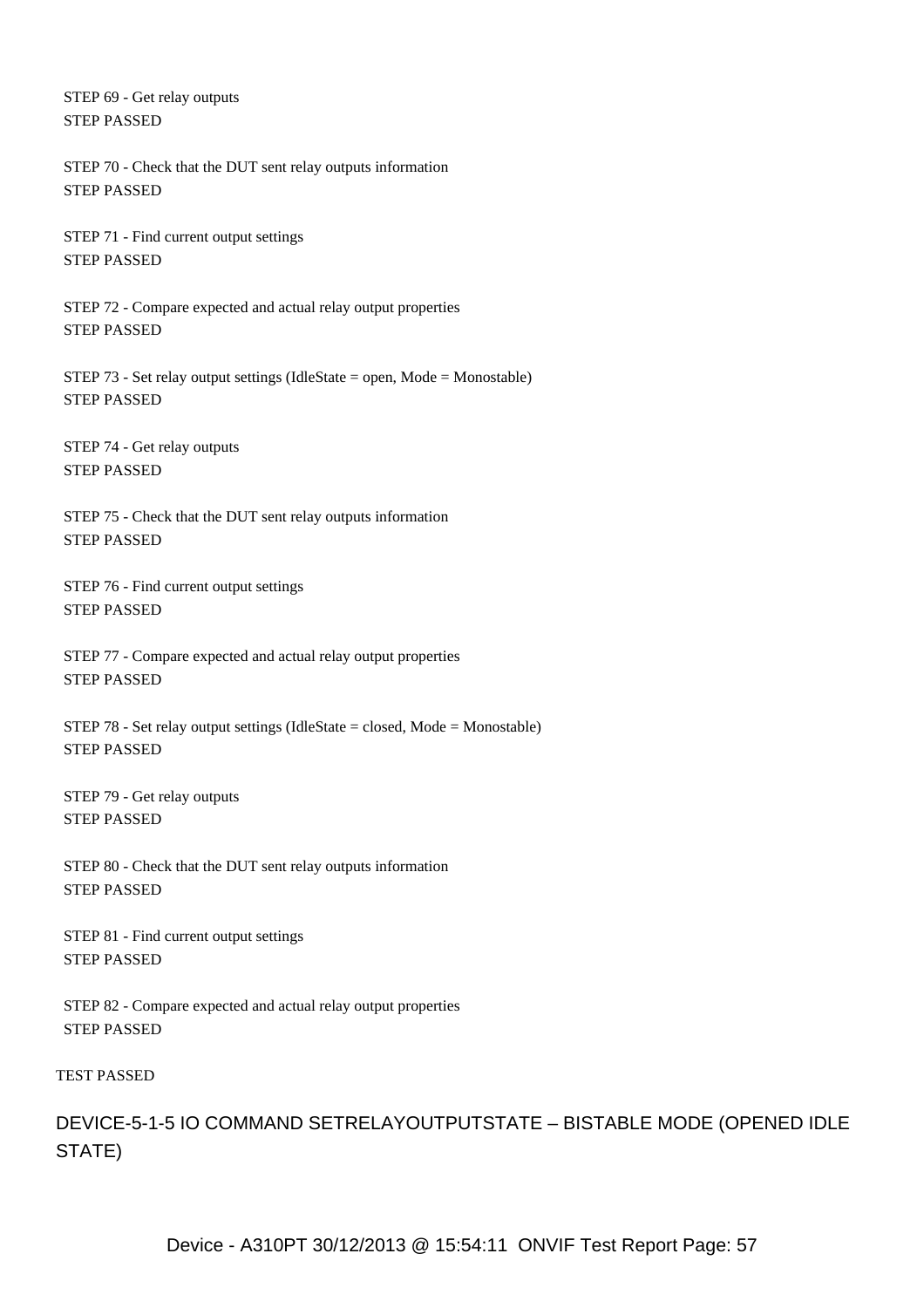#### **TestResult**

 STEP 1 - Get relay outputs STEP PASSED

 STEP 2 - Check that the DUT sent relay outputs information STEP PASSED

STEP 3 - Set relay output settings (IdleState = open, Mode = Bistable) STEP PASSED

 STEP 4 - Set relay output state STEP PASSED

 STEP 5 - Set relay output state STEP PASSED

 STEP 6 - Restore output settings STEP PASSED

#### TEST PASSED

DEVICE-5-1-6 IO COMMAND SETRELAYOUTPUTSTATE – BISTABLE MODE (CLOSED IDLE STATE)

**TestResult** 

 STEP 1 - Get relay outputs STEP PASSED

 STEP 2 - Check that the DUT sent relay outputs information STEP PASSED

 STEP 3 - Set relay output settings (IdleState = closed, Mode = Bistable) STEP PASSED

 STEP 4 - Set relay output state STEP PASSED

 STEP 5 - Set relay output state STEP PASSED

 STEP 6 - Restore output settings STEP PASSED

TEST PASSED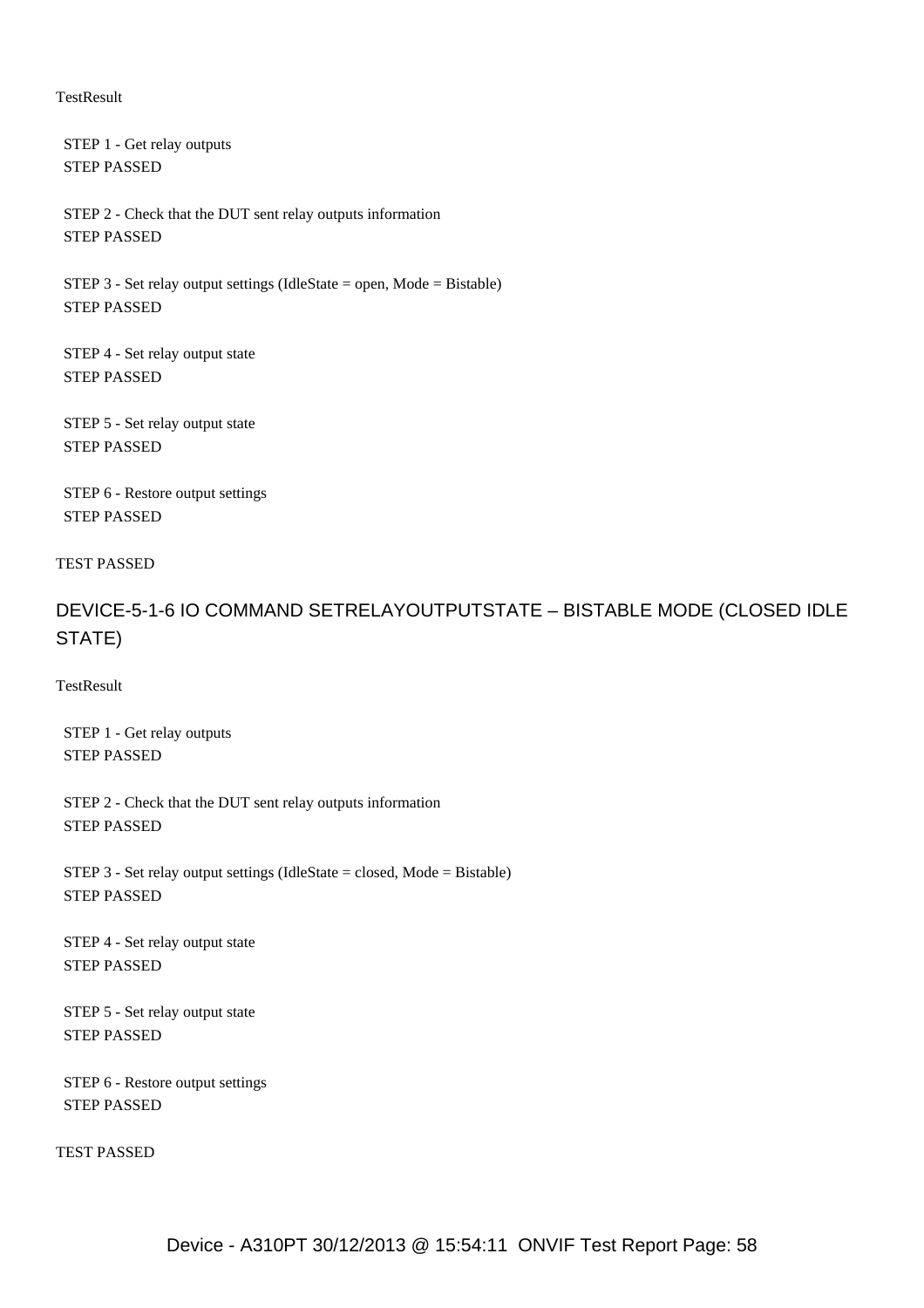# DEVICE-5-1-7 IO COMMAND SETRELAYOUTPUTSTATE – MONOSTABLE MODE (OPENED IDLE STATE)

**TestResult** 

 STEP 1 - Get relay outputs STEP PASSED

 STEP 2 - Check that the DUT sent relay outputs information STEP PASSED

 STEP 3 - Set relay output settings (IdleState = open, Mode = Monostable) STEP PASSED

 STEP 4 - Set relay output state STEP PASSED

 STEP 5 - Wait 240 seconds STEP PASSED

 STEP 6 - Restore output settings STEP PASSED

TEST PASSED

# DEVICE-5-1-8 IO COMMAND SETRELAYOUTPUTSTATE – MONOSTABLE MODE (CLOSED IDLE STATE)

**TestResult** 

 STEP 1 - Get relay outputs STEP PASSED

 STEP 2 - Check that the DUT sent relay outputs information STEP PASSED

STEP 3 - Set relay output settings (IdleState = closed, Mode = Monostable) STEP PASSED

 STEP 4 - Set relay output state STEP PASSED

 STEP 5 - Wait 240 seconds STEP PASSED

STEP 6 - Restore output settings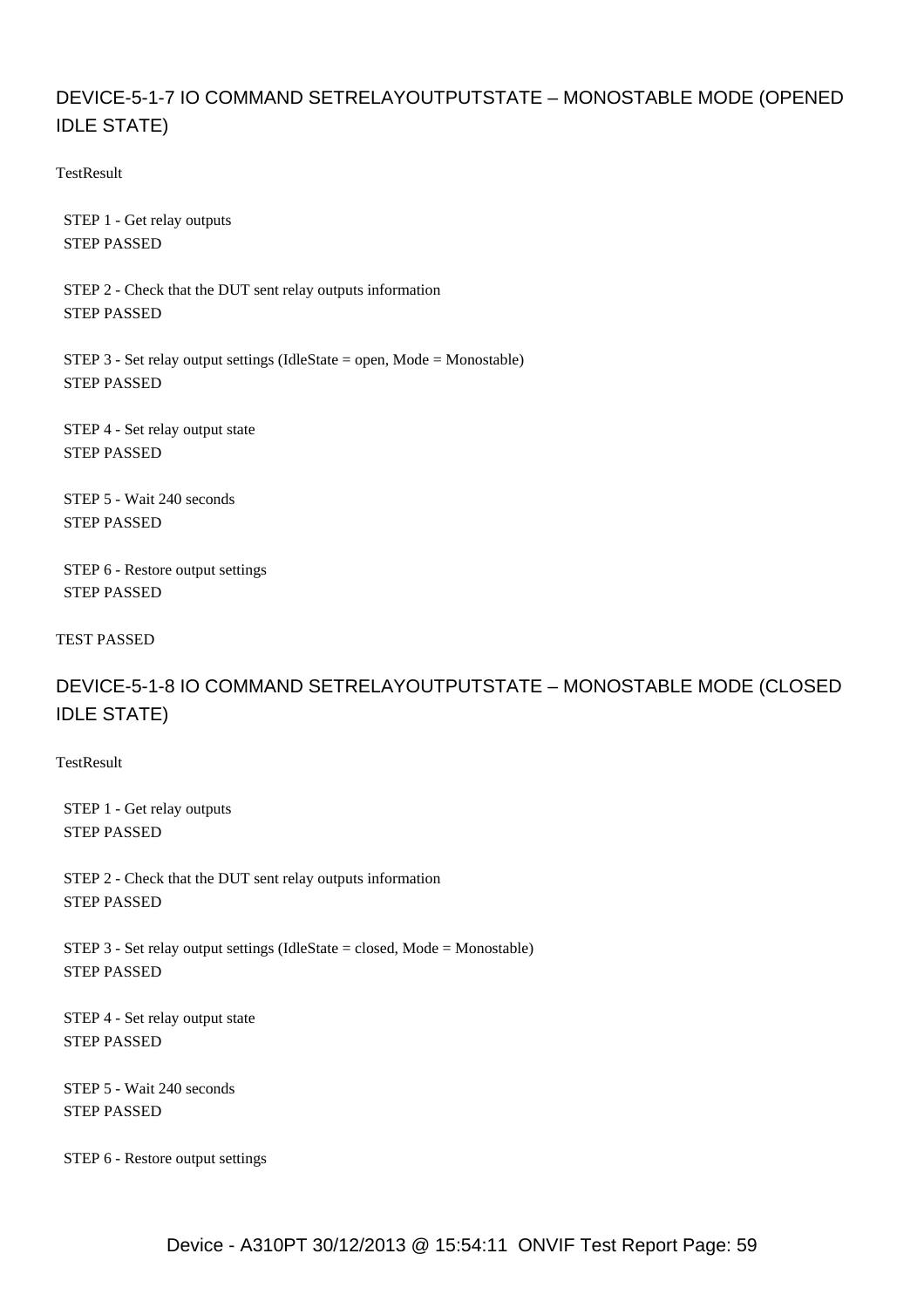#### STEP PASSED

TEST PASSED

# DEVICE-5-1-9 IO COMMAND SETRELAYOUTPUTSTATE – MONOSTABLE MODE (INACTIVE BEFORE DELAYTIME EXPIRED)

**TestResult** 

 STEP 1 - Get relay outputs STEP PASSED

 STEP 2 - Check that the DUT sent relay outputs information STEP PASSED

 STEP 3 - Set relay output settings (IdleState = open, Mode = Monostable) STEP PASSED

 STEP 4 - Set relay output state STEP PASSED

 STEP 5 - Check if timeout has not expired STEP PASSED

 STEP 6 - Set relay output state STEP PASSED

 STEP 7 - Check if timeout has not expired STEP PASSED

 STEP 8 - Check if timeout expired STEP PASSED

 STEP 9 - Set relay output settings (IdleState = closed, Mode = Monostable) STEP PASSED

 STEP 10 - Set relay output state STEP PASSED

 STEP 11 - Check if timeout has not expired STEP PASSED

 STEP 12 - Set relay output state STEP PASSED

 STEP 13 - Check if timeout has not expired STEP PASSED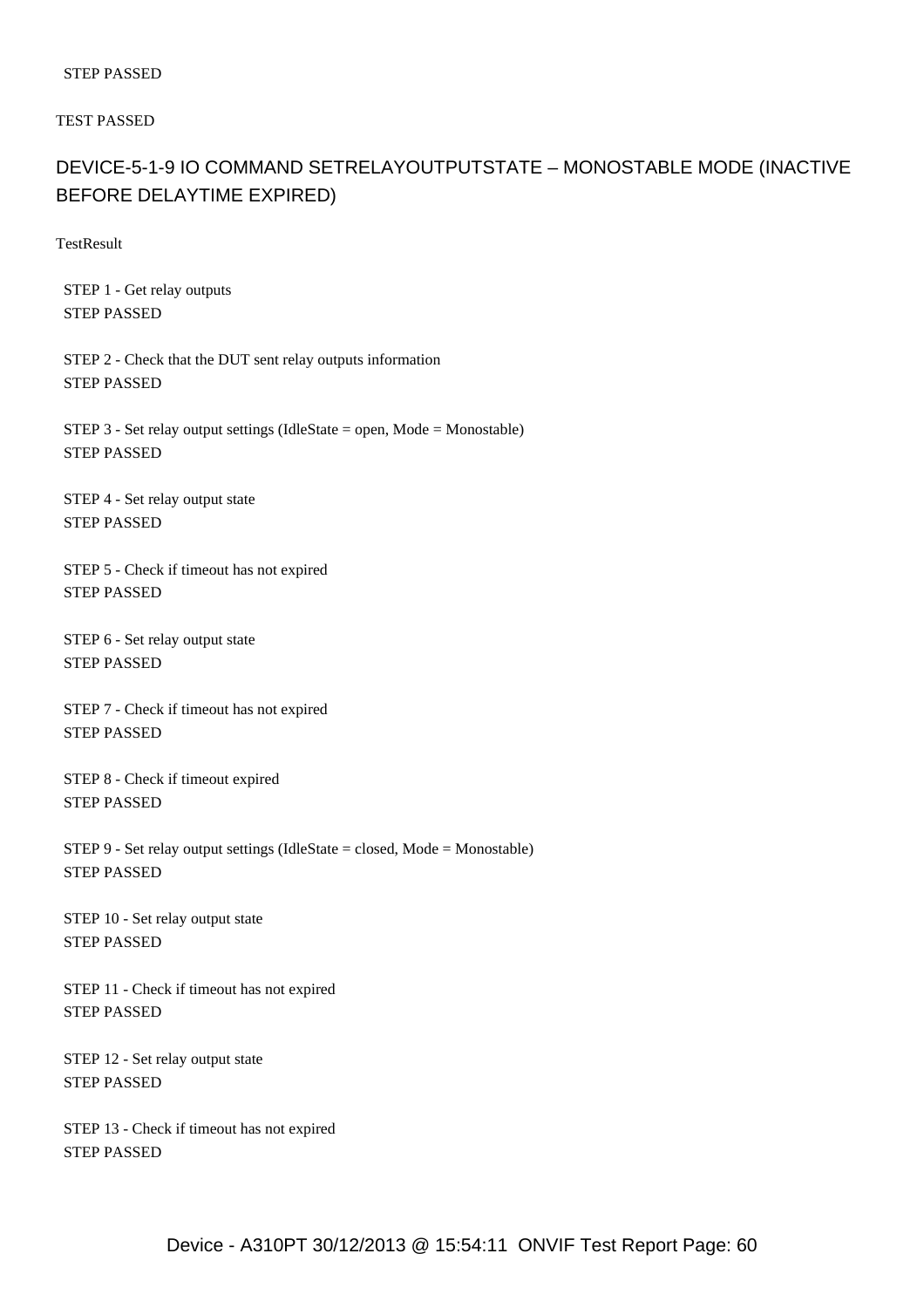STEP 14 - Check if timeout expired STEP PASSED

 STEP 15 - Restore output settings STEP PASSED

TEST PASSED

## DEVICE-5-1-11 IO COMMAND SETRELAYOUTPUTSETTINGS – INVALID TOKEN

**TestResult** 

 STEP 1 - Get relay outputs STEP PASSED

 STEP 2 - Check that the DUT sent relay outputs information STEP PASSED

 STEP 3 - Set relay output settings - negative test STEP PASSED

#### TEST PASSED

### DEVICE-5-1-12 IO COMMAND SETRELAYOUTPUTSTATE – INVALID TOKEN

**TestResult** 

 STEP 1 - Get relay outputs STEP PASSED

 STEP 2 - Check that the DUT sent relay outputs information STEP PASSED

 STEP 3 - Set relay output settings - negative test STEP PASSED

#### TEST PASSED

DEVICE-6-1-1 DEVICE MANAGEMENT - NAMESPACES (DEFAULT NAMESPACES FOR EACH TAG)

#### **TestResult**

 STEP 1 - Get DNS configuration STEP PASSED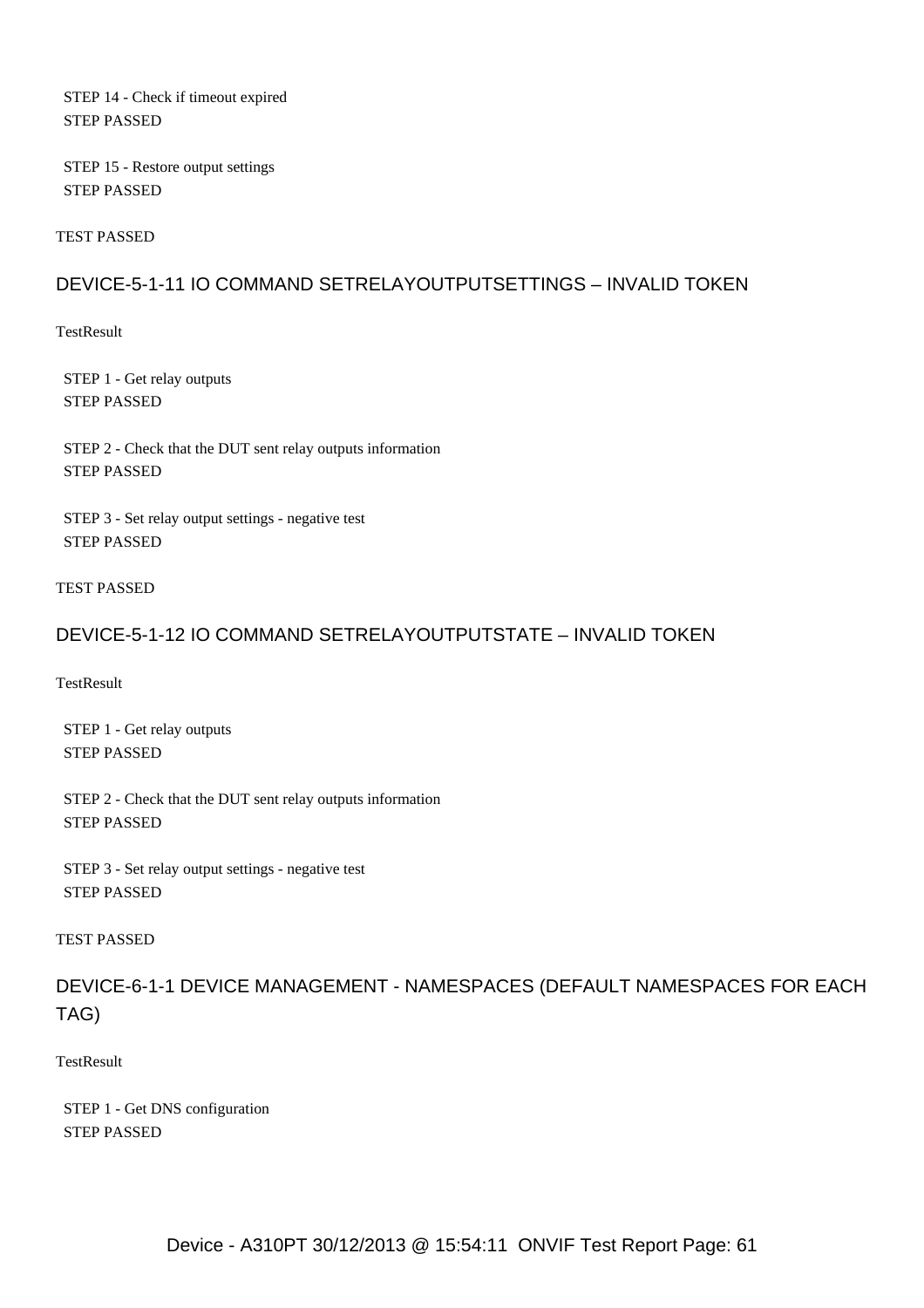STEP 2 - Check that original DNS configuration returned from the DUT STEP PASSED

 STEP 3 - Set DNS configuration STEP PASSED

 STEP 4 - Wait 30,000 seconds to allow the DUT to apply settings STEP PASSED

 STEP 5 - Get DNS configuration STEP PASSED

 STEP 6 - Check that current DNS configuration returned from the DUT STEP PASSED

 STEP 7 - Check current DNS configuration STEP PASSED

 STEP 8 - Restore DNS configuration STEP PASSED

#### TEST PASSED

# DEVICE-6-1-2 DEVICE MANAGEMENT - NAMESPACES (DEFAULT NAMESPACES FOR PARENT TAG)

**TestResult** 

 STEP 1 - Get DNS configuration STEP PASSED

 STEP 2 - Check that original DNS configuration returned from the DUT STEP PASSED

 STEP 3 - Set DNS configuration STEP PASSED

 STEP 4 - Wait 30,000 seconds to allow the DUT to apply settings STEP PASSED

 STEP 5 - Get DNS configuration STEP PASSED

 STEP 6 - Check that current DNS configuration returned from the DUT STEP PASSED

STEP 7 - Check current DNS configuration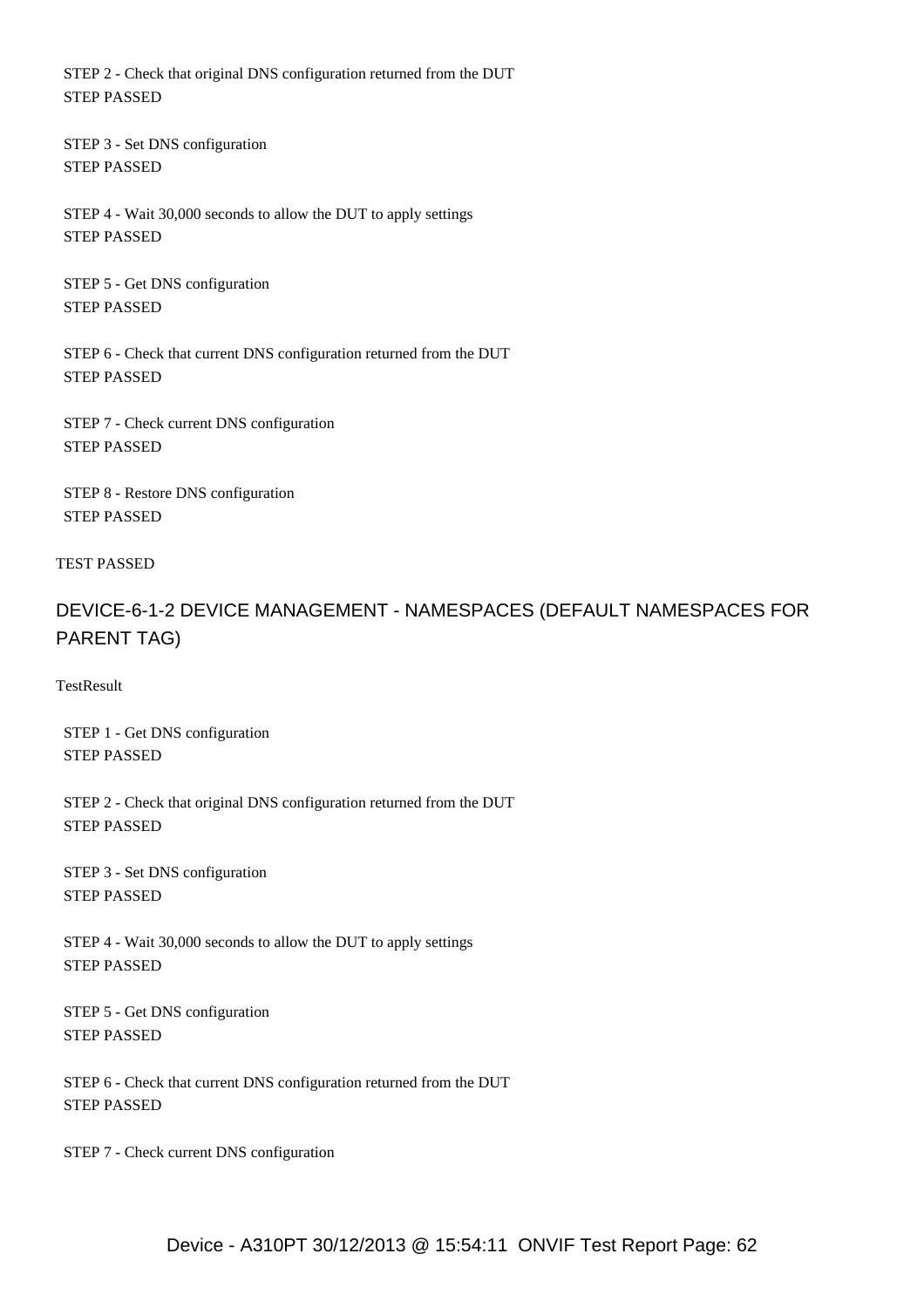#### STEP PASSED

 STEP 8 - Restore DNS configuration STEP PASSED

TEST PASSED

## DEVICE-6-1-3 DEVICE MANAGEMENT - NAMESPACES (NOT STANDARD PREFIXES)

TestResult

 STEP 1 - Get DNS configuration STEP PASSED

 STEP 2 - Check that original DNS configuration returned from the DUT STEP PASSED

 STEP 3 - Set DNS configuration STEP PASSED

 STEP 4 - Wait 30,000 seconds to allow the DUT to apply settings STEP PASSED

 STEP 5 - Get DNS configuration STEP PASSED

 STEP 6 - Check that current DNS configuration returned from the DUT STEP PASSED

 STEP 7 - Check current DNS configuration STEP PASSED

 STEP 8 - Restore DNS configuration STEP PASSED

### TEST PASSED

DEVICE-6-1-4 DEVICE MANAGEMENT - NAMESPACES (DIFFERENT PREFIXES FOR THE SAME NAMESPACE)

**TestResult** 

 STEP 1 - Get DNS configuration STEP PASSED

 STEP 2 - Check that original DNS configuration returned from the DUT STEP PASSED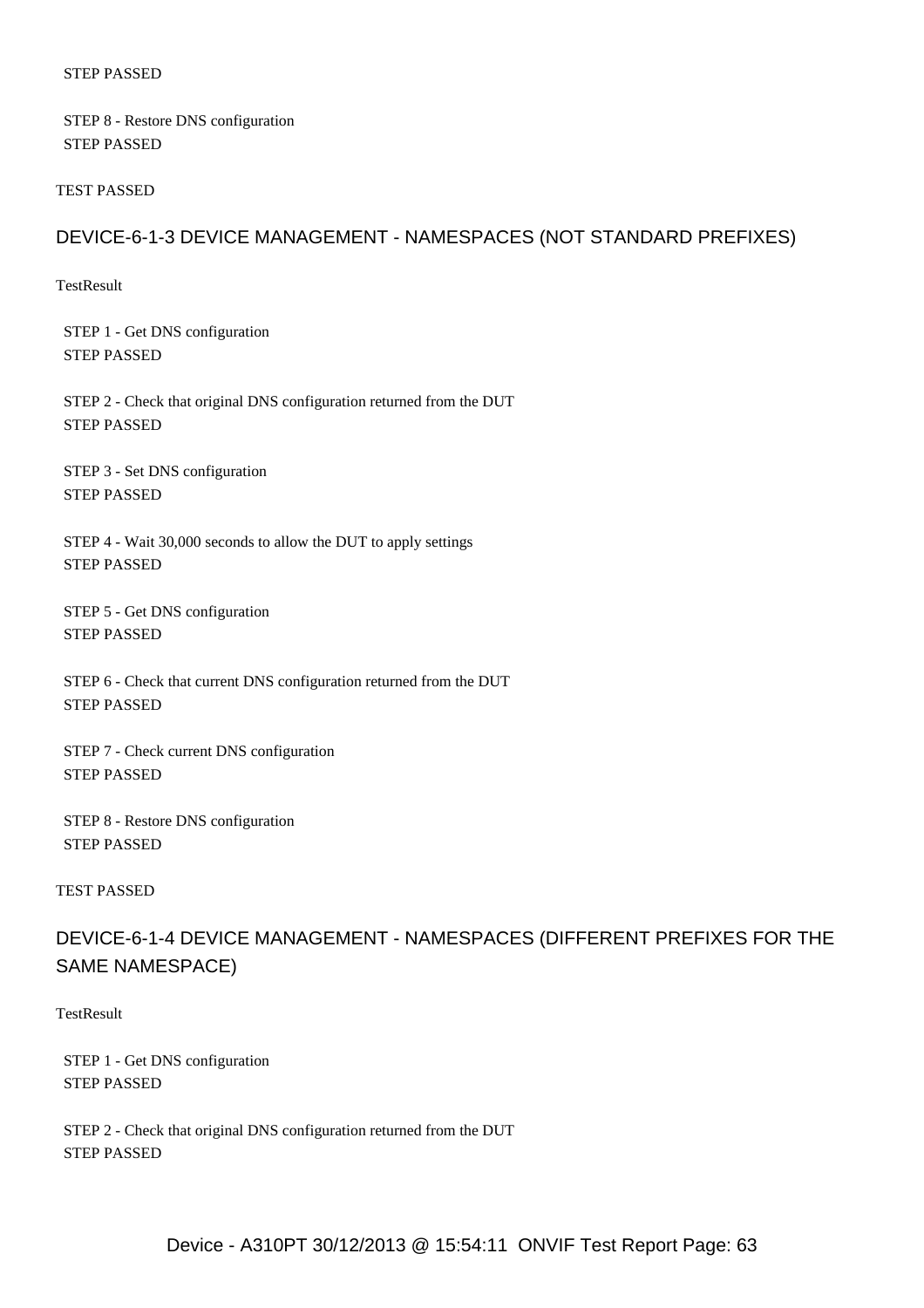STEP 3 - Set DNS configuration STEP PASSED

 STEP 4 - Wait 30,000 seconds to allow the DUT to apply settings STEP PASSED

 STEP 5 - Get DNS configuration STEP PASSED

 STEP 6 - Check that current DNS configuration returned from the DUT STEP PASSED

 STEP 7 - Check current DNS configuration STEP PASSED

 STEP 8 - Restore DNS configuration STEP PASSED

TEST PASSED

# DEVICE-6-1-5 DEVICE MANAGEMENT - NAMESPACES (THE SAME PREFIX FOR DIFFERENT NAMESPACES)

**TestResult** 

 STEP 1 - Get DNS configuration STEP PASSED

 STEP 2 - Check that original DNS configuration returned from the DUT STEP PASSED

 STEP 3 - Set DNS configuration STEP PASSED

 STEP 4 - Wait 30,000 seconds to allow the DUT to apply settings STEP PASSED

 STEP 5 - Get DNS configuration STEP PASSED

 STEP 6 - Check that current DNS configuration returned from the DUT STEP PASSED

 STEP 7 - Check current DNS configuration STEP PASSED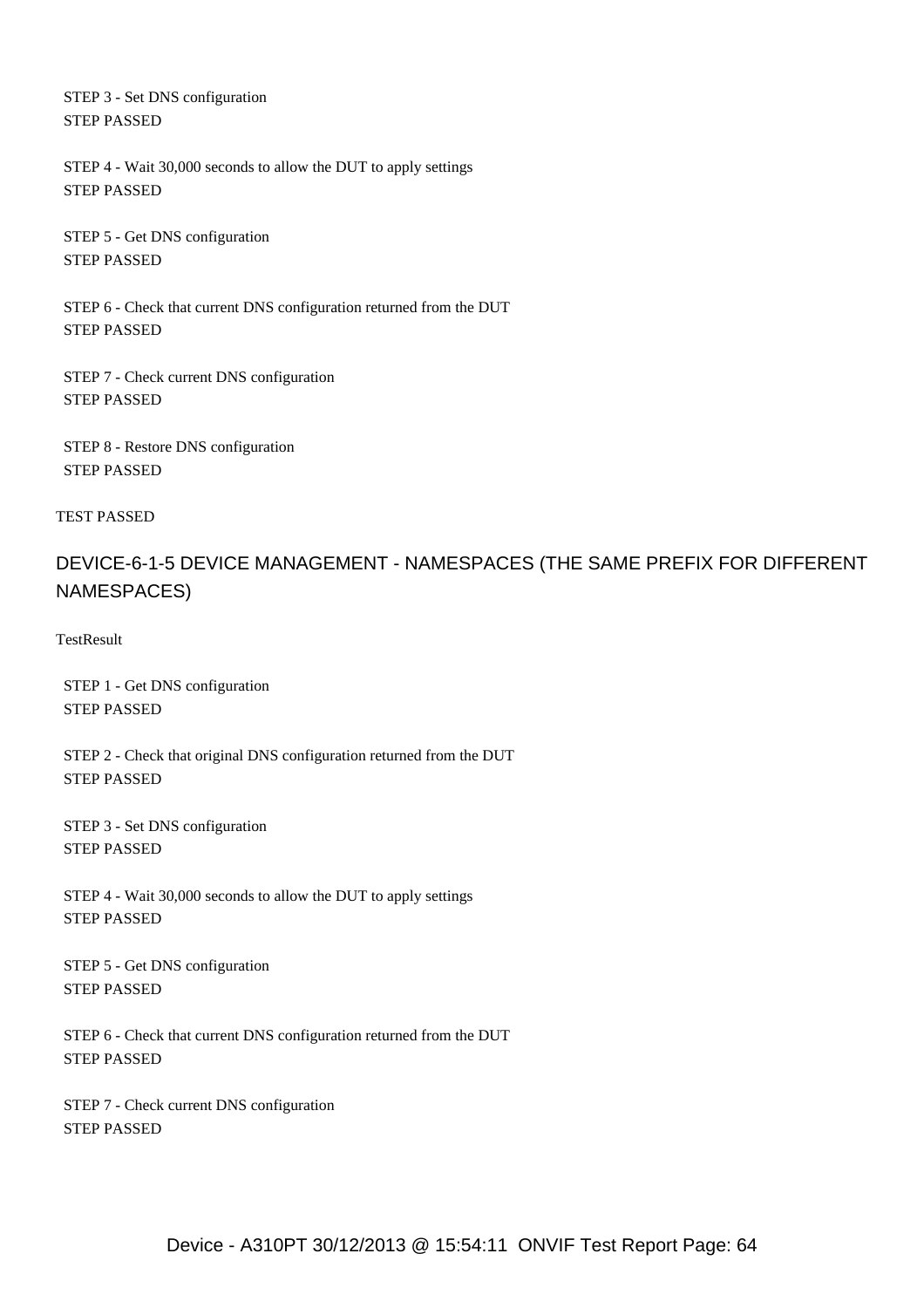STEP 8 - Restore DNS configuration STEP PASSED

TEST PASSED

# Media Configuration

## MEDIA-1-1-1 MEDIA PROFILE CONFIGURATION

**TestResult** 

 STEP 1 - Getting media service address STEP PASSED

 STEP 2 - Connect to Media service STEP PASSED

 STEP 3 - Getting media profiles STEP PASSED

 STEP 4 - Validating media profiles STEP PASSED

TEST PASSED

## MEDIA-1-1-3 PROFILES CONSISTENCY

**TestResult** 

 STEP 1 - Getting media service address STEP PASSED

 STEP 2 - Connect to Media service STEP PASSED

 STEP 3 - Getting media profiles STEP PASSED

 STEP 4 - Check if the DUT returned media profiles STEP PASSED

STEP 5 - Getting media profile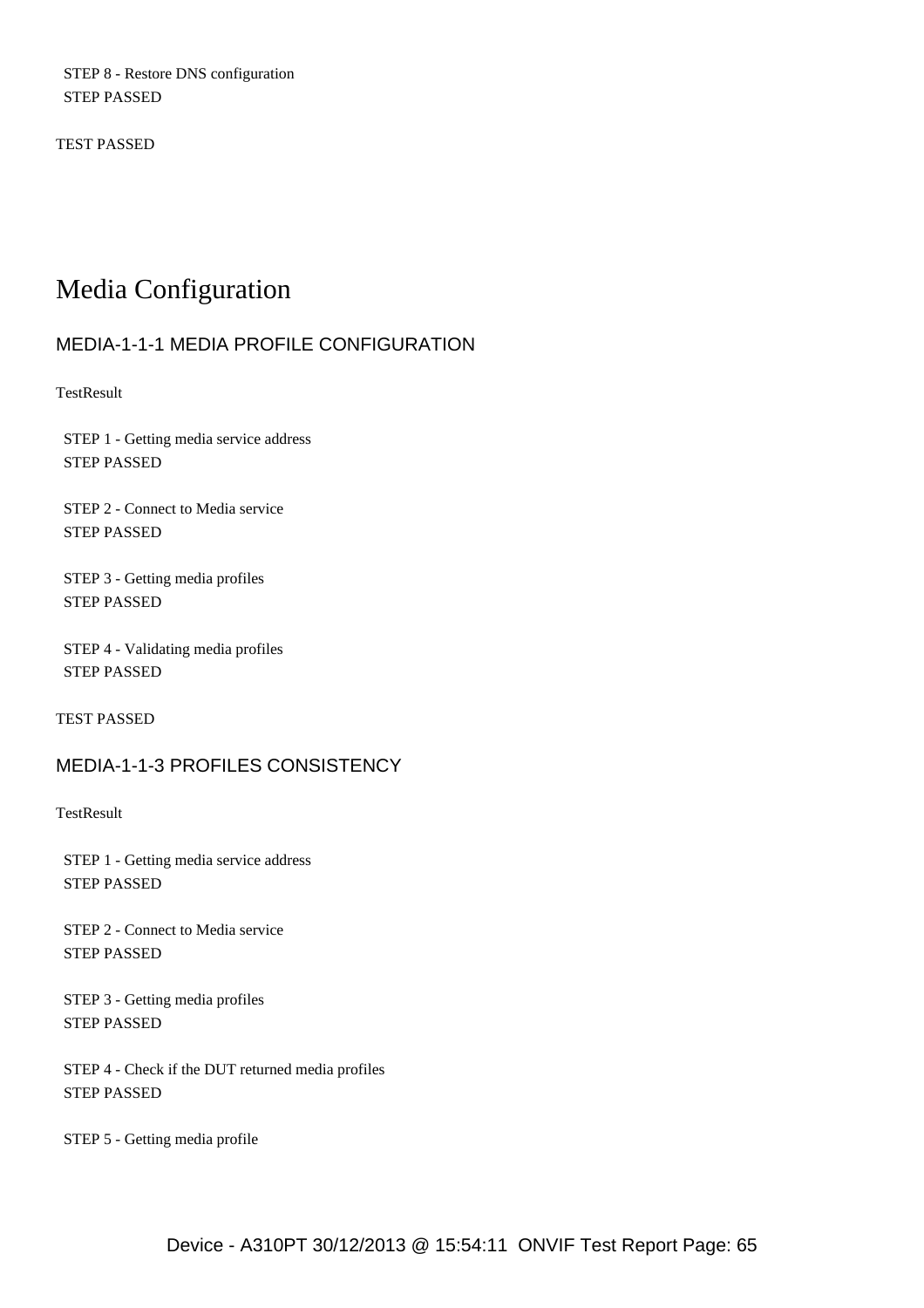#### STEP PASSED

 STEP 6 - Check that profiles [token = 'MP0'] are the same STEP PASSED

 STEP 7 - Getting media profile STEP PASSED

 STEP 8 - Check that profiles [token = 'MP1'] are the same STEP PASSED

TEST PASSED

### MEDIA-1-1-4 DYNAMIC MEDIA PROFILE CONFIGURATION

**TestResult** 

 STEP 1 - Getting media service address STEP PASSED

 STEP 2 - Connect to Media service STEP PASSED

 STEP 3 - Getting media profiles STEP PASSED

 STEP 4 - Validating media profiles STEP PASSED

 STEP 5 - Creating media profile [name = 'testprofilex'] STEP PASSED

 STEP 6 - Validate new media profile STEP PASSED

 STEP 7 - Adding video source configuration [token = 'VSCDLTV0'] to profile [token = 'Token\_testprofilex'] STEP PASSED

 STEP 8 - Adding video encoder configuration [token = 'VECID2'] to profile [token = 'Token\_testprofilex'] STEP PASSED

 STEP 9 - Getting media profile STEP PASSED

 STEP 10 - Validate new media profile STEP PASSED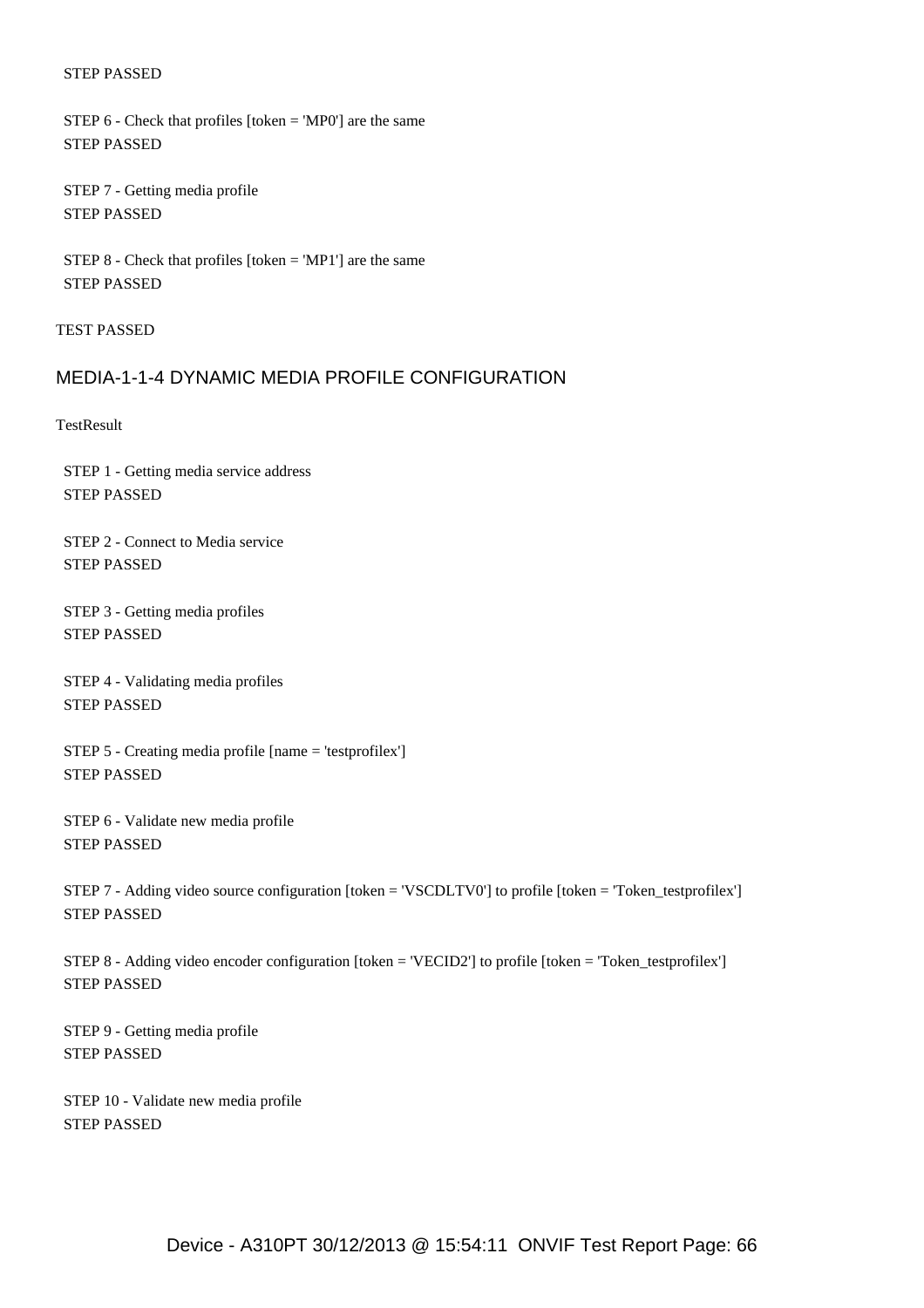STEP 11 - Getting media profiles STEP PASSED

 STEP 12 - Validating media profiles STEP PASSED

 STEP 13 - Check that newly created profile is present in the list STEP PASSED

 STEP 14 - Validate new media profile STEP PASSED

 STEP 15 - Check that profile has no "fixed" attribute set to true STEP PASSED

 STEP 16 - Removing video encoder configuration from profile [token = 'Token\_testprofilex'] STEP PASSED

 STEP 17 - Removing video source configuration from profile [token = 'Token\_testprofilex'] STEP PASSED

 STEP 18 - Deleting media profile [token = 'Token\_testprofilex'] STEP PASSED

 STEP 19 - Getting media profile [token = 'Token\_testprofilex'] - negative test STEP PASSED

#### TEST PASSED

### MEDIA-2-1-2 VIDEO ENCODER CONFIGURATION

**TestResult** 

 STEP 1 - Getting media service address STEP PASSED

 STEP 2 - Connect to Media service STEP PASSED

 STEP 3 - Getting media profiles STEP PASSED

 STEP 4 - Validating media profiles STEP PASSED

 STEP 5 - Getting video encoder configurations compatible with profile [token = 'MP0'] STEP PASSED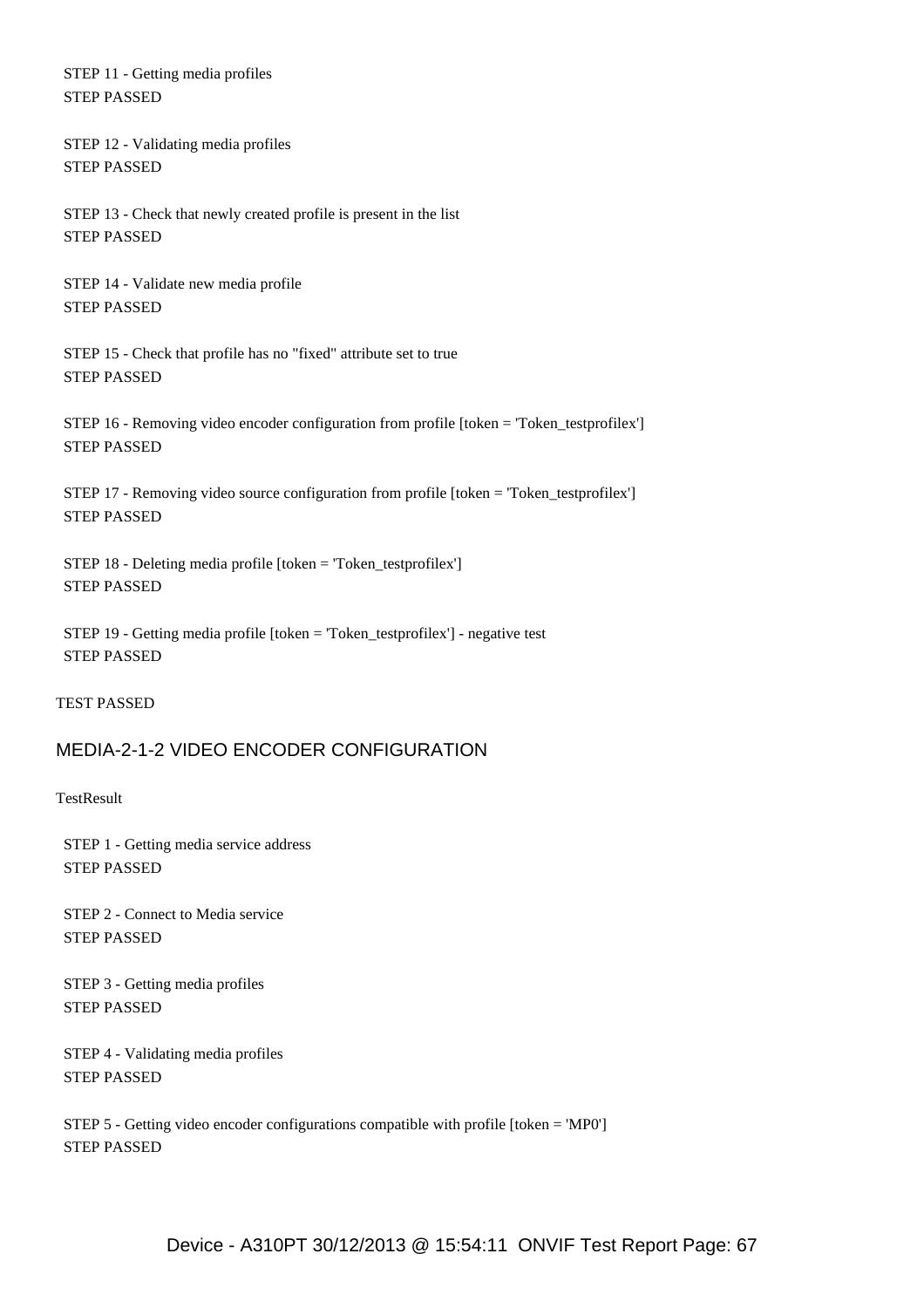STEP 6 - Validating video encoder configurations STEP PASSED

 STEP 7 - Getting video encoder configurations STEP PASSED

 STEP 8 - Validating video encoder configurations STEP PASSED

TEST PASSED

## MEDIA-2-1-6 GUARANTEED NUMBER OF VIDEO ENCODER INSTANCES

**TestResult** 

 STEP 1 - Getting media service address STEP PASSED

 STEP 2 - Connect to Media service STEP PASSED

 STEP 3 - Getting video source configurations STEP PASSED

 STEP 4 - Validating video source configurations STEP PASSED

 STEP 5 - Getting guaranteed number of video encoder instances STEP PASSED

 STEP 6 - Validating guaranteed number of video encoder instances STEP PASSED

#### TEST PASSED

# MEDIA-2-1-7 GET GUARANTEED NUMBER OF VIDEO ENCODER INSTANCES AND GET VIDEO ENCODER CONFIGURATION OPTIONS CONSISTENCY

**TestResult** 

 STEP 1 - Getting media service address STEP PASSED

 STEP 2 - Connect to Media service STEP PASSED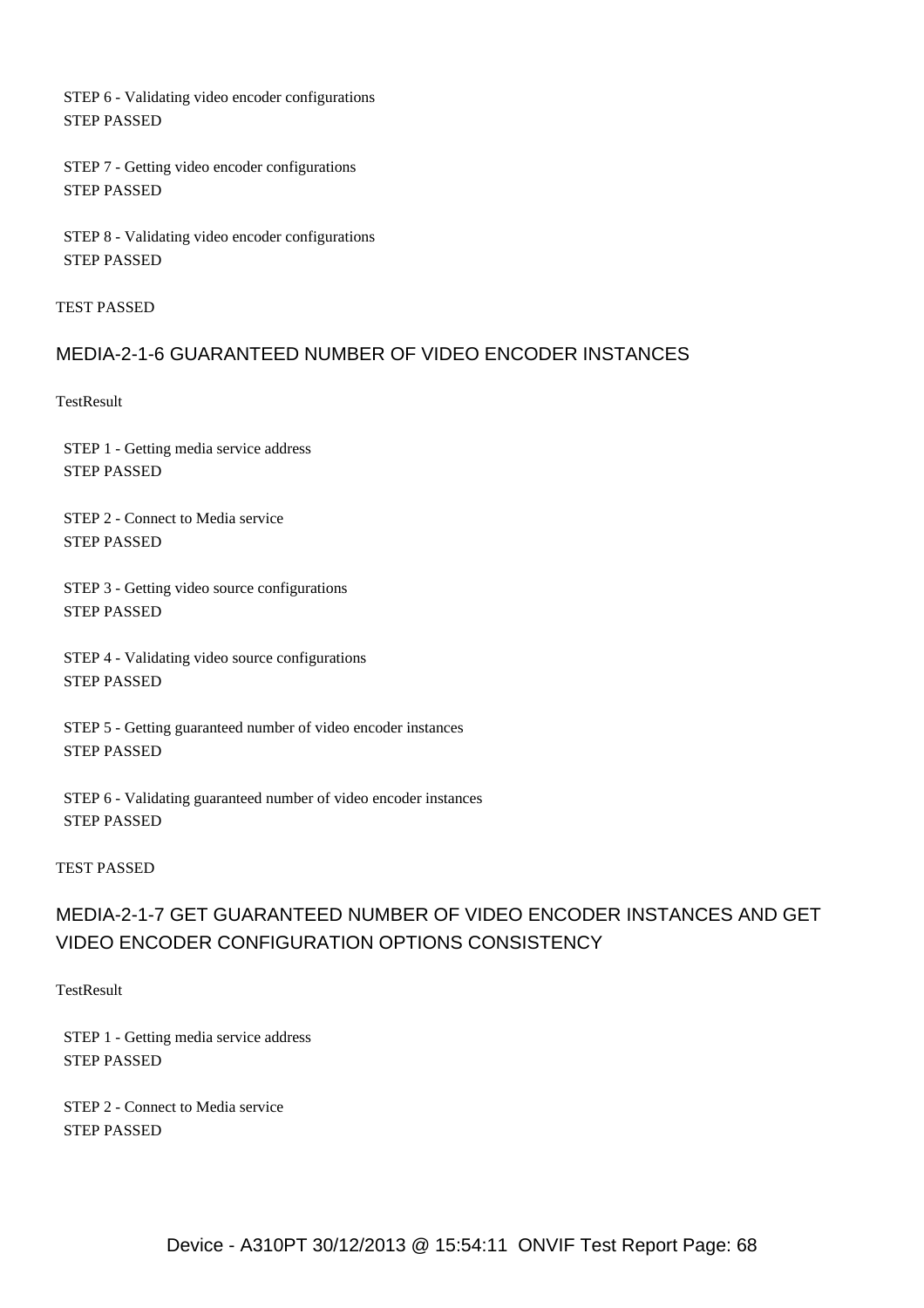STEP 3 - Get Media service capabilities from Device service STEP PASSED

 STEP 4 - Check that the DUT returned Media capabilities STEP PASSED

 STEP 5 - Getting video encoder configurations STEP PASSED

 STEP 6 - Validating video encoder configurations STEP PASSED

 STEP 7 - Getting video source configurations STEP PASSED

 STEP 8 - Validating video source configurations STEP PASSED

 STEP 9 - Getting guaranteed number of video encoder instances STEP PASSED

 STEP 10 - Compare guaranteed total number of video encoder instances and total number of video encoder configurations STEP PASSED

 STEP 11 - Getting guaranteed number of video encoder instances STEP PASSED

 STEP 12 - Compare guaranteed total number of video encoder instances and total number of video encoder configurations STEP PASSED

 STEP 13 - Get video encoder configuration options STEP PASSED

 STEP 14 - Check that JPEG options are present STEP PASSED

 STEP 15 - Check that MPEG4 options are present STEP PASSED

 STEP 16 - Check that H264 options are present STEP PASSED

TEST PASSED

## MEDIA-2-1-8 VIDEO SOURCE CONFIGURATION

**TestResult**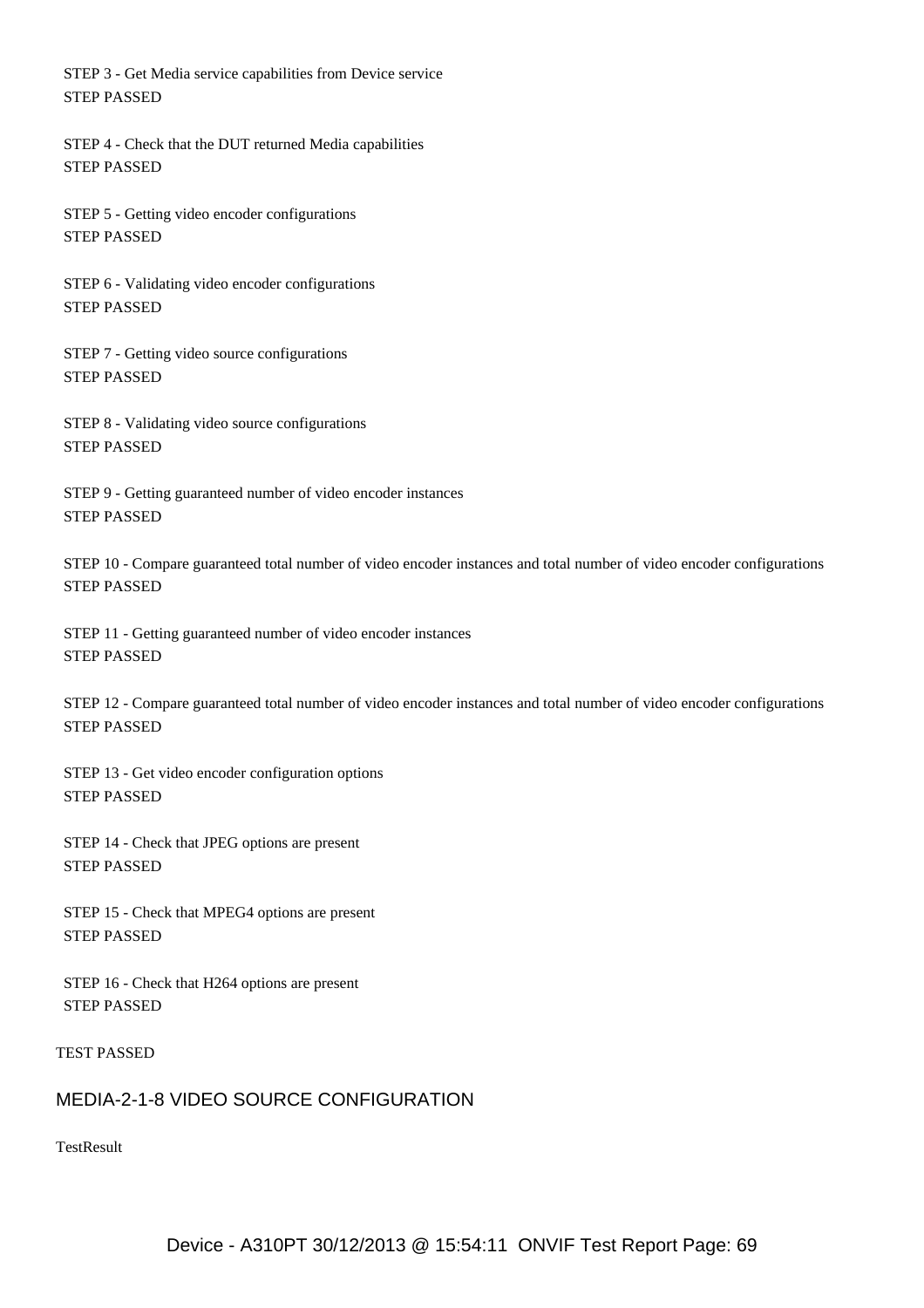STEP 1 - Getting media service address STEP PASSED

 STEP 2 - Connect to Media service STEP PASSED

 STEP 3 - Getting media profiles STEP PASSED

 STEP 4 - Validating media profiles STEP PASSED

 STEP 5 - Getting video sources STEP PASSED

 STEP 6 - Validating video sources STEP PASSED

 STEP 7 - Getting video source configurations compatible with profile [token = 'MP0'] STEP PASSED

 STEP 8 - Validating video source configurations STEP PASSED

 STEP 9 - Getting video source configurations STEP PASSED

 STEP 10 - Validating video source configurations STEP PASSED

 STEP 11 - Getting video source configuration options for configuration [token = 'VSCIR0'] STEP PASSED

 STEP 12 - Setting video source configuration - negative test STEP PASSED

 STEP 13 - Setting video source configuration STEP PASSED

 STEP 14 - Getting video source configuration STEP PASSED

 STEP 15 - Comparing video source configurations STEP PASSED

TEST PASSED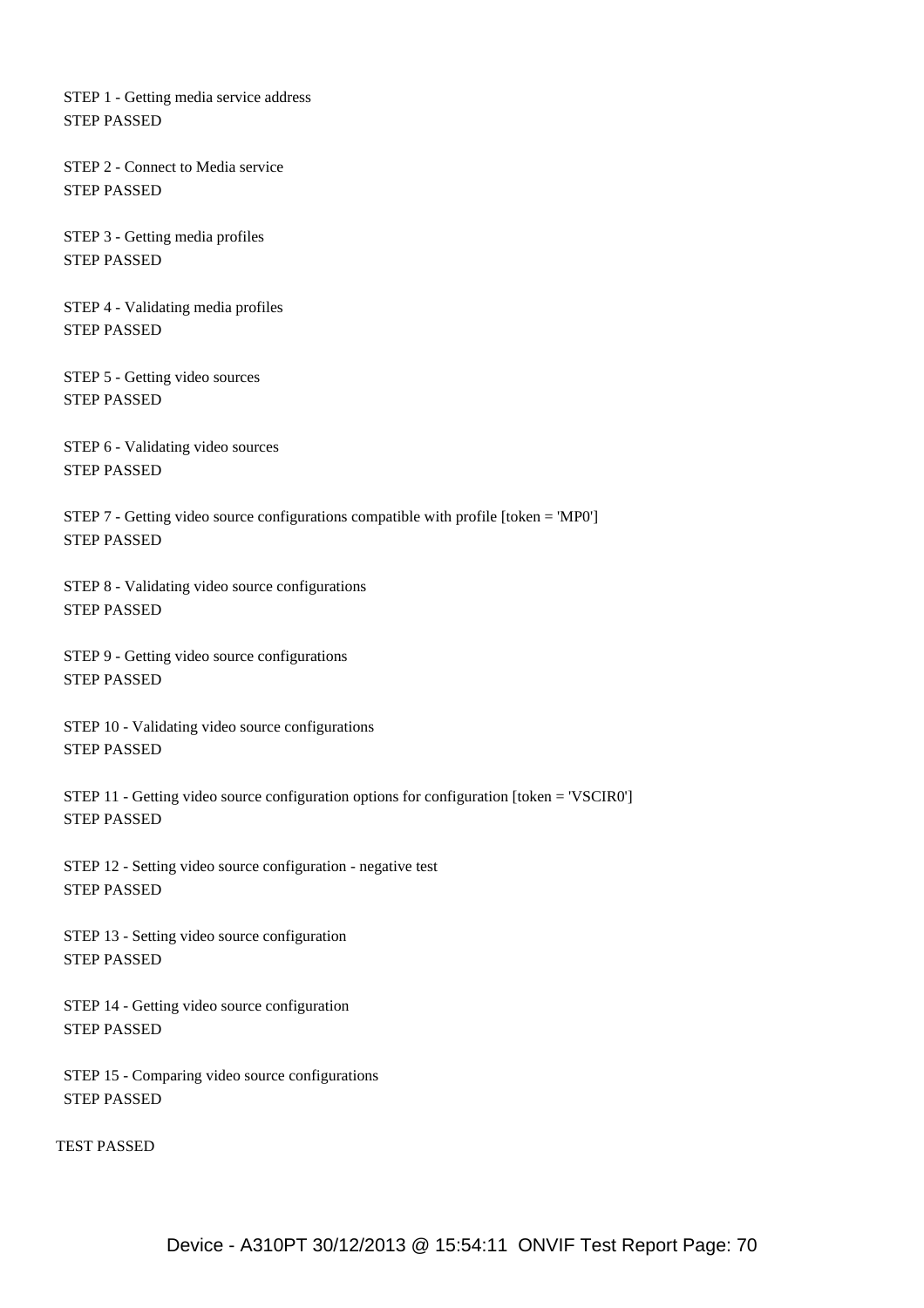# MEDIA-2-1-9 JPEG VIDEO ENCODER CONFIGURATION

**TestResult** 

 STEP 1 - Getting media service address STEP PASSED

 STEP 2 - Connect to Media service STEP PASSED

 STEP 3 - Getting video encoder configurations STEP PASSED

 STEP 4 - Validating video encoder configurations STEP PASSED

 STEP 5 - Getting video encoder configuration options STEP PASSED

 STEP 6 - Setting video encoder configuration - negative test STEP PASSED

 STEP 7 - Find highest and lowest resolutions for further testing STEP PASSED

 STEP 8 - SetVideoEncoderConfiguration (use max values) STEP PASSED

 STEP 9 - Getting video encoder configuration STEP PASSED

 STEP 10 - Check that the DUT accepted values passed STEP PASSED

 STEP 11 - SetVideoEncoderConfiguration (use min values) STEP PASSED

 STEP 12 - Getting video encoder configuration STEP PASSED

 STEP 13 - Check that the DUT accepted values passed STEP PASSED

 STEP 14 - SetVideoEncoderConfiguration (use average values) STEP PASSED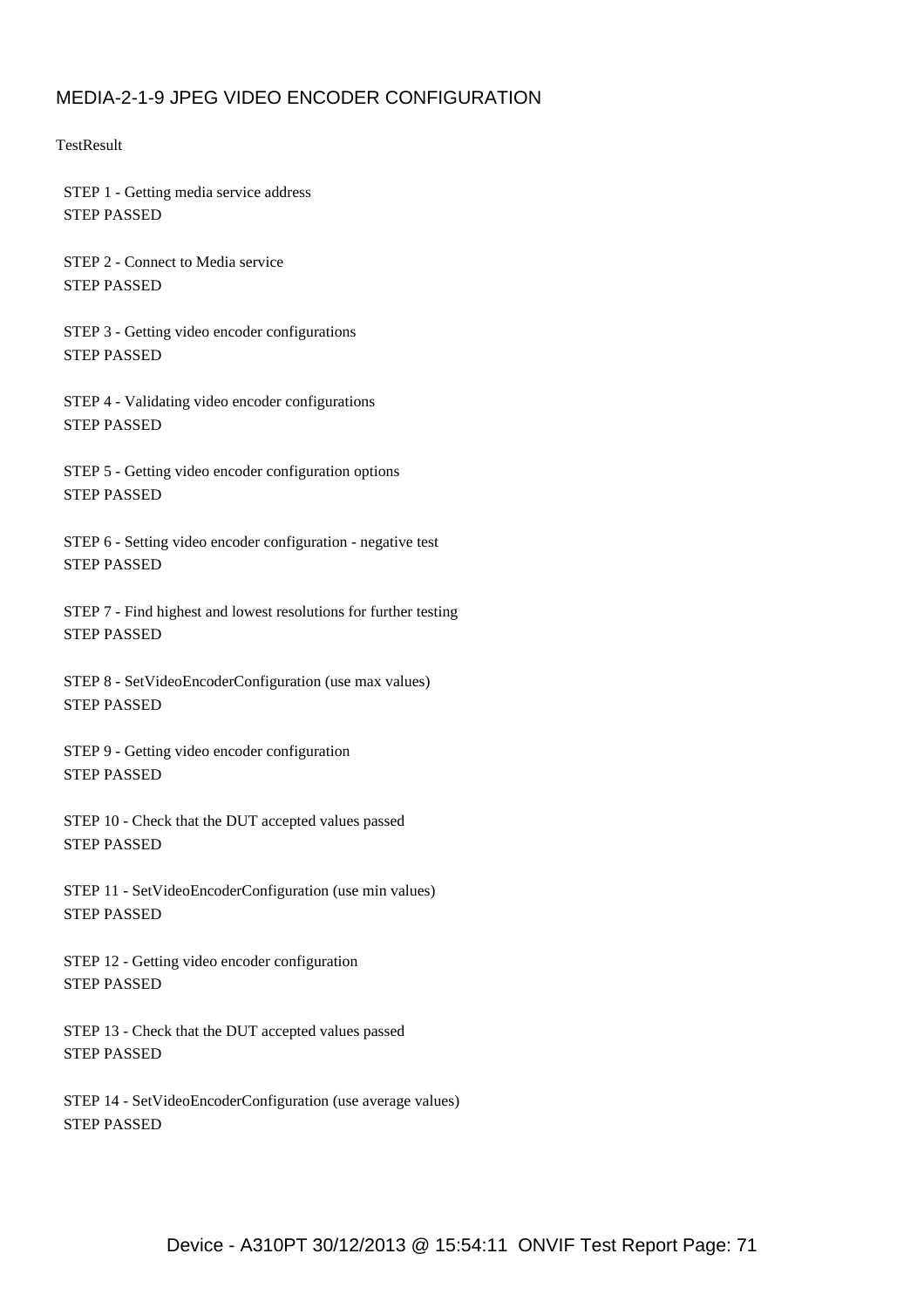STEP 15 - Getting video encoder configuration STEP PASSED

 STEP 16 - Check that the DUT accepted values passed STEP PASSED

 STEP 17 - Setting video encoder configuration STEP PASSED

TEST PASSED

## MEDIA-2-1-10 MPEG4 VIDEO ENCODER CONFIGURATION

**TestResult** 

 STEP 1 - Getting media service address STEP PASSED

 STEP 2 - Connect to Media service STEP PASSED

 STEP 3 - Getting video encoder configurations STEP PASSED

 STEP 4 - Validating video encoder configurations STEP PASSED

 STEP 5 - Getting video encoder configuration options STEP PASSED

 STEP 6 - Setting video encoder configuration - negative test STEP PASSED

 STEP 7 - Find highest and lowest resolutions for further testing STEP PASSED

 STEP 8 - SetVideoEncoderConfiguration (use max values) STEP PASSED

 STEP 9 - Getting video encoder configuration STEP PASSED

 STEP 10 - Check that the DUT accepted values passed STEP PASSED

 STEP 11 - SetVideoEncoderConfiguration (use min values) STEP PASSED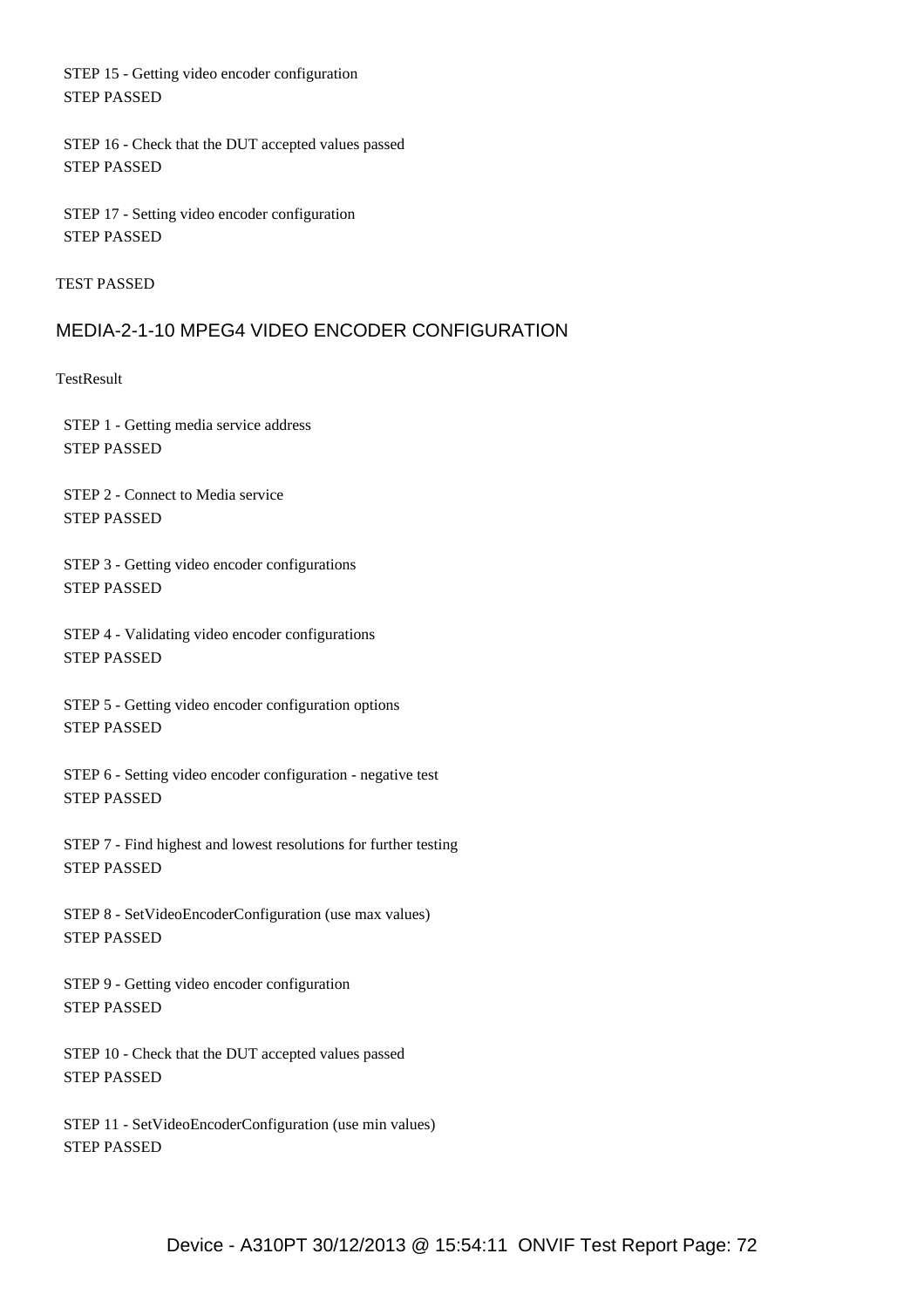STEP 12 - Getting video encoder configuration STEP PASSED

 STEP 13 - Check that the DUT accepted values passed STEP PASSED

 STEP 14 - SetVideoEncoderConfiguration (use average values) STEP PASSED

 STEP 15 - Getting video encoder configuration STEP PASSED

 STEP 16 - Check that the DUT accepted values passed STEP PASSED

 STEP 17 - Setting video encoder configuration STEP PASSED

#### TEST PASSED

## MEDIA-2-1-11 H.264 VIDEO ENCODER CONFIGURATION

**TestResult** 

 STEP 1 - Getting media service address STEP PASSED

 STEP 2 - Connect to Media service STEP PASSED

 STEP 3 - Getting video encoder configurations STEP PASSED

 STEP 4 - Validating video encoder configurations STEP PASSED

 STEP 5 - Getting video encoder configuration options STEP PASSED

 STEP 6 - Setting video encoder configuration - negative test STEP PASSED

 STEP 7 - Find highest and lowest resolutions for further testing STEP PASSED

STEP 8 - SetVideoEncoderConfiguration (use max values)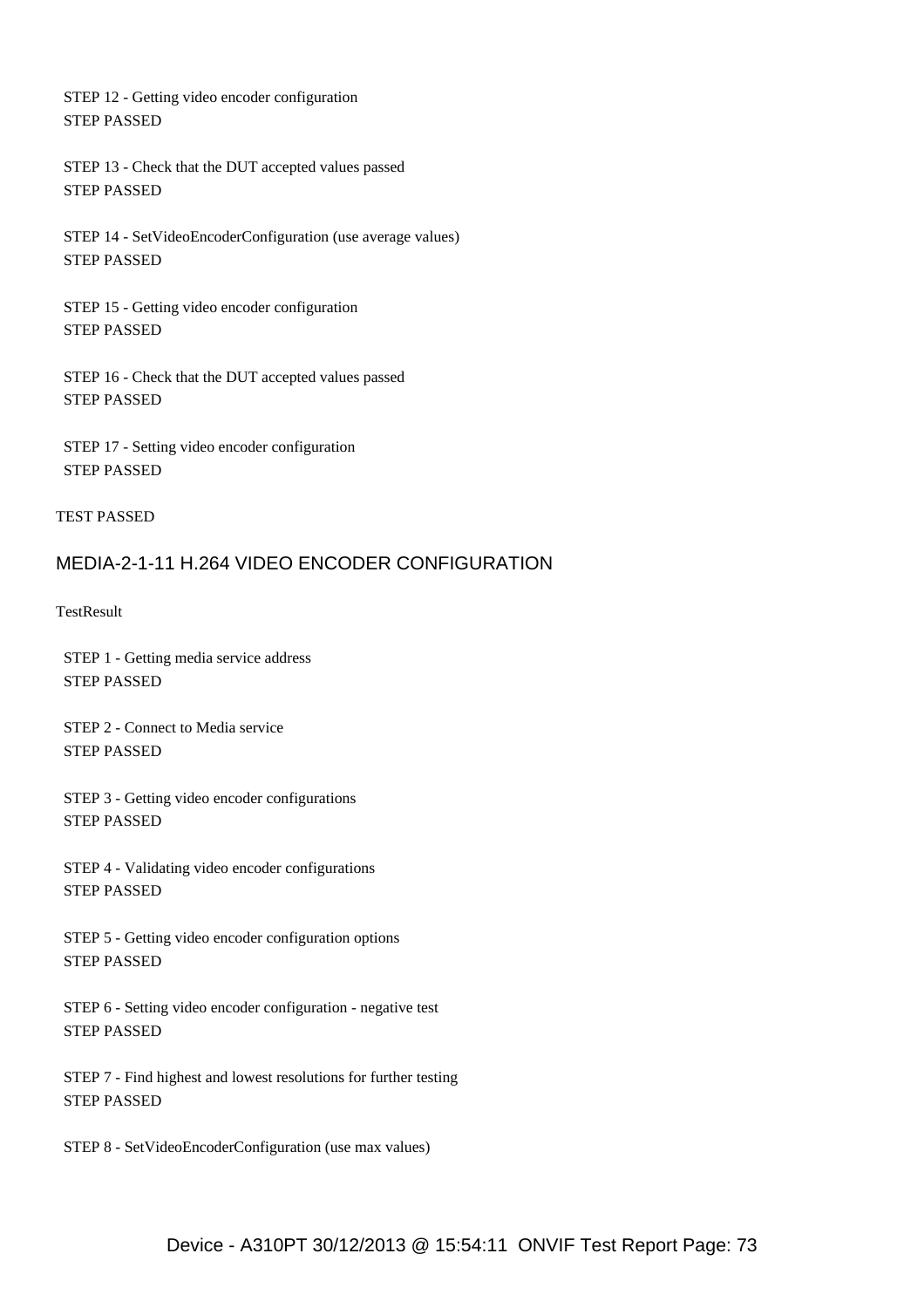STEP 9 - Getting video encoder configuration STEP PASSED

 STEP 10 - Check that the DUT accepted values passed STEP PASSED

 STEP 11 - SetVideoEncoderConfiguration (use min values) STEP PASSED

 STEP 12 - Getting video encoder configuration STEP PASSED

 STEP 13 - Check that the DUT accepted values passed STEP PASSED

 STEP 14 - SetVideoEncoderConfiguration (use average values) STEP PASSED

 STEP 15 - Getting video encoder configuration STEP PASSED

 STEP 16 - Check that the DUT accepted values passed STEP PASSED

 STEP 17 - Setting video encoder configuration STEP PASSED

#### TEST PASSED

## MEDIA-2-2-1 VIDEO SOURCE CONFIGURATIONS AND PROFILES CONSISTENCY

**TestResult** 

 STEP 1 - Getting media service address STEP PASSED

 STEP 2 - Connect to Media service STEP PASSED

 STEP 3 - Getting media profiles STEP PASSED

 STEP 4 - Check if the DUT returned media profiles STEP PASSED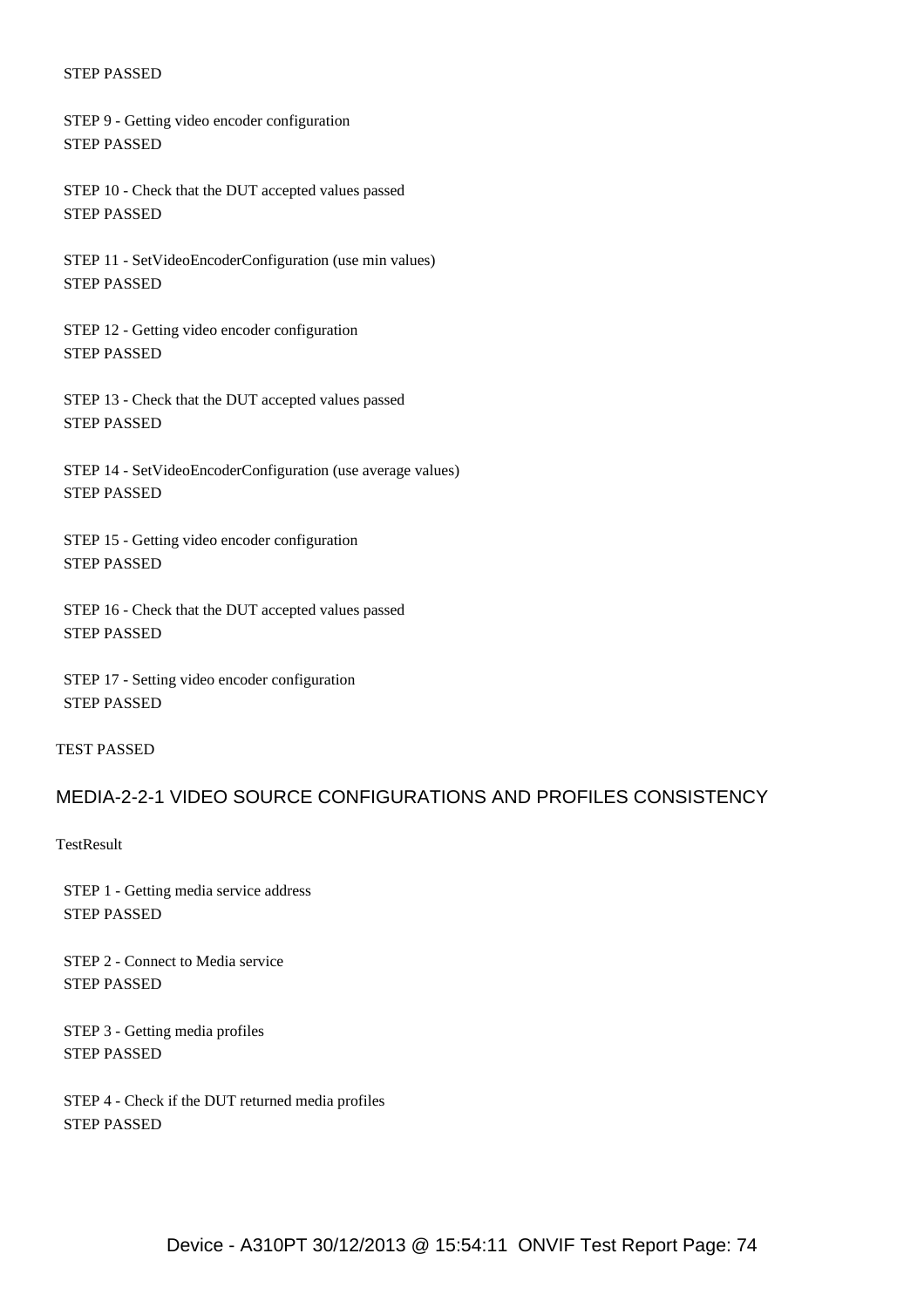STEP 5 - Getting video source configurations STEP PASSED

 STEP 6 - Check if the DUT returned configurations STEP PASSED

 STEP 7 - Check that video source configuration for profile with token 'MP0' exists STEP PASSED

 STEP 8 - Check that video source configuration for profile with token 'MP1' exists STEP PASSED

 STEP 9 - Check that configurations [token = 'VSCDLTV0'] are the same STEP PASSED

 STEP 10 - Check that configurations [token = 'VSCIR0'] are the same STEP PASSED

### TEST PASSED

# MEDIA-2-2-2 VIDEO SOURCE CONFIGURATIONS AND VIDEO SOURCE CONFIGURATION **CONSISTENCY**

**TestResult** 

 STEP 1 - Getting media service address STEP PASSED

 STEP 2 - Connect to Media service STEP PASSED

 STEP 3 - Getting video source configurations STEP PASSED

 STEP 4 - Check if the DUT returned configurations STEP PASSED

 STEP 5 - Getting video source configuration STEP PASSED

 STEP 6 - Check that configurations [token = 'VSCIR0'] are the same STEP PASSED

 STEP 7 - Getting video source configuration STEP PASSED

STEP 8 - Check that configurations [token = 'VSCDLTV0'] are the same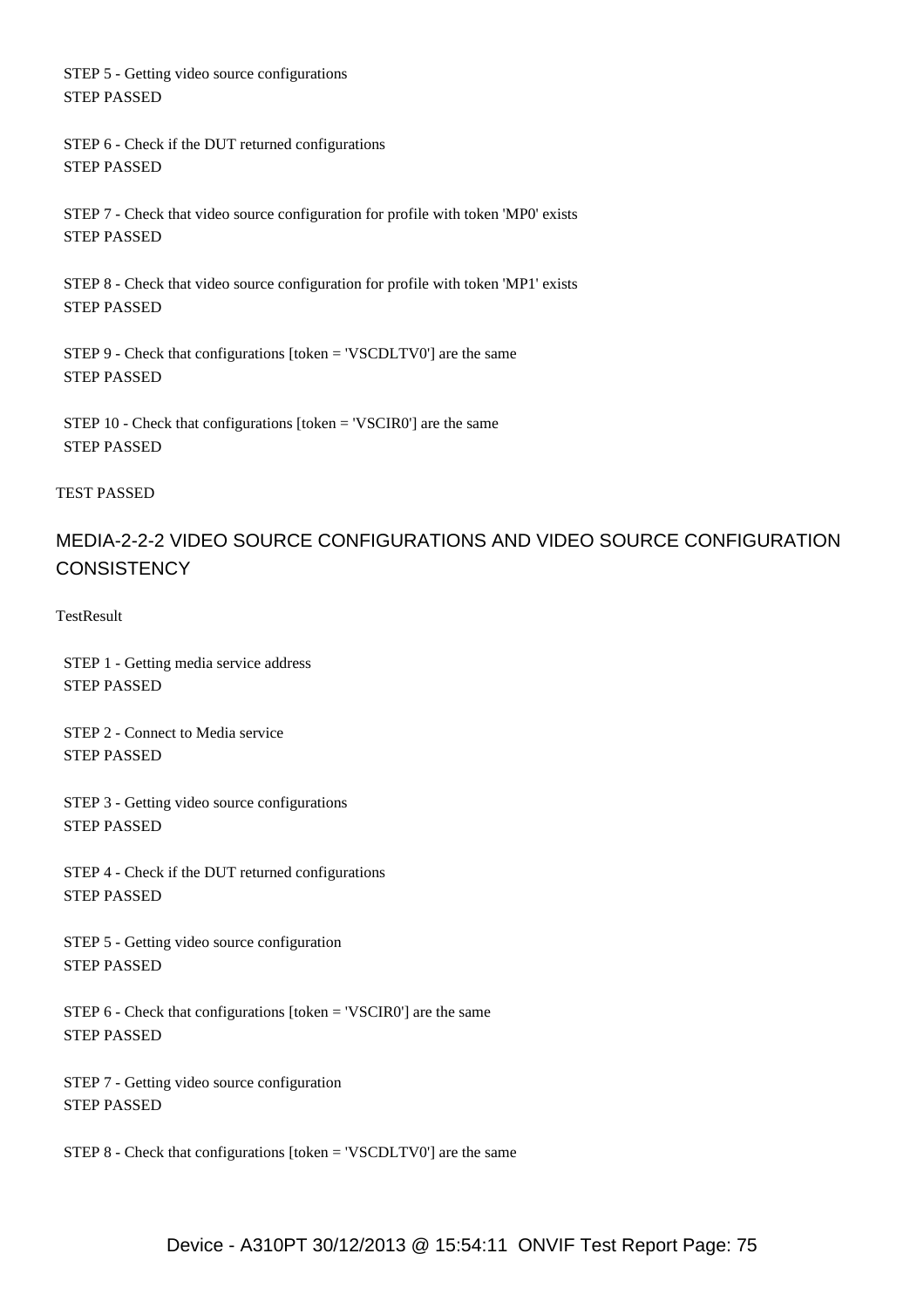TEST PASSED

# MEDIA-2-2-3 VIDEO SOURCE CONFIGURATIONS AND VIDEO SOURCE CONFIGURATION OPTIONS CONSISTENCY

**TestResult** 

 STEP 1 - Getting media service address STEP PASSED

 STEP 2 - Connect to Media service STEP PASSED

 STEP 3 - Getting video source configurations STEP PASSED

 STEP 4 - Check if the DUT returned configurations STEP PASSED

 STEP 5 - Check if video source configuration is valid STEP PASSED

 STEP 6 - Getting video source configuration options for configuration [token = 'VSCIR0'] STEP PASSED

 STEP 7 - Check if the DUT returned video source configuration options STEP PASSED

 STEP 8 - Check if video source configuration options are valid STEP PASSED

 STEP 9 - Check if video source configuration [token='VSCIR0'] and options are consistent STEP PASSED

 STEP 10 - Check if video source configuration is valid STEP PASSED

 STEP 11 - Getting video source configuration options for configuration [token = 'VSCDLTV0'] STEP PASSED

 STEP 12 - Check if the DUT returned video source configuration options STEP PASSED

 STEP 13 - Check if video source configuration options are valid STEP PASSED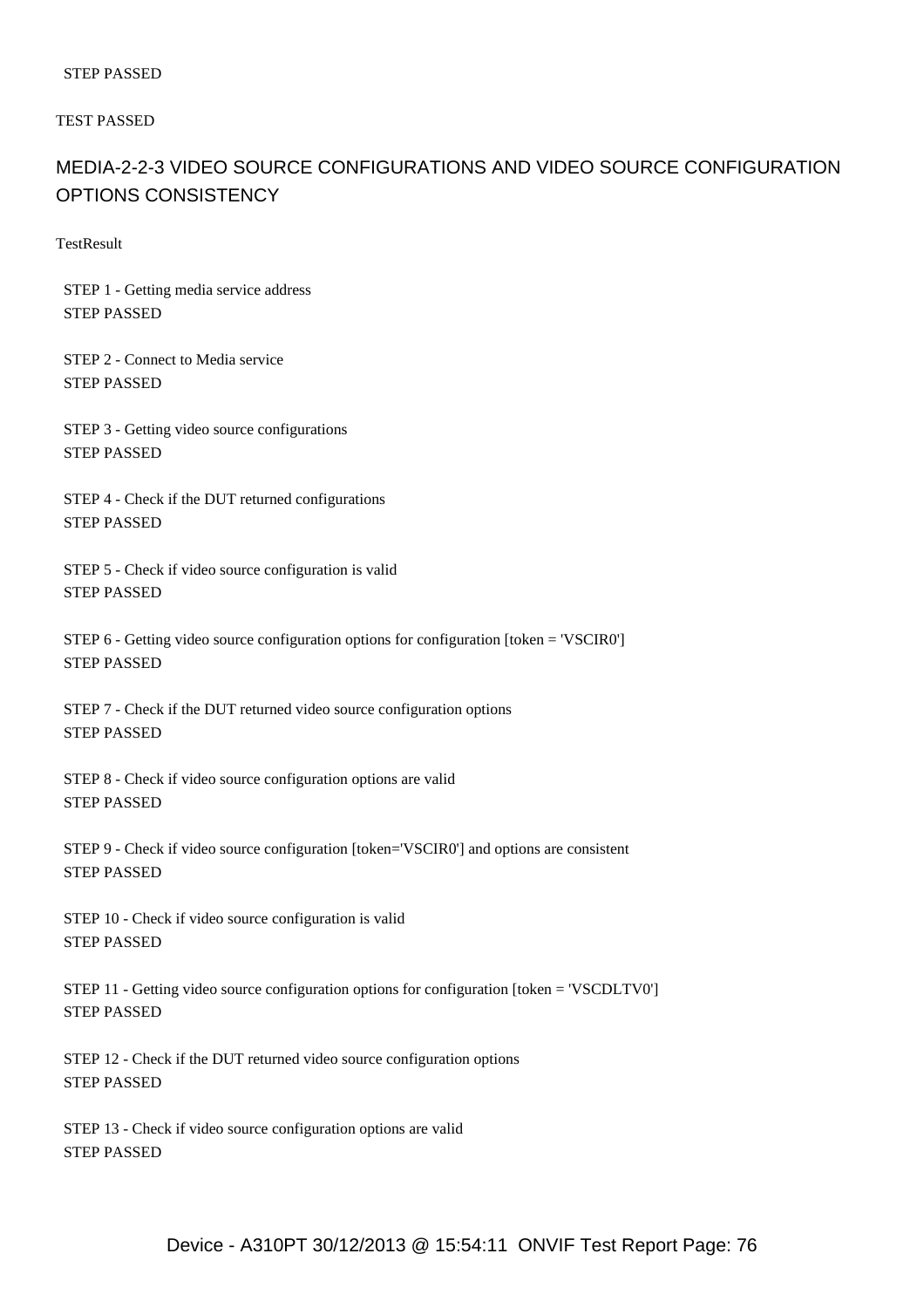STEP 14 - Check if video source configuration [token='VSCDLTV0'] and options are consistent STEP PASSED

TEST PASSED

## MEDIA-2-2-4 PROFILES AND VIDEO SOURCE CONFIGURATION OPTIONS CONSISTENCY

**TestResult** 

 STEP 1 - Getting media service address STEP PASSED

 STEP 2 - Connect to Media service STEP PASSED

 STEP 3 - Getting media profiles STEP PASSED

 STEP 4 - Check if the DUT returned media profiles STEP PASSED

 STEP 5 - Getting video source configuration options for configuration [token = 'VSCDLTV0'] STEP PASSED

 STEP 6 - Check if the DUT returned video source configuration options STEP PASSED

 STEP 7 - Check if video source configuration [token='VSCDLTV0'] and options are consistent STEP PASSED

 STEP 8 - Getting video source configuration options for configuration [token = 'VSCIR0'] STEP PASSED

 STEP 9 - Check if the DUT returned video source configuration options STEP PASSED

 STEP 10 - Check if video source configuration [token='VSCIR0'] and options are consistent STEP PASSED

TEST PASSED

## MEDIA-2-2-5 VIDEO SOURCE CONFIGURATIONS AND VIDEO SOURCES CONSISTENCY

**TestResult** 

STEP 1 - Getting media service address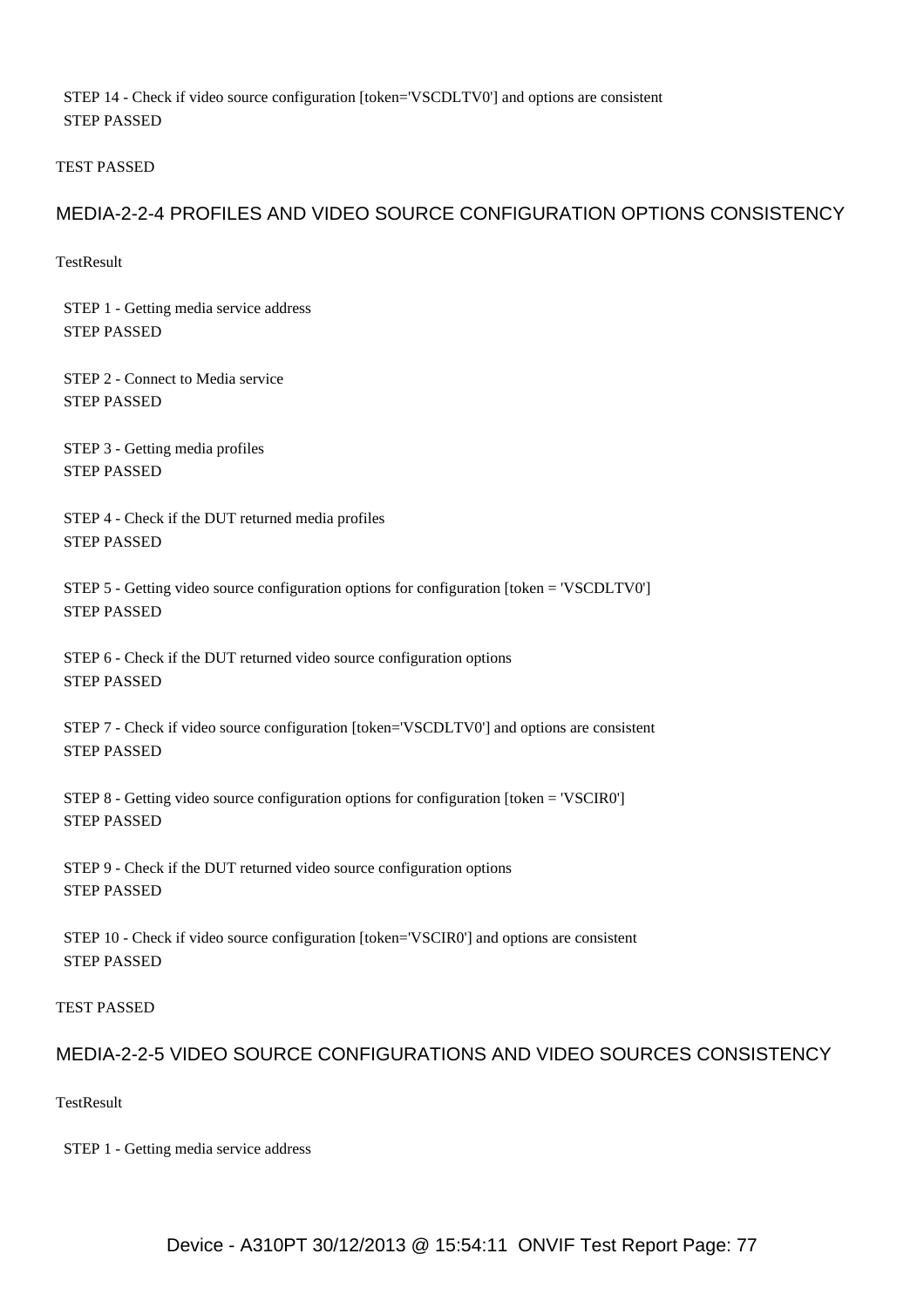STEP 2 - Connect to Media service STEP PASSED

 STEP 3 - Getting video source configurations STEP PASSED

 STEP 4 - Check if the DUT returned configurations STEP PASSED

 STEP 5 - Getting video sources STEP PASSED

 STEP 6 - Check if the DUT returned video sources STEP PASSED

 STEP 7 - Check if video source exists for configuration 'VSCIR0' STEP PASSED

 STEP 8 - Check if video source exists for configuration 'VSCDLTV0' STEP PASSED

### TEST PASSED

### MEDIA-2-2-6 VIDEO SOURCE CONFIGURATION USE COUNT (CURRENT STATE)

**TestResult** 

 STEP 1 - Getting media service address STEP PASSED

 STEP 2 - Connect to Media service STEP PASSED

 STEP 3 - Getting video source configurations STEP PASSED

 STEP 4 - Check if the DUT returned configurations STEP PASSED

 STEP 5 - Getting media profiles STEP PASSED

 STEP 6 - Check if the DUT returned media profiles STEP PASSED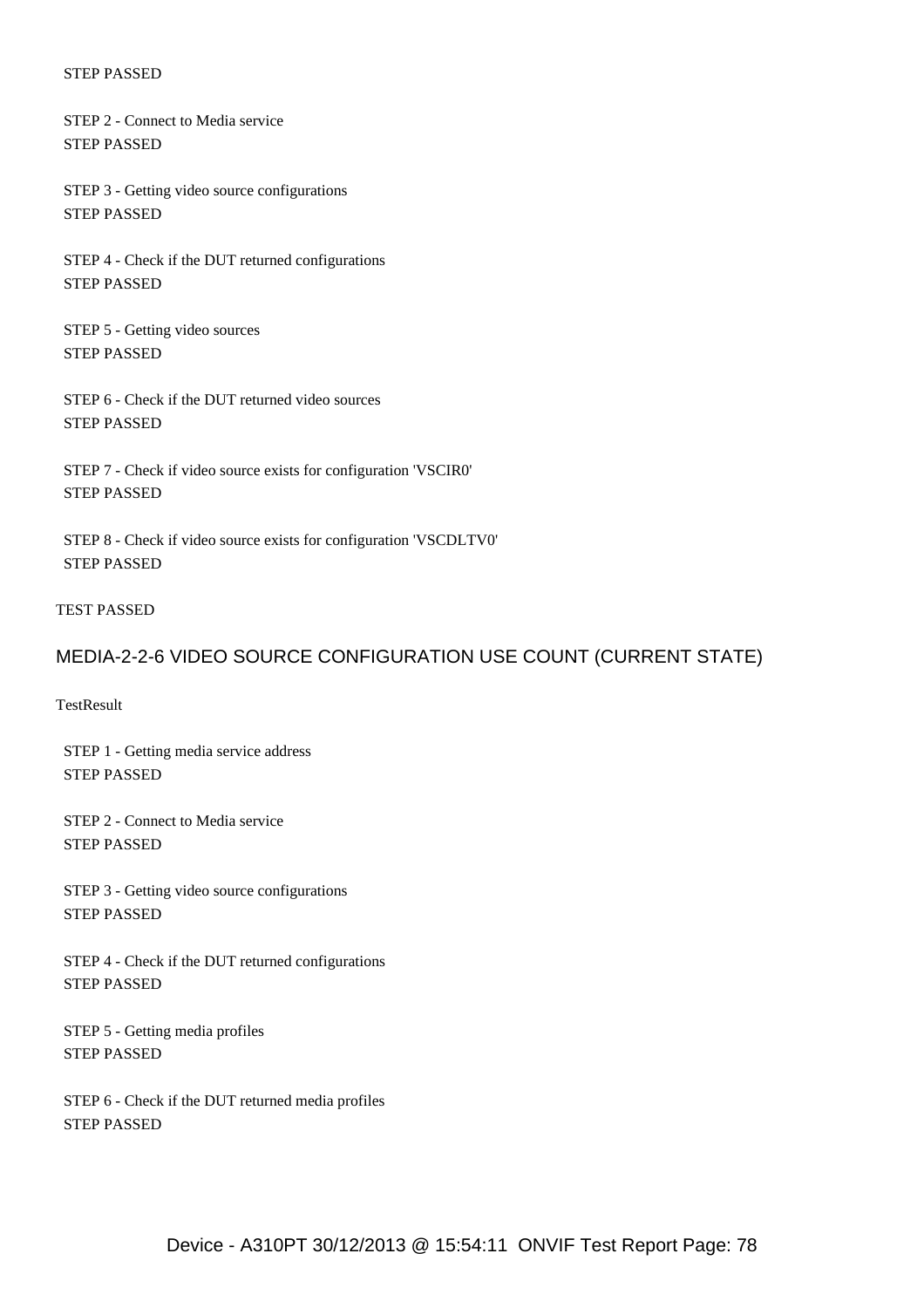STEP 7 - Check condition STEP PASSED

 STEP 8 - Getting video source configuration STEP PASSED

 STEP 9 - Check UseCount value STEP PASSED

 STEP 10 - Check condition STEP PASSED

 STEP 11 - Getting video source configuration STEP PASSED

 STEP 12 - Check UseCount value STEP PASSED

TEST PASSED

# MEDIA-2-2-12 VIDEO SOURCE CONFIGURATION USE COUNT (ADD SAME VIDEO SOURCE CONFIGURATION TO PROFILE TWICE)

**TestResult** 

 STEP 1 - Getting media service address STEP PASSED

 STEP 2 - Connect to Media service STEP PASSED

 STEP 3 - Getting video source configurations STEP PASSED

 STEP 4 - Check if the DUT returned configurations STEP PASSED

 STEP 5 - Getting media profiles STEP PASSED

 STEP 6 - Creating media profile [name = '0'] STEP PASSED

 STEP 7 - Adding video source configuration [token = 'VSCIR0'] to profile [token = '0'] STEP PASSED

STEP 8 - Getting video source configuration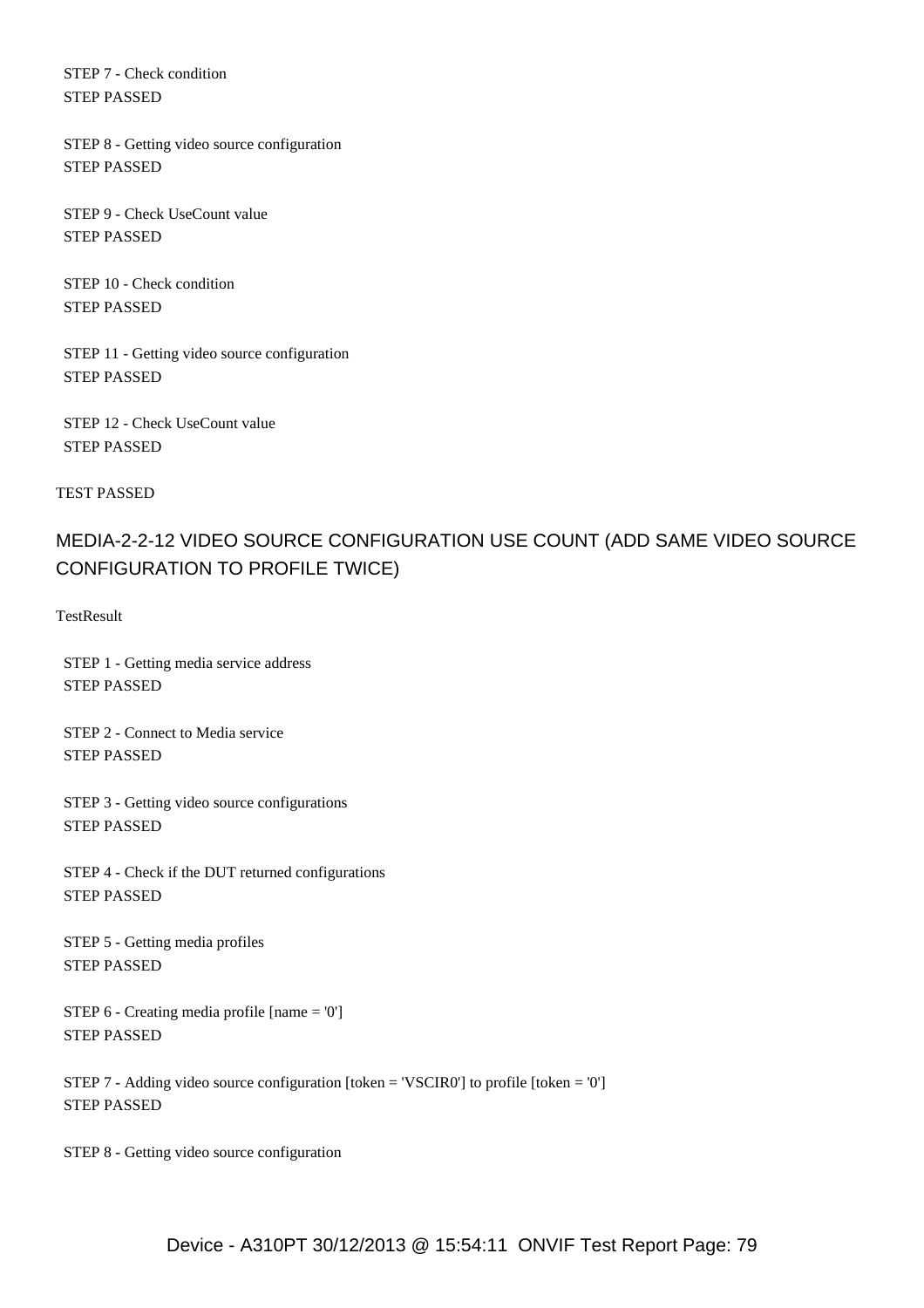STEP 9 - Check UseCount value after adding configuration to a profile STEP PASSED

 STEP 10 - Adding video source configuration [token = 'VSCIR0'] to profile [token = '0'] STEP PASSED

 STEP 11 - Getting video source configuration STEP PASSED

 STEP 12 - Check UseCount value after adding the same configuration to a profile twice STEP PASSED

 STEP 13 - Deleting media profile [token = '0'] STEP PASSED

TEST PASSED

## MEDIA-2-2-13 VIDEO SOURCE CONFIGURATION USE COUNT (ADD DIFFERENT VIDEO SOURCE CONFIGURATIONS IN PROFILE)

**TestResult** 

 STEP 1 - Getting media service address STEP PASSED

 STEP 2 - Connect to Media service STEP PASSED

 STEP 3 - Getting video source configurations STEP PASSED

 STEP 4 - Check if the DUT returned video source configurations STEP PASSED

 STEP 5 - Getting media profiles STEP PASSED

 STEP 6 - Creating media profile [name = 'b'] STEP PASSED

 STEP 7 - Adding video source configuration [token = 'VSCIR0'] to profile [token = 'b'] STEP PASSED

 STEP 8 - Getting video source configuration STEP PASSED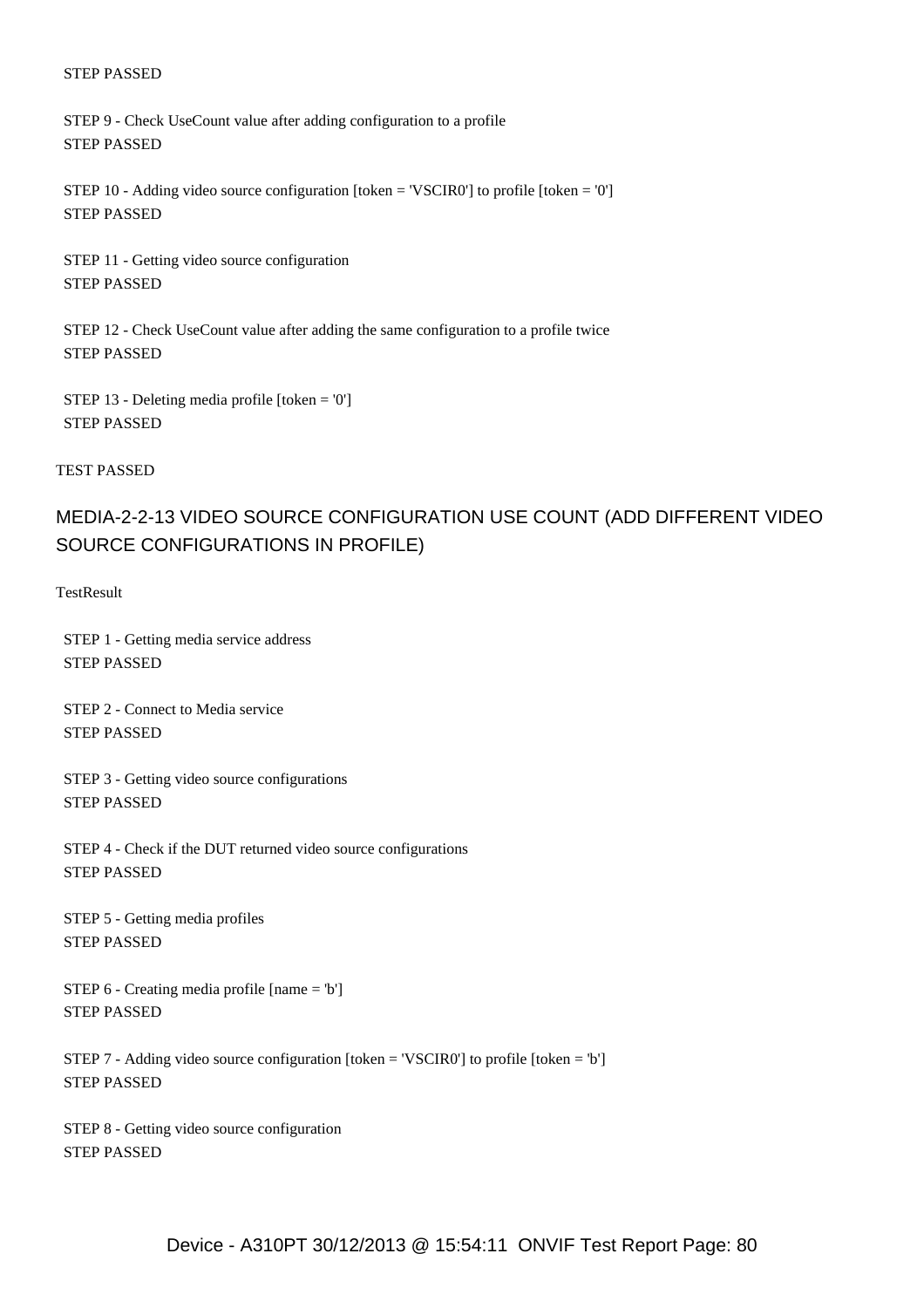STEP 9 - Check UseCount value after adding configuration to a profile STEP PASSED

 STEP 10 - Adding video source configuration [token = 'VSCDLTV0'] to profile [token = 'b'] STEP PASSED

 STEP 11 - Getting video source configuration STEP PASSED

 STEP 12 - Check UseCount value after replacing configuration in a profile (for replaced configuration) STEP PASSED

 STEP 13 - Getting video source configuration STEP PASSED

 STEP 14 - Check UseCount value after adding configuration to a profile (for added configuration) STEP PASSED

 STEP 15 - Deleting media profile [token = 'b'] STEP PASSED

### TEST PASSED

# MEDIA-2-2-14 VIDEO SOURCE CONFIGURATION USE COUNT (REMOVE VIDEO SOURCE CONFIGURATION)

**TestResult** 

 STEP 1 - Getting media service address STEP PASSED

 STEP 2 - Connect to Media service STEP PASSED

 STEP 3 - Getting video source configurations STEP PASSED

 STEP 4 - Check if the DUT returned configurations STEP PASSED

 STEP 5 - Getting media profiles STEP PASSED

 STEP 6 - Creating media profile [name = '2'] STEP PASSED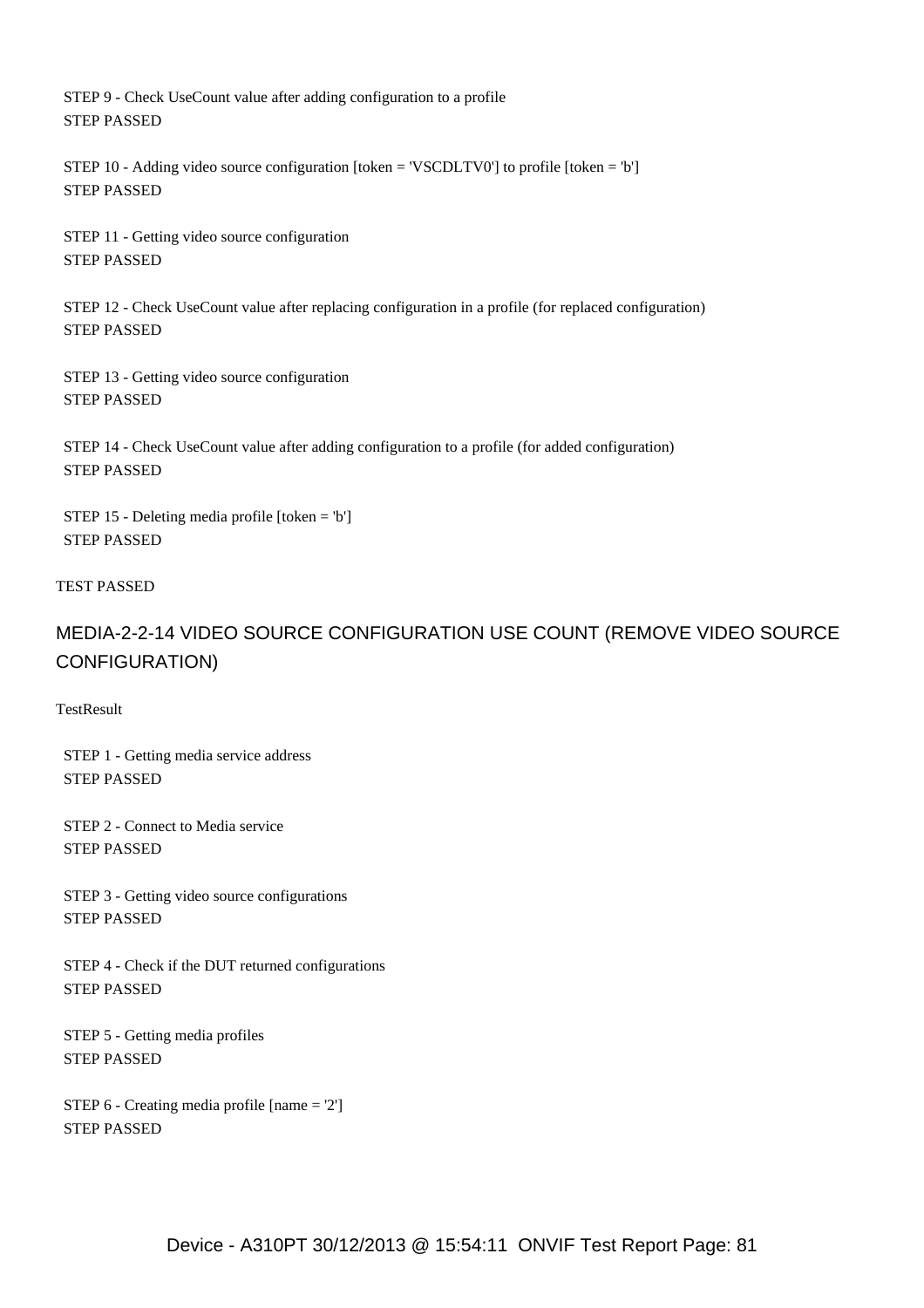STEP 7 - Adding video source configuration [token = 'VSCIR0'] to profile [token = '2'] STEP PASSED

 STEP 8 - Removing video source configuration from profile [token = '2'] STEP PASSED

 STEP 9 - Getting video source configuration STEP PASSED

 STEP 10 - Check UseCount value after removing configuration from a profile STEP PASSED

 STEP 11 - Deleting media profile [token = '2'] STEP PASSED

TEST PASSED

# MEDIA-2-2-15 VIDEO SOURCE CONFIGURATION USE COUNT (DELETION PROFILE WITH VIDEO SOURCE CONFIGURATION)

**TestResult** 

 STEP 1 - Getting media service address STEP PASSED

 STEP 2 - Connect to Media service STEP PASSED

 STEP 3 - Getting video source configurations STEP PASSED

 STEP 4 - Check if the DUT returned configurations STEP PASSED

 STEP 5 - Getting media profiles STEP PASSED

 STEP 6 - Creating media profile [name = '9'] STEP PASSED

 STEP 7 - Adding video source configuration [token = 'VSCIR0'] to profile [token = '9'] STEP PASSED

 STEP 8 - Deleting media profile [token = '9'] STEP PASSED

STEP 9 - Getting video source configuration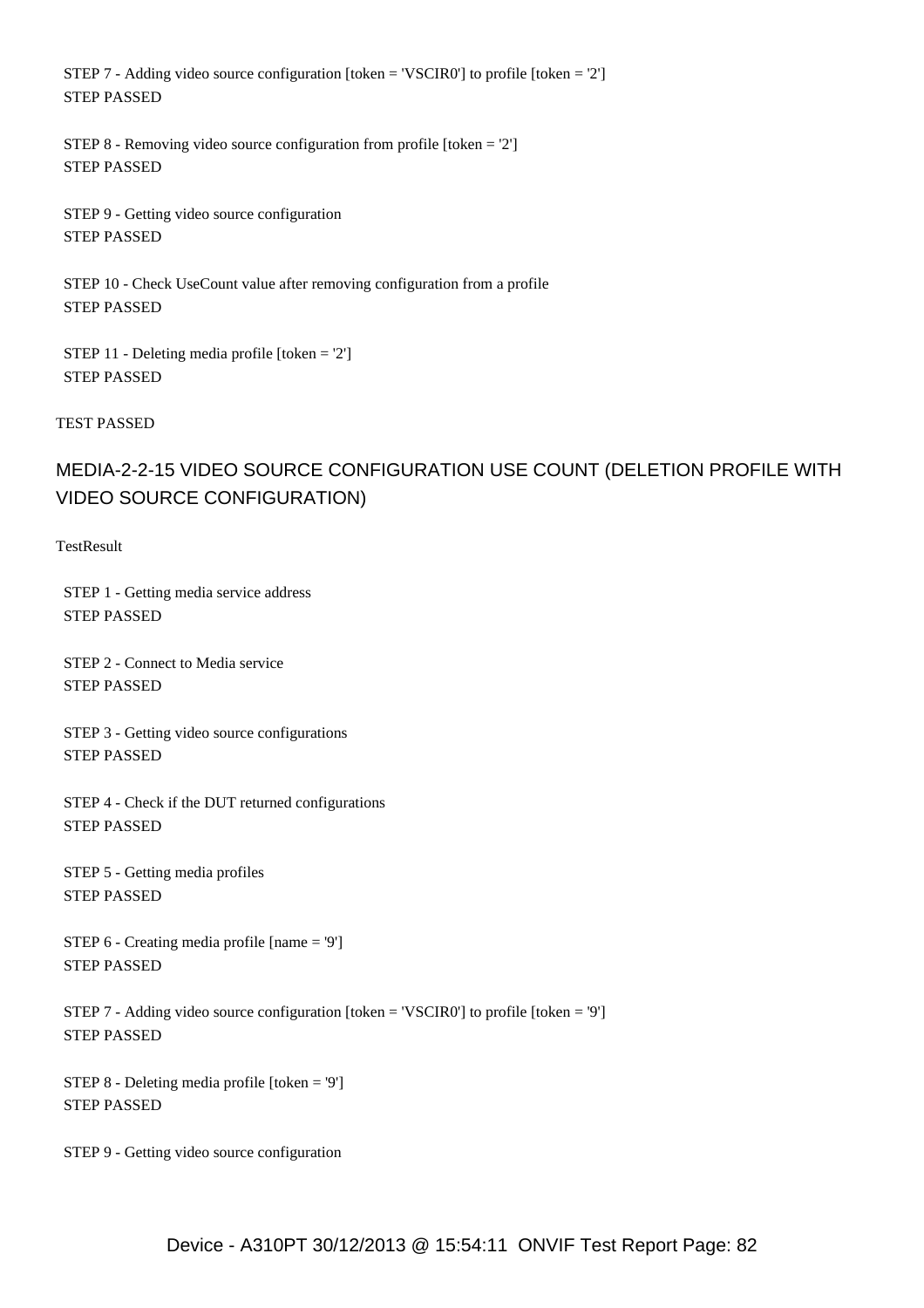STEP 10 - Check UseCount value after deleting profile with configuration STEP PASSED

### TEST PASSED

# MEDIA-2-2-16 VIDEO SOURCE CONFIGURATION USE COUNT (SET VIDEO SOURCE CONFIGURATION)

**TestResult** 

 STEP 1 - Getting media service address STEP PASSED

 STEP 2 - Connect to Media service STEP PASSED

 STEP 3 - Getting video source configurations STEP PASSED

 STEP 4 - Check if the DUT returned configurations STEP PASSED

 STEP 5 - Setting video source configuration STEP PASSED

 STEP 6 - Getting video source configuration STEP PASSED

 STEP 7 - Check UseCount after setting new value via SetVideoSourceConfiguration STEP PASSED

#### TEST PASSED

## MEDIA-2-3-1 VIDEO ENCODER CONFIGURATIONS AND PROFILES CONSISTENCY

**TestResult** 

 STEP 1 - Getting media service address STEP PASSED

 STEP 2 - Connect to Media service STEP PASSED

 STEP 3 - Getting media profiles STEP PASSED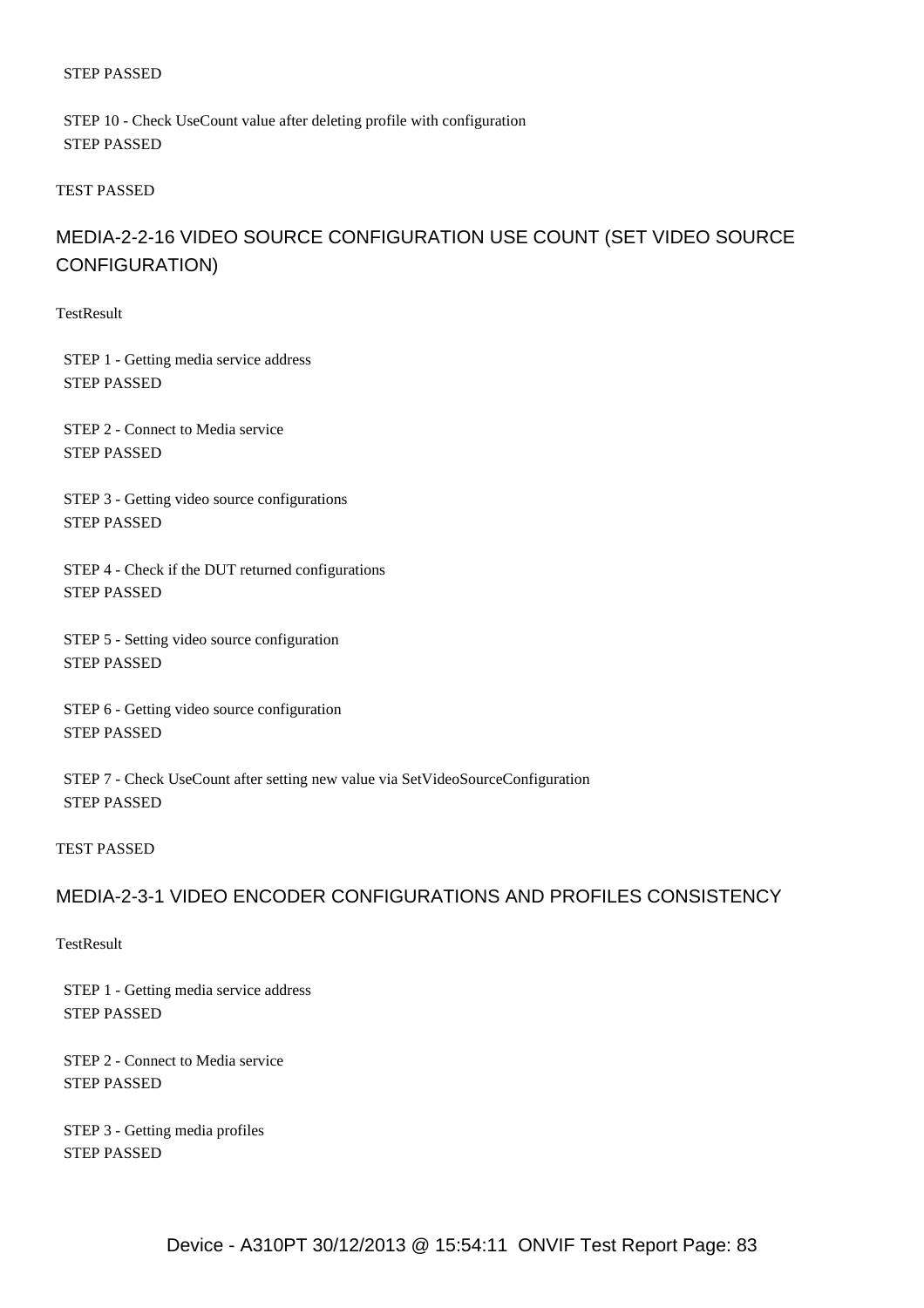STEP 4 - Check if the DUT returned media profiles STEP PASSED

 STEP 5 - Getting video encoder configurations STEP PASSED

 STEP 6 - Check if the DUT returned configurations STEP PASSED

 STEP 7 - Check that video encoder configuration for profile with token 'MP0' exists STEP PASSED

 STEP 8 - Check that video encoder configuration for profile with token 'MP1' exists STEP PASSED

 STEP 9 - Check that configurations [token = 'VECID2'] are the same STEP PASSED

 STEP 10 - Check that configurations [token = 'VECID0'] are the same STEP PASSED

### TEST PASSED

# MEDIA-2-3-2 VIDEO ENCODER CONFIGURATIONS AND VIDEO ENCODER CONFIGURATION **CONSISTENCY**

TestResult

 STEP 1 - Getting media service address STEP PASSED

 STEP 2 - Connect to Media service STEP PASSED

 STEP 3 - Getting video encoder configurations STEP PASSED

 STEP 4 - Check if the DUT returned configurations STEP PASSED

 STEP 5 - Getting video encoder configuration STEP PASSED

 STEP 6 - Check that configurations [token = 'VECID2'] are the same STEP PASSED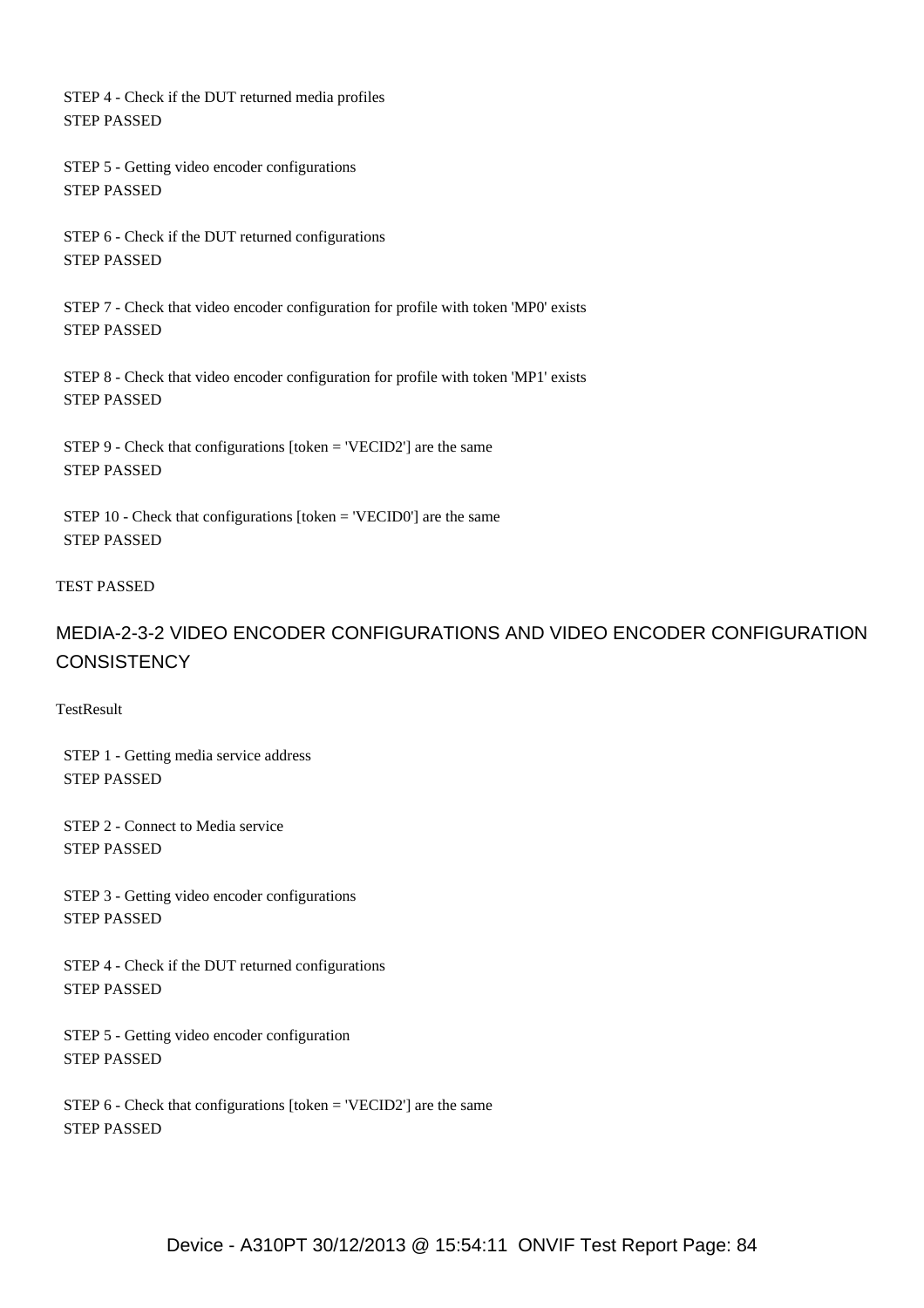STEP 7 - Getting video encoder configuration STEP PASSED

 STEP 8 - Check that configurations [token = 'VECID0'] are the same STEP PASSED

TEST PASSED

# MEDIA-2-3-3 VIDEO ENCODER CONFIGURATIONS AND VIDEO ENCODER CONFIGURATION OPTIONS CONSISTENCY

**TestResult** 

 STEP 1 - Getting media service address STEP PASSED

 STEP 2 - Connect to Media service STEP PASSED

 STEP 3 - Getting video encoder configurations STEP PASSED

 STEP 4 - Check if the DUT returned configurations STEP PASSED

 STEP 5 - Check if video encoder configuration is valid STEP PASSED

 STEP 6 - Get video encoder configuration options STEP PASSED

 STEP 7 - Check if the DUT returned video encoder configuration options STEP PASSED

 STEP 8 - Check if video encoder configuration [token='VECID2'] and options are consistent STEP PASSED

 STEP 9 - Check if video encoder configuration is valid STEP PASSED

 STEP 10 - Get video encoder configuration options STEP PASSED

 STEP 11 - Check if the DUT returned video encoder configuration options STEP PASSED

STEP 12 - Check if video encoder configuration [token='VECID0'] and options are consistent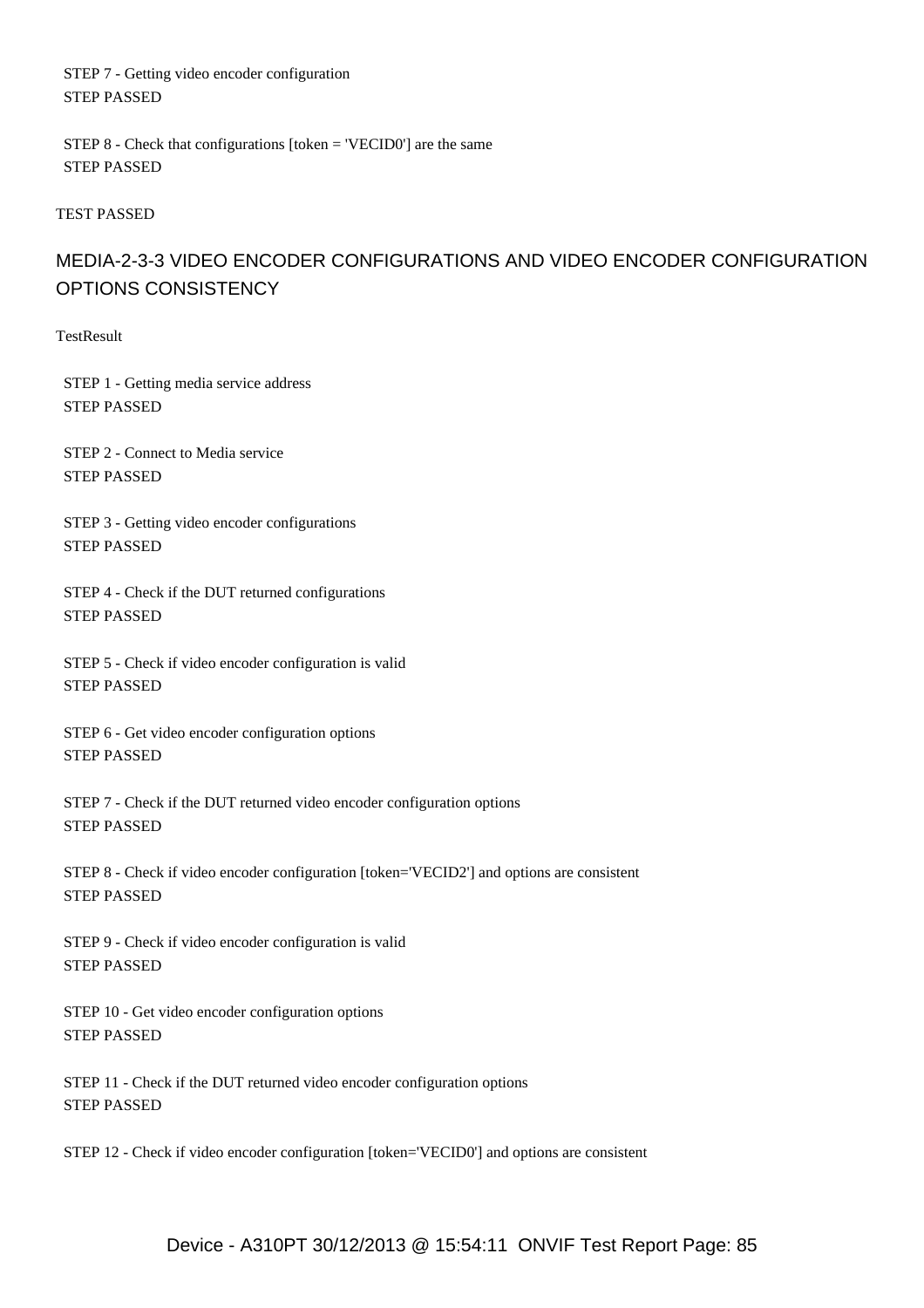#### TEST PASSED

### MEDIA-2-3-4 PROFILES AND VIDEO ENCODER CONFIGURATION OPTIONS CONSISTENCY

**TestResult** 

 STEP 1 - Getting media service address STEP PASSED

 STEP 2 - Connect to Media service STEP PASSED

 STEP 3 - Getting media profiles STEP PASSED

 STEP 4 - Check if the DUT returned media profiles STEP PASSED

 STEP 5 - Get video encoder configuration options STEP PASSED

 STEP 6 - Check if the DUT returned video encoder configuration options STEP PASSED

 STEP 7 - Check if video encoder configuration [token='VECID2'] and options are consistent STEP PASSED

 STEP 8 - Get video encoder configuration options STEP PASSED

 STEP 9 - Check if the DUT returned video encoder configuration options STEP PASSED

 STEP 10 - Check if video encoder configuration [token='VECID0'] and options are consistent STEP PASSED

### TEST PASSED

### MEDIA-2-3-5 VIDEO ENCODER CONFIGURATION USE COUNT (CURRENT STATE)

**TestResult** 

 STEP 1 - Getting media service address STEP PASSED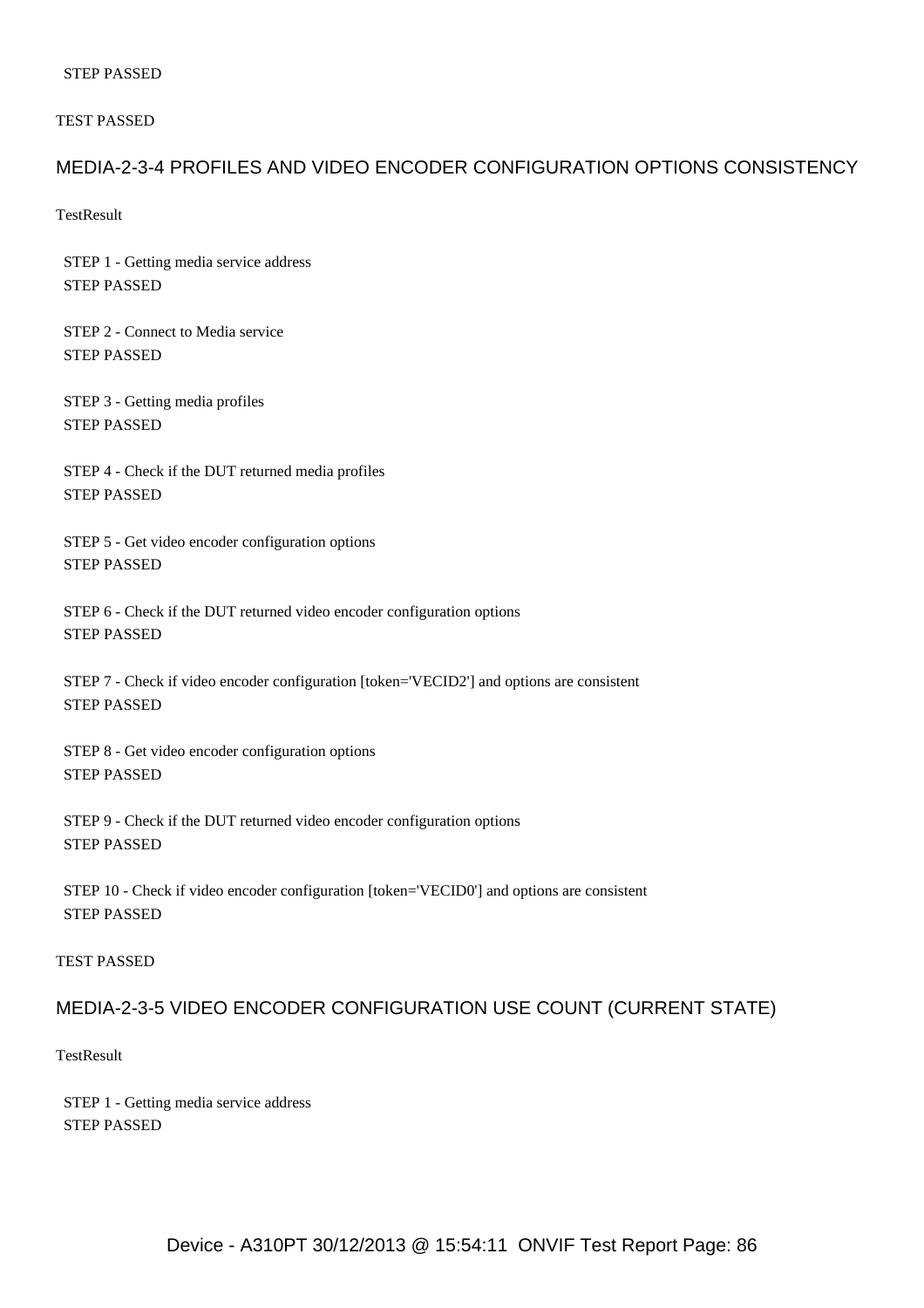STEP 2 - Connect to Media service STEP PASSED

 STEP 3 - Getting video encoder configurations STEP PASSED

 STEP 4 - Check if the DUT returned configurations STEP PASSED

 STEP 5 - Getting media profiles STEP PASSED

 STEP 6 - Check if the DUT returned media profiles STEP PASSED

 STEP 7 - Check condition STEP PASSED

 STEP 8 - Getting video encoder configuration STEP PASSED

 STEP 9 - Check UseCount value STEP PASSED

 STEP 10 - Check condition STEP PASSED

 STEP 11 - Getting video encoder configuration STEP PASSED

 STEP 12 - Check UseCount value STEP PASSED

### TEST PASSED

### MEDIA-2-3-12 VIDEO ENCODER CONFIGURATIONS – ALL SUPPORTED VIDEO ENCODINGS

**TestResult** 

 STEP 1 - Getting media service address STEP PASSED

 STEP 2 - Connect to Media service STEP PASSED

 STEP 3 - Getting video encoder configurations STEP PASSED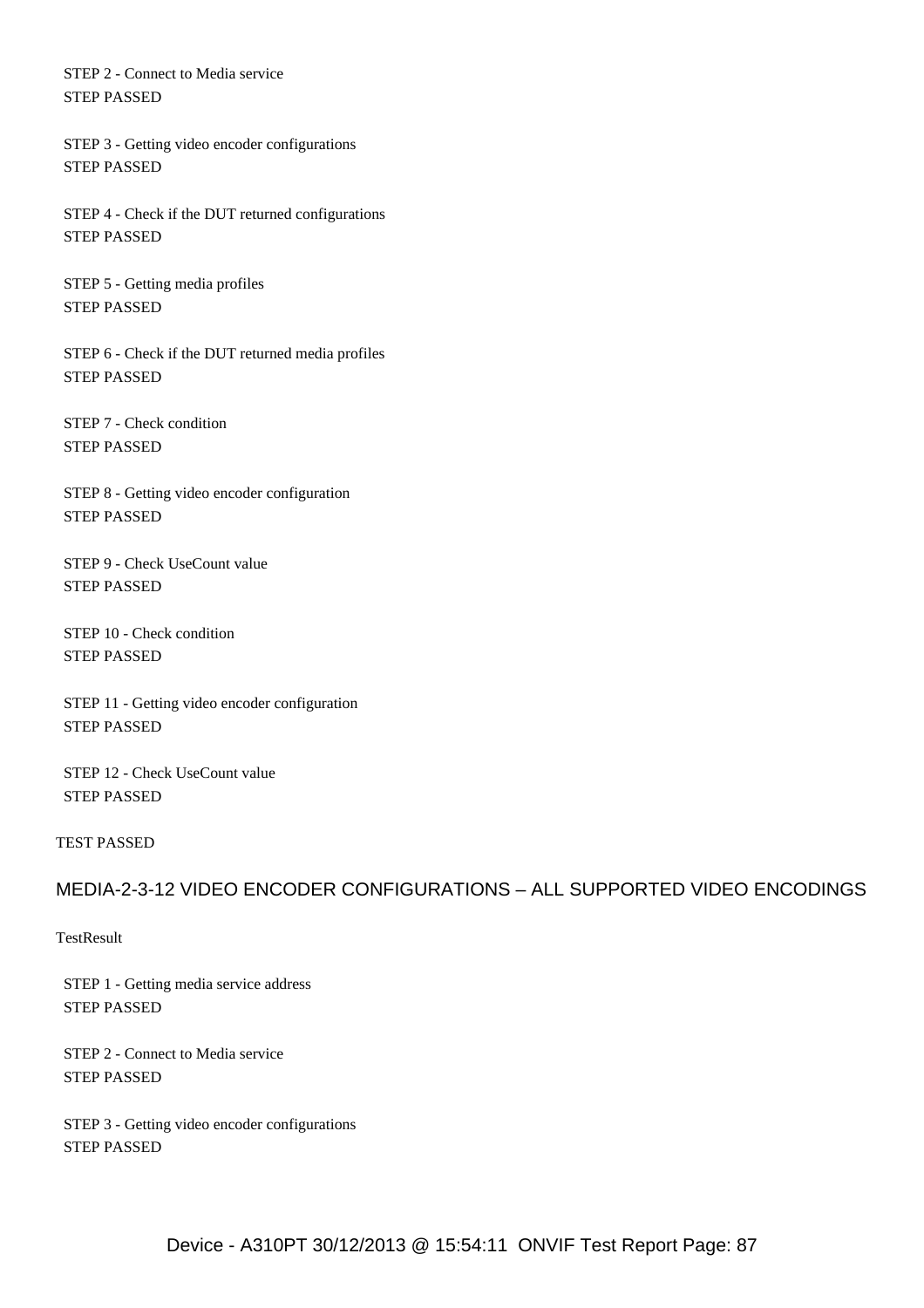STEP 4 - Check if the DUT returned configurations STEP PASSED

 STEP 5 - Get video encoder configuration options STEP PASSED

 STEP 6 - Setting video encoder configuration STEP PASSED

 STEP 7 - Getting video encoder configuration STEP PASSED

 STEP 8 - Check that the DUT accepted values passed STEP PASSED

 STEP 9 - Setting video encoder configuration STEP PASSED

 STEP 10 - Getting video encoder configuration STEP PASSED

 STEP 11 - Check that the DUT accepted values passed STEP PASSED

 STEP 12 - Setting video encoder configuration STEP PASSED

 STEP 13 - Getting video encoder configuration STEP PASSED

 STEP 14 - Check that the DUT accepted values passed STEP PASSED

 STEP 15 - Get video encoder configuration options STEP PASSED

 STEP 16 - Setting video encoder configuration STEP PASSED

 STEP 17 - Getting video encoder configuration STEP PASSED

 STEP 18 - Check that the DUT accepted values passed STEP PASSED

STEP 19 - Setting video encoder configuration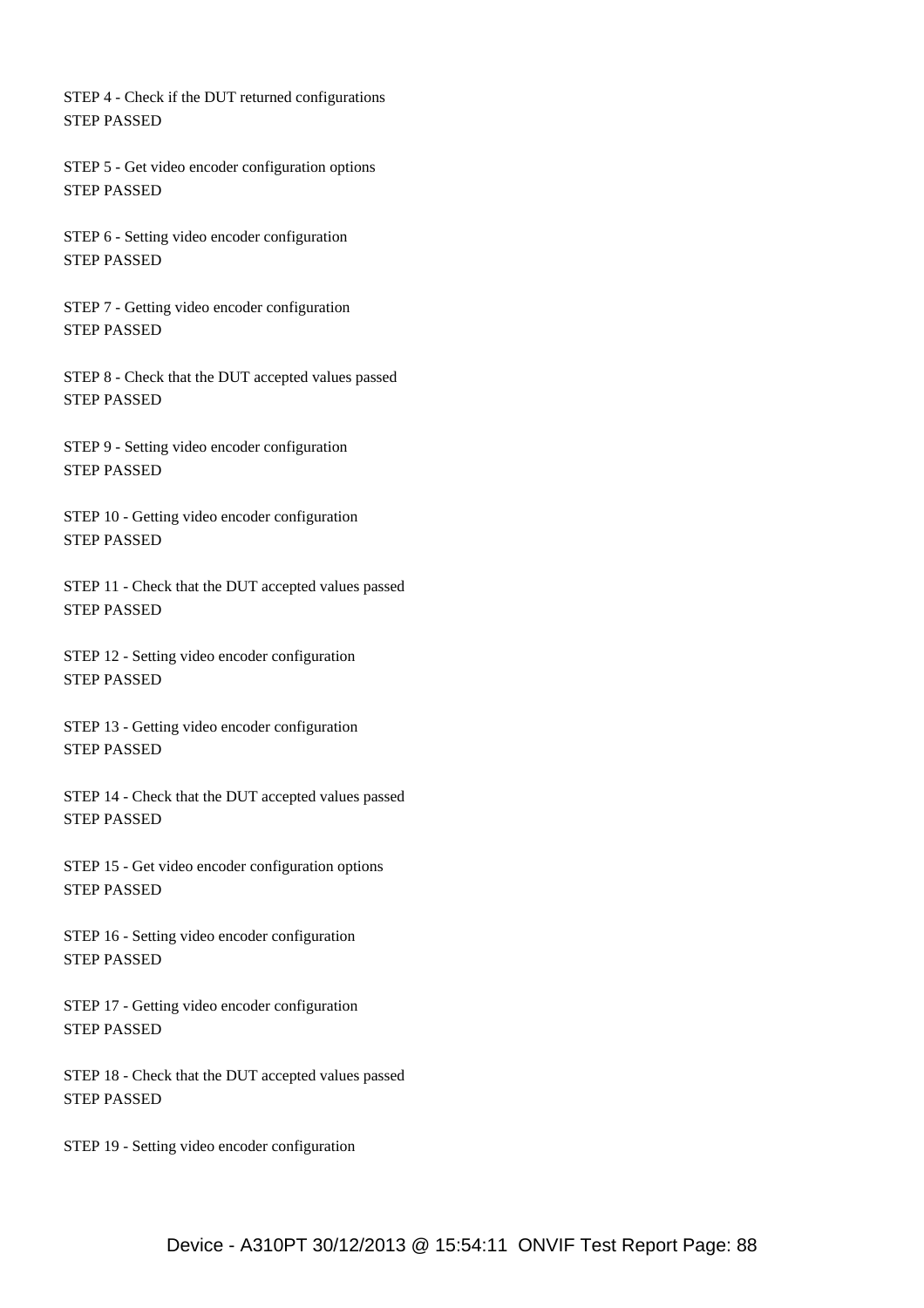STEP 20 - Getting video encoder configuration STEP PASSED

 STEP 21 - Check that the DUT accepted values passed STEP PASSED

 STEP 22 - Setting video encoder configuration STEP PASSED

 STEP 23 - Getting video encoder configuration STEP PASSED

 STEP 24 - Check that the DUT accepted values passed STEP PASSED

 STEP 25 - SetVideoEncoderConfiguration - rollback changes made in configuration 'VECID2' STEP PASSED

 STEP 26 - SetVideoEncoderConfiguration - rollback changes made in configuration 'VECID0' STEP PASSED

#### TEST PASSED

## MEDIA-2-3-13 VIDEO ENCODER CONFIGURATION USE COUNT (ADD SAME VIDEO ENCODER CONFIGURATION TO PROFILE TWICE)

**TestResult** 

 STEP 1 - Getting media service address STEP PASSED

 STEP 2 - Connect to Media service STEP PASSED

 STEP 3 - Getting video encoder configurations STEP PASSED

 STEP 4 - Check if the DUT returned video encoder configurations STEP PASSED

 STEP 5 - Getting video source configurations STEP PASSED

 STEP 6 - Check if the DUT returned video source configurations STEP PASSED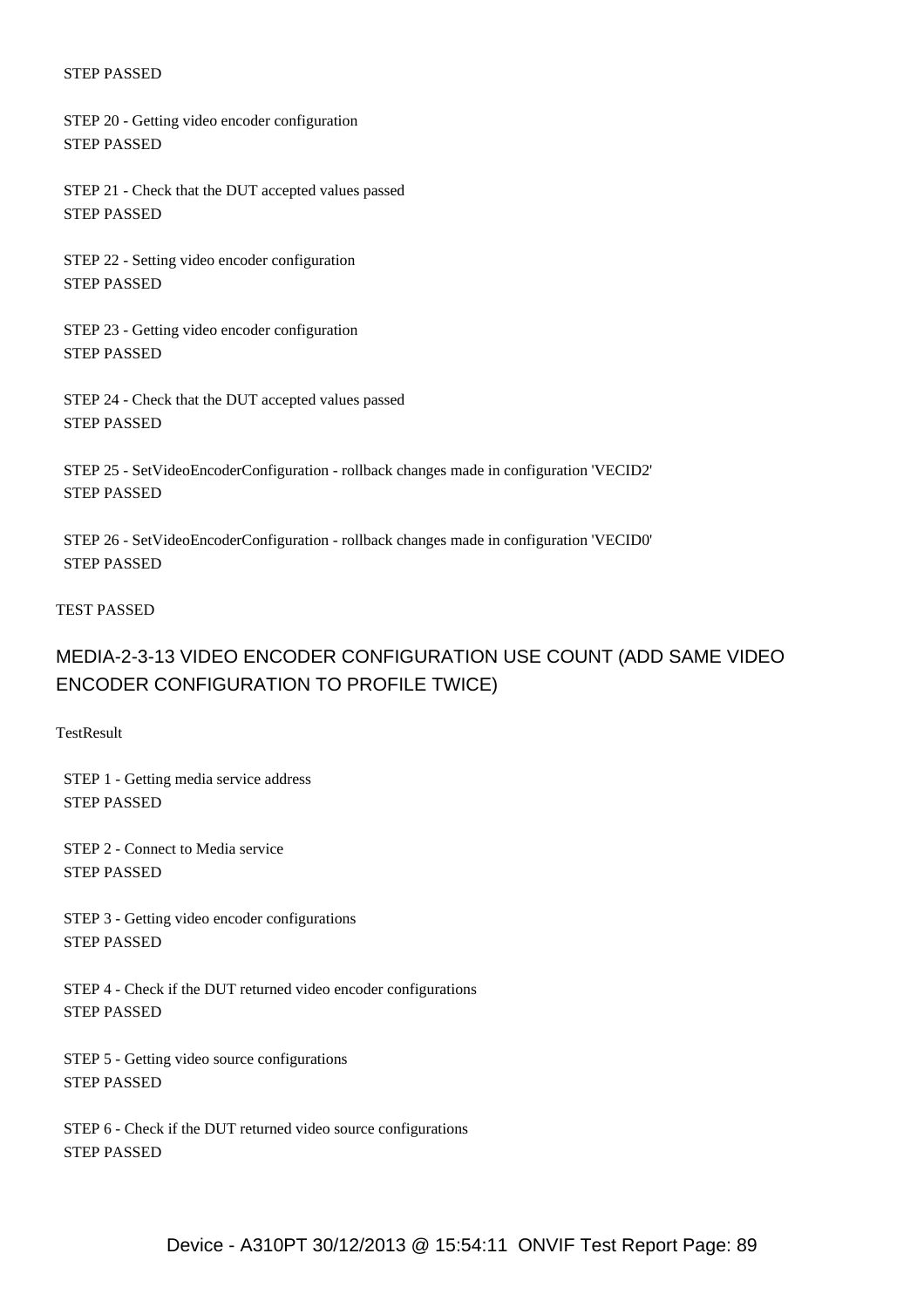STEP 7 - Getting media profiles STEP PASSED

```
 STEP 8 - Creating media profile [name = 'm']
STEP PASSED
```
 STEP 9 - Getting video source configurations compatible with profile [token = 'm'] STEP PASSED

STEP 10 - Adding video source configuration  $[token = 'VSCIR0']$  to profile  $[token = 'm']$ STEP PASSED

 STEP 11 - Getting video encoder configurations compatible with profile [token = 'm'] STEP PASSED

 STEP 12 - Adding video encoder configuration [token = 'VECID2'] to profile [token = 'm'] STEP PASSED

 STEP 13 - Getting video encoder configuration STEP PASSED

 STEP 14 - Check UseCount value after adding configuration to a profile STEP PASSED

 STEP 15 - Adding video encoder configuration [token = 'VECID2'] to profile [token = 'm'] STEP PASSED

 STEP 16 - Getting video encoder configuration STEP PASSED

 STEP 17 - Check UseCount value after adding the same configuration to a profile twice STEP PASSED

 STEP 18 - Deleting media profile [token = 'm'] STEP PASSED

### TEST PASSED

# MEDIA-2-3-14 VIDEO ENCODER CONFIGURATION USE COUNT (ADD DIFFERENT VIDEO ENCODER CONFIGURATIONS IN PROFILE)

TestResult

 STEP 1 - Getting media service address STEP PASSED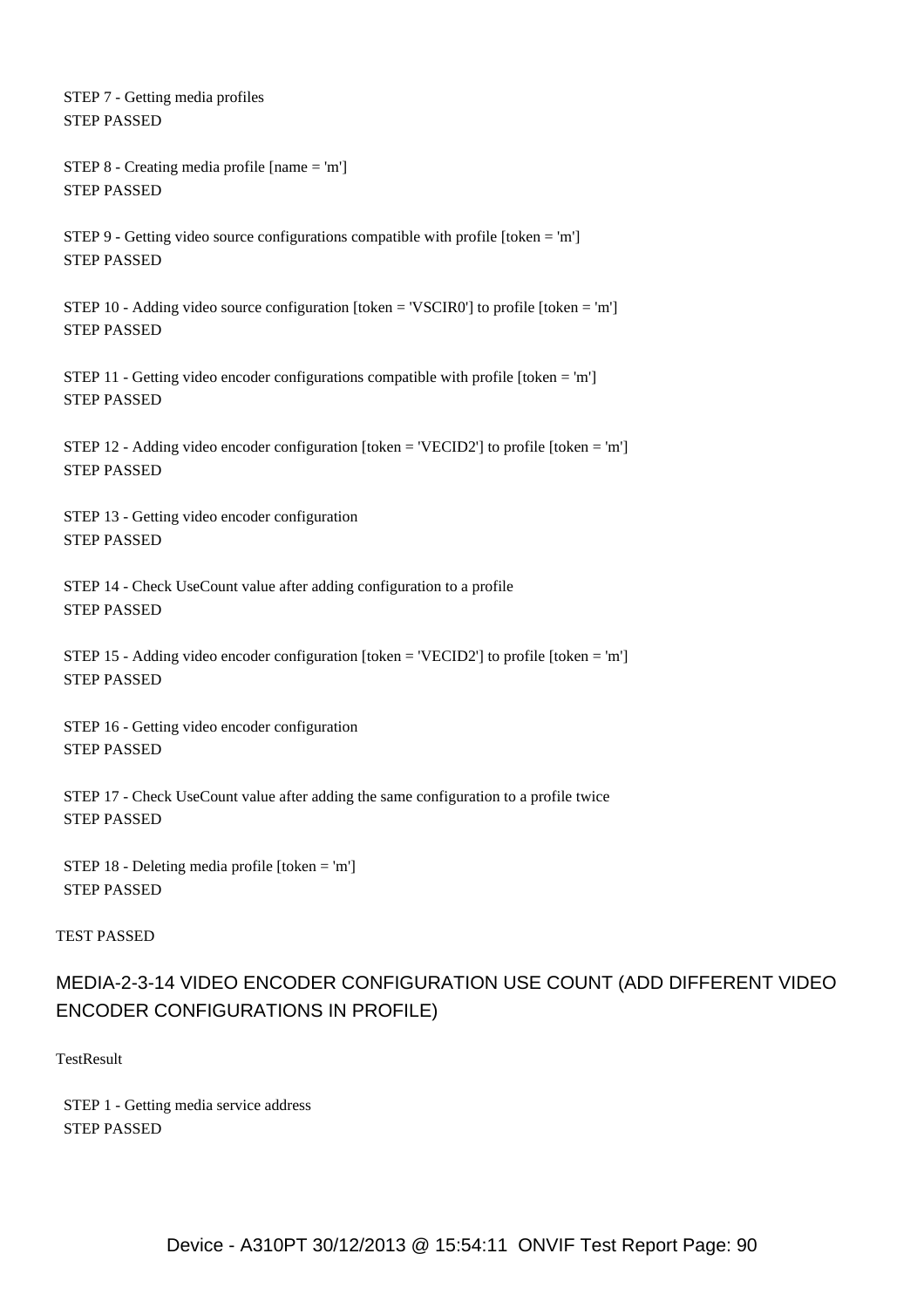STEP 2 - Connect to Media service STEP PASSED

 STEP 3 - Getting video encoder configurations STEP PASSED

 STEP 4 - Check if the DUT returned video encoder configurations STEP PASSED

 STEP 5 - Getting video source configurations STEP PASSED

 STEP 6 - Check if the DUT returned video source configurations STEP PASSED

 STEP 7 - Getting media profiles STEP PASSED

 STEP 8 - Creating media profile [name = 'V'] STEP PASSED

 STEP 9 - Getting video source configurations compatible with profile [token = 'V'] STEP PASSED

 STEP 10 - Adding video source configuration [token = 'VSCIR0'] to profile [token = 'V'] STEP PASSED

 STEP 11 - Getting video encoder configurations compatible with profile [token = 'V'] STEP PASSED

 STEP 12 - Adding video encoder configuration [token = 'VECID2'] to profile [token = 'V'] STEP PASSED

 STEP 13 - Getting video encoder configuration STEP PASSED

 STEP 14 - Check UseCount value after adding configuration to a profile STEP PASSED

 STEP 15 - Adding video encoder configuration [token = 'VECID0'] to profile [token = 'V'] STEP PASSED

 STEP 16 - Getting video encoder configuration STEP PASSED

 STEP 17 - Check UseCount value after replacing configuration in a profile (for replaced configuration) STEP PASSED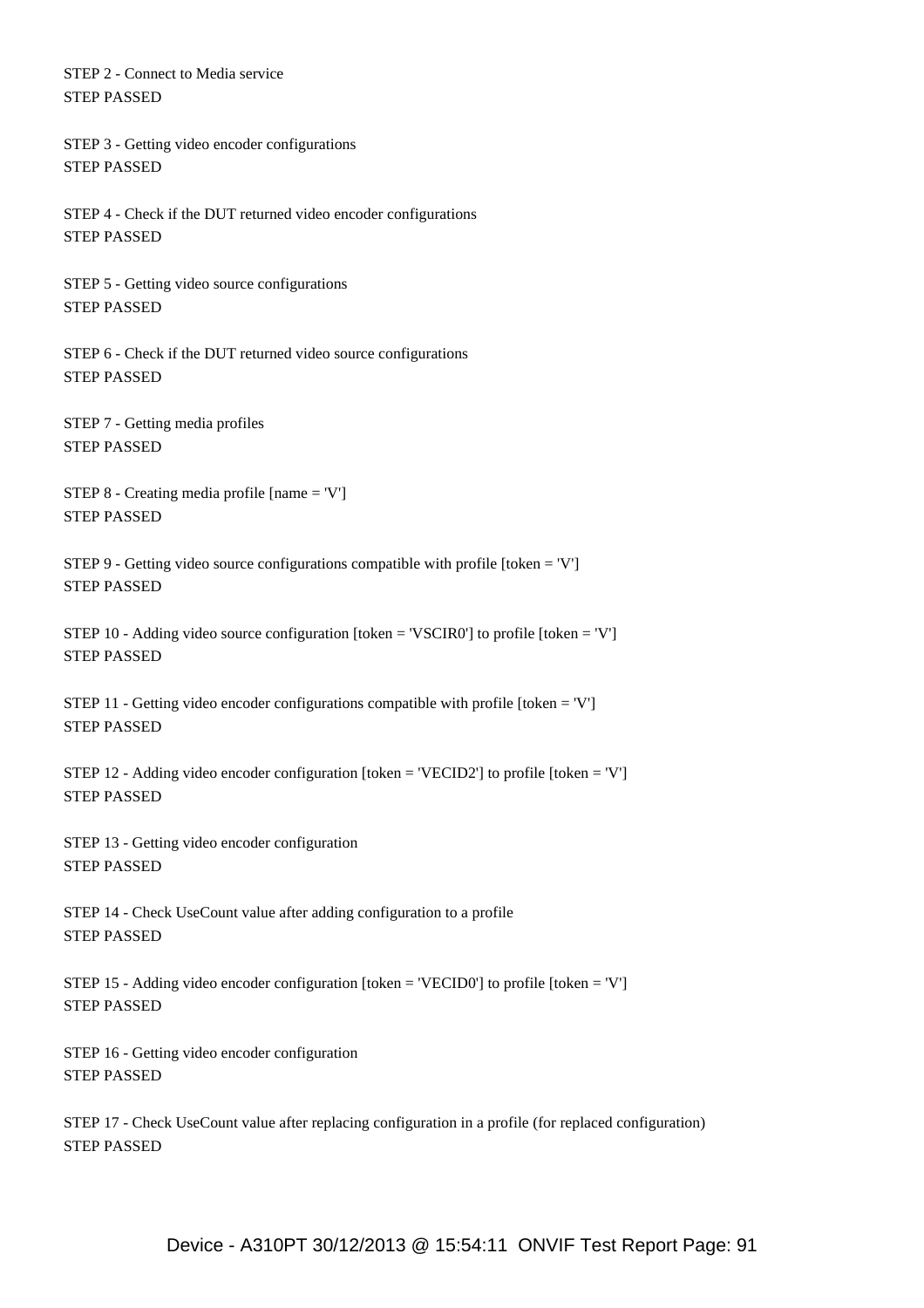STEP 18 - Getting video encoder configuration STEP PASSED

 STEP 19 - Check UseCount value after adding configuration to a profile (for added configuration) STEP PASSED

 STEP 20 - Deleting media profile [token = 'V'] STEP PASSED

TEST PASSED

## MEDIA-2-3-15 VIDEO ENCODER CONFIGURATION USE COUNT (REMOVE VIDEO ENCODER CONFIGURATION)

**TestResult** 

 STEP 1 - Getting media service address STEP PASSED

 STEP 2 - Connect to Media service STEP PASSED

 STEP 3 - Getting video encoder configurations STEP PASSED

 STEP 4 - Check if the DUT returned video encoder configurations STEP PASSED

 STEP 5 - Getting video source configurations STEP PASSED

 STEP 6 - Check if the DUT returned video source configurations STEP PASSED

 STEP 7 - Getting media profiles STEP PASSED

 STEP 8 - Creating media profile [name = 'm'] STEP PASSED

 STEP 9 - Getting video source configurations compatible with profile [token = 'm'] STEP PASSED

 STEP 10 - Adding video source configuration [token = 'VSCIR0'] to profile [token = 'm'] STEP PASSED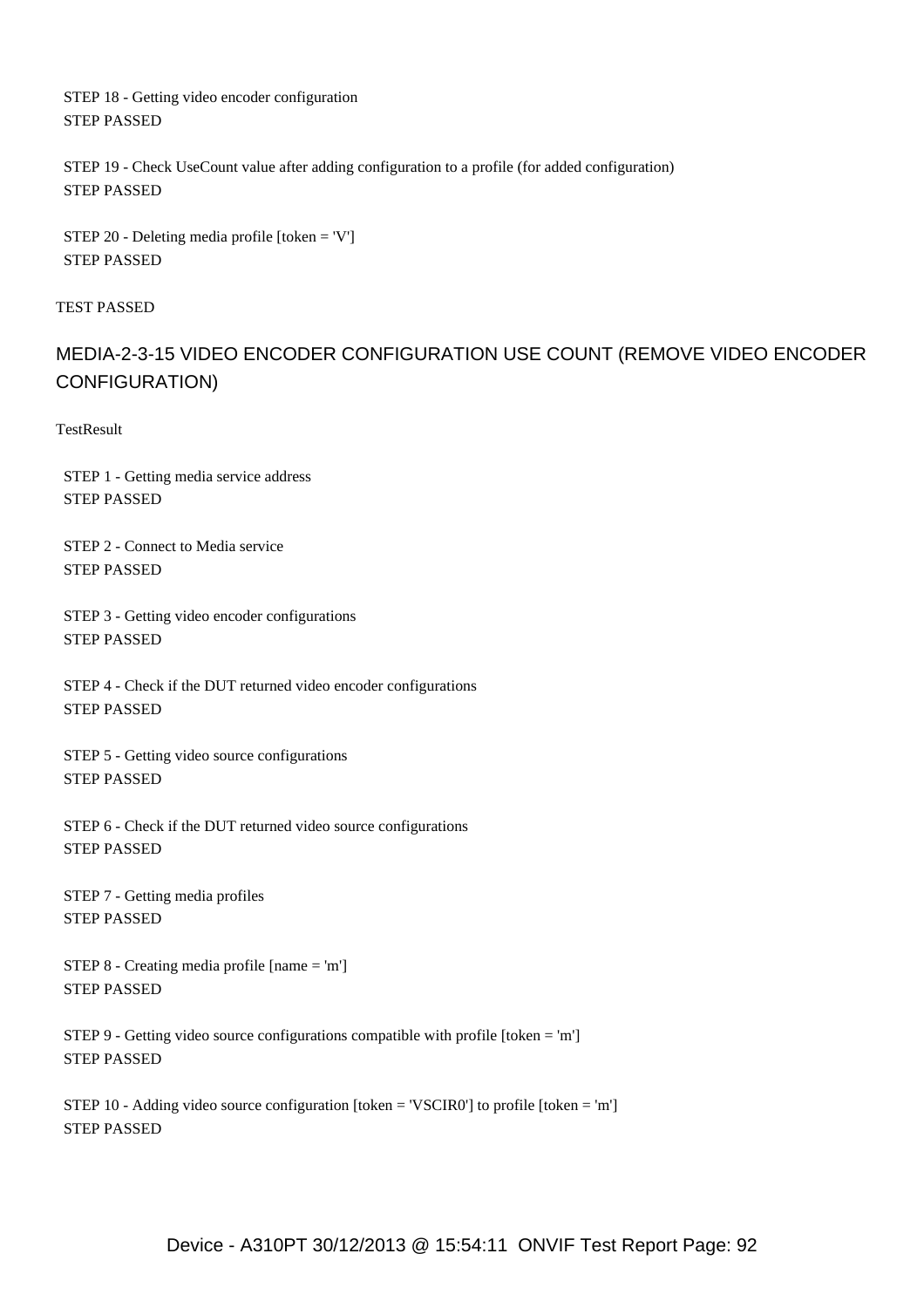STEP 11 - Getting video encoder configurations compatible with profile [token = 'm'] STEP PASSED

 STEP 12 - Adding video encoder configuration [token = 'VECID2'] to profile [token = 'm'] STEP PASSED

STEP 13 - Removing video encoder configuration from profile  $[token = 'm']$ STEP PASSED

 STEP 14 - Getting video encoder configuration STEP PASSED

 STEP 15 - Check UseCount value after removing configuration from a profile STEP PASSED

 STEP 16 - Deleting media profile [token = 'm'] STEP PASSED

TEST PASSED

# MEDIA-2-3-16 VIDEO ENCODER CONFIGURATION USE COUNT (PROFILE DELETION WITH VIDEO ENCODER CONFIGURATION)

**TestResult** 

 STEP 1 - Getting media service address STEP PASSED

 STEP 2 - Connect to Media service STEP PASSED

 STEP 3 - Getting video encoder configurations STEP PASSED

 STEP 4 - Check if the DUT returned video encoder configurations STEP PASSED

 STEP 5 - Getting video source configurations STEP PASSED

 STEP 6 - Check if the DUT returned video source configurations STEP PASSED

 STEP 7 - Getting media profiles STEP PASSED

STEP 8 - Creating media profile [name = '1']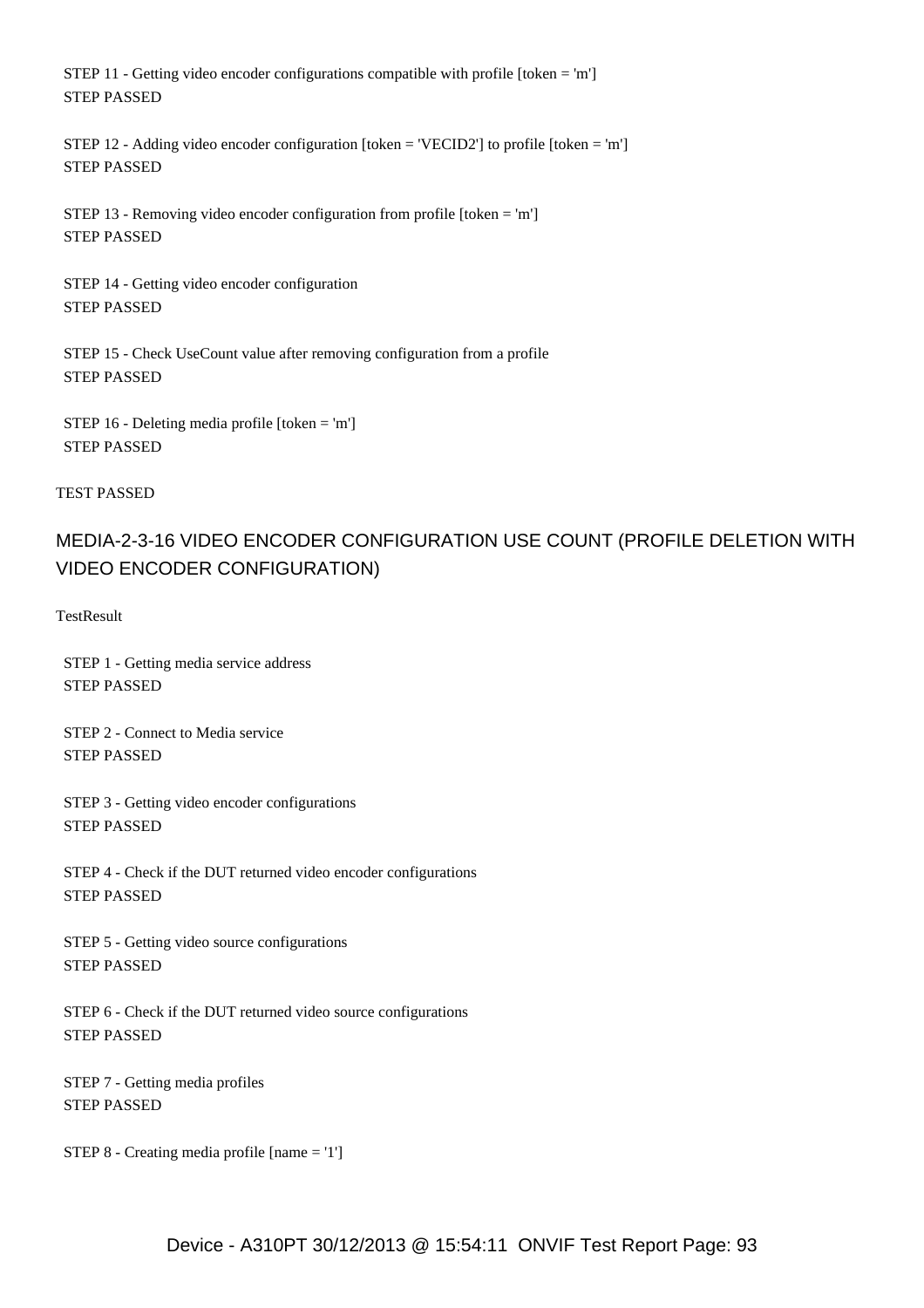STEP 9 - Getting video source configurations compatible with profile [token = '1'] STEP PASSED

 STEP 10 - Adding video source configuration [token = 'VSCIR0'] to profile [token = '1'] STEP PASSED

 STEP 11 - Getting video encoder configurations compatible with profile [token = '1'] STEP PASSED

 STEP 12 - Adding video encoder configuration [token = 'VECID2'] to profile [token = '1'] STEP PASSED

 STEP 13 - Deleting media profile [token = '1'] STEP PASSED

 STEP 14 - Getting video encoder configuration STEP PASSED

 STEP 15 - Check UseCount value after deleting profile with configuration STEP PASSED

#### TEST PASSED

## MEDIA-2-3-17 VIDEO ENCODER CONFIGURATION USE COUNT (SET VIDEO ENCODER CONFIGURATION)

**TestResult** 

 STEP 1 - Getting media service address STEP PASSED

 STEP 2 - Connect to Media service STEP PASSED

 STEP 3 - Getting video encoder configurations STEP PASSED

 STEP 4 - Check if the DUT returned configurations STEP PASSED

 STEP 5 - Setting video encoder configuration STEP PASSED

 STEP 6 - Getting video encoder configuration STEP PASSED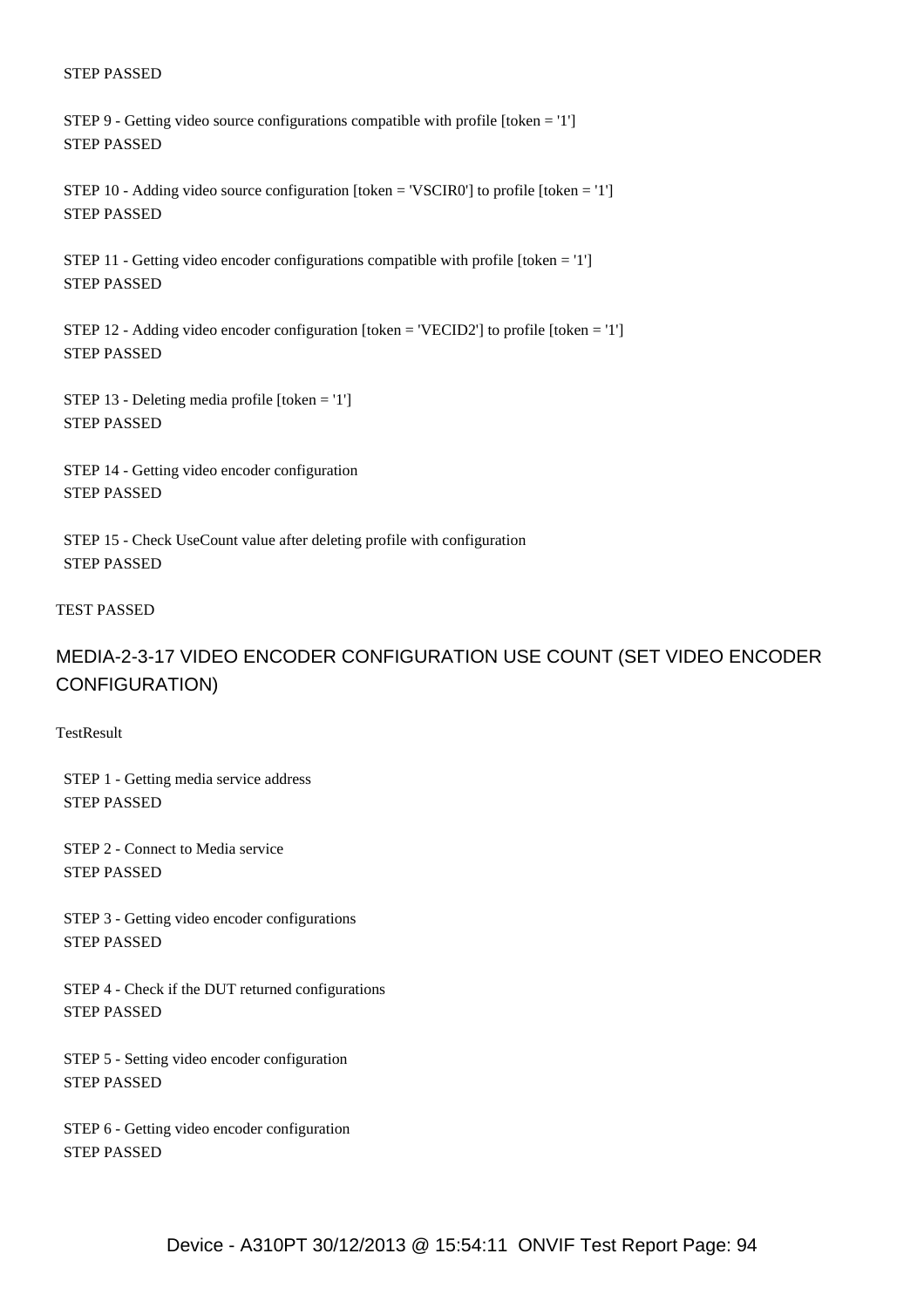STEP 7 - Check UseCount after setting new value via SetVideoEncoderConfiguration STEP PASSED

TEST PASSED

### MEDIA-4-1-2 PTZ CONFIGURATIONS AND PROFILES CONSISTENCY

**TestResult** 

 STEP 1 - Getting media service address STEP PASSED

 STEP 2 - Connect to Media service STEP PASSED

 STEP 3 - Getting media profiles STEP PASSED

 STEP 4 - Check if the DUT returned media profiles STEP PASSED

 STEP 5 - Getting PTZ service address STEP PASSED

 STEP 6 - Connect to PTZ service STEP PASSED

 STEP 7 - Get PTZ configurations STEP PASSED

 STEP 8 - Check if the DUT returned configurations STEP PASSED

 STEP 9 - Check if PTZ configuration for profile 'MP0' exists STEP PASSED

 STEP 10 - Check that configurations are the same STEP PASSED

 STEP 11 - Check if PTZ configuration for profile 'MP1' exists STEP PASSED

 STEP 12 - Check that configurations are the same STEP PASSED

TEST PASSED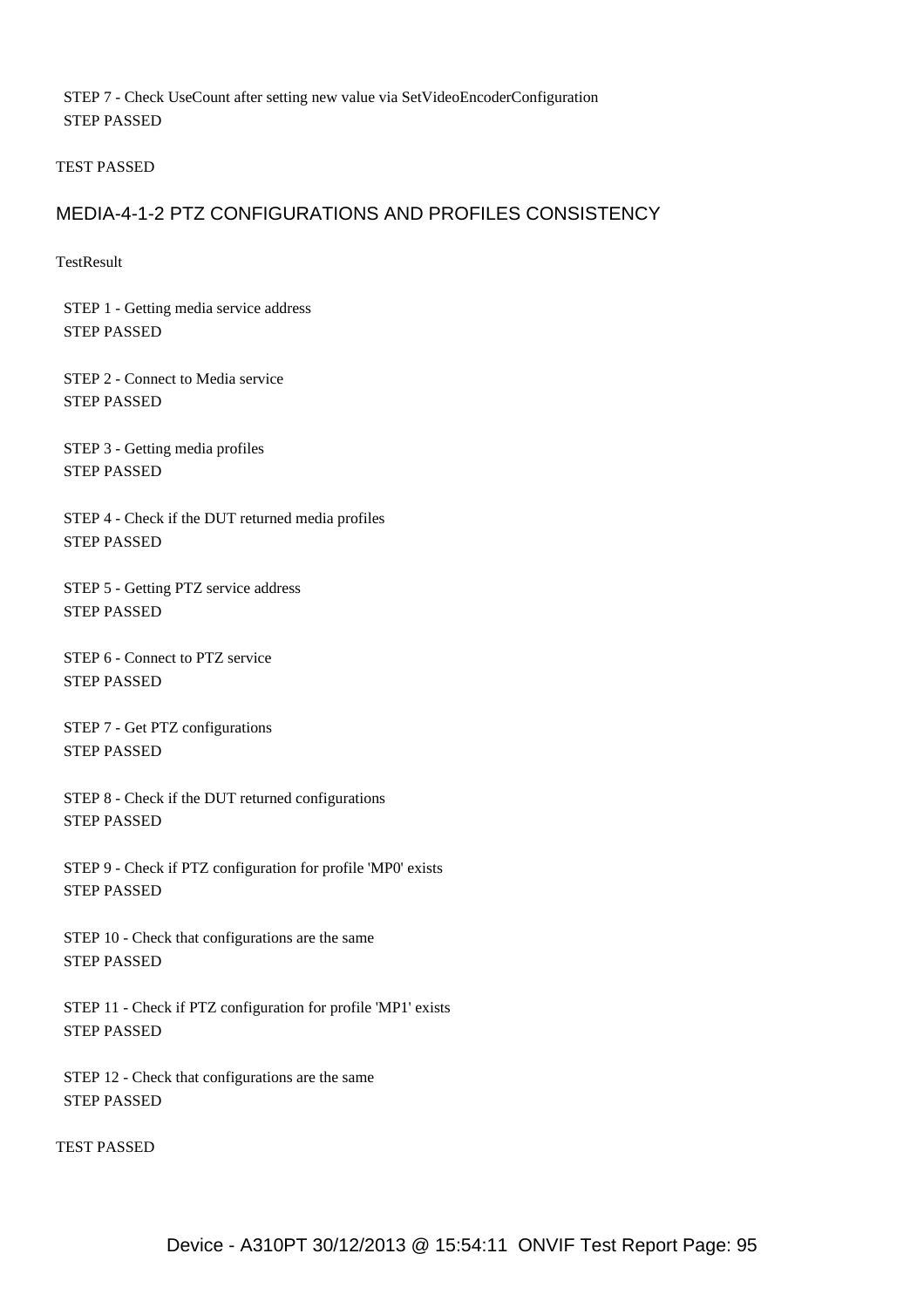## MEDIA-4-1-3 PTZ CONFIGURATION

**TestResult** 

 STEP 1 - Getting media service address STEP PASSED

 STEP 2 - Connect to Media service STEP PASSED

 STEP 3 - Getting PTZ service address STEP PASSED

 STEP 4 - Getting PTZ configurations STEP PASSED

 STEP 5 - Creating media profile [name = 'testprofilex'] STEP PASSED

 STEP 6 - Validate new media profile STEP PASSED

 STEP 7 - Adding PTZ configuration [token = 'PTZGEN0'] to profile [token = 'Token\_testprofilex'] STEP PASSED

 STEP 8 - Removing PTZ configuration from profile [token = 'Token\_testprofilex'] STEP PASSED

 STEP 9 - Deleting media profile [token = 'Token\_testprofilex'] STEP PASSED

TEST PASSED

## MEDIA-5-1-2 METADATA CONFIGURATION

### **TestResult**

 STEP 1 - Getting media service address STEP PASSED

 STEP 2 - Connect to Media service STEP PASSED

 STEP 3 - Creating media profile [name = 'testprofilex'] STEP PASSED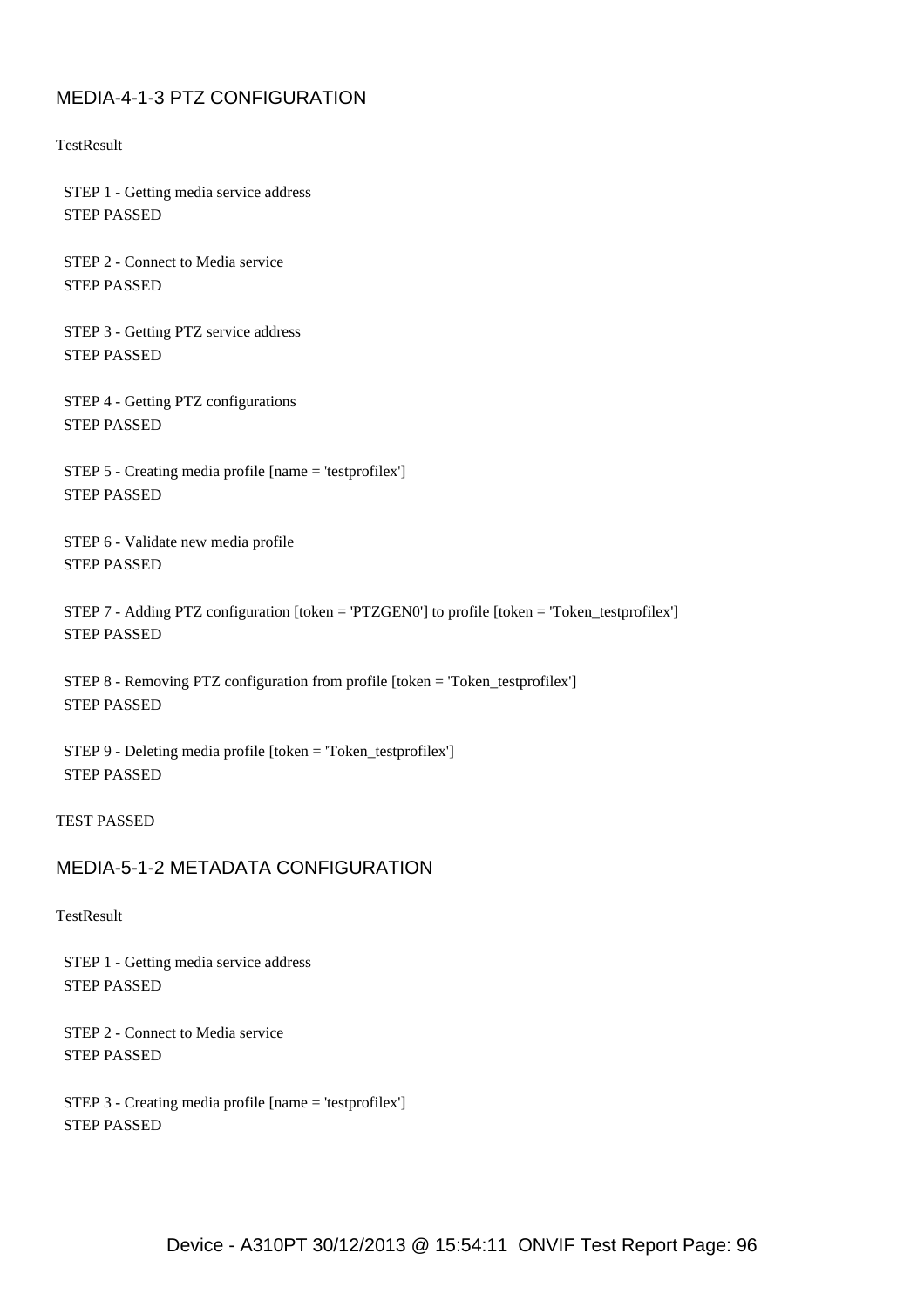STEP 4 - Validate new media profile STEP PASSED

 STEP 5 - Getting metadata configurations STEP PASSED

 STEP 6 - Deleting media profile [token = 'Token\_testprofilex'] STEP PASSED

TEST PASSED

### MEDIA-6-1-1 SNAPSHOT URI

**TestResult** 

 STEP 1 - Getting media service address STEP PASSED

 STEP 2 - Connect to Media service STEP PASSED

 STEP 3 - Getting media profiles STEP PASSED

 STEP 4 - Check if DUT returned at least one profile STEP PASSED

 STEP 5 - Check if media profile with video source and video encoder is present STEP PASSED

 STEP 6 - Get snapshot URI STEP PASSED

 STEP 7 - Check that response is not null STEP PASSED

 STEP 8 - Check that MediaUri field contains valid URL STEP PASSED

 STEP 9 - Invoke HTTP GET request on snapshot URI STEP PASSED

 STEP 10 - Check ContentType header STEP PASSED

 STEP 11 - Check HTTP status code STEP PASSED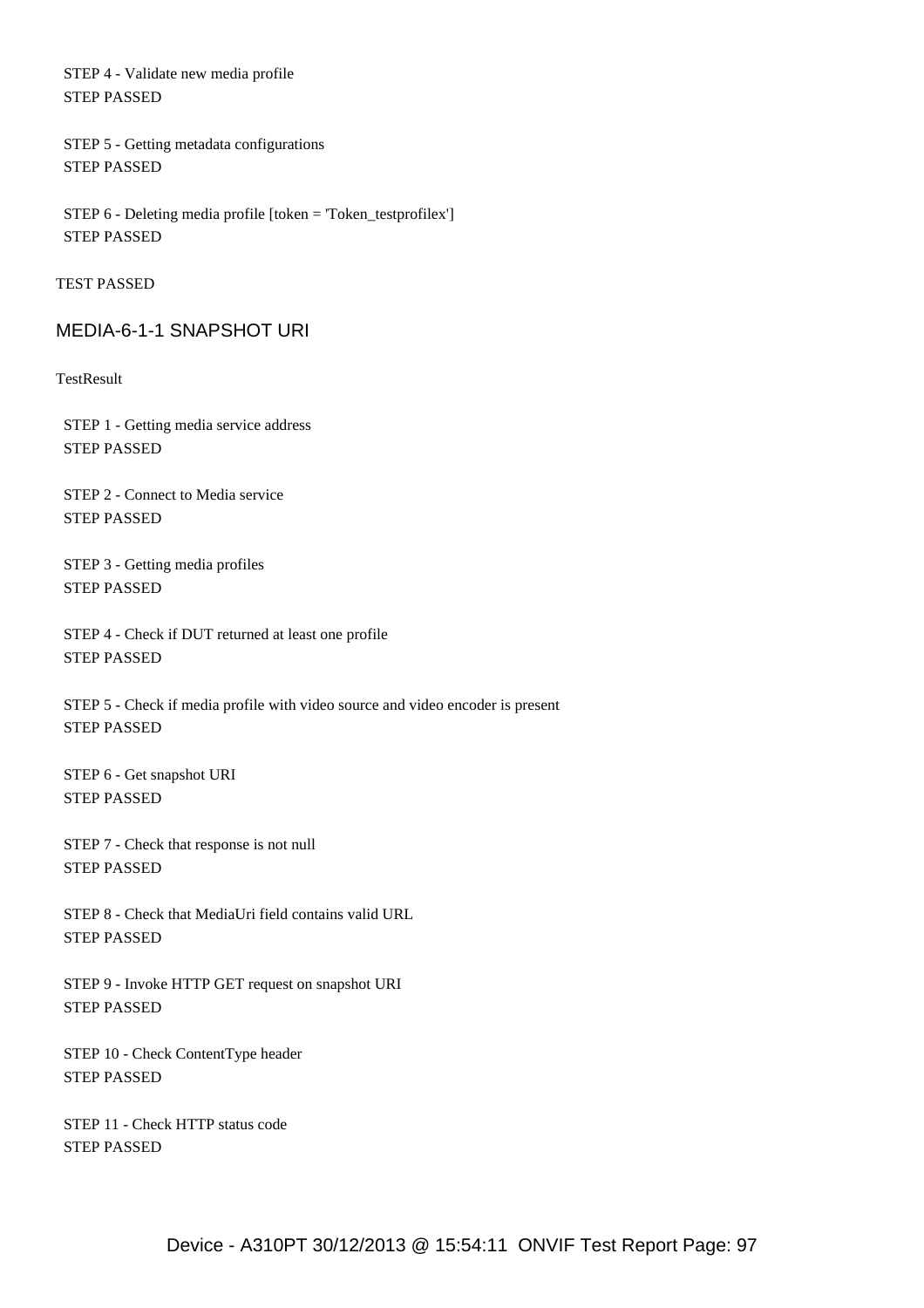STEP 12 - Validate JPEG image STEP PASSED

TEST PASSED

### MEDIA-7-1-2 SOAP FAULT MESSAGE

**TestResult** 

 STEP 1 - Getting media service address STEP PASSED

 STEP 2 - Connect to Media service STEP PASSED

 STEP 3 - Getting media profiles STEP PASSED

 STEP 4 - Check if DUT returned at least one profile STEP PASSED

 STEP 5 - Get Stream URI STEP PASSED

TEST PASSED

## MEDIA-7-1-4 SOAP FAULT MESSAGE

**TestResult** 

 STEP 1 - Getting media service address STEP PASSED

 STEP 2 - Connect to Media service STEP PASSED

 STEP 3 - Getting media profiles STEP PASSED

 STEP 4 - Check if DUT returned profiles STEP PASSED

 STEP 5 - Get Stream URI - negative test STEP PASSED

TEST PASSED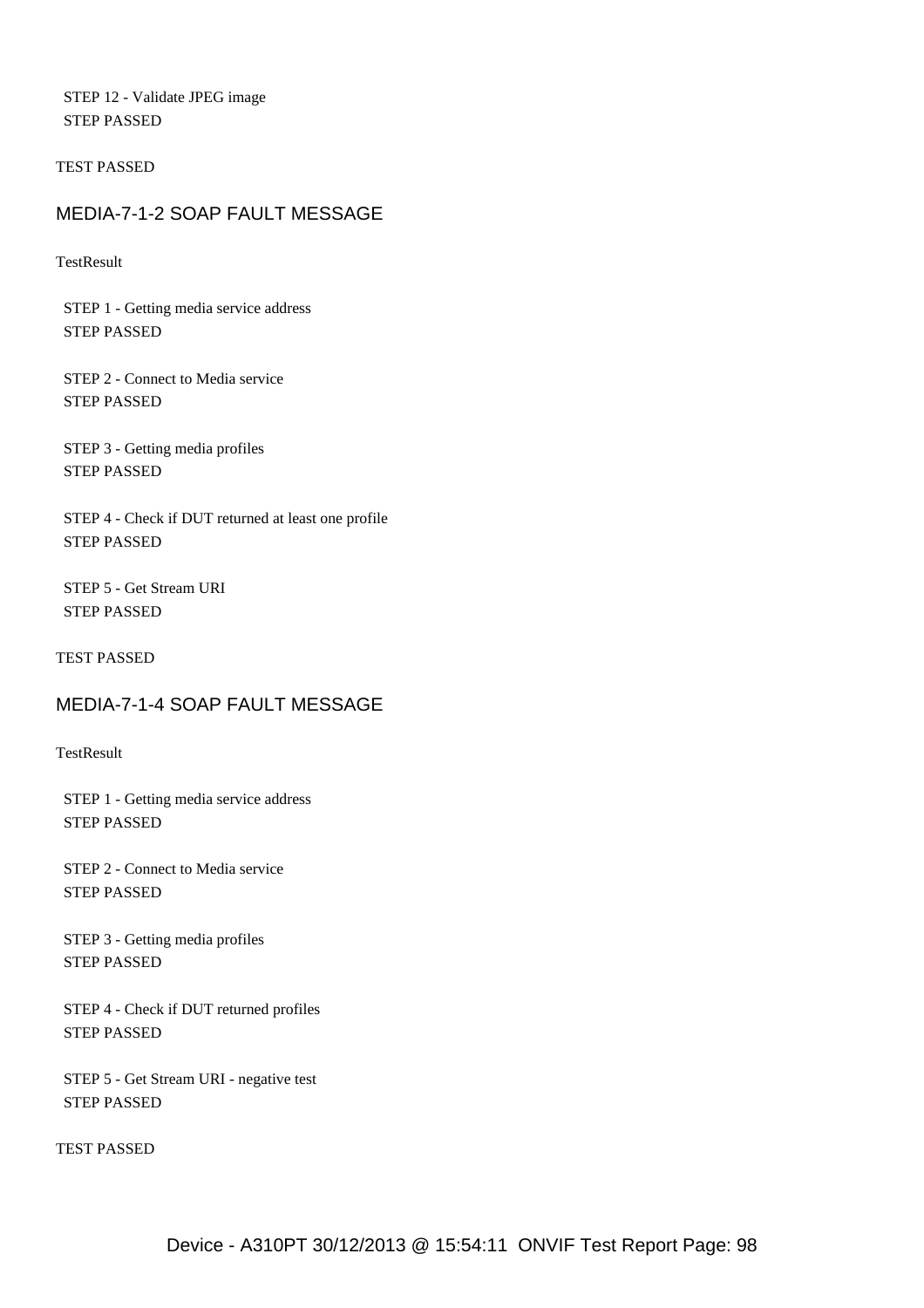## MEDIA-7-1-5 START MULTICAST - INVALID PROFILE TOKEN

**TestResult** 

 STEP 1 - Getting media service address STEP PASSED

 STEP 2 - Connect to Media service STEP PASSED

 STEP 3 - Getting media profiles STEP PASSED

 STEP 4 - Check if the DUT returned media profiles STEP PASSED

 STEP 5 - StartMulticastStreaming - negative test STEP PASSED

TEST PASSED

# Real Time Streaming

# RTSS-1-1-27 MEDIA STREAMING – GUARANTEED NUMBER OF VIDEO ENCODER INSTANCES (RTP-Unicast/UDP)

**TestResult** 

 STEP 1 - Getting media service address STEP PASSED

 STEP 2 - Connect to Media service STEP PASSED

 STEP 3 - Getting video source configurations STEP PASSED

 STEP 4 - Check if there are Video Source Configurations at the DUT STEP PASSED

STEP 5 - Getting guaranteed number of video encoder instances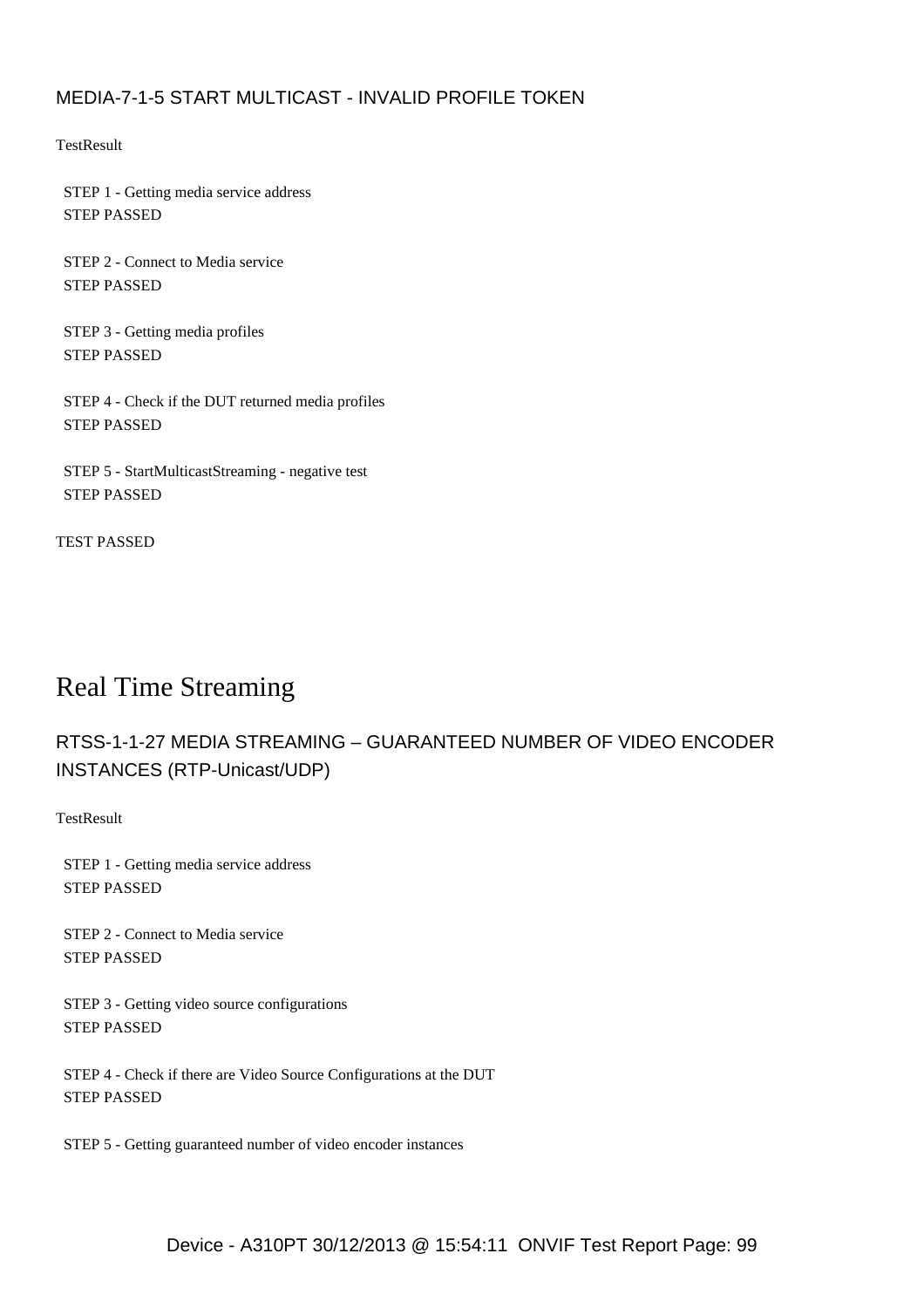1 profiles with VideoSourceConfiguration 'VSCIR0' are needed for test

 STEP 6 - Getting media profiles STEP PASSED

 STEP 7 - Check if the DUT returned any profiles STEP PASSED

Use existing profiles for test

 STEP 8 - Check that required number of profiles has been achieved STEP PASSED

 STEP 9 - Get video encoder configuration options STEP PASSED

 STEP 10 - Setting video encoder configuration STEP PASSED

 STEP 11 - Get Stream URI STEP PASSED

 STEP 12 - [Profile: Media Profile 1] Init Environment STEP PASSED

 STEP 13 - [Profile: Media Profile 1] DESCRIBE STEP PASSED

 STEP 14 - [Profile: Media Profile 1] Open Stream STEP PASSED

 STEP 15 - [Profile: Media Profile 1] Checking filters STEP PASSED

 STEP 16 - [Profile: Media Profile 1] SETUP STEP PASSED

 STEP 17 - [Profile: Media Profile 1] PLAY STEP PASSED

 STEP 18 - [Profile: Media Profile 1] Wait Stream STEP PASSED

 STEP 19 - Closing streams STEP PASSED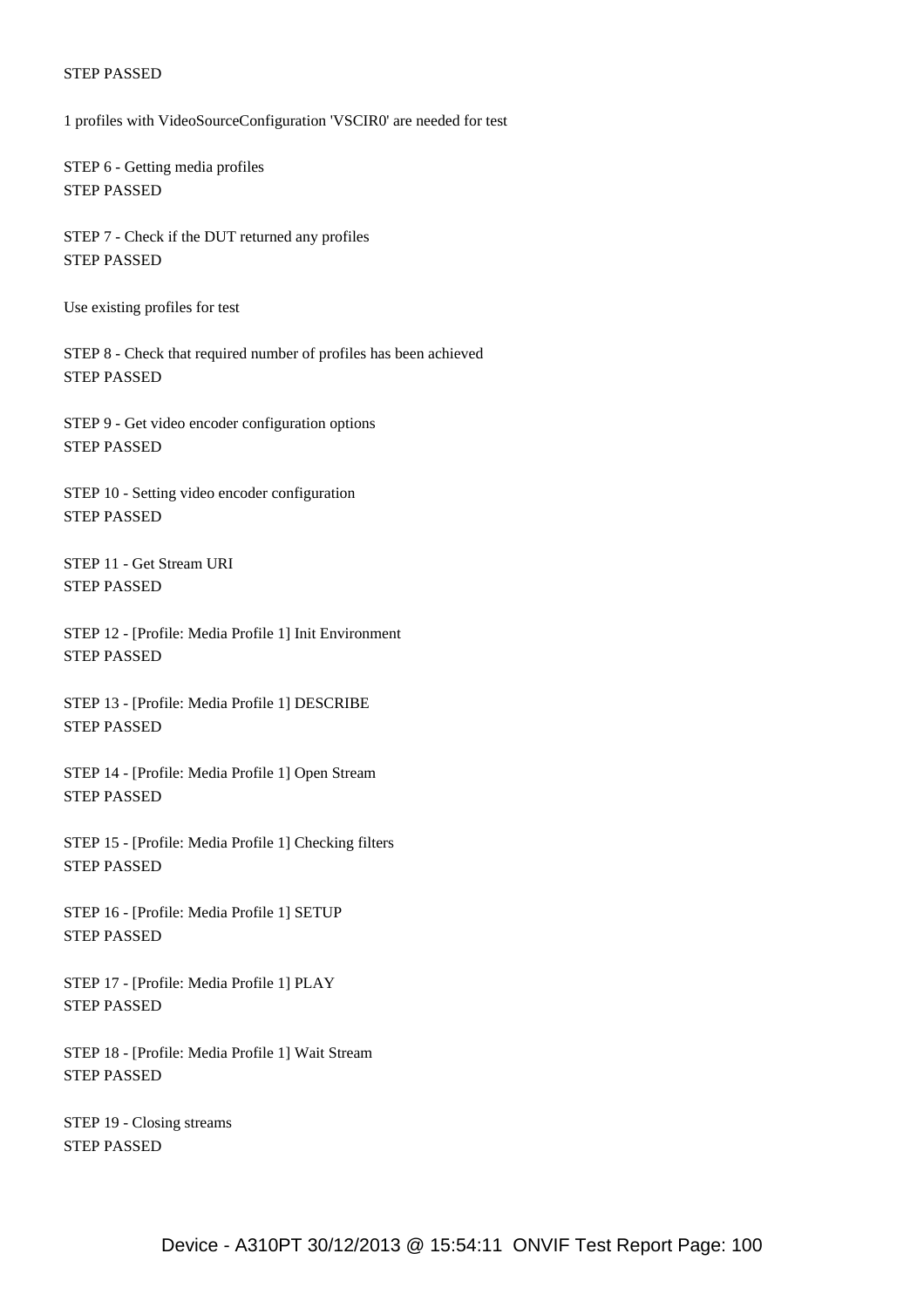STEP 20 - Check for test results STEP PASSED

 STEP 21 - Getting guaranteed number of video encoder instances STEP PASSED

1 profiles with VideoSourceConfiguration 'VSCDLTV0' are needed for test

 STEP 22 - Getting media profiles STEP PASSED

 STEP 23 - Check if the DUT returned any profiles STEP PASSED

Use existing profiles for test

 STEP 24 - Check that required number of profiles has been achieved STEP PASSED

 STEP 25 - Get video encoder configuration options STEP PASSED

 STEP 26 - Setting video encoder configuration STEP PASSED

 STEP 27 - Get Stream URI STEP PASSED

 STEP 28 - [Profile: Media Profile 0] Init Environment STEP PASSED

 STEP 29 - [Profile: Media Profile 0] DESCRIBE STEP PASSED

 STEP 30 - [Profile: Media Profile 0] Open Stream STEP PASSED

 STEP 31 - [Profile: Media Profile 0] Checking filters STEP PASSED

 STEP 32 - [Profile: Media Profile 0] SETUP STEP PASSED

 STEP 33 - [Profile: Media Profile 0] PLAY STEP PASSED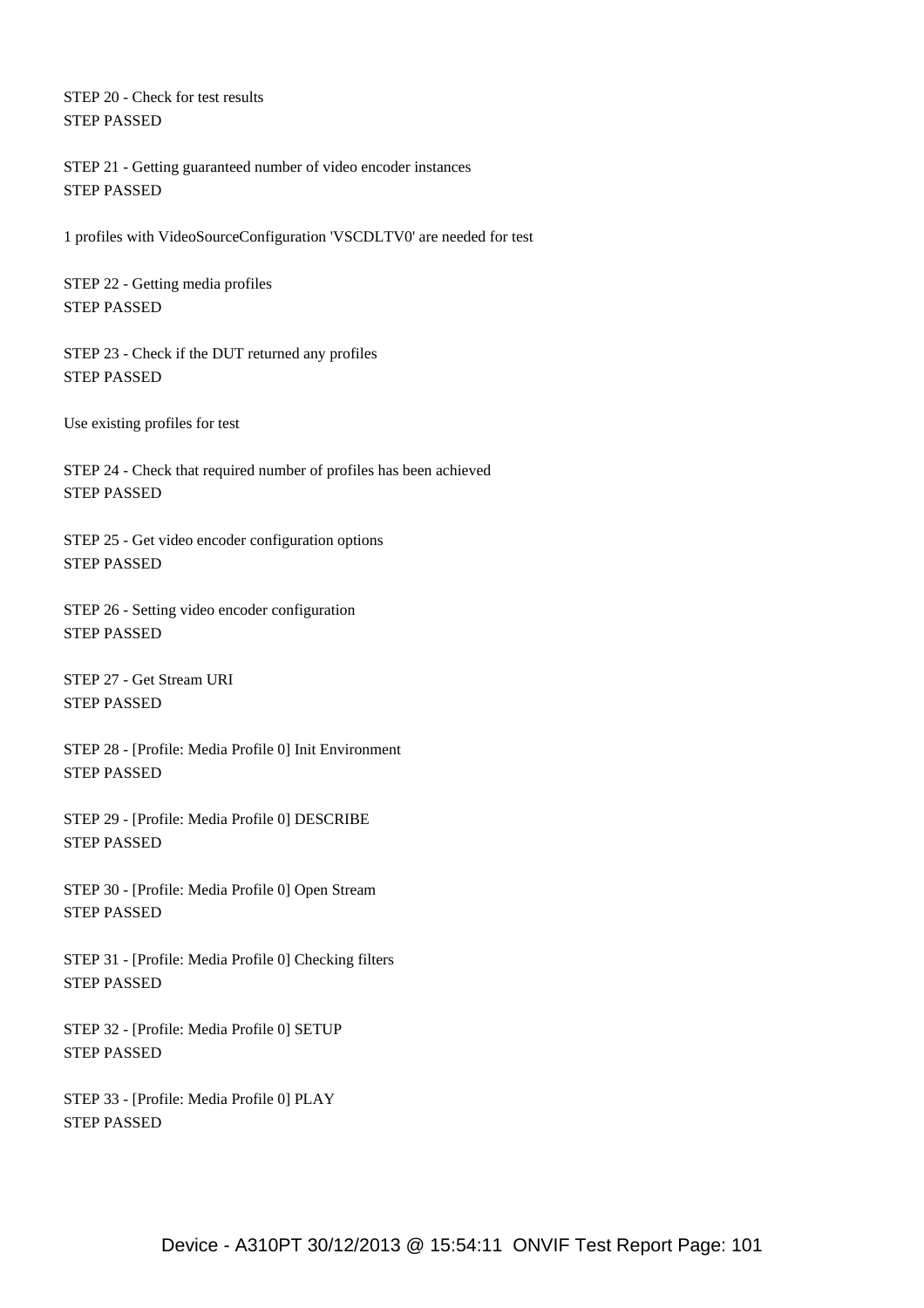STEP 34 - [Profile: Media Profile 0] Wait Stream STEP PASSED

 STEP 35 - Closing streams STEP PASSED

 STEP 36 - Check for test results STEP PASSED

 STEP 37 - Setting video encoder configuration STEP PASSED

 STEP 38 - Setting video encoder configuration STEP PASSED

TEST PASSED

# RTSS-1-1-28 MEDIA STREAMING – GUARANTEED NUMBER OF VIDEO ENCODER INSTANCES (RTP-Unicast/RTSP/HTTP/TCP)

**TestResult** 

 STEP 1 - Getting media service address STEP PASSED

 STEP 2 - Connect to Media service STEP PASSED

 STEP 3 - Getting video source configurations STEP PASSED

 STEP 4 - Check if there are Video Source Configurations at the DUT STEP PASSED

 STEP 5 - Getting guaranteed number of video encoder instances STEP PASSED

1 profiles with VideoSourceConfiguration 'VSCIR0' are needed for test

 STEP 6 - Getting media profiles STEP PASSED

 STEP 7 - Check if the DUT returned any profiles STEP PASSED

Use existing profiles for test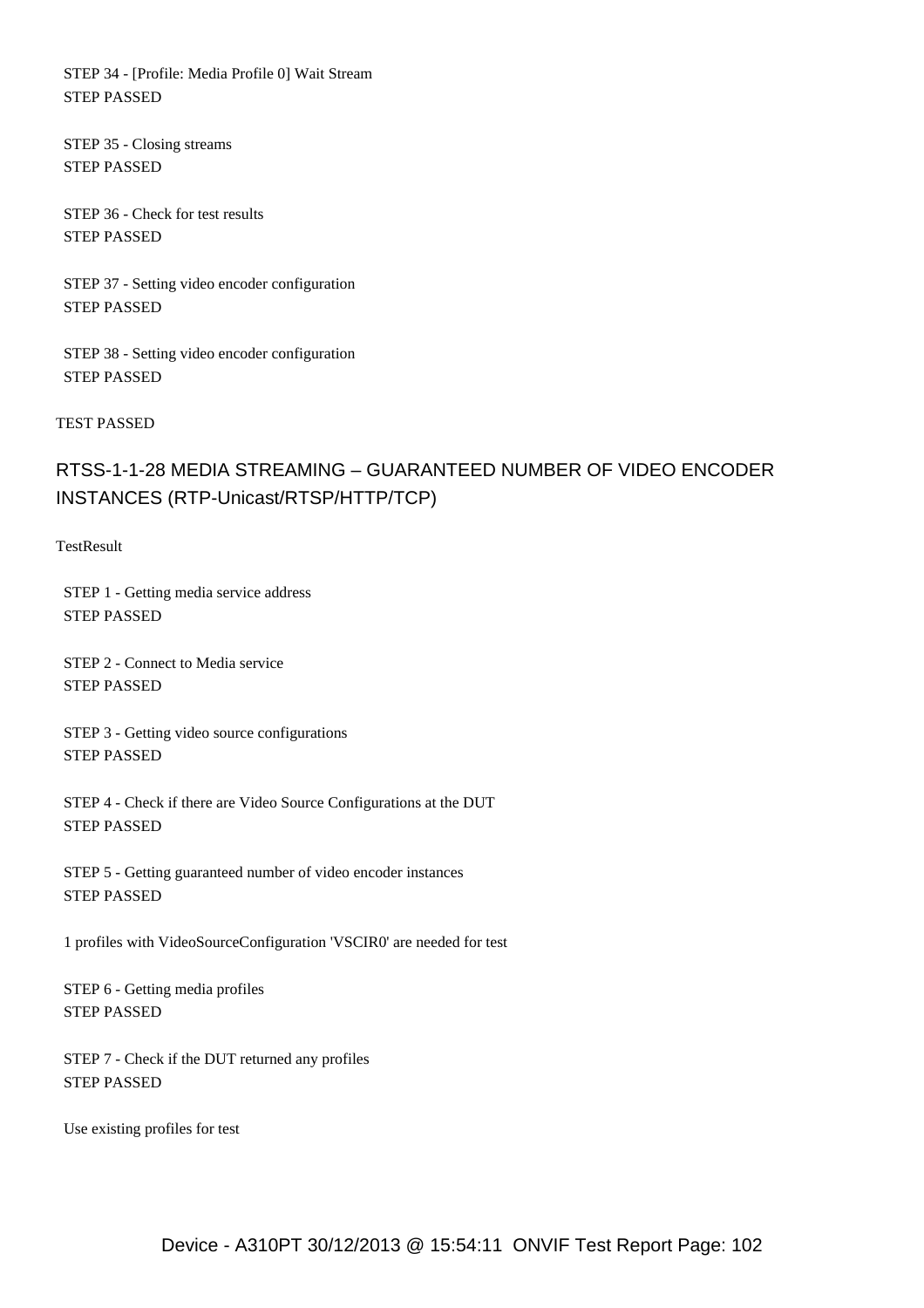STEP 8 - Check that required number of profiles has been achieved STEP PASSED

 STEP 9 - Get video encoder configuration options STEP PASSED

 STEP 10 - Setting video encoder configuration STEP PASSED

 STEP 11 - Get Stream URI STEP PASSED

 STEP 12 - [Profile: Media Profile 1] Init Environment STEP PASSED

 STEP 13 - [Profile: Media Profile 1] DESCRIBE STEP PASSED

 STEP 14 - [Profile: Media Profile 1] Open Stream STEP PASSED

 STEP 15 - [Profile: Media Profile 1] Checking filters STEP PASSED

 STEP 16 - [Profile: Media Profile 1] SETUP STEP PASSED

 STEP 17 - [Profile: Media Profile 1] PLAY STEP PASSED

 STEP 18 - [Profile: Media Profile 1] Wait Stream STEP PASSED

 STEP 19 - Closing streams STEP PASSED

 STEP 20 - Check for test results STEP PASSED

 STEP 21 - Getting guaranteed number of video encoder instances STEP PASSED

1 profiles with VideoSourceConfiguration 'VSCDLTV0' are needed for test

 STEP 22 - Getting media profiles STEP PASSED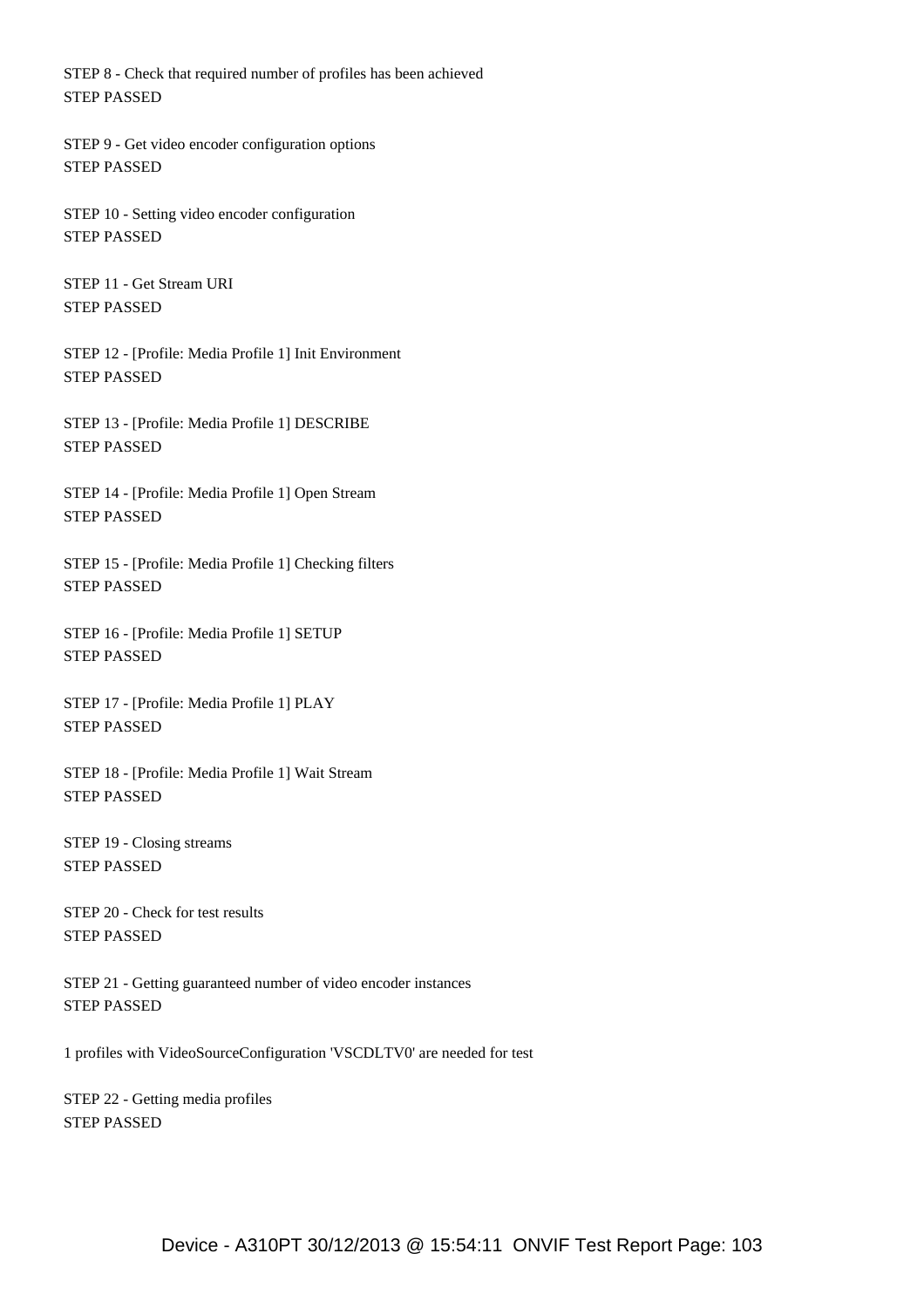STEP 23 - Check if the DUT returned any profiles STEP PASSED

Use existing profiles for test

 STEP 24 - Check that required number of profiles has been achieved STEP PASSED

 STEP 25 - Get video encoder configuration options STEP PASSED

 STEP 26 - Setting video encoder configuration STEP PASSED

 STEP 27 - Get Stream URI STEP PASSED

 STEP 28 - [Profile: Media Profile 0] Init Environment STEP PASSED

 STEP 29 - [Profile: Media Profile 0] DESCRIBE STEP PASSED

 STEP 30 - [Profile: Media Profile 0] Open Stream STEP PASSED

 STEP 31 - [Profile: Media Profile 0] Checking filters STEP PASSED

 STEP 32 - [Profile: Media Profile 0] SETUP STEP PASSED

 STEP 33 - [Profile: Media Profile 0] PLAY STEP PASSED

 STEP 34 - [Profile: Media Profile 0] Wait Stream STEP PASSED

 STEP 35 - Closing streams STEP PASSED

 STEP 36 - Check for test results STEP PASSED

 STEP 37 - Setting video encoder configuration STEP PASSED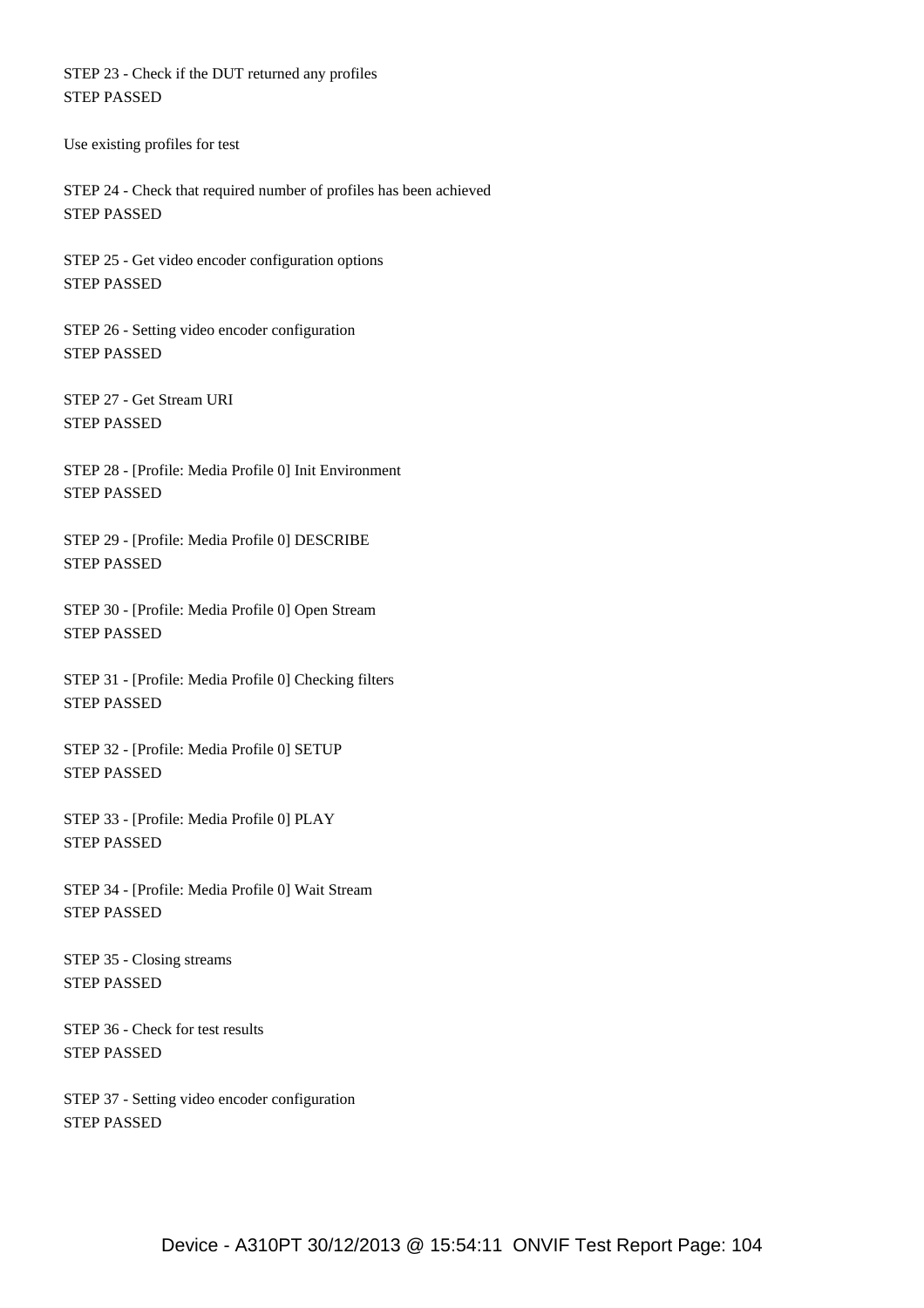STEP 38 - Setting video encoder configuration STEP PASSED

TEST PASSED

## RTSS-1-1-29 MEDIA STREAMING – GUARANTEED NUMBER OF VIDEO ENCODER INSTANCES (RTP/RTSP/TCP)

**TestResult** 

 STEP 1 - Getting media service address STEP PASSED

 STEP 2 - Connect to Media service STEP PASSED

 STEP 3 - Getting video source configurations STEP PASSED

 STEP 4 - Check if there are Video Source Configurations at the DUT STEP PASSED

 STEP 5 - Getting guaranteed number of video encoder instances STEP PASSED

1 profiles with VideoSourceConfiguration 'VSCIR0' are needed for test

 STEP 6 - Getting media profiles STEP PASSED

 STEP 7 - Check if the DUT returned any profiles STEP PASSED

Use existing profiles for test

 STEP 8 - Check that required number of profiles has been achieved STEP PASSED

 STEP 9 - Get video encoder configuration options STEP PASSED

 STEP 10 - Setting video encoder configuration STEP PASSED

 STEP 11 - Get Stream URI STEP PASSED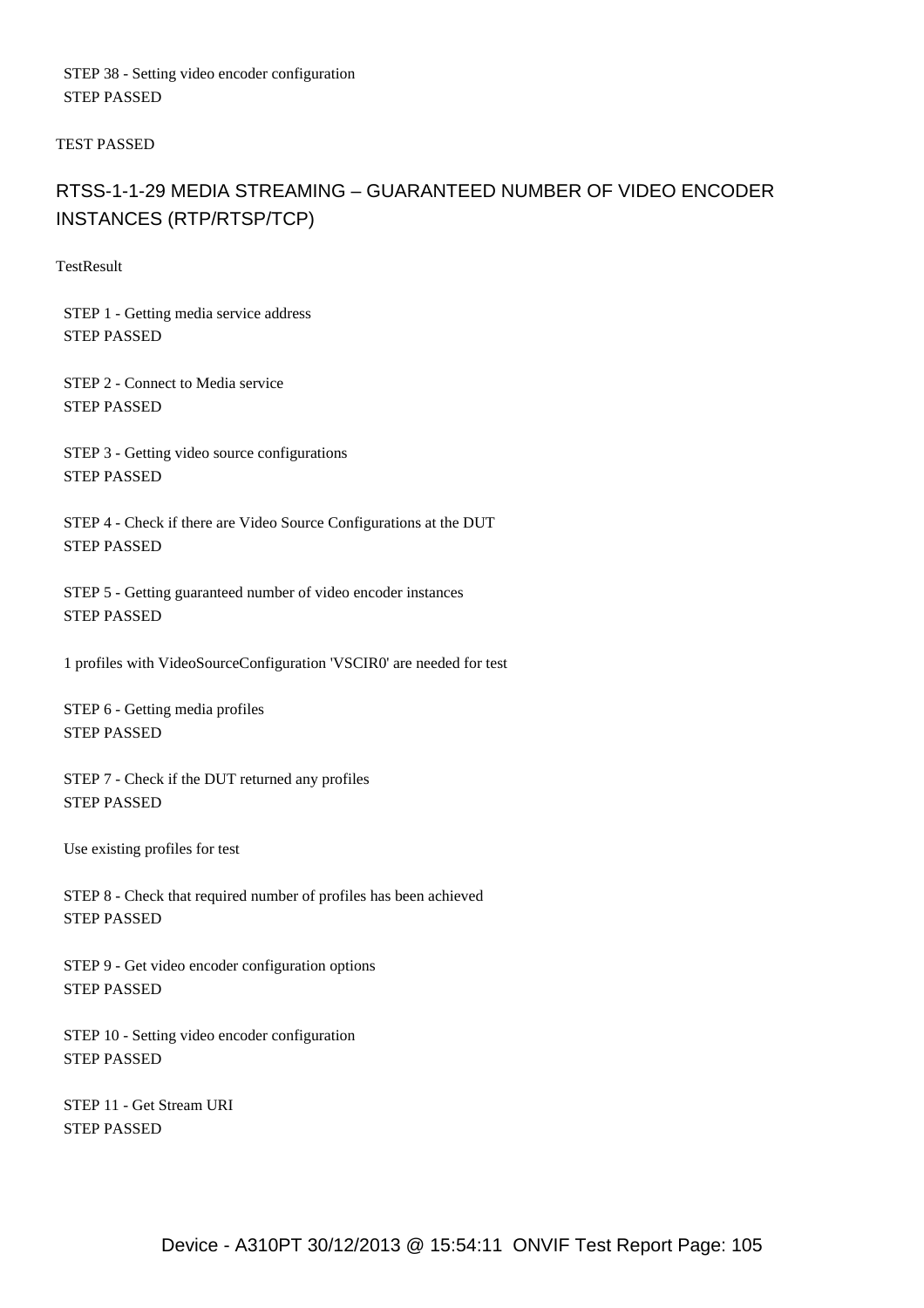STEP 12 - [Profile: Media Profile 1] Init Environment STEP PASSED

 STEP 13 - [Profile: Media Profile 1] DESCRIBE STEP PASSED

 STEP 14 - [Profile: Media Profile 1] Open Stream STEP PASSED

 STEP 15 - [Profile: Media Profile 1] Checking filters STEP PASSED

 STEP 16 - [Profile: Media Profile 1] SETUP STEP PASSED

 STEP 17 - [Profile: Media Profile 1] PLAY STEP PASSED

 STEP 18 - [Profile: Media Profile 1] Wait Stream STEP PASSED

 STEP 19 - Closing streams STEP PASSED

 STEP 20 - Check for test results STEP PASSED

 STEP 21 - Getting guaranteed number of video encoder instances STEP PASSED

1 profiles with VideoSourceConfiguration 'VSCDLTV0' are needed for test

 STEP 22 - Getting media profiles STEP PASSED

 STEP 23 - Check if the DUT returned any profiles STEP PASSED

Use existing profiles for test

 STEP 24 - Check that required number of profiles has been achieved STEP PASSED

 STEP 25 - Get video encoder configuration options STEP PASSED

STEP 26 - Setting video encoder configuration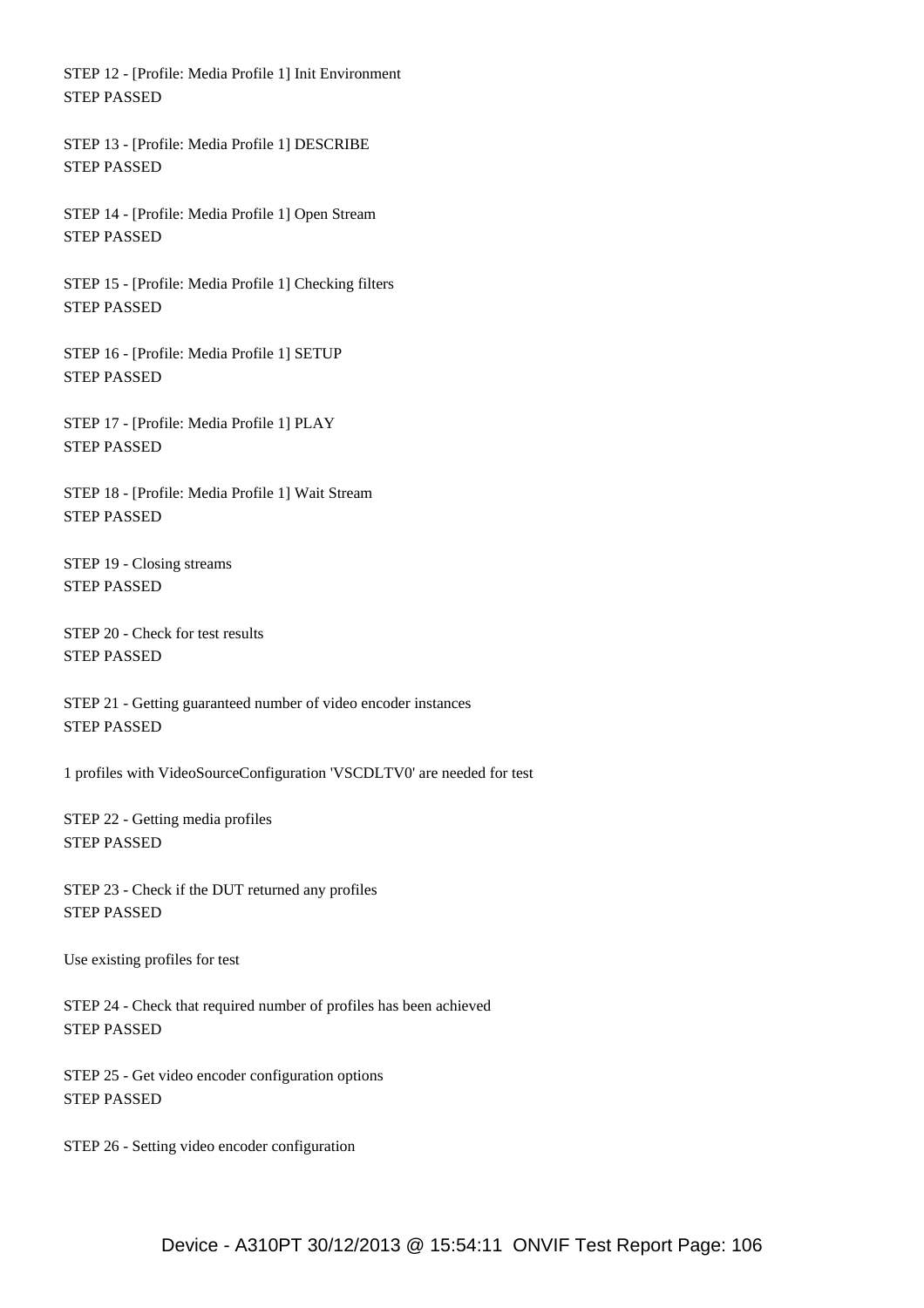STEP 27 - Get Stream URI STEP PASSED

 STEP 28 - [Profile: Media Profile 0] Init Environment STEP PASSED

 STEP 29 - [Profile: Media Profile 0] DESCRIBE STEP PASSED

 STEP 30 - [Profile: Media Profile 0] Open Stream STEP PASSED

 STEP 31 - [Profile: Media Profile 0] Checking filters STEP PASSED

 STEP 32 - [Profile: Media Profile 0] SETUP STEP PASSED

 STEP 33 - [Profile: Media Profile 0] PLAY STEP PASSED

 STEP 34 - [Profile: Media Profile 0] Wait Stream STEP PASSED

 STEP 35 - Closing streams STEP PASSED

 STEP 36 - Check for test results STEP PASSED

 STEP 37 - Setting video encoder configuration STEP PASSED

 STEP 38 - Setting video encoder configuration STEP PASSED

#### TEST PASSED

## RTSS-1-1-30 MEDIA STREAMING – GUARANTEED NUMBER OF VIDEO ENCODER INSTANCES (MIX OF TRANSPORT TYPES)

**TestResult** 

 STEP 1 - Getting media service address STEP PASSED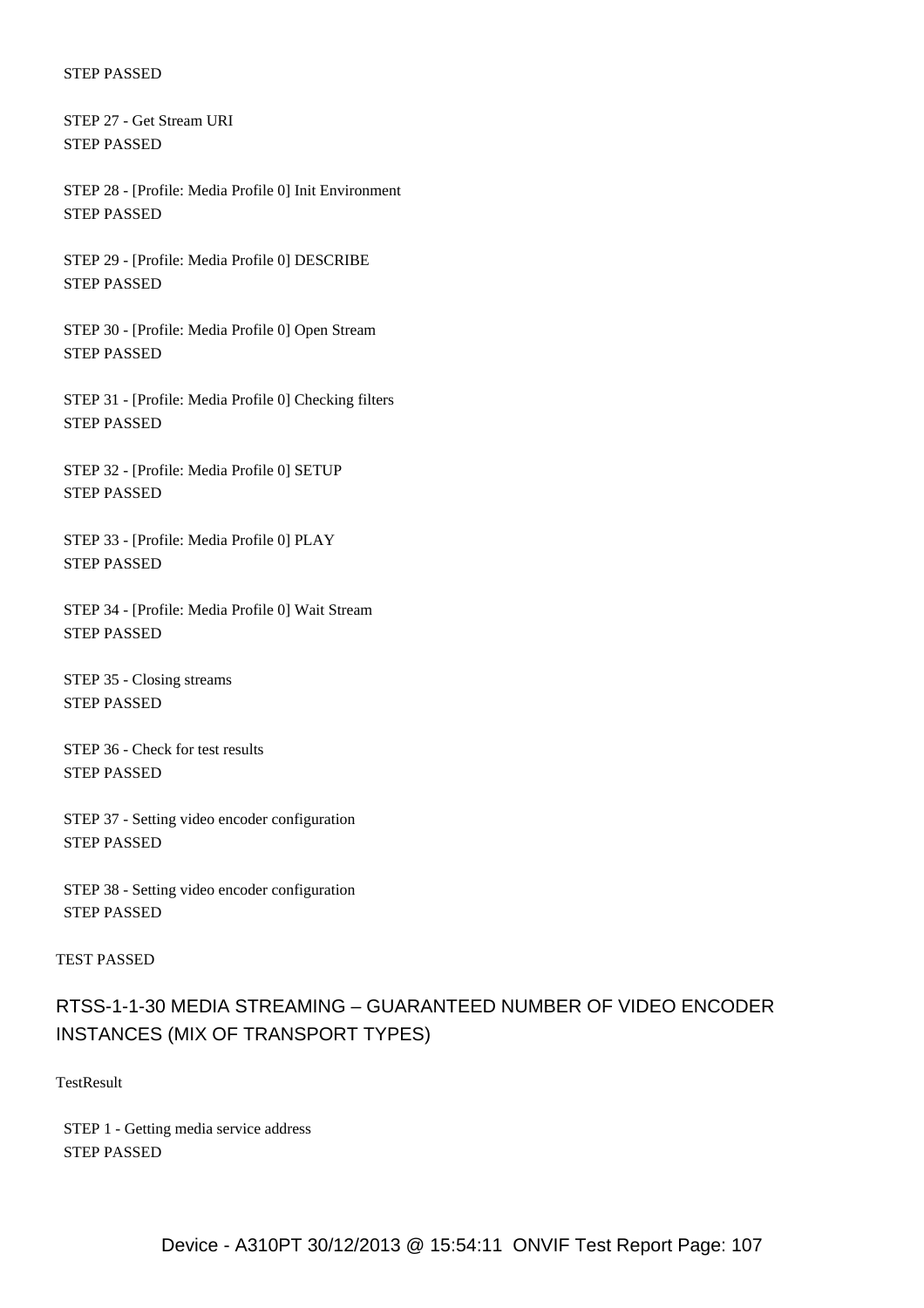STEP 2 - Connect to Media service STEP PASSED

 STEP 3 - Getting video source configurations STEP PASSED

 STEP 4 - Check if there are Video Source Configurations at the DUT STEP PASSED

 STEP 5 - Getting guaranteed number of video encoder instances STEP PASSED

1 profiles with VideoSourceConfiguration 'VSCIR0' are needed for test

 STEP 6 - Getting media profiles STEP PASSED

 STEP 7 - Check if the DUT returned any profiles STEP PASSED

Use existing profiles for test

 STEP 8 - Check that required number of profiles has been achieved STEP PASSED

 STEP 9 - Get video encoder configuration options STEP PASSED

 STEP 10 - Setting video encoder configuration STEP PASSED

 STEP 11 - Get Stream URI STEP PASSED

 STEP 12 - [Profile: Media Profile 1] Init Environment STEP PASSED

 STEP 13 - [Profile: Media Profile 1] DESCRIBE STEP PASSED

 STEP 14 - [Profile: Media Profile 1] Open Stream STEP PASSED

 STEP 15 - [Profile: Media Profile 1] Checking filters STEP PASSED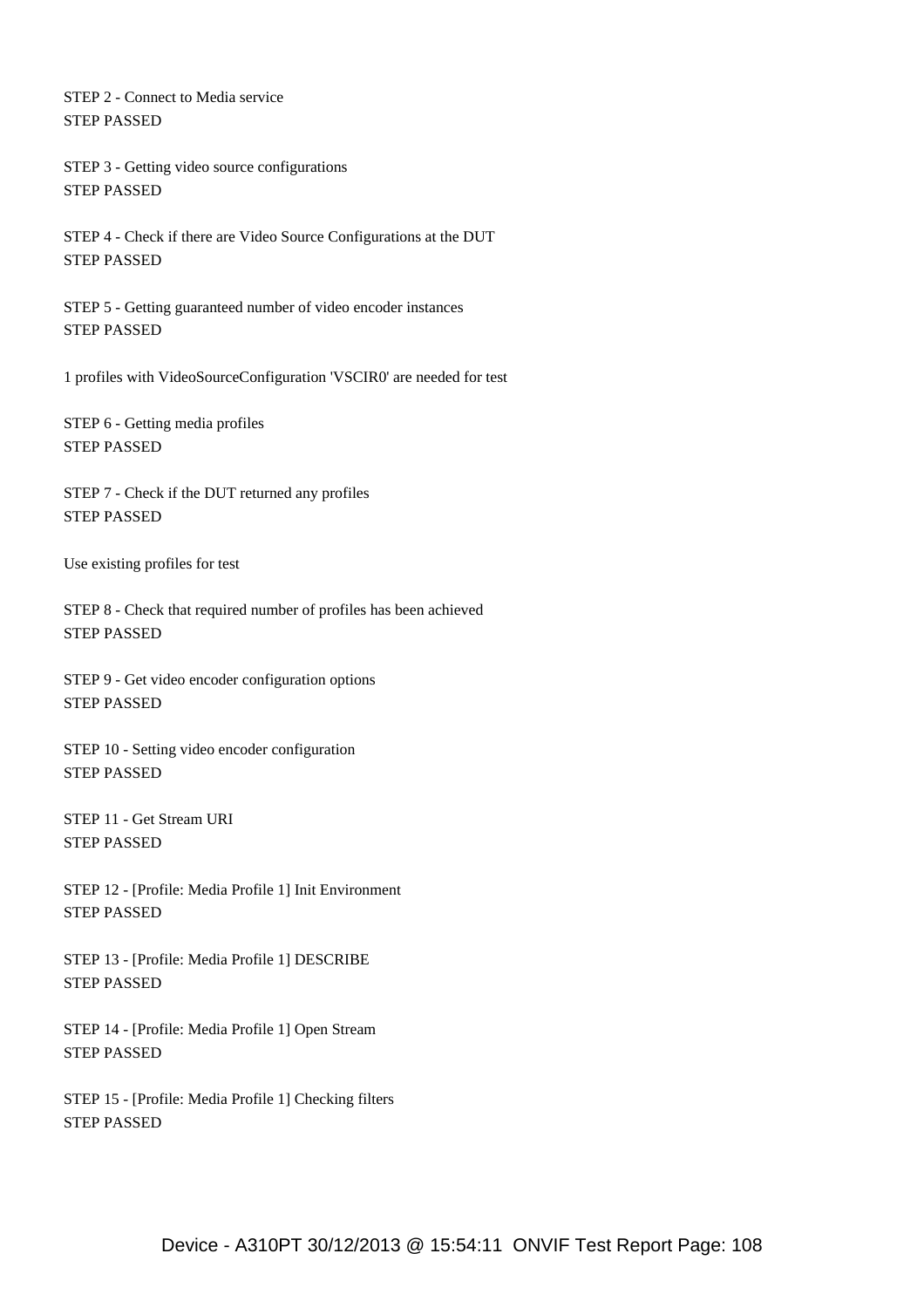STEP 16 - [Profile: Media Profile 1] SETUP STEP PASSED

 STEP 17 - [Profile: Media Profile 1] PLAY STEP PASSED

 STEP 18 - [Profile: Media Profile 1] Wait Stream STEP PASSED

 STEP 19 - Closing streams STEP PASSED

 STEP 20 - Check for test results STEP PASSED

 STEP 21 - Getting guaranteed number of video encoder instances STEP PASSED

1 profiles with VideoSourceConfiguration 'VSCDLTV0' are needed for test

 STEP 22 - Getting media profiles STEP PASSED

 STEP 23 - Check if the DUT returned any profiles STEP PASSED

Use existing profiles for test

 STEP 24 - Check that required number of profiles has been achieved STEP PASSED

 STEP 25 - Get video encoder configuration options STEP PASSED

 STEP 26 - Setting video encoder configuration STEP PASSED

 STEP 27 - Get Stream URI STEP PASSED

 STEP 28 - [Profile: Media Profile 0] Init Environment STEP PASSED

 STEP 29 - [Profile: Media Profile 0] DESCRIBE STEP PASSED

STEP 30 - [Profile: Media Profile 0] Open Stream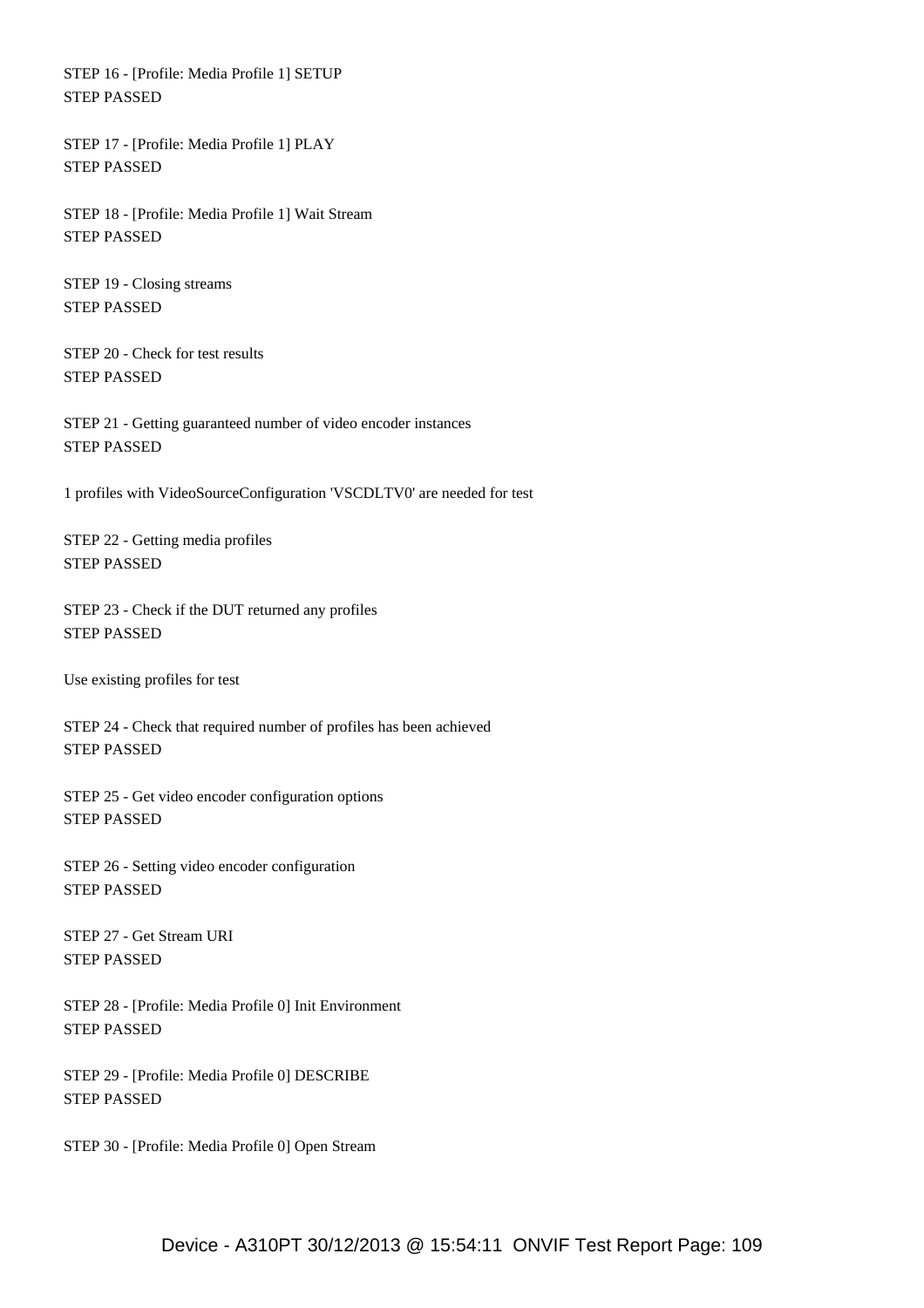STEP 31 - [Profile: Media Profile 0] Checking filters STEP PASSED

 STEP 32 - [Profile: Media Profile 0] SETUP STEP PASSED

 STEP 33 - [Profile: Media Profile 0] PLAY STEP PASSED

 STEP 34 - [Profile: Media Profile 0] Wait Stream STEP PASSED

 STEP 35 - Closing streams STEP PASSED

 STEP 36 - Check for test results STEP PASSED

 STEP 37 - Setting video encoder configuration STEP PASSED

 STEP 38 - Setting video encoder configuration STEP PASSED

TEST PASSED

## RTSS-1-1-31 MEDIA CONTROL – RTSP/TCP

**TestResult** 

 STEP 1 - Getting media service address STEP PASSED

 STEP 2 - Connect to Media service STEP PASSED

 STEP 3 - Getting media profiles STEP PASSED

 STEP 4 - Select profile with JPEG Video encoder configuration STEP PASSED

 STEP 5 - Check if required profile found STEP PASSED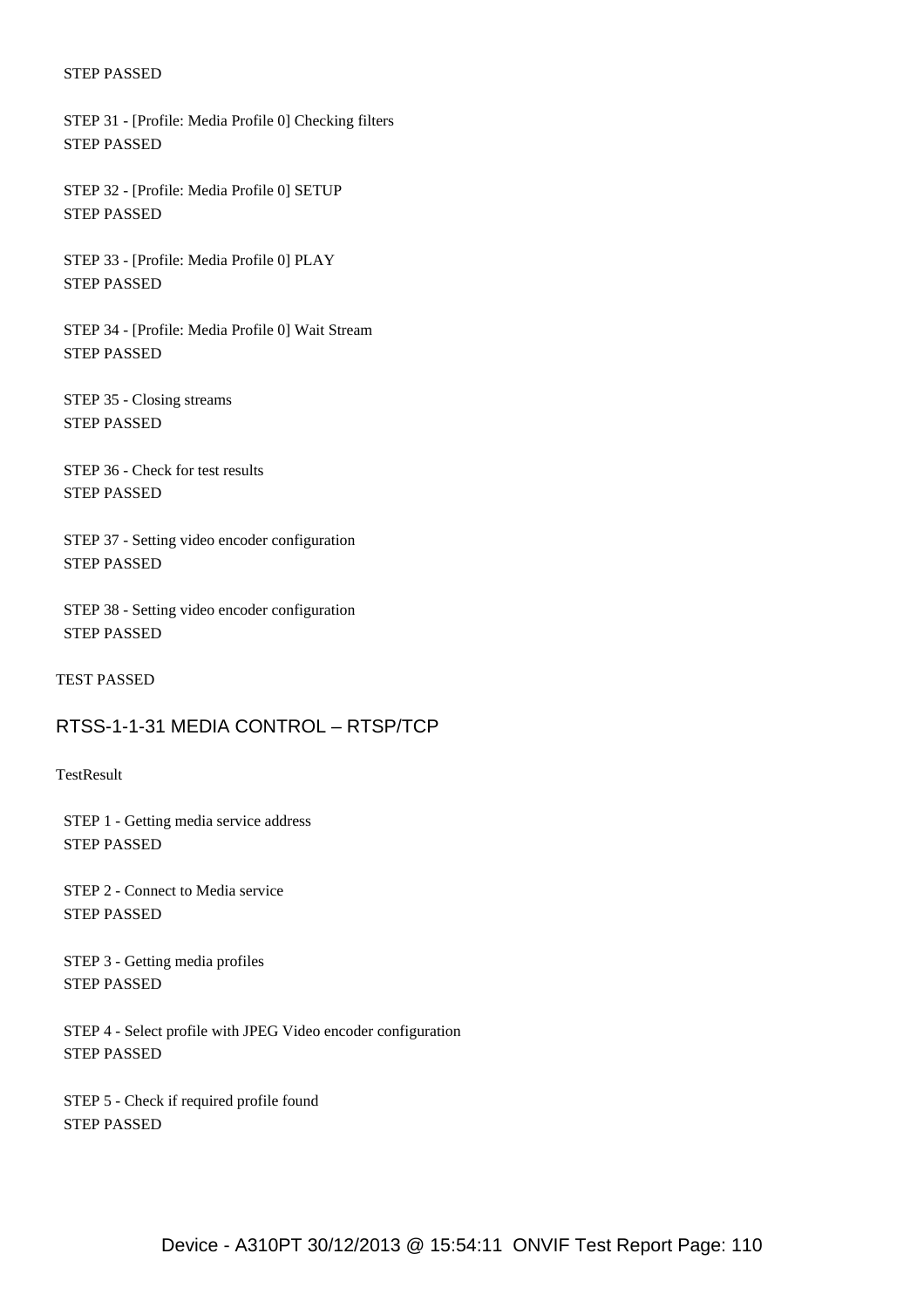STEP 6 - Check that options for JPEG encoder are received STEP PASSED

 STEP 7 - Setting video encoder configuration STEP PASSED

 STEP 8 - Get Stream URI STEP PASSED

 STEP 9 - Init Environment STEP PASSED

 STEP 10 - OPTIONS STEP PASSED

 STEP 11 - Check Options STEP PASSED

 STEP 12 - DESCRIBE STEP PASSED

 STEP 13 - Open Stream STEP PASSED

 STEP 14 - Checking filters STEP PASSED

 STEP 15 - SETUP STEP PASSED

 STEP 16 - PLAY STEP PASSED

 STEP 17 - Wait Stream STEP PASSED

 STEP 18 - 5 seconds of playing media STEP PASSED

 STEP 19 - Stop Thread STEP PASSED

 STEP 20 - TEARDOWN STEP PASSED

 STEP 21 - Setting video encoder configuration STEP PASSED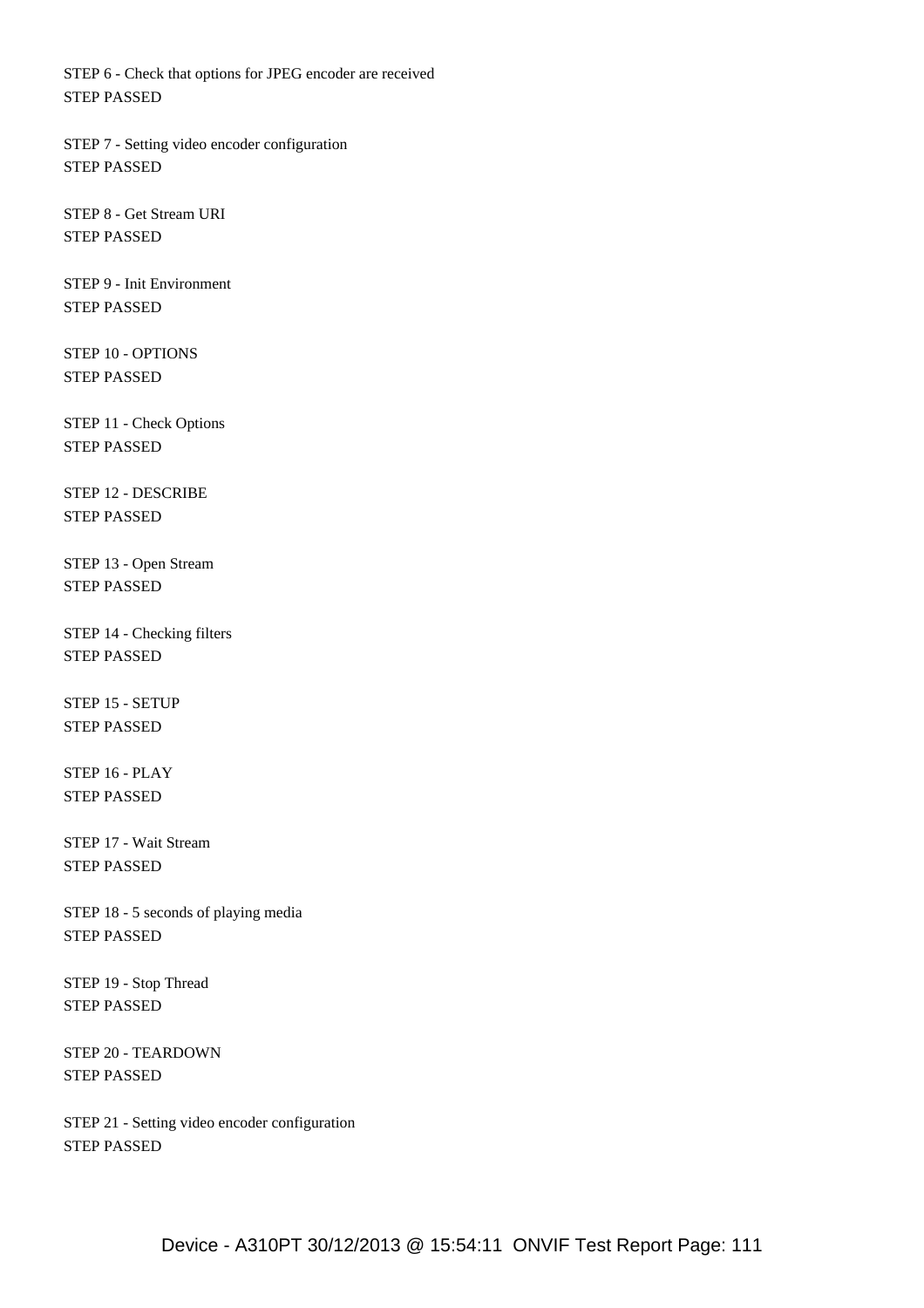### TEST PASSED

## RTSS-1-1-32 MEDIA STREAMING – RTSP KEEPALIVE (SET\_PARAMETER)

**TestResult** 

 STEP 1 - Getting media service address STEP PASSED

 STEP 2 - Connect to Media service STEP PASSED

 STEP 3 - Getting media profiles STEP PASSED

 STEP 4 - Select profile with JPEG Video encoder configuration STEP PASSED

 STEP 5 - Check if required profile found STEP PASSED

 STEP 6 - Check that options for JPEG encoder are received STEP PASSED

 STEP 7 - Setting video encoder configuration STEP PASSED

 STEP 8 - Get Stream URI STEP PASSED

 STEP 9 - Init Environment STEP PASSED

 STEP 10 - DESCRIBE STEP PASSED

 STEP 11 - Open Stream STEP PASSED

 STEP 12 - Checking filters STEP PASSED

 STEP 13 - SETUP STEP PASSED

STEP 14 - PLAY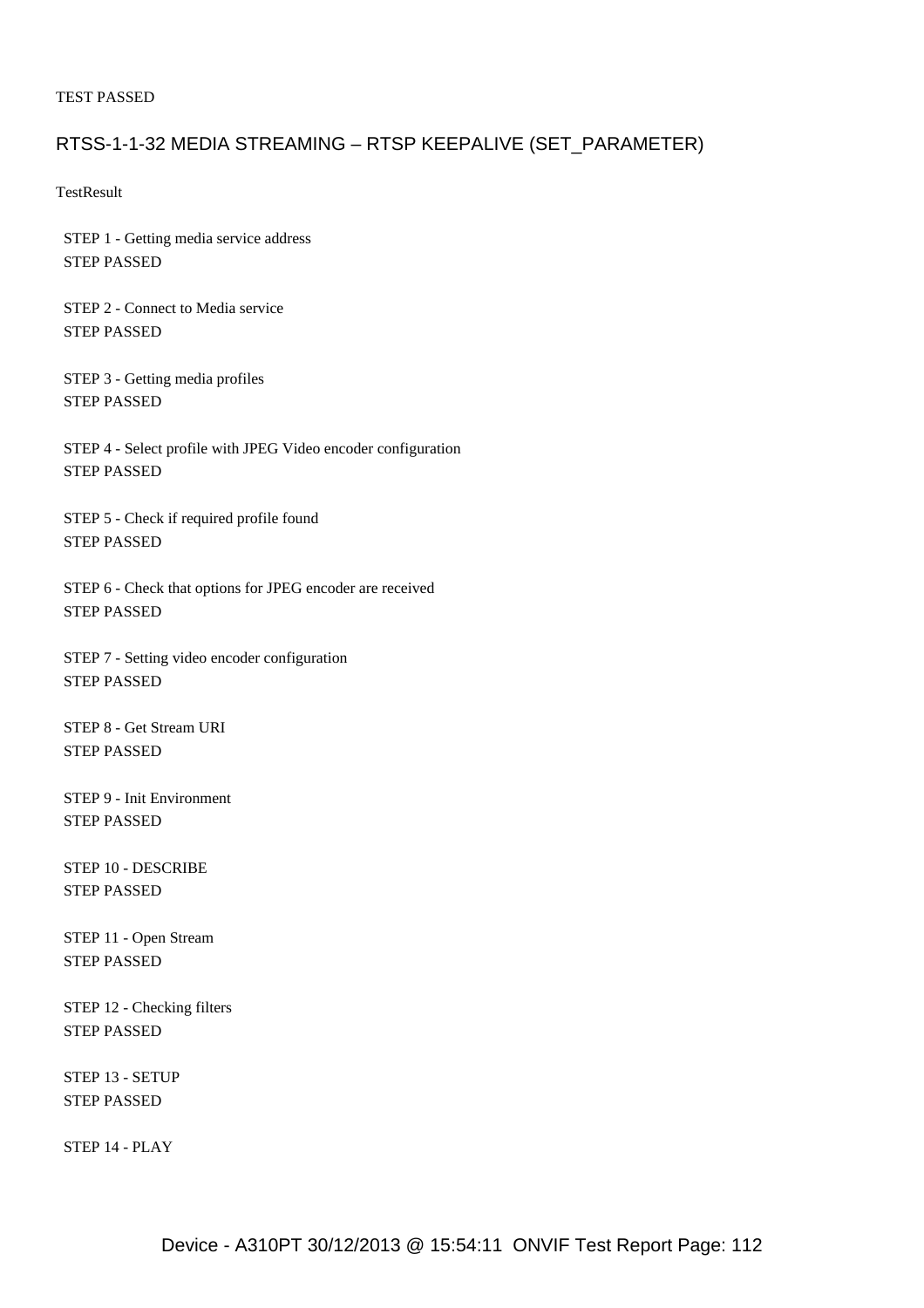STEP 15 - Wait Stream STEP PASSED

 STEP 16 - 5 seconds of playing media STEP PASSED

 STEP 17 - Stop Thread STEP PASSED

 STEP 18 - TEARDOWN STEP PASSED

 STEP 19 - Setting video encoder configuration STEP PASSED

TEST PASSED

### RTSS-1-1-33 MEDIA STREAMING - RTSP KEEPALIVE (OPTIONS)

**TestResult** 

 STEP 1 - Getting media service address STEP PASSED

 STEP 2 - Connect to Media service STEP PASSED

 STEP 3 - Getting media profiles STEP PASSED

 STEP 4 - Select profile with JPEG Video encoder configuration STEP PASSED

 STEP 5 - Check if required profile found STEP PASSED

 STEP 6 - Check that options for JPEG encoder are received STEP PASSED

 STEP 7 - Setting video encoder configuration STEP PASSED

 STEP 8 - Get Stream URI STEP PASSED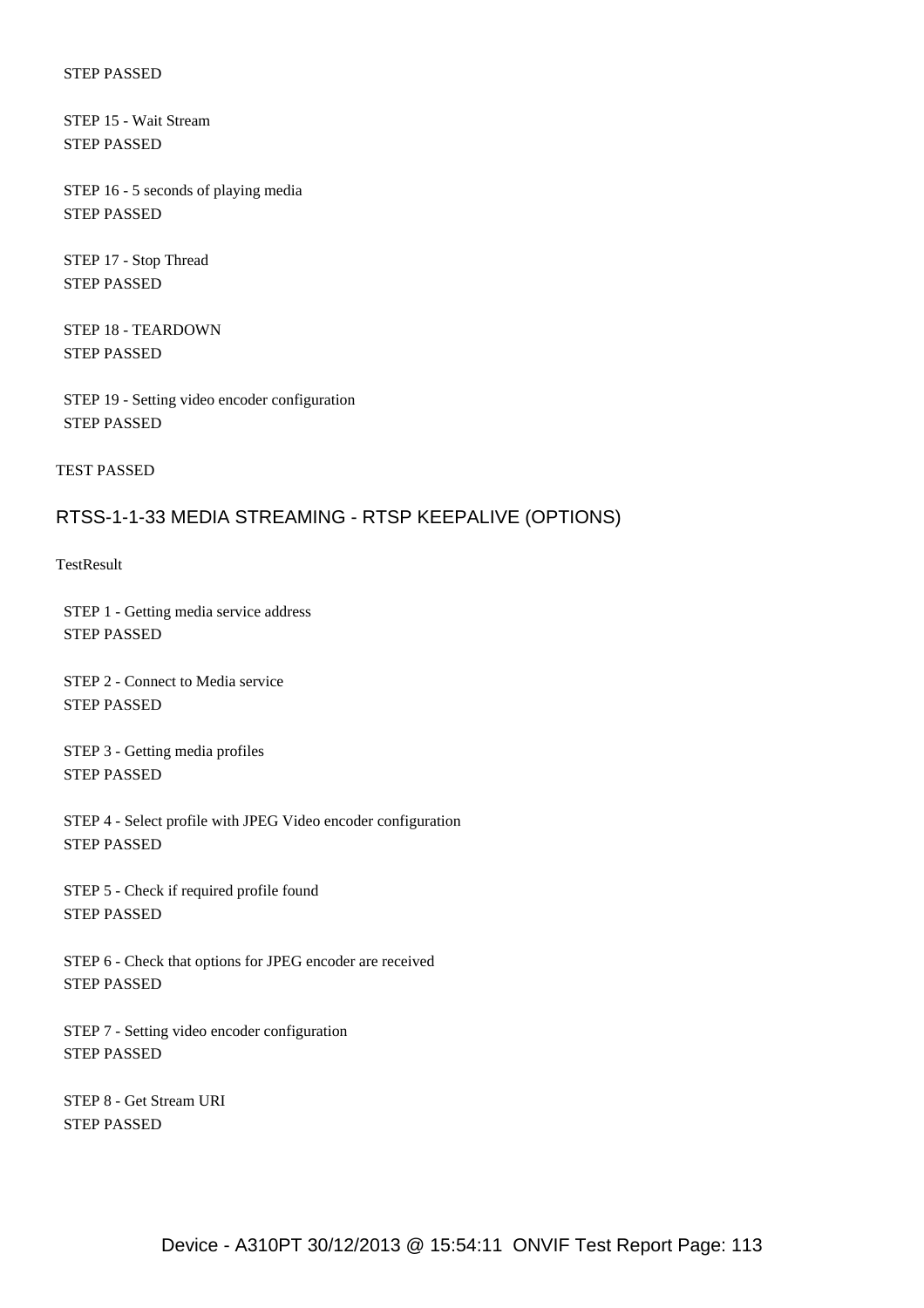STEP 9 - Init Environment STEP PASSED

 STEP 10 - DESCRIBE STEP PASSED

 STEP 11 - Open Stream STEP PASSED

 STEP 12 - Checking filters STEP PASSED

 STEP 13 - SETUP STEP PASSED

 STEP 14 - PLAY STEP PASSED

 STEP 15 - Wait Stream STEP PASSED

 STEP 16 - 5 seconds of playing media STEP PASSED

 STEP 17 - Stop Thread STEP PASSED

 STEP 18 - TEARDOWN STEP PASSED

 STEP 19 - Setting video encoder configuration STEP PASSED

### TEST PASSED

## RTSS-1-1-34 MEDIA STREAMING – JPEG (RTP-Unicast/UDP)

### **TestResult**

 STEP 1 - Getting media service address STEP PASSED

 STEP 2 - Connect to Media service STEP PASSED

 STEP 3 - Getting media profiles STEP PASSED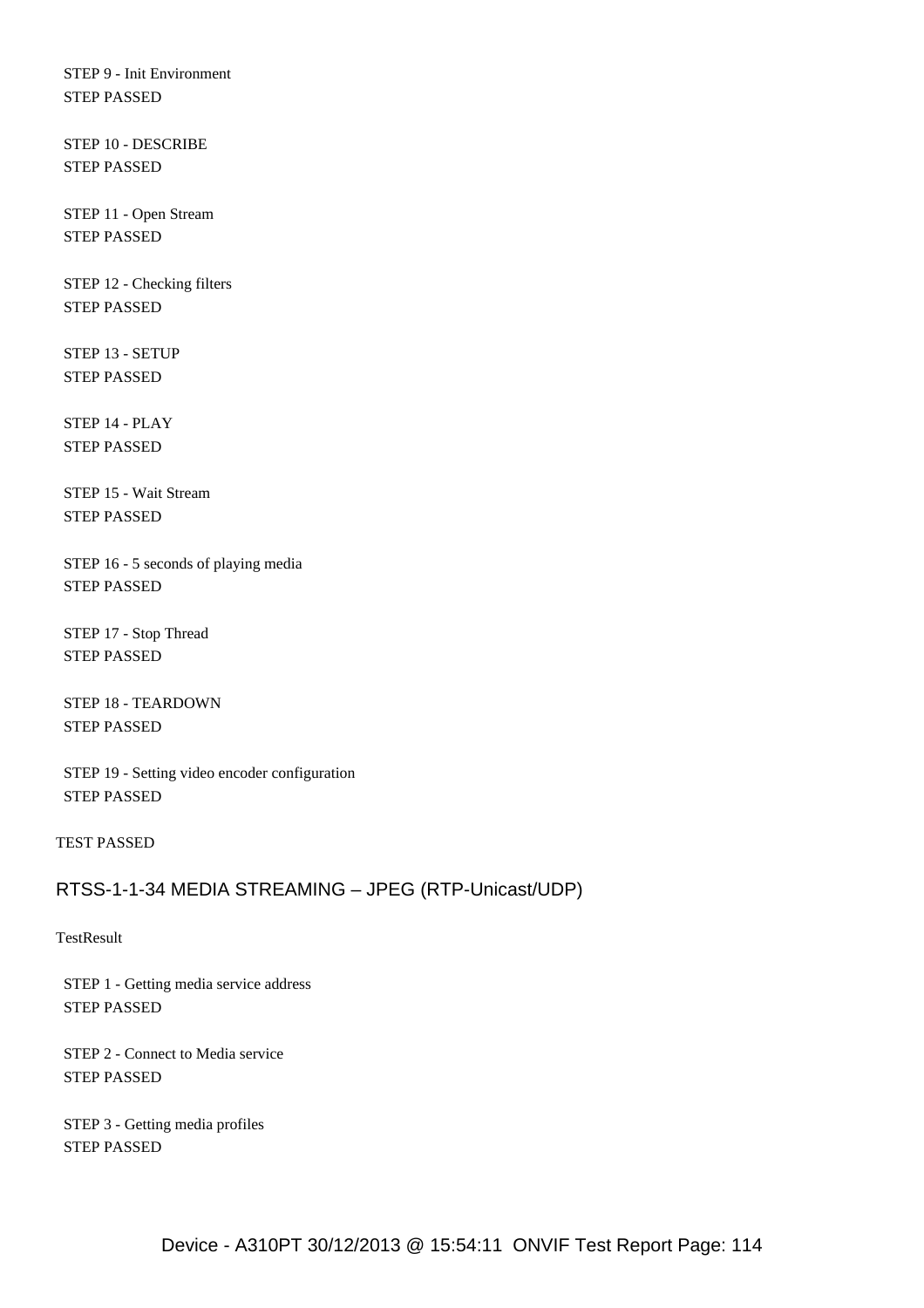STEP 4 - Select profile with JPEG Video encoder configuration STEP PASSED

 STEP 5 - Check if required profile found STEP PASSED

 STEP 6 - Check that options for JPEG encoder are received STEP PASSED

 STEP 7 - Setting video encoder configuration STEP PASSED

 STEP 8 - Get Stream URI STEP PASSED

 STEP 9 - Init Environment STEP PASSED

 STEP 10 - DESCRIBE STEP PASSED

 STEP 11 - Open Stream STEP PASSED

 STEP 12 - Checking filters STEP PASSED

 STEP 13 - SETUP STEP PASSED

 STEP 14 - PLAY STEP PASSED

 STEP 15 - Wait Stream STEP PASSED

 STEP 16 - 5 seconds of playing media STEP PASSED

 STEP 17 - Stop Thread STEP PASSED

 STEP 18 - TEARDOWN STEP PASSED

STEP 19 - Setting video encoder configuration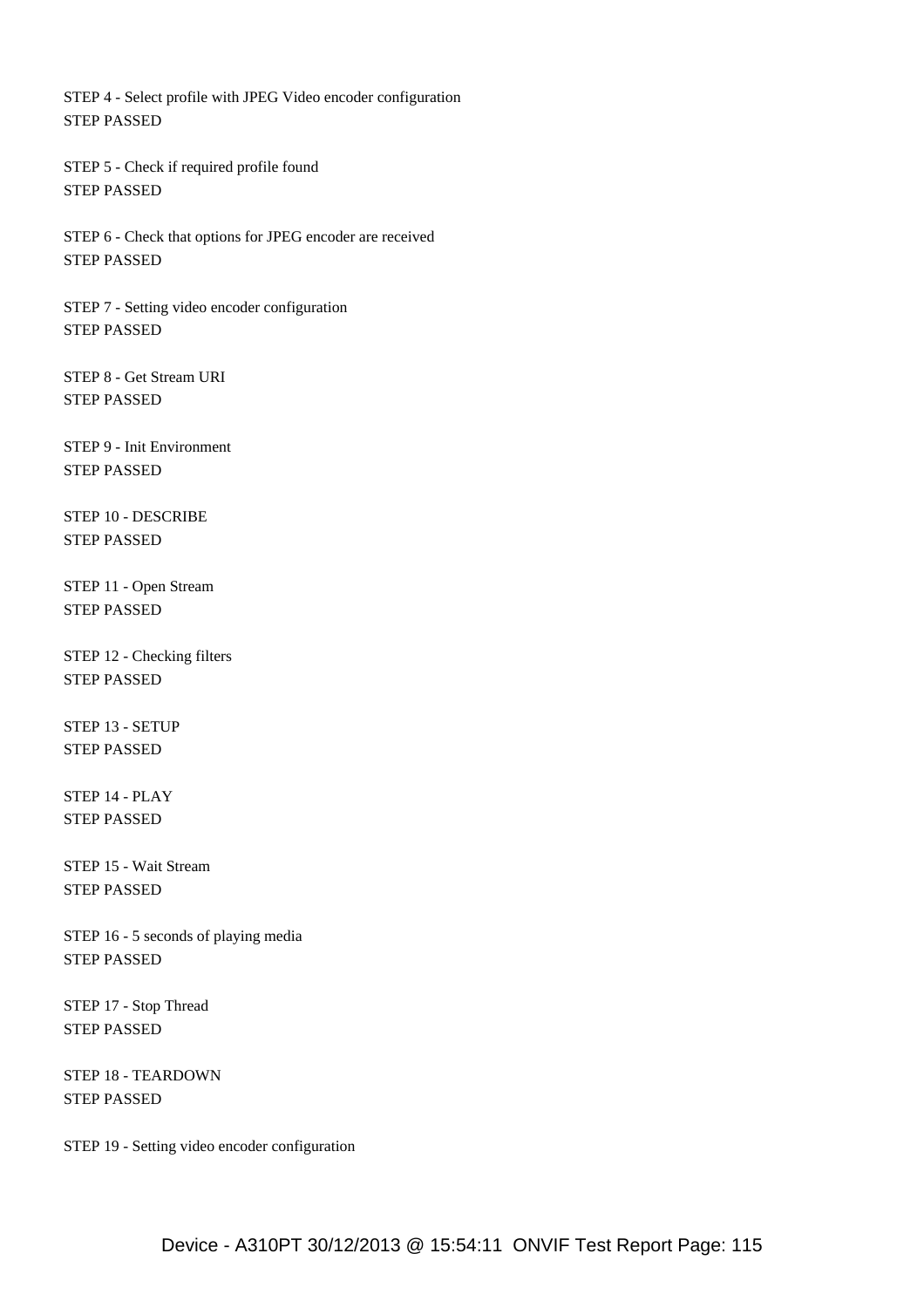TEST PASSED

### RTSS-1-1-35 MEDIA STREAMING - JPEG (RTP-Unicast/RTSP/HTTP/TCP)

**TestResult** 

 STEP 1 - Getting media service address STEP PASSED

 STEP 2 - Connect to Media service STEP PASSED

 STEP 3 - Getting media profiles STEP PASSED

 STEP 4 - Select profile with JPEG Video encoder configuration STEP PASSED

 STEP 5 - Check if required profile found STEP PASSED

 STEP 6 - Check that options for JPEG encoder are received STEP PASSED

 STEP 7 - Setting video encoder configuration STEP PASSED

 STEP 8 - Get Stream URI STEP PASSED

 STEP 9 - Init Environment STEP PASSED

 STEP 10 - DESCRIBE STEP PASSED

 STEP 11 - Open Stream STEP PASSED

 STEP 12 - Checking filters STEP PASSED

 STEP 13 - SETUP STEP PASSED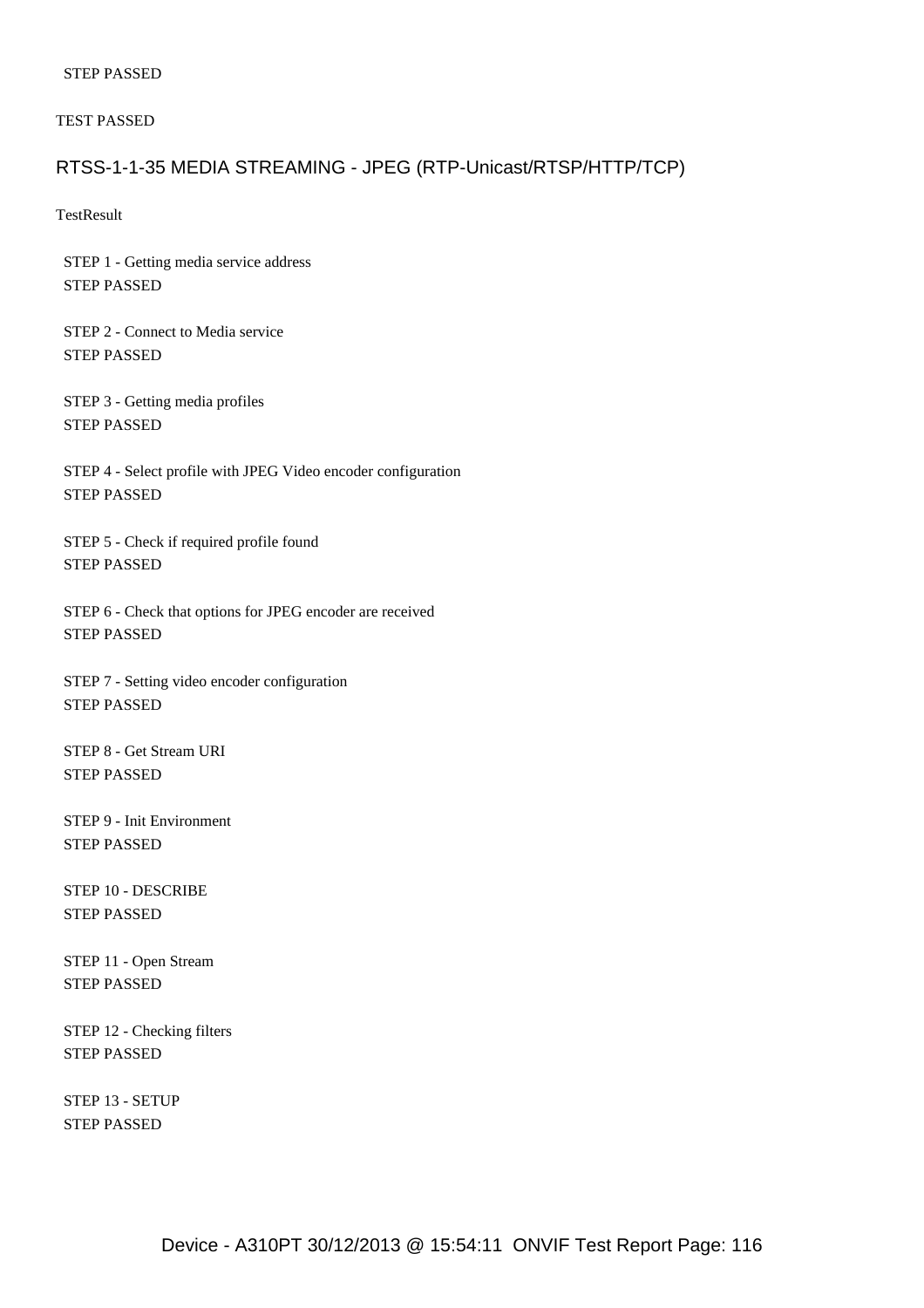STEP 14 - PLAY STEP PASSED

 STEP 15 - Wait Stream STEP PASSED

 STEP 16 - 5 seconds of playing media STEP PASSED

 STEP 17 - Stop Thread STEP PASSED

 STEP 18 - TEARDOWN STEP PASSED

 STEP 19 - Setting video encoder configuration STEP PASSED

TEST PASSED

## RTSS-1-1-36 MEDIA STREAMING - JPEG (RTP/RTSP/TCP)

**TestResult** 

 STEP 1 - Getting media service address STEP PASSED

 STEP 2 - Connect to Media service STEP PASSED

 STEP 3 - Getting media profiles STEP PASSED

 STEP 4 - Select profile with JPEG Video encoder configuration STEP PASSED

 STEP 5 - Check if required profile found STEP PASSED

 STEP 6 - Check that options for JPEG encoder are received STEP PASSED

 STEP 7 - Setting video encoder configuration STEP PASSED

 STEP 8 - Get Stream URI STEP PASSED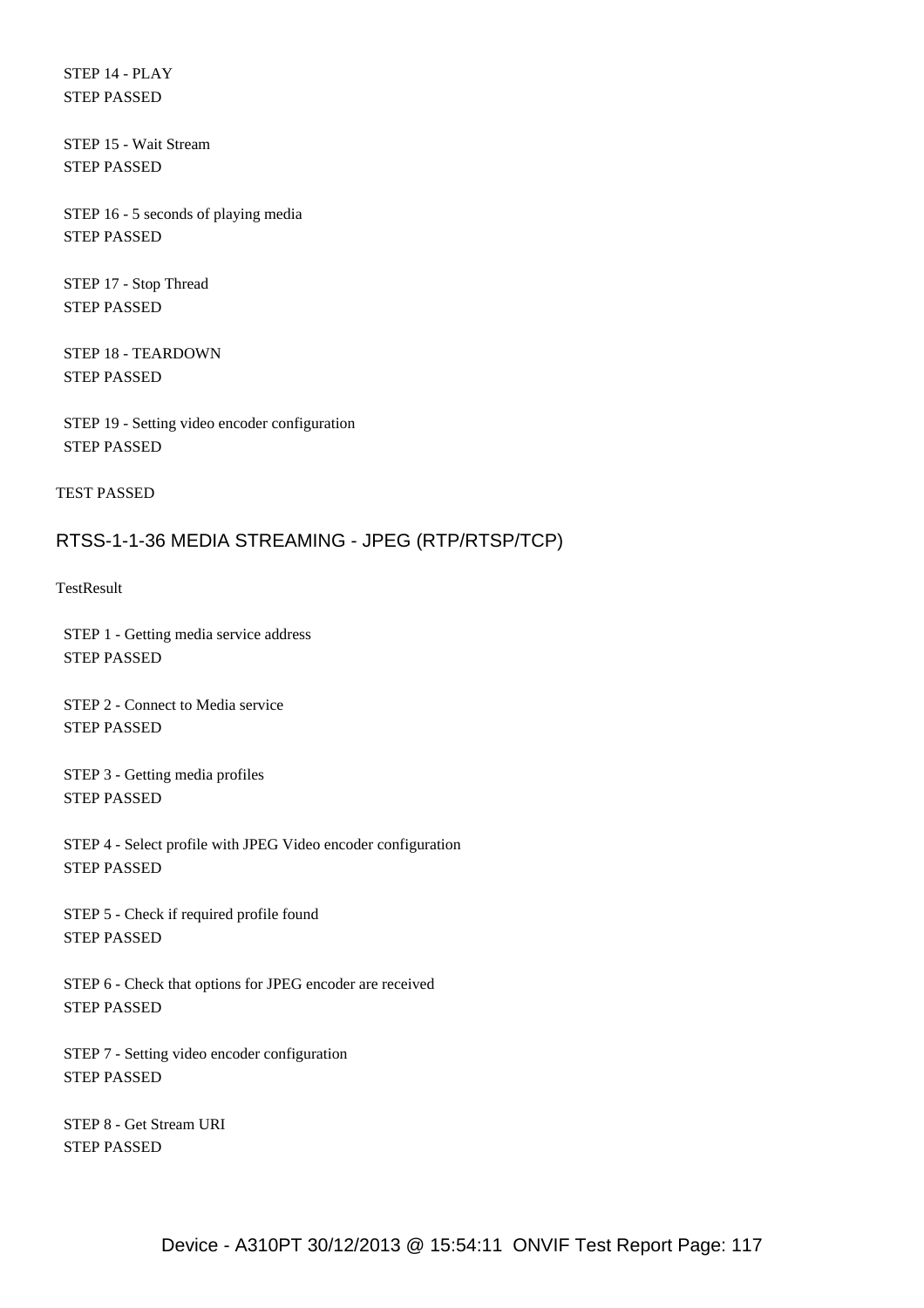STEP 9 - Init Environment STEP PASSED

 STEP 10 - DESCRIBE STEP PASSED

 STEP 11 - Open Stream STEP PASSED

 STEP 12 - Checking filters STEP PASSED

 STEP 13 - SETUP STEP PASSED

 STEP 14 - PLAY STEP PASSED

 STEP 15 - Wait Stream STEP PASSED

 STEP 16 - 5 seconds of playing media STEP PASSED

 STEP 17 - Stop Thread STEP PASSED

 STEP 18 - TEARDOWN STEP PASSED

 STEP 19 - Setting video encoder configuration STEP PASSED

TEST PASSED

## RTSS-1-1-37 MEDIA STREAMING - MPEG4 (RTP-Unicast/UDP)

**TestResult** 

 STEP 1 - Getting media service address STEP PASSED

 STEP 2 - Connect to Media service STEP PASSED

STEP 3 - Getting media profiles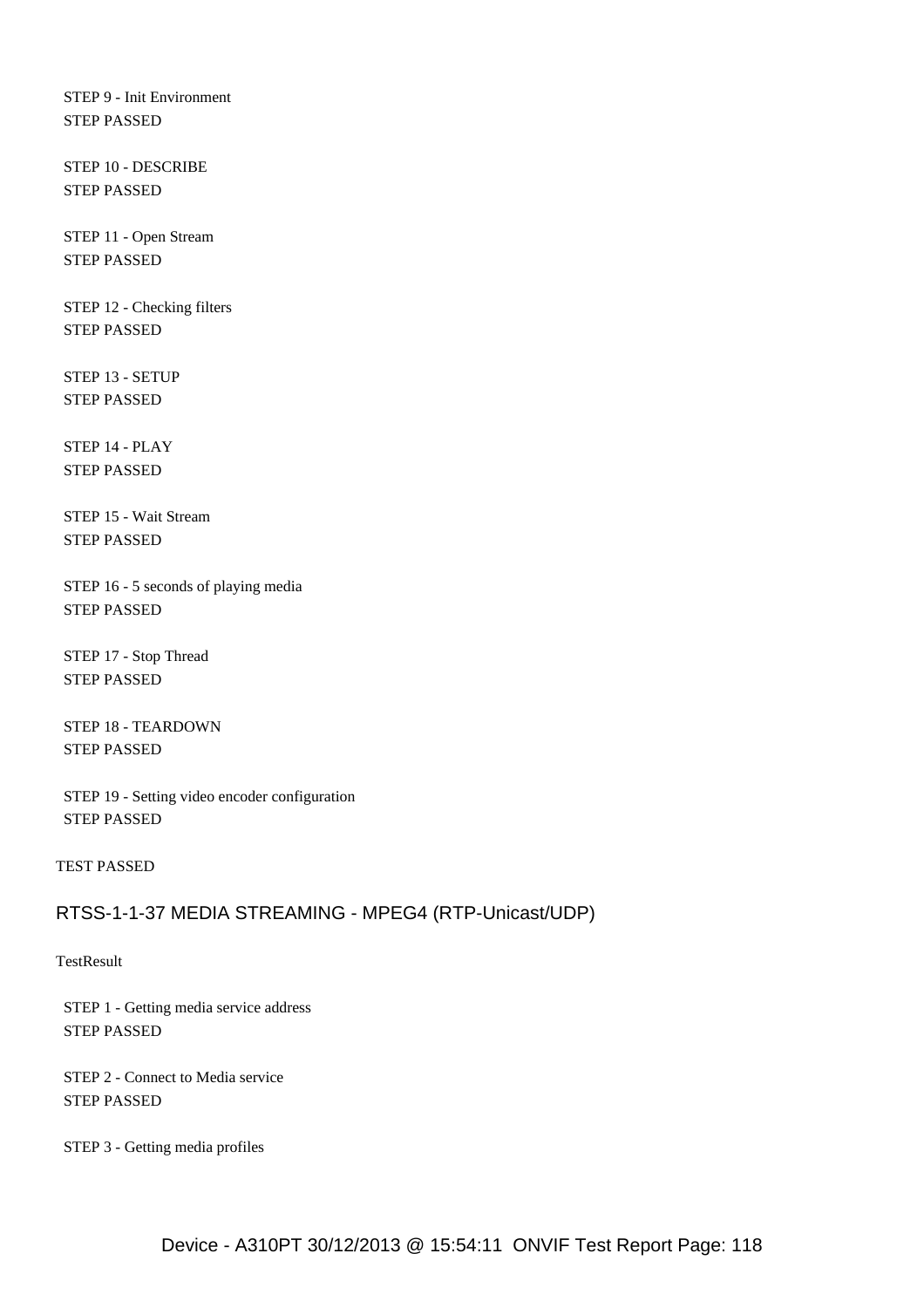STEP 4 - Select profile with MPEG4 Video encoder configuration STEP PASSED

 STEP 5 - Check if required profile found STEP PASSED

 STEP 6 - Check that options for MPEG4 encoder are received STEP PASSED

 STEP 7 - Setting video encoder configuration STEP PASSED

 STEP 8 - Get Stream URI STEP PASSED

 STEP 9 - Init Environment STEP PASSED

 STEP 10 - DESCRIBE STEP PASSED

 STEP 11 - Open Stream STEP PASSED

 STEP 12 - Checking filters STEP PASSED

 STEP 13 - SETUP STEP PASSED

 STEP 14 - PLAY STEP PASSED

 STEP 15 - Wait Stream STEP PASSED

 STEP 16 - 5 seconds of playing media STEP PASSED

 STEP 17 - Stop Thread STEP PASSED

 STEP 18 - TEARDOWN STEP PASSED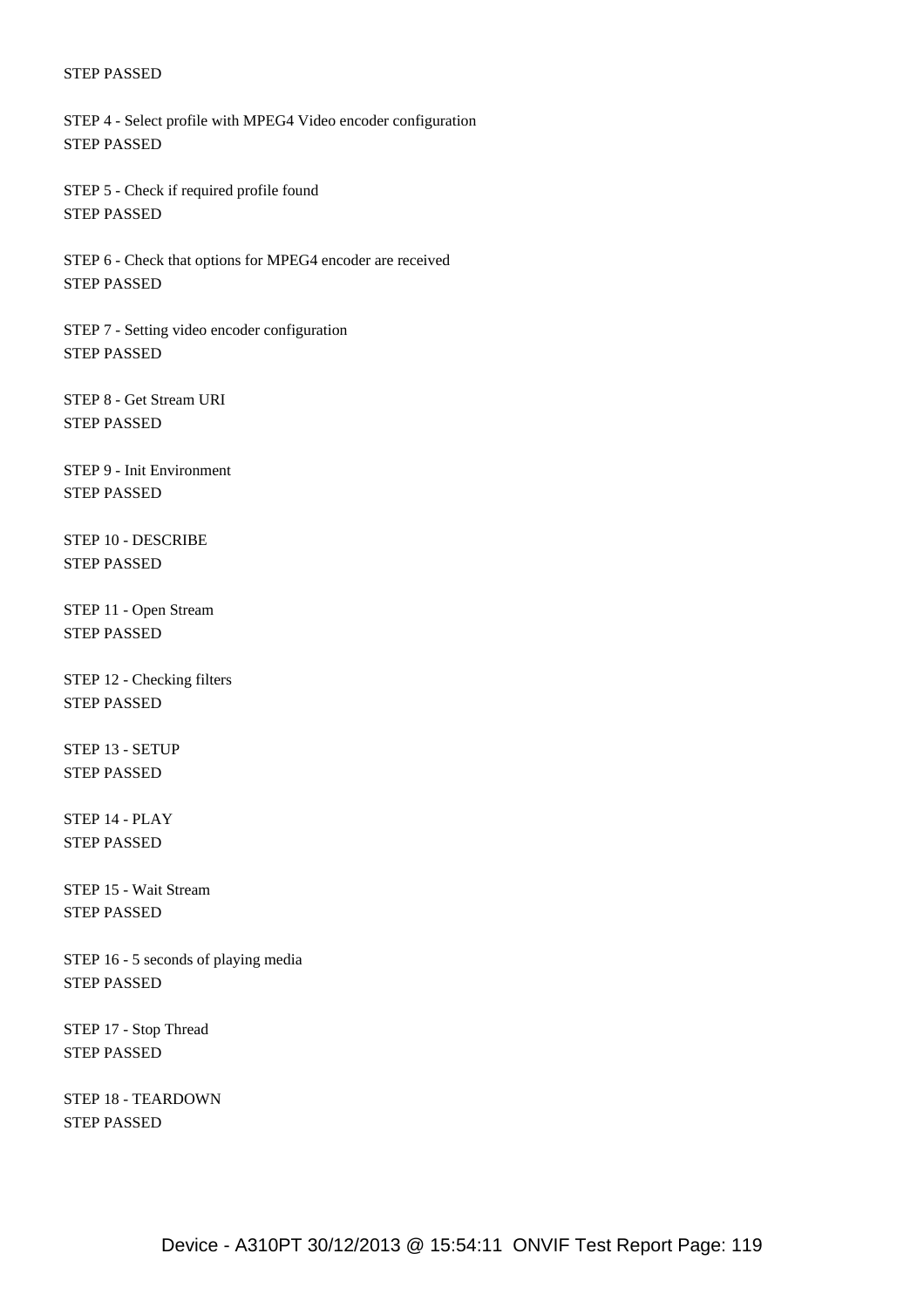STEP 19 - Setting video encoder configuration STEP PASSED

TEST PASSED

## RTSS-1-1-38 MEDIA STREAMING - MPEG4 (RTP-Unicast/RTSP/HTTP/TCP)

**TestResult** 

 STEP 1 - Getting media service address STEP PASSED

 STEP 2 - Connect to Media service STEP PASSED

 STEP 3 - Getting media profiles STEP PASSED

 STEP 4 - Select profile with MPEG4 Video encoder configuration STEP PASSED

 STEP 5 - Check if required profile found STEP PASSED

 STEP 6 - Check that options for MPEG4 encoder are received STEP PASSED

 STEP 7 - Setting video encoder configuration STEP PASSED

 STEP 8 - Get Stream URI STEP PASSED

 STEP 9 - Init Environment STEP PASSED

 STEP 10 - DESCRIBE STEP PASSED

 STEP 11 - Open Stream STEP PASSED

 STEP 12 - Checking filters STEP PASSED

 STEP 13 - SETUP STEP PASSED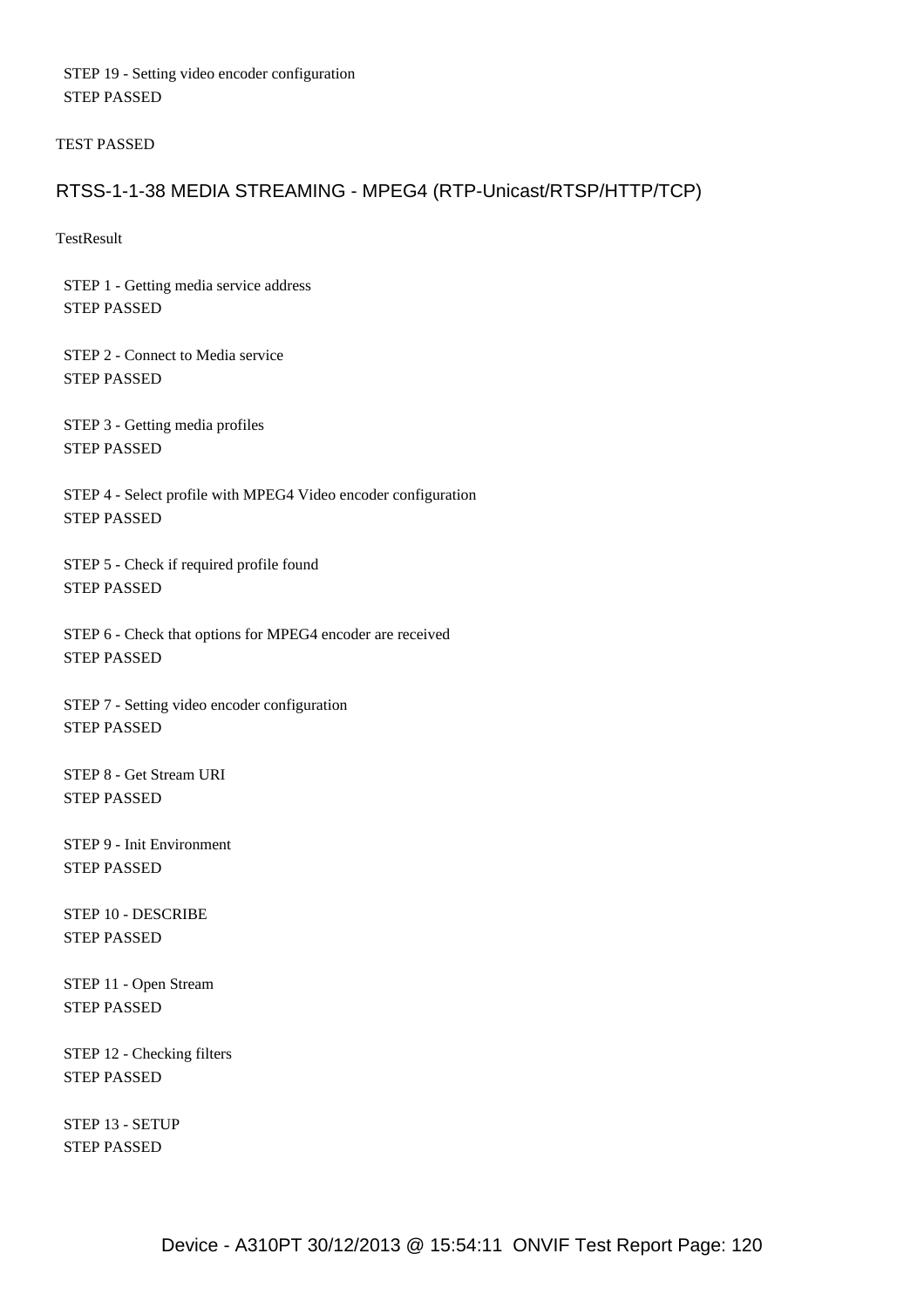STEP 14 - PLAY STEP PASSED

 STEP 15 - Wait Stream STEP PASSED

 STEP 16 - 5 seconds of playing media STEP PASSED

 STEP 17 - Stop Thread STEP PASSED

 STEP 18 - TEARDOWN STEP PASSED

 STEP 19 - Setting video encoder configuration STEP PASSED

TEST PASSED

## RTSS-1-1-39 MEDIA STREAMING - MPEG4 (RTP/RTSP/TCP)

**TestResult** 

 STEP 1 - Getting media service address STEP PASSED

 STEP 2 - Connect to Media service STEP PASSED

 STEP 3 - Getting media profiles STEP PASSED

 STEP 4 - Select profile with MPEG4 Video encoder configuration STEP PASSED

 STEP 5 - Check if required profile found STEP PASSED

 STEP 6 - Check that options for MPEG4 encoder are received STEP PASSED

 STEP 7 - Setting video encoder configuration STEP PASSED

STEP 8 - Get Stream URI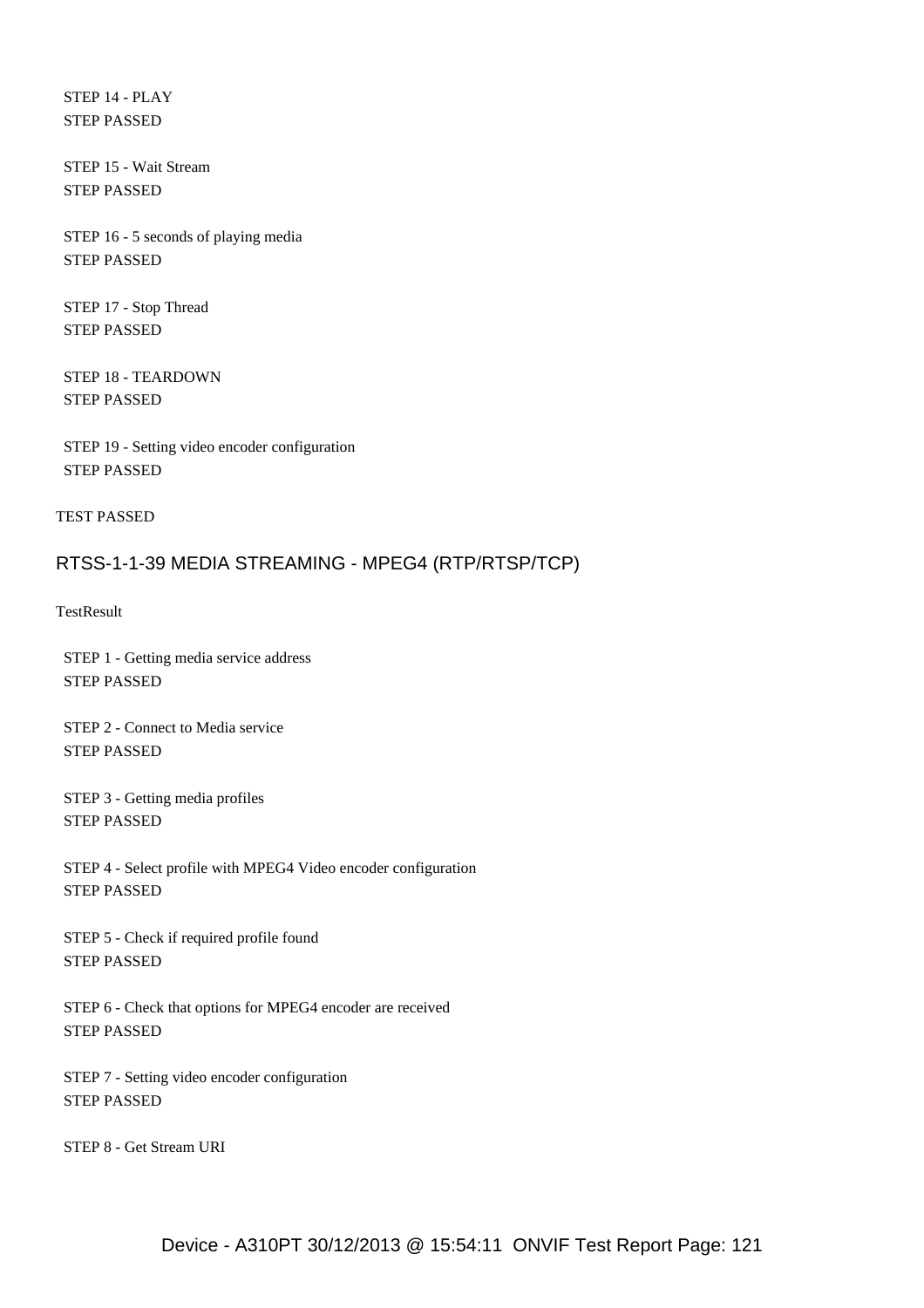STEP 9 - Init Environment STEP PASSED

 STEP 10 - DESCRIBE STEP PASSED

 STEP 11 - Open Stream STEP PASSED

 STEP 12 - Checking filters STEP PASSED

 STEP 13 - SETUP STEP PASSED

 STEP 14 - PLAY STEP PASSED

 STEP 15 - Wait Stream STEP PASSED

 STEP 16 - 5 seconds of playing media STEP PASSED

 STEP 17 - Stop Thread STEP PASSED

 STEP 18 - TEARDOWN STEP PASSED

 STEP 19 - Setting video encoder configuration STEP PASSED

TEST PASSED

# RTSS-1-1-40 SET SYNCHRONIZATION POINT - MPEG4

**TestResult** 

 STEP 1 - Getting media service address STEP PASSED

 STEP 2 - Connect to Media service STEP PASSED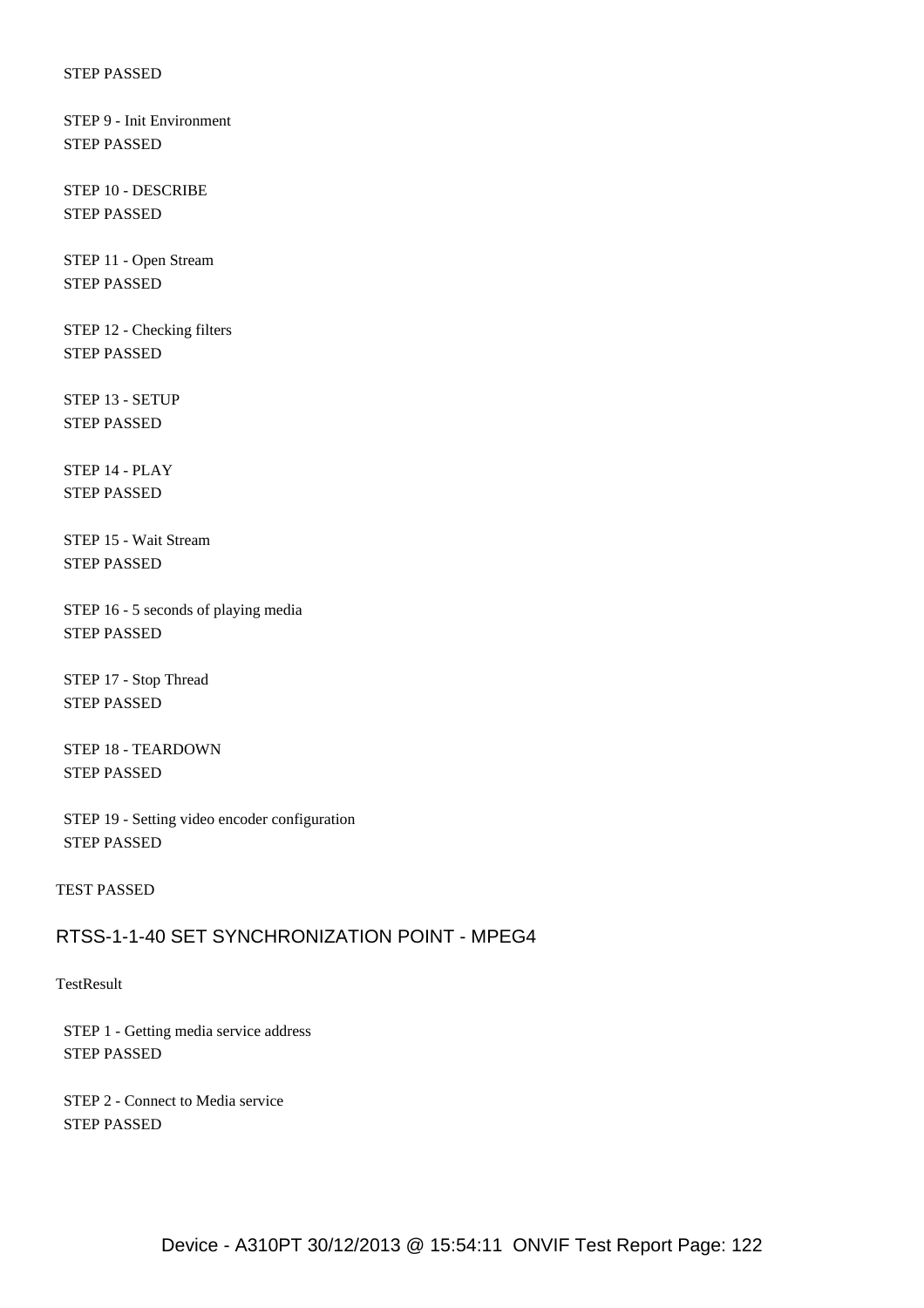STEP 3 - Getting media profiles STEP PASSED

 STEP 4 - Select profile with MPEG4 Video encoder configuration STEP PASSED

 STEP 5 - Check if required profile found STEP PASSED

 STEP 6 - Check that options for MPEG4 encoder are received STEP PASSED

 STEP 7 - Setting video encoder configuration STEP PASSED

 STEP 8 - Get Stream URI STEP PASSED

 STEP 9 - Init Environment STEP PASSED

 STEP 10 - DESCRIBE STEP PASSED

 STEP 11 - Open Stream STEP PASSED

 STEP 12 - Checking filters STEP PASSED

 STEP 13 - SETUP STEP PASSED

 STEP 14 - PLAY STEP PASSED

 STEP 15 - Wait Stream STEP PASSED

 STEP 16 - SetSynchronizationPoint STEP PASSED

 STEP 17 - Looking for out-of-order keyframe STEP PASSED

 STEP 18 - Stop Thread STEP PASSED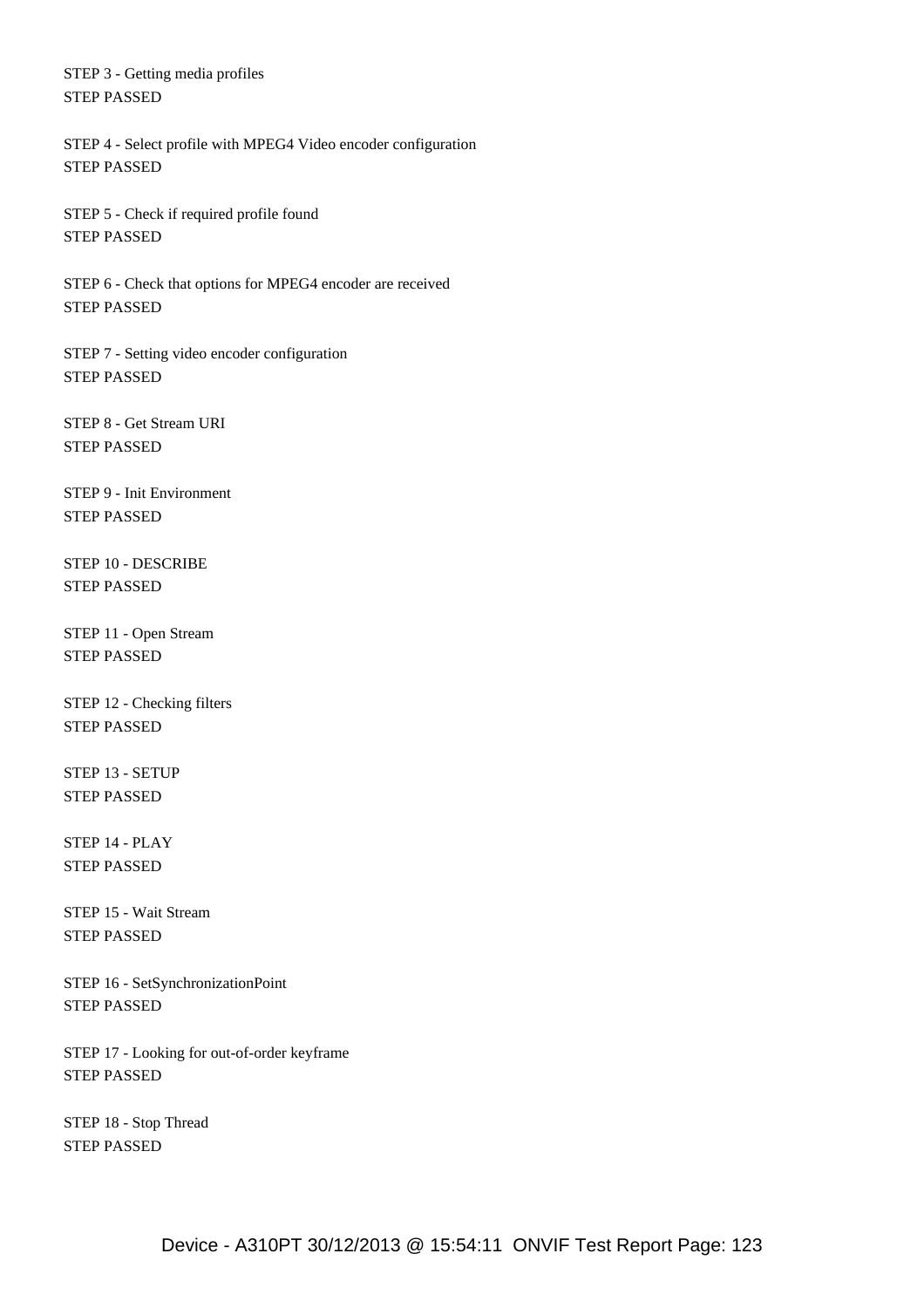STEP 19 - TEARDOWN STEP PASSED

 STEP 20 - Setting video encoder configuration STEP PASSED

TEST PASSED

## RTSS-1-1-41 MEDIA STREAMING - H.264 (RTP-Unicast/UDP)

**TestResult** 

 STEP 1 - Getting media service address STEP PASSED

 STEP 2 - Connect to Media service STEP PASSED

 STEP 3 - Getting media profiles STEP PASSED

 STEP 4 - Select profile with H.264 Video encoder configuration STEP PASSED

 STEP 5 - Check if required profile found STEP PASSED

 STEP 6 - Check that options for H264 encoder are received STEP PASSED

 STEP 7 - Setting video encoder configuration STEP PASSED

 STEP 8 - Get Stream URI STEP PASSED

 STEP 9 - Init Environment STEP PASSED

 STEP 10 - DESCRIBE STEP PASSED

 STEP 11 - Open Stream STEP PASSED

STEP 12 - Checking filters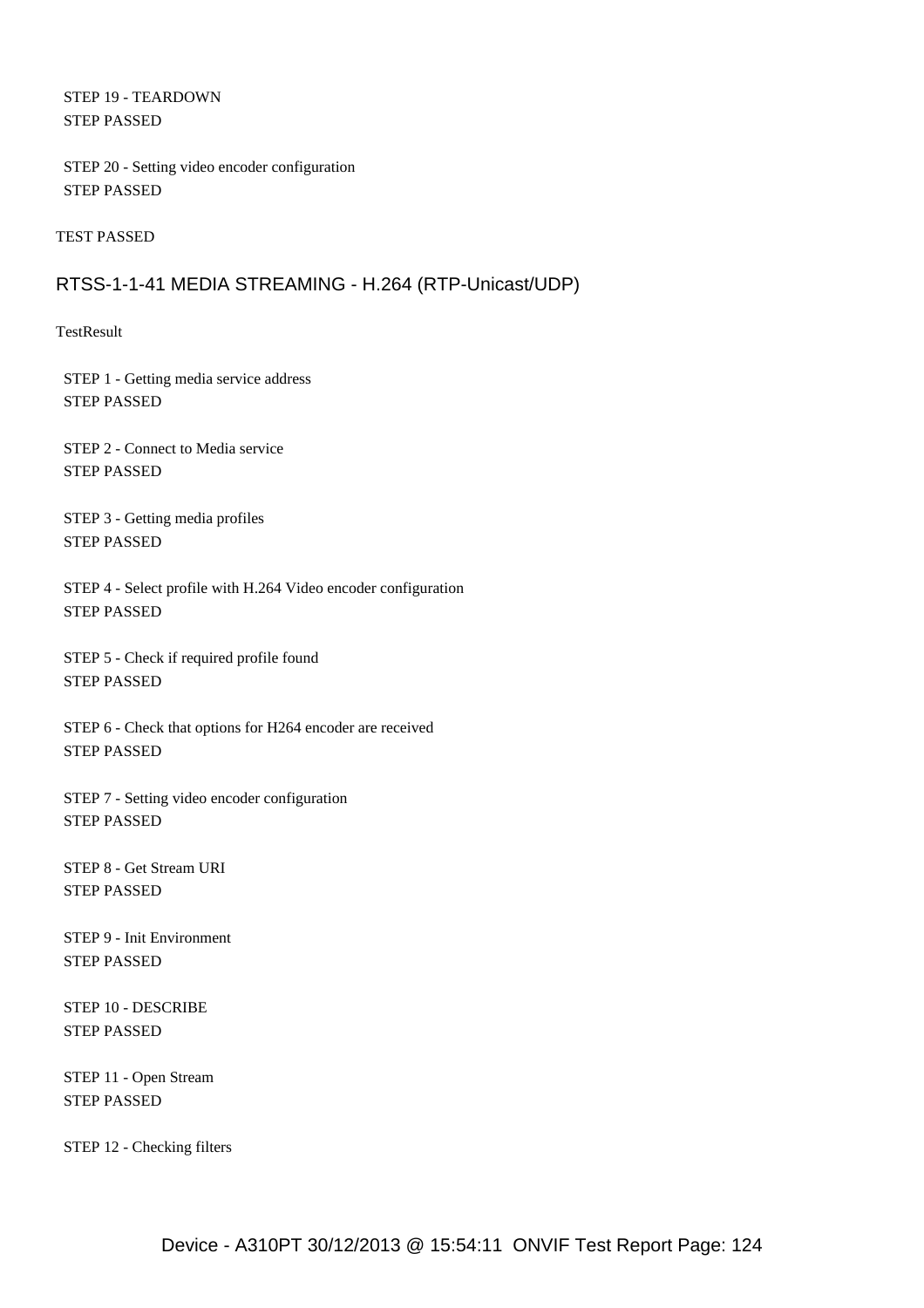STEP 13 - SETUP STEP PASSED

 STEP 14 - PLAY STEP PASSED

 STEP 15 - Wait Stream STEP PASSED

 STEP 16 - 5 seconds of playing media STEP PASSED

 STEP 17 - Stop Thread STEP PASSED

 STEP 18 - TEARDOWN STEP PASSED

 STEP 19 - Setting video encoder configuration STEP PASSED

TEST PASSED

## RTSS-1-1-42 MEDIA STREAMING - H.264 (RTP-Unicast/RTSP/HTTP/TCP)

**TestResult** 

 STEP 1 - Getting media service address STEP PASSED

 STEP 2 - Connect to Media service STEP PASSED

 STEP 3 - Getting media profiles STEP PASSED

 STEP 4 - Select profile with H.264 Video encoder configuration STEP PASSED

 STEP 5 - Check if required profile found STEP PASSED

 STEP 6 - Check that options for H264 encoder are received STEP PASSED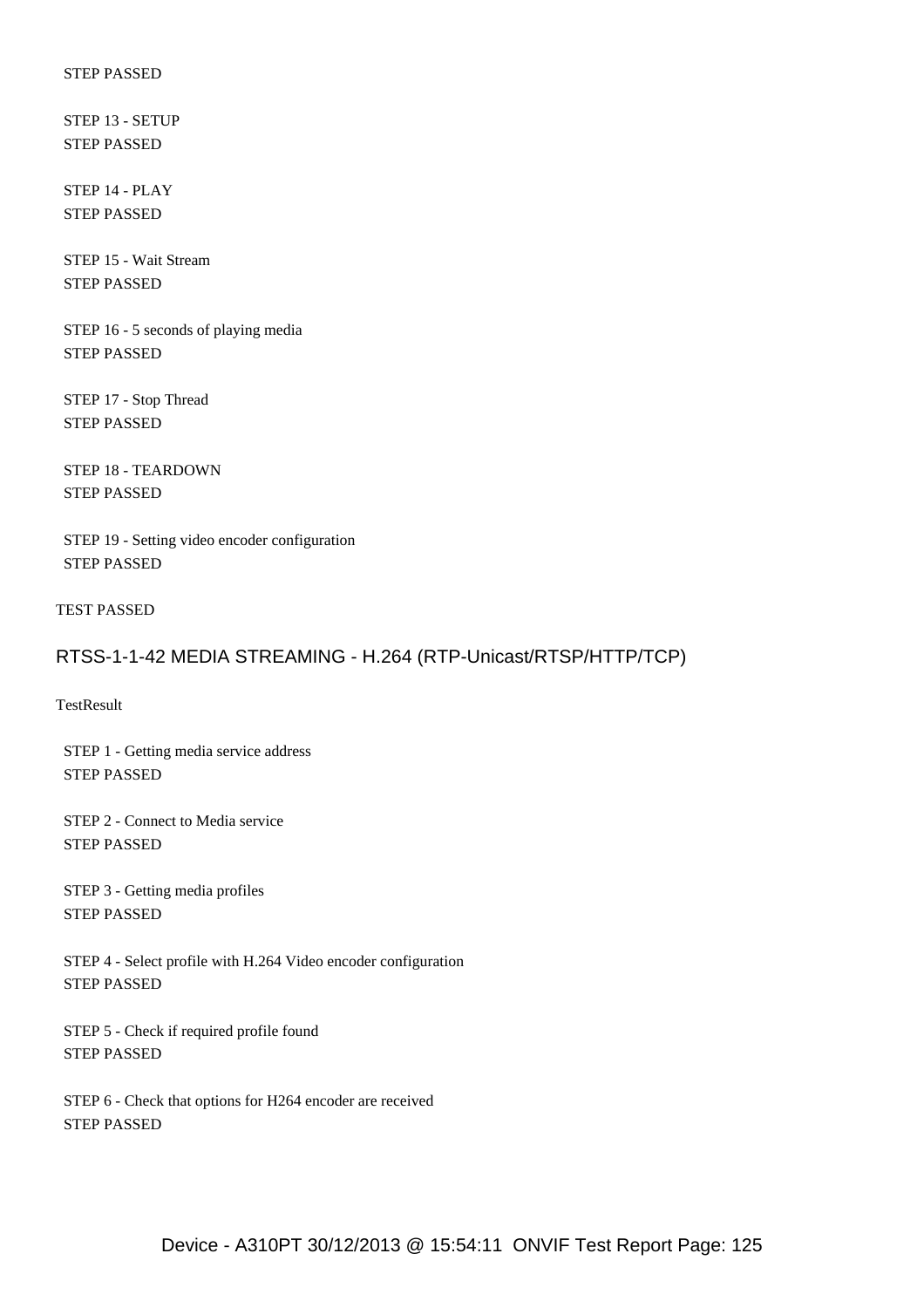STEP 7 - Setting video encoder configuration STEP PASSED

 STEP 8 - Get Stream URI STEP PASSED

 STEP 9 - Init Environment STEP PASSED

 STEP 10 - DESCRIBE STEP PASSED

 STEP 11 - Open Stream STEP PASSED

 STEP 12 - Checking filters STEP PASSED

 STEP 13 - SETUP STEP PASSED

 STEP 14 - PLAY STEP PASSED

 STEP 15 - Wait Stream STEP PASSED

 STEP 16 - 5 seconds of playing media STEP PASSED

 STEP 17 - Stop Thread STEP PASSED

 STEP 18 - TEARDOWN STEP PASSED

 STEP 19 - Setting video encoder configuration STEP PASSED

TEST PASSED

### RTSS-1-1-43 MEDIA STREAMING - H.264 (RTP/RTSP/TCP)

**TestResult** 

 STEP 1 - Getting media service address STEP PASSED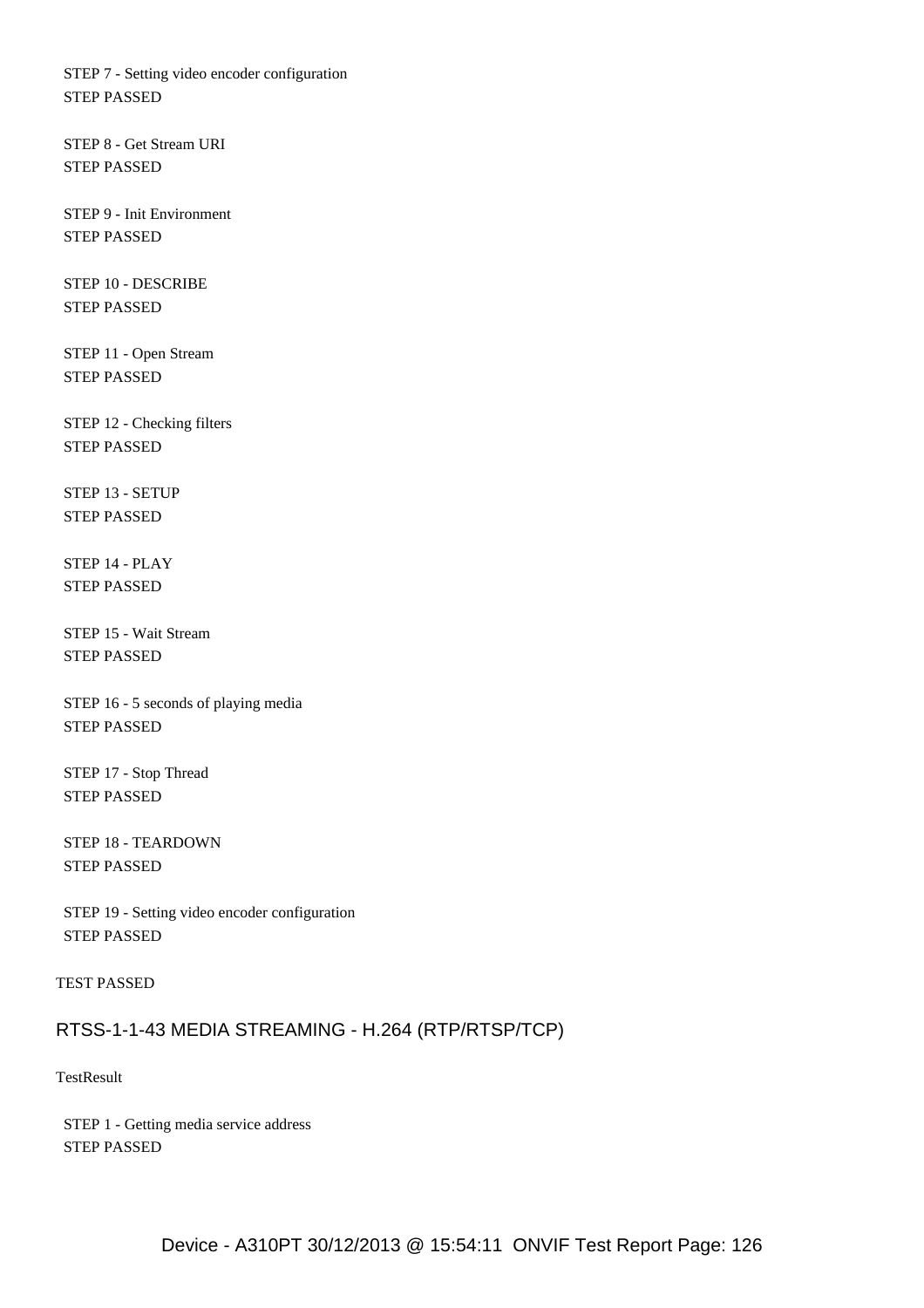STEP 2 - Connect to Media service STEP PASSED

 STEP 3 - Getting media profiles STEP PASSED

 STEP 4 - Select profile with H.264 Video encoder configuration STEP PASSED

 STEP 5 - Check if required profile found STEP PASSED

 STEP 6 - Check that options for H264 encoder are received STEP PASSED

 STEP 7 - Setting video encoder configuration STEP PASSED

 STEP 8 - Get Stream URI STEP PASSED

 STEP 9 - Init Environment STEP PASSED

 STEP 10 - DESCRIBE STEP PASSED

 STEP 11 - Open Stream STEP PASSED

 STEP 12 - Checking filters STEP PASSED

 STEP 13 - SETUP STEP PASSED

 STEP 14 - PLAY STEP PASSED

 STEP 15 - Wait Stream STEP PASSED

 STEP 16 - 5 seconds of playing media STEP PASSED

STEP 17 - Stop Thread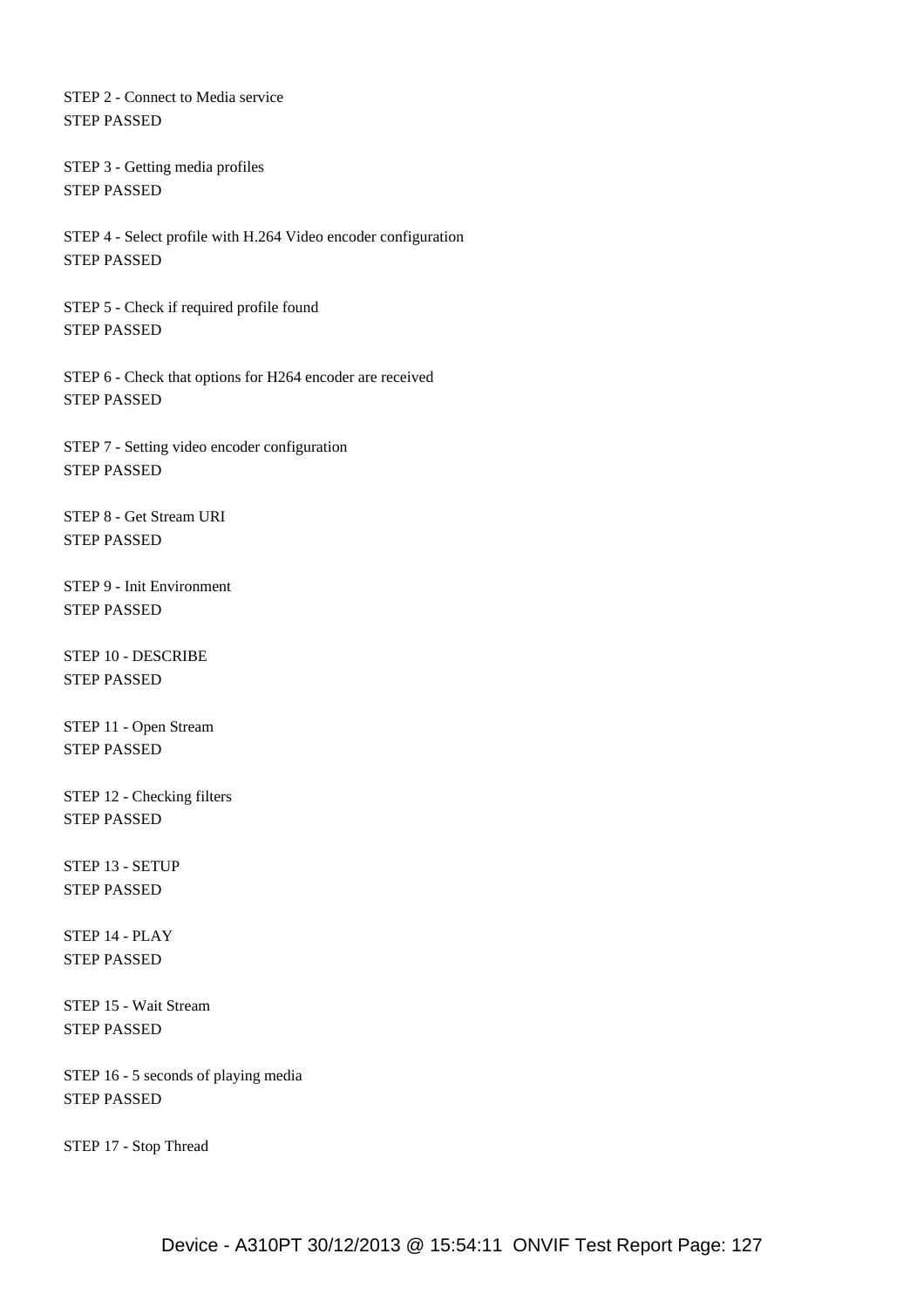STEP 18 - TEARDOWN STEP PASSED

 STEP 19 - Setting video encoder configuration STEP PASSED

TEST PASSED

### RTSS-1-1-44 SET SYNCHRONIZATION POINT - H.264

**TestResult** 

 STEP 1 - Getting media service address STEP PASSED

 STEP 2 - Connect to Media service STEP PASSED

 STEP 3 - Getting media profiles STEP PASSED

 STEP 4 - Select profile with H.264 Video encoder configuration STEP PASSED

 STEP 5 - Check if required profile found STEP PASSED

 STEP 6 - Check that options for H264 encoder are received STEP PASSED

 STEP 7 - Setting video encoder configuration STEP PASSED

 STEP 8 - Get Stream URI STEP PASSED

 STEP 9 - Init Environment STEP PASSED

 STEP 10 - DESCRIBE STEP PASSED

 STEP 11 - Open Stream STEP PASSED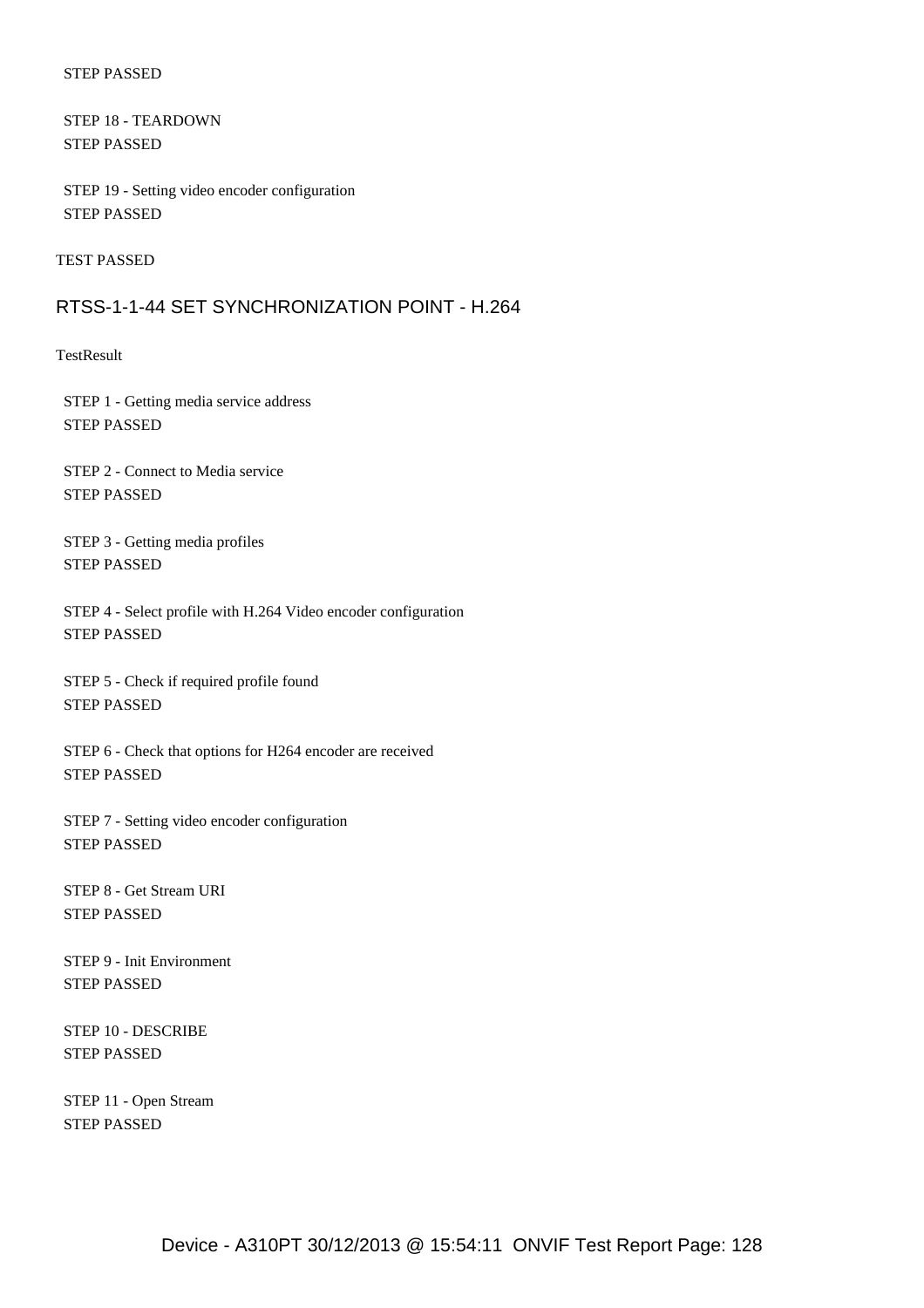STEP 12 - Checking filters STEP PASSED

 STEP 13 - SETUP STEP PASSED

 STEP 14 - PLAY STEP PASSED

 STEP 15 - Wait Stream STEP PASSED

 STEP 16 - SetSynchronizationPoint STEP PASSED

 STEP 17 - Looking for out-of-order keyframe STEP PASSED

 STEP 18 - Stop Thread STEP PASSED

 STEP 19 - TEARDOWN STEP PASSED

 STEP 20 - Setting video encoder configuration STEP PASSED

TEST PASSED

RTSS-1-1-45 MEDIA STREAMING – RTP-Unicast/RTSP/HTTP/TCP (LINE BREAKS IN BASE64 ENCODING)

**TestResult** 

 STEP 1 - Getting media service address STEP PASSED

 STEP 2 - Connect to Media service STEP PASSED

 STEP 3 - Getting media profiles STEP PASSED

 STEP 4 - Select profile with JPEG Video encoder configuration STEP PASSED

STEP 5 - Check if required profile found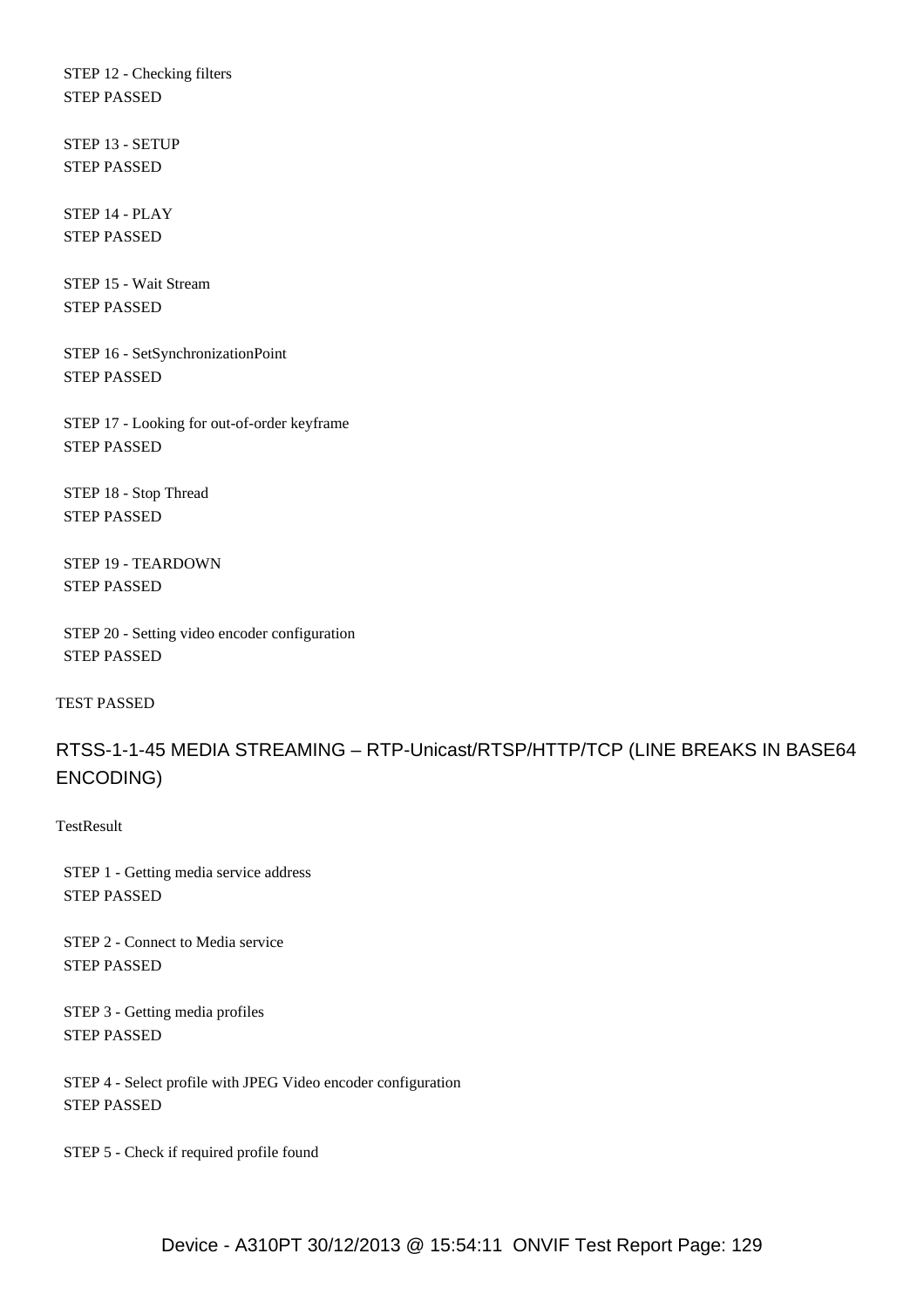STEP 6 - Check that options for JPEG encoder are received STEP PASSED

 STEP 7 - Setting video encoder configuration STEP PASSED

 STEP 8 - Get Stream URI STEP PASSED

 STEP 9 - Init Environment STEP PASSED

 STEP 10 - DESCRIBE STEP PASSED

 STEP 11 - Open Stream STEP PASSED

 STEP 12 - Checking filters STEP PASSED

 STEP 13 - SETUP STEP PASSED

 STEP 14 - PLAY STEP PASSED

 STEP 15 - Wait Stream STEP PASSED

 STEP 16 - 5 seconds of playing media STEP PASSED

 STEP 17 - Stop Thread STEP PASSED

 STEP 18 - TEARDOWN STEP PASSED

 STEP 19 - Setting video encoder configuration STEP PASSED

TEST PASSED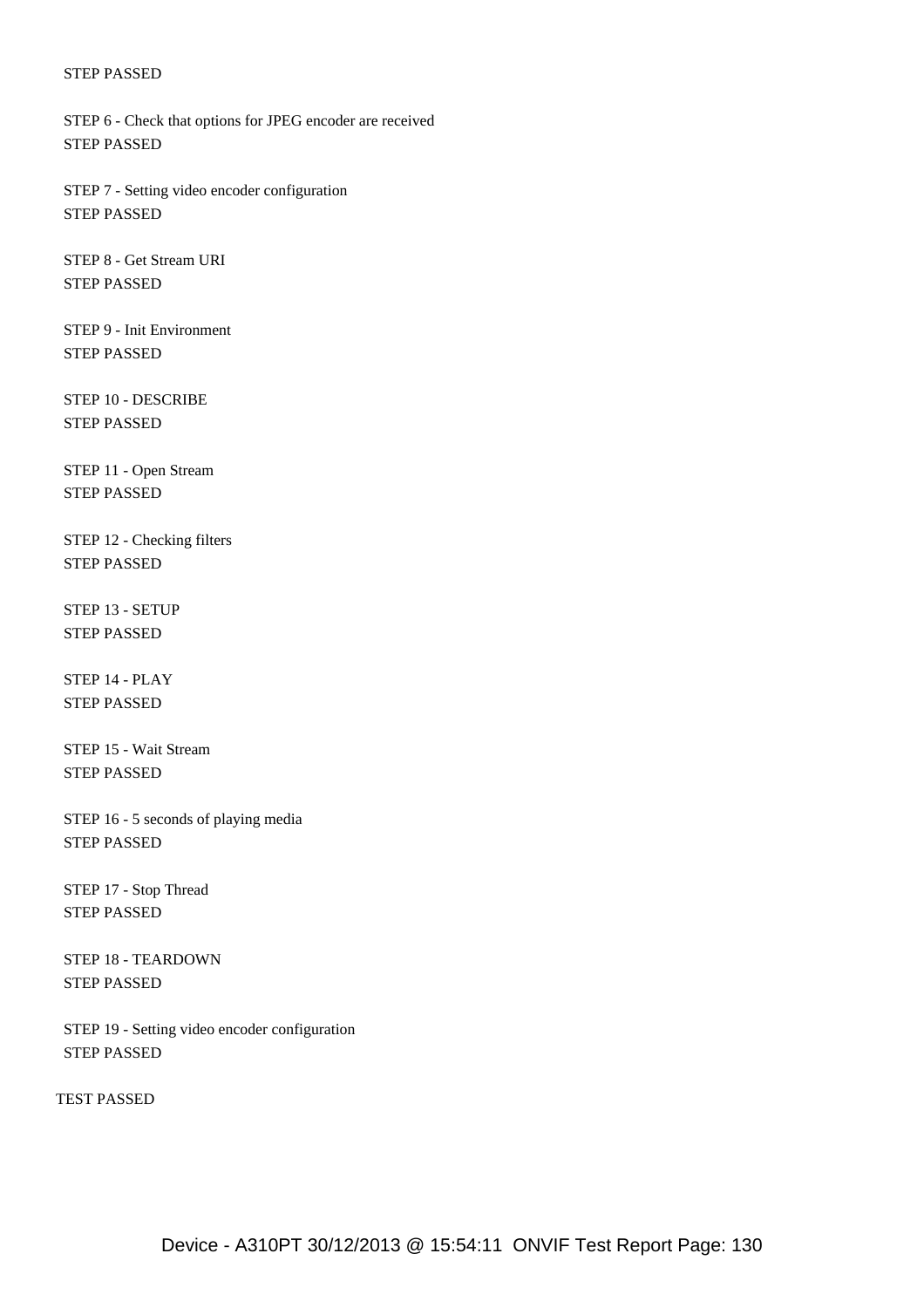# RTSS-1-1-46 VIDEO ENCODER CONFIGURATION – JPEG RESOLUTION

**TestResult** 

 STEP 1 - Getting media service address STEP PASSED

 STEP 2 - Connect to Media service STEP PASSED

 STEP 3 - Getting video encoder configurations STEP PASSED

 STEP 4 - Check if there are Video Encoder Configurations at the DUT STEP PASSED

 STEP 5 - Getting media profiles STEP PASSED

 STEP 6 - Check if the DUT returned any profiles STEP PASSED

 STEP 7 - Get video encoder configuration options STEP PASSED

 STEP 8 - Select profile for test STEP PASSED

 STEP 9 - Get video encoder configuration options STEP PASSED

 STEP 10 - Validate JPEG options STEP PASSED

 STEP 11 - Find highest and lowest resolutions for further testing STEP PASSED

 STEP 12 - Setting video encoder configuration STEP PASSED

 STEP 13 - Getting video encoder configuration STEP PASSED

 STEP 14 - Check that the DUT accepted values passed STEP PASSED

STEP 15 - Get Stream URI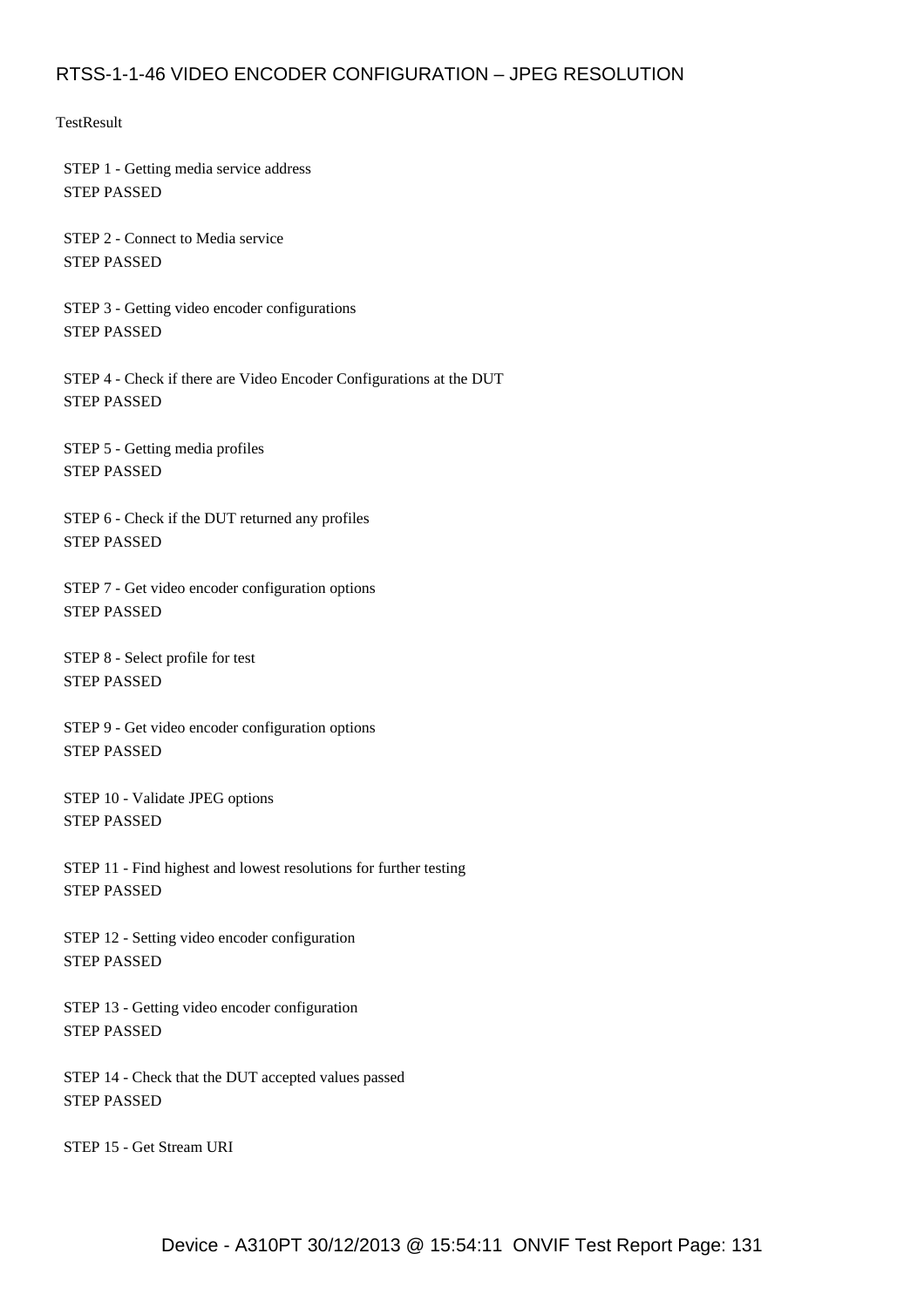STEP 16 - Init Environment STEP PASSED

 STEP 17 - DESCRIBE STEP PASSED

 STEP 18 - Open Stream STEP PASSED

 STEP 19 - Checking filters STEP PASSED

 STEP 20 - SETUP STEP PASSED

 STEP 21 - PLAY STEP PASSED

 STEP 22 - Wait Stream STEP PASSED

 STEP 23 - Stop Thread STEP PASSED

 STEP 24 - TEARDOWN STEP PASSED

 STEP 25 - Setting video encoder configuration STEP PASSED

 STEP 26 - Getting video encoder configuration STEP PASSED

 STEP 27 - Check that the DUT accepted values passed STEP PASSED

 STEP 28 - Get Stream URI STEP PASSED

 STEP 29 - Init Environment STEP PASSED

 STEP 30 - DESCRIBE STEP PASSED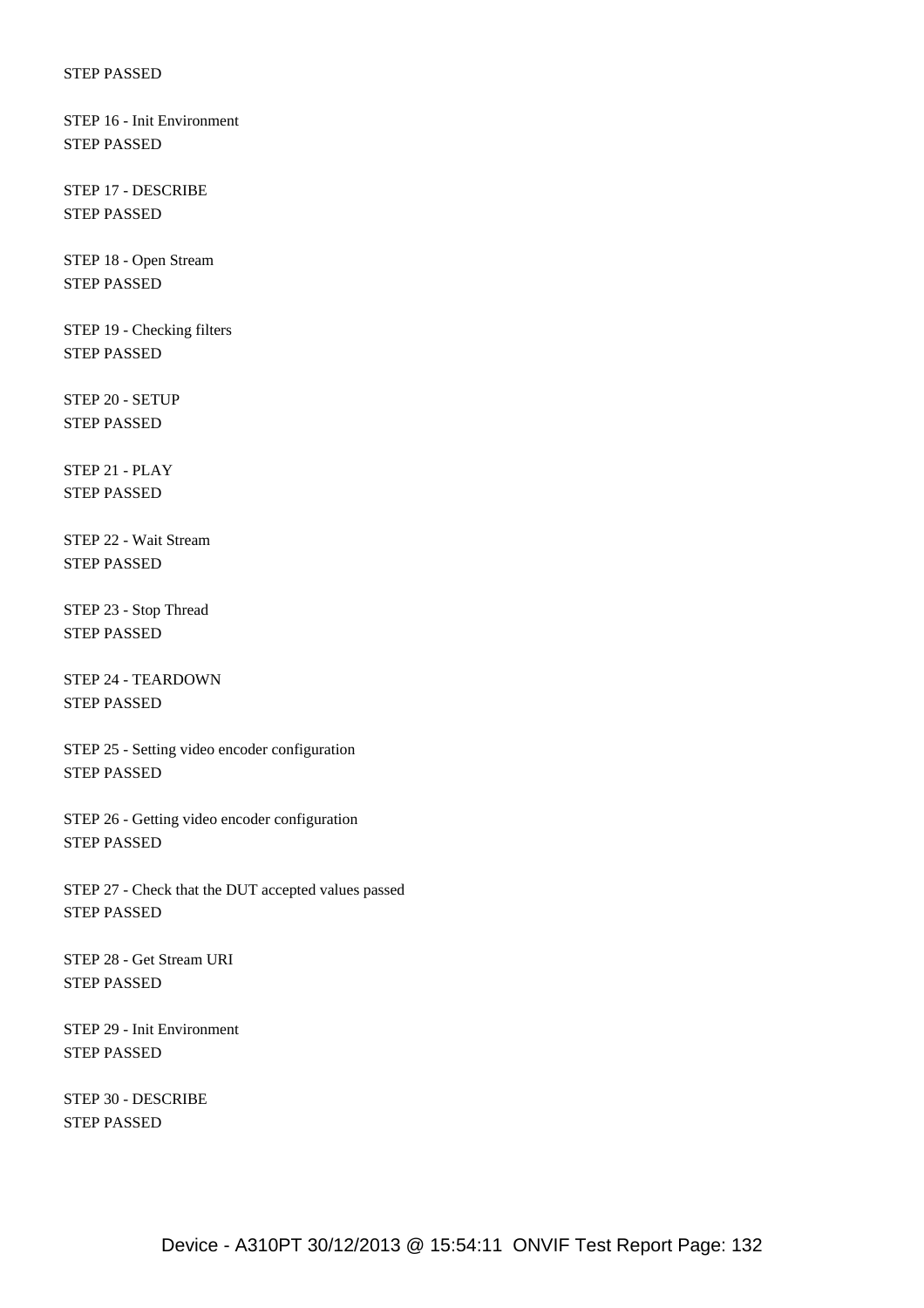STEP 31 - Open Stream STEP PASSED

 STEP 32 - Checking filters STEP PASSED

 STEP 33 - SETUP STEP PASSED

 STEP 34 - PLAY STEP PASSED

 STEP 35 - Wait Stream STEP PASSED

 STEP 36 - Stop Thread STEP PASSED

 STEP 37 - TEARDOWN STEP PASSED

 STEP 38 - Setting video encoder configuration STEP PASSED

 STEP 39 - Getting video encoder configuration STEP PASSED

 STEP 40 - Check that the DUT accepted values passed STEP PASSED

 STEP 41 - Get Stream URI STEP PASSED

 STEP 42 - Init Environment STEP PASSED

 STEP 43 - DESCRIBE STEP PASSED

 STEP 44 - Open Stream STEP PASSED

 STEP 45 - Checking filters STEP PASSED

 STEP 46 - SETUP STEP PASSED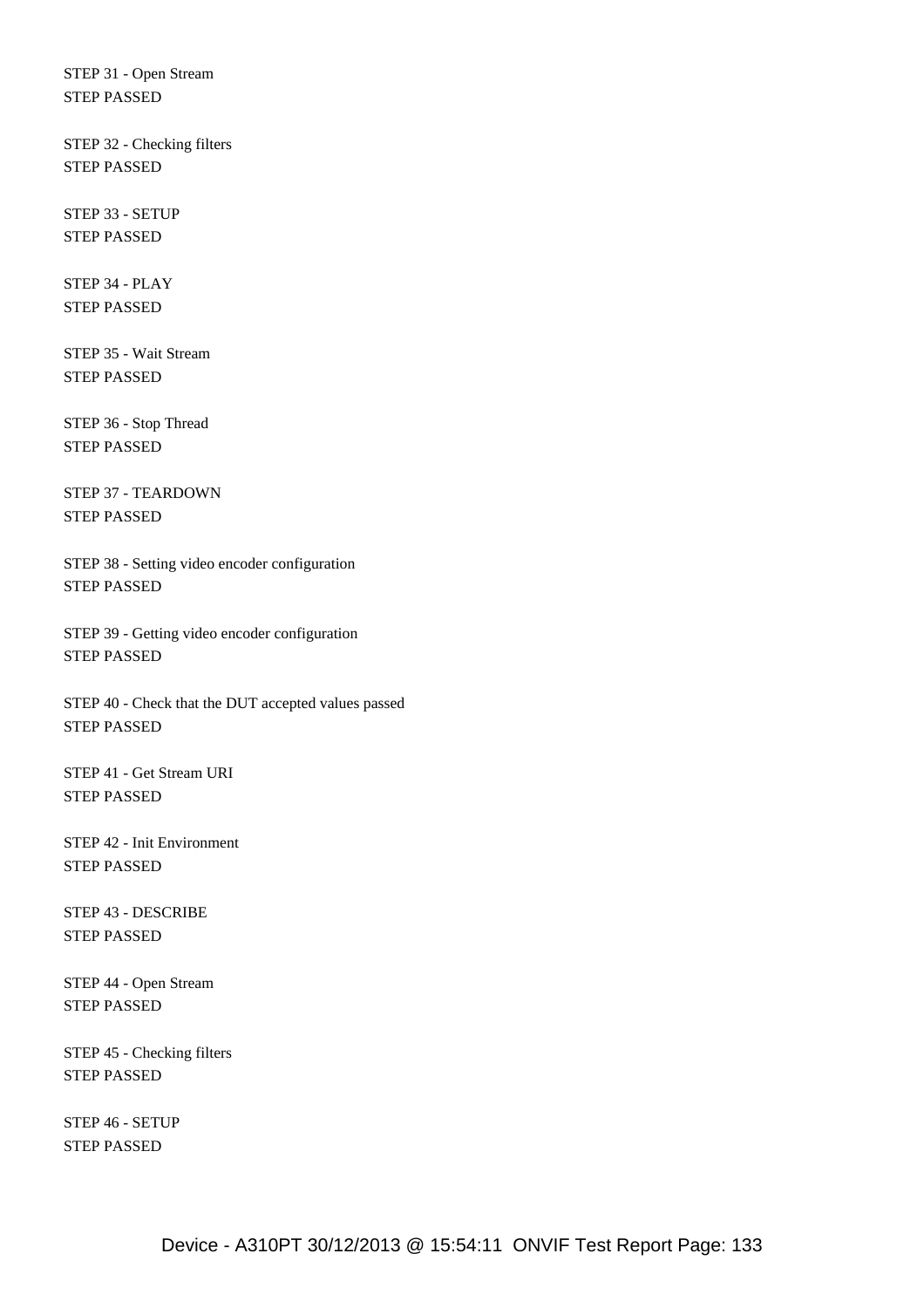STEP 47 - PLAY STEP PASSED

 STEP 48 - Wait Stream STEP PASSED

 STEP 49 - Stop Thread STEP PASSED

 STEP 50 - TEARDOWN STEP PASSED

 STEP 51 - Getting media profiles STEP PASSED

 STEP 52 - Check if the DUT returned any profiles STEP PASSED

 STEP 53 - Get video encoder configuration options STEP PASSED

 STEP 54 - Select profile for test STEP PASSED

 STEP 55 - Get video encoder configuration options STEP PASSED

 STEP 56 - Validate JPEG options STEP PASSED

 STEP 57 - Find highest and lowest resolutions for further testing STEP PASSED

 STEP 58 - Setting video encoder configuration STEP PASSED

 STEP 59 - Getting video encoder configuration STEP PASSED

 STEP 60 - Check that the DUT accepted values passed STEP PASSED

 STEP 61 - Get Stream URI STEP PASSED

STEP 62 - Init Environment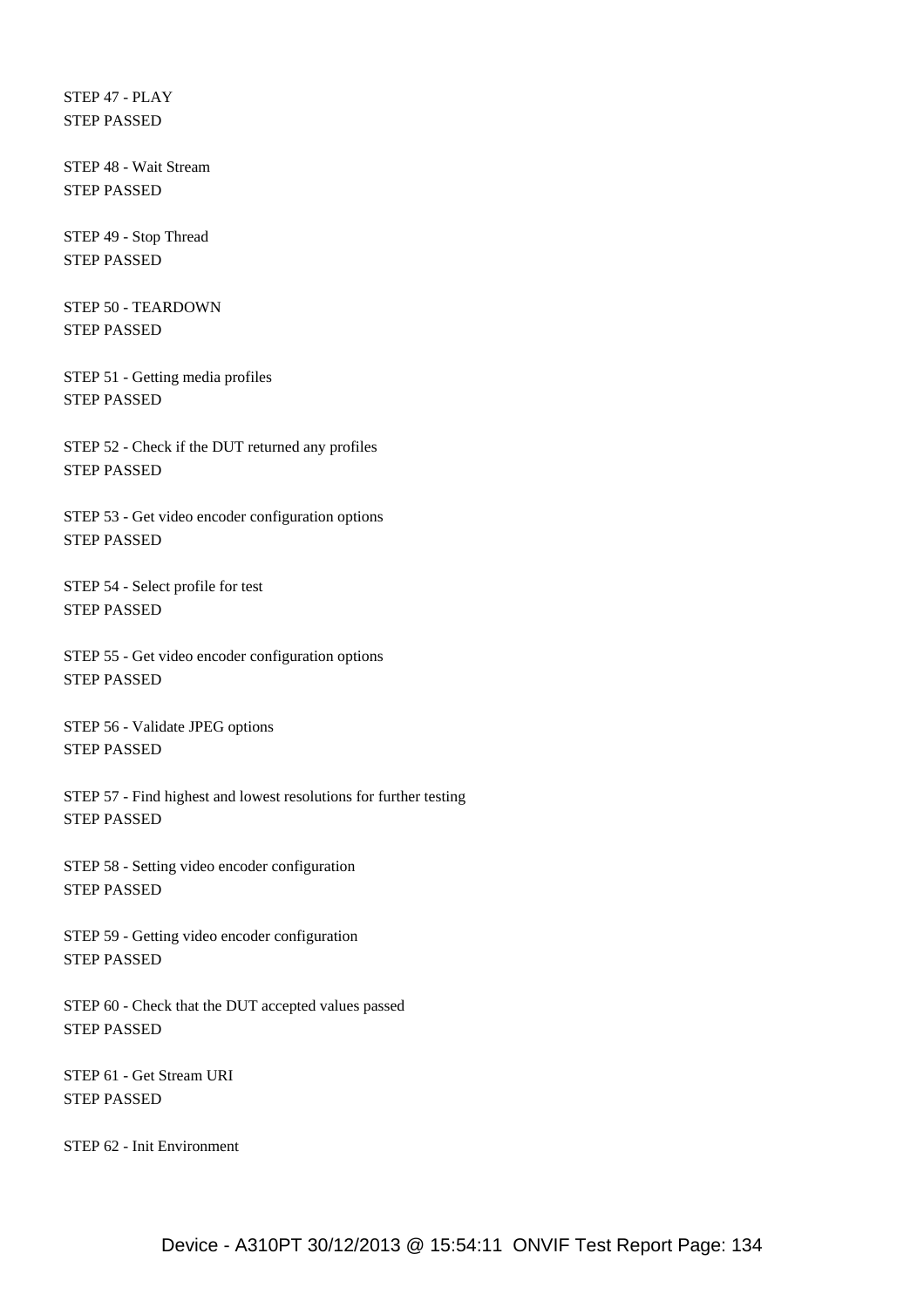STEP 63 - DESCRIBE STEP PASSED

 STEP 64 - Open Stream STEP PASSED

 STEP 65 - Checking filters STEP PASSED

 STEP 66 - SETUP STEP PASSED

 STEP 67 - PLAY STEP PASSED

 STEP 68 - Wait Stream STEP PASSED

 STEP 69 - Stop Thread STEP PASSED

 STEP 70 - TEARDOWN STEP PASSED

 STEP 71 - Setting video encoder configuration STEP PASSED

 STEP 72 - Getting video encoder configuration STEP PASSED

 STEP 73 - Check that the DUT accepted values passed STEP PASSED

 STEP 74 - Get Stream URI STEP PASSED

 STEP 75 - Init Environment STEP PASSED

 STEP 76 - DESCRIBE STEP PASSED

 STEP 77 - Open Stream STEP PASSED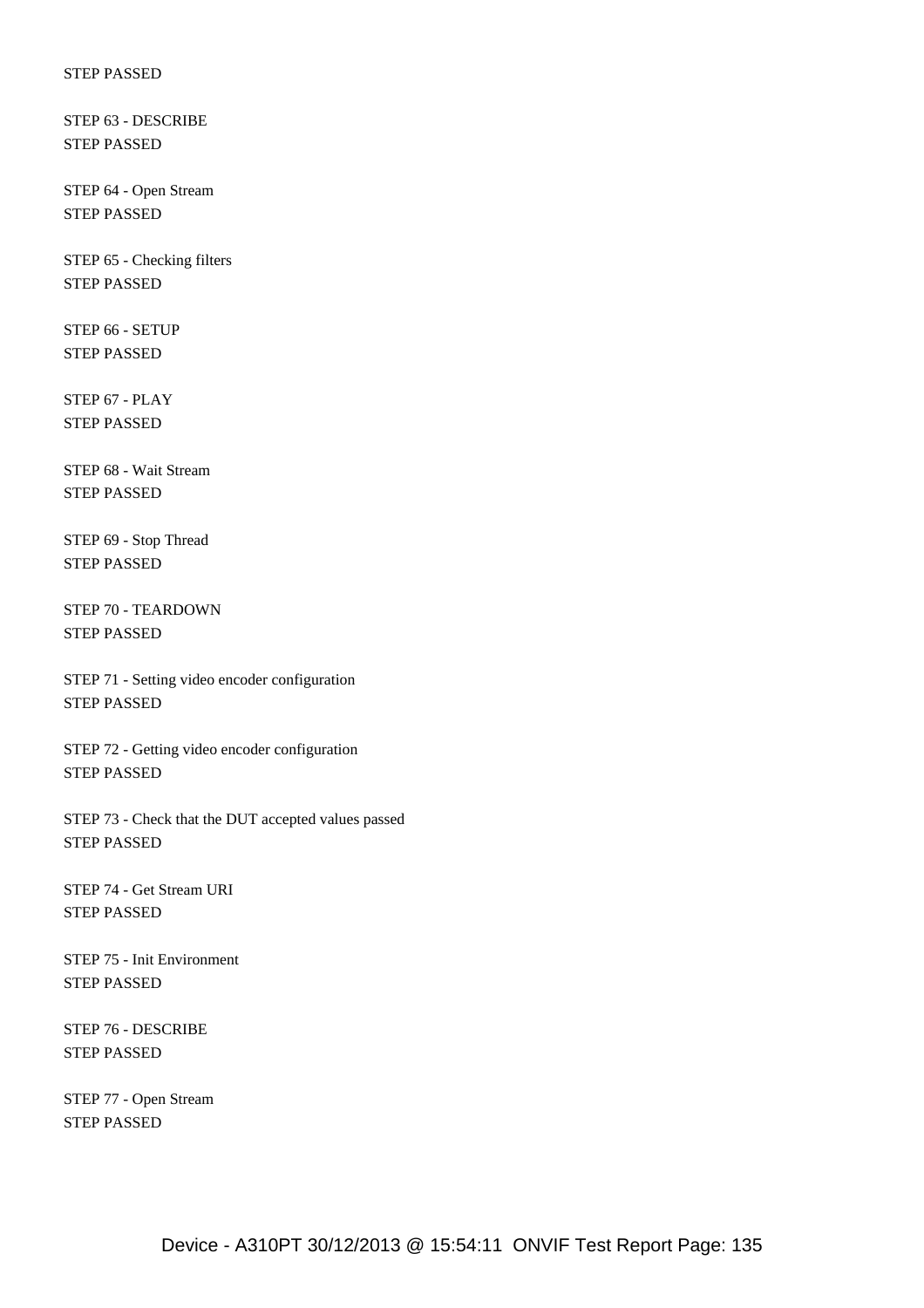STEP 78 - Checking filters STEP PASSED

 STEP 79 - SETUP STEP PASSED

 STEP 80 - PLAY STEP PASSED

 STEP 81 - Wait Stream STEP PASSED

 STEP 82 - Stop Thread STEP PASSED

 STEP 83 - TEARDOWN STEP PASSED

 STEP 84 - Setting video encoder configuration STEP PASSED

 STEP 85 - Getting video encoder configuration STEP PASSED

 STEP 86 - Check that the DUT accepted values passed STEP PASSED

 STEP 87 - Get Stream URI STEP PASSED

 STEP 88 - Init Environment STEP PASSED

 STEP 89 - DESCRIBE STEP PASSED

 STEP 90 - Open Stream STEP PASSED

 STEP 91 - Checking filters STEP PASSED

 STEP 92 - SETUP STEP PASSED

 STEP 93 - PLAY STEP PASSED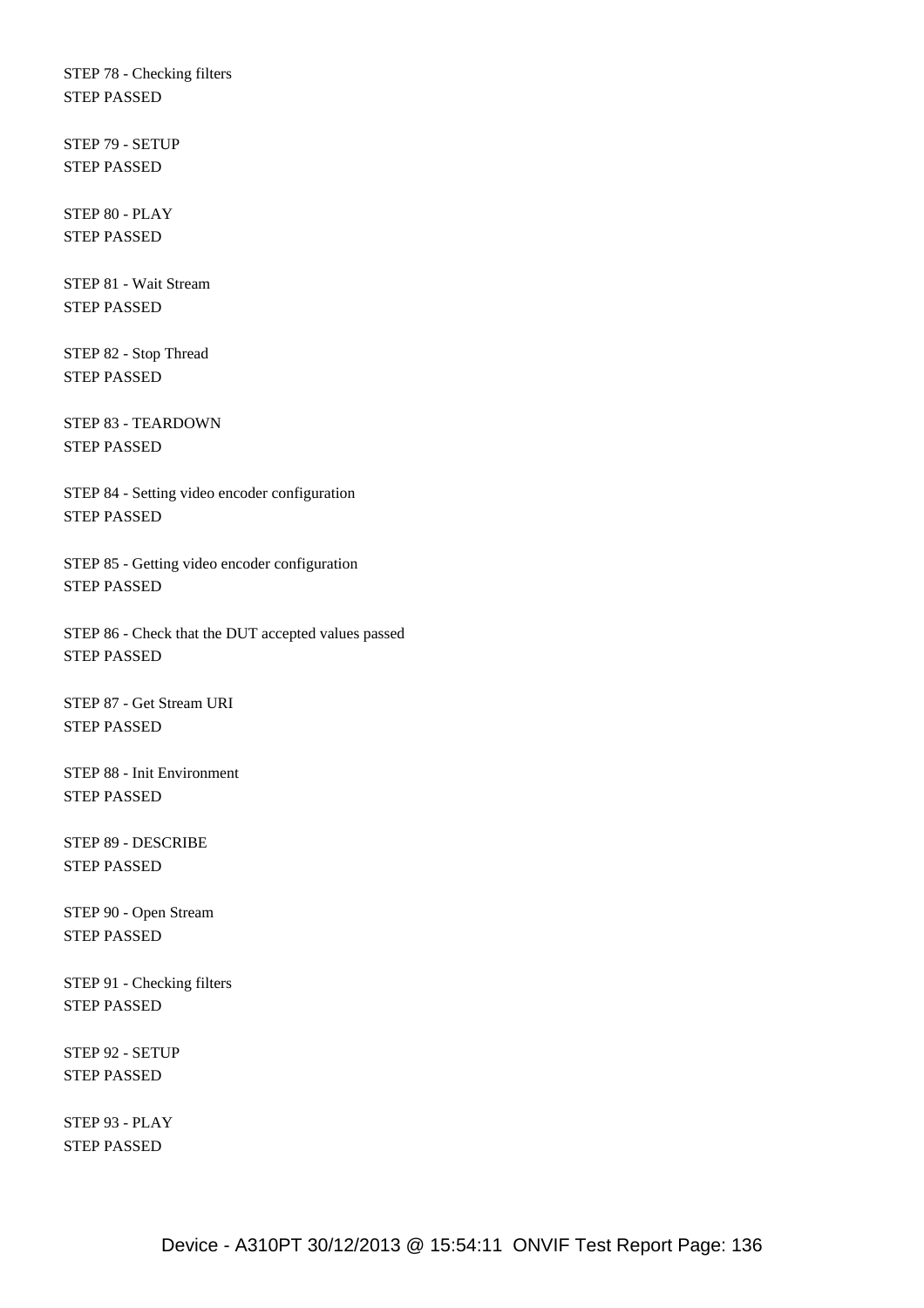STEP 94 - Wait Stream STEP PASSED

 STEP 95 - Stop Thread STEP PASSED

 STEP 96 - TEARDOWN STEP PASSED

 STEP 97 - Setting video encoder configuration STEP PASSED

 STEP 98 - Setting video encoder configuration STEP PASSED

TEST PASSED

# RTSS-1-1-47 VIDEO ENCODER CONFIGURATION – MPEG4 RESOLUTION

**TestResult** 

 STEP 1 - Getting media service address STEP PASSED

 STEP 2 - Connect to Media service STEP PASSED

 STEP 3 - Getting video encoder configurations STEP PASSED

 STEP 4 - Check if there are Video Encoder Configurations at the DUT STEP PASSED

 STEP 5 - Getting media profiles STEP PASSED

 STEP 6 - Check if the DUT returned any profiles STEP PASSED

 STEP 7 - Get video encoder configuration options STEP PASSED

 STEP 8 - Select profile for test STEP PASSED

STEP 9 - Get video encoder configuration options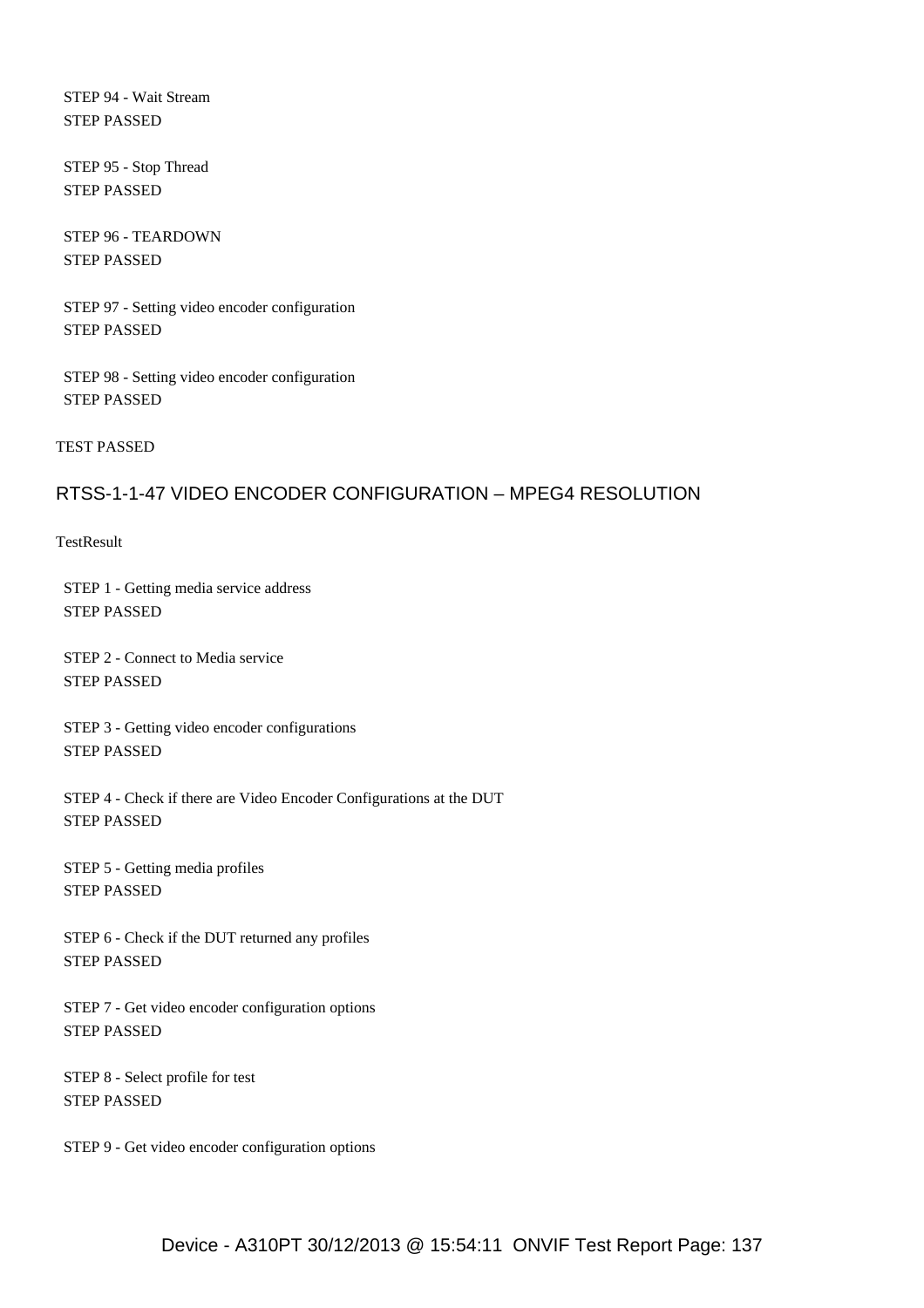STEP 10 - Validate MPEG4 options STEP PASSED

 STEP 11 - Find highest and lowest resolutions for further testing STEP PASSED

 STEP 12 - Setting video encoder configuration STEP PASSED

 STEP 13 - Getting video encoder configuration STEP PASSED

 STEP 14 - Check that the DUT accepted values passed STEP PASSED

 STEP 15 - Get Stream URI STEP PASSED

 STEP 16 - Init Environment STEP PASSED

 STEP 17 - DESCRIBE STEP PASSED

 STEP 18 - Open Stream STEP PASSED

 STEP 19 - Checking filters STEP PASSED

 STEP 20 - SETUP STEP PASSED

 STEP 21 - PLAY STEP PASSED

 STEP 22 - Wait Stream STEP PASSED

 STEP 23 - Stop Thread STEP PASSED

 STEP 24 - TEARDOWN STEP PASSED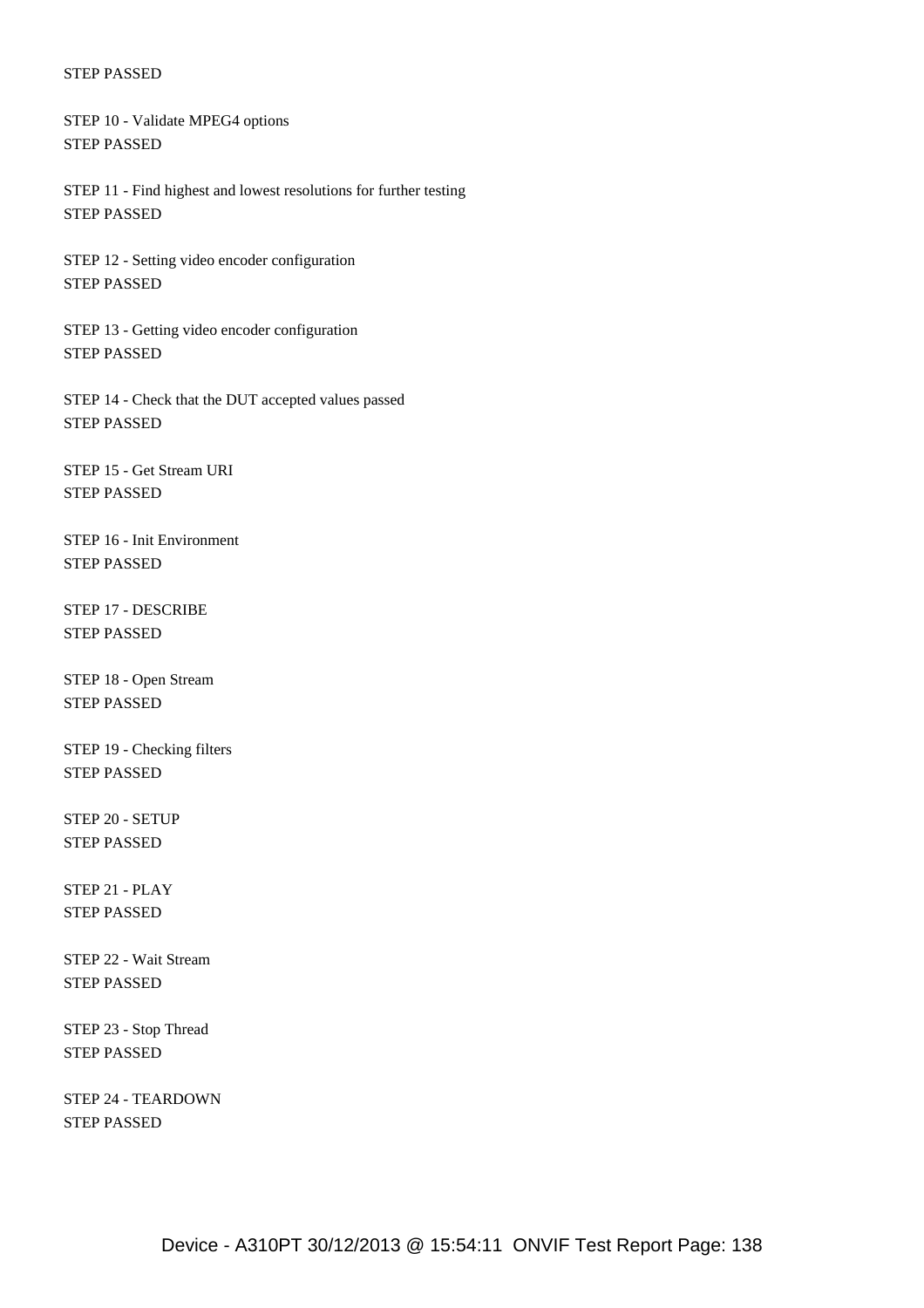STEP 25 - Setting video encoder configuration STEP PASSED

 STEP 26 - Getting video encoder configuration STEP PASSED

 STEP 27 - Check that the DUT accepted values passed STEP PASSED

 STEP 28 - Get Stream URI STEP PASSED

 STEP 29 - Init Environment STEP PASSED

 STEP 30 - DESCRIBE STEP PASSED

 STEP 31 - Open Stream STEP PASSED

 STEP 32 - Checking filters STEP PASSED

 STEP 33 - SETUP STEP PASSED

 STEP 34 - PLAY STEP PASSED

 STEP 35 - Wait Stream STEP PASSED

 STEP 36 - Stop Thread STEP PASSED

 STEP 37 - TEARDOWN STEP PASSED

 STEP 38 - Setting video encoder configuration STEP PASSED

 STEP 39 - Getting video encoder configuration STEP PASSED

 STEP 40 - Check that the DUT accepted values passed STEP PASSED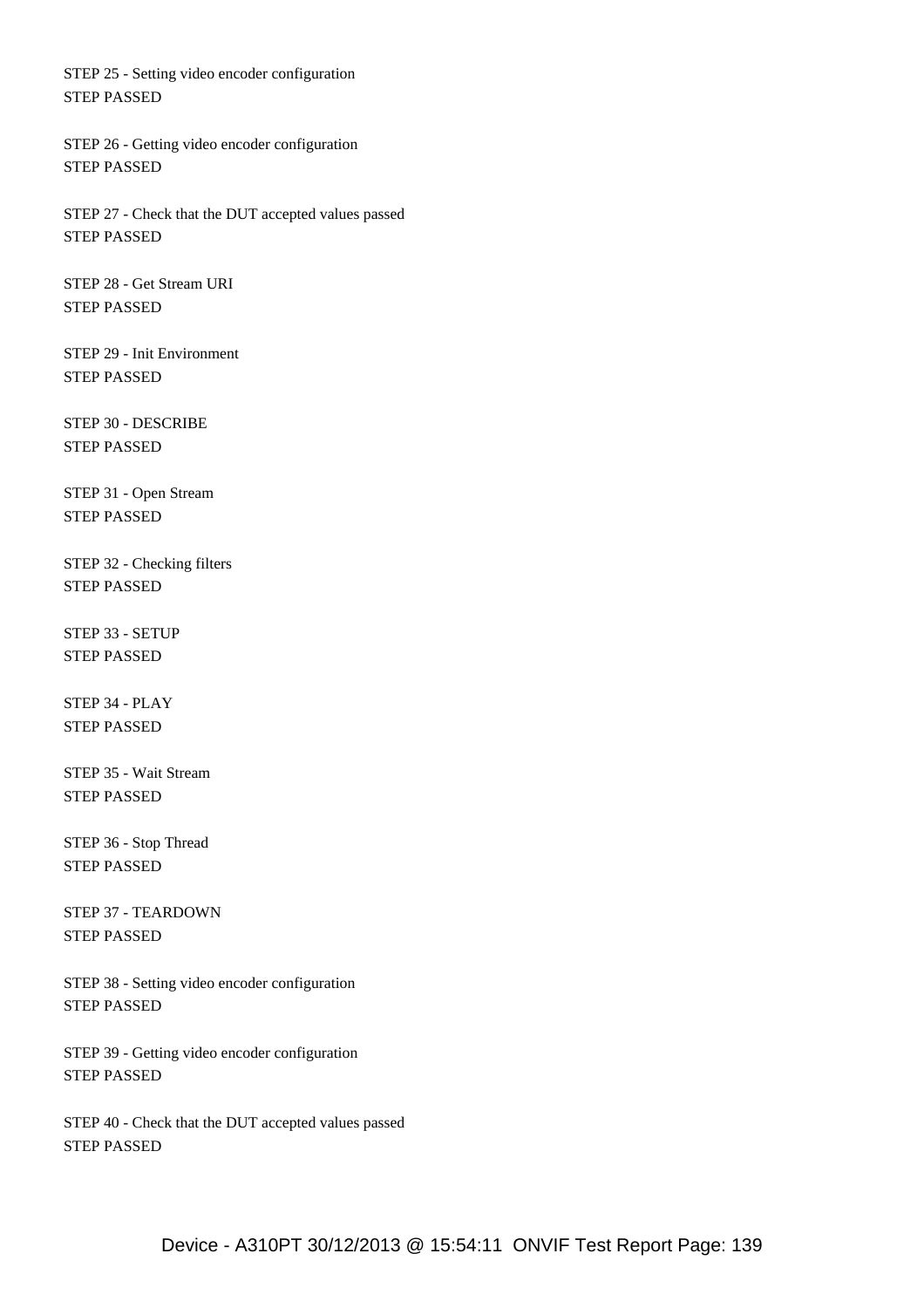STEP 41 - Get Stream URI STEP PASSED

 STEP 42 - Init Environment STEP PASSED

 STEP 43 - DESCRIBE STEP PASSED

 STEP 44 - Open Stream STEP PASSED

 STEP 45 - Checking filters STEP PASSED

 STEP 46 - SETUP STEP PASSED

 STEP 47 - PLAY STEP PASSED

 STEP 48 - Wait Stream STEP PASSED

 STEP 49 - Stop Thread STEP PASSED

 STEP 50 - TEARDOWN STEP PASSED

 STEP 51 - Getting media profiles STEP PASSED

 STEP 52 - Check if the DUT returned any profiles STEP PASSED

 STEP 53 - Get video encoder configuration options STEP PASSED

 STEP 54 - Select profile for test STEP PASSED

 STEP 55 - Get video encoder configuration options STEP PASSED

STEP 56 - Validate MPEG4 options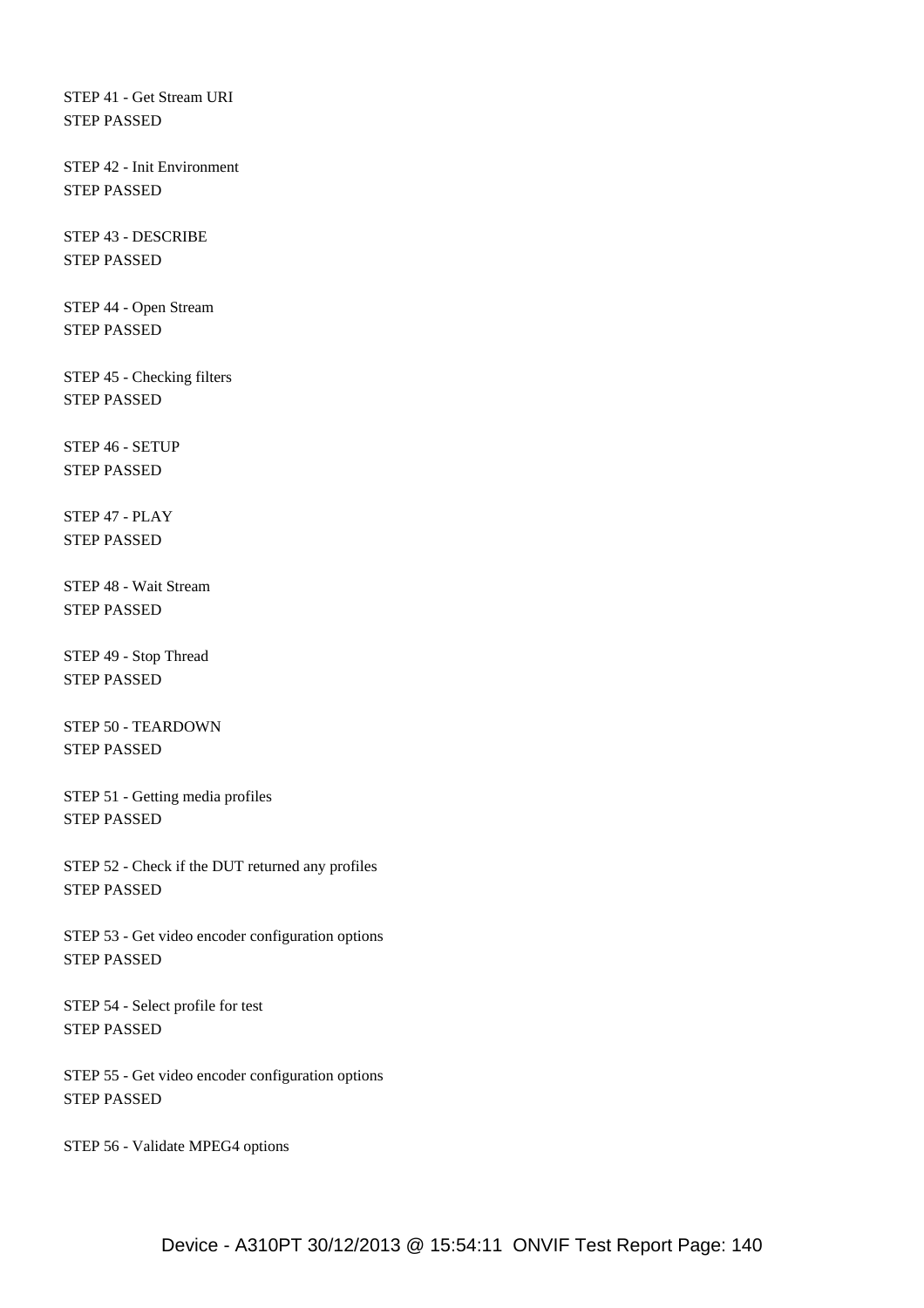STEP 57 - Find highest and lowest resolutions for further testing STEP PASSED

 STEP 58 - Setting video encoder configuration STEP PASSED

 STEP 59 - Getting video encoder configuration STEP PASSED

 STEP 60 - Check that the DUT accepted values passed STEP PASSED

 STEP 61 - Get Stream URI STEP PASSED

 STEP 62 - Init Environment STEP PASSED

 STEP 63 - DESCRIBE STEP PASSED

 STEP 64 - Open Stream STEP PASSED

 STEP 65 - Checking filters STEP PASSED

 STEP 66 - SETUP STEP PASSED

 STEP 67 - PLAY STEP PASSED

 STEP 68 - Wait Stream STEP PASSED

 STEP 69 - Stop Thread STEP PASSED

 STEP 70 - TEARDOWN STEP PASSED

 STEP 71 - Setting video encoder configuration STEP PASSED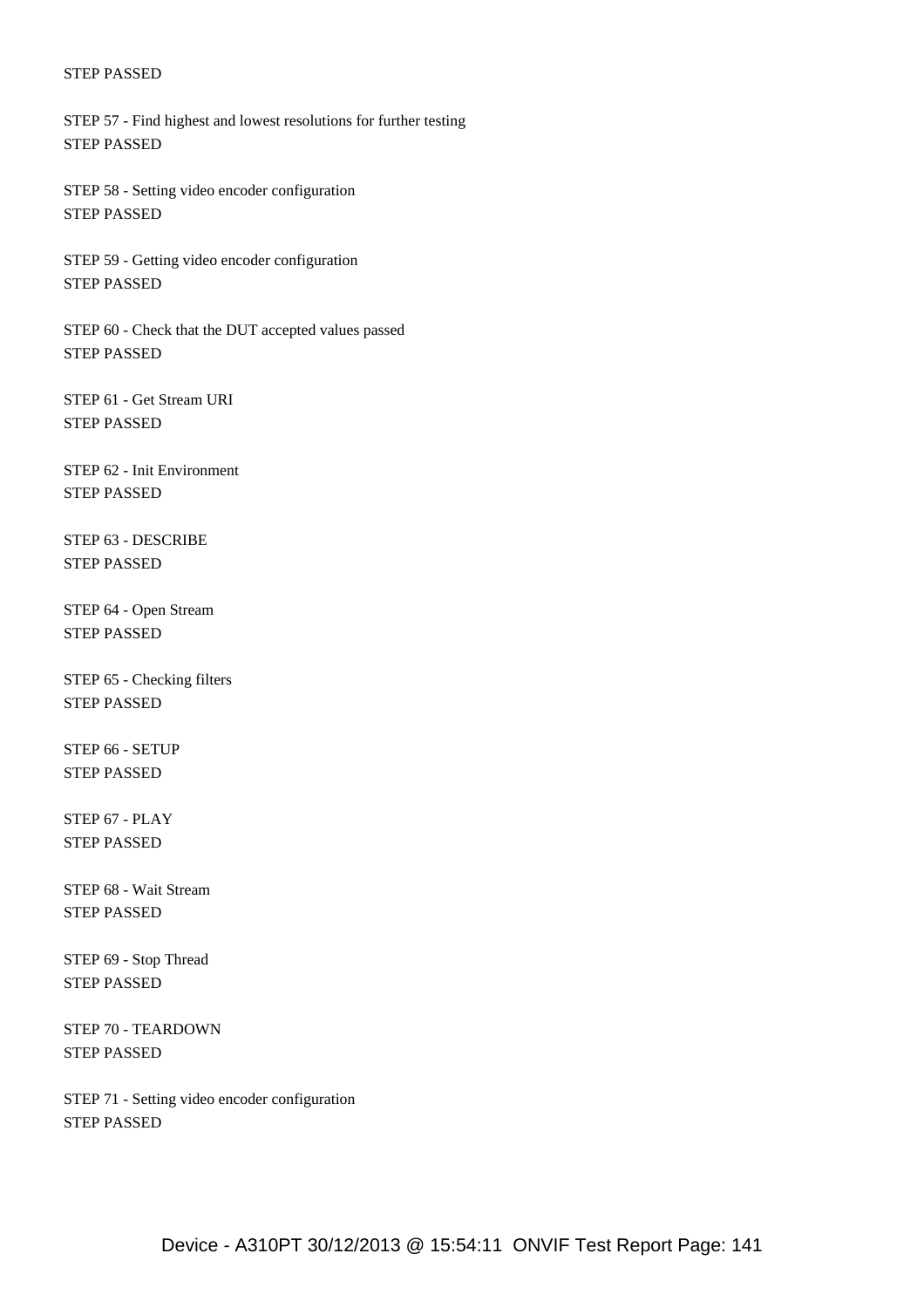STEP 72 - Getting video encoder configuration STEP PASSED

 STEP 73 - Check that the DUT accepted values passed STEP PASSED

 STEP 74 - Get Stream URI STEP PASSED

 STEP 75 - Init Environment STEP PASSED

 STEP 76 - DESCRIBE STEP PASSED

 STEP 77 - Open Stream STEP PASSED

 STEP 78 - Checking filters STEP PASSED

 STEP 79 - SETUP STEP PASSED

 STEP 80 - PLAY STEP PASSED

 STEP 81 - Wait Stream STEP PASSED

 STEP 82 - Stop Thread STEP PASSED

 STEP 83 - TEARDOWN STEP PASSED

 STEP 84 - Setting video encoder configuration STEP PASSED

 STEP 85 - Getting video encoder configuration STEP PASSED

 STEP 86 - Check that the DUT accepted values passed STEP PASSED

 STEP 87 - Get Stream URI STEP PASSED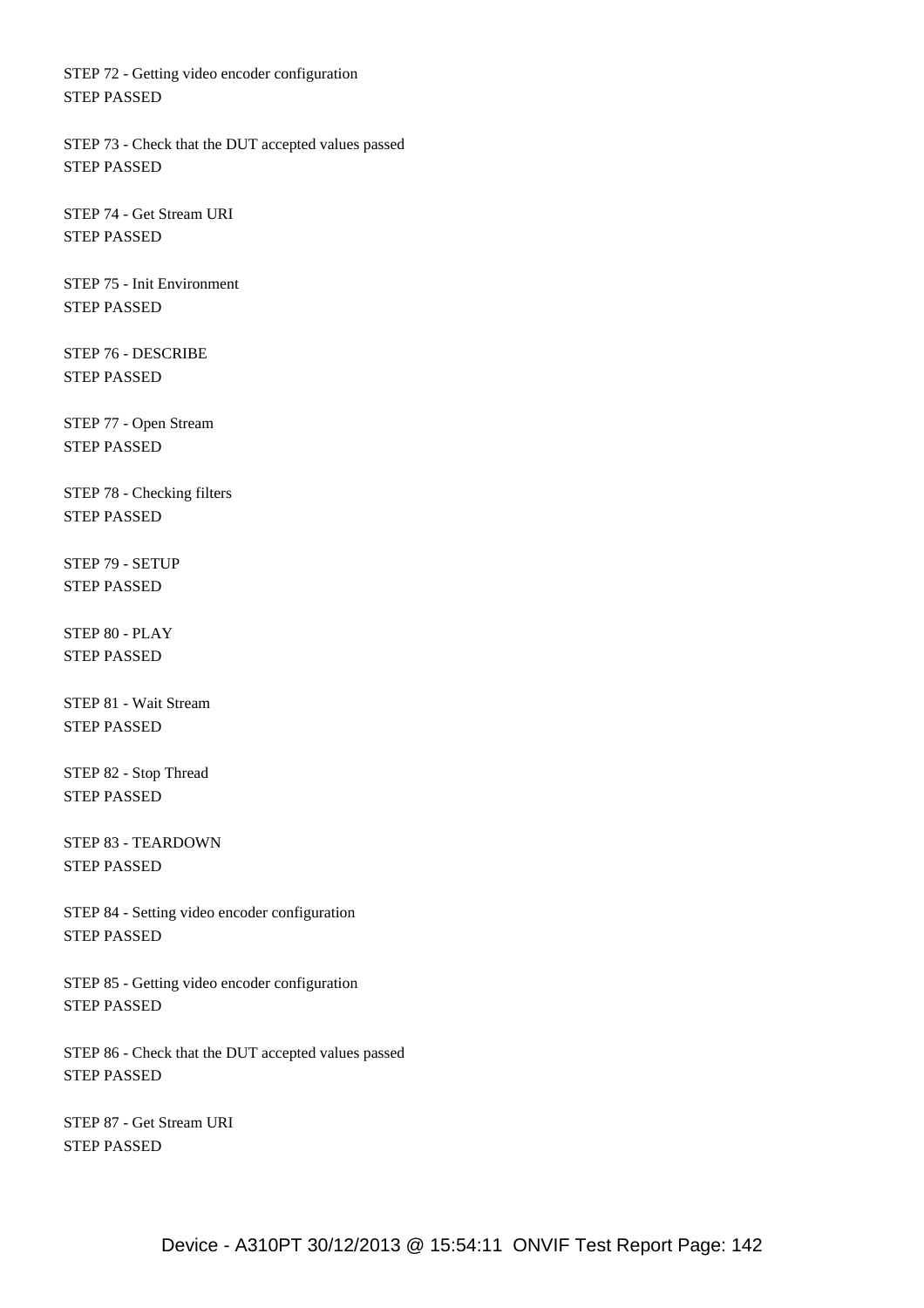STEP 88 - Init Environment STEP PASSED

 STEP 89 - DESCRIBE STEP PASSED

 STEP 90 - Open Stream STEP PASSED

 STEP 91 - Checking filters STEP PASSED

 STEP 92 - SETUP STEP PASSED

 STEP 93 - PLAY STEP PASSED

 STEP 94 - Wait Stream STEP PASSED

 STEP 95 - Stop Thread STEP PASSED

 STEP 96 - TEARDOWN STEP PASSED

 STEP 97 - Setting video encoder configuration STEP PASSED

 STEP 98 - Setting video encoder configuration STEP PASSED

### TEST PASSED

# RTSS-1-1-48 VIDEO ENCODER CONFIGURATION – H.264 RESOLUTION

### **TestResult**

 STEP 1 - Getting media service address STEP PASSED

 STEP 2 - Connect to Media service STEP PASSED

STEP 3 - Getting video encoder configurations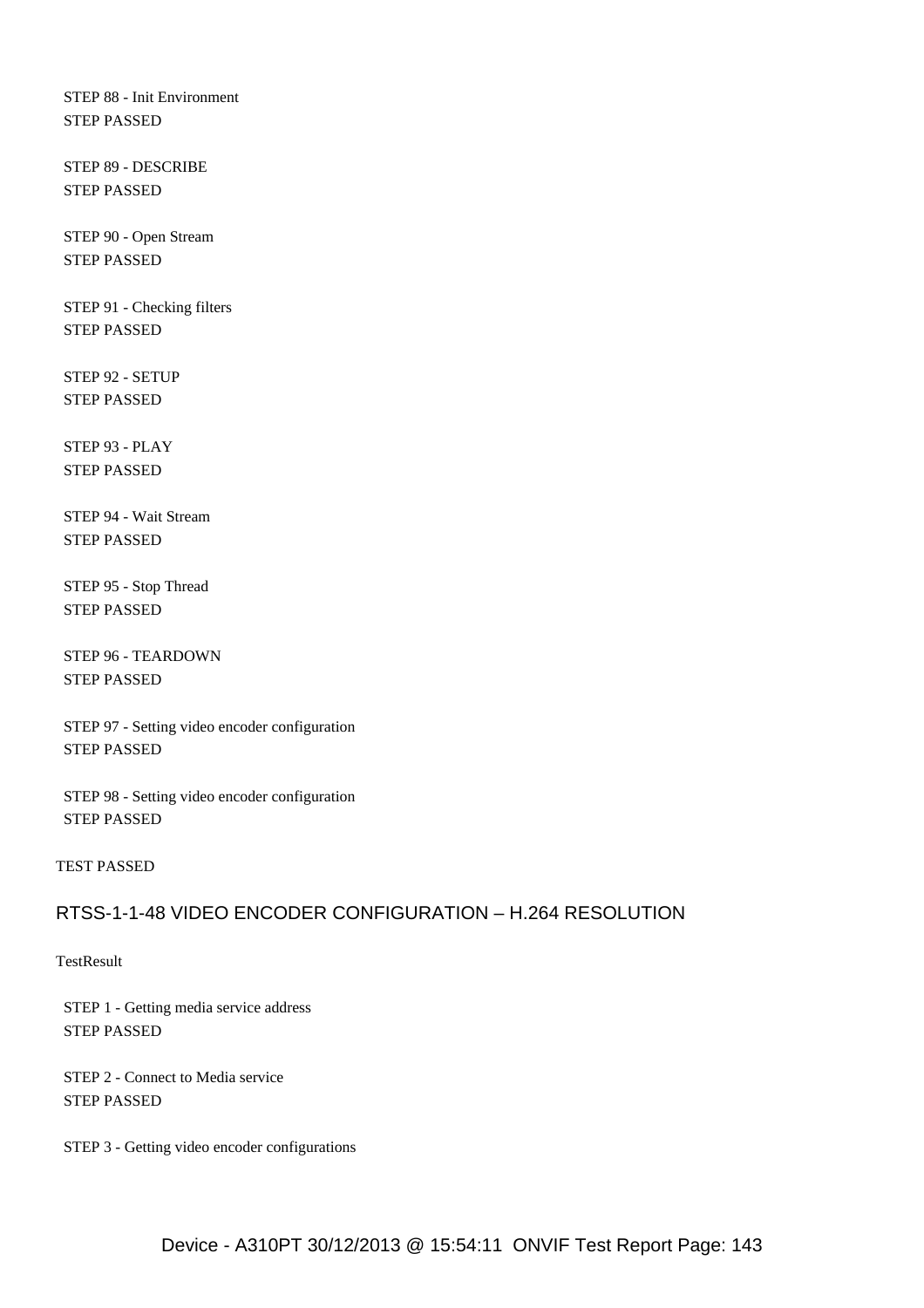STEP 4 - Check if there are Video Encoder Configurations at the DUT STEP PASSED

 STEP 5 - Getting media profiles STEP PASSED

 STEP 6 - Check if the DUT returned any profiles STEP PASSED

 STEP 7 - Get video encoder configuration options STEP PASSED

 STEP 8 - Select profile for test STEP PASSED

 STEP 9 - Get video encoder configuration options STEP PASSED

 STEP 10 - Validate H264 options STEP PASSED

 STEP 11 - Find highest and lowest resolutions for further testing STEP PASSED

 STEP 12 - Setting video encoder configuration STEP PASSED

 STEP 13 - Getting video encoder configuration STEP PASSED

 STEP 14 - Check that the DUT accepted values passed STEP PASSED

 STEP 15 - Get Stream URI STEP PASSED

 STEP 16 - Init Environment STEP PASSED

 STEP 17 - DESCRIBE STEP PASSED

 STEP 18 - Open Stream STEP PASSED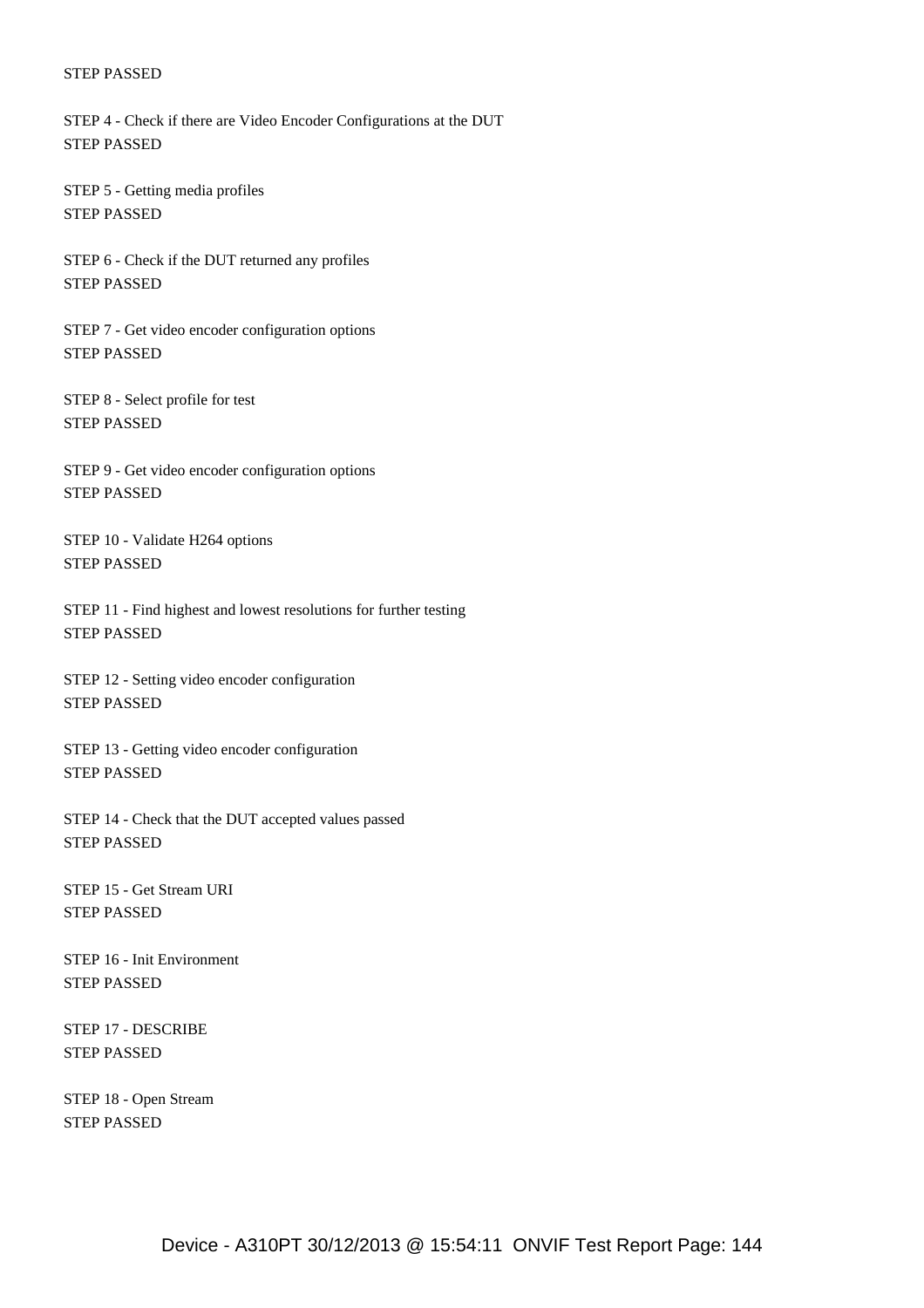STEP 19 - Checking filters STEP PASSED

 STEP 20 - SETUP STEP PASSED

 STEP 21 - PLAY STEP PASSED

 STEP 22 - Wait Stream STEP PASSED

 STEP 23 - Stop Thread STEP PASSED

 STEP 24 - TEARDOWN STEP PASSED

 STEP 25 - Setting video encoder configuration STEP PASSED

 STEP 26 - Getting video encoder configuration STEP PASSED

 STEP 27 - Check that the DUT accepted values passed STEP PASSED

 STEP 28 - Get Stream URI STEP PASSED

 STEP 29 - Init Environment STEP PASSED

 STEP 30 - DESCRIBE STEP PASSED

 STEP 31 - Open Stream STEP PASSED

 STEP 32 - Checking filters STEP PASSED

 STEP 33 - SETUP STEP PASSED

 STEP 34 - PLAY STEP PASSED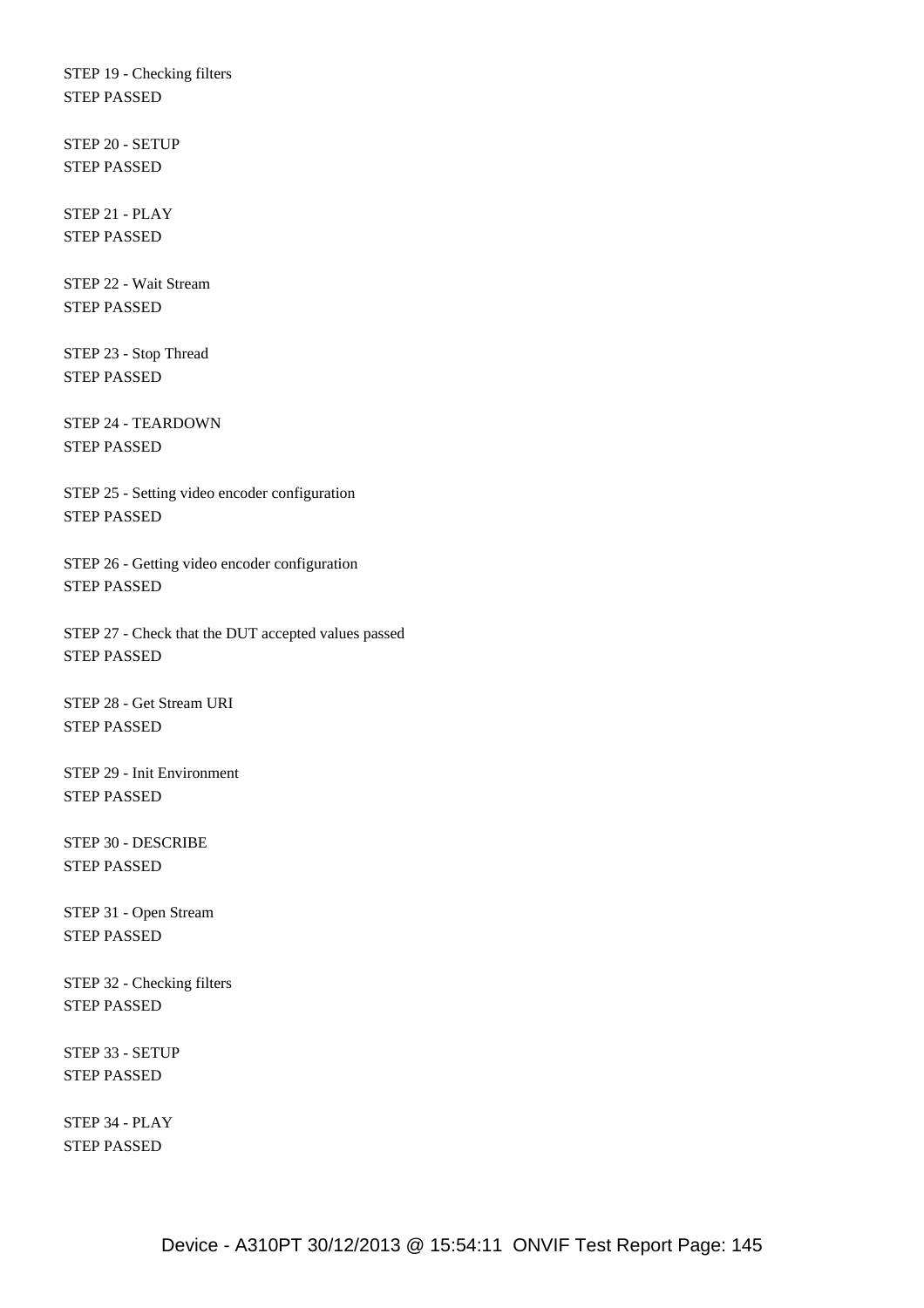STEP 35 - Wait Stream STEP PASSED

 STEP 36 - Stop Thread STEP PASSED

 STEP 37 - TEARDOWN STEP PASSED

 STEP 38 - Setting video encoder configuration STEP PASSED

 STEP 39 - Getting video encoder configuration STEP PASSED

 STEP 40 - Check that the DUT accepted values passed STEP PASSED

 STEP 41 - Get Stream URI STEP PASSED

 STEP 42 - Init Environment STEP PASSED

 STEP 43 - DESCRIBE STEP PASSED

 STEP 44 - Open Stream STEP PASSED

 STEP 45 - Checking filters STEP PASSED

 STEP 46 - SETUP STEP PASSED

 STEP 47 - PLAY STEP PASSED

 STEP 48 - Wait Stream STEP PASSED

 STEP 49 - Stop Thread STEP PASSED

STEP 50 - TEARDOWN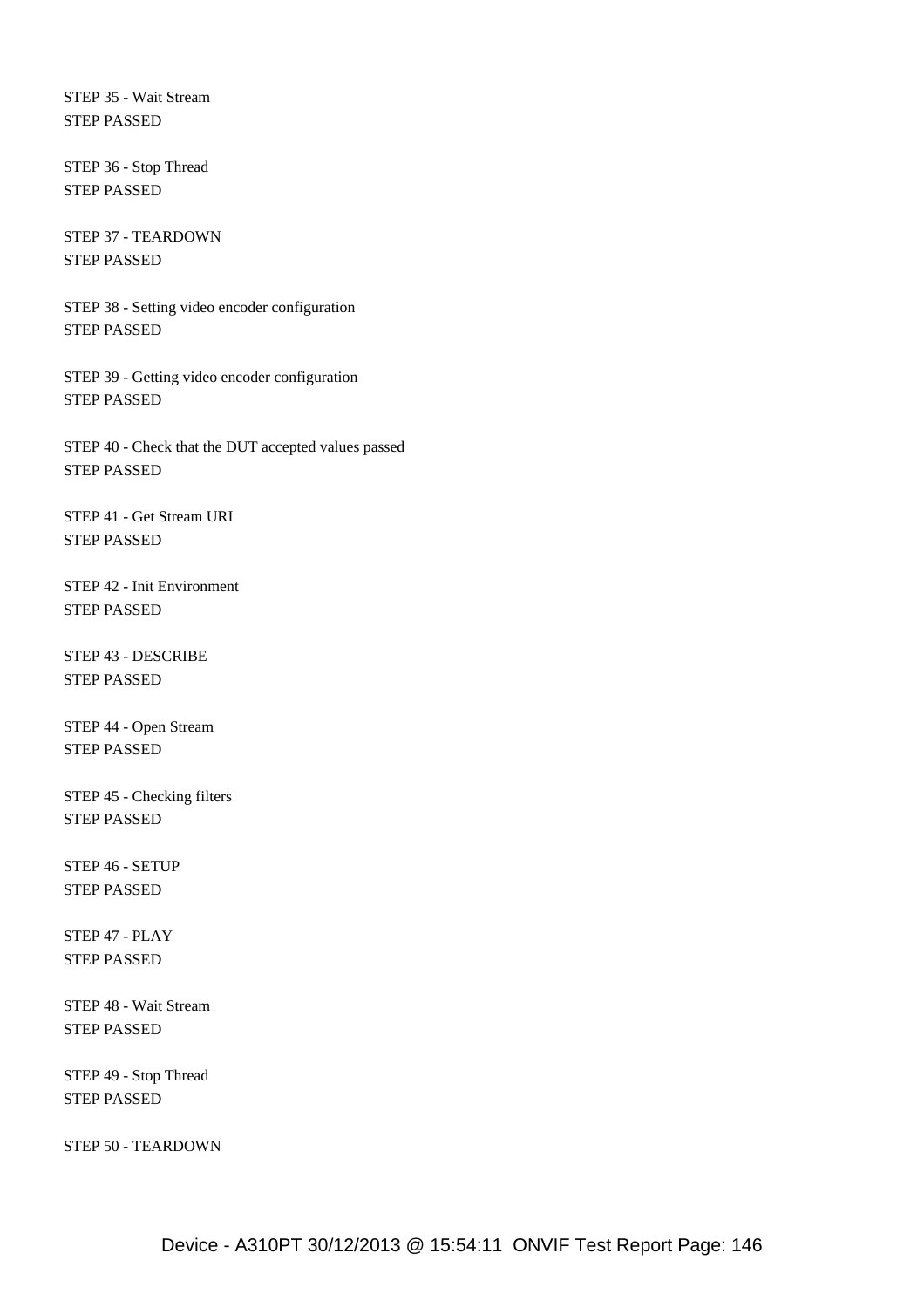STEP 51 - Getting media profiles STEP PASSED

 STEP 52 - Check if the DUT returned any profiles STEP PASSED

 STEP 53 - Get video encoder configuration options STEP PASSED

 STEP 54 - Select profile for test STEP PASSED

 STEP 55 - Get video encoder configuration options STEP PASSED

 STEP 56 - Validate H264 options STEP PASSED

 STEP 57 - Find highest and lowest resolutions for further testing STEP PASSED

 STEP 58 - Setting video encoder configuration STEP PASSED

 STEP 59 - Getting video encoder configuration STEP PASSED

 STEP 60 - Check that the DUT accepted values passed STEP PASSED

 STEP 61 - Get Stream URI STEP PASSED

 STEP 62 - Init Environment STEP PASSED

 STEP 63 - DESCRIBE STEP PASSED

 STEP 64 - Open Stream STEP PASSED

 STEP 65 - Checking filters STEP PASSED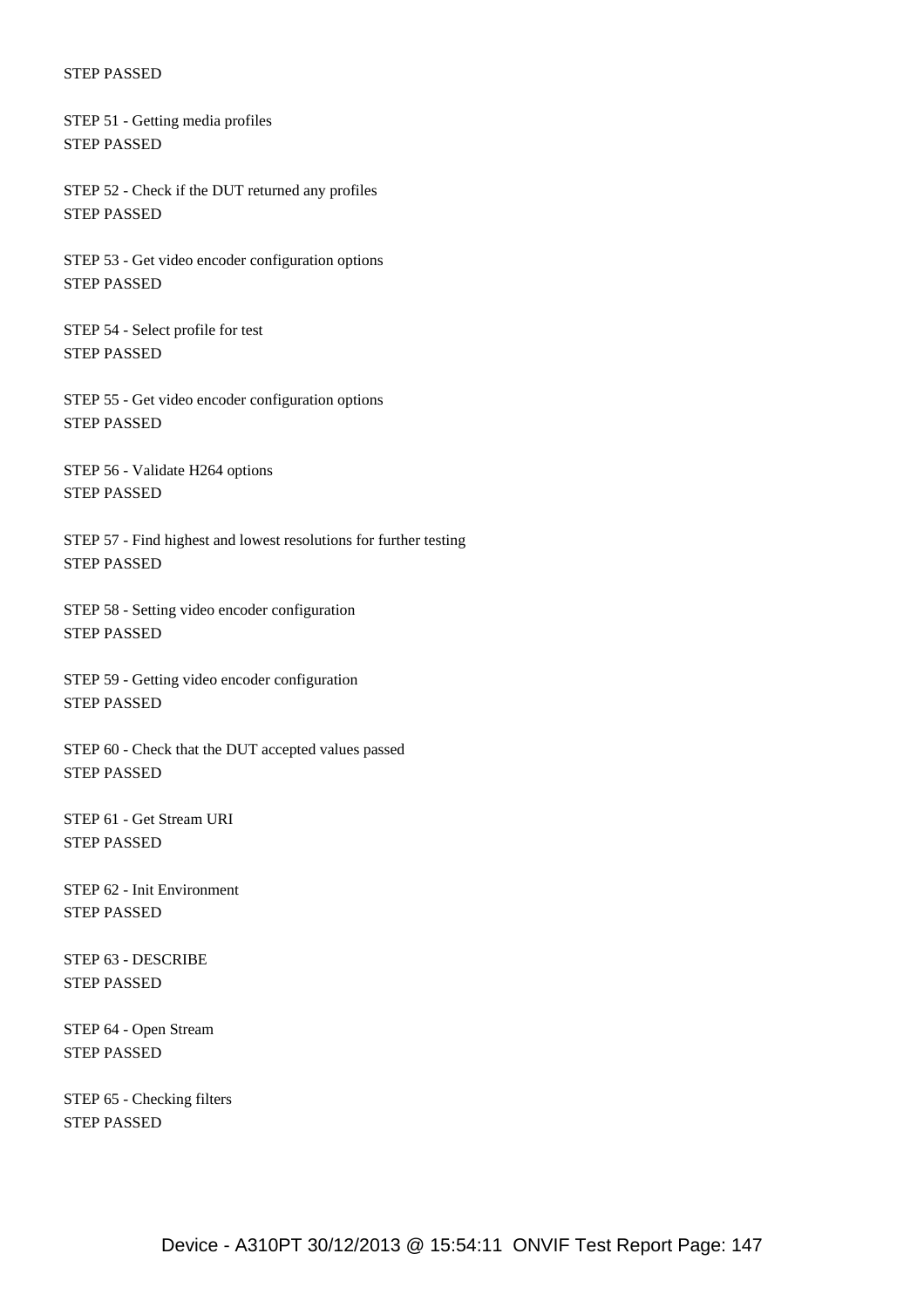STEP 66 - SETUP STEP PASSED

 STEP 67 - PLAY STEP PASSED

 STEP 68 - Wait Stream STEP PASSED

 STEP 69 - Stop Thread STEP PASSED

 STEP 70 - TEARDOWN STEP PASSED

 STEP 71 - Setting video encoder configuration STEP PASSED

 STEP 72 - Getting video encoder configuration STEP PASSED

 STEP 73 - Check that the DUT accepted values passed STEP PASSED

 STEP 74 - Get Stream URI STEP PASSED

 STEP 75 - Init Environment STEP PASSED

 STEP 76 - DESCRIBE STEP PASSED

 STEP 77 - Open Stream STEP PASSED

 STEP 78 - Checking filters STEP PASSED

 STEP 79 - SETUP STEP PASSED

 STEP 80 - PLAY STEP PASSED

 STEP 81 - Wait Stream STEP PASSED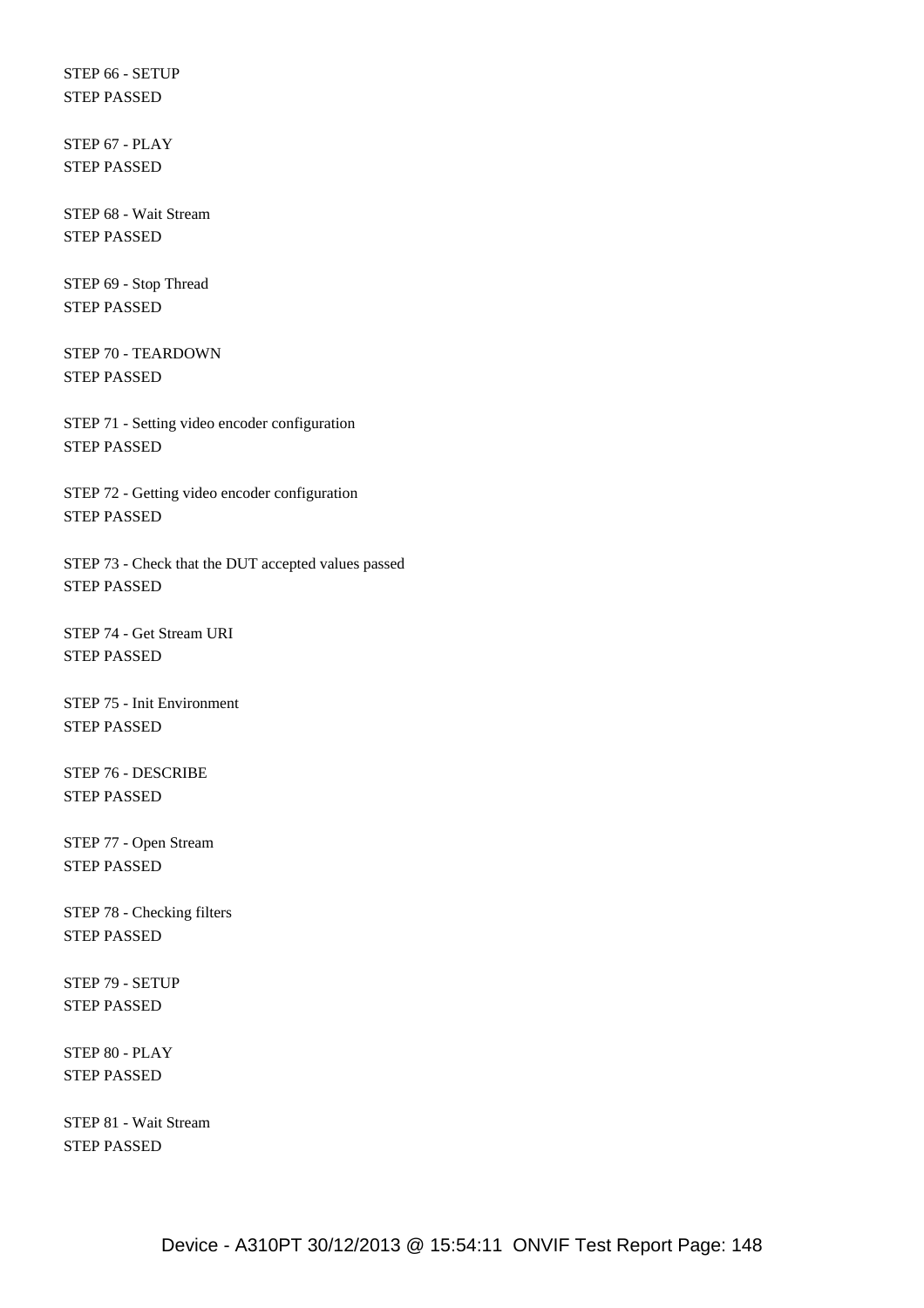STEP 82 - Stop Thread STEP PASSED

 STEP 83 - TEARDOWN STEP PASSED

 STEP 84 - Setting video encoder configuration STEP PASSED

 STEP 85 - Getting video encoder configuration STEP PASSED

 STEP 86 - Check that the DUT accepted values passed STEP PASSED

 STEP 87 - Get Stream URI STEP PASSED

 STEP 88 - Init Environment STEP PASSED

 STEP 89 - DESCRIBE STEP PASSED

 STEP 90 - Open Stream STEP PASSED

 STEP 91 - Checking filters STEP PASSED

 STEP 92 - SETUP STEP PASSED

 STEP 93 - PLAY STEP PASSED

 STEP 94 - Wait Stream STEP PASSED

 STEP 95 - Stop Thread STEP PASSED

 STEP 96 - TEARDOWN STEP PASSED

STEP 97 - Setting video encoder configuration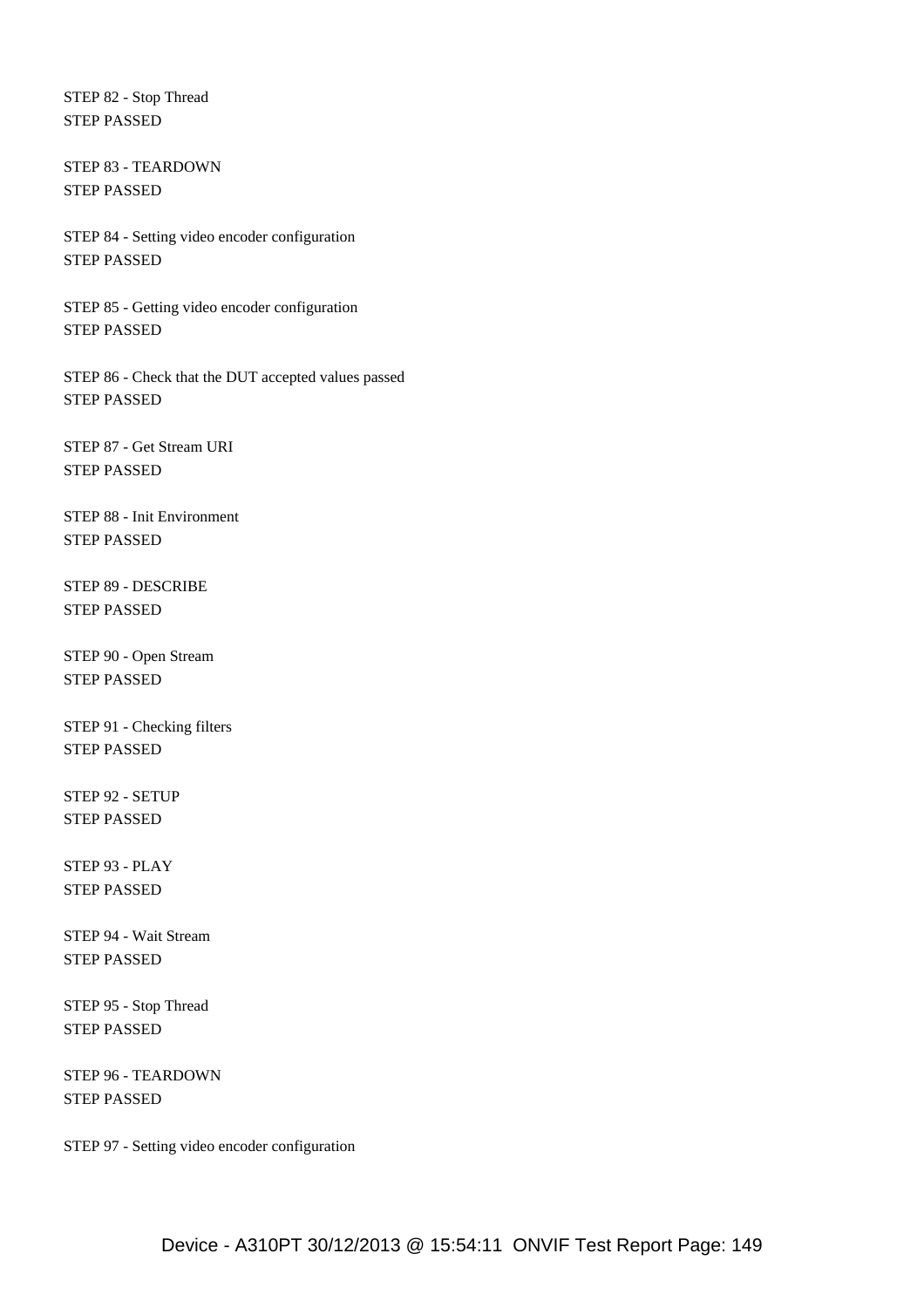STEP 98 - Setting video encoder configuration STEP PASSED

TEST PASSED

# RTSS-1-1-53 MEDIA STREAMING – JPEG (VALIDATING RTP HEADER EXTENSION)

TestResult

 STEP 1 - Getting media service address STEP PASSED

 STEP 2 - Connect to Media service STEP PASSED

 STEP 3 - Getting media profiles STEP PASSED

 STEP 4 - Check if the DUT returned any profiles STEP PASSED

 STEP 5 - Get video encoder configuration options STEP PASSED

 STEP 6 - Check if required profile found STEP PASSED

 STEP 7 - Select high resolution STEP PASSED

 STEP 8 - Setting video encoder configuration STEP PASSED

 STEP 9 - Get Stream URI STEP PASSED

 STEP 10 - Init Environment STEP PASSED

 STEP 11 - DESCRIBE STEP PASSED

 STEP 12 - Open Stream STEP PASSED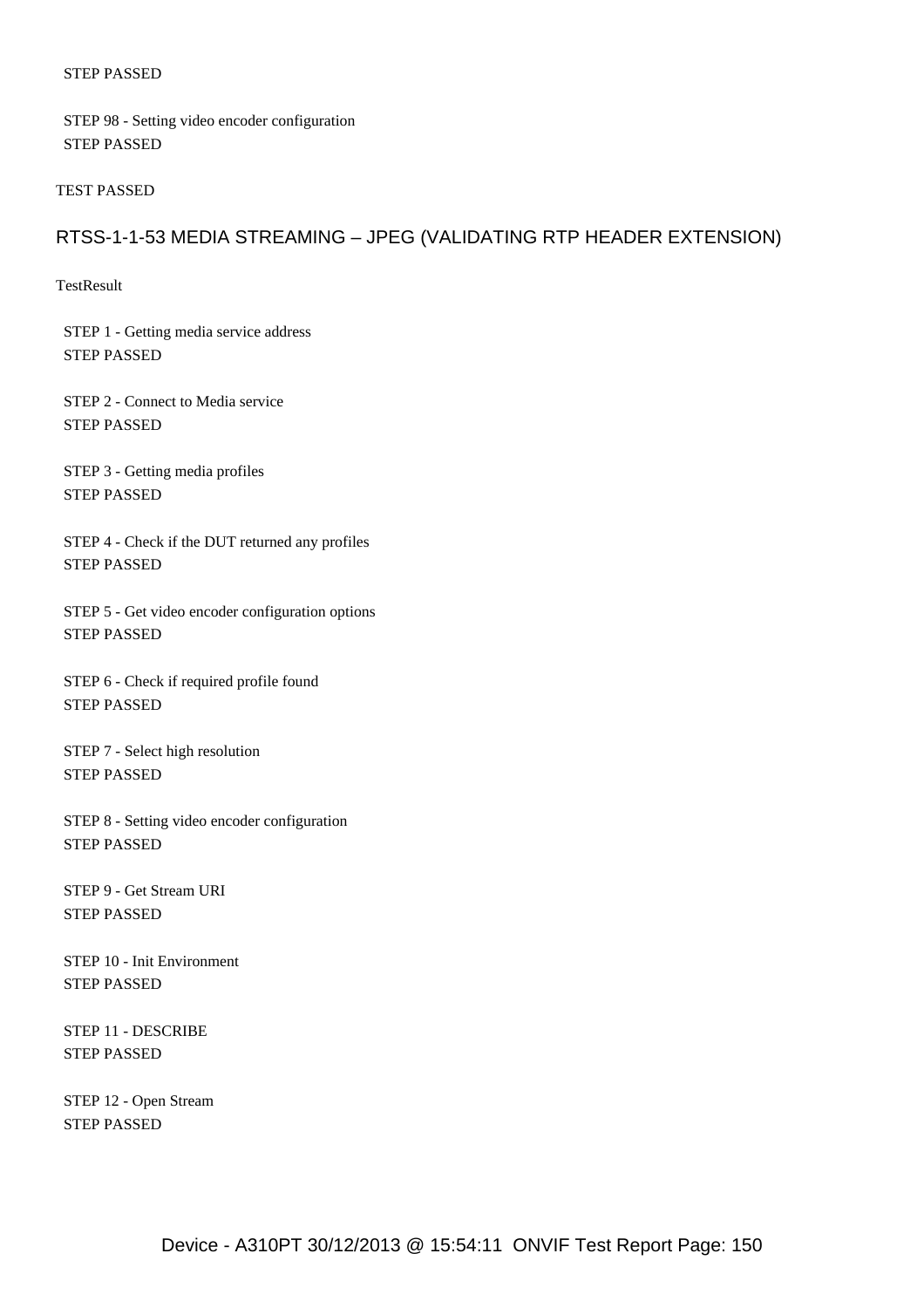STEP 13 - Checking filters STEP PASSED

 STEP 14 - SETUP STEP PASSED

 STEP 15 - PLAY STEP PASSED

 STEP 16 - Wait Stream STEP PASSED

 STEP 17 - 5 seconds of playing media STEP PASSED

 STEP 18 - Stop Thread STEP PASSED

 STEP 19 - TEARDOWN STEP PASSED

 STEP 20 - Setting video encoder configuration STEP PASSED

TEST PASSED

# RTSS-1-2-12 MEDIA STREAMING – GUARANTEED NUMBER OF VIDEO ENCODER INSTANCES (RTP-Multicast/UDP)

**TestResult** 

 STEP 1 - Getting media service address STEP PASSED

 STEP 2 - Connect to Media service STEP PASSED

 STEP 3 - Getting video source configurations STEP PASSED

 STEP 4 - Check if there are Video Source Configurations at the DUT STEP PASSED

 STEP 5 - Getting guaranteed number of video encoder instances STEP PASSED

1 profiles with VideoSourceConfiguration 'VSCIR0' are needed for test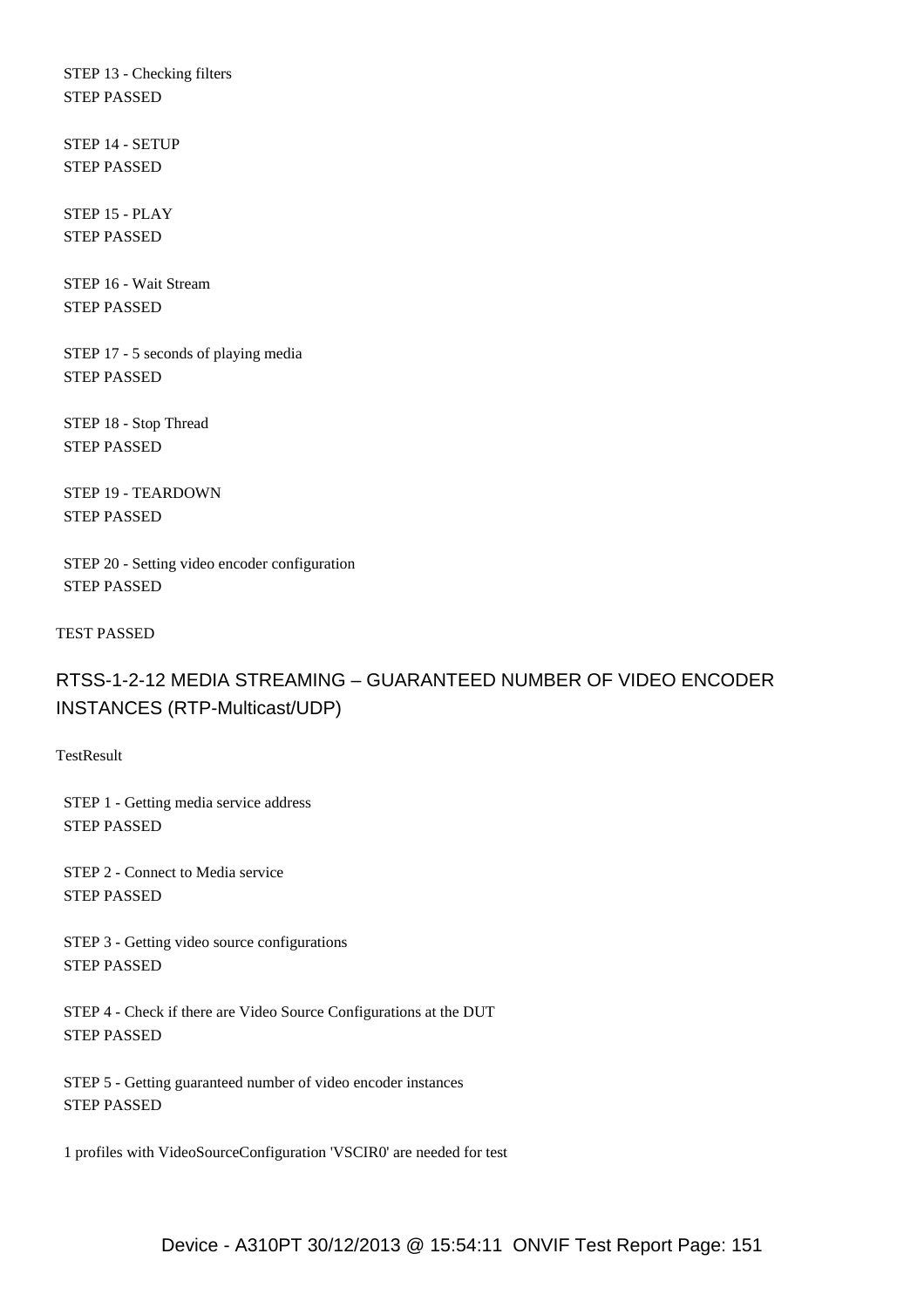STEP 6 - Getting media profiles STEP PASSED

 STEP 7 - Check if the DUT returned any profiles STEP PASSED

Use existing profiles for test

 STEP 8 - Check that required number of profiles has been achieved STEP PASSED

 STEP 9 - Get video encoder configuration options STEP PASSED

 STEP 10 - Setting video encoder configuration STEP PASSED

 STEP 11 - Setting video encoder configuration STEP PASSED

 STEP 12 - Get Stream URI STEP PASSED

 STEP 13 - [Profile: Media Profile 1] Init Environment STEP PASSED

 STEP 14 - [Profile: Media Profile 1] DESCRIBE STEP PASSED

 STEP 15 - [Profile: Media Profile 1] Open Stream STEP PASSED

 STEP 16 - [Profile: Media Profile 1] Checking filters STEP PASSED

 STEP 17 - [Profile: Media Profile 1] SETUP STEP PASSED

 STEP 18 - [Profile: Media Profile 1] PLAY STEP PASSED

 STEP 19 - [Profile: Media Profile 1] Wait Stream STEP PASSED

 STEP 20 - Closing streams STEP PASSED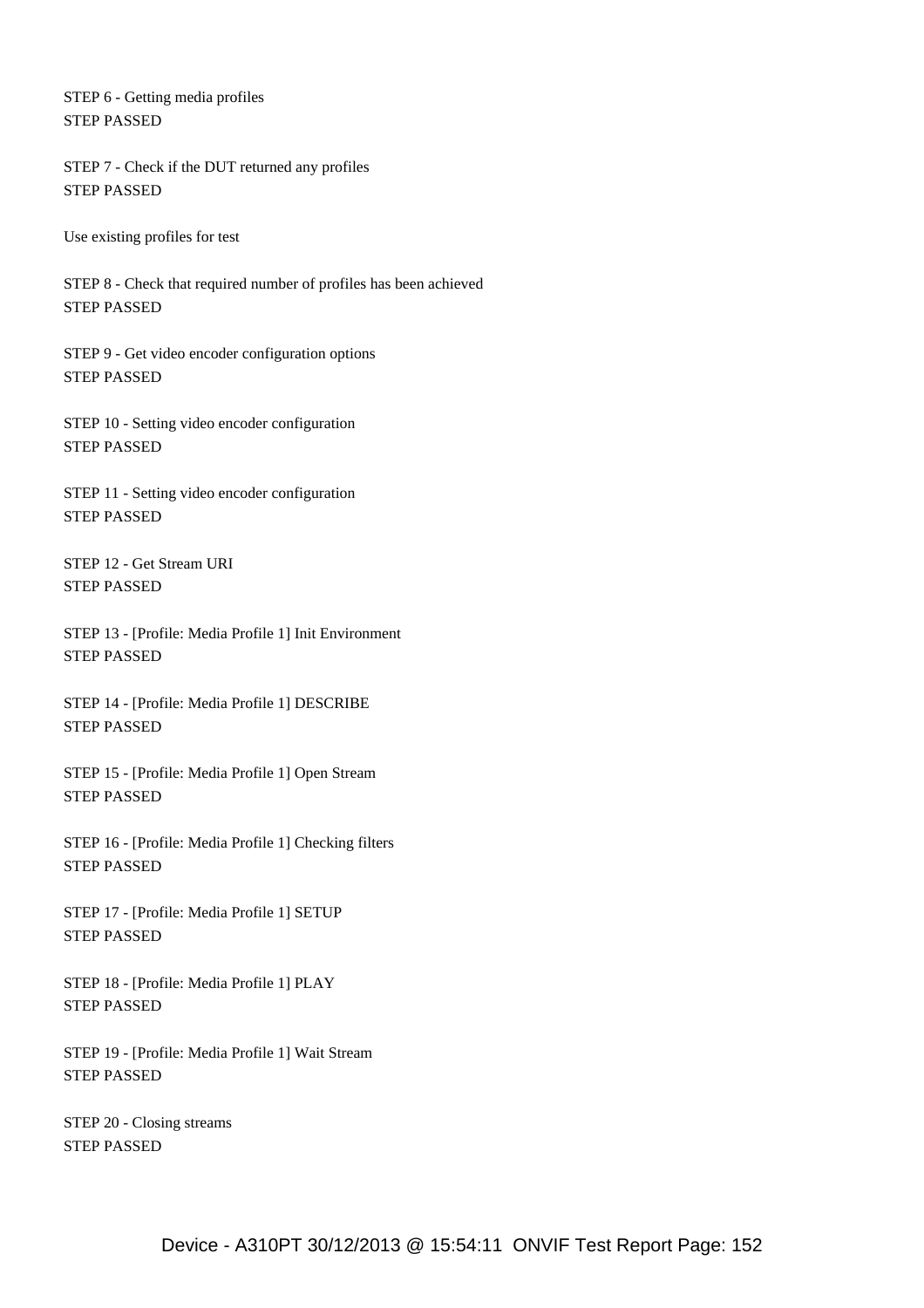STEP 21 - Check for test results STEP PASSED

 STEP 22 - Getting guaranteed number of video encoder instances STEP PASSED

1 profiles with VideoSourceConfiguration 'VSCDLTV0' are needed for test

 STEP 23 - Getting media profiles STEP PASSED

 STEP 24 - Check if the DUT returned any profiles STEP PASSED

Use existing profiles for test

 STEP 25 - Check that required number of profiles has been achieved STEP PASSED

 STEP 26 - Get video encoder configuration options STEP PASSED

 STEP 27 - Setting video encoder configuration STEP PASSED

 STEP 28 - Setting video encoder configuration STEP PASSED

 STEP 29 - Get Stream URI STEP PASSED

 STEP 30 - [Profile: Media Profile 0] Init Environment STEP PASSED

 STEP 31 - [Profile: Media Profile 0] DESCRIBE STEP PASSED

 STEP 32 - [Profile: Media Profile 0] Open Stream STEP PASSED

 STEP 33 - [Profile: Media Profile 0] Checking filters STEP PASSED

 STEP 34 - [Profile: Media Profile 0] SETUP STEP PASSED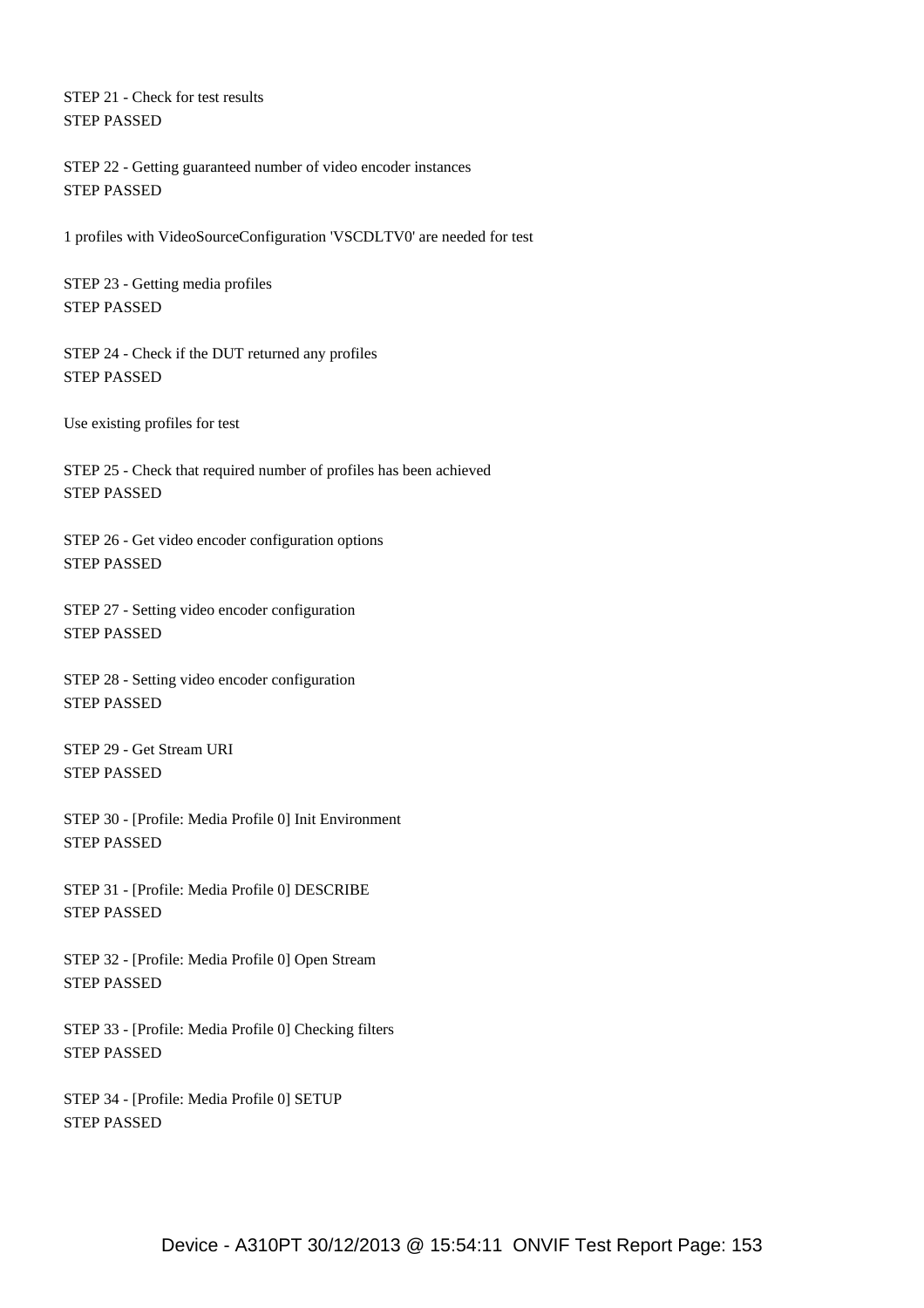STEP 35 - [Profile: Media Profile 0] PLAY STEP PASSED

 STEP 36 - [Profile: Media Profile 0] Wait Stream STEP PASSED

 STEP 37 - Closing streams STEP PASSED

 STEP 38 - Check for test results STEP PASSED

 STEP 39 - Setting video encoder configuration STEP PASSED

 STEP 40 - Setting video encoder configuration STEP PASSED

TEST PASSED

# RTSS-1-2-13 MEDIA STREAMING – JPEG (RTP-Multicast/UDP, IPv4)

**TestResult** 

 STEP 1 - Getting media service address STEP PASSED

 STEP 2 - Connect to Media service STEP PASSED

 STEP 3 - Getting media profiles STEP PASSED

 STEP 4 - Select profile with JPEG Video encoder configuration STEP PASSED

 STEP 5 - Check if required profile found STEP PASSED

 STEP 6 - Setting video encoder configuration STEP PASSED

 STEP 7 - Get Stream URI STEP PASSED

 STEP 8 - Init Environment STEP PASSED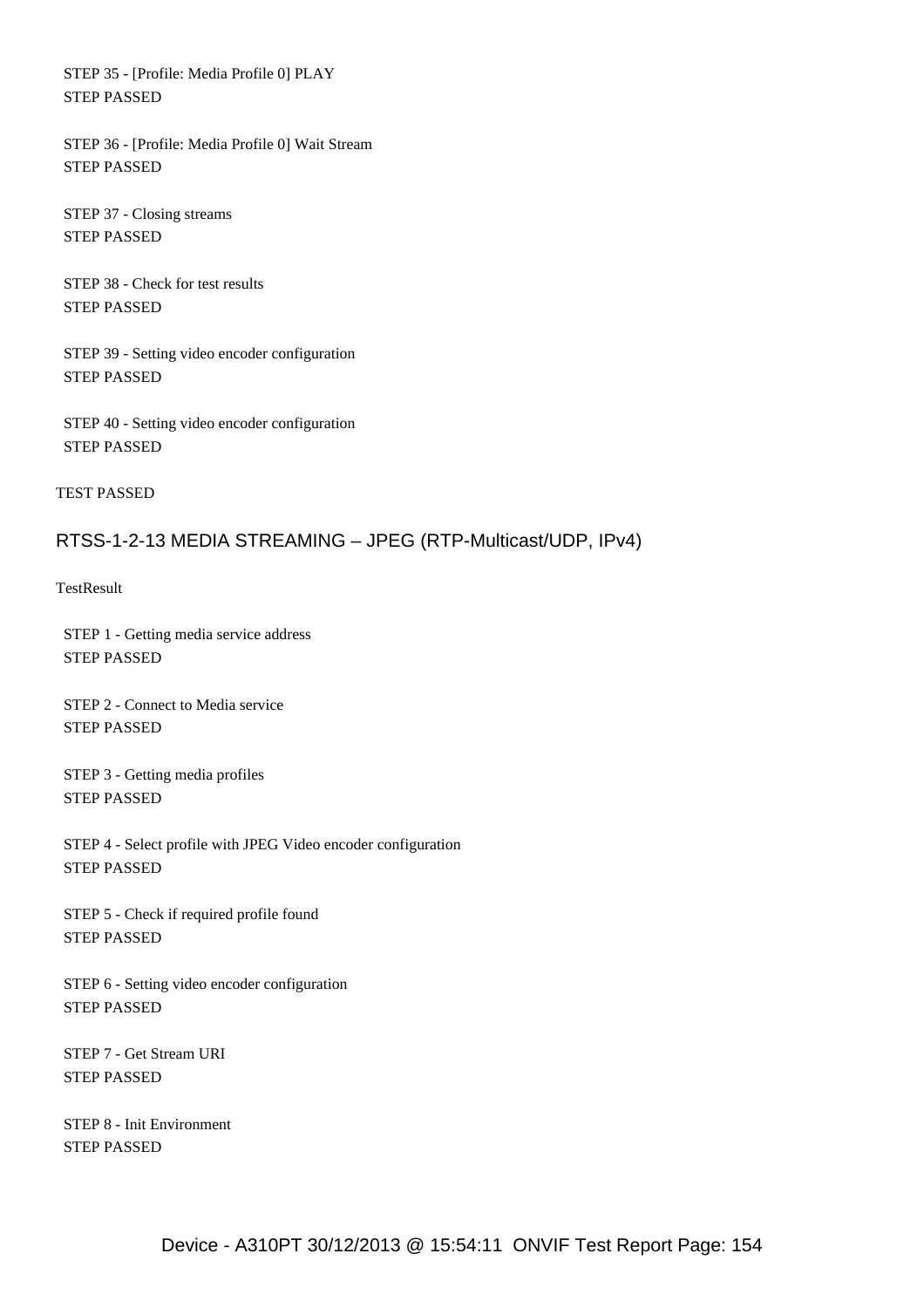STEP 9 - DESCRIBE STEP PASSED

 STEP 10 - Open Stream STEP PASSED

 STEP 11 - Checking filters STEP PASSED

 STEP 12 - SETUP STEP PASSED

 STEP 13 - PLAY STEP PASSED

 STEP 14 - Wait Stream STEP PASSED

 STEP 15 - 5 seconds of playing media STEP PASSED

 STEP 16 - Stop Thread STEP PASSED

 STEP 17 - TEARDOWN STEP PASSED

 STEP 18 - Setting video encoder configuration STEP PASSED

TEST PASSED

## RTSS-1-2-14 MEDIA STREAMING – MPEG4 (RTP-Multicast/UDP, IPv4)

**TestResult** 

 STEP 1 - Getting media service address STEP PASSED

 STEP 2 - Connect to Media service STEP PASSED

 STEP 3 - Getting media profiles STEP PASSED

STEP 4 - Select profile with MPEG4 Video encoder configuration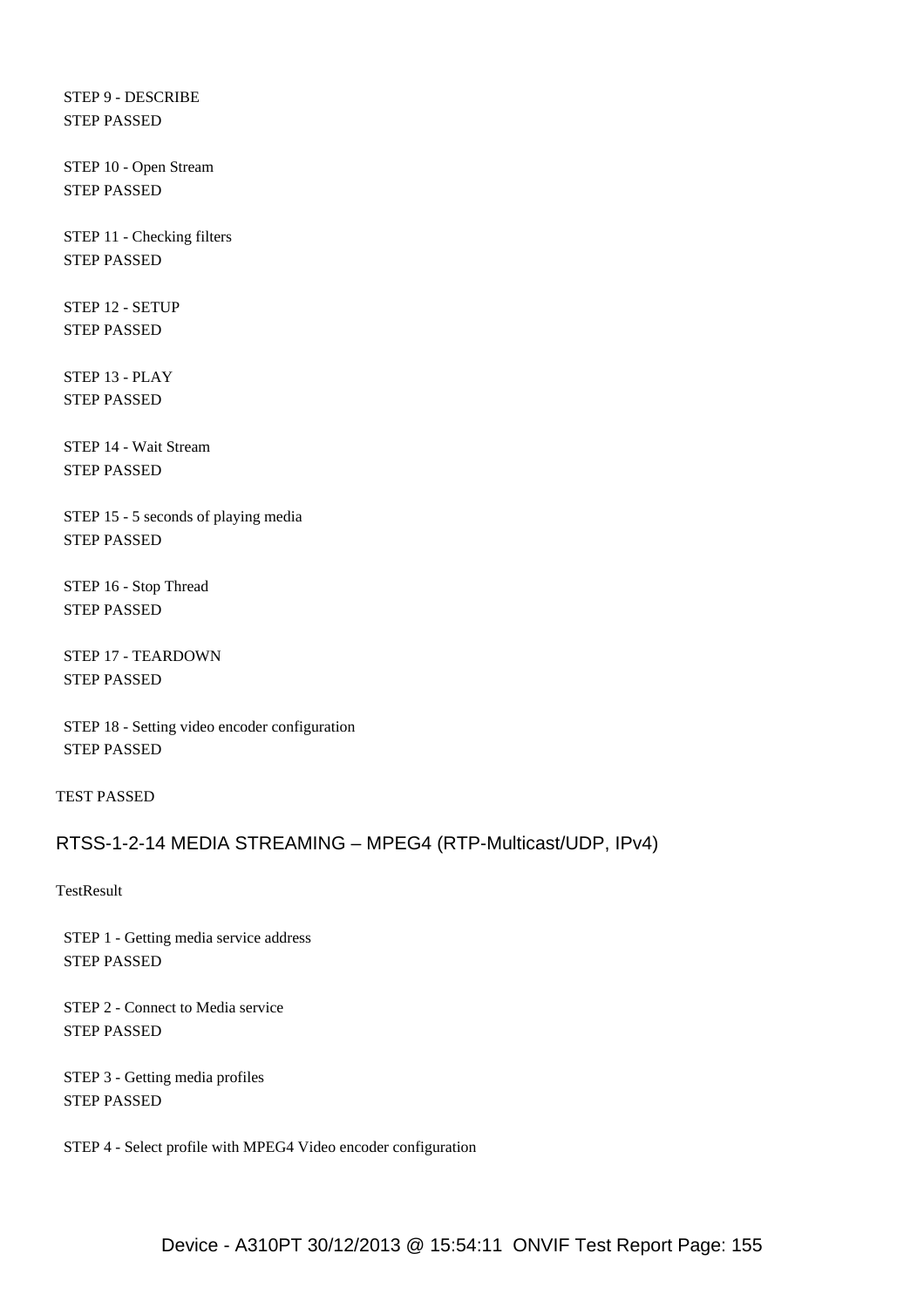STEP 5 - Check if required profile found STEP PASSED

 STEP 6 - Check that options for MPEG4 encoder are received STEP PASSED

 STEP 7 - Setting video encoder configuration STEP PASSED

 STEP 8 - Get Stream URI STEP PASSED

 STEP 9 - Init Environment STEP PASSED

 STEP 10 - DESCRIBE STEP PASSED

 STEP 11 - Open Stream STEP PASSED

 STEP 12 - Checking filters STEP PASSED

 STEP 13 - SETUP STEP PASSED

 STEP 14 - PLAY STEP PASSED

 STEP 15 - Wait Stream STEP PASSED

 STEP 16 - 5 seconds of playing media STEP PASSED

 STEP 17 - Stop Thread STEP PASSED

 STEP 18 - TEARDOWN STEP PASSED

 STEP 19 - Setting video encoder configuration STEP PASSED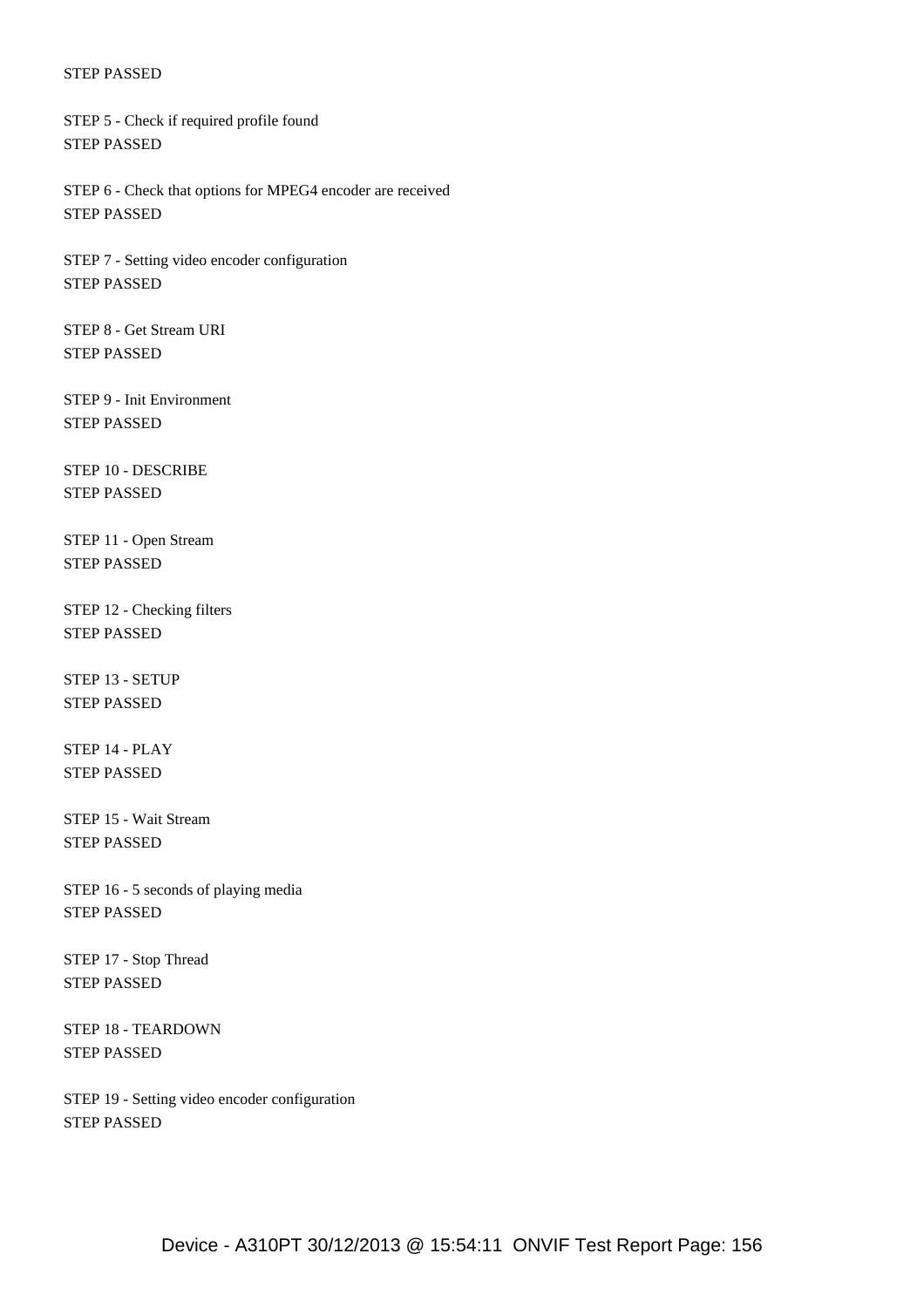#### TEST PASSED

### RTSS-1-2-15 MEDIA STREAMING – H.264 (RTP-Multicast/UDP, IPv4)

**TestResult** 

 STEP 1 - Getting media service address STEP PASSED

 STEP 2 - Connect to Media service STEP PASSED

 STEP 3 - Getting media profiles STEP PASSED

 STEP 4 - Select profile with H.264 Video encoder configuration STEP PASSED

 STEP 5 - Check if required profile found STEP PASSED

 STEP 6 - Check that options for H264 encoder are received STEP PASSED

 STEP 7 - Setting video encoder configuration STEP PASSED

 STEP 8 - Get Stream URI STEP PASSED

 STEP 9 - Init Environment STEP PASSED

 STEP 10 - DESCRIBE STEP PASSED

 STEP 11 - Open Stream STEP PASSED

 STEP 12 - Checking filters STEP PASSED

 STEP 13 - SETUP STEP PASSED

 STEP 14 - PLAY STEP PASSED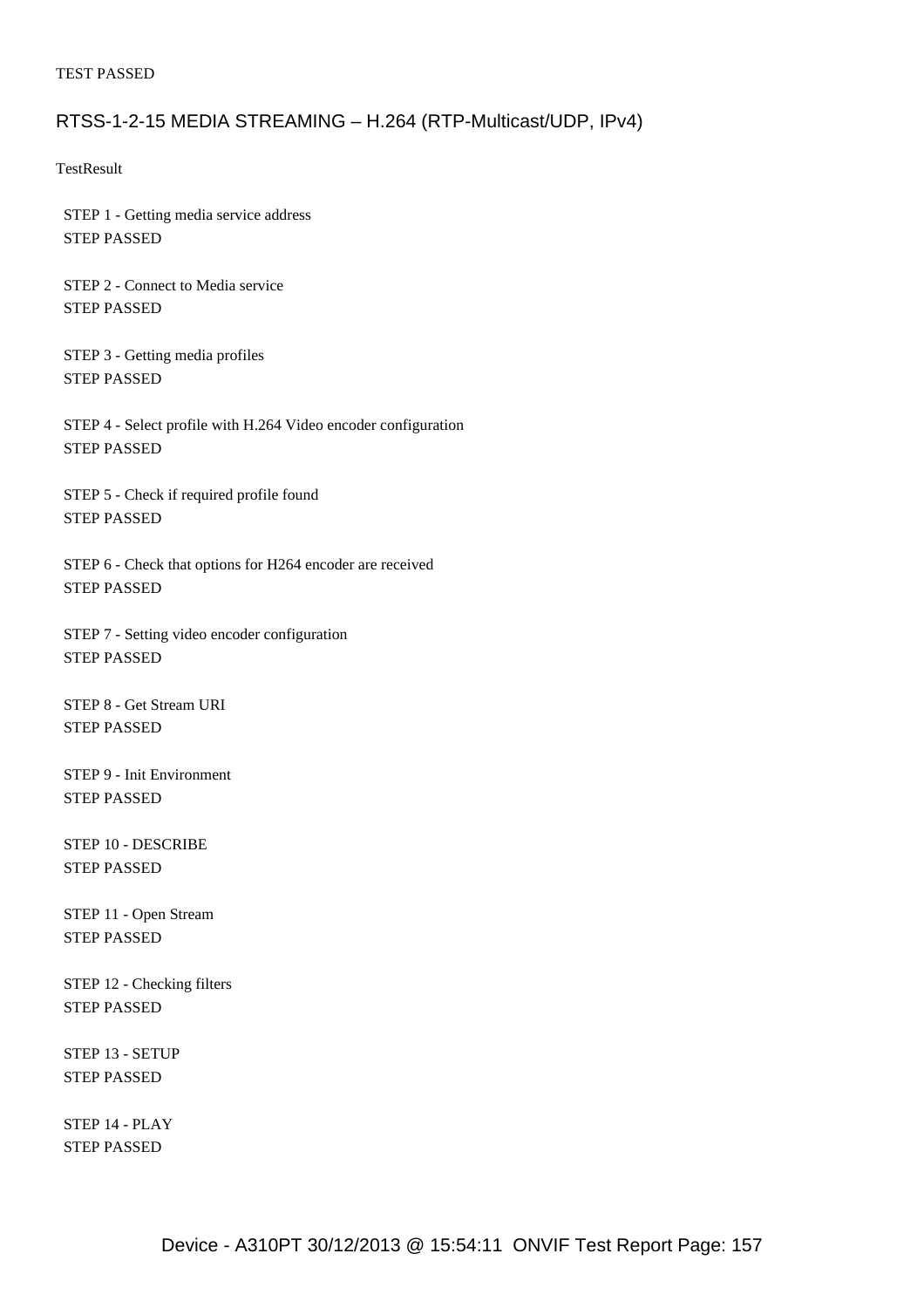STEP 15 - Wait Stream STEP PASSED

 STEP 16 - 5 seconds of playing media STEP PASSED

 STEP 17 - Stop Thread STEP PASSED

 STEP 18 - TEARDOWN STEP PASSED

 STEP 19 - Setting video encoder configuration STEP PASSED

TEST PASSED

# RTSS-1-2-19 VIDEO ENCODER CONFIGURATION – MULTICAST PORT (IPv4)

**TestResult** 

 STEP 1 - Getting media service address STEP PASSED

 STEP 2 - Connect to Media service STEP PASSED

 STEP 3 - Getting video encoder configurations STEP PASSED

 STEP 4 - Check if there are Video Encoder Configurations at the DUT STEP PASSED

 STEP 5 - Setting video encoder configuration STEP PASSED

 STEP 6 - Getting video encoder configuration STEP PASSED

 STEP 7 - Compare expected Multicast configuration and actual STEP PASSED

 STEP 8 - Setting video encoder configuration STEP PASSED

STEP 9 - Getting video encoder configuration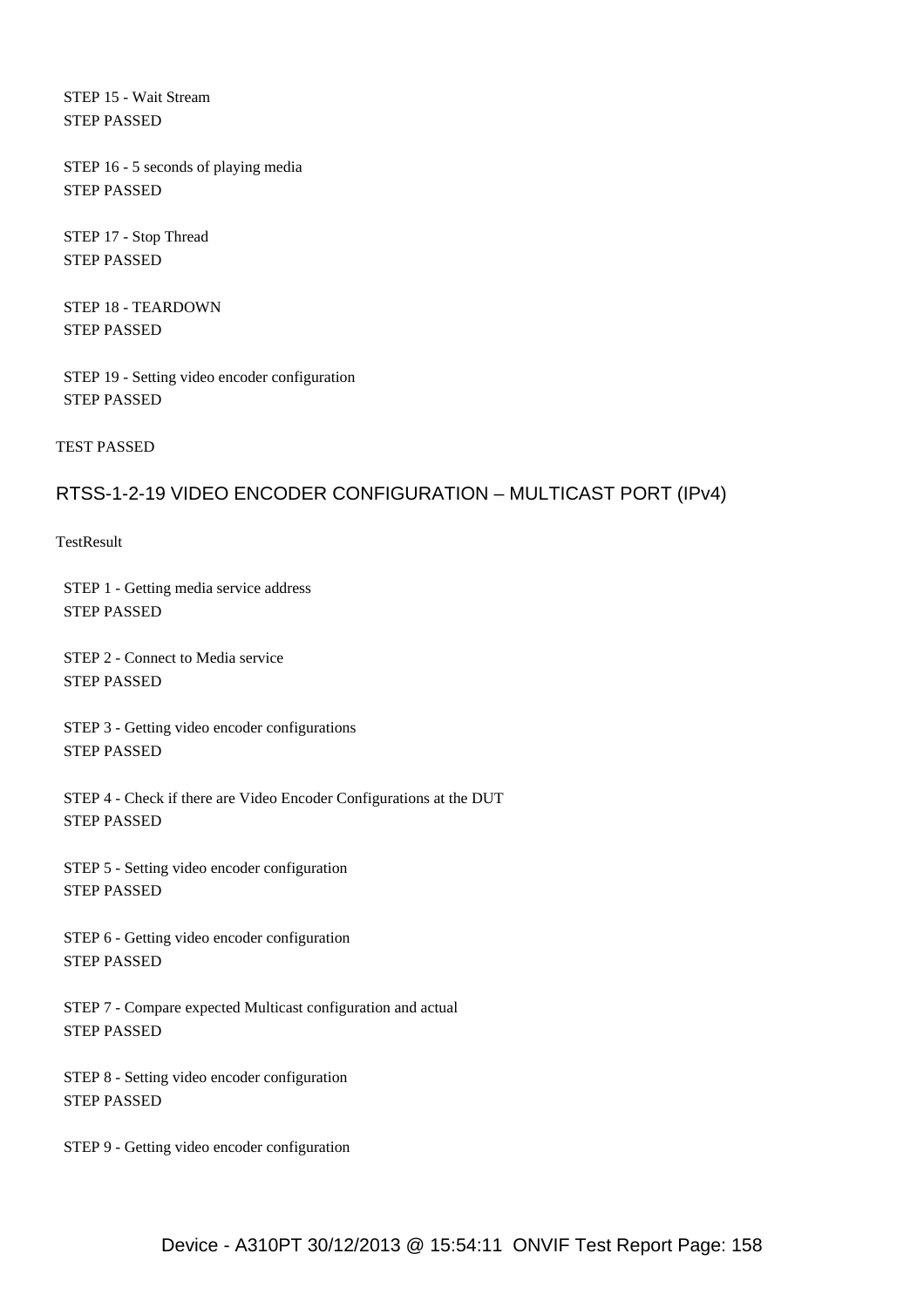STEP 10 - Compare expected Multicast configuration and actual STEP PASSED

 STEP 11 - Getting media profiles STEP PASSED

 STEP 12 - Check if the DUT returned any profiles STEP PASSED

 Use profile with token 'MP0' STEP 13 - StartMulticastStreaming STEP PASSED

 STEP 14 - Init Environment STEP PASSED

 STEP 15 - Open Stream STEP PASSED

 STEP 16 - Checking filters STEP PASSED

 STEP 17 - Wait Stream STEP PASSED

 STEP 18 - Stop Thread STEP PASSED

 STEP 19 - StopMulticastStreaming STEP PASSED

 STEP 20 - Getting media profiles STEP PASSED

 STEP 21 - Check if the DUT returned any profiles STEP PASSED

 Use profile with token 'MP1' STEP 22 - StartMulticastStreaming STEP PASSED

 STEP 23 - Init Environment STEP PASSED

STEP 24 - Open Stream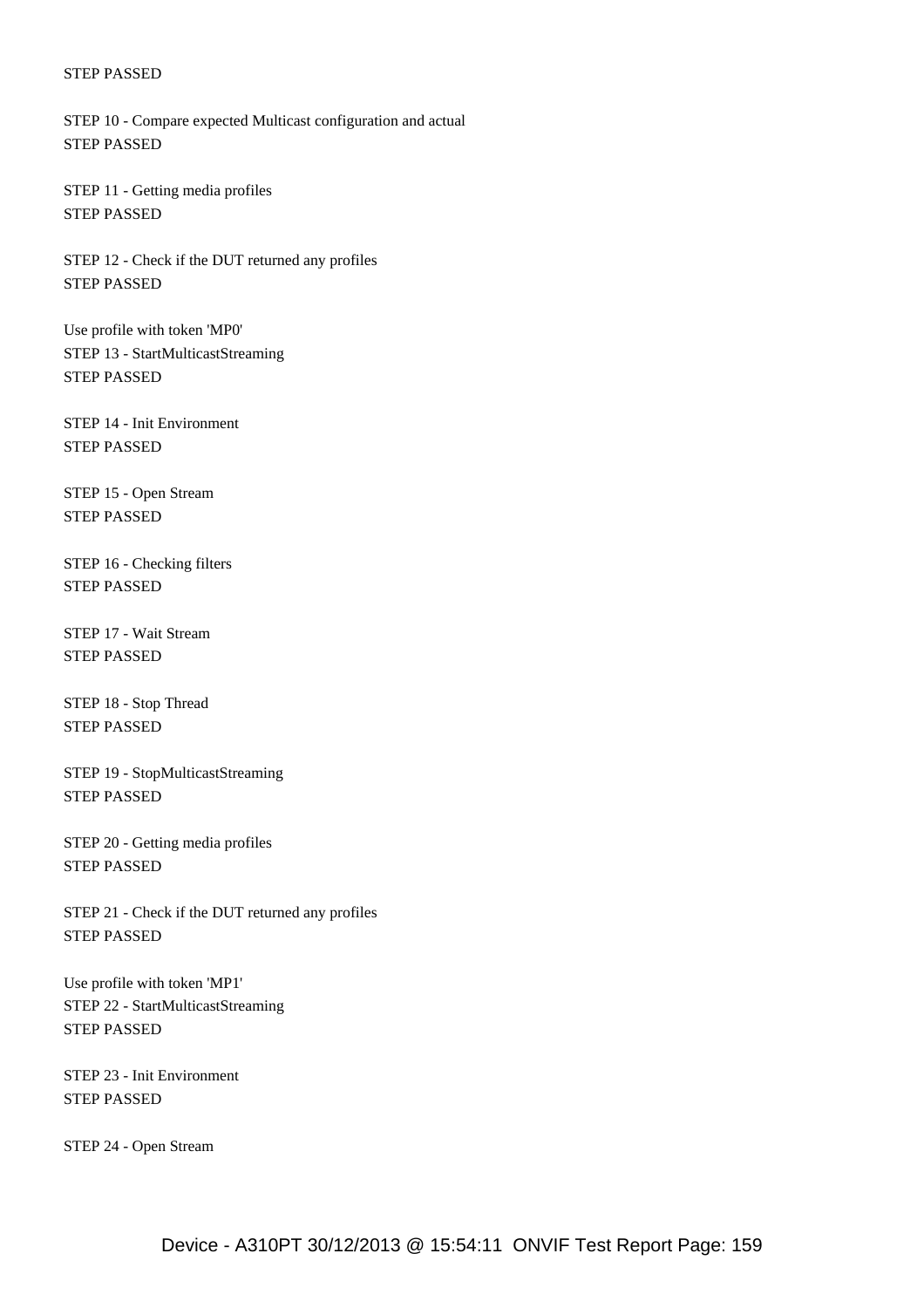STEP 25 - Checking filters STEP PASSED

 STEP 26 - Wait Stream STEP PASSED

 STEP 27 - Stop Thread STEP PASSED

 STEP 28 - StopMulticastStreaming STEP PASSED

 STEP 29 - StopMulticastStreaming STEP PASSED

 STEP 30 - Setting video encoder configuration STEP PASSED

 STEP 31 - Setting video encoder configuration STEP PASSED

TEST PASSED

# RTSS-1-2-20 VIDEO ENCODER CONFIGURATION – MULTICAST ADDRESS (IPv4)

**TestResult** 

 STEP 1 - Getting media service address STEP PASSED

 STEP 2 - Connect to Media service STEP PASSED

 STEP 3 - Getting video encoder configurations STEP PASSED

 STEP 4 - Check if there are Video Encoder Configurations at the DUT STEP PASSED

 STEP 5 - Setting video encoder configuration STEP PASSED

 STEP 6 - Getting video encoder configuration STEP PASSED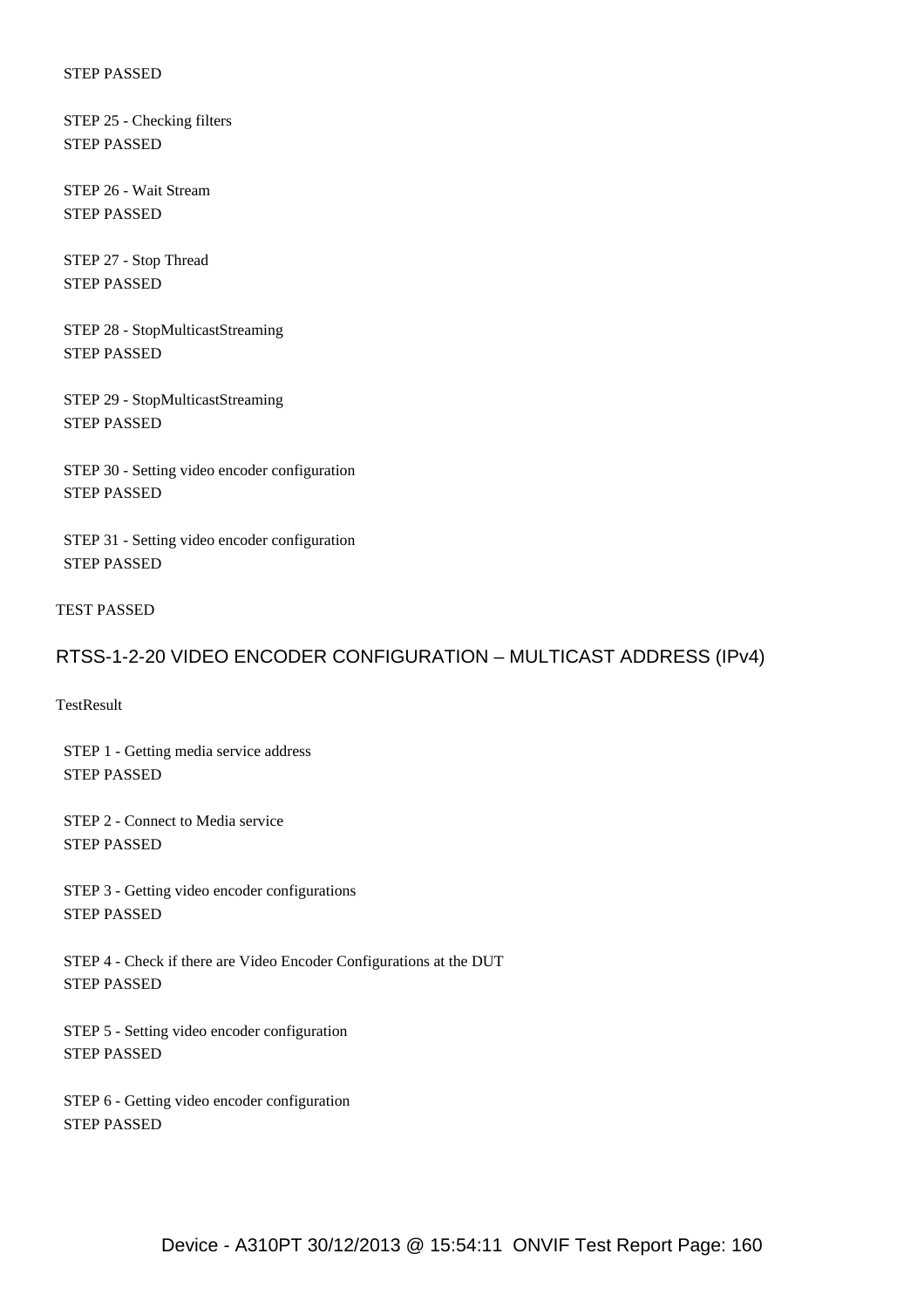STEP 7 - Compare expected Multicast configuration and actual STEP PASSED

 STEP 8 - Setting video encoder configuration STEP PASSED

 STEP 9 - Getting video encoder configuration STEP PASSED

 STEP 10 - Compare expected Multicast configuration and actual STEP PASSED

 STEP 11 - Getting media profiles STEP PASSED

 STEP 12 - Check if the DUT returned any profiles STEP PASSED

 Use profile with token 'MP0' STEP 13 - StartMulticastStreaming STEP PASSED

 STEP 14 - Init Environment STEP PASSED

 STEP 15 - Open Stream STEP PASSED

 STEP 16 - Checking filters STEP PASSED

 STEP 17 - Wait Stream STEP PASSED

 STEP 18 - Stop Thread STEP PASSED

 STEP 19 - StopMulticastStreaming STEP PASSED

 STEP 20 - Getting media profiles STEP PASSED

 STEP 21 - Check if the DUT returned any profiles STEP PASSED

Use profile with token 'MP1'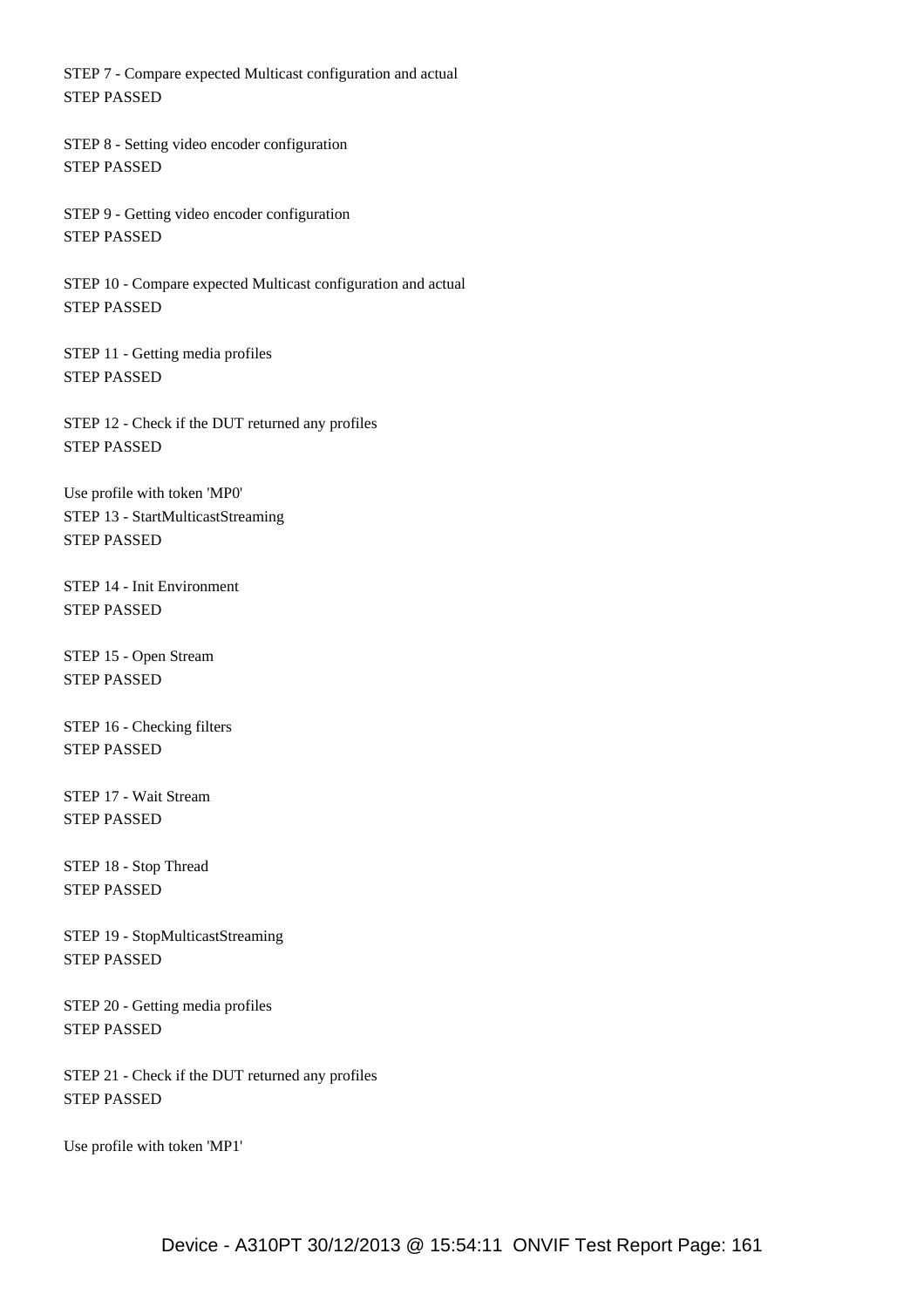STEP 22 - StartMulticastStreaming STEP PASSED

 STEP 23 - Init Environment STEP PASSED

 STEP 24 - Open Stream STEP PASSED

 STEP 25 - Checking filters STEP PASSED

 STEP 26 - Wait Stream STEP PASSED

 STEP 27 - Stop Thread STEP PASSED

 STEP 28 - StopMulticastStreaming STEP PASSED

 STEP 29 - StopMulticastStreaming STEP PASSED

 STEP 30 - Setting video encoder configuration STEP PASSED

 STEP 31 - Setting video encoder configuration STEP PASSED

### TEST PASSED

# RTSS-1-2-21 VIDEO ENCODER CONFIGURATION – MULTICAST ADDRESS AND PORT IN RTSP SETUP (IPv4)

**TestResult** 

 STEP 1 - Getting media service address STEP PASSED

 STEP 2 - Connect to Media service STEP PASSED

 STEP 3 - Getting media profiles STEP PASSED

STEP 4 - Select profile with JPEG Video encoder configuration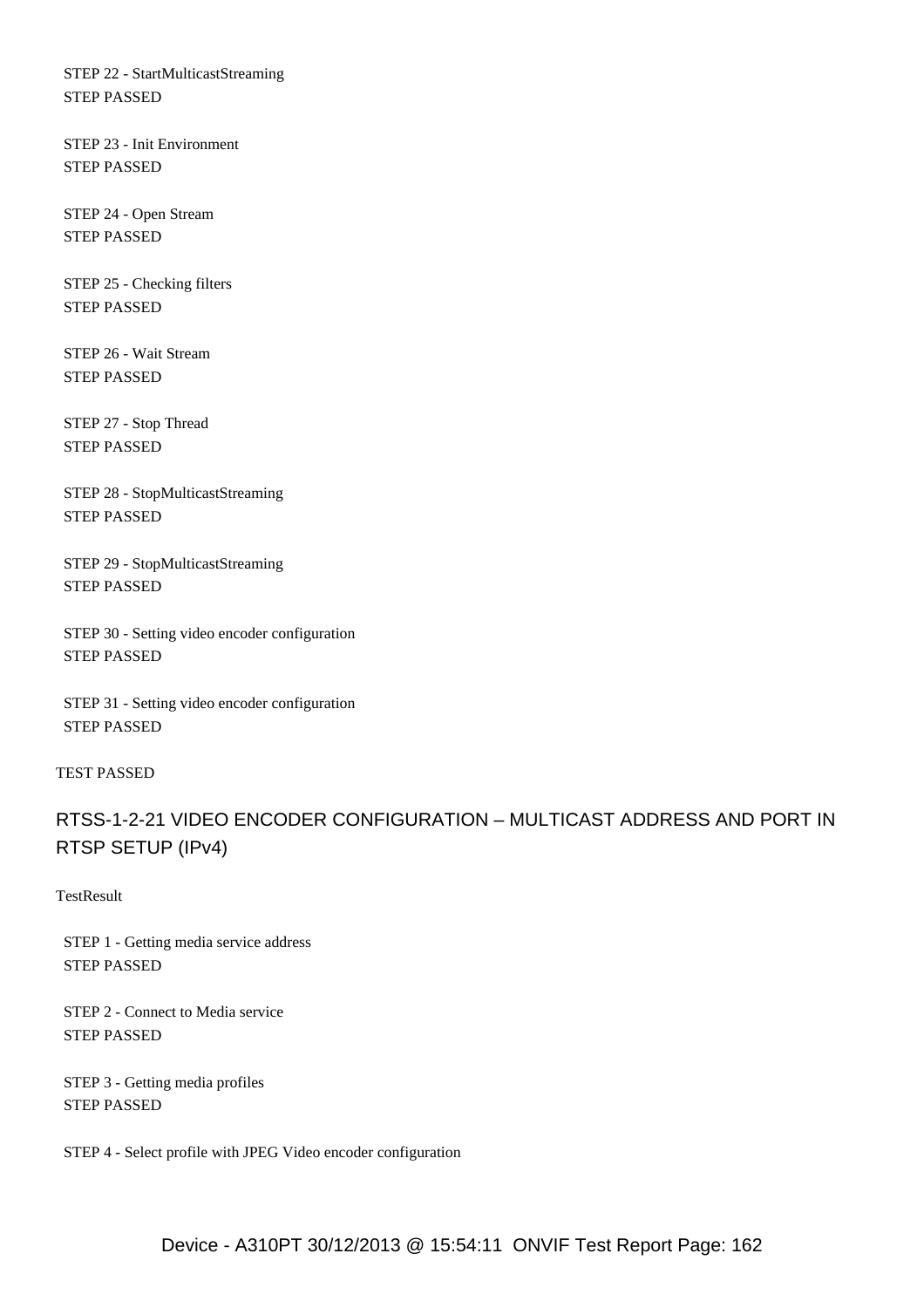STEP 5 - Check if required profile found STEP PASSED

 STEP 6 - Setting video encoder configuration STEP PASSED

 STEP 7 - Get Stream URI STEP PASSED

 STEP 8 - Init Environment STEP PASSED

 STEP 9 - DESCRIBE STEP PASSED

 STEP 10 - Open Stream STEP PASSED

 STEP 11 - Checking filters STEP PASSED

 STEP 12 - SETUP STEP PASSED

 STEP 13 - PLAY STEP PASSED

 STEP 14 - Wait Stream STEP PASSED

 STEP 15 - Stop Thread STEP PASSED

 STEP 16 - TEARDOWN STEP PASSED

 STEP 17 - Setting video encoder configuration STEP PASSED

TEST PASSED

### RTSS-4-1-2 NOTIFICATION STREAMING

TestResult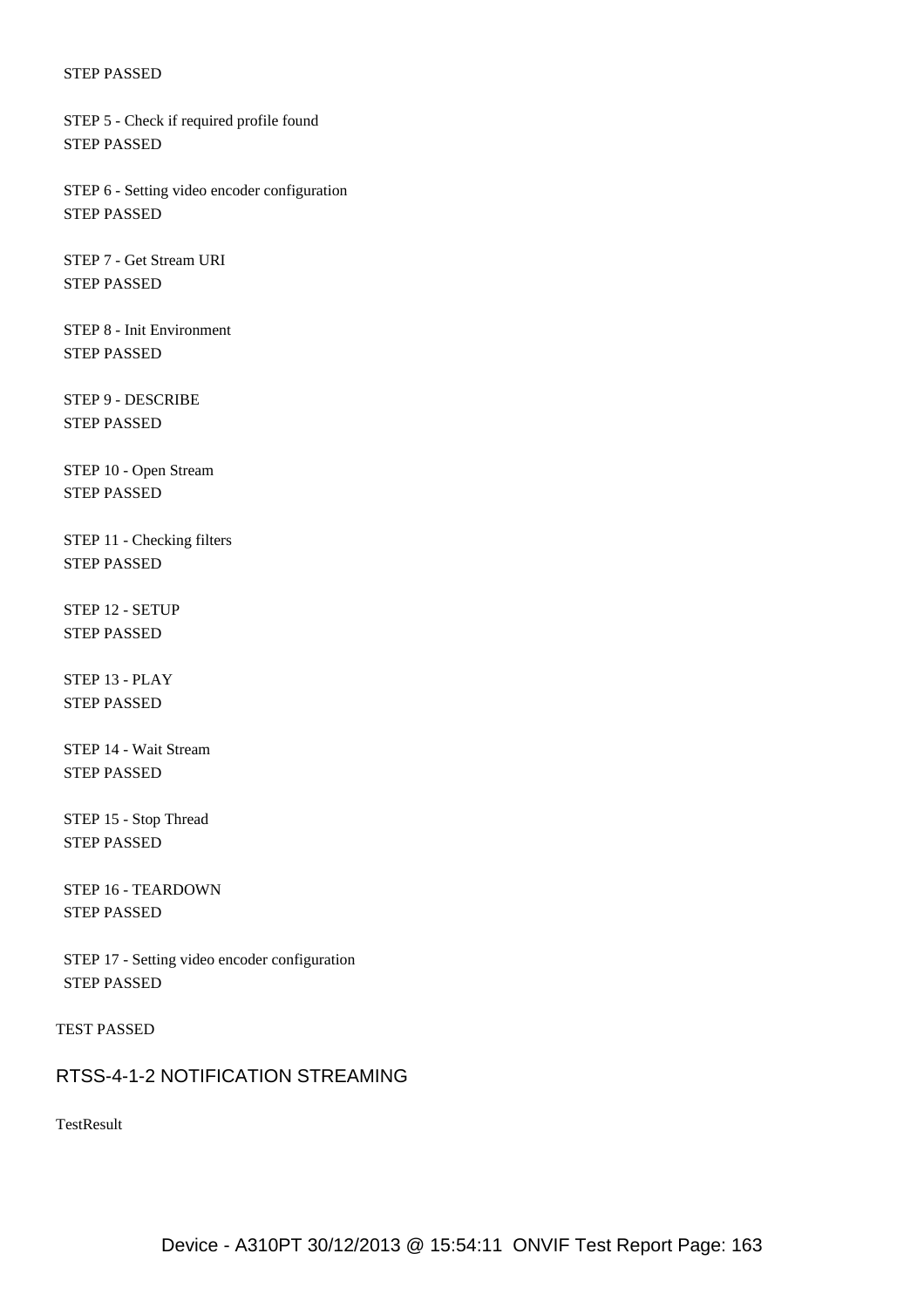STEP 1 - Getting media service address STEP PASSED

 STEP 2 - Connect to Media service STEP PASSED

 STEP 3 - Creating media profile [name = 'Test'] STEP PASSED

 STEP 4 - Getting metadata configurations STEP PASSED

 STEP 5 - Deleting media profile [token = 'Token\_Test'] STEP PASSED

TEST PASSED

# RTSS-5-1-7 START AND STOP MULTICAST STREAMING – JPEG (IPv4)

**TestResult** 

 STEP 1 - Getting media service address STEP PASSED

 STEP 2 - Connect to Media service STEP PASSED

 STEP 3 - Getting media profiles STEP PASSED

 STEP 4 - Select profile with JPEG Video encoder configuration STEP PASSED

 STEP 5 - Check if required profile found STEP PASSED

 STEP 6 - Setting video encoder configuration STEP PASSED

 STEP 7 - StartMulticastStreaming STEP PASSED

 STEP 8 - Init Environment STEP PASSED

 STEP 9 - Open Stream STEP PASSED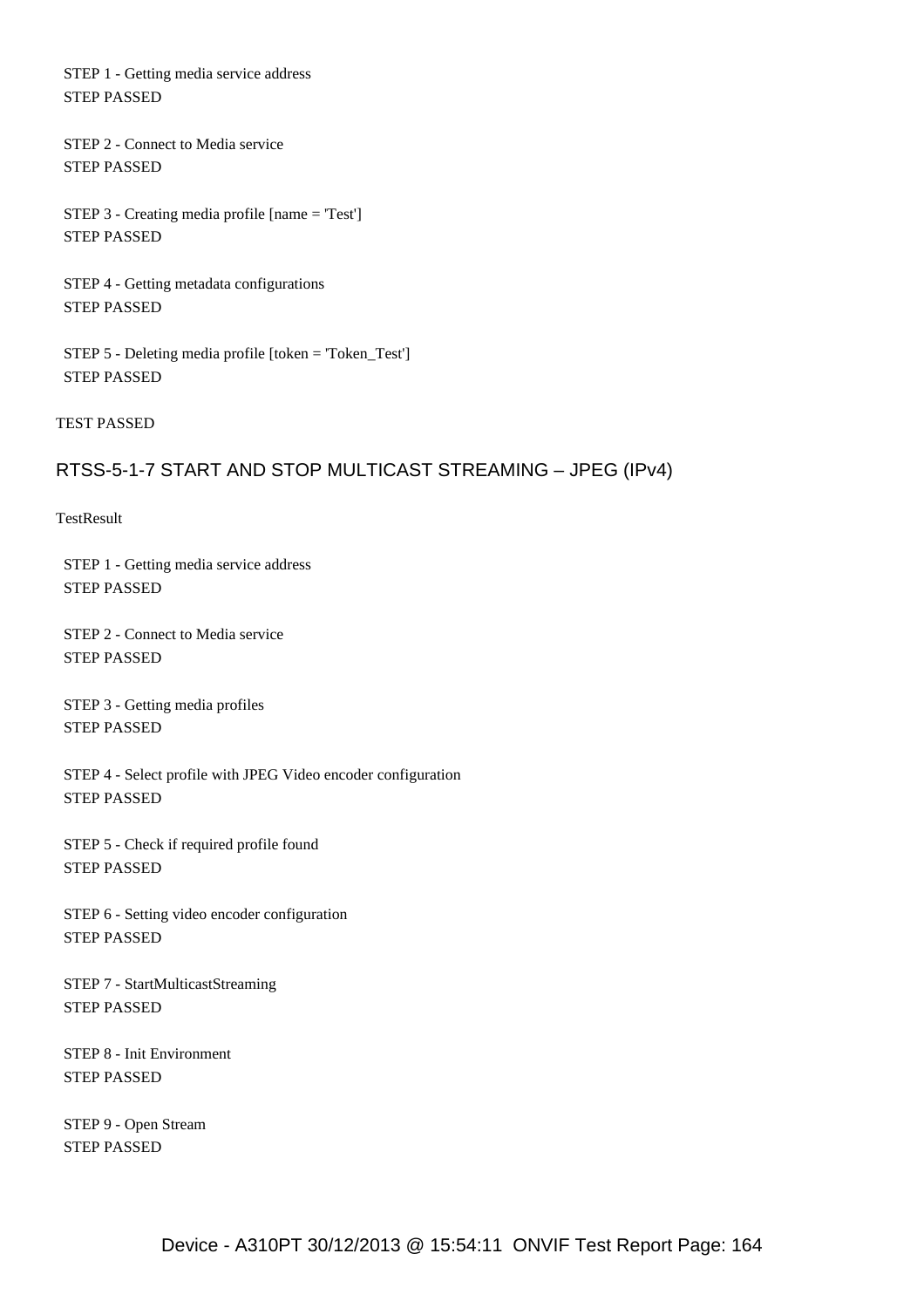STEP 10 - Checking filters STEP PASSED

 STEP 11 - Wait Stream STEP PASSED

 STEP 12 - Stop Thread STEP PASSED

 STEP 13 - StopMulticastStreaming STEP PASSED

 STEP 14 - Setting video encoder configuration STEP PASSED

TEST PASSED

# Event Handling

# EVENT-1-1-2 GET EVENT PROPERTIES

**TestResult** 

 STEP 1 - Get Event service address STEP PASSED

 STEP 2 - Get Event Properties STEP PASSED

 STEP 3 - Check that the DUT returned Topic Expression Dialects STEP PASSED

 STEP 4 - Check that Mandatory Topic Expression Dialect http://docs.oasis-open.org/wsn/t-1/TopicExpression/Concrete is supported STEP PASSED

 STEP 5 - Check that Mandatory Topic Expression Dialect http://www.onvif.org/ver10/tev/topicExpression/ConcreteSet is supported STEP PASSED

 STEP 6 - Check that the DUT returned Message Content Filter Dialects STEP PASSED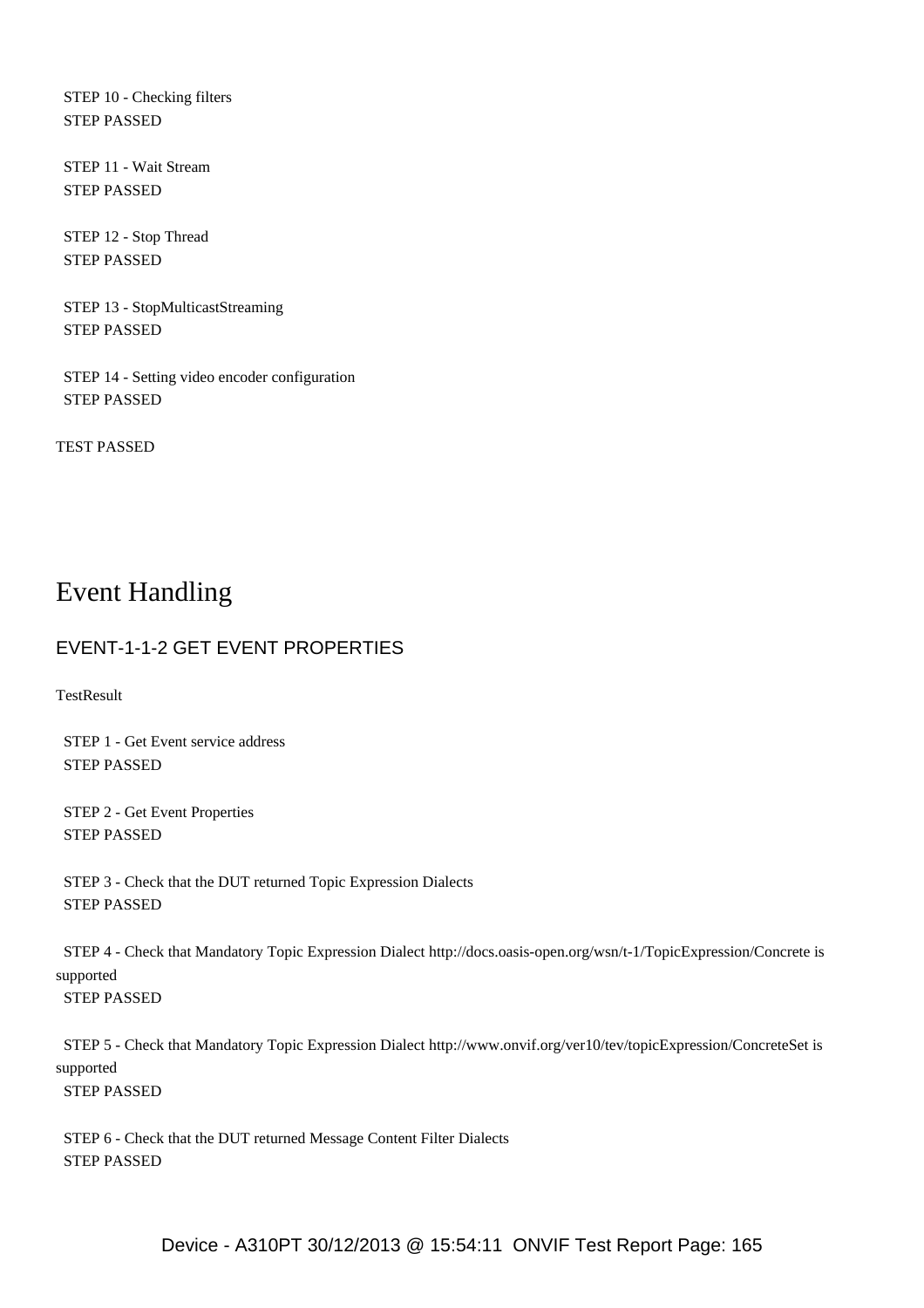STEP 7 - Check if the DUT supports mandatory Message Content Filter Dialect http://www.onvif.org/ver10/tev/messageContentFilter/ItemFilter STEP PASSED

 STEP 8 - Check if response contains at least one topic namespace and that it is a valid string for an uri STEP PASSED

 STEP 9 - Check that the TopicSet returned is not null STEP PASSED

 STEP 10 - Check that the DUT returned not empty TopicSet STEP PASSED

TEST PASSED

# EVENT-2-1-9 BASIC NOTIFICATION INTERFACE - SUBSCRIBE

**TestResult** 

 STEP 1 - Get Event service address STEP PASSED

 STEP 2 - Creating listening server STEP PASSED

 STEP 3 - Send Subscribe request STEP PASSED

 STEP 4 - Check that the DUT returned Subscribe response STEP PASSED

 STEP 5 - Check that CurrentTime is specified STEP PASSED

 STEP 6 - Check that TerminationTime is specified STEP PASSED

 STEP 7 - Validate CurrentTime and TerminationTime STEP PASSED

 STEP 8 - Check if the DUT returned SubscriptionReference STEP PASSED

 STEP 9 - Check if SubscriptionReference contains address STEP PASSED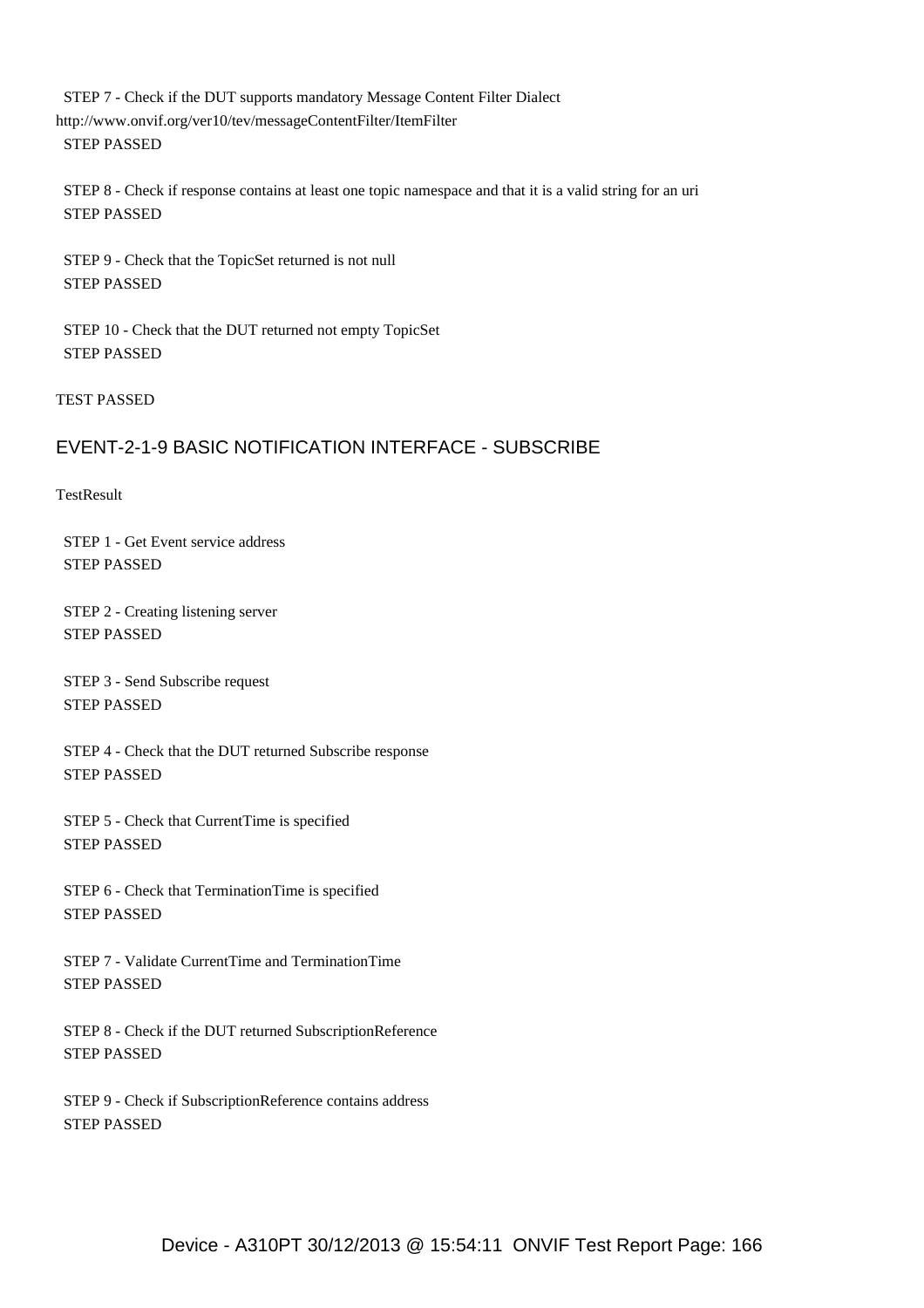STEP 10 - Check that URL specified is valid STEP PASSED

 STEP 11 - Send Unsubscribe request STEP PASSED

TEST PASSED

# EVENT-2-1-12 BASIC NOTIFICATION INTERFACE - RENEW

**TestResult** 

 STEP 1 - Get Event service address STEP PASSED

 STEP 2 - Creating listening server STEP PASSED

 STEP 3 - Send Subscribe request STEP PASSED

 STEP 4 - Check that the DUT returned Subscribe response STEP PASSED

 STEP 5 - Check that CurrentTime is specified STEP PASSED

 STEP 6 - Check that TerminationTime is specified STEP PASSED

 STEP 7 - Validate CurrentTime and TerminationTime STEP PASSED

 STEP 8 - Check if the DUT returned SubscriptionReference STEP PASSED

 STEP 9 - Check if SubscriptionReference contains address STEP PASSED

 STEP 10 - Check that URL specified is valid STEP PASSED

 STEP 11 - Renew subscription STEP PASSED

 STEP 12 - Renew subscription STEP PASSED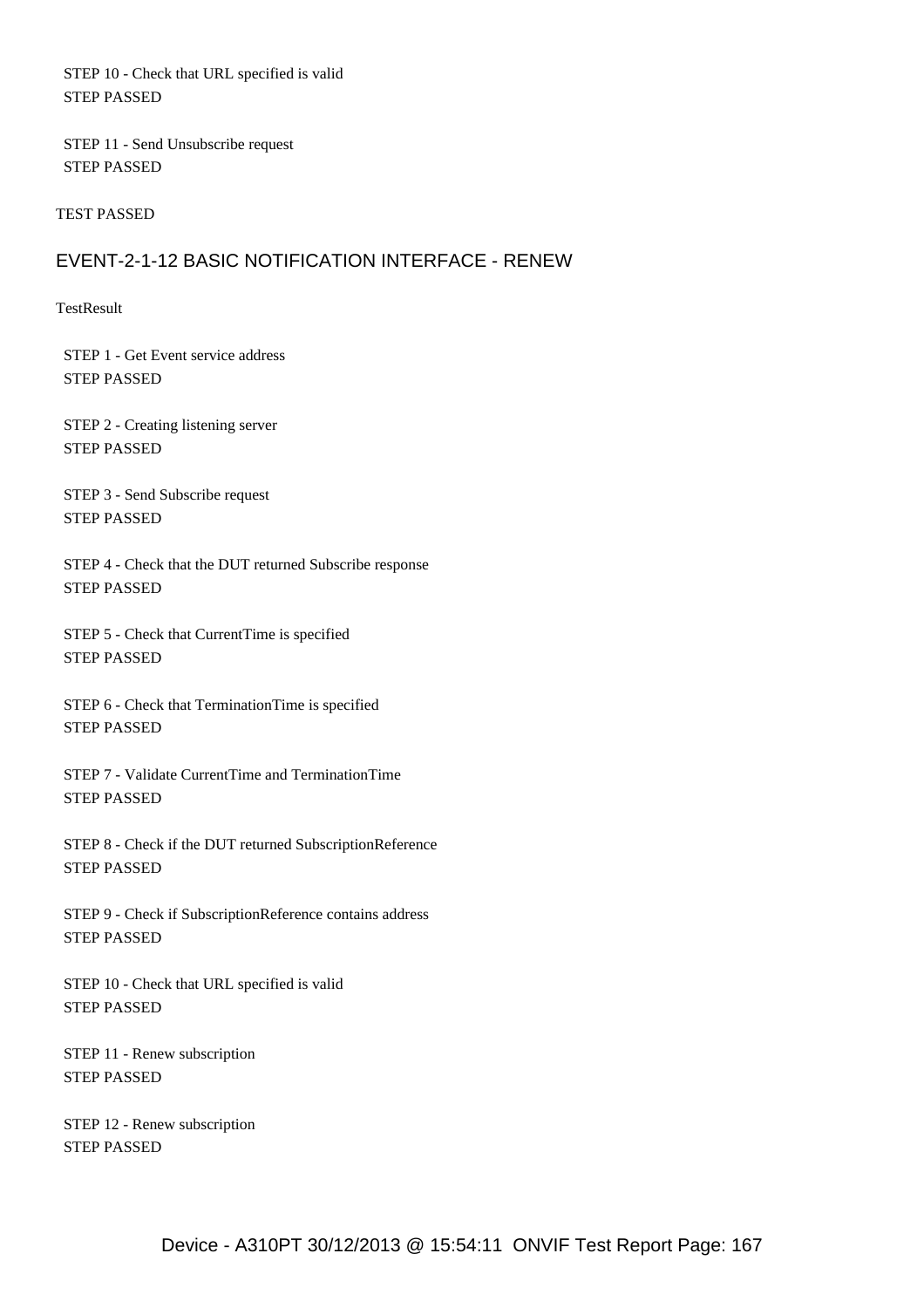STEP 13 - Send Unsubscribe request STEP PASSED

TEST PASSED

# EVENT-2-1-17 BASIC NOTIFICATION INTERFACE - NOTIFY

**TestResult** 

 STEP 1 - Get Event service address STEP PASSED

 STEP 2 - Get Event Properties STEP PASSED

Timeout of 60 seconds will be used

 STEP 3 - Creating listening server STEP PASSED

 STEP 4 - Send Subscribe request STEP PASSED

 STEP 5 - Check that the DUT returned Subscribe response STEP PASSED

 STEP 6 - Check that CurrentTime is specified STEP PASSED

 STEP 7 - Check that TerminationTime is specified STEP PASSED

 STEP 8 - Validate CurrentTime and TerminationTime STEP PASSED

 STEP 9 - Check if the DUT returned SubscriptionReference STEP PASSED

 STEP 10 - Check if SubscriptionReference contains address STEP PASSED

 STEP 11 - Check that URL specified is valid STEP PASSED

 STEP 12 - Set Synchronization Point STEP PASSED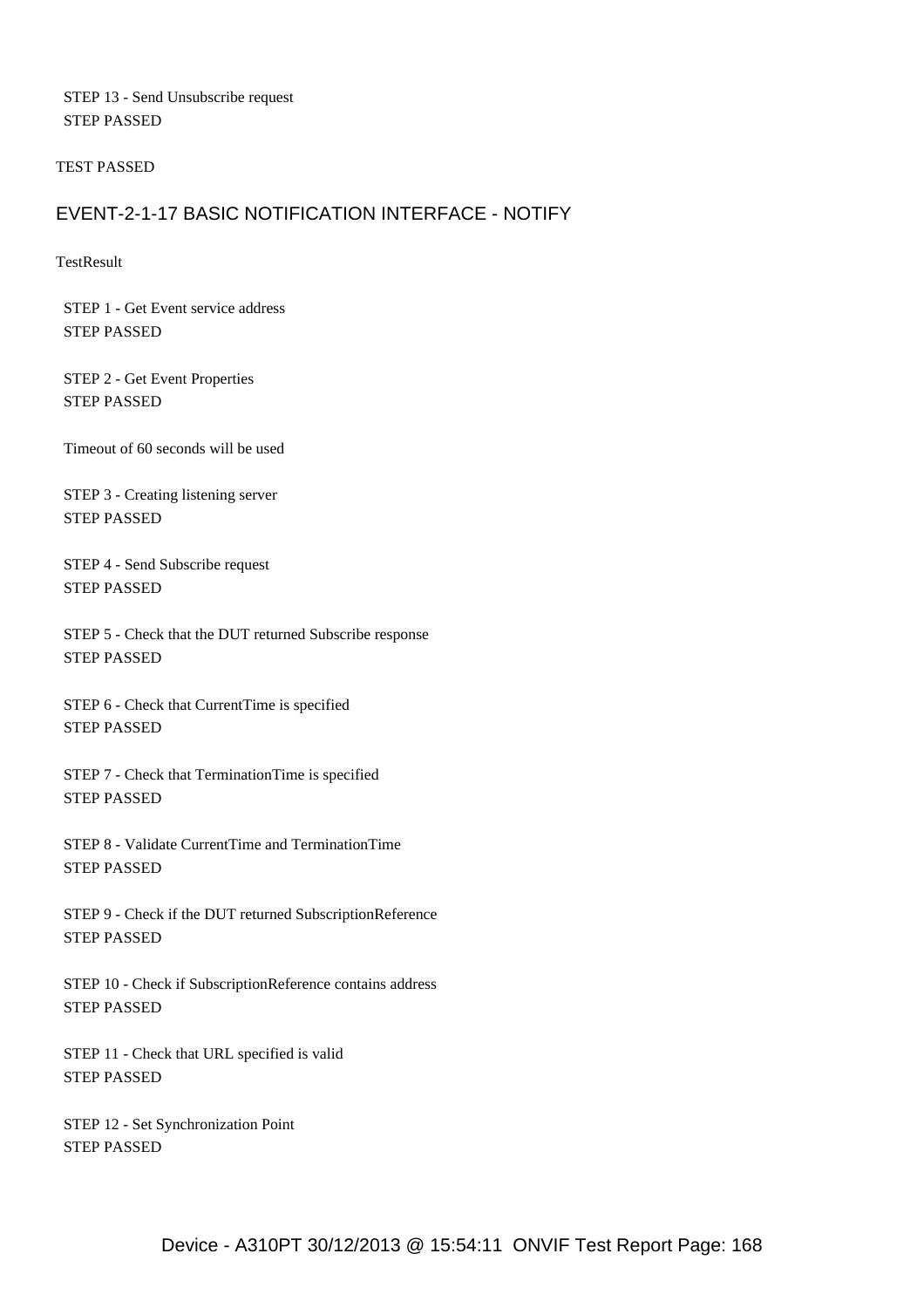STEP 13 - Wait for notification STEP PASSED

 STEP 14 - Validate notifications SOAP packet STEP PASSED

 STEP 15 - Validate Headers STEP PASSED

 STEP 16 - Check that DUT sent notification messages STEP PASSED

 STEP 17 - Validate CurrentTime and TerminationTime STEP PASSED

 STEP 18 - Validate messages STEP PASSED

 STEP 19 - Send Unsubscribe request STEP PASSED

TEST PASSED

# EVENT-2-1-18 BASIC NOTIFICATION INTERFACE - NOTIFY FILTER

TestResult

 STEP 1 - Get Event service address STEP PASSED

 STEP 2 - Get Event Properties STEP PASSED

Timeout of 60 seconds will be used

 STEP 3 - Parse topic STEP PASSED

 STEP 4 - Creating listening server STEP PASSED

 STEP 5 - Send Subscribe request STEP PASSED

 STEP 6 - Check that the DUT returned Subscribe response STEP PASSED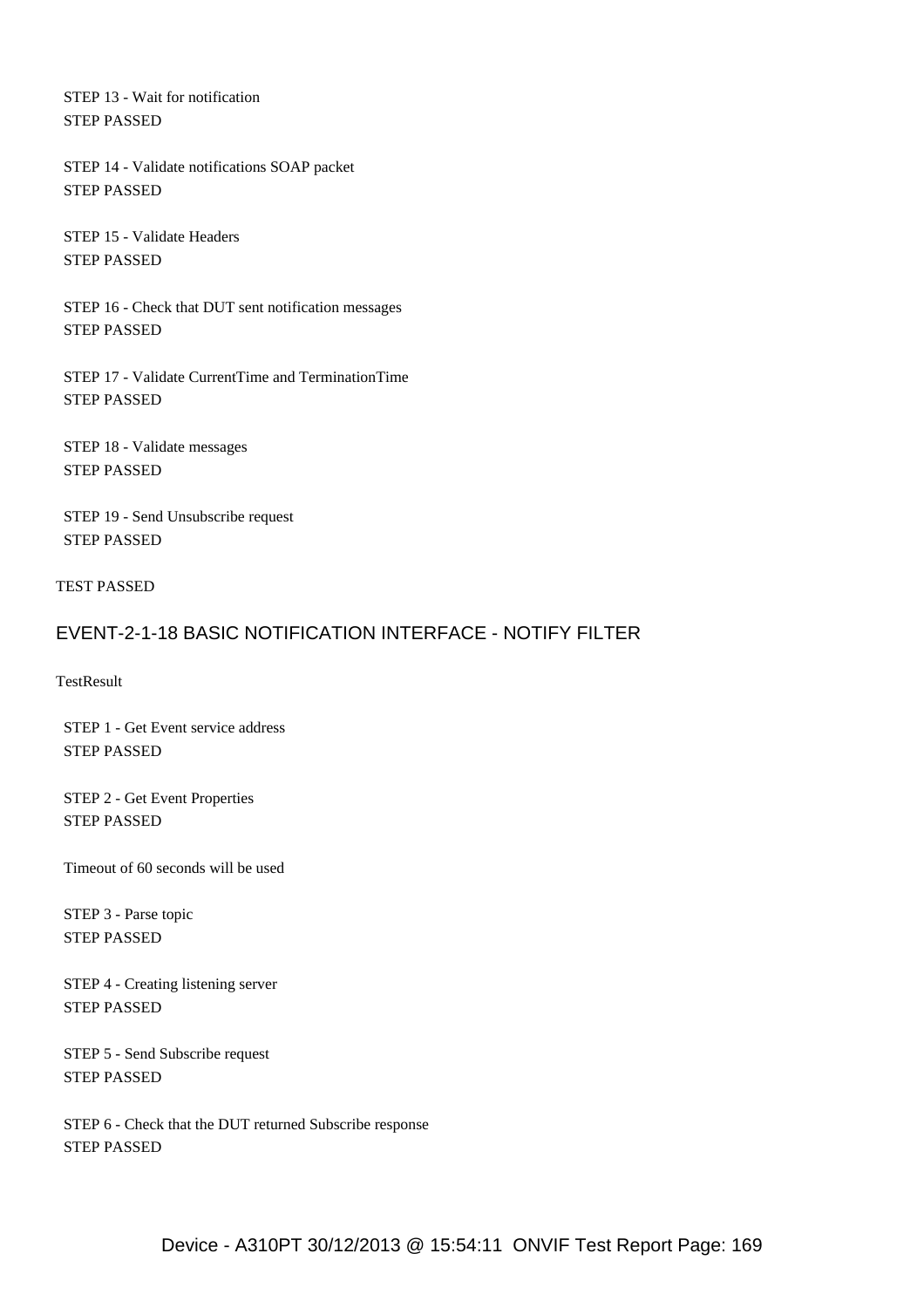STEP 7 - Check that CurrentTime is specified STEP PASSED

 STEP 8 - Check that TerminationTime is specified STEP PASSED

 STEP 9 - Validate CurrentTime and TerminationTime STEP PASSED

 STEP 10 - Check if the DUT returned SubscriptionReference STEP PASSED

 STEP 11 - Check if SubscriptionReference contains address STEP PASSED

 STEP 12 - Check that URL specified is valid STEP PASSED

 STEP 13 - Set Synchronization Point STEP PASSED

 STEP 14 - Wait for notification STEP PASSED

 STEP 15 - Validate notifications SOAP packet STEP PASSED

 STEP 16 - Validate Headers STEP PASSED

 STEP 17 - Check that DUT sent notification messages STEP PASSED

 STEP 18 - Validate CurrentTime and TerminationTime STEP PASSED

 STEP 19 - Validate messages STEP PASSED

 STEP 20 - Send Unsubscribe request STEP PASSED

### TEST PASSED

EVENT-3-1-9 REALTIME PULLPOINT SUBSCRIPTION - CREATE PULL POINT **SUBSCRIPTION**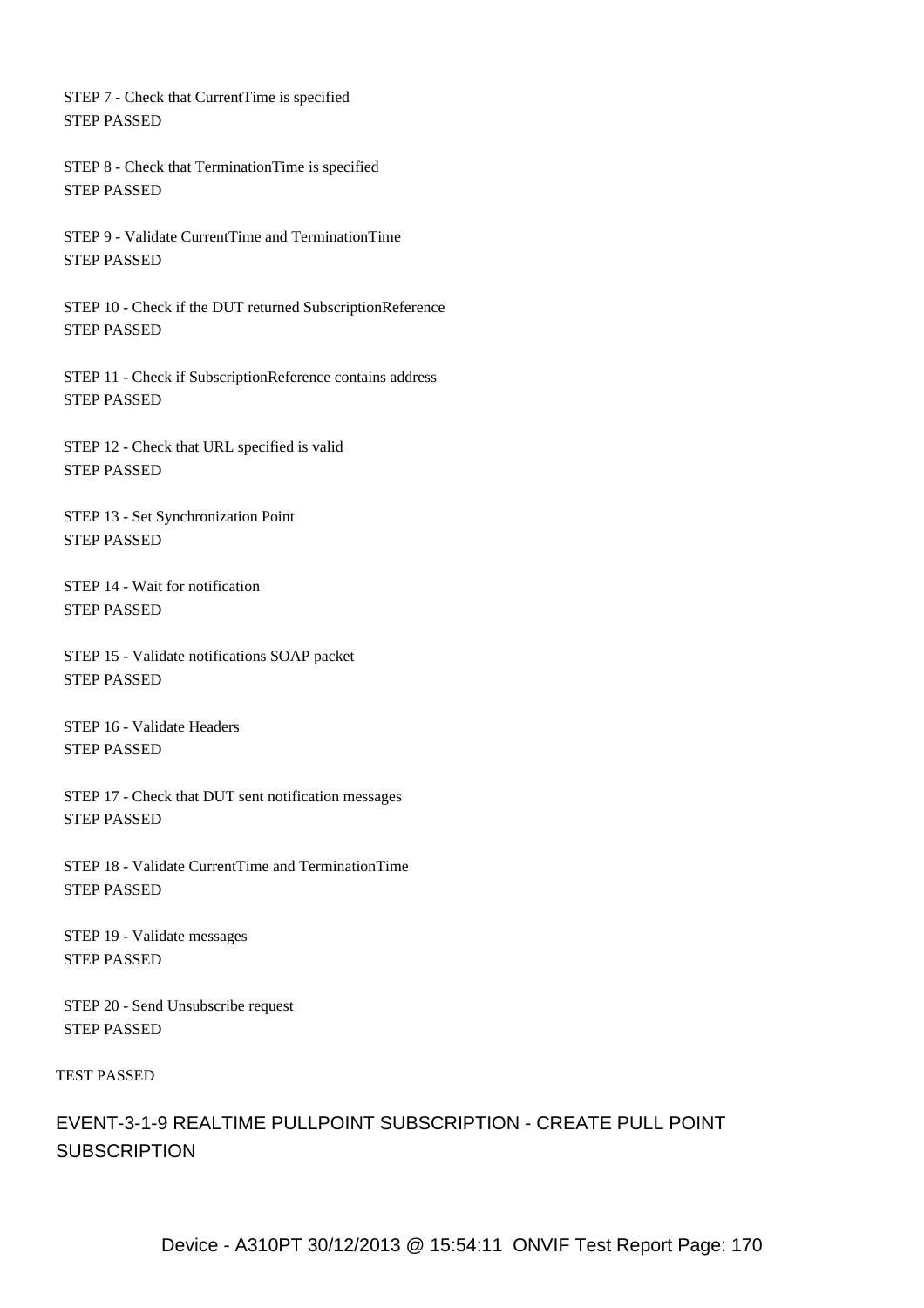#### **TestResult**

 STEP 1 - Get Event service address STEP PASSED

 STEP 2 - Create Pull Point Subsciption STEP PASSED

 STEP 3 - Check if the DUT returned SubscriptionReference STEP PASSED

 STEP 4 - Check if SubscriptionReference contains address STEP PASSED

 STEP 5 - Check that URL specified is valid STEP PASSED

 STEP 6 - Check that TerminationTime is specified STEP PASSED

 STEP 7 - Validate times STEP PASSED

 STEP 8 - Delete Subscription Manager STEP PASSED

TEST PASSED

# EVENT-3-1-12 REALTIME PULLPOINT SUBSCRIPTION - RENEW

**TestResult** 

 STEP 1 - Get Event service address STEP PASSED

 STEP 2 - Create Pull Point Subsciption STEP PASSED

 STEP 3 - Check that TerminationTime is specified STEP PASSED

 STEP 4 - Validate times STEP PASSED

 STEP 5 - Check if the DUT returned SubscriptionReference STEP PASSED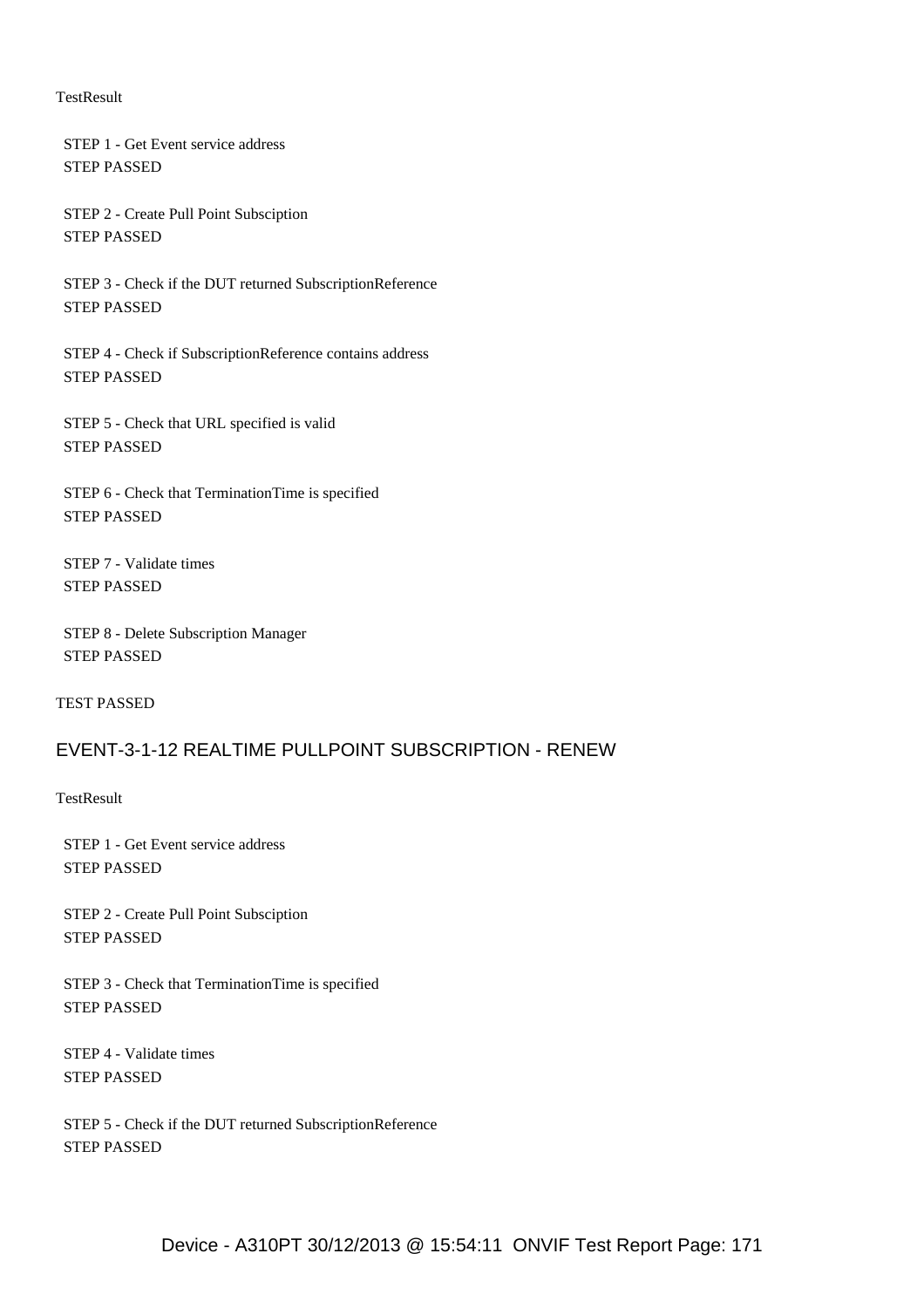STEP 6 - Check if SubscriptionReference contains address STEP PASSED

 STEP 7 - Check that URL specified is valid STEP PASSED

 STEP 8 - Renew subscription STEP PASSED

 STEP 9 - Check that the DUT returned Renew response STEP PASSED

 STEP 10 - Check that CurrentTime is specified STEP PASSED

 STEP 11 - Check that TerminationTime is specified STEP PASSED

 STEP 12 - Validate times STEP PASSED

 STEP 13 - Delete Subscription Manager STEP PASSED

TEST PASSED

# EVENT-3-1-15 REALTIME PULLPOINT SUBSCRIPTION - PULLMESSAGES

**TestResult** 

 STEP 1 - Get Event service address STEP PASSED

 STEP 2 - Get Event Properties STEP PASSED

Timeout of 60 seconds will be used

 STEP 3 - Create Pull Point Subsciption STEP PASSED

 STEP 4 - Check that TerminationTime is specified STEP PASSED

 STEP 5 - Validate CurrentTime and TerminationTime STEP PASSED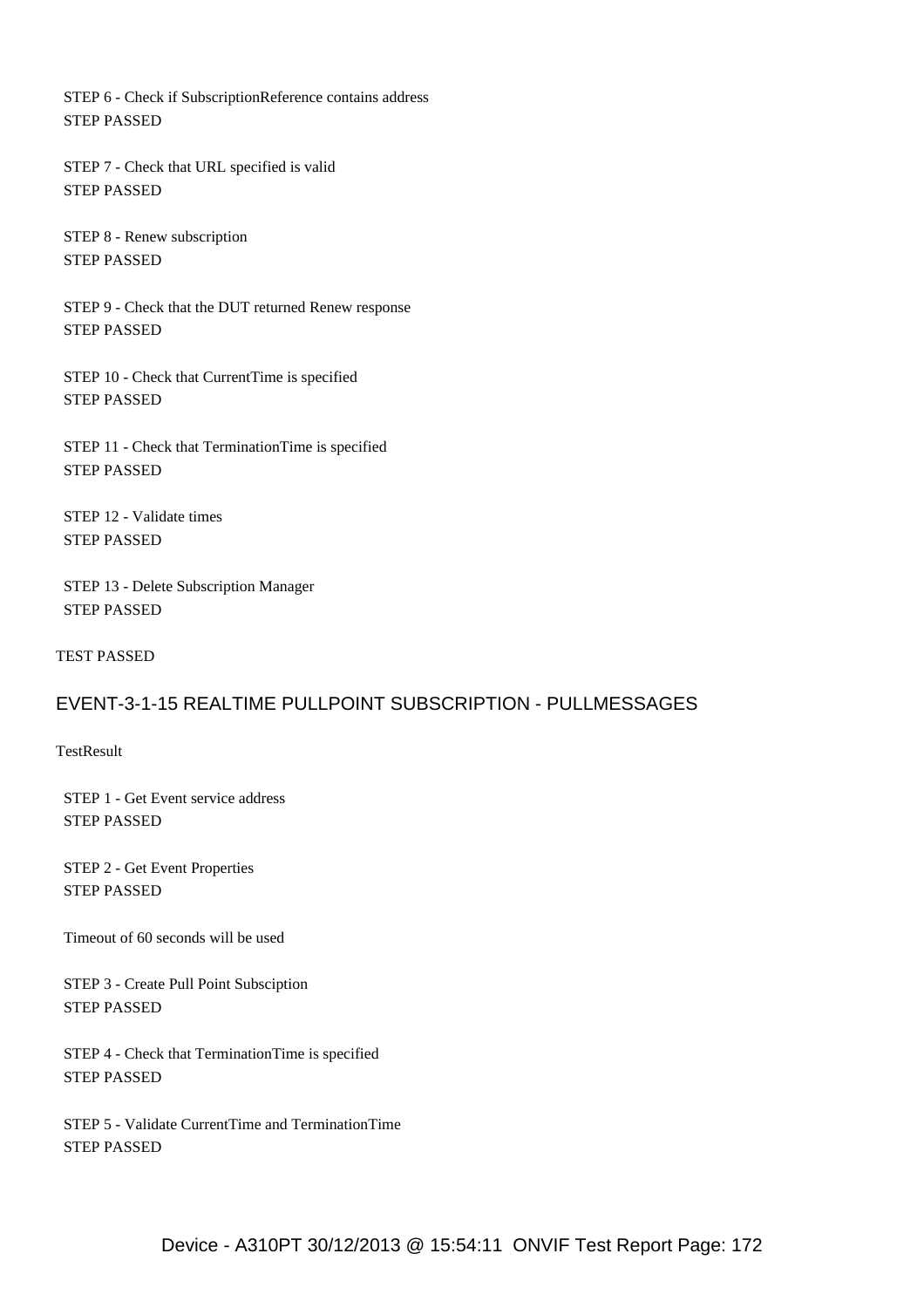STEP 6 - Check if the DUT returned SubscriptionReference STEP PASSED

 STEP 7 - Check if SubscriptionReference contains address STEP PASSED

 STEP 8 - Check that URL specified is valid STEP PASSED

 STEP 9 - Send PullMessages request STEP PASSED

 STEP 10 - Set Synchronization Point STEP PASSED

 STEP 11 - Get PullMessages response STEP PASSED

 STEP 12 - Check that DUT sent notification messages STEP PASSED

 STEP 13 - Validate CurrentTime and TerminationTime STEP PASSED

 STEP 14 - Check that a maximum number of 2 Notification Messages is included in PullMessagesResponse STEP PASSED

 STEP 15 - Response is not empty STEP PASSED

 STEP 16 - Validate messages STEP PASSED

 STEP 17 - Delete Subscription Manager STEP PASSED

TEST PASSED

# EVENT-3-1-16 REALTIME PULLPOINT SUBSCRIPTION - PULLMESSAGES FILTER

**TestResult** 

 STEP 1 - Get Event service address STEP PASSED

STEP 2 - Get Event Properties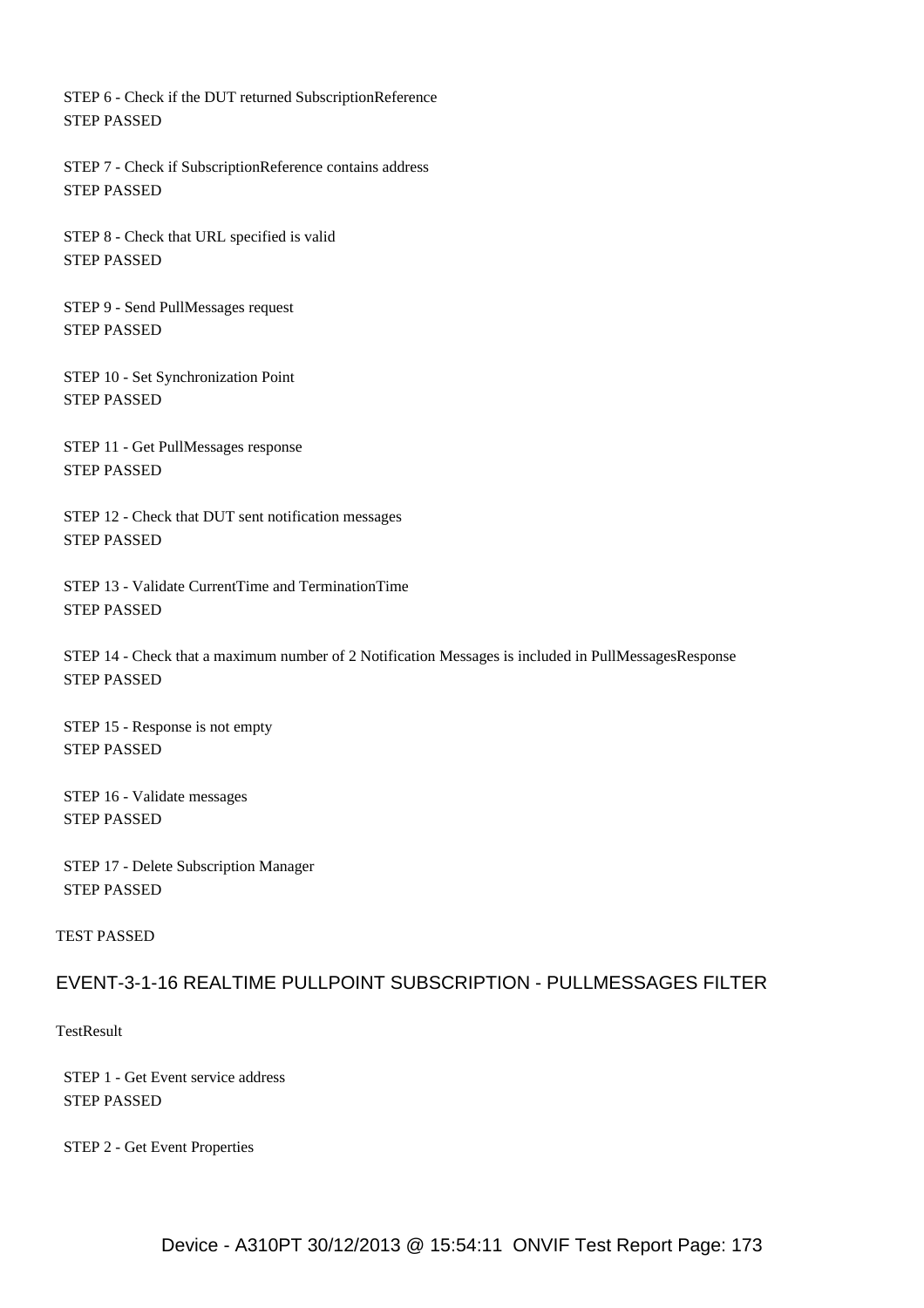STEP 3 - Parse topic STEP PASSED

Timeout of 60 seconds will be used

 STEP 4 - Create Pull Point Subsciption STEP PASSED

 STEP 5 - Check that TerminationTime is specified STEP PASSED

 STEP 6 - Validate CurrentTime and TerminationTime STEP PASSED

 STEP 7 - Check if the DUT returned SubscriptionReference STEP PASSED

 STEP 8 - Check if SubscriptionReference contains address STEP PASSED

 STEP 9 - Check that URL specified is valid STEP PASSED

 STEP 10 - Send PullMessages request STEP PASSED

 STEP 11 - Set Synchronization Point STEP PASSED

 STEP 12 - Get PullMessages response STEP PASSED

 STEP 13 - Check that DUT sent notification messages STEP PASSED

 STEP 14 - Validate CurrentTime and TerminationTime STEP PASSED

 STEP 15 - Check that a maximum number of 2 Notification Messages is included in PullMessagesResponse STEP PASSED

 STEP 16 - Response is not empty STEP PASSED

STEP 17 - Validate messages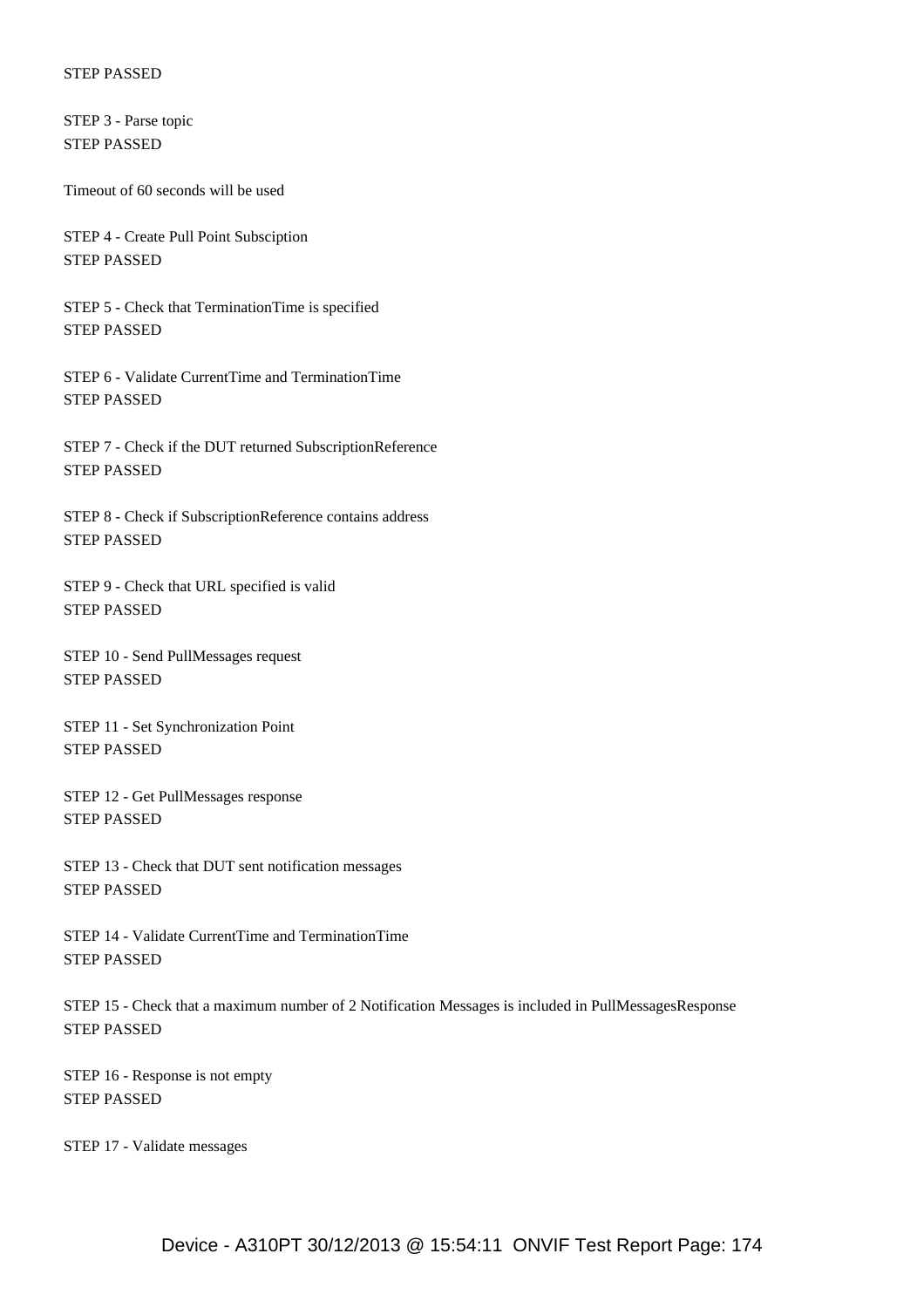STEP 18 - Delete Subscription Manager STEP PASSED

#### TEST PASSED

# EVENT-4-1-6 EVENT - NAMESPACES (DEFAULT NAMESPACES FOR EACH TAG)

TestResult

 STEP 1 - Get Event service address STEP PASSED

 STEP 2 - Send Subscribe request STEP PASSED

 STEP 3 - Check that the DUT returned Subscribe response STEP PASSED

 STEP 4 - Check that CurrentTime is specified STEP PASSED

 STEP 5 - Check that TerminationTime is specified STEP PASSED

 STEP 6 - Validate CurrentTime and TerminationTime STEP PASSED

 STEP 7 - Check if the DUT returned SubscriptionReference STEP PASSED

 STEP 8 - Check if SubscriptionReference contains address STEP PASSED

 STEP 9 - Check that URL specified is valid STEP PASSED

 STEP 10 - Send Subscribe request STEP PASSED

 STEP 11 - Check that the DUT returned Subscribe response STEP PASSED

 STEP 12 - Check that CurrentTime is specified STEP PASSED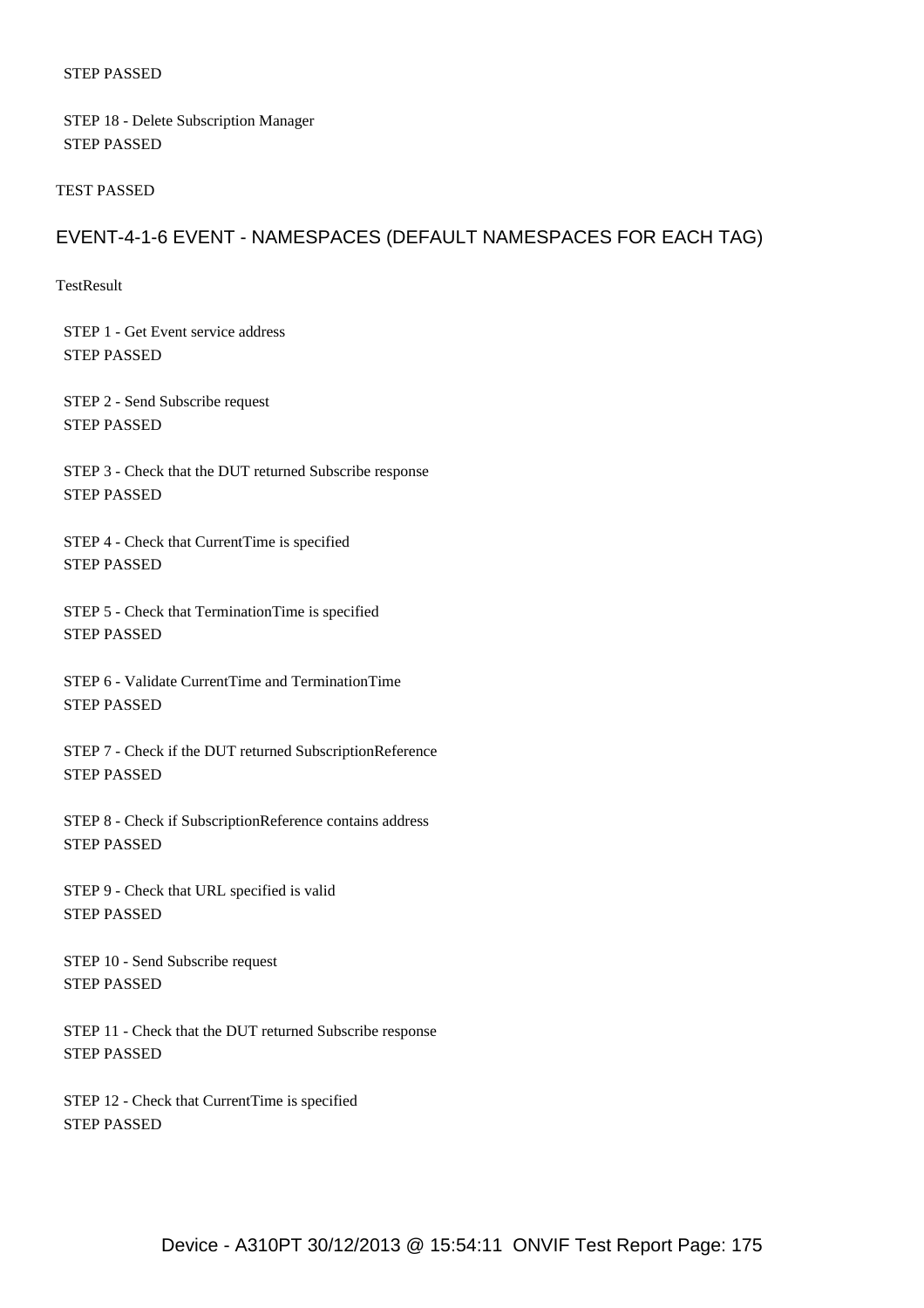STEP 13 - Check that TerminationTime is specified STEP PASSED

 STEP 14 - Validate CurrentTime and TerminationTime STEP PASSED

 STEP 15 - Check if the DUT returned SubscriptionReference STEP PASSED

 STEP 16 - Check if SubscriptionReference contains address STEP PASSED

 STEP 17 - Check that URL specified is valid STEP PASSED

 STEP 18 - Check if reaction to request was the same STEP PASSED

 STEP 19 - Delete Subscription Manager STEP PASSED

### TEST PASSED

# EVENT-4-1-7 EVENT - NAMESPACES (DEFAULT NAMESPACES FOR PARENT TAG)

**TestResult** 

 STEP 1 - Get Event service address STEP PASSED

 STEP 2 - Send Subscribe request STEP PASSED

 STEP 3 - Check that the DUT returned Subscribe response STEP PASSED

 STEP 4 - Check that CurrentTime is specified STEP PASSED

 STEP 5 - Check that TerminationTime is specified STEP PASSED

 STEP 6 - Validate CurrentTime and TerminationTime STEP PASSED

 STEP 7 - Check if the DUT returned SubscriptionReference STEP PASSED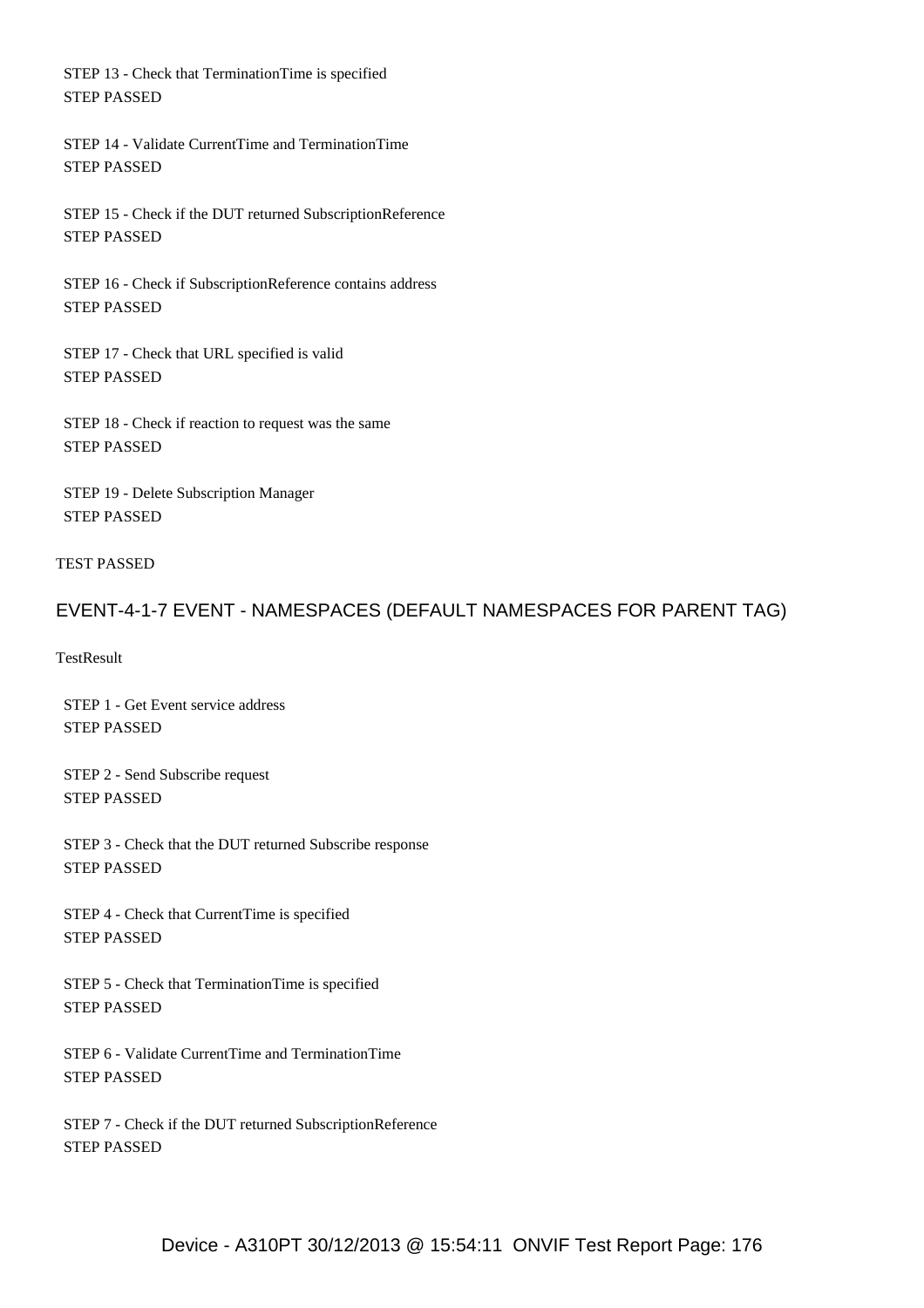STEP 8 - Check if SubscriptionReference contains address STEP PASSED

 STEP 9 - Check that URL specified is valid STEP PASSED

 STEP 10 - Send Subscribe request STEP PASSED

 STEP 11 - Check that the DUT returned Subscribe response STEP PASSED

 STEP 12 - Check that CurrentTime is specified STEP PASSED

 STEP 13 - Check that TerminationTime is specified STEP PASSED

 STEP 14 - Validate CurrentTime and TerminationTime STEP PASSED

 STEP 15 - Check if the DUT returned SubscriptionReference STEP PASSED

 STEP 16 - Check if SubscriptionReference contains address STEP PASSED

 STEP 17 - Check that URL specified is valid STEP PASSED

 STEP 18 - Check if reaction to request was the same STEP PASSED

 STEP 19 - Delete Subscription Manager STEP PASSED

#### TEST PASSED

### EVENT-4-1-8 EVENT - NAMESPACES (NOT STANDARD PREFIXES)

### **TestResult**

 STEP 1 - Get Event service address STEP PASSED

STEP 2 - Send Subscribe request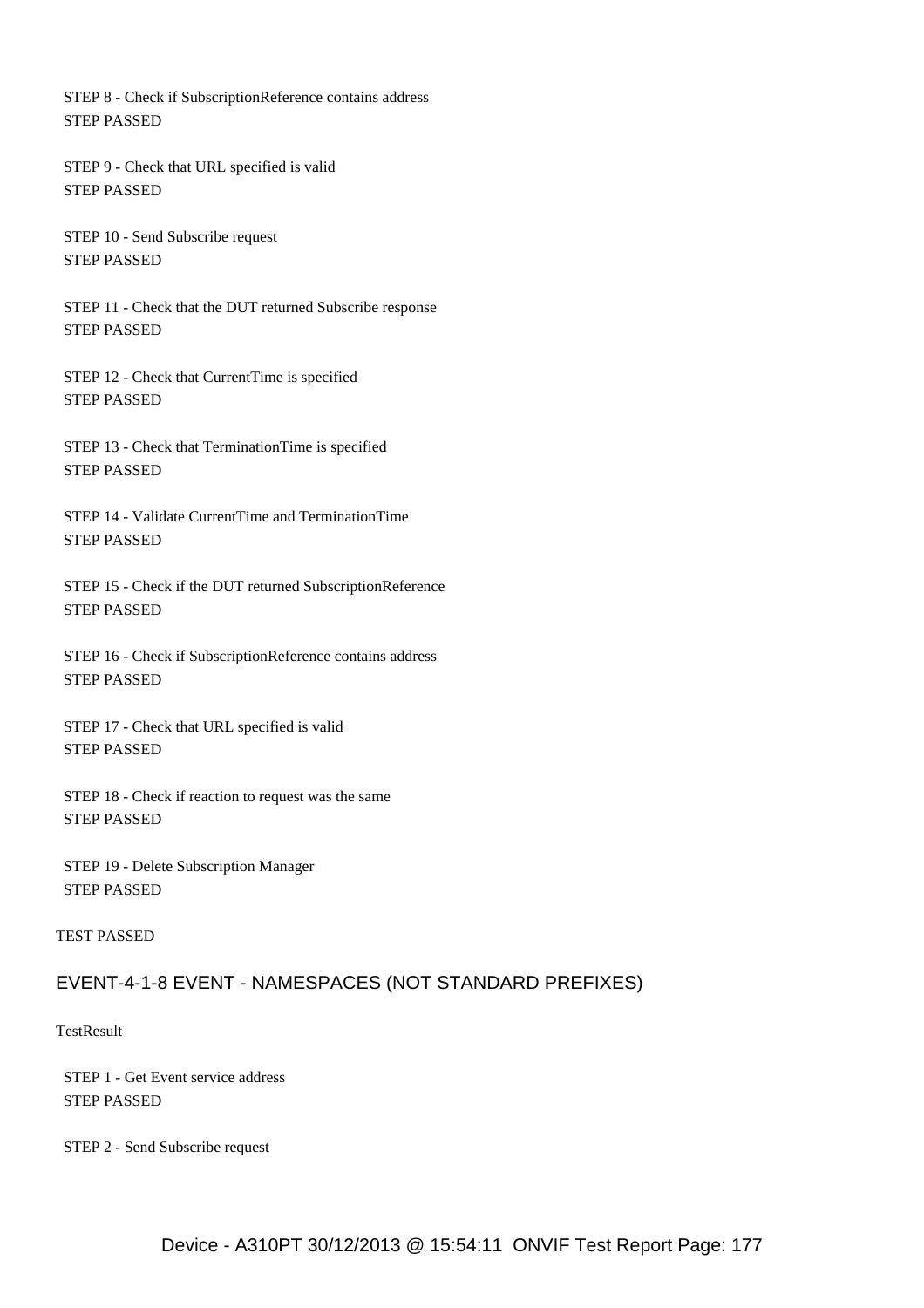STEP 3 - Check that the DUT returned Subscribe response STEP PASSED

 STEP 4 - Check that CurrentTime is specified STEP PASSED

 STEP 5 - Check that TerminationTime is specified STEP PASSED

 STEP 6 - Validate CurrentTime and TerminationTime STEP PASSED

 STEP 7 - Check if the DUT returned SubscriptionReference STEP PASSED

 STEP 8 - Check if SubscriptionReference contains address STEP PASSED

 STEP 9 - Check that URL specified is valid STEP PASSED

 STEP 10 - Send Subscribe request STEP PASSED

 STEP 11 - Check that the DUT returned Subscribe response STEP PASSED

 STEP 12 - Check that CurrentTime is specified STEP PASSED

 STEP 13 - Check that TerminationTime is specified STEP PASSED

 STEP 14 - Validate CurrentTime and TerminationTime STEP PASSED

 STEP 15 - Check if the DUT returned SubscriptionReference STEP PASSED

 STEP 16 - Check if SubscriptionReference contains address STEP PASSED

 STEP 17 - Check that URL specified is valid STEP PASSED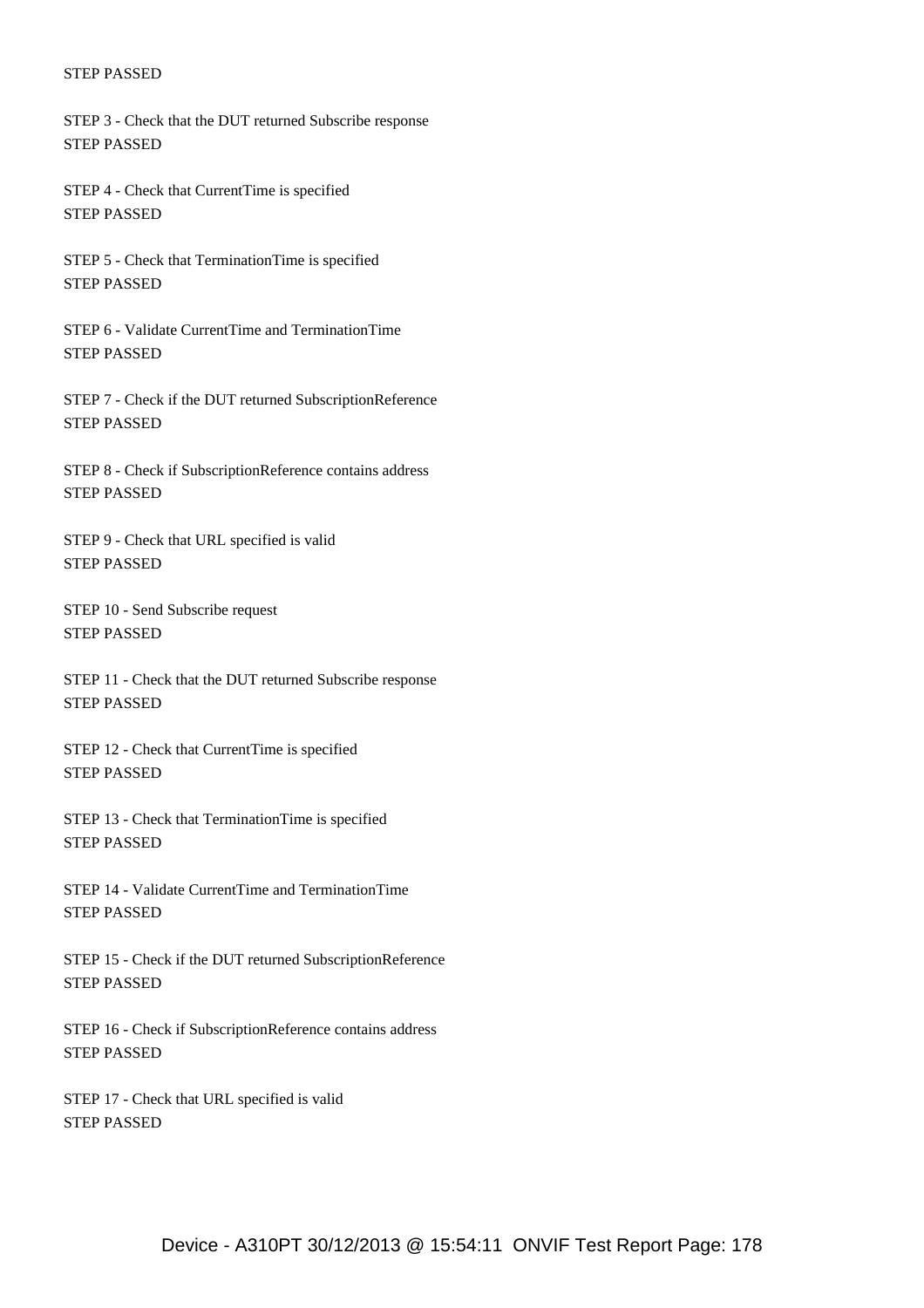STEP 18 - Check if reaction to request was the same STEP PASSED

 STEP 19 - Delete Subscription Manager STEP PASSED

TEST PASSED

## EVENT-4-1-9 EVENT - NAMESPACES (DIFFERENT PREFIXES FOR THE SAME NAMESPACE)

**TestResult** 

 STEP 1 - Get Event service address STEP PASSED

 STEP 2 - Send Subscribe request STEP PASSED

 STEP 3 - Check that the DUT returned Subscribe response STEP PASSED

 STEP 4 - Check that CurrentTime is specified STEP PASSED

 STEP 5 - Check that TerminationTime is specified STEP PASSED

 STEP 6 - Validate CurrentTime and TerminationTime STEP PASSED

 STEP 7 - Check if the DUT returned SubscriptionReference STEP PASSED

 STEP 8 - Check if SubscriptionReference contains address STEP PASSED

 STEP 9 - Check that URL specified is valid STEP PASSED

 STEP 10 - Send Subscribe request STEP PASSED

 STEP 11 - Check that the DUT returned Subscribe response STEP PASSED

 STEP 12 - Check that CurrentTime is specified STEP PASSED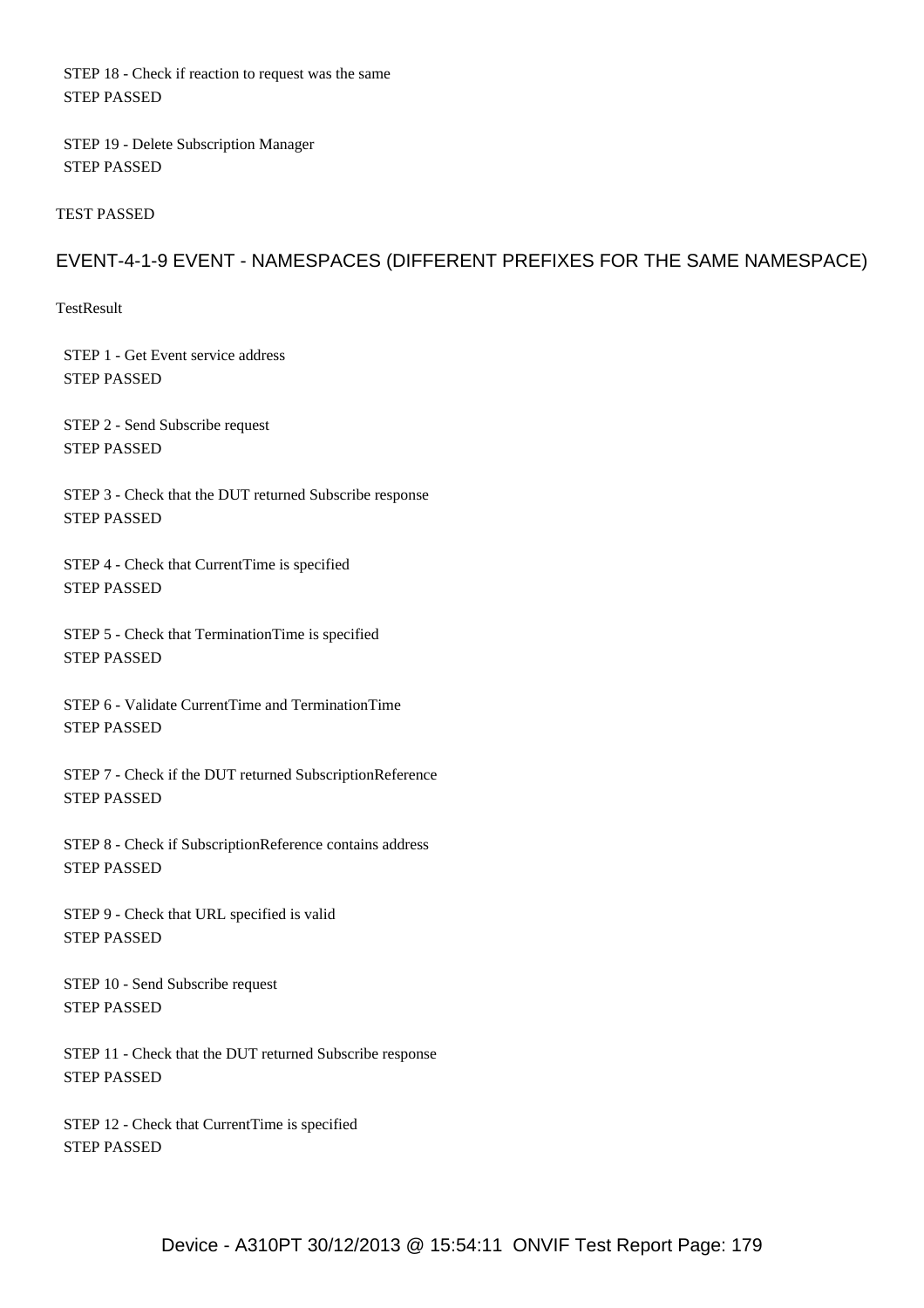STEP 13 - Check that TerminationTime is specified STEP PASSED

 STEP 14 - Validate CurrentTime and TerminationTime STEP PASSED

 STEP 15 - Check if the DUT returned SubscriptionReference STEP PASSED

 STEP 16 - Check if SubscriptionReference contains address STEP PASSED

 STEP 17 - Check that URL specified is valid STEP PASSED

 STEP 18 - Check if reaction to request was the same STEP PASSED

 STEP 19 - Delete Subscription Manager STEP PASSED

### TEST PASSED

# EVENT-4-1-10 EVENT - NAMESPACES (THE SAME PREFIX FOR DIFFERENT NAMESPACES)

**TestResult** 

 STEP 1 - Get Event service address STEP PASSED

 STEP 2 - Send Subscribe request STEP PASSED

 STEP 3 - Check that the DUT returned Subscribe response STEP PASSED

 STEP 4 - Check that CurrentTime is specified STEP PASSED

 STEP 5 - Check that TerminationTime is specified STEP PASSED

 STEP 6 - Validate CurrentTime and TerminationTime STEP PASSED

STEP 7 - Check if the DUT returned SubscriptionReference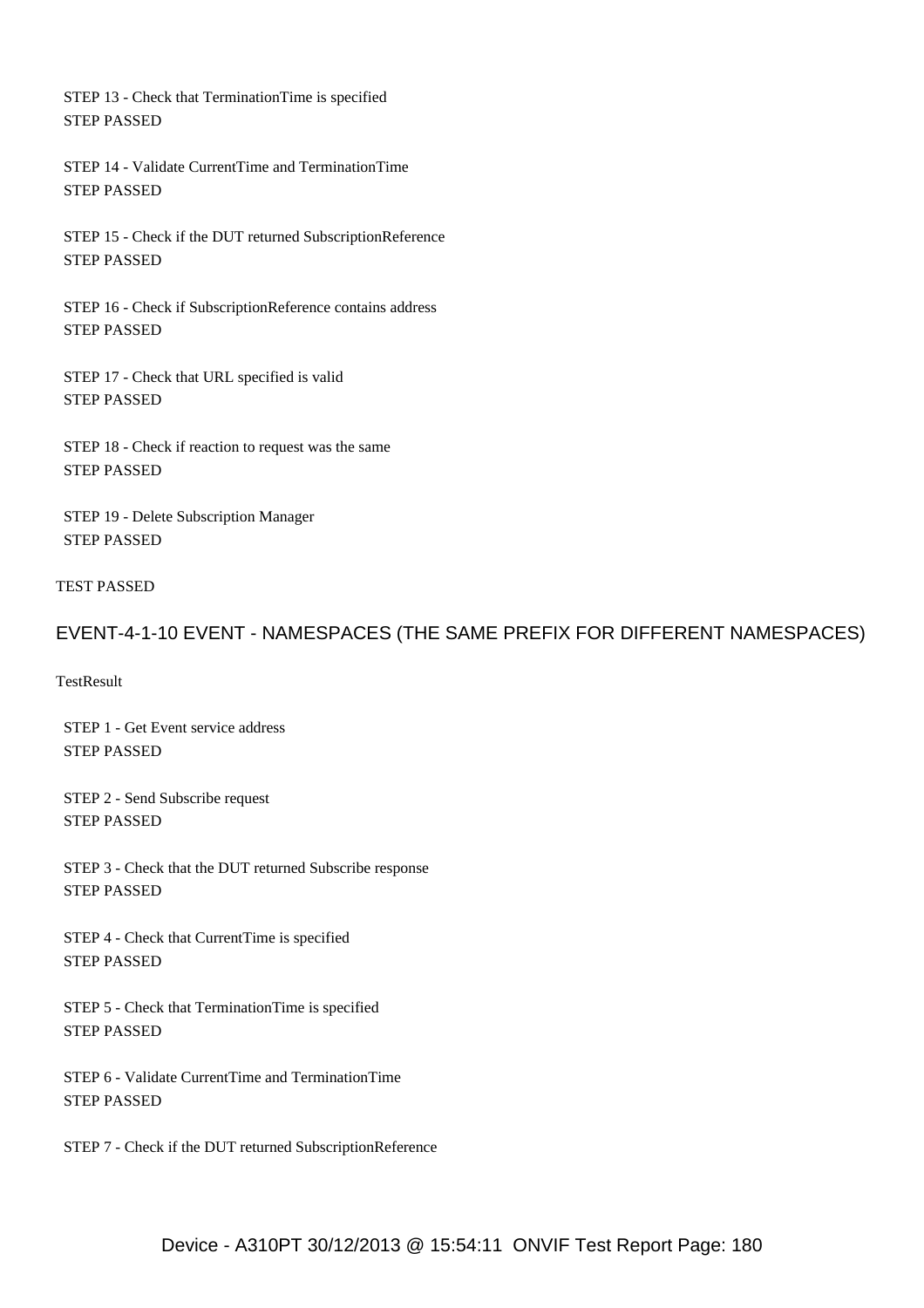STEP 8 - Check if SubscriptionReference contains address STEP PASSED

 STEP 9 - Check that URL specified is valid STEP PASSED

 STEP 10 - Send Subscribe request STEP PASSED

 STEP 11 - Check that the DUT returned Subscribe response STEP PASSED

 STEP 12 - Check that CurrentTime is specified STEP PASSED

 STEP 13 - Check that TerminationTime is specified STEP PASSED

 STEP 14 - Validate CurrentTime and TerminationTime STEP PASSED

 STEP 15 - Check if the DUT returned SubscriptionReference STEP PASSED

 STEP 16 - Check if SubscriptionReference contains address STEP PASSED

 STEP 17 - Check that URL specified is valid STEP PASSED

 STEP 18 - Check if reaction to request was the same STEP PASSED

 STEP 19 - Delete Subscription Manager STEP PASSED

TEST PASSED

# PTZ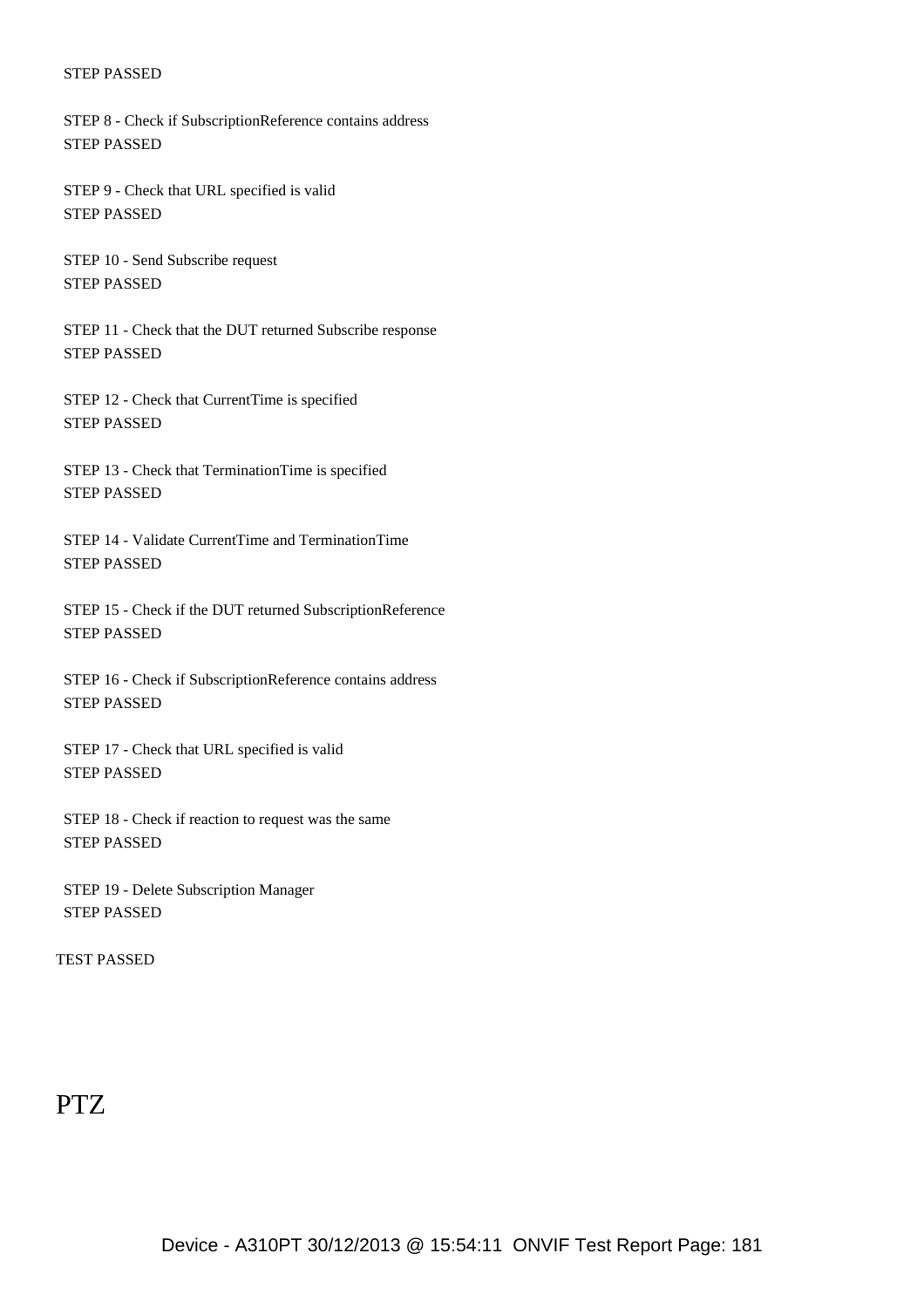## PTZ-1-1-1 PTZ NODES

**TestResult** 

 STEP 1 - Getting PTZ service address STEP PASSED

 STEP 2 - Connect to PTZ service STEP PASSED

 STEP 3 - Getting PTZ nodes STEP PASSED

 STEP 4 - Validating GetNodes response STEP PASSED

 STEP 5 - Validating PTZ nodes STEP PASSED

TEST PASSED

#### PTZ-1-1-2 PTZ NODE

**TestResult** 

 STEP 1 - Getting PTZ service address STEP PASSED

 STEP 2 - Connect to PTZ service STEP PASSED

 STEP 3 - Getting PTZ nodes STEP PASSED

 STEP 4 - Validating GetNodes response STEP PASSED

 STEP 5 - Getting PTZ node [token=PTZNGEN0] STEP PASSED

 STEP 6 - Validating PTZ node STEP PASSED

TEST PASSED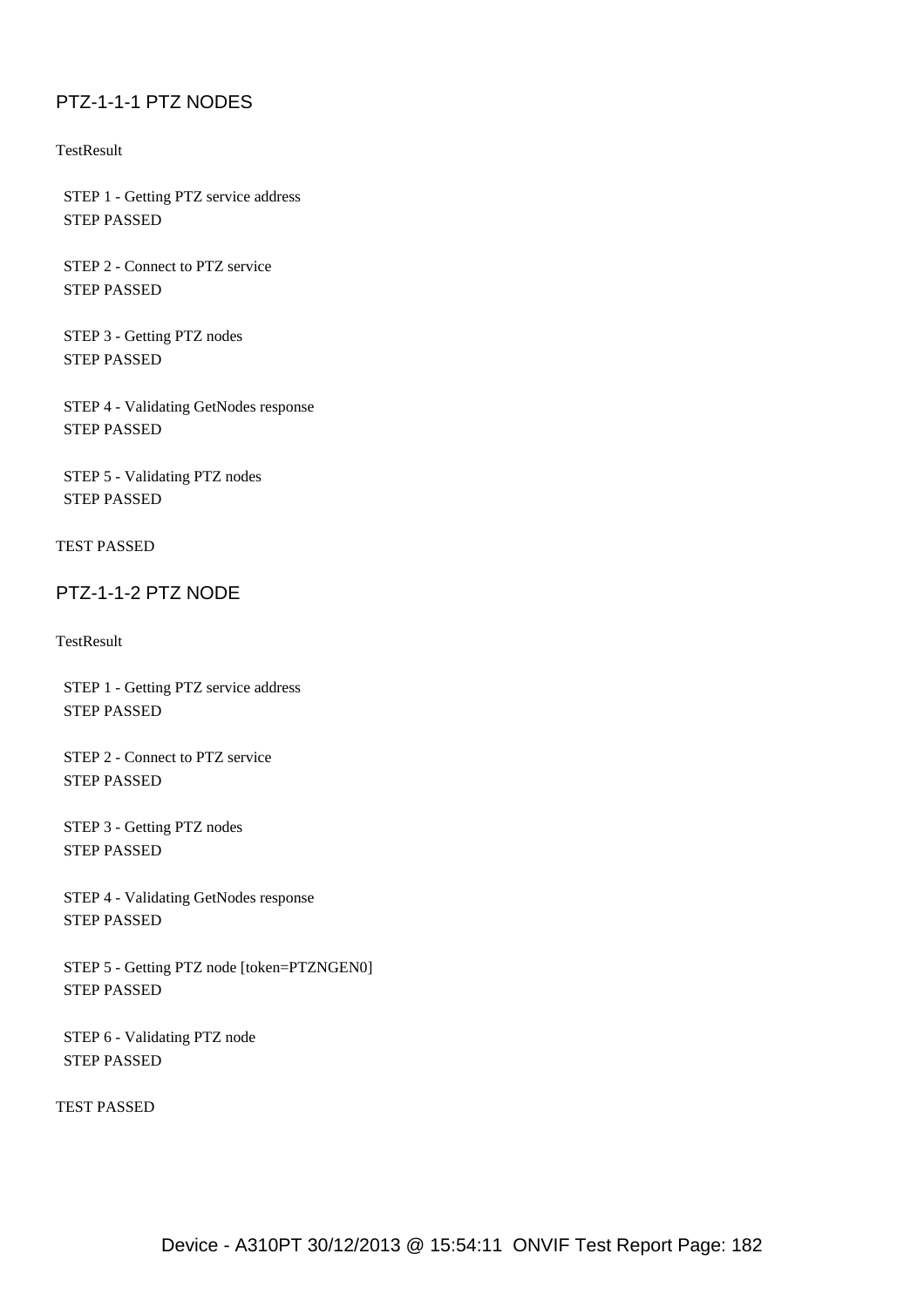## PTZ-1-1-4 SOAP FAULT MESSAGE

**TestResult** 

 STEP 1 - Getting PTZ service address STEP PASSED

 STEP 2 - Connect to PTZ service STEP PASSED

 STEP 3 - Getting PTZ node [token=InvalidNode01234Token] STEP PASSED

TEST PASSED

## PTZ-2-1-1 PTZ CONFIGURATIONS

**TestResult** 

 STEP 1 - Getting PTZ service address STEP PASSED

 STEP 2 - Connect to PTZ service STEP PASSED

 STEP 3 - Get PTZ configurations STEP PASSED

 STEP 4 - Validating GetConfigurations response STEP PASSED

TEST PASSED

## PTZ-2-1-2 PTZ CONFIGURATION

**TestResult** 

 STEP 1 - Getting PTZ service address STEP PASSED

 STEP 2 - Connect to PTZ service STEP PASSED

 STEP 3 - Get PTZ configurations STEP PASSED

STEP 4 - Validating GetConfigurations response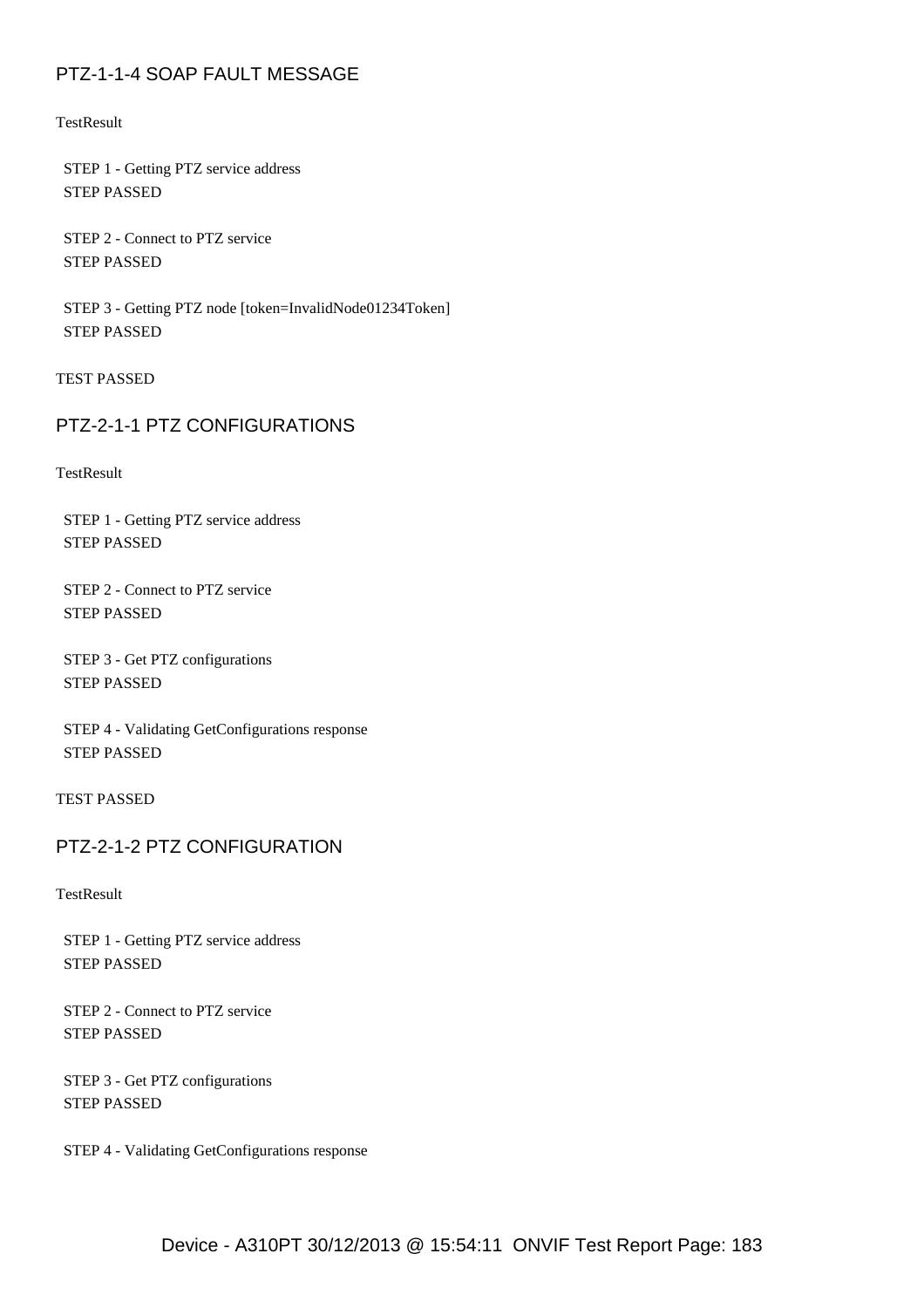STEP 5 - Check condition STEP PASSED

 STEP 6 - Get PTZ configuration STEP PASSED

 STEP 7 - Validating PTZ configuration STEP PASSED

TEST PASSED

#### PTZ-2-1-3 PTZ CONFIGURATION OPTIONS

**TestResult** 

 STEP 1 - Getting PTZ service address STEP PASSED

 STEP 2 - Connect to PTZ service STEP PASSED

 STEP 3 - Get PTZ configurations STEP PASSED

 STEP 4 - Validating GetConfigurations response STEP PASSED

 STEP 5 - Getting PTZ configuration options STEP PASSED

 STEP 6 - Validating PTZ configuration options STEP PASSED

#### TEST PASSED

## PTZ-2-1-5 PTZ CONFIGURATIONS AND PTZ CONFIGURATION CONSISTENCY

**TestResult** 

 STEP 1 - Getting PTZ service address STEP PASSED

 STEP 2 - Connect to PTZ service STEP PASSED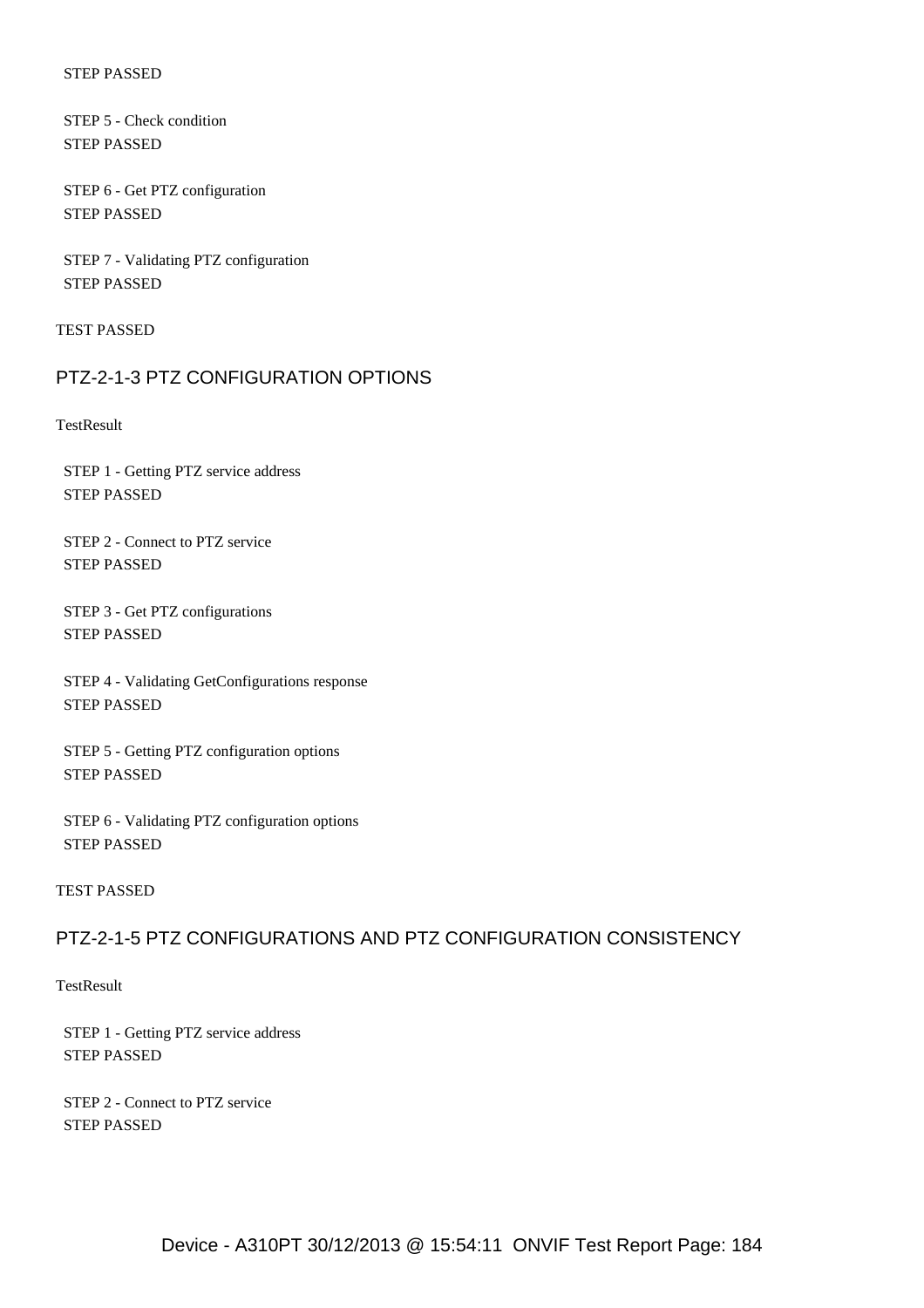STEP 3 - Get PTZ configurations STEP PASSED

 STEP 4 - Validating GetConfigurations response STEP PASSED

 STEP 5 - Get PTZ configuration STEP PASSED

 STEP 6 - Check that configurations are the same STEP PASSED

TEST PASSED

## PTZ-2-1-6 PTZ CONFIGURATIONS AND PTZ NODES CONSISTENCY

**TestResult** 

 STEP 1 - Getting PTZ service address STEP PASSED

 STEP 2 - Connect to PTZ service STEP PASSED

 STEP 3 - Get PTZ configurations STEP PASSED

 STEP 4 - Validating GetConfigurations response STEP PASSED

 STEP 5 - Getting PTZ nodes STEP PASSED

 STEP 6 - Validating GetNodes response STEP PASSED

 STEP 7 - Check if PTZ Node exists STEP PASSED

 STEP 8 - Check if PTZ Node with token specified is unique STEP PASSED

 STEP 9 - Check if SupportedPTZSpaces settings are defined for PTZ node 'PTZNGEN0' STEP PASSED

 STEP 10 - Check that PTZ configuration are correct accordingly to PTZ node settings STEP PASSED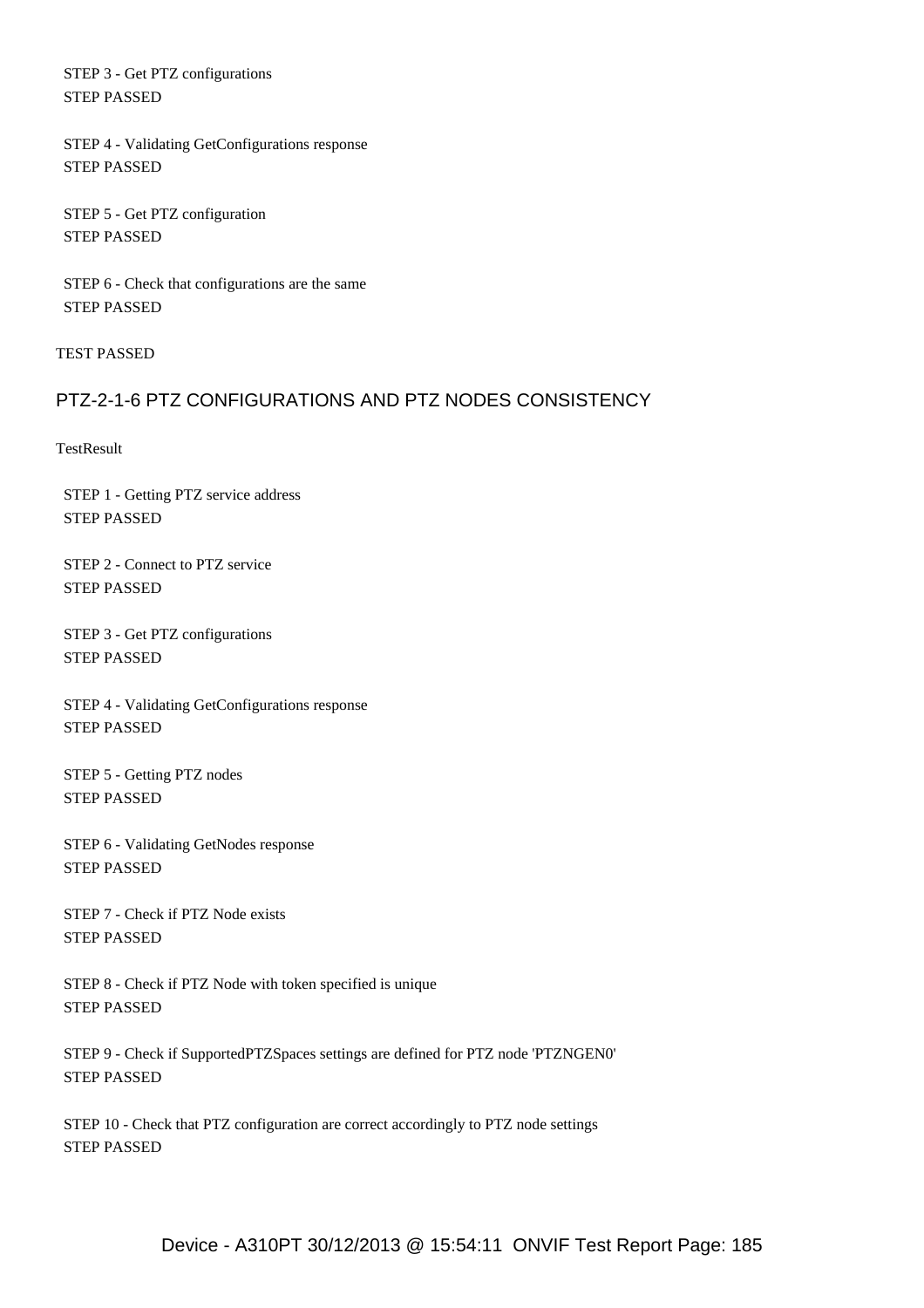#### PTZ-2-1-7 PTZ CONFIGURATIONS AND PTZ CONFIGURATION OPTIONS CONSISTENCY

**TestResult** 

 STEP 1 - Getting PTZ service address STEP PASSED

 STEP 2 - Connect to PTZ service STEP PASSED

 STEP 3 - Get PTZ configurations STEP PASSED

 STEP 4 - Validating GetConfigurations response STEP PASSED

 STEP 5 - Getting PTZ configuration options STEP PASSED

 STEP 6 - Validating PTZ configuration options STEP PASSED

 STEP 7 - Check that PTZ configuration and configuration options are consistent STEP PASSED

TEST PASSED

## PTZ-2-1-9 PTZ SET CONFIGURATION

**TestResult** 

 STEP 1 - Getting PTZ service address STEP PASSED

 STEP 2 - Connect to PTZ service STEP PASSED

 STEP 3 - Get PTZ configurations STEP PASSED

 STEP 4 - Validating GetConfigurations response STEP PASSED

STEP 5 - Validating PTZ configuration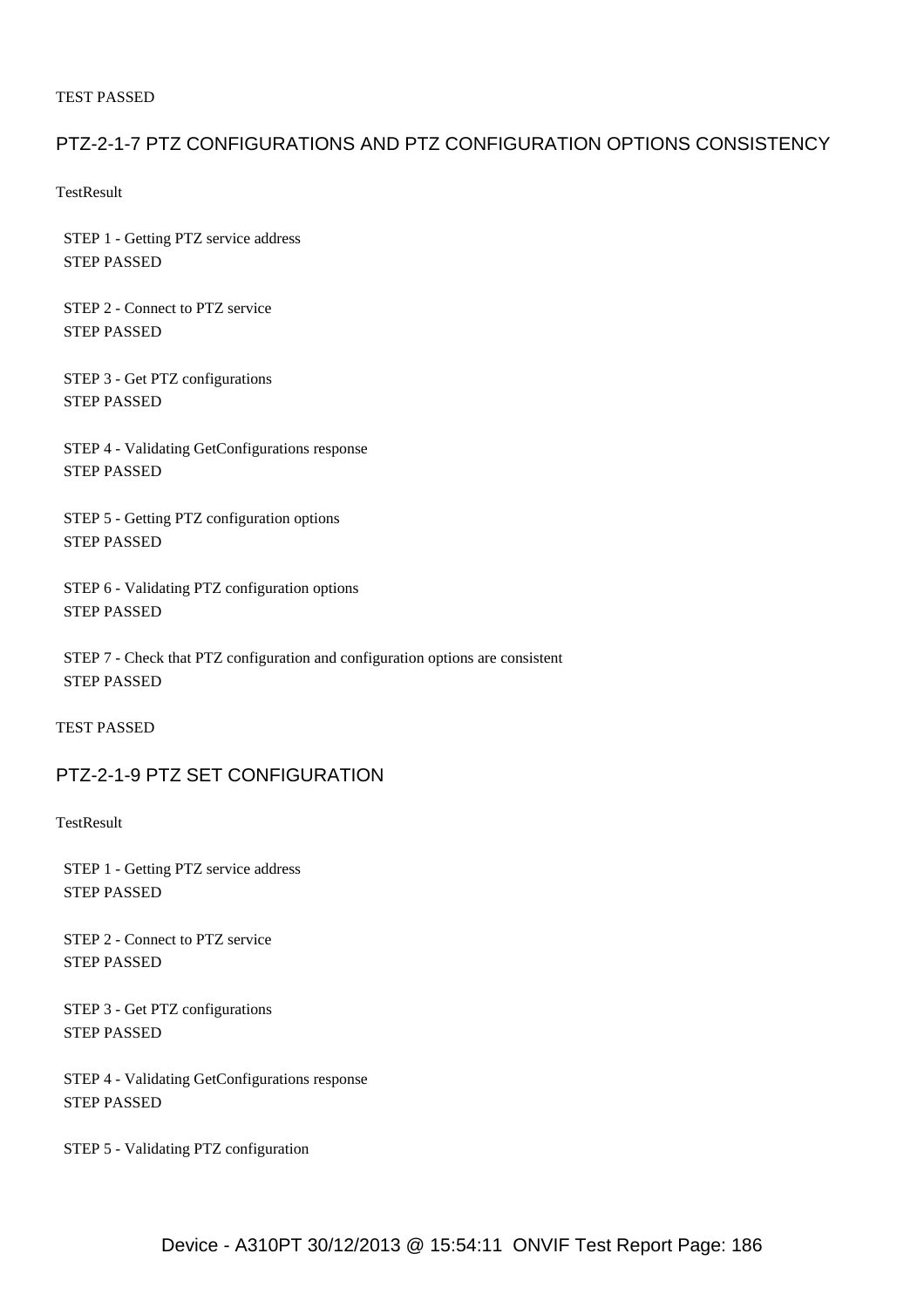STEP 6 - Getting PTZ configuration options STEP PASSED

 STEP 7 - Validating PTZ configuration options STEP PASSED

 STEP 8 - Setting PTZ configuration [token = PTZGEN0]. Default timeout = PT59S STEP PASSED

 STEP 9 - Get PTZ configuration STEP PASSED

 STEP 10 - Validating new PTZ configuration STEP PASSED

TEST PASSED

#### PTZ-3-1-1 PTZ ABSOLUTE MOVE

**TestResult** 

 STEP 1 - Getting PTZ service address STEP PASSED

 STEP 2 - Connect to PTZ service STEP PASSED

 STEP 3 - Getting media service address STEP PASSED

 STEP 4 - Connect to media service STEP PASSED

 STEP 5 - Searching media profile with PTZ configuration for node [token = PTZNGEN0] STEP PASSED

 STEP 6 - Getting PTZ configuration options STEP PASSED

 STEP 7 - Validating PTZ profile STEP PASSED

 STEP 8 - Validating PTZ configuration options STEP PASSED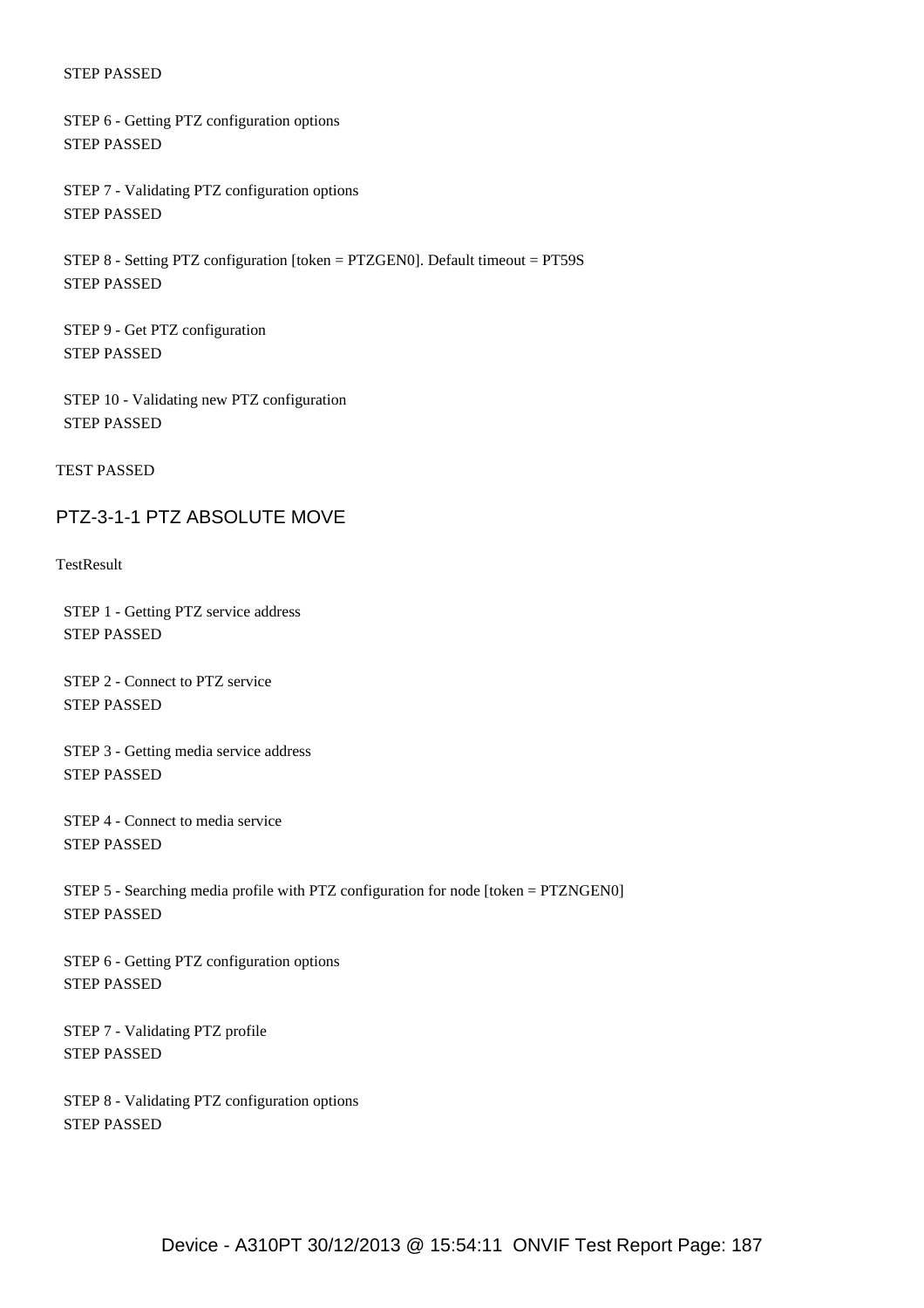STEP 9 - Check if Absolute move is supported STEP PASSED

 STEP 10 - Check if configuration needs to be updated STEP PASSED

 STEP 11 - Getting PTZ status STEP PASSED

 STEP 12 - Moving pan/tilt to (1, 1) space=http://www.onvif.org/ver10/tptz/PanTiltSpaces/PositionGenericSpace STEP PASSED

 STEP 13 - Moving zoom to (1) space=http://www.onvif.org/ver10/tptz/ZoomSpaces/PositionGenericSpace STEP PASSED

 STEP 14 - Getting PTZ status STEP PASSED

 STEP 15 - Checking current pan/tilt and zoom position STEP PASSED

TEST PASSED

## PTZ-3-1-2 SOAP FAULT MESSAGE

**TestResult** 

 STEP 1 - Getting PTZ service address STEP PASSED

 STEP 2 - Connect to PTZ service STEP PASSED

 STEP 3 - Getting media service address STEP PASSED

 STEP 4 - Connect to media service STEP PASSED

 STEP 5 - Searching media profile with PTZ configuration for node [token = PTZNGEN0] STEP PASSED

 STEP 6 - Getting PTZ configuration options STEP PASSED

 STEP 7 - Validating PTZ profile STEP PASSED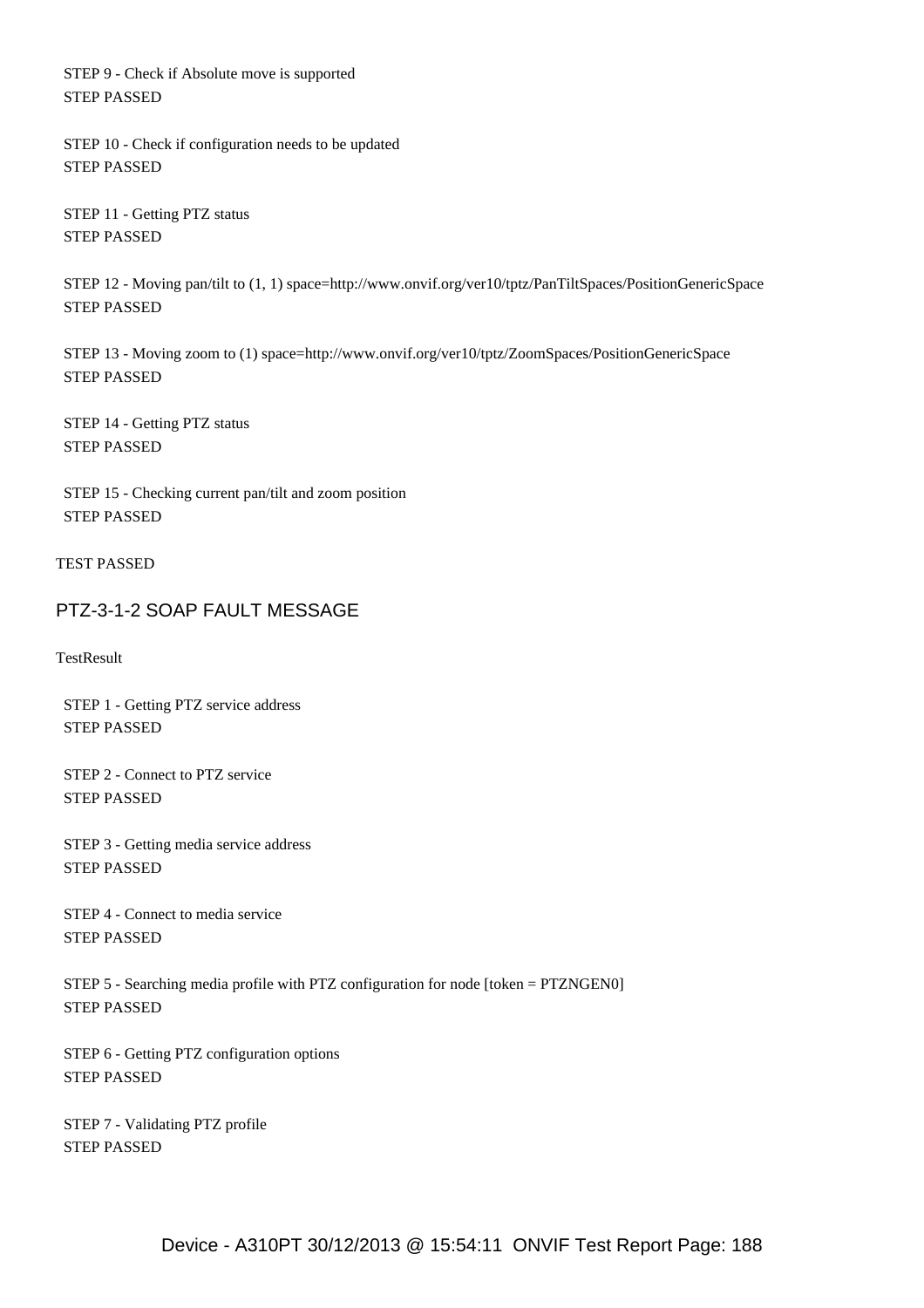STEP 8 - Validating PTZ configuration options STEP PASSED

 STEP 9 - Moving pan/tilt to (2, 2) space=http://www.onvif.org/ver10/tptz/PanTiltSpaces/PositionGenericSpace STEP PASSED

TEST PASSED

#### PTZ-3-1-3 PTZ RELATIVE MOVE

**TestResult** 

 STEP 1 - Getting PTZ service address STEP PASSED

 STEP 2 - Connect to PTZ service STEP PASSED

 STEP 3 - Getting media service address STEP PASSED

 STEP 4 - Connect to media service STEP PASSED

 STEP 5 - Searching media profile with PTZ configuration for node [token = PTZNGEN0] STEP PASSED

 STEP 6 - Getting PTZ configuration options STEP PASSED

 STEP 7 - Validating PTZ profile STEP PASSED

 STEP 8 - Validating PTZ configuration options STEP PASSED

 STEP 9 - Check if Relative move is supported STEP PASSED

 STEP 10 - Check if configuration needs to be updated STEP PASSED

 STEP 11 - Getting PTZ status STEP PASSED

STEP 12 - Moving relative pan/tilt to (1, 1) space=http://www.onvif.org/ver10/tptz/PanTiltSpaces/TranslationGenericSpace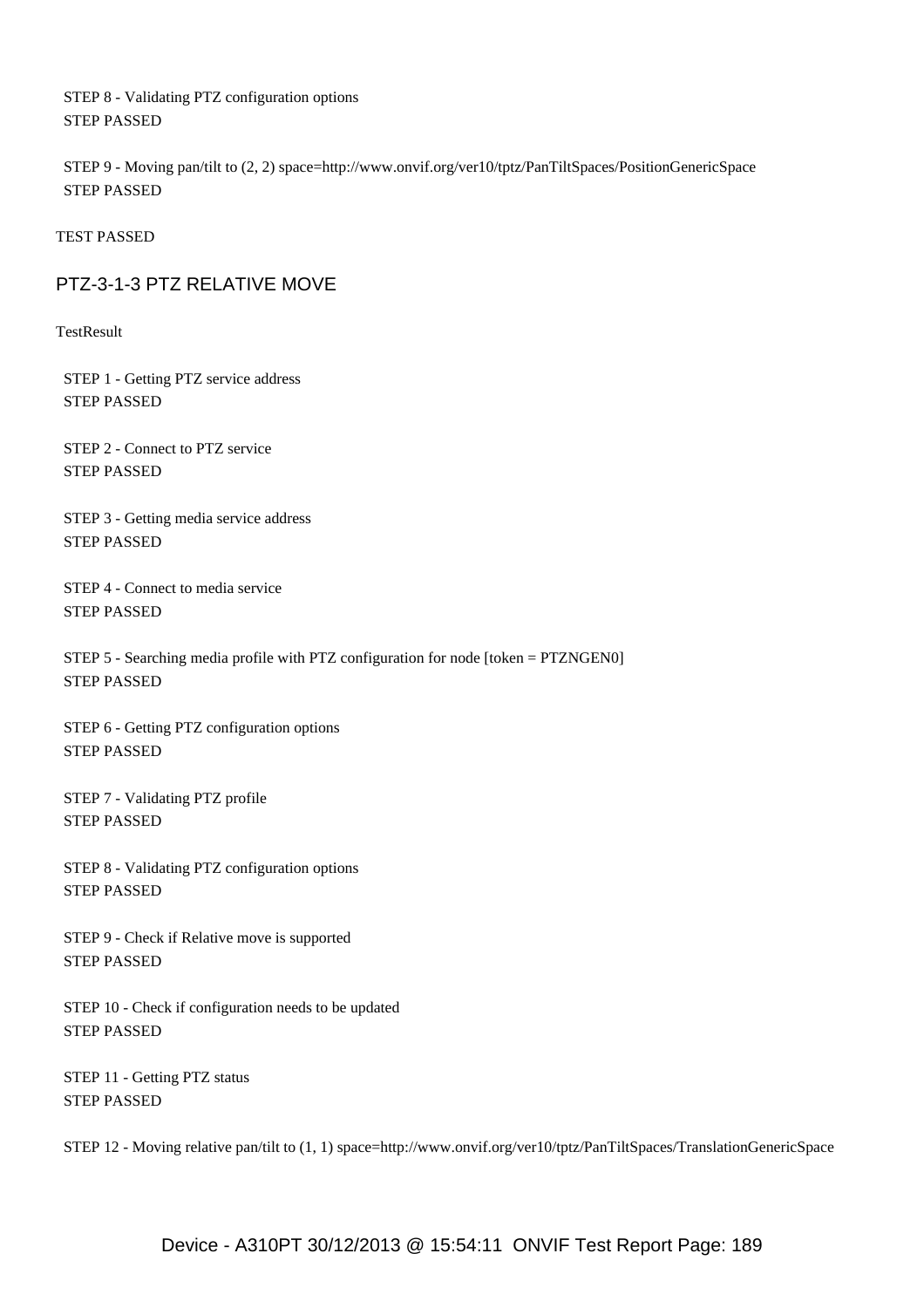STEP 13 - Moving relative zoom to (1) space=http://www.onvif.org/ver10/tptz/ZoomSpaces/TranslationGenericSpace STEP PASSED

 STEP 14 - Getting PTZ status STEP PASSED

 STEP 15 - Checking current pan/tilt and zoom position STEP PASSED

TEST PASSED

#### PTZ-3-1-4 PTZ CONTINUOUS MOVE

**TestResult** 

 STEP 1 - Getting PTZ service address STEP PASSED

 STEP 2 - Connect to PTZ service STEP PASSED

 STEP 3 - Getting media service address STEP PASSED

 STEP 4 - Connect to media service STEP PASSED

 STEP 5 - Searching media profile with PTZ configuration for node [token = PTZNGEN0] STEP PASSED

 STEP 6 - Getting PTZ configuration options STEP PASSED

 STEP 7 - Validating PTZ profile STEP PASSED

 STEP 8 - Validating PTZ configuration options STEP PASSED

 STEP 9 - Check if Continuous move is supported STEP PASSED

 STEP 10 - Continuous move start STEP PASSED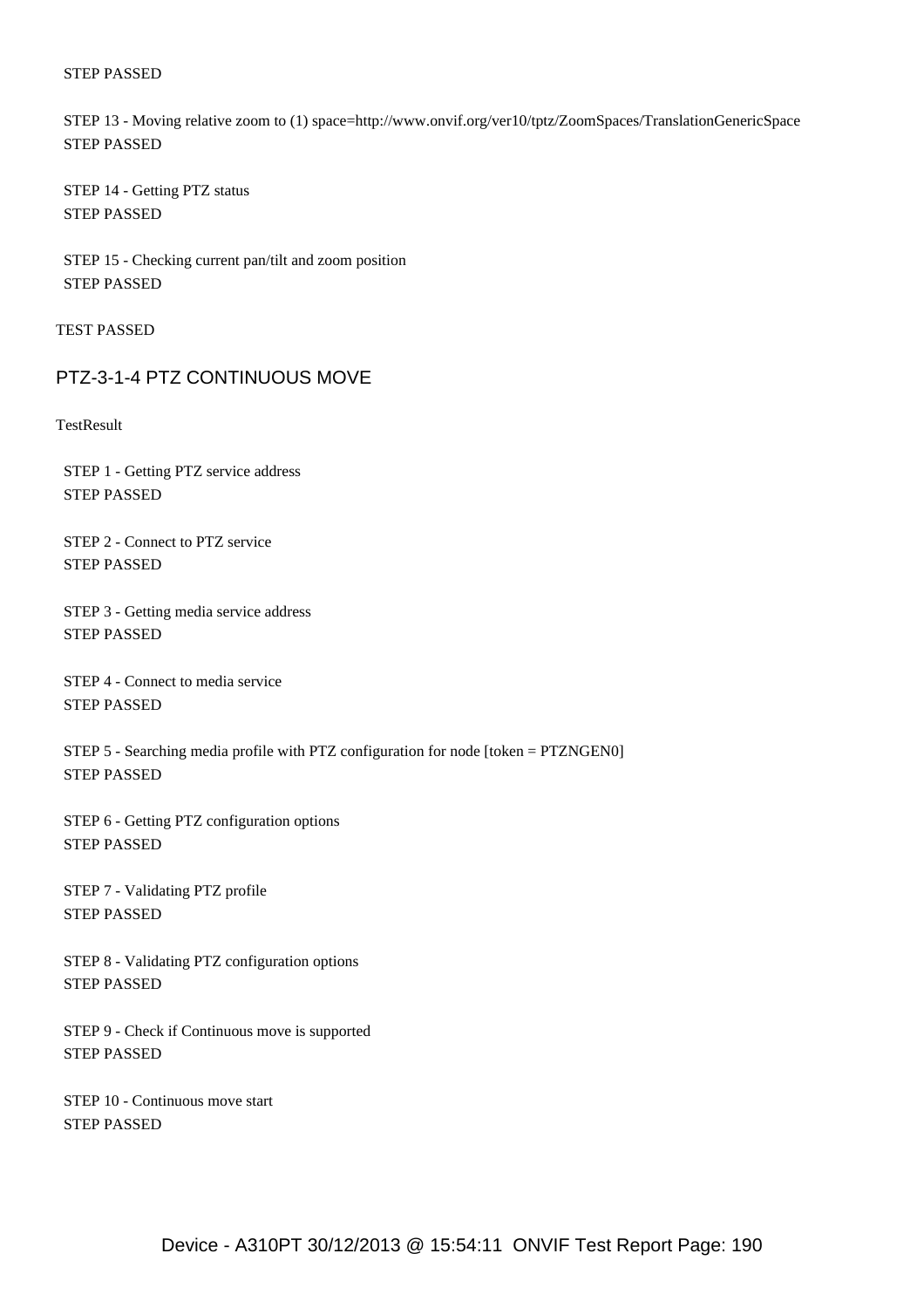STEP 11 - Waiting 59 seconds for move to complete STEP PASSED

 STEP 12 - Waiting 30,000 seconds for camera to stop STEP PASSED

 STEP 13 - Getting PTZ status STEP PASSED

 STEP 14 - Validating PTZ status STEP PASSED

 STEP 15 - Continuous move start STEP PASSED

 STEP 16 - Waiting 59 seconds for move to complete STEP PASSED

 STEP 17 - Waiting 30,000 seconds for camera to stop STEP PASSED

 STEP 18 - Getting PTZ status STEP PASSED

 STEP 19 - Validating PTZ status STEP PASSED

TEST PASSED

#### PTZ-3-1-5 PTZ CONTINUOUS MOVE & STOP

**TestResult** 

 STEP 1 - Getting PTZ service address STEP PASSED

 STEP 2 - Connect to PTZ service STEP PASSED

 STEP 3 - Getting media service address STEP PASSED

 STEP 4 - Connect to media service STEP PASSED

 STEP 5 - Searching media profile with PTZ configuration for node [token = PTZNGEN0] STEP PASSED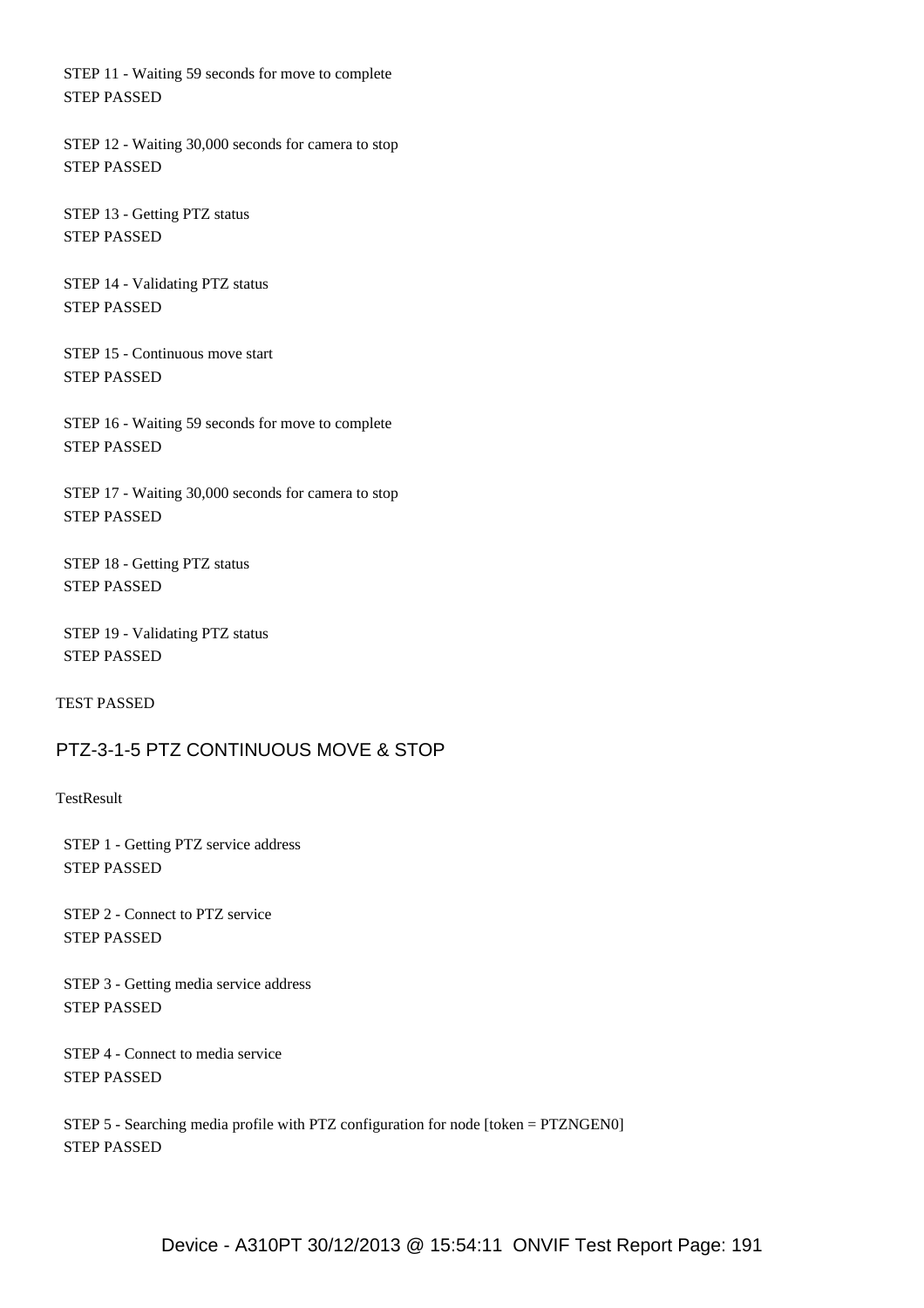STEP 6 - Getting PTZ configuration options STEP PASSED

 STEP 7 - Validating PTZ profile STEP PASSED

 STEP 8 - Validating PTZ configuration options STEP PASSED

 STEP 9 - Continuous move start STEP PASSED

 STEP 10 - Waiting 10 seconds for camera to move STEP PASSED

 STEP 11 - Stop PTZ movement STEP PASSED

 STEP 12 - Waiting 30,000 seconds for camera to stop STEP PASSED

 STEP 13 - Getting PTZ status STEP PASSED

 STEP 14 - Validating PTZ status STEP PASSED

 STEP 15 - Continuous move start STEP PASSED

 STEP 16 - Waiting 10 seconds for camera to move STEP PASSED

 STEP 17 - Stop PTZ movement STEP PASSED

 STEP 18 - Waiting 30,000 seconds for camera to stop STEP PASSED

 STEP 19 - Getting PTZ status STEP PASSED

 STEP 20 - Validating PTZ status STEP PASSED

TEST PASSED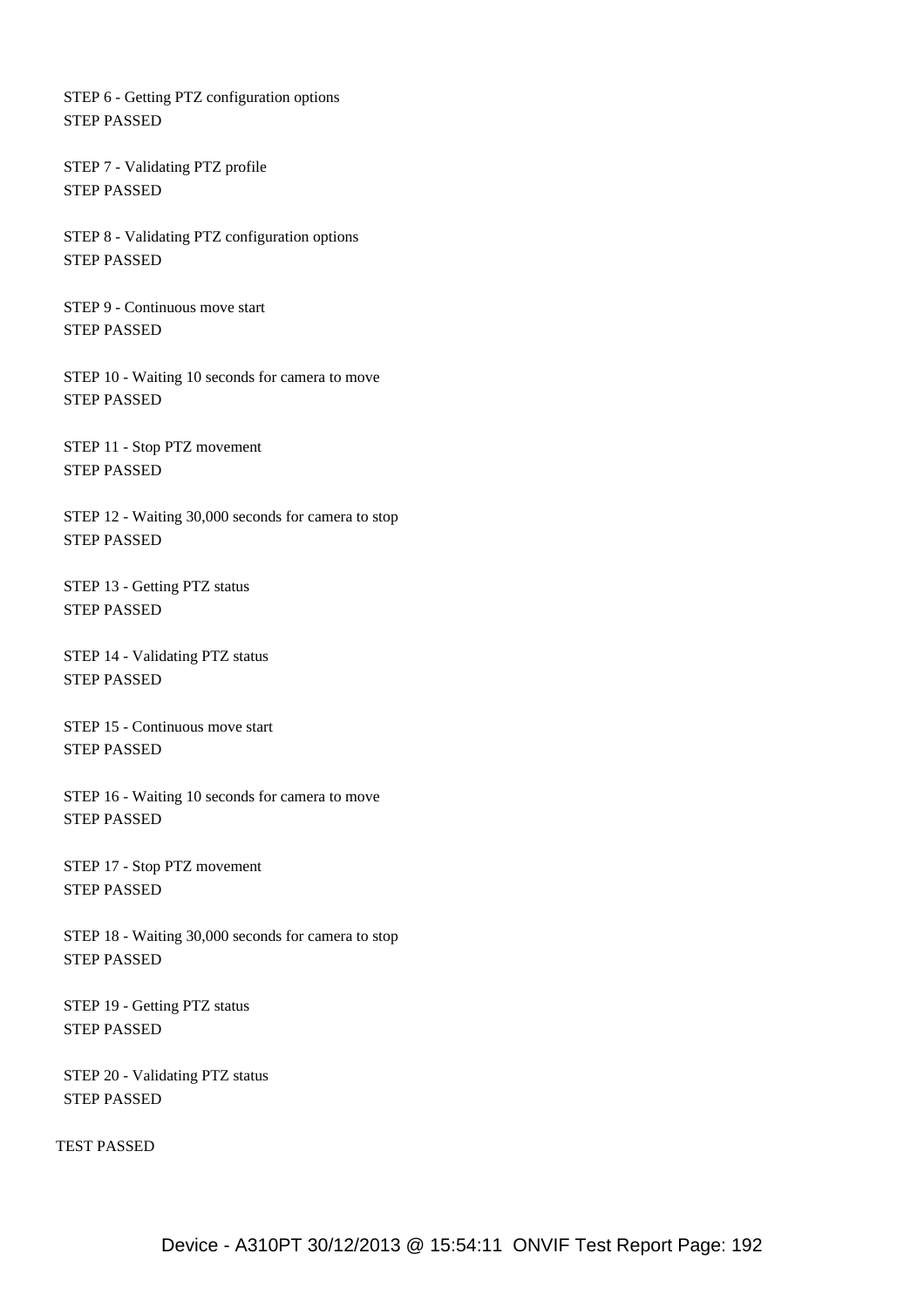## PTZ-4-1-4 SET AND GET PRESET

**TestResult** 

 STEP 1 - Getting PTZ service address STEP PASSED

 STEP 2 - Connect to PTZ service STEP PASSED

 STEP 3 - Check that Absolute or Relative movement is supported STEP PASSED

 STEP 4 - Getting media service address STEP PASSED

 STEP 5 - Connect to media service STEP PASSED

 STEP 6 - Searching media profile with PTZ configuration for node [token = PTZNGEN0] STEP PASSED

 STEP 7 - Getting PTZ configuration options STEP PASSED

 STEP 8 - Validating PTZ profile STEP PASSED

 STEP 9 - Validating PTZ configuration options STEP PASSED

 STEP 10 - Moving pan/tilt to (-0,5, -0,5) space=http://www.onvif.org/ver10/tptz/PanTiltSpaces/PositionGenericSpace zoom to (0) space=http://www.onvif.org/ver10/tptz/ZoomSpaces/PositionGenericSpace STEP PASSED

 STEP 11 - Waiting 10 seconds for camera to move STEP PASSED

 STEP 12 - Setting preset [name=Test] for profile [token=MP0] STEP PASSED

 STEP 13 - Getting presets for profile [token=MP0] STEP PASSED

 STEP 14 - Searching for preset [token=Preset1] STEP PASSED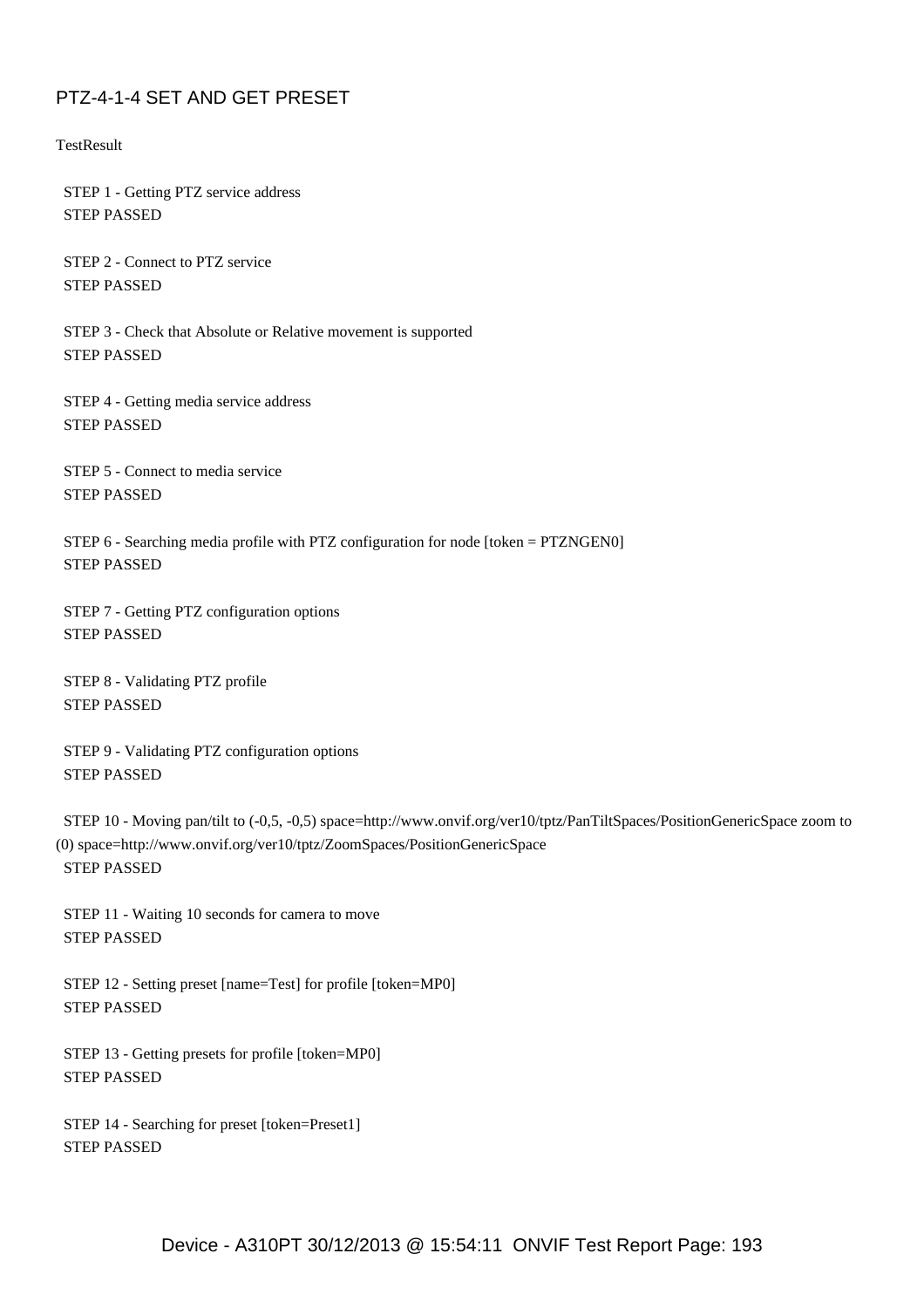STEP 15 - Checking current pan/tilt and zoom position STEP PASSED

 STEP 16 - Moving pan/tilt to (0,5, 0,5) space=http://www.onvif.org/ver10/tptz/PanTiltSpaces/PositionGenericSpace zoom to (1) space=http://www.onvif.org/ver10/tptz/ZoomSpaces/PositionGenericSpace STEP PASSED

 STEP 17 - Waiting 10 seconds for camera to move STEP PASSED

 STEP 18 - Setting preset [name=Test] for profile [token=MP0] STEP PASSED

 STEP 19 - Getting presets for profile [token=MP0] STEP PASSED

 STEP 20 - Searching for preset [token=Preset1] STEP PASSED

 STEP 21 - Checking current pan/tilt and zoom position STEP PASSED

 STEP 22 - Removing preset [token=Preset1] from profile [token=MP0] STEP PASSED

TEST PASSED

## PTZ-4-1-5 GOTO PRESET

**TestResult** 

 STEP 1 - Getting PTZ service address STEP PASSED

 STEP 2 - Connect to PTZ service STEP PASSED

 STEP 3 - Check that Absolute or Relative movement is supported STEP PASSED

 STEP 4 - Getting media service address STEP PASSED

 STEP 5 - Connect to media service STEP PASSED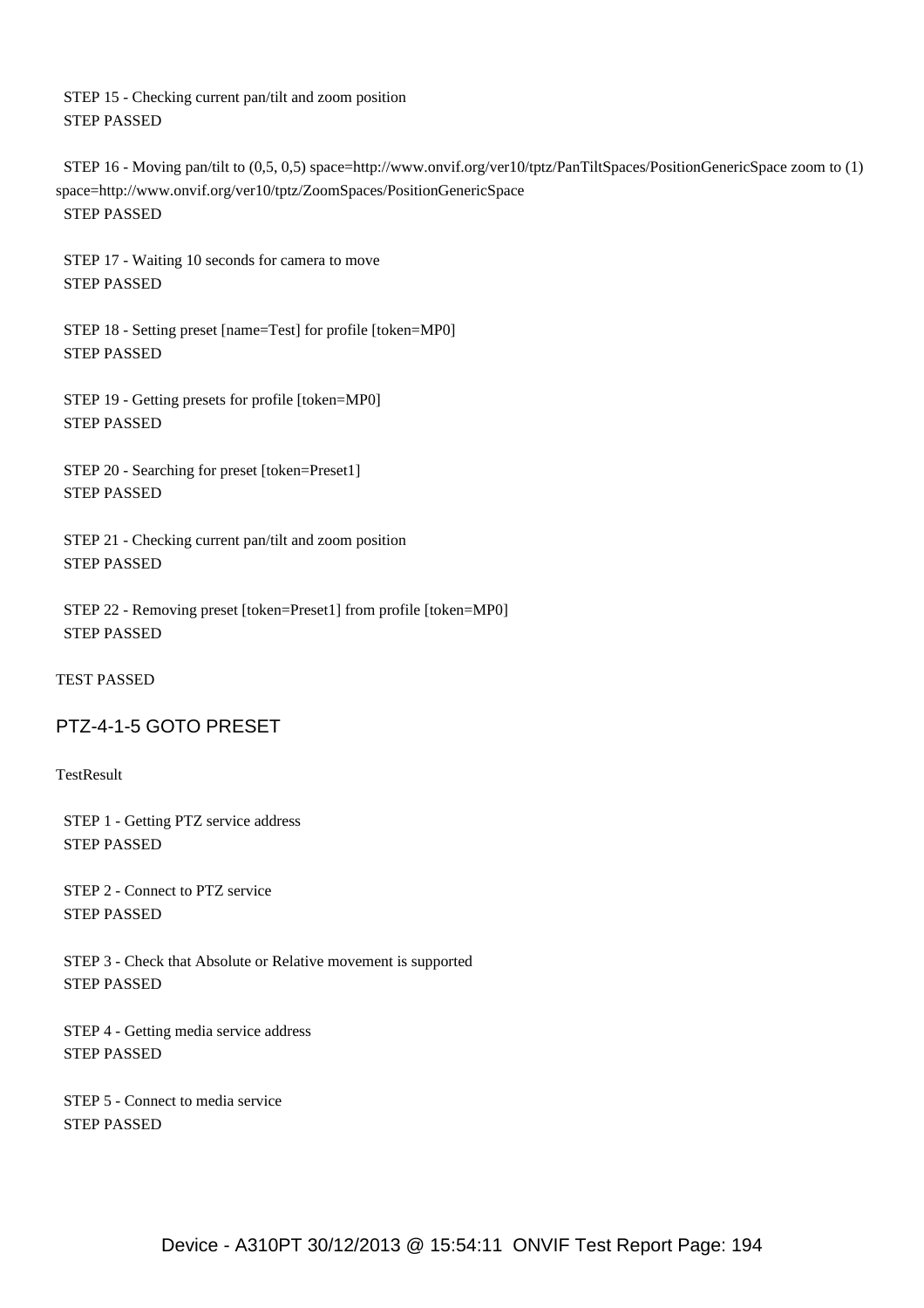STEP 6 - Searching media profile with PTZ configuration for node [token = PTZNGEN0] STEP PASSED

 STEP 7 - Getting PTZ configuration options STEP PASSED

 STEP 8 - Validating PTZ profile STEP PASSED

 STEP 9 - Validating PTZ configuration options STEP PASSED

 STEP 10 - Moving pan/tilt to (-1, -1) space=http://www.onvif.org/ver10/tptz/PanTiltSpaces/PositionGenericSpace zoom to (0) space=http://www.onvif.org/ver10/tptz/ZoomSpaces/PositionGenericSpace STEP PASSED

 STEP 11 - Waiting 10 seconds for camera to move STEP PASSED

 STEP 12 - Setting preset [name=Test] for profile [token=MP0] STEP PASSED

 STEP 13 - Moving pan/tilt to (1, 1) space=http://www.onvif.org/ver10/tptz/PanTiltSpaces/PositionGenericSpace zoom to (1) space=http://www.onvif.org/ver10/tptz/ZoomSpaces/PositionGenericSpace STEP PASSED

 STEP 14 - Waiting 10 seconds for camera to move STEP PASSED

 STEP 15 - Going to preset [token=Preset1] in profile [token=MP0] STEP PASSED

 STEP 16 - Waiting 10 seconds for camera to move STEP PASSED

 STEP 17 - Getting PTZ status STEP PASSED

 STEP 18 - Checking current pan/tilt and zoom position STEP PASSED

 STEP 19 - Removing preset [token=Preset1] from profile [token=MP0] STEP PASSED

TEST PASSED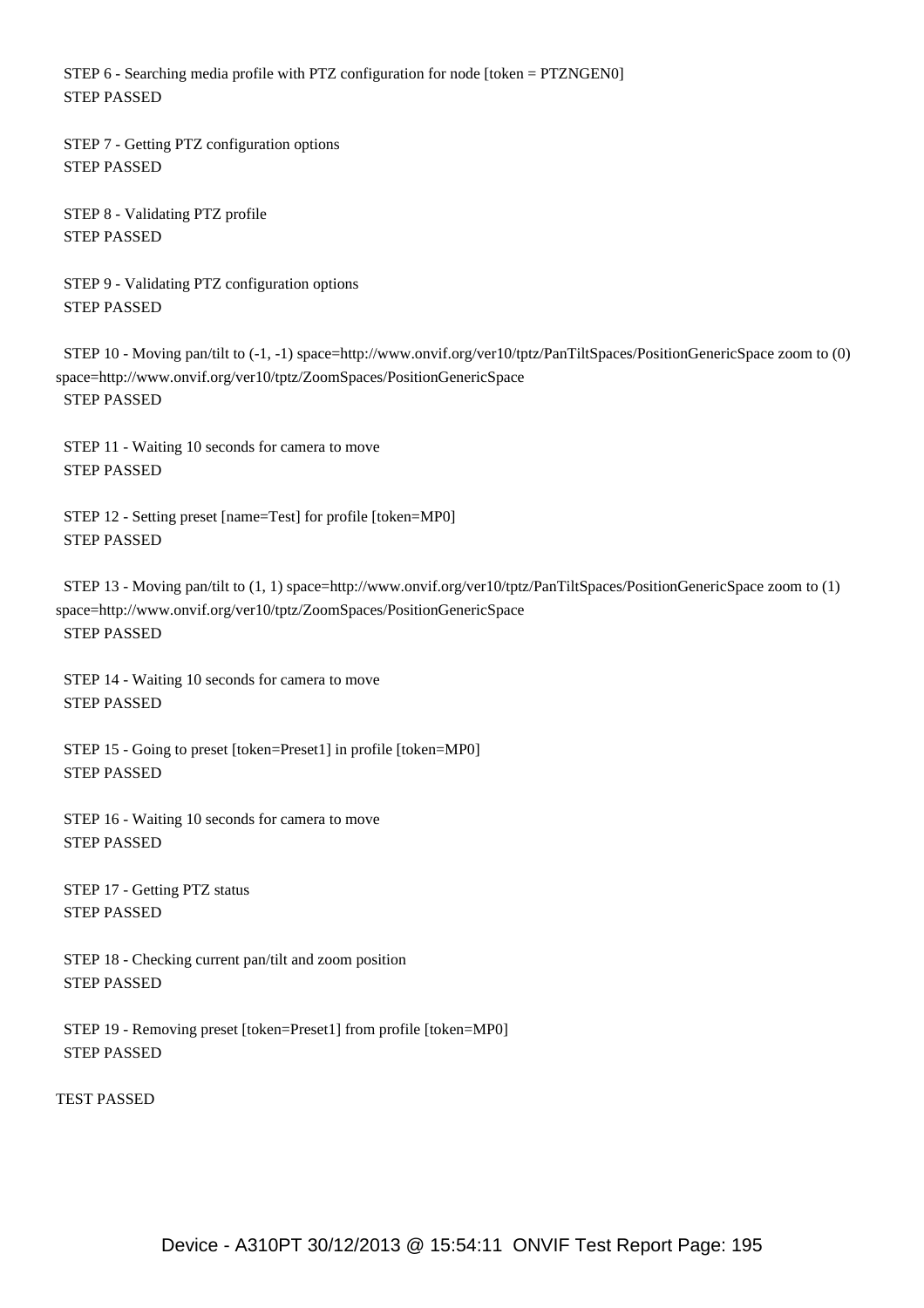## PTZ-4-1-6 REMOVE PRESET

**TestResult** 

 STEP 1 - Getting PTZ service address STEP PASSED

 STEP 2 - Connect to PTZ service STEP PASSED

 STEP 3 - Getting media service address STEP PASSED

 STEP 4 - Connect to media service STEP PASSED

 STEP 5 - Searching media profile with PTZ configuration for node [token = PTZNGEN0] STEP PASSED

 STEP 6 - Getting PTZ configuration options STEP PASSED

 STEP 7 - Validating PTZ profile STEP PASSED

 STEP 8 - Setting preset [name=Test] for profile [token=MP0] STEP PASSED

 STEP 9 - Getting presets for profile [token=MP0] STEP PASSED

 STEP 10 - Searching for preset [token=Preset1] STEP PASSED

 STEP 11 - Removing preset [token=Preset1] from profile [token=MP0] STEP PASSED

 STEP 12 - Getting presets for profile [token=MP0] STEP PASSED

 STEP 13 - Searching for preset [token=Preset1] STEP PASSED

#### TEST PASSED

#### PTZ-5-1-1 HOME POSITION OPERATIONS (CONFIGURABLE)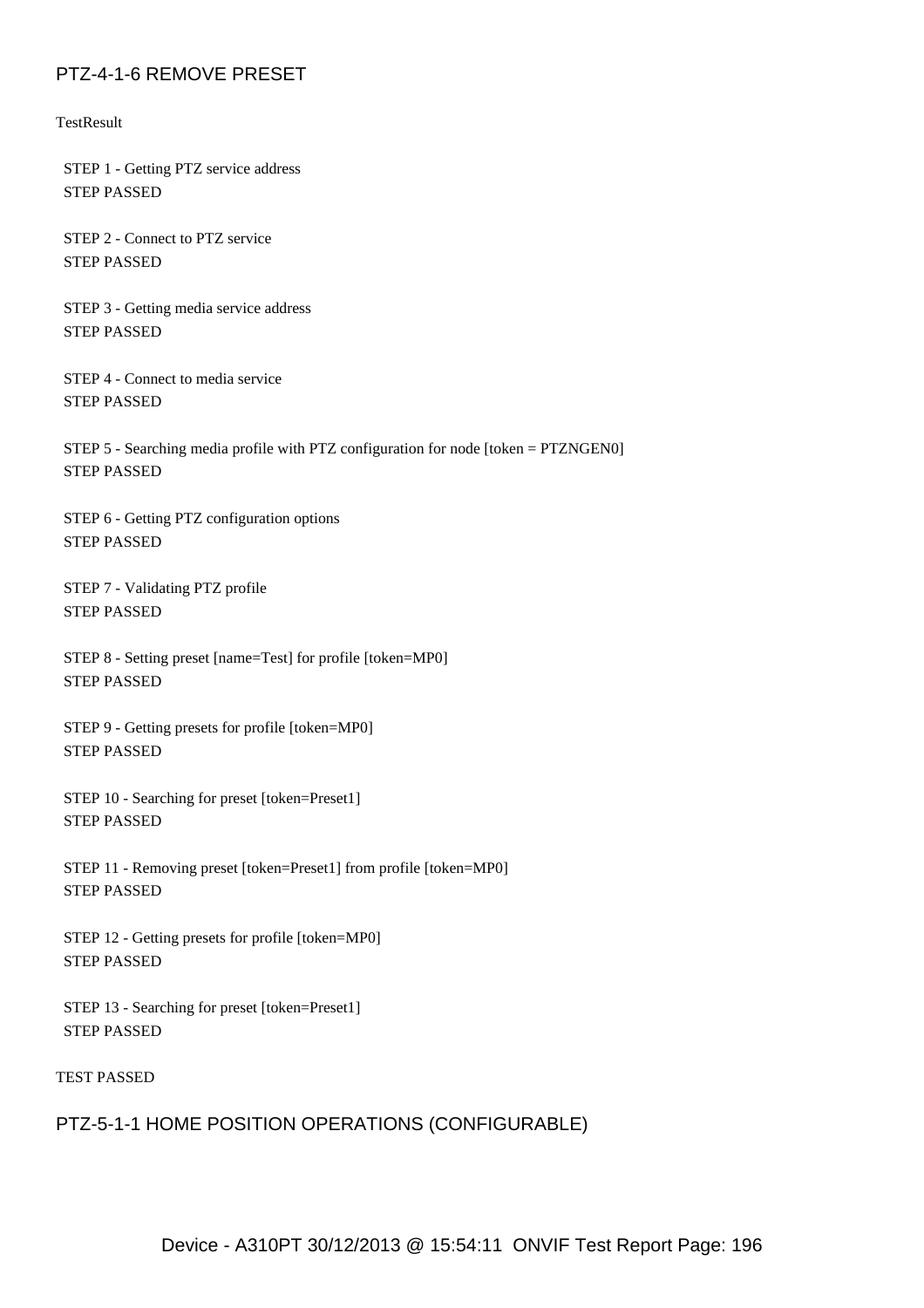#### **TestResult**

 STEP 1 - Getting PTZ service address STEP PASSED

 STEP 2 - Connect to PTZ service STEP PASSED

 STEP 3 - Check that Absolute or Relative movement is supported STEP PASSED

 STEP 4 - Getting media service address STEP PASSED

 STEP 5 - Connect to media service STEP PASSED

 STEP 6 - Searching media profile with PTZ configuration for node [token = PTZNGEN0] STEP PASSED

 STEP 7 - Getting PTZ configuration options STEP PASSED

 STEP 8 - Validating PTZ profile STEP PASSED

 STEP 9 - Validating PTZ configuration options STEP PASSED

 STEP 10 - Moving pan/tilt to (-1, -1) space=http://www.onvif.org/ver10/tptz/PanTiltSpaces/PositionGenericSpace zoom to (0) space=http://www.onvif.org/ver10/tptz/ZoomSpaces/PositionGenericSpace STEP PASSED

 STEP 11 - Waiting 10 seconds for camera to move STEP PASSED

 STEP 12 - Setting home position for profile [token=MP0] STEP PASSED

 STEP 13 - Moving pan/tilt to (1, 1) space=http://www.onvif.org/ver10/tptz/PanTiltSpaces/PositionGenericSpace zoom to (1) space=http://www.onvif.org/ver10/tptz/ZoomSpaces/PositionGenericSpace STEP PASSED

 STEP 14 - Waiting 10 seconds for camera to move STEP PASSED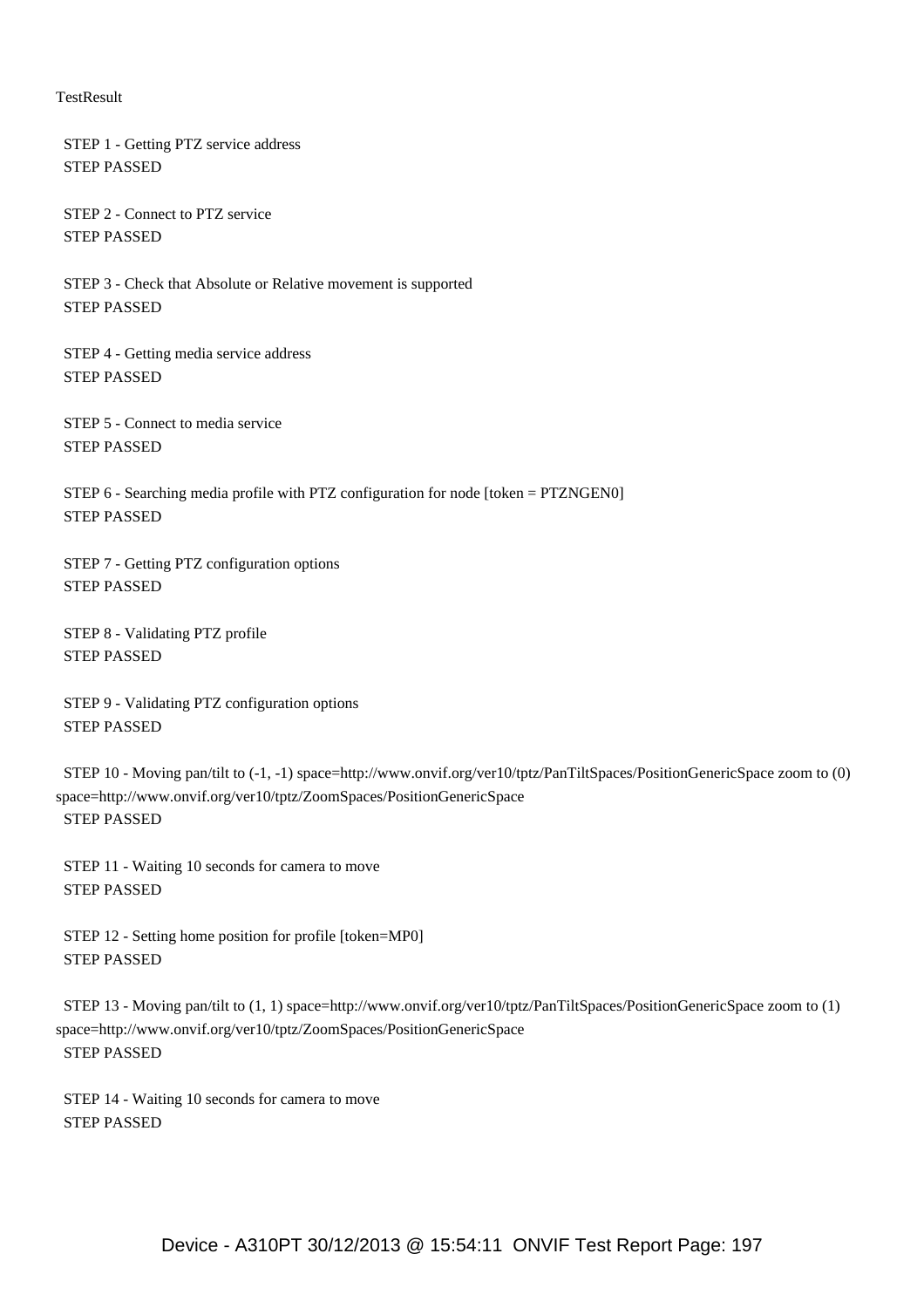STEP 15 - Going to home position for profile [token=MP0] STEP PASSED

 STEP 16 - Waiting 10 seconds for camera to move STEP PASSED

 STEP 17 - Getting PTZ status STEP PASSED

 STEP 18 - Checking current pan/tilt and zoom position STEP PASSED

TEST PASSED

## PTZ-5-1-3 PTZ – HOME POSITION OPERATIONS (USAGE OF FIXEDHOMEPOSITION FLAG)

**TestResult** 

 STEP 1 - Getting PTZ service address STEP PASSED

 STEP 2 - Connect to PTZ service STEP PASSED

 STEP 3 - Getting media service address STEP PASSED

 STEP 4 - Connect to media service STEP PASSED

 STEP 5 - Searching media profile with PTZ configuration for node [token = PTZNGEN0] STEP PASSED

 STEP 6 - Validating PTZ profile STEP PASSED

 STEP 7 - Getting PTZ node [token=PTZNGEN0] STEP PASSED

TEST PASSED

## PTZ-6-1-1 SEND AUXILIARY COMMAND

**TestResult** 

 STEP 1 - Getting PTZ service address STEP PASSED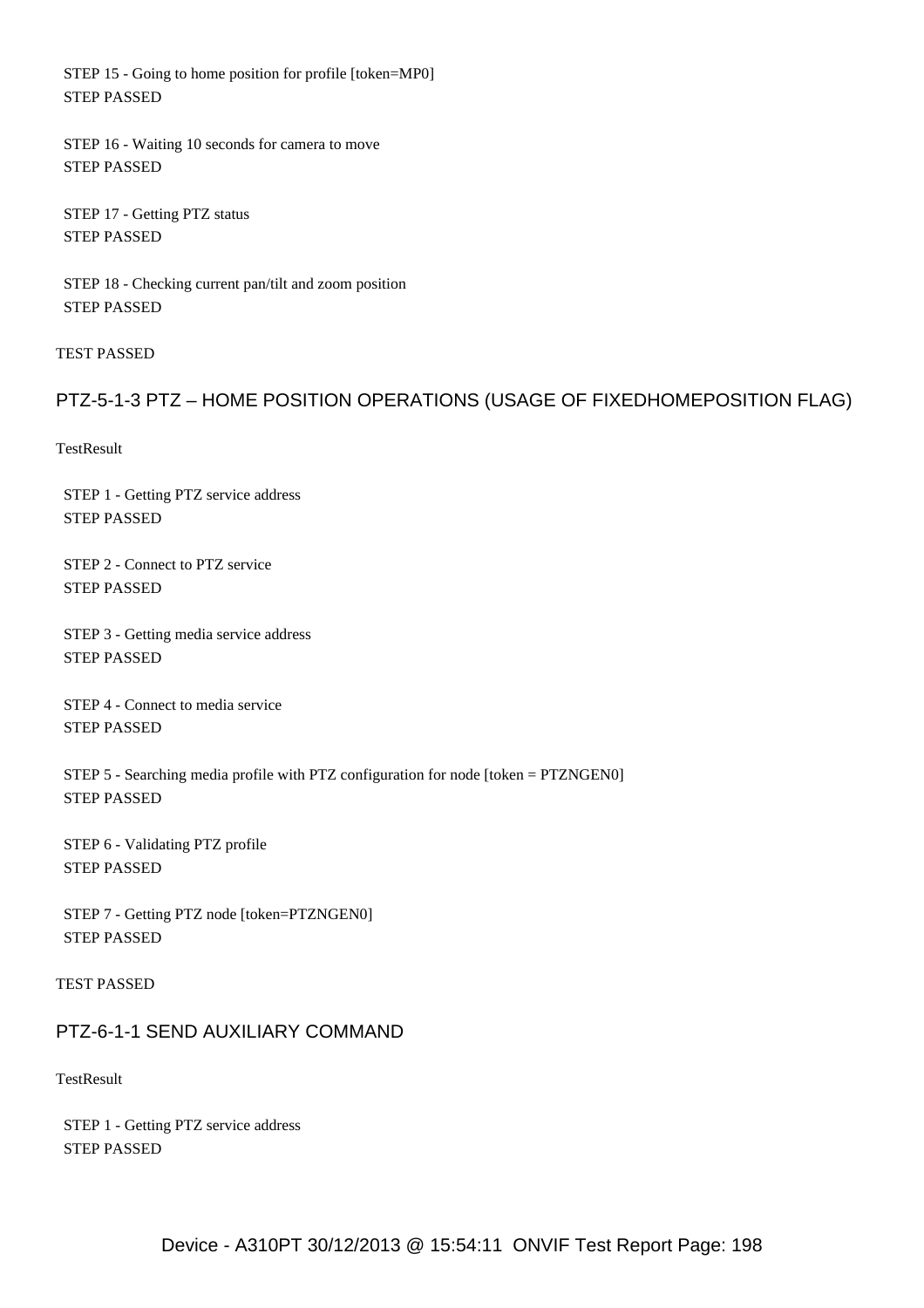STEP 2 - Connect to PTZ service STEP PASSED

 STEP 3 - Getting media service address STEP PASSED

 STEP 4 - Connect to media service STEP PASSED

 STEP 5 - Searching media profile with PTZ configuration for node [token = PTZNGEN0] STEP PASSED

 STEP 6 - Getting PTZ configuration options STEP PASSED

 STEP 7 - Validating PTZ profile STEP PASSED

 STEP 8 - Getting PTZ node [token=PTZNGEN0] STEP PASSED

 STEP 9 - Checking auxiliary commands list STEP PASSED

 STEP 10 - Sending command 'Aux1' for profile [token=MP0] STEP PASSED

 STEP 11 - Sending command 'Aux2' for profile [token=MP0] STEP PASSED

TEST PASSED

## PTZ-7-1-3 GENERIC PAN/TILT POSITION SPACE

**TestResult** 

 STEP 1 - Getting PTZ service address STEP PASSED

 STEP 2 - Connect to PTZ service STEP PASSED

 STEP 3 - Getting PTZ nodes STEP PASSED

STEP 4 - Getting media service address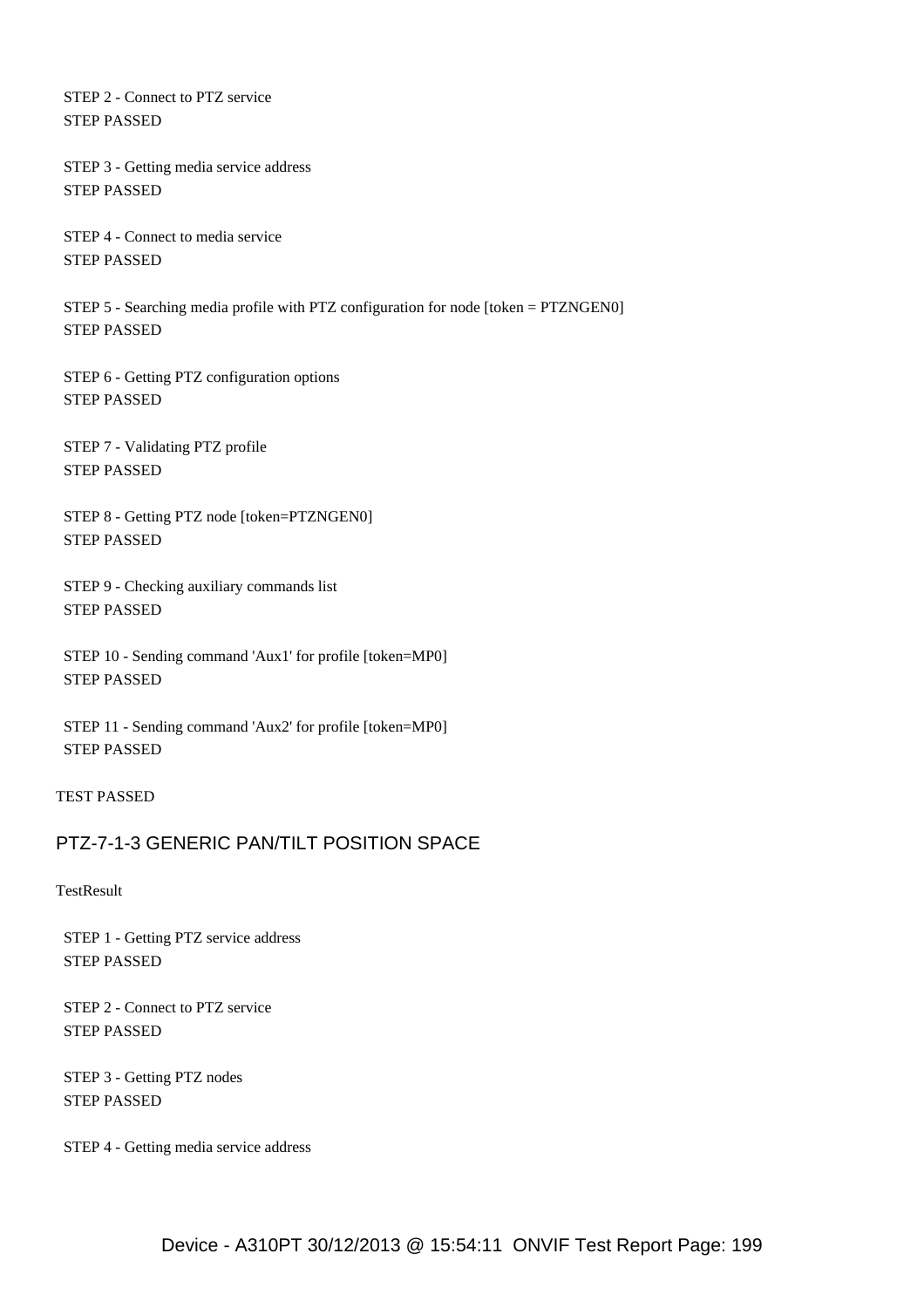STEP 5 - Connect to media service STEP PASSED

 STEP 6 - Get Media profiles STEP PASSED

Node (token = PTZNGEN0) supports AbsolutePanTilt move

 STEP 7 - Verifying of Position Generic Pan/Tilt Space presence STEP PASSED

 STEP 8 - Verifying of space range STEP PASSED

 STEP 9 - Searching media profile with PTZ configuration for node [token = PTZNGEN0] STEP PASSED

 STEP 10 - Getting PTZ configuration options STEP PASSED

 STEP 11 - Validating PTZ profile STEP PASSED

 STEP 12 - Moving pan/tilt to (-1, -1) space=http://www.onvif.org/ver10/tptz/PanTiltSpaces/PositionGenericSpace STEP PASSED

 STEP 13 - Moving pan/tilt to (1, 1) space=http://www.onvif.org/ver10/tptz/PanTiltSpaces/PositionGenericSpace STEP PASSED

TEST PASSED

## PTZ-7-1-4 GENERIC ZOOM POSITION SPACE

**TestResult** 

 STEP 1 - Getting PTZ service address STEP PASSED

 STEP 2 - Connect to PTZ service STEP PASSED

 STEP 3 - Getting PTZ nodes STEP PASSED

Node (token = PTZNGEN0) supports AbsoluteZoom move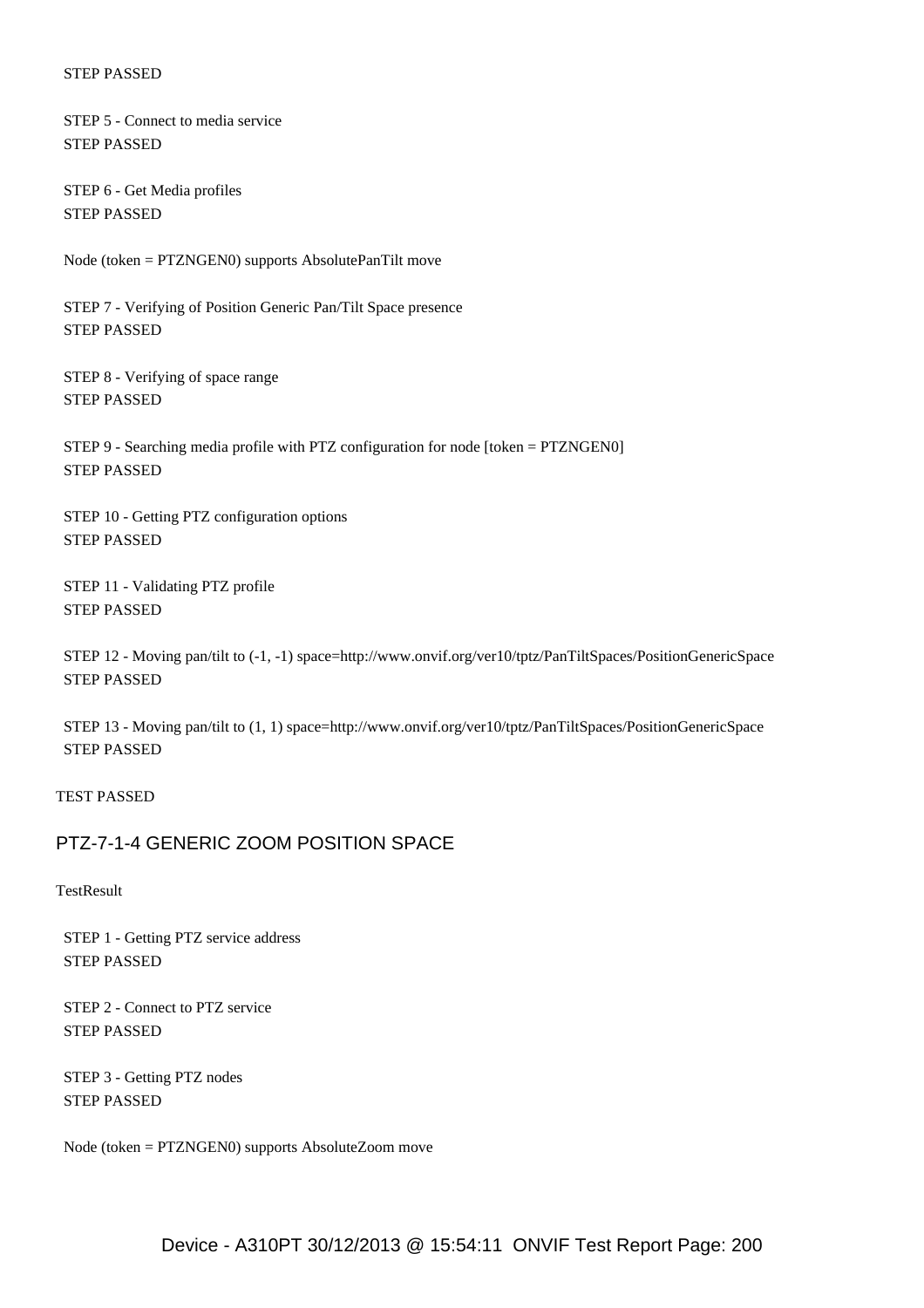STEP 4 - Verifying of Position Generic Zoom Space presence STEP PASSED

 STEP 5 - Verifying of space range STEP PASSED

 STEP 6 - Getting media service address STEP PASSED

 STEP 7 - Connect to media service STEP PASSED

 STEP 8 - Searching media profile with PTZ configuration for node [token = PTZNGEN0] STEP PASSED

 STEP 9 - Getting PTZ configuration options STEP PASSED

 STEP 10 - Validating PTZ profile STEP PASSED

 STEP 11 - Moving zoom to (1) space=http://www.onvif.org/ver10/tptz/ZoomSpaces/PositionGenericSpace STEP PASSED

 STEP 12 - Moving zoom to (0) space=http://www.onvif.org/ver10/tptz/ZoomSpaces/PositionGenericSpace STEP PASSED

TEST PASSED

## PTZ-7-2-3 GENERIC PAN/TILT TRANSLATION SPACE

**TestResult** 

 STEP 1 - Getting PTZ service address STEP PASSED

 STEP 2 - Connect to PTZ service STEP PASSED

 STEP 3 - Getting PTZ nodes STEP PASSED

Node (token = PTZNGEN0) supports RelativePanTilt move

 STEP 4 - Verifying of Translation Generic Pan/Tilt Space presence STEP PASSED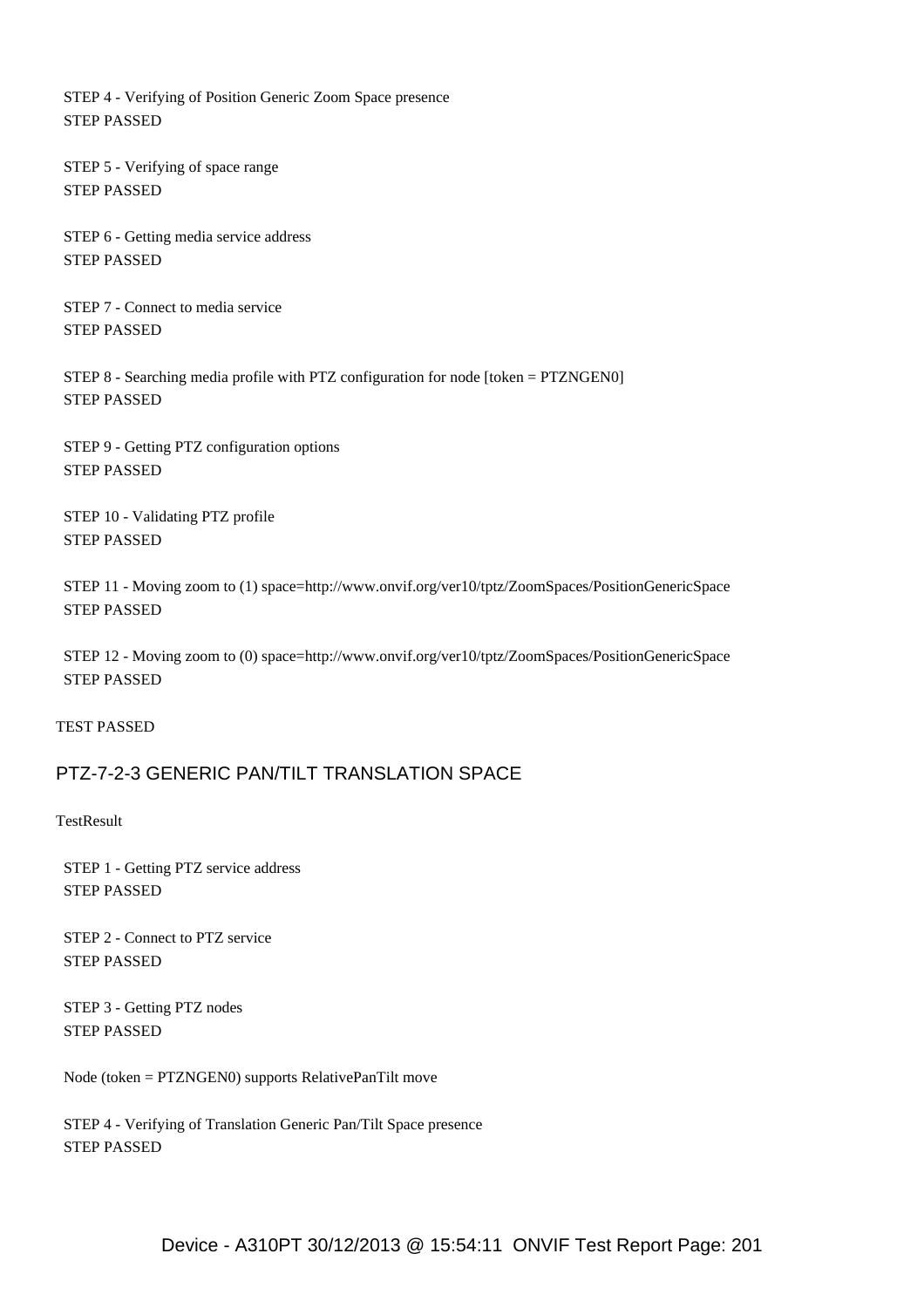STEP 5 - Verifying of space range STEP PASSED

 STEP 6 - Getting media service address STEP PASSED

 STEP 7 - Connect to media service STEP PASSED

 STEP 8 - Searching media profile with PTZ configuration for node [token = PTZNGEN0] STEP PASSED

 STEP 9 - Getting PTZ configuration options STEP PASSED

 STEP 10 - Validating PTZ profile STEP PASSED

 STEP 11 - Moving relative pan/tilt to (-1, -1) space=http://www.onvif.org/ver10/tptz/PanTiltSpaces/TranslationGenericSpace STEP PASSED

 STEP 12 - Moving relative pan/tilt to (1, 1) space=http://www.onvif.org/ver10/tptz/PanTiltSpaces/TranslationGenericSpace STEP PASSED

TEST PASSED

## PTZ-7-2-4 GENERIC ZOOM TRANSLATION SPACE

**TestResult** 

 STEP 1 - Getting PTZ service address STEP PASSED

 STEP 2 - Connect to PTZ service STEP PASSED

 STEP 3 - Getting PTZ nodes STEP PASSED

Node (token = PTZNGEN0) supports RelativeZoom move

 STEP 4 - Verifying of Translation Generic Zoom Space presence STEP PASSED

 STEP 5 - Verifying of space range STEP PASSED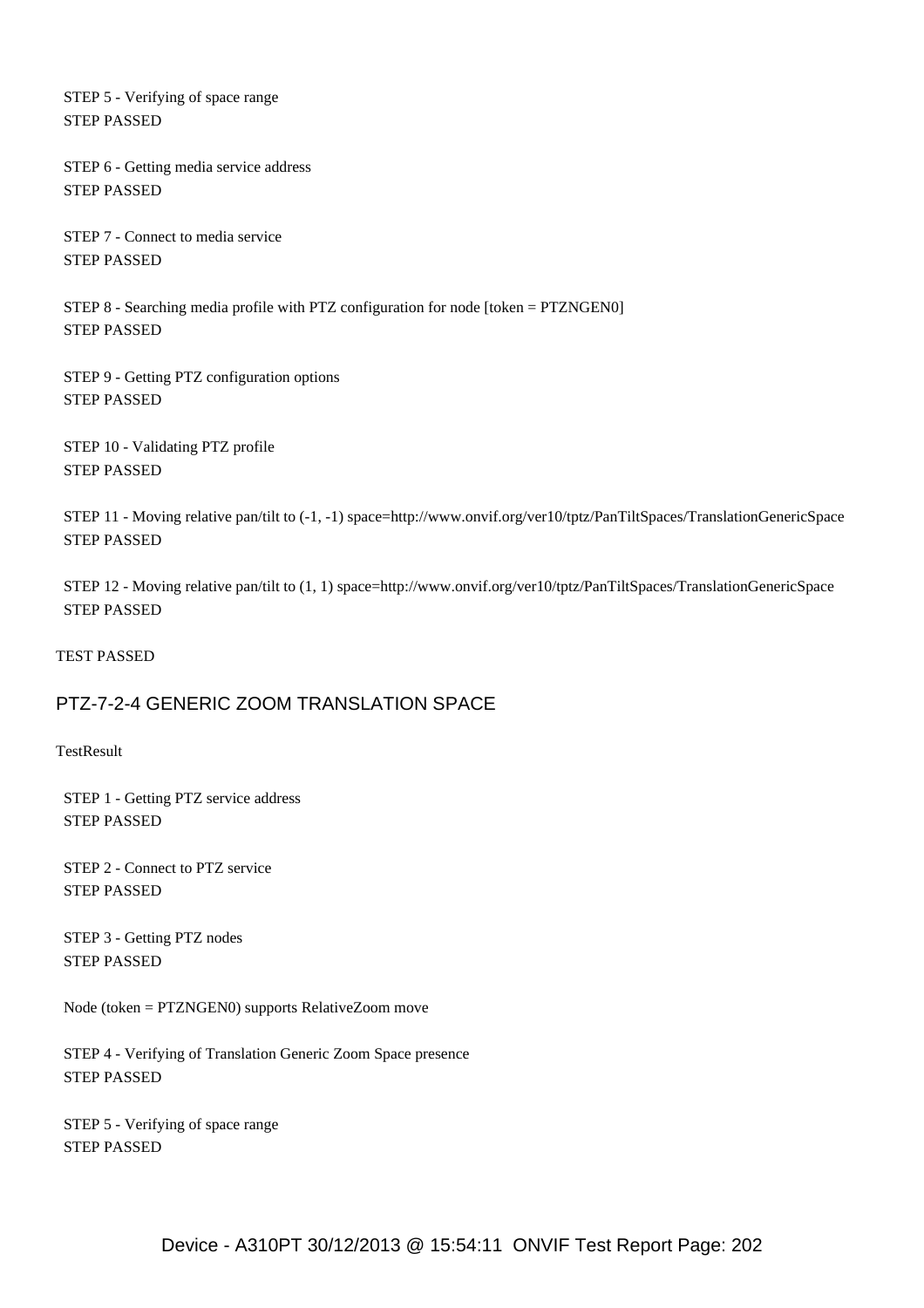STEP 6 - Getting media service address STEP PASSED

 STEP 7 - Connect to media service STEP PASSED

 STEP 8 - Searching media profile with PTZ configuration for node [token = PTZNGEN0] STEP PASSED

 STEP 9 - Getting PTZ configuration options STEP PASSED

 STEP 10 - Validating PTZ profile STEP PASSED

 STEP 11 - Moving relative zoom to (1) space=http://www.onvif.org/ver10/tptz/ZoomSpaces/TranslationGenericSpace STEP PASSED

 STEP 12 - Moving relative zoom to (-1) space=http://www.onvif.org/ver10/tptz/ZoomSpaces/TranslationGenericSpace STEP PASSED

#### TEST PASSED

#### PTZ-7-3-3 GENERIC PAN/TILT VELOCITY SPACE

**TestResult** 

 STEP 1 - Getting PTZ service address STEP PASSED

 STEP 2 - Connect to PTZ service STEP PASSED

 STEP 3 - Getting PTZ nodes STEP PASSED

Node (token = PTZNGEN0) supports ContinuousPanTilt move

 STEP 4 - Verifying of Velocity Generic Pan/Tilt Space presence STEP PASSED

 STEP 5 - Verifying of space range STEP PASSED

 STEP 6 - Getting media service address STEP PASSED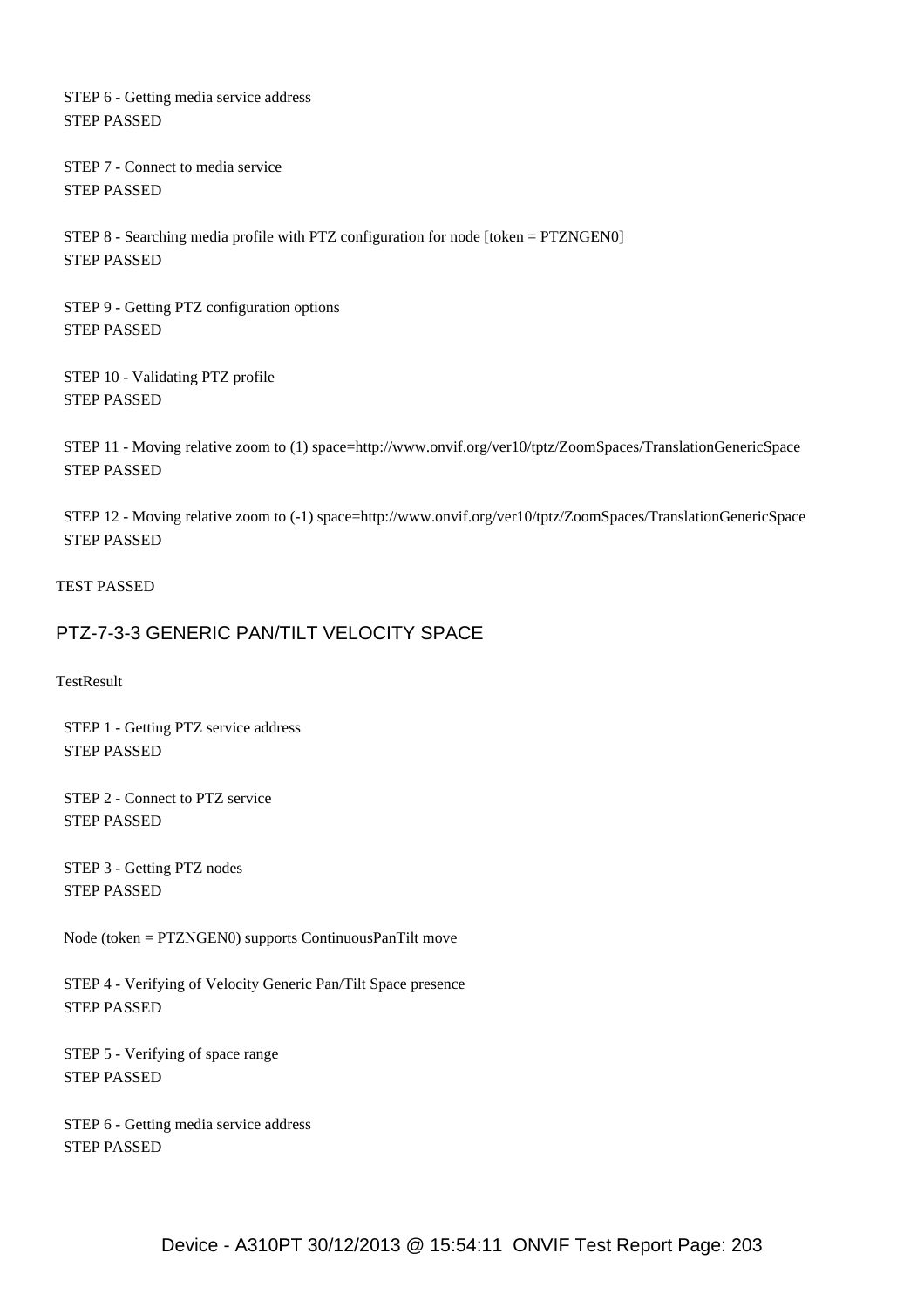STEP 7 - Connect to media service STEP PASSED

 STEP 8 - Searching media profile with PTZ configuration for node [token = PTZNGEN0] STEP PASSED

 STEP 9 - Getting PTZ configuration options STEP PASSED

 STEP 10 - Validating PTZ profile STEP PASSED

 STEP 11 - Continuous move start STEP PASSED

 STEP 12 - Waiting 10 seconds for camera to move STEP PASSED

 STEP 13 - Continuous move start STEP PASSED

 STEP 14 - Waiting 10 seconds for camera to move STEP PASSED

 STEP 15 - Stop PTZ movement STEP PASSED

TEST PASSED

## PTZ-7-3-4 GENERIC ZOOM VELOCITY SPACE

**TestResult** 

 STEP 1 - Getting PTZ service address STEP PASSED

 STEP 2 - Connect to PTZ service STEP PASSED

 STEP 3 - Getting PTZ nodes STEP PASSED

Node (token = PTZNGEN0) supports ContinuousZoom move

 STEP 4 - Verifying of Continuous Generic Zoom Space presence STEP PASSED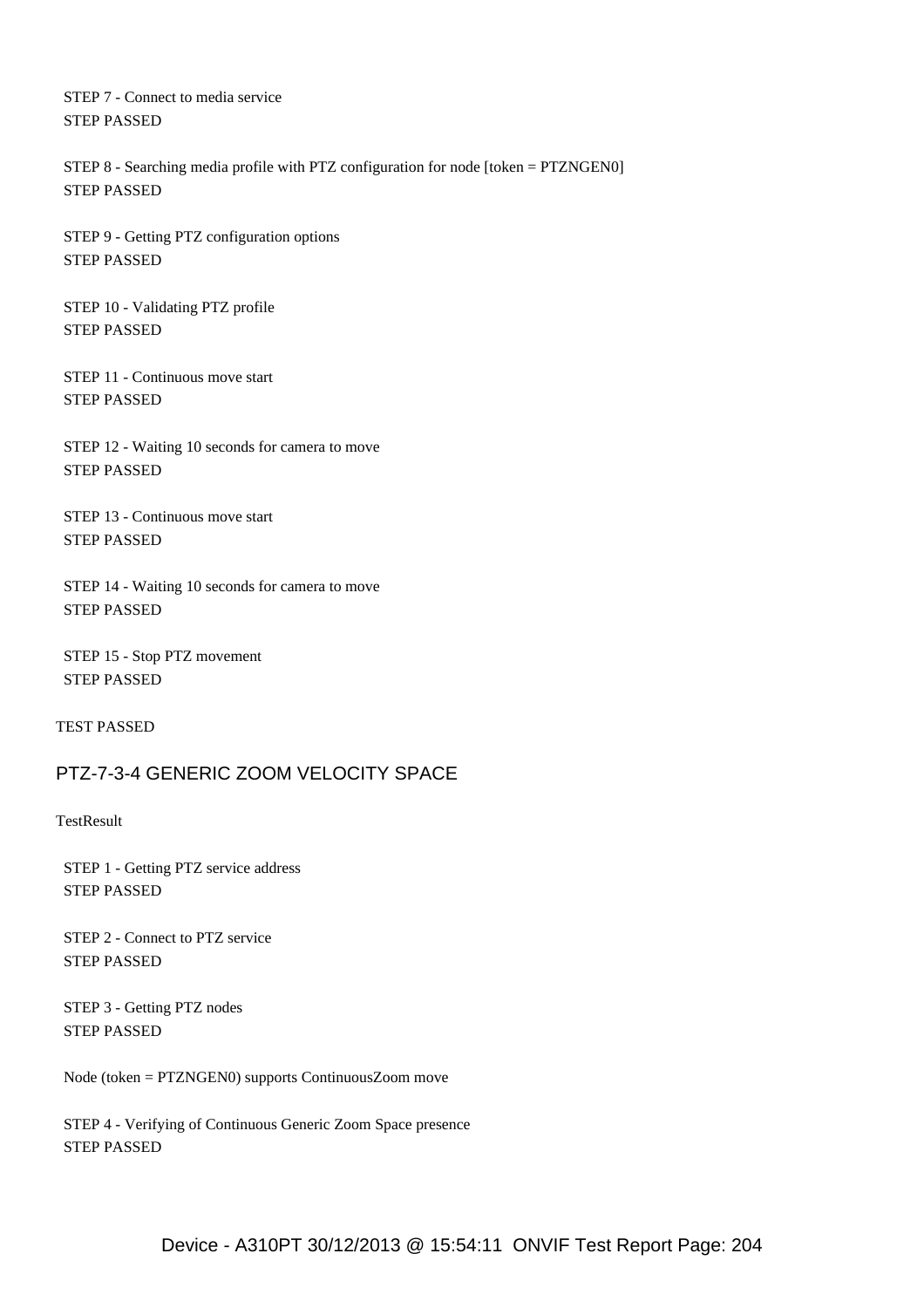STEP 5 - Verifying of space range STEP PASSED

 STEP 6 - Getting media service address STEP PASSED

 STEP 7 - Connect to media service STEP PASSED

 STEP 8 - Searching media profile with PTZ configuration for node [token = PTZNGEN0] STEP PASSED

 STEP 9 - Getting PTZ configuration options STEP PASSED

 STEP 10 - Validating PTZ profile STEP PASSED

 STEP 11 - Continuous move start STEP PASSED

 STEP 12 - Waiting 10 seconds for camera to move STEP PASSED

 STEP 13 - Continuous move start STEP PASSED

 STEP 14 - Waiting 10 seconds for camera to move STEP PASSED

 STEP 15 - Stop PTZ movement STEP PASSED

TEST PASSED

## PTZ-7-4-3 GENERIC PAN/TILT SPEED SPACE

**TestResult** 

 STEP 1 - Getting PTZ service address STEP PASSED

 STEP 2 - Connect to PTZ service STEP PASSED

STEP 3 - Getting PTZ nodes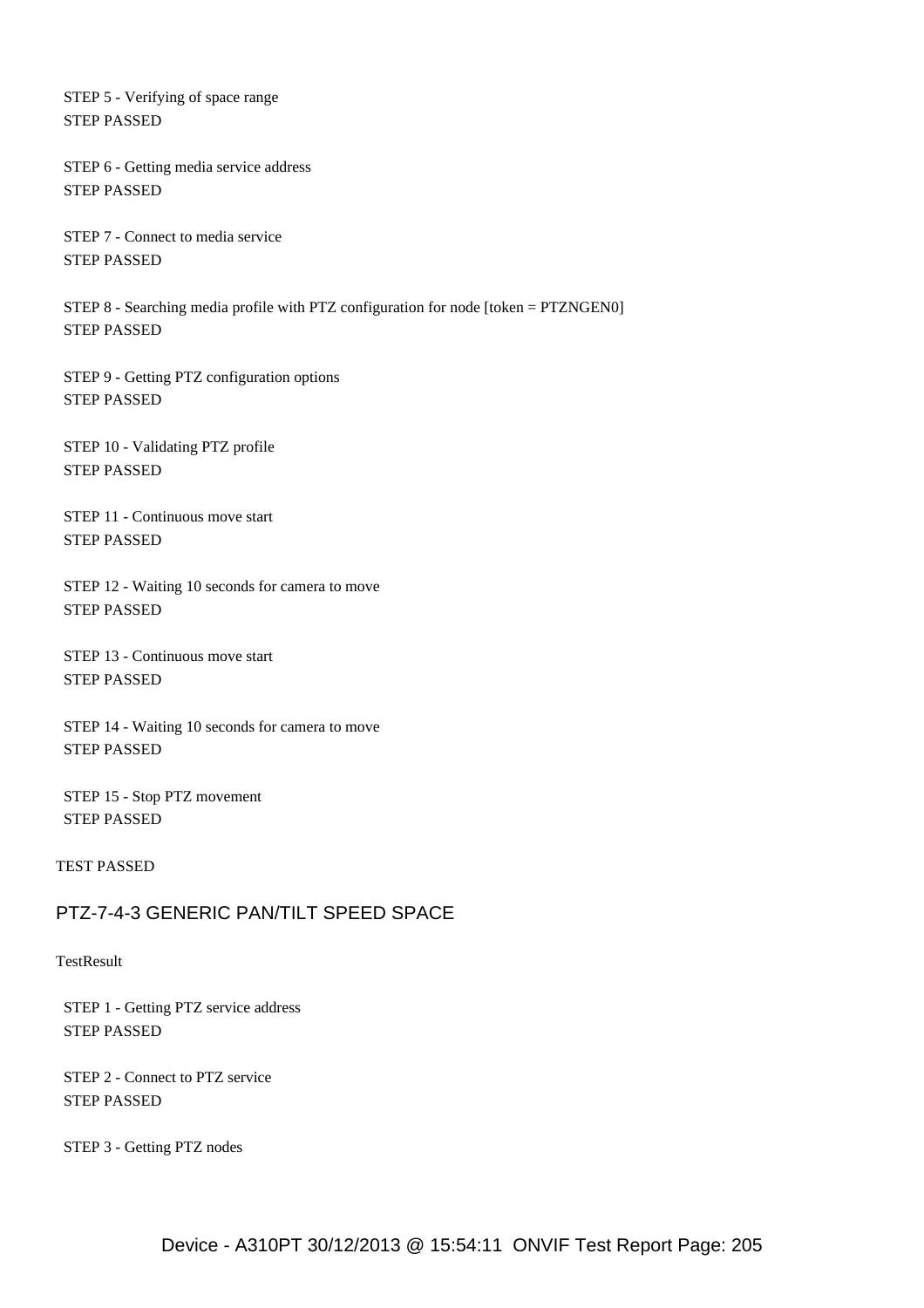Node (token = PTZNGEN0) supports Speed for PanTilt move

 STEP 4 - Verifying of Speed Generic Pan/Tilt Space presence STEP PASSED

 STEP 5 - Verifying of space range STEP PASSED

 STEP 6 - Getting media service address STEP PASSED

 STEP 7 - Connect to media service STEP PASSED

 STEP 8 - Searching media profile with PTZ configuration for node [token = PTZNGEN0] STEP PASSED

 STEP 9 - Getting PTZ configuration options STEP PASSED

 STEP 10 - Validating PTZ profile STEP PASSED

 STEP 11 - Check there are options for Absolute command or Relative move command in selected PTZ configuration STEP PASSED

 STEP 12 - Moving pan/tilt to (-1, -1) space=http://www.onvif.org/ver10/tptz/PanTiltSpaces/PositionGenericSpace STEP PASSED

 STEP 13 - Moving pan/tilt to (1, 1) space=http://www.onvif.org/ver10/tptz/PanTiltSpaces/PositionGenericSpace STEP PASSED

#### TEST PASSED

#### PTZ-7-4-4 GENERIC ZOOM SPEED SPACE

**TestResult** 

 STEP 1 - Getting PTZ service address STEP PASSED

 STEP 2 - Connect to PTZ service STEP PASSED

STEP 3 - Getting PTZ nodes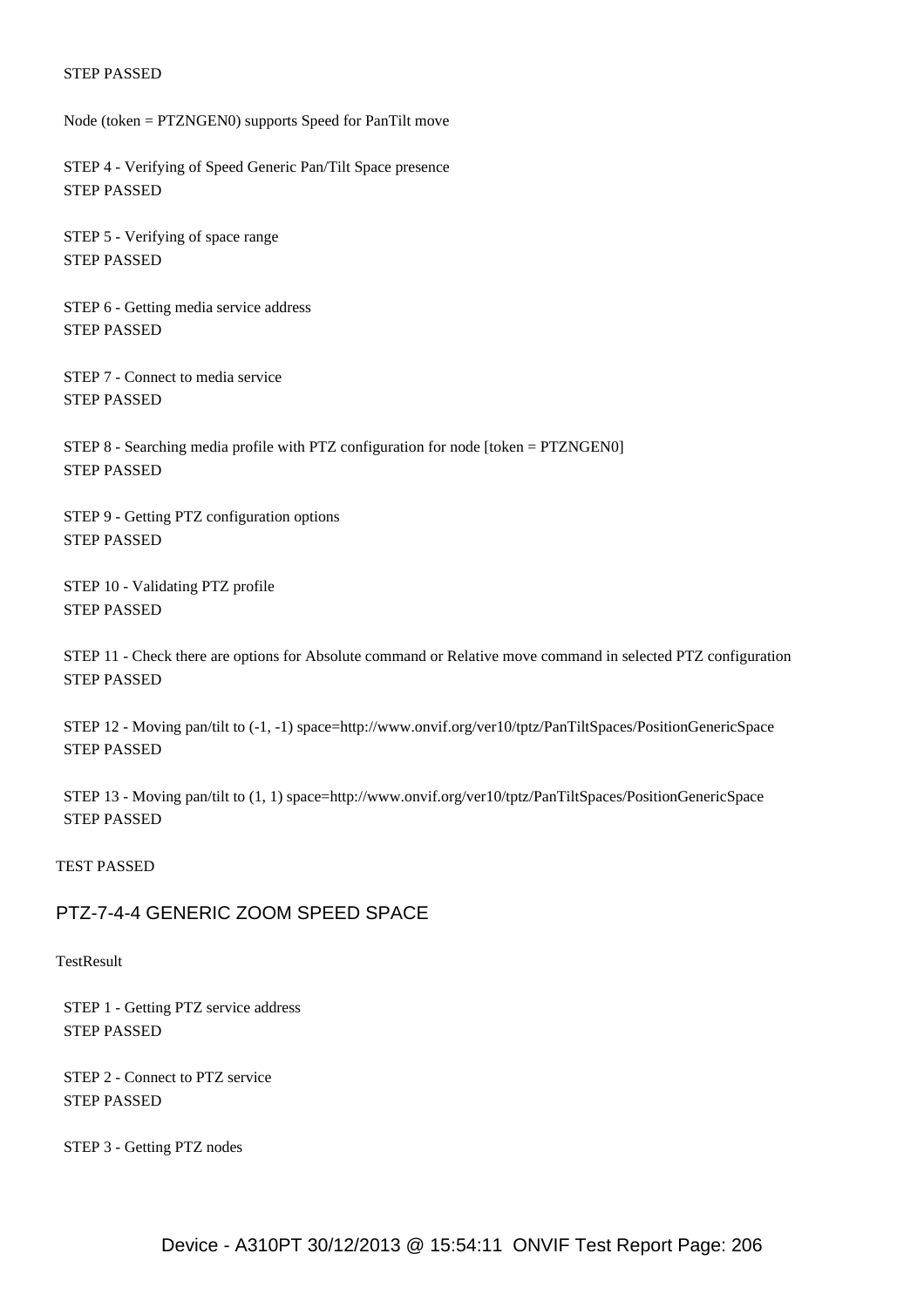Node (token = PTZNGEN0) supports Speed for Zoom move

 STEP 4 - Verifying of Speed Generic Zoom Space presence STEP PASSED

 STEP 5 - Verifying of space range STEP PASSED

 STEP 6 - Getting media service address STEP PASSED

 STEP 7 - Connect to media service STEP PASSED

 STEP 8 - Searching media profile with PTZ configuration for node [token = PTZNGEN0] STEP PASSED

 STEP 9 - Getting PTZ configuration options STEP PASSED

 STEP 10 - Validating PTZ profile STEP PASSED

 STEP 11 - Check there are options for Absolute command or Relative move command in selected PTZ configuration STEP PASSED

 STEP 12 - Moving zoom to (1) space=http://www.onvif.org/ver10/tptz/ZoomSpaces/PositionGenericSpace STEP PASSED

 STEP 13 - Moving zoom to (0) space=http://www.onvif.org/ver10/tptz/ZoomSpaces/PositionGenericSpace STEP PASSED

TEST PASSED

# Security Test Cases

## SECURITY-1-1-1 USER TOKEN PROFILE

**TestResult** 

STEP 1 - Check if credentials were defined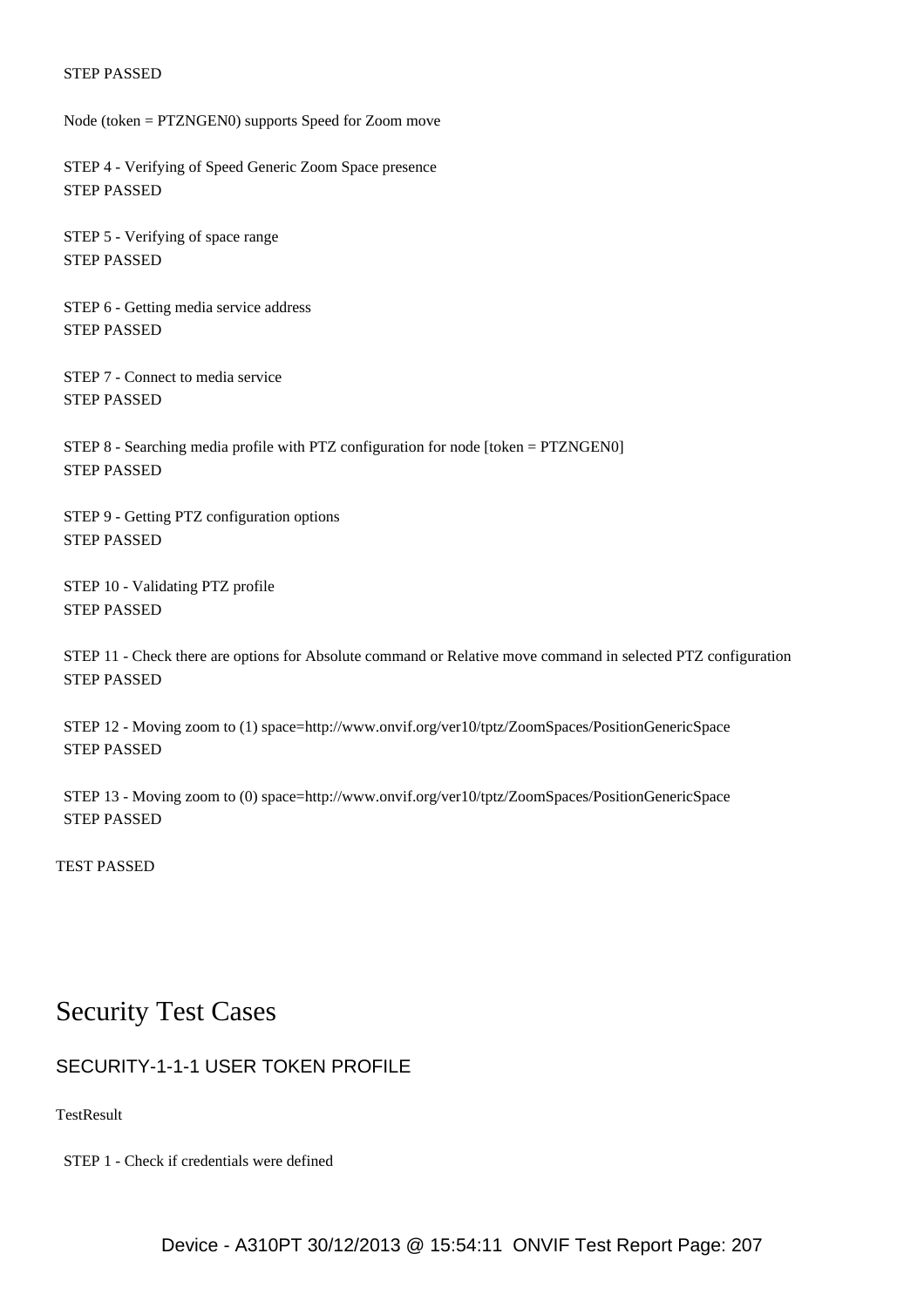STEP 2 - Sending request to the DUT with omitted Nonce STEP PASSED

 STEP 3 - Sending request to the DUT with omitted Created STEP PASSED

 STEP 4 - Sending request to the DUT with omitted Password/Type STEP PASSED

 STEP 5 - Sending valid request to the DUT STEP PASSED

TEST PASSED

# Imaging

#### IMAGING-1-1-1 IMAGING COMMAND GETIMAGINGSETTINGS

**TestResult** 

 STEP 1 - Get imaging service address STEP PASSED

 STEP 2 - Get media service address STEP PASSED

 STEP 3 - Get video sources STEP PASSED

 STEP 4 - Check that the DUT returned video sources STEP PASSED

 STEP 5 - Get imaging settings STEP PASSED

 STEP 6 - Get imaging settings STEP PASSED

TEST PASSED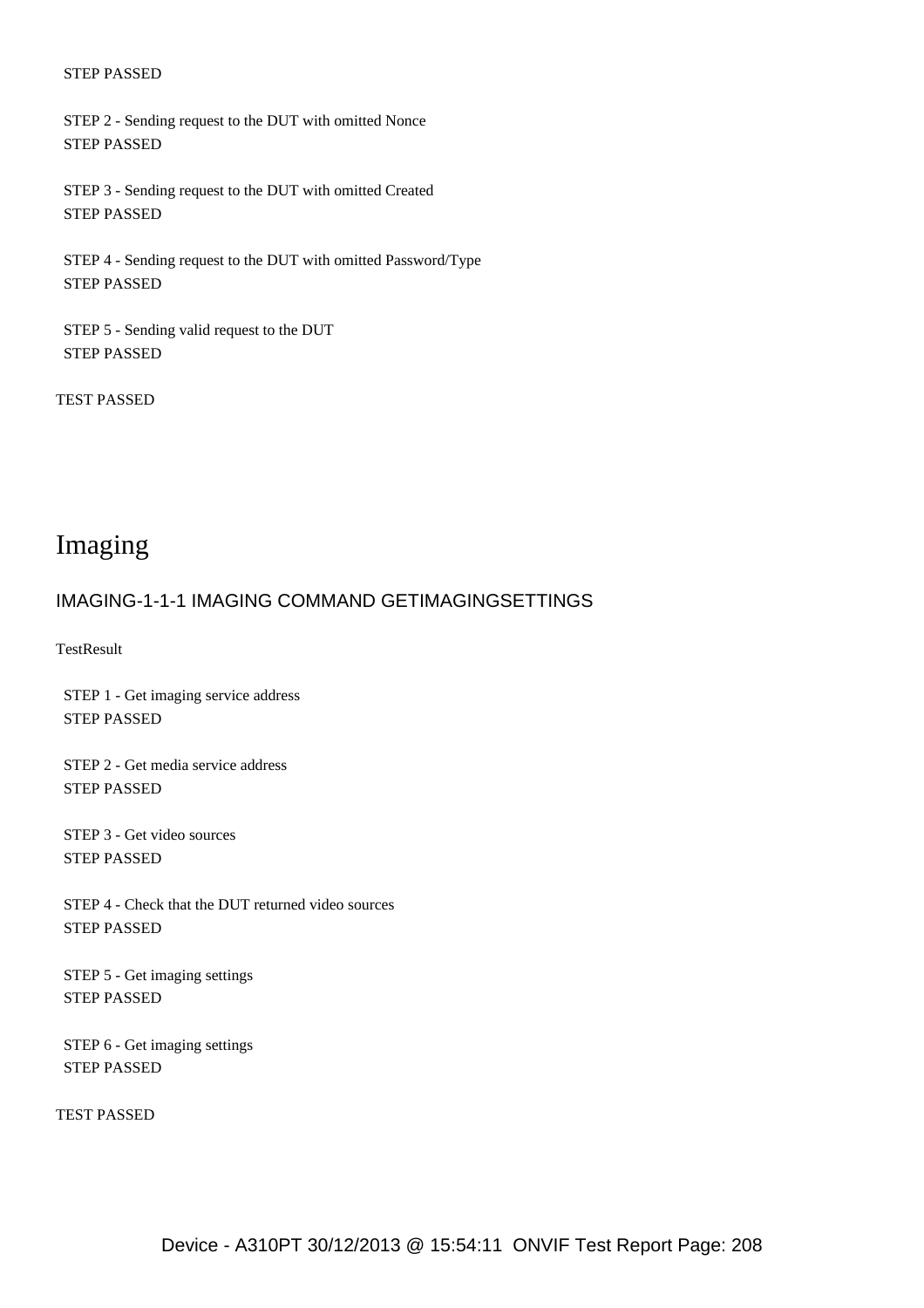## IMAGING-1-1-3 IMAGING COMMAND GETOPTIONS

**TestResult** 

 STEP 1 - Get imaging service address STEP PASSED

 STEP 2 - Get media service address STEP PASSED

 STEP 3 - Get video sources STEP PASSED

 STEP 4 - Check that the DUT returned video sources STEP PASSED

 STEP 5 - Get imaging options STEP PASSED

 STEP 6 - Check if the DUT sent imaging options STEP PASSED

 STEP 7 - Validate options structure STEP PASSED

 STEP 8 - Get imaging options STEP PASSED

 STEP 9 - Check if the DUT sent imaging options STEP PASSED

 STEP 10 - Validate options structure STEP PASSED

#### TEST PASSED

## IMAGING-1-1-8 IMAGING COMMAND SETIMAGINGSETTINGS – INVALID SETTINGS

**TestResult** 

 STEP 1 - Get imaging service address STEP PASSED

 STEP 2 - Get media service address STEP PASSED

STEP 3 - Get video sources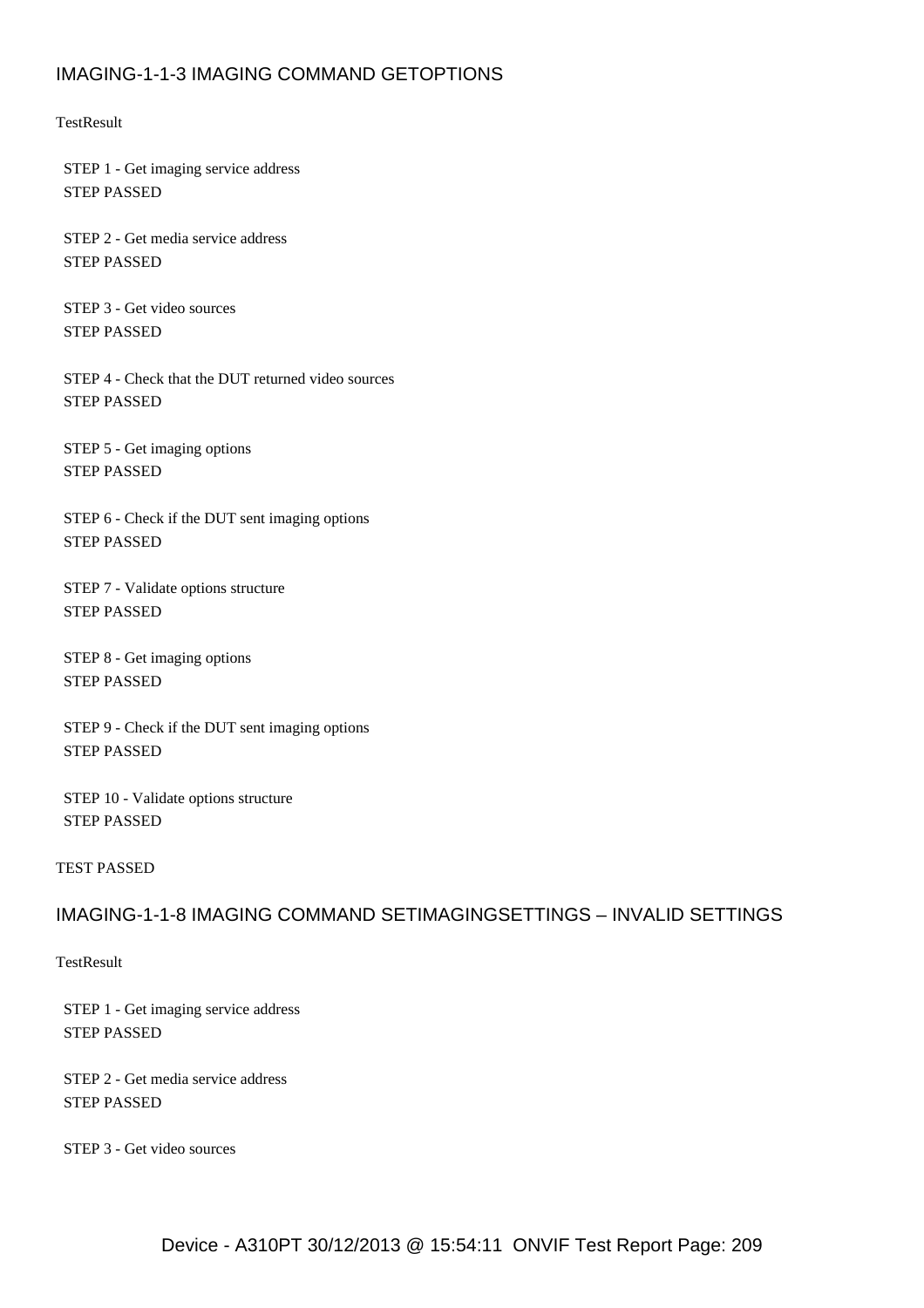STEP 4 - Check that the DUT returned video sources STEP PASSED

 STEP 5 - Get imaging options STEP PASSED

 STEP 6 - Check if the DUT sent imaging options STEP PASSED

 STEP 7 - Get imaging settings STEP PASSED

 STEP 8 - Check if the DUT sent imaging settings STEP PASSED

 STEP 9 - Validate options structure STEP PASSED

 STEP 10 - Set imaging settings STEP PASSED

 STEP 11 - Get imaging settings STEP PASSED

 STEP 12 - Check if the DUT sent imaging settings STEP PASSED

 STEP 13 - Check that settings have not been changed STEP PASSED

 STEP 14 - Get imaging options STEP PASSED

 STEP 15 - Check if the DUT sent imaging options STEP PASSED

 STEP 16 - Get imaging settings STEP PASSED

 STEP 17 - Check if the DUT sent imaging settings STEP PASSED

 STEP 18 - Validate options structure STEP PASSED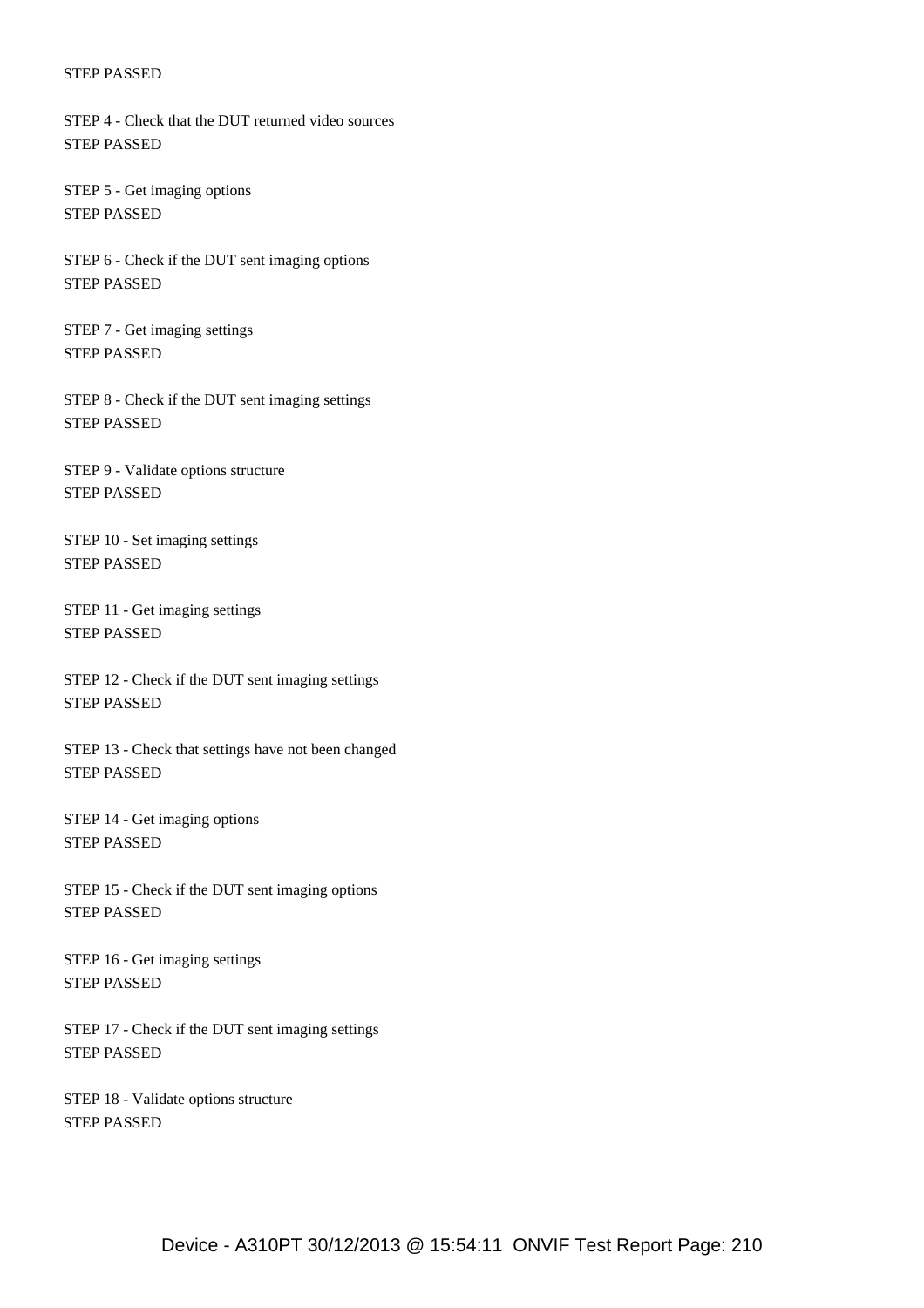STEP 19 - Set imaging settings STEP PASSED

 STEP 20 - Get imaging settings STEP PASSED

 STEP 21 - Check if the DUT sent imaging settings STEP PASSED

 STEP 22 - Check that settings have not been changed STEP PASSED

TEST PASSED

### IMAGING-1-1-9 IMAGING COMMAND SETIMAGINGSETTINGS

**TestResult** 

 STEP 1 - Get imaging service address STEP PASSED

 STEP 2 - Get media service address STEP PASSED

 STEP 3 - Get video sources STEP PASSED

 STEP 4 - Check that the DUT returned video sources STEP PASSED

 STEP 5 - Get imaging options STEP PASSED

 STEP 6 - Validate options structure STEP PASSED

 STEP 7 - Get imaging settings STEP PASSED

 STEP 8 - Restore imaging settings STEP PASSED

 STEP 9 - Get imaging options STEP PASSED

 STEP 10 - Validate options structure STEP PASSED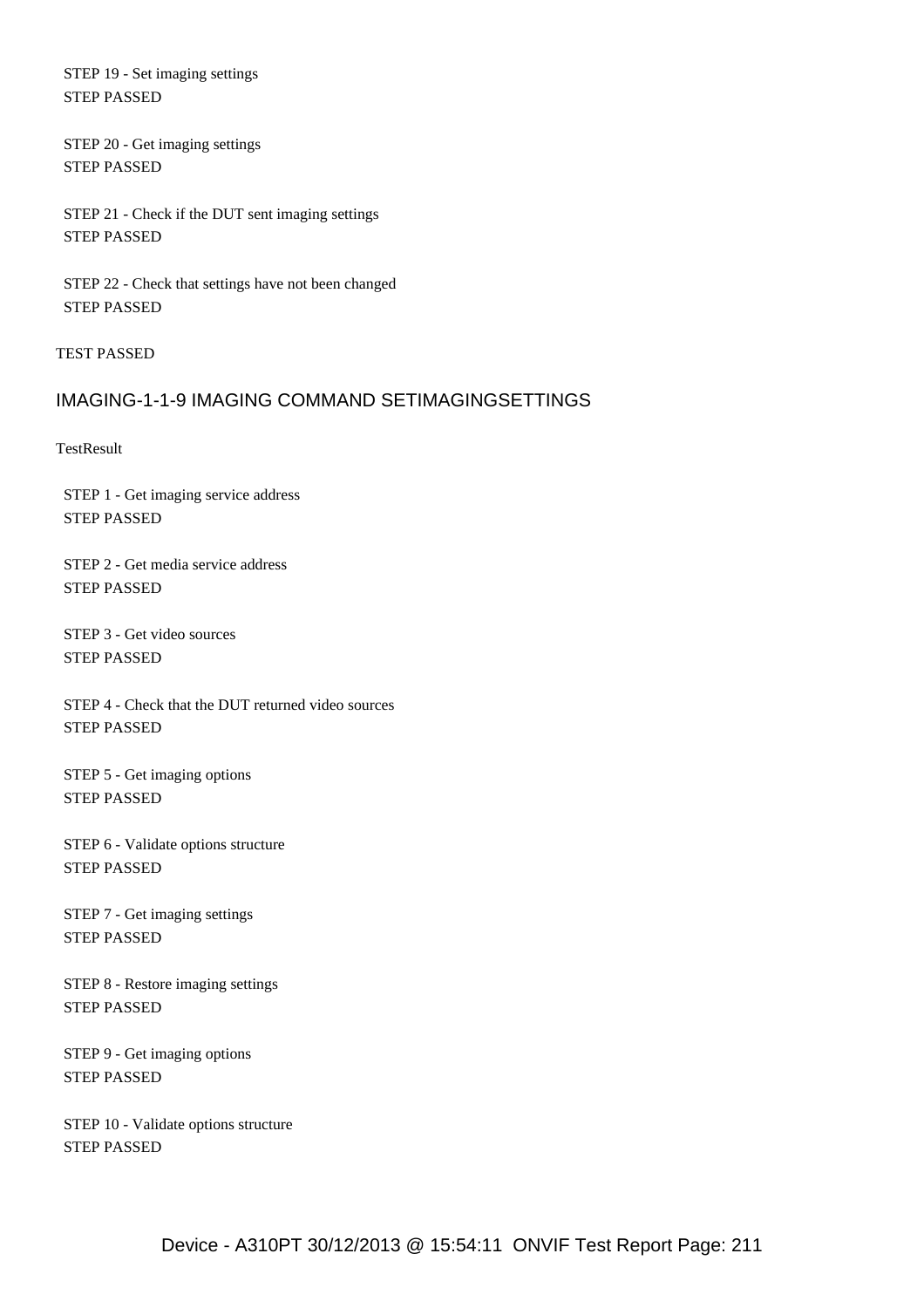STEP 11 - Get imaging settings STEP PASSED

 STEP 12 - Restore imaging settings STEP PASSED

TEST PASSED

## IMAGING-1-1-10 IMAGING COMMAND GETIMAGINGSETTINGS – INVALID VIDEOSOURCETOKEN

**TestResult** 

 STEP 1 - Get imaging service address STEP PASSED

 STEP 2 - Get media service address STEP PASSED

 STEP 3 - Get video sources STEP PASSED

 STEP 4 - Check that the DUT returned video sources STEP PASSED

 STEP 5 - Get imaging settings - negative test STEP PASSED

TEST PASSED

#### IMAGING-1-1-11 IMAGING COMMAND GETOPTIONS – INVALID VIDEOSOURCETOKEN

**TestResult** 

 STEP 1 - Get imaging service address STEP PASSED

 STEP 2 - Get media service address STEP PASSED

 STEP 3 - Get video sources STEP PASSED

 STEP 4 - Check that the DUT returned video sources STEP PASSED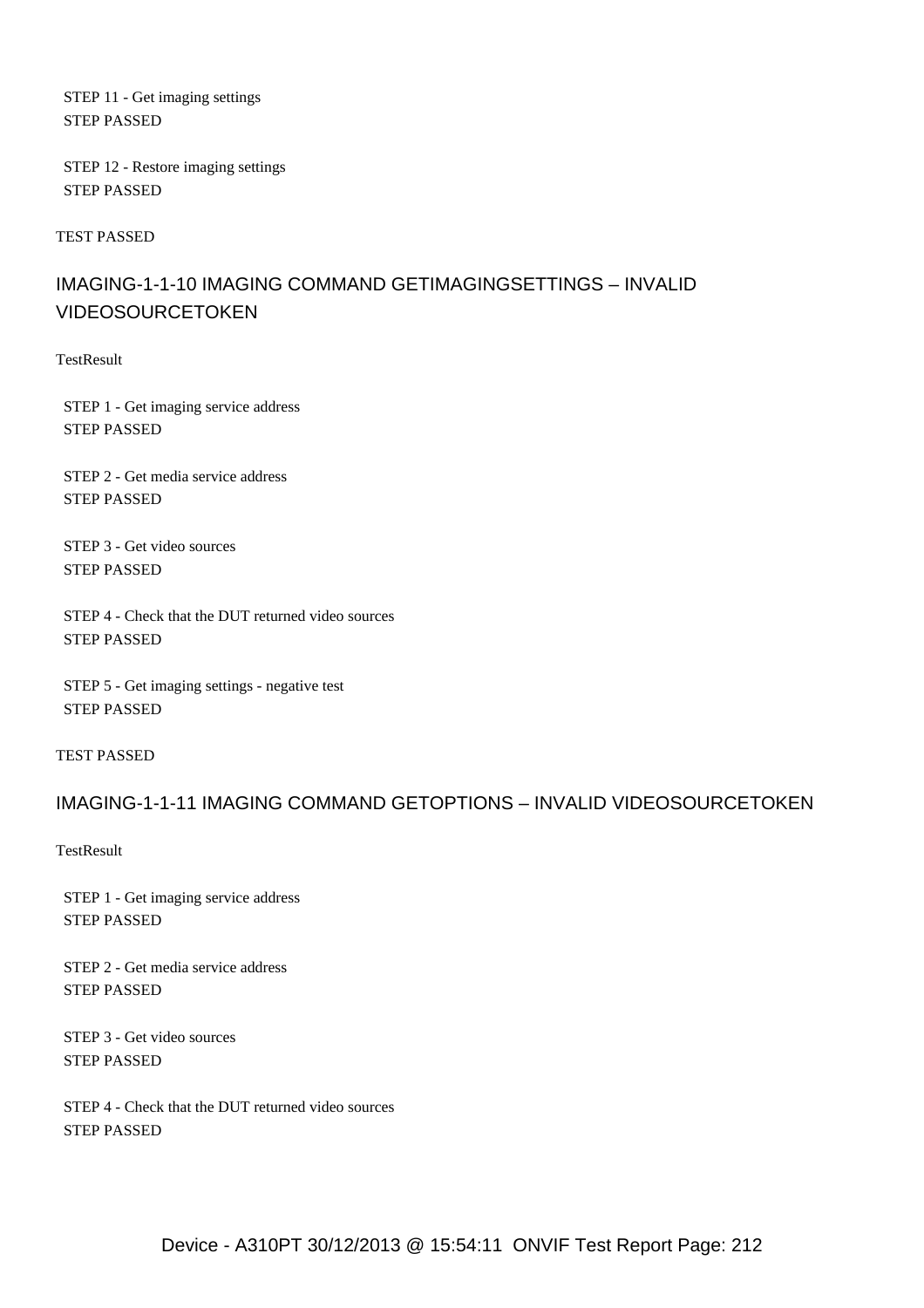STEP 5 - Get options - negative test STEP PASSED

TEST PASSED

## IMAGING-1-1-12 IMAGING COMMAND SETIMAGINGSETTINGS – INVALID VIDEOSOURCETOKEN

**TestResult** 

 STEP 1 - Get imaging service address STEP PASSED

 STEP 2 - Get media service address STEP PASSED

 STEP 3 - Get video sources STEP PASSED

 STEP 4 - Check that the DUT returned video sources STEP PASSED

 STEP 5 - Set imaging settings - negative test STEP PASSED

TEST PASSED

### IMAGING-2-1-1 IMAGING COMMAND GETMOVEOPTIONS

**TestResult** 

 STEP 1 - Get imaging service address STEP PASSED

 STEP 2 - Get media service address STEP PASSED

 STEP 3 - Get video sources STEP PASSED

 STEP 4 - Check that the DUT returned video sources STEP PASSED

 STEP 5 - Get Move options for VSIR0 STEP PASSED

STEP 6 - Validate Move options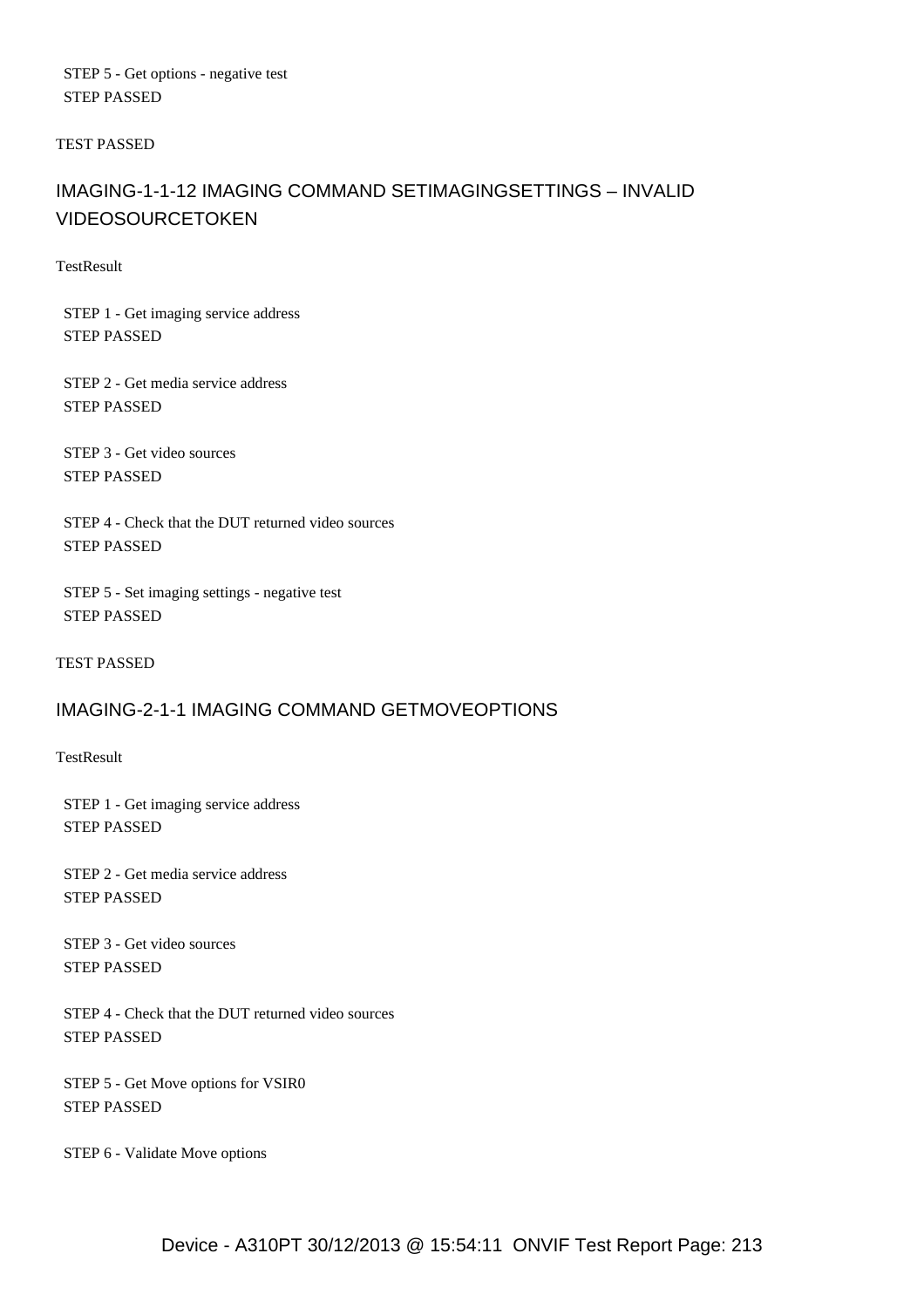STEP 7 - Get Move options for VSDLTV0 STEP PASSED

 STEP 8 - Validate Move options STEP PASSED

TEST PASSED

#### IMAGING-2-1-3 IMAGING COMMAND ABSOLUTE MOVE

**TestResult** 

 STEP 1 - Get imaging service address STEP PASSED

 STEP 2 - Get media service address STEP PASSED

 STEP 3 - Get video sources STEP PASSED

 STEP 4 - Check that the DUT returned video sources STEP PASSED

 STEP 5 - Get Move options for VSIR0 STEP PASSED

 STEP 6 - Validate Move options STEP PASSED

 STEP 7 - Check if Absolute Move is supported for video source 'VSIR0' STEP PASSED

 STEP 8 - Send Move command (VSIR0) STEP PASSED

 STEP 9 - Check if Absolute Move Speed is supported for video source 'VSIR0' STEP PASSED

 STEP 10 - Send Move command (VSIR0) STEP PASSED

 STEP 11 - Get Move options for VSDLTV0 STEP PASSED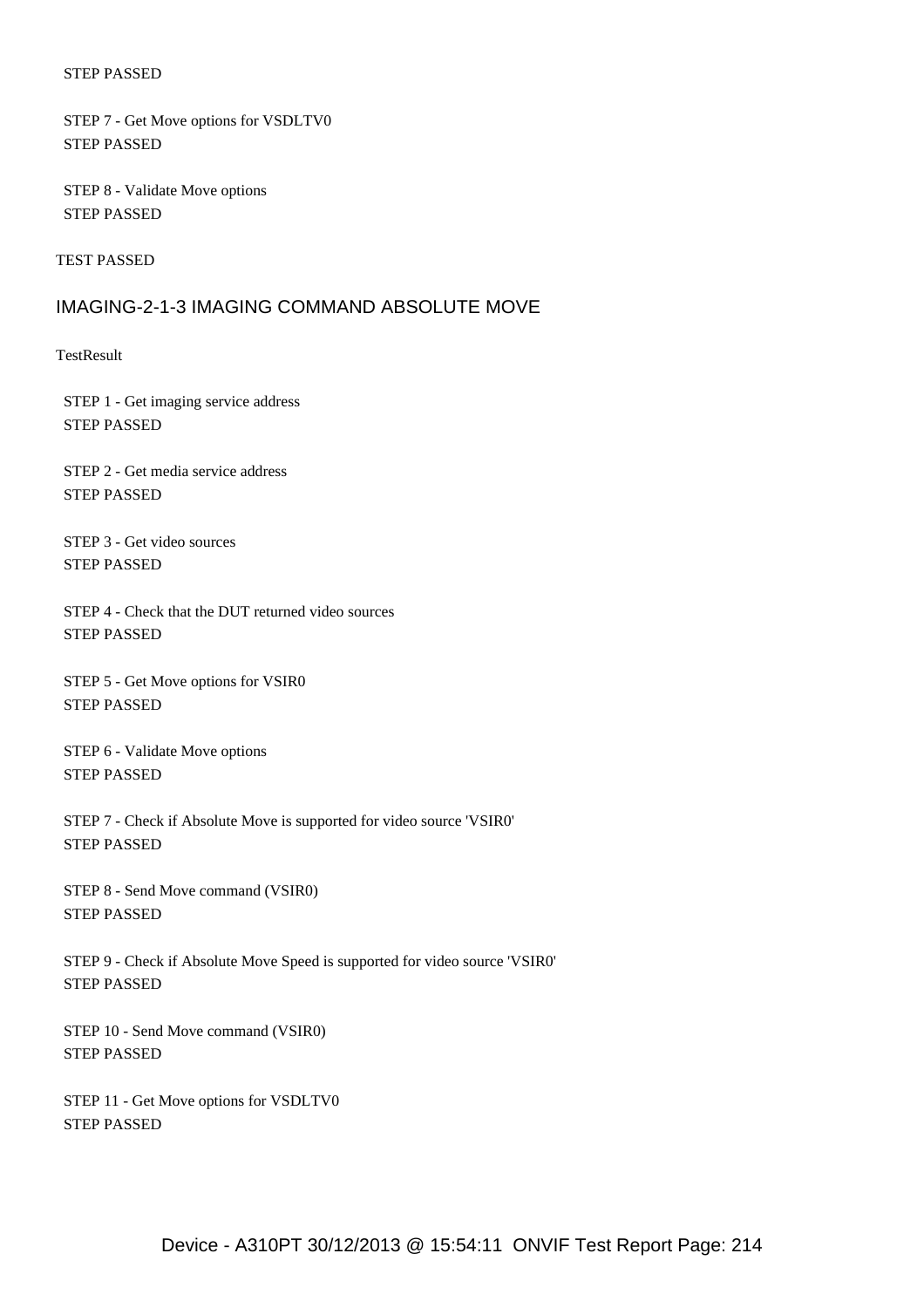STEP 12 - Validate Move options STEP PASSED

 STEP 13 - Check if Absolute Move is supported for video source 'VSDLTV0' STEP PASSED

 STEP 14 - Send Move command (VSDLTV0) STEP PASSED

 STEP 15 - Check if Absolute Move Speed is supported for video source 'VSDLTV0' STEP PASSED

 STEP 16 - Send Move command (VSDLTV0) STEP PASSED

TEST PASSED

## IMAGING-2-1-4 IMAGING COMMAND ABSOLUTE MOVE – INVALID SETTINGS

**TestResult** 

 STEP 1 - Get imaging service address STEP PASSED

 STEP 2 - Get media service address STEP PASSED

 STEP 3 - Get video sources STEP PASSED

 STEP 4 - Check that the DUT returned video sources STEP PASSED

 STEP 5 - Get Move options for VSIR0 STEP PASSED

 STEP 6 - Validate Move options STEP PASSED

 STEP 7 - Check if Absolute Move is supported for video source 'VSIR0' STEP PASSED

 STEP 8 - Move - negative test (invalid Position) STEP PASSED

 STEP 9 - Check if Absolute Move Speed is supported for video source 'VSIR0' STEP PASSED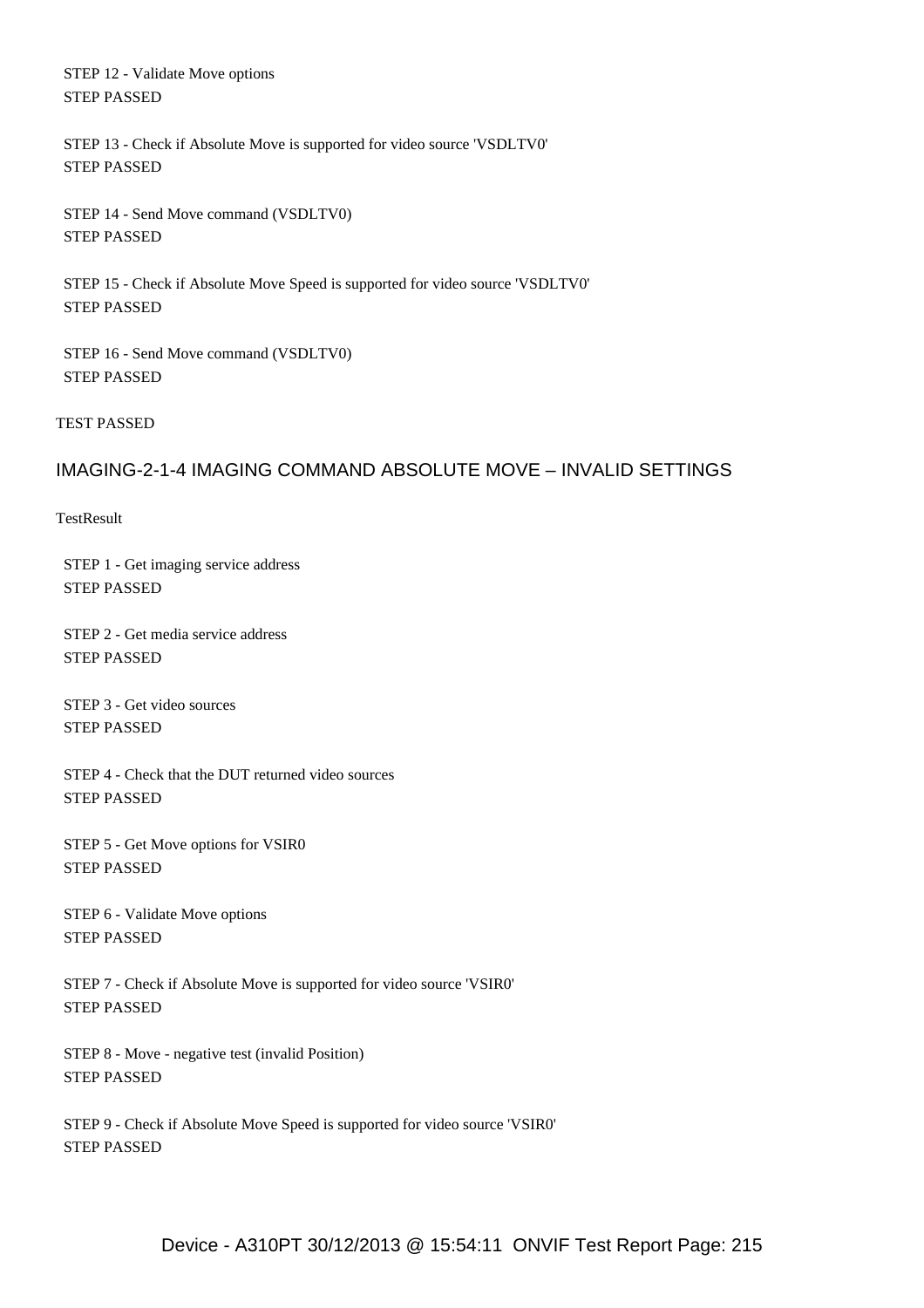STEP 10 - Move - negative test (invalid Speed) STEP PASSED

 STEP 11 - Get Move options for VSDLTV0 STEP PASSED

 STEP 12 - Validate Move options STEP PASSED

 STEP 13 - Check if Absolute Move is supported for video source 'VSDLTV0' STEP PASSED

 STEP 14 - Move - negative test (invalid Position) STEP PASSED

 STEP 15 - Check if Absolute Move Speed is supported for video source 'VSDLTV0' STEP PASSED

 STEP 16 - Move - negative test (invalid Speed) STEP PASSED

#### TEST PASSED

#### IMAGING-2-1-5 IMAGING COMMAND RELATIVE MOVE

TestResult

 STEP 1 - Get imaging service address STEP PASSED

 STEP 2 - Get media service address STEP PASSED

 STEP 3 - Get video sources STEP PASSED

 STEP 4 - Check that the DUT returned video sources STEP PASSED

 STEP 5 - Get Move options for VSIR0 STEP PASSED

 STEP 6 - Validate Move options STEP PASSED

STEP 7 - Check if Relative Move is supported for video source 'VSIR0'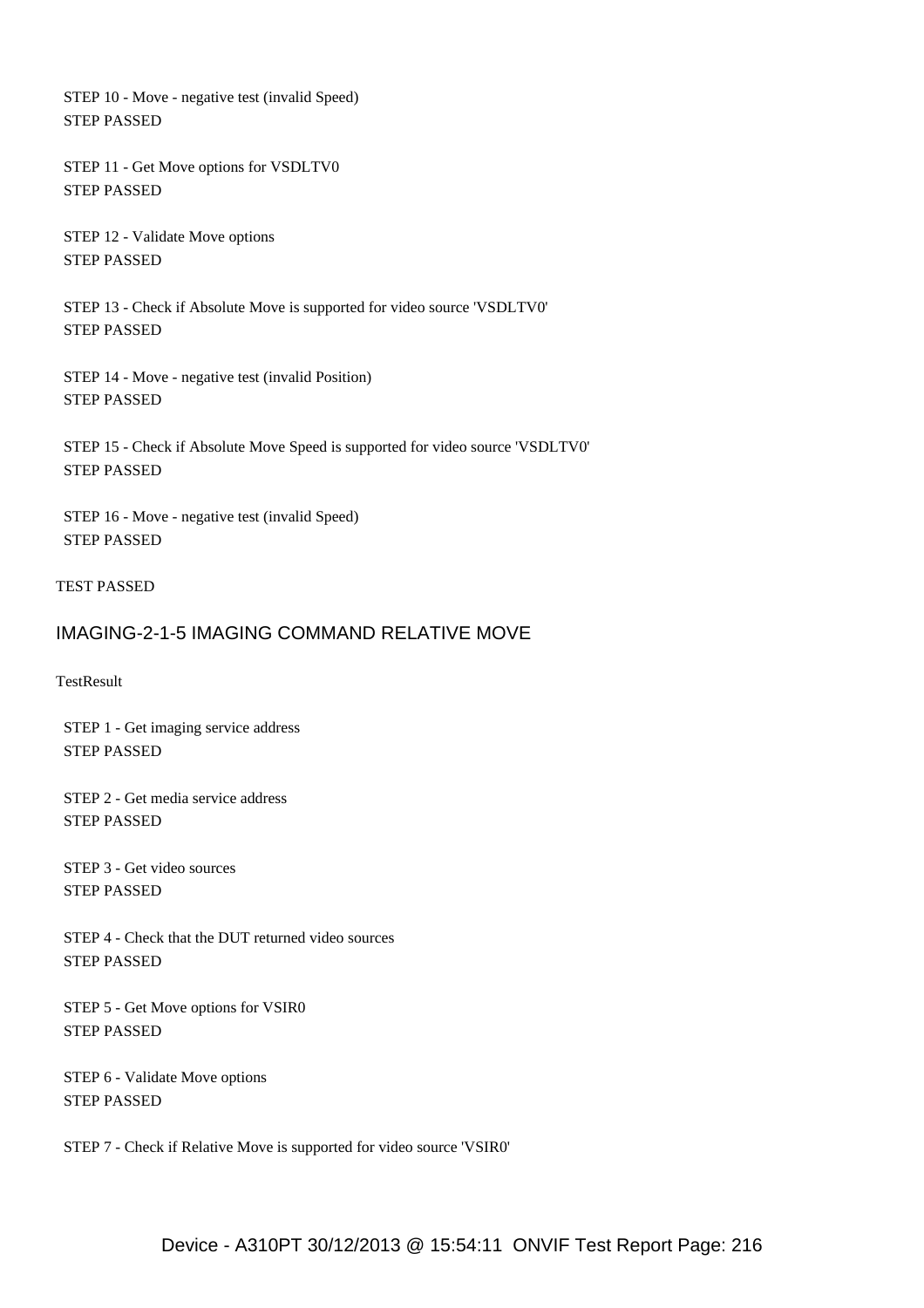#### STEP PASSED

 STEP 8 - Get Move options for VSDLTV0 STEP PASSED

 STEP 9 - Validate Move options STEP PASSED

 STEP 10 - Check if Relative Move is supported for video source 'VSDLTV0' STEP PASSED

TEST PASSED

## IMAGING-2-1-6 IMAGING COMMAND RELATIVE MOVE – INVALID SETTINGS

**TestResult** 

 STEP 1 - Get imaging service address STEP PASSED

 STEP 2 - Get media service address STEP PASSED

 STEP 3 - Get video sources STEP PASSED

 STEP 4 - Check that the DUT returned video sources STEP PASSED

 STEP 5 - Get Move options for VSIR0 STEP PASSED

 STEP 6 - Validate Move options STEP PASSED

 STEP 7 - Check if Relative Move is supported for video source 'VSIR0' STEP PASSED

 STEP 8 - Get Move options for VSDLTV0 STEP PASSED

 STEP 9 - Validate Move options STEP PASSED

 STEP 10 - Check if Relative Move is supported for video source 'VSDLTV0' STEP PASSED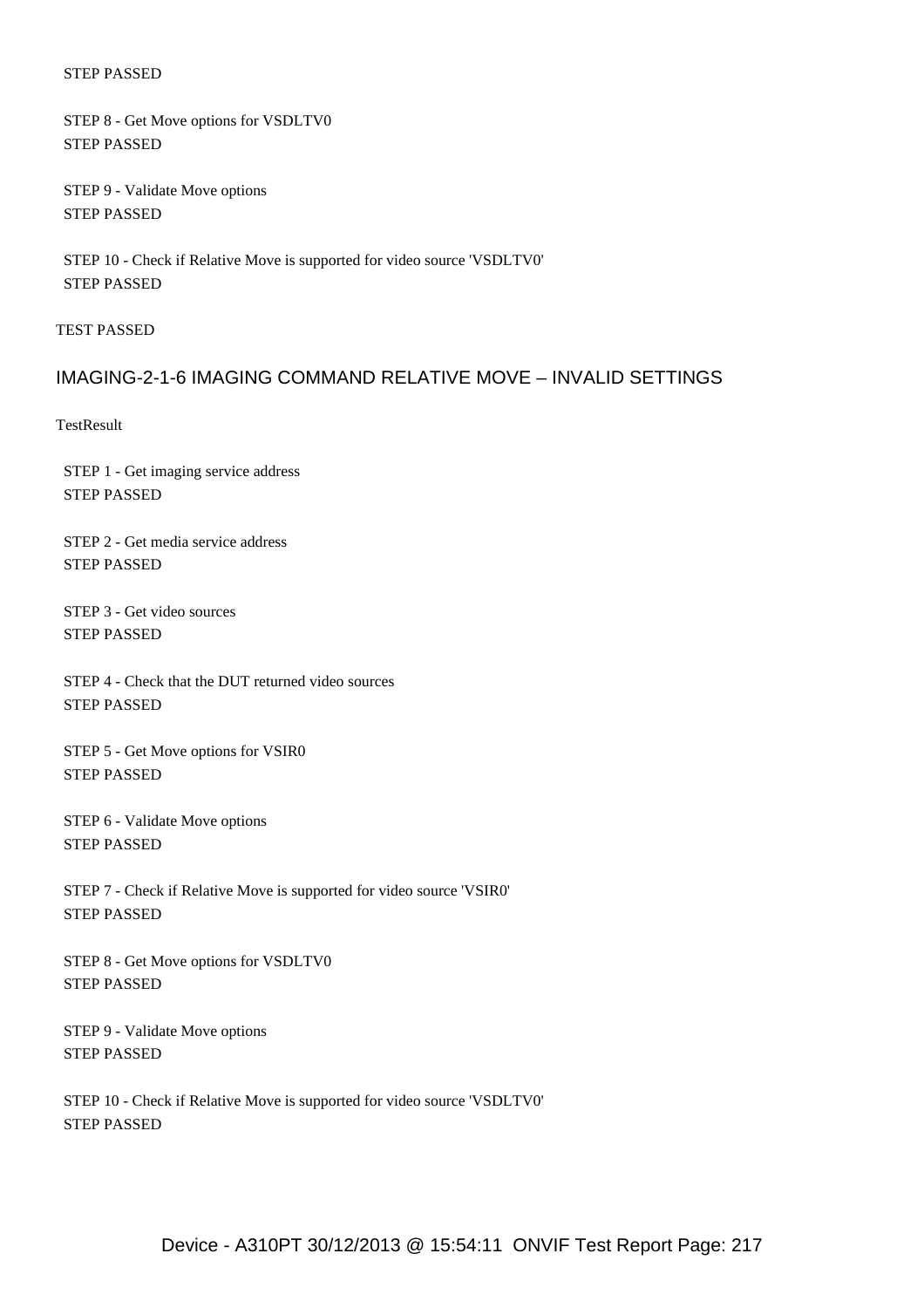#### TEST PASSED

# IMAGING-2-1-7 IMAGING COMMAND CONTINUOUS MOVE

**TestResult** 

 STEP 1 - Get imaging service address STEP PASSED

 STEP 2 - Get media service address STEP PASSED

 STEP 3 - Get video sources STEP PASSED

 STEP 4 - Check that the DUT returned video sources STEP PASSED

 STEP 5 - Get Move options for VSIR0 STEP PASSED

 STEP 6 - Validate Move options STEP PASSED

 STEP 7 - Check if Continuous Move is supported for video source 'VSIR0' STEP PASSED

 STEP 8 - Send Move command (VSIR0) STEP PASSED

 STEP 9 - Stop STEP PASSED

 STEP 10 - Get Move options for VSDLTV0 STEP PASSED

 STEP 11 - Validate Move options STEP PASSED

 STEP 12 - Check if Continuous Move is supported for video source 'VSDLTV0' STEP PASSED

 STEP 13 - Send Move command (VSDLTV0) STEP PASSED

 STEP 14 - Stop STEP PASSED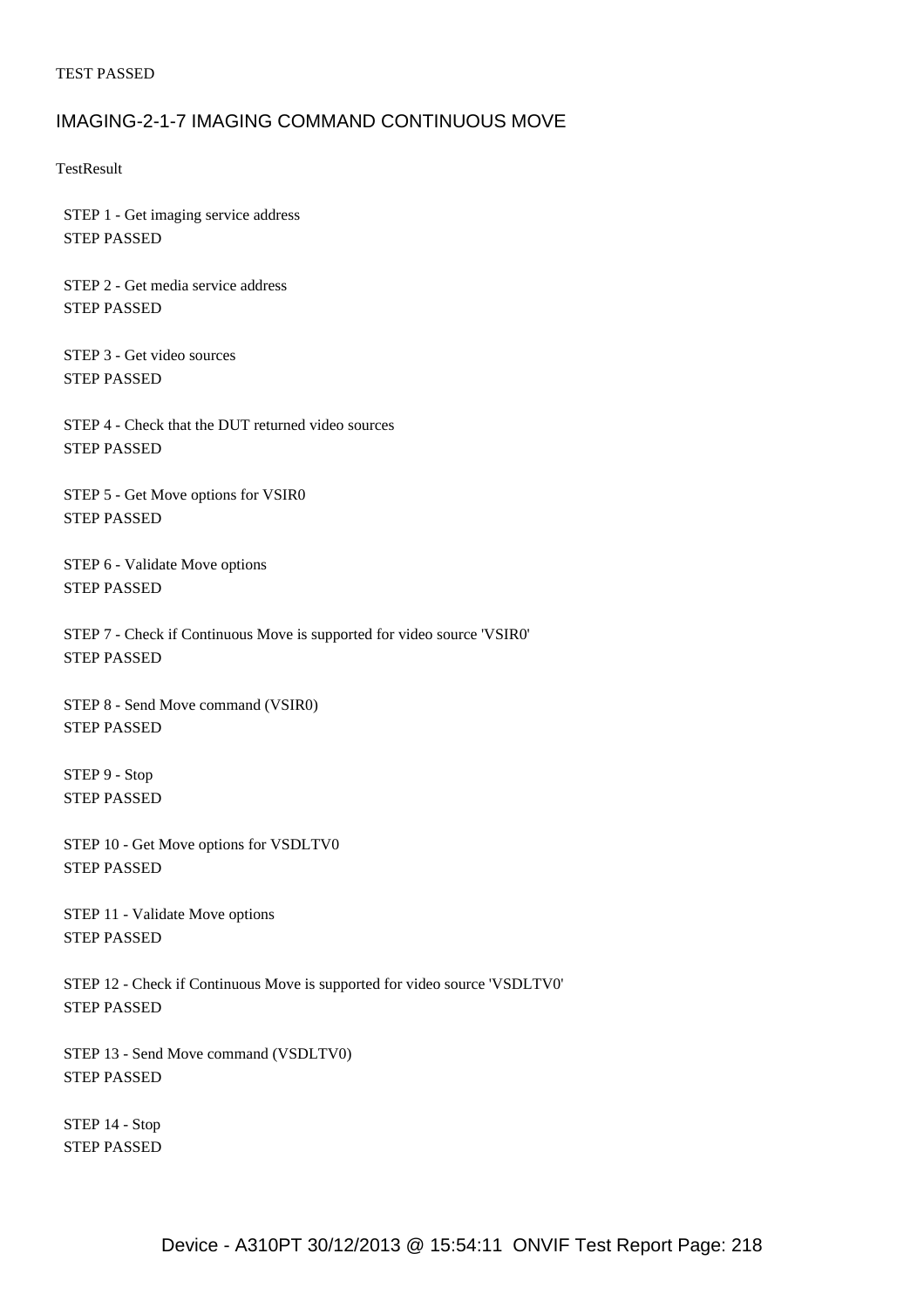#### TEST PASSED

# IMAGING-2-1-8 IMAGING COMMAND CONTINUOUS MOVE – INVALID SETTINGS

**TestResult** 

 STEP 1 - Get imaging service address STEP PASSED

 STEP 2 - Get media service address STEP PASSED

 STEP 3 - Get video sources STEP PASSED

 STEP 4 - Check that the DUT returned video sources STEP PASSED

 STEP 5 - Get Move options for VSIR0 STEP PASSED

 STEP 6 - Validate Move options STEP PASSED

 STEP 7 - Check if Continuous Move is supported for video source 'VSIR0' STEP PASSED

 STEP 8 - Move - negative test (invalid Speed) STEP PASSED

 STEP 9 - Get Move options for VSDLTV0 STEP PASSED

 STEP 10 - Validate Move options STEP PASSED

 STEP 11 - Check if Continuous Move is supported for video source 'VSDLTV0' STEP PASSED

 STEP 12 - Move - negative test (invalid Speed) STEP PASSED

### TEST PASSED

# IMAGING-2-1-10 IMAGING COMMAND MOVE – UNSUPPORTED MOVE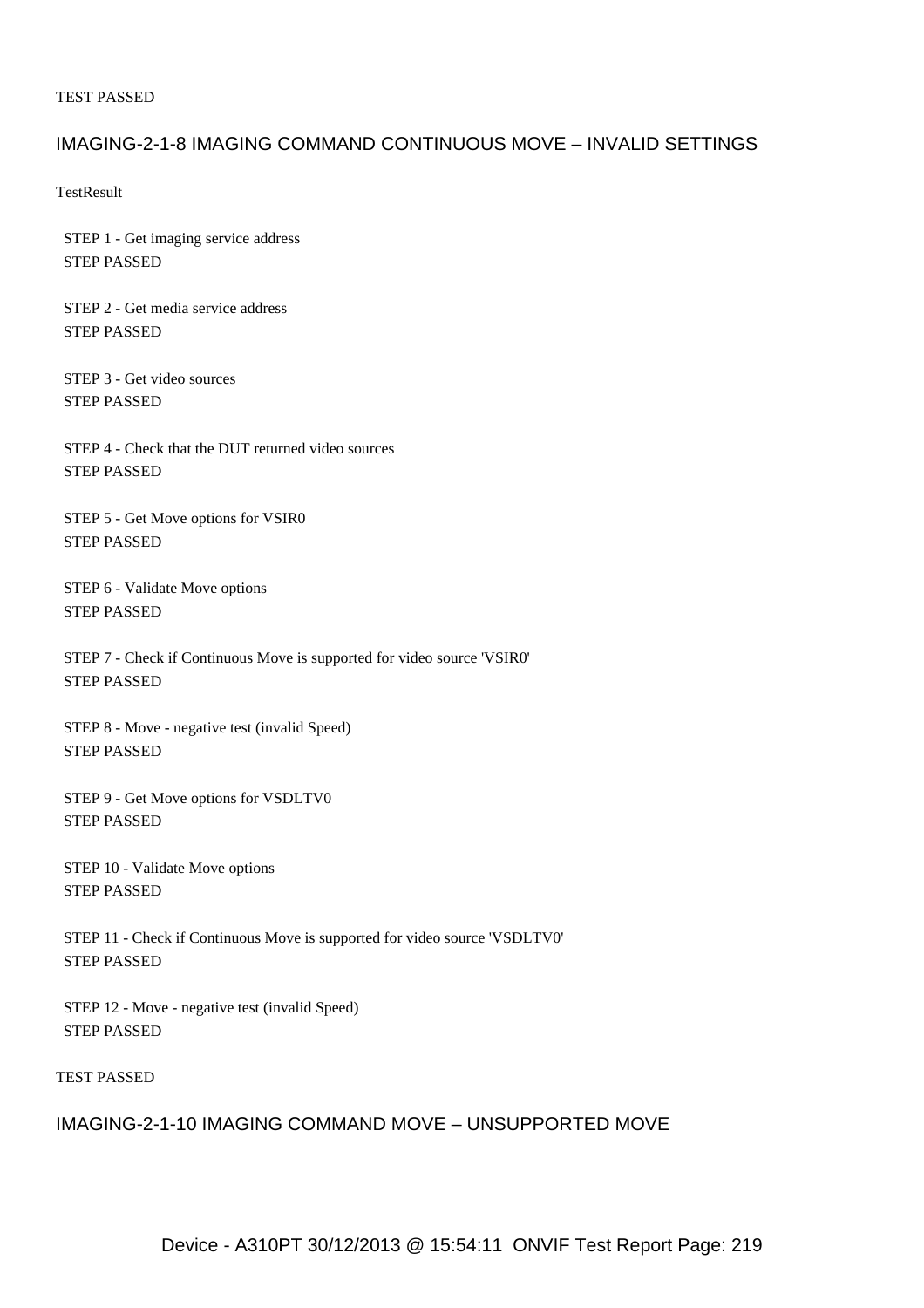#### **TestResult**

 STEP 1 - Get imaging service address STEP PASSED

 STEP 2 - Get media service address STEP PASSED

 STEP 3 - Get video sources STEP PASSED

 STEP 4 - Check that the DUT returned video sources STEP PASSED

 STEP 5 - Get Move options for VSIR0 STEP PASSED

 STEP 6 - Validate Move options STEP PASSED

 STEP 7 - Check if Absolute Move is supported for video source 'VSIR0' STEP PASSED

 STEP 8 - Check if Relative Move is supported for video source 'VSIR0' STEP PASSED

 STEP 9 - Move - negative test (relative not supported) STEP PASSED

 STEP 10 - Check if Continuous Move is supported for video source 'VSIR0' STEP PASSED

 STEP 11 - Get Move options for VSDLTV0 STEP PASSED

 STEP 12 - Validate Move options STEP PASSED

 STEP 13 - Check if Absolute Move is supported for video source 'VSDLTV0' STEP PASSED

 STEP 14 - Check if Relative Move is supported for video source 'VSDLTV0' STEP PASSED

 STEP 15 - Move - negative test (relative not supported) STEP PASSED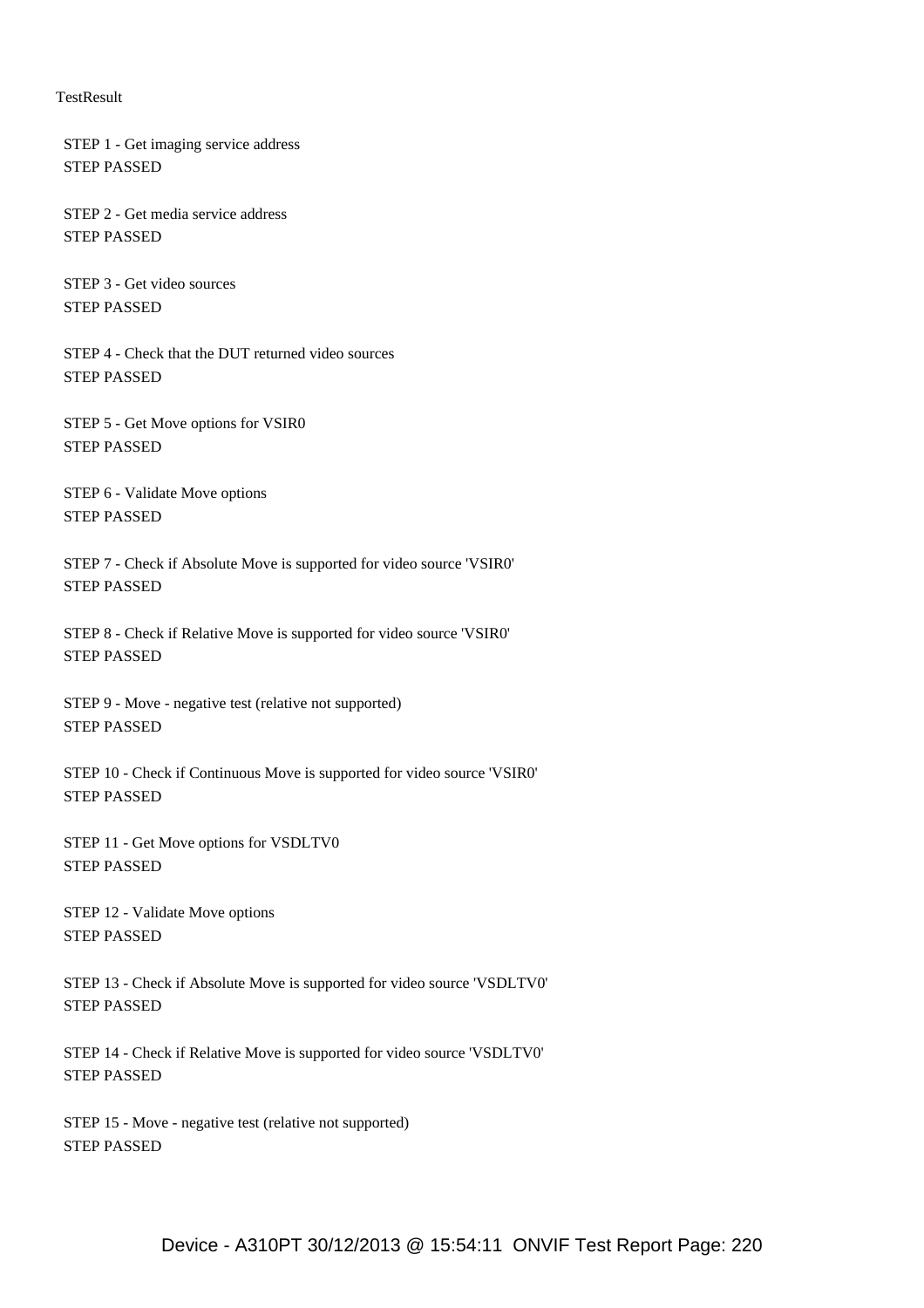STEP 16 - Check if Continuous Move is supported for video source 'VSDLTV0' STEP PASSED

TEST PASSED

## IMAGING-2-1-11 IMAGING COMMAND GETSTATUS

**TestResult** 

 STEP 1 - Get imaging service address STEP PASSED

 STEP 2 - Get media service address STEP PASSED

 STEP 3 - Get video sources STEP PASSED

 STEP 4 - Check that the DUT returned video sources STEP PASSED

 STEP 5 - Get imaging status STEP PASSED

 STEP 6 - Get imaging status STEP PASSED

TEST PASSED

# IMAGING-2-1-13 IMAGING COMMAND STOP

**TestResult** 

 STEP 1 - Get imaging service address STEP PASSED

 STEP 2 - Get media service address STEP PASSED

 STEP 3 - Get video sources STEP PASSED

 STEP 4 - Check that the DUT returned video sources STEP PASSED

STEP 5 - Stop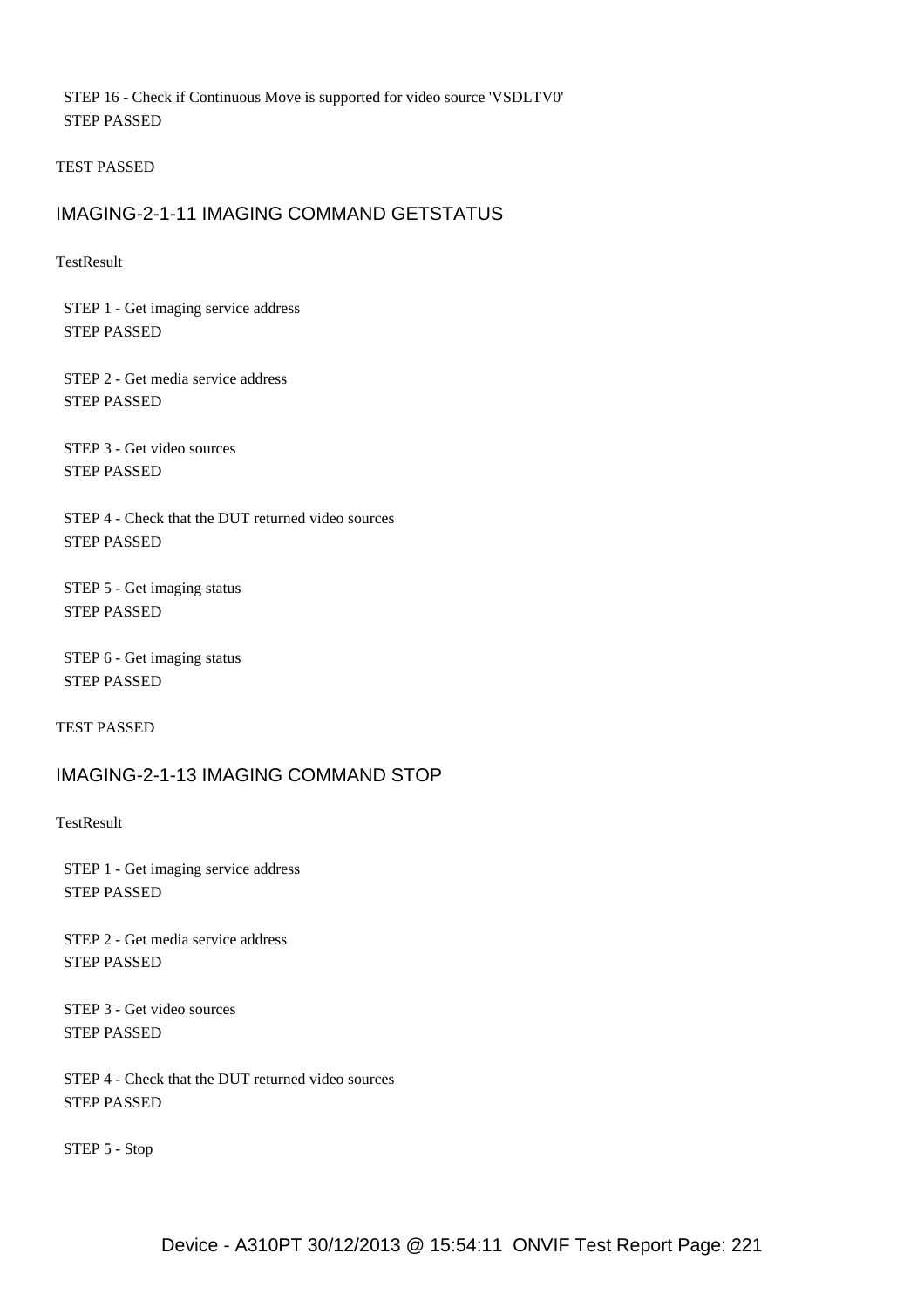#### STEP PASSED

 STEP 6 - Stop STEP PASSED

TEST PASSED

# IMAGING-2-1-15 IMAGING COMMAND GETMOVEOPTIONS – INVALID VIDEOSOURCETOKEN

**TestResult** 

 STEP 1 - Get imaging service address STEP PASSED

 STEP 2 - Get media service address STEP PASSED

 STEP 3 - Get video sources STEP PASSED

 STEP 4 - Check that the DUT returned video sources STEP PASSED

 STEP 5 - Get options - negative test STEP PASSED

TEST PASSED

# IMAGING-2-1-16 IMAGING COMMAND MOVE – INVALID VIDEOSOURCETOKEN

**TestResult** 

 STEP 1 - Get imaging service address STEP PASSED

 STEP 2 - Get media service address STEP PASSED

 STEP 3 - Get video sources STEP PASSED

 STEP 4 - Check that the DUT returned video sources STEP PASSED

 STEP 5 - Move - negative test STEP PASSED